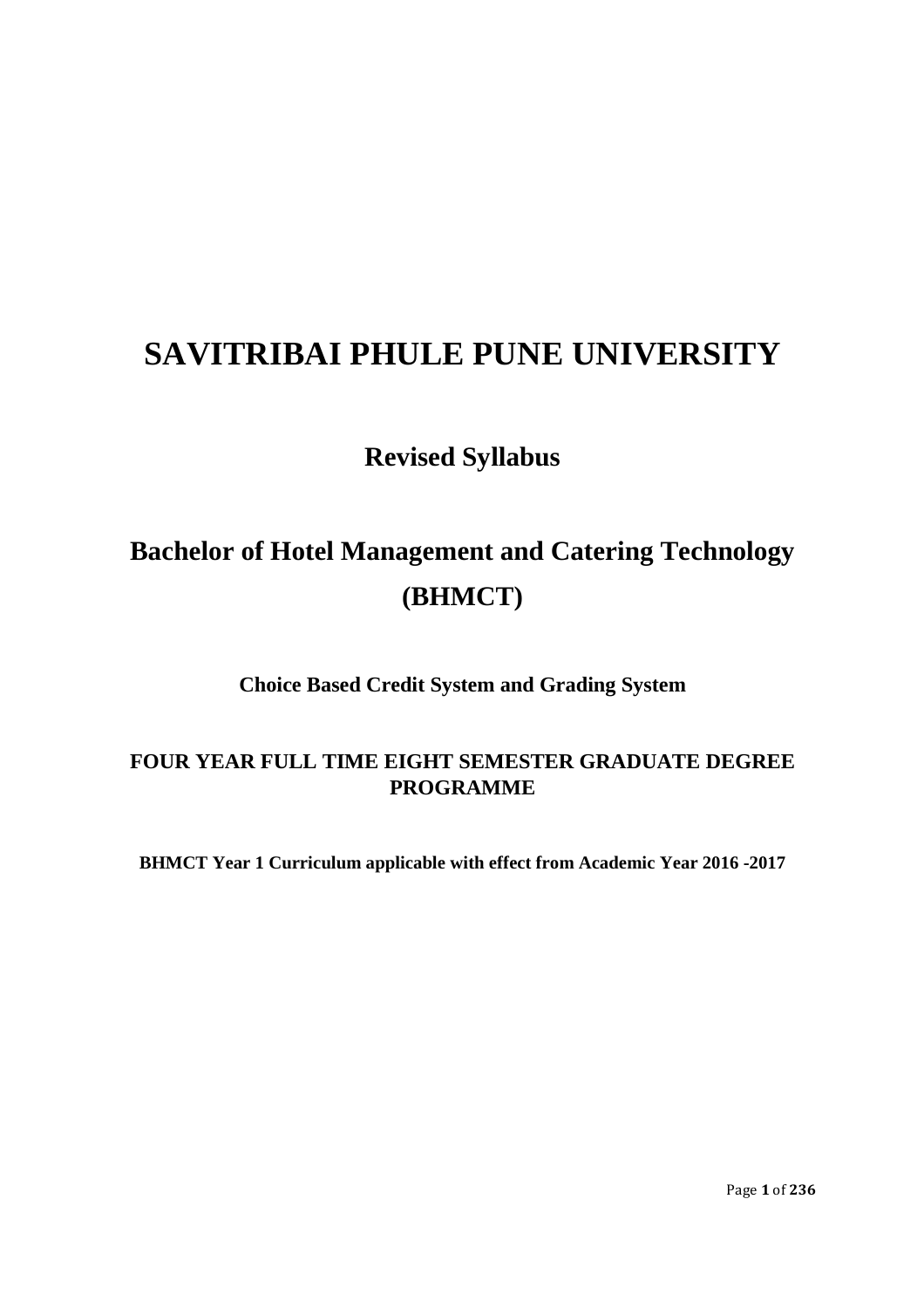# **SAVITRIBAI PHULE PUNE UNIVERSITY FACULTY OF MANGEMENT BACHELOR OF HOTEL MANAGEMENT AND CATERING TECHNOLOGY (BHMCT – Revised 2016 – 2017)**

## **BHMCT Part I (Consisting of Semester I, II, III and IV) BHMCT Part II ( Consisting of Semester V, VI,VII and VIII)**

#### 1. INTRODUCTION

The BHMCT Programme is made of intensive eight semester curriculum which equips the students with knowledge and skills essential in the Hospitality Industry. The Course meets the current trends in the Industry like Disaster Management, Environmental issues, Hotel Information Systems, besides management inputs in functional areas of the business like Facilities Management, Event Management, Human Resource Management, Sales and Marketing, Financial Management, Legal aspects in the Hospitality Industry etc.

With this revision, a Choice Based Credit System has been introduced, to provide choices for students to select from the prescribed courses. CBCS provides a 'cafeteria' type approach in which students can take courses of their choice and adopt an interdisciplinary approach to learning. The shift is from a conventional marking system to a grading system. The requirement for awarding a degree is prescribed in terms of the number of credits to be completed by the students.

- 2. Objectives and Framework of the curriculum of BHMCT Programme
	- i. The basic objective of the BHMCT Programme is to provide to the hospitality industry a steady stream of competent young men and women with the necessary knowledge, skills, values and attitudes to occupy key operational positions.
	- ii. The course structure of the given BHMCT Programme is designed keeping in view the basic objectives stated above. Consequently certain essential features of this model are:
		- To impart to the students latest and relevant knowledge from the field of Hospitality management.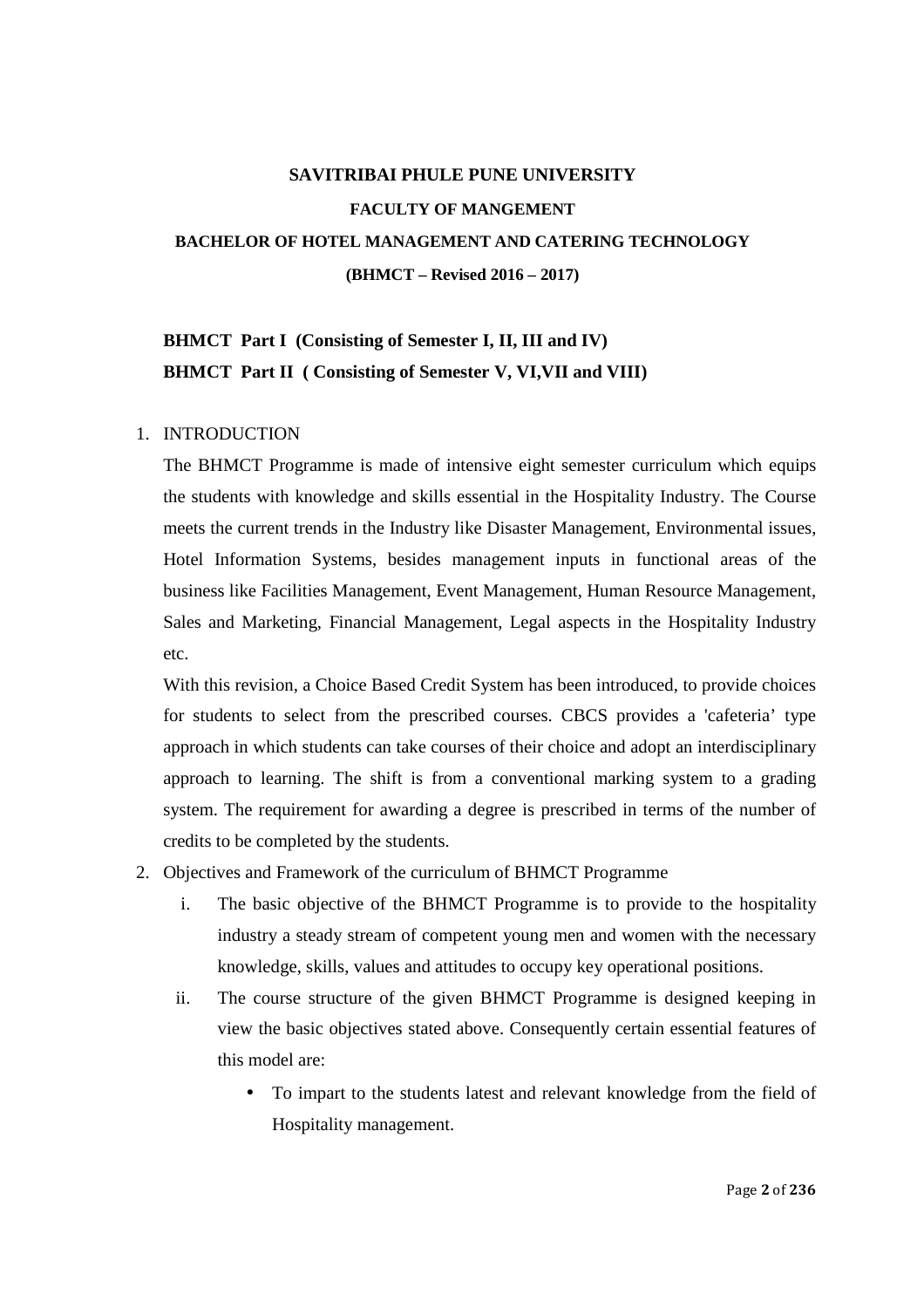- To provide opportunities to the students within and outside the Institutions, for developing necessary operational skills relating to the Hotel Industry.
- To develop the right kind of values and attitudes to function effectively in the hospitality trade.
- iii. The following considerations have been taken into account:
	- The knowledge inputs and opportunities for skill development have been offered in an evenly distributed and logically sequenced manner with appropriate options.
	- The design is simple and logical and offers the student a choice of subjects.
	- Specialization is offered to the students in the core departments.
- iv. The relative importance of skills and ability development and attitudinal orientation in management education have been kept in mind, with freedom of choosing methods of instructions, within the broad framework of objectives and curriculum structure.

#### 3. ELIGIBILITY FOR ADMISSIONS

i. The candidates should have passed the H.S.C. (XIIth Std) examination or its equivalent in academic streams of Science, Arts, Commerce or Vocation with a minimum aggregate of 45% (40% for backward class candidates) shall be eligible for admission to the BHMCT Course or as decided by The Directorate of Technical Education, Government of Maharashtra.

#### 4. THE CURRICULUM

- i. The curriculum is presented in the accompanying chart along with the Appendices containing a list of courses and their detailed outline.
- ii. While care and attention is given to the basic objective of the curriculum, and its academic rigor, attempt is made to align the courses, in a manner that will ensure its effective implementation.
- iii. Choice Based Credit System has been introduced and the total number of credits required for the award of BHMCT degree is 200 credits.
- iv. The curriculum offers a total of 62 courses, the details of which are as follows: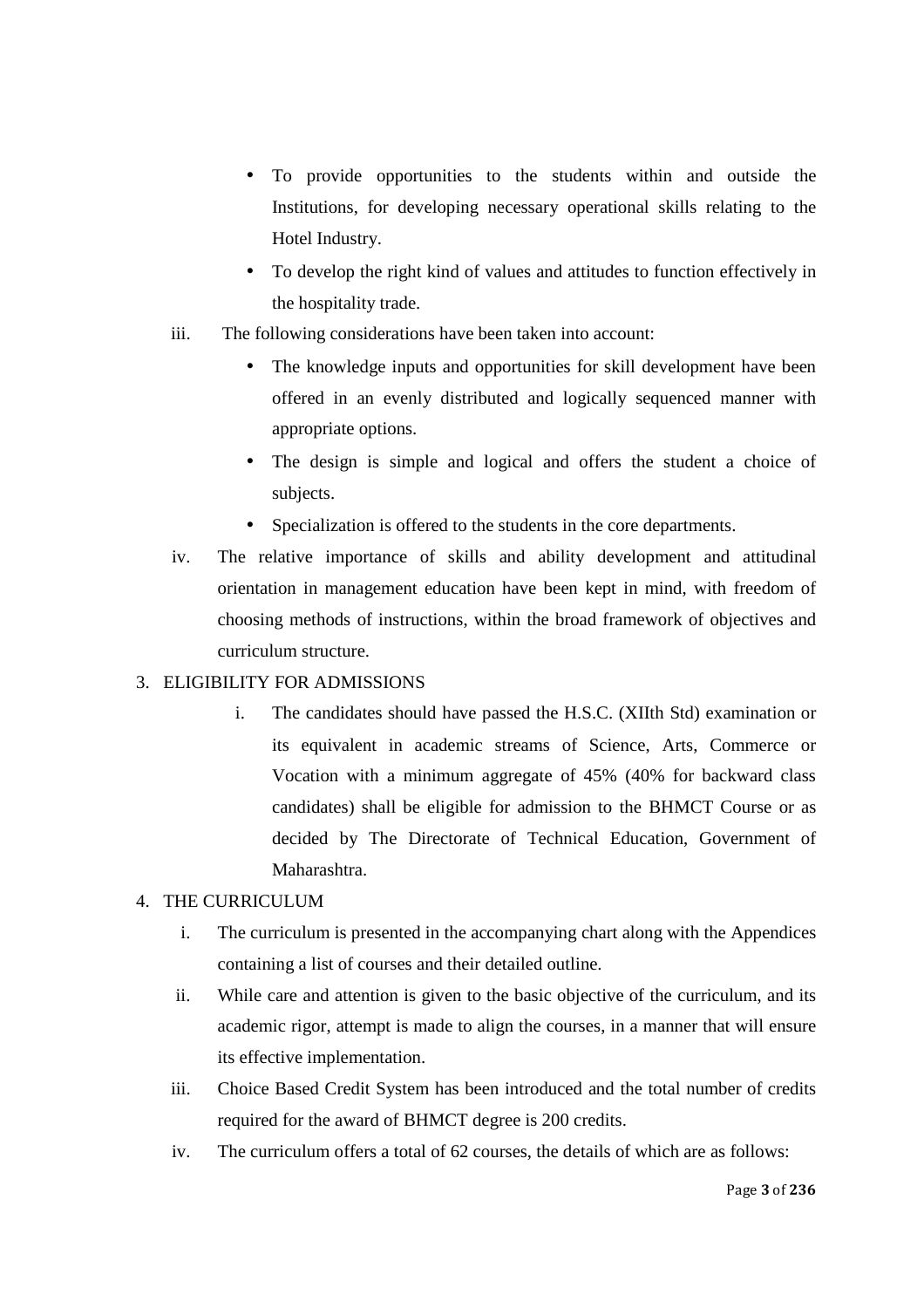- a) Courses are divided into 3 categories, i.e. Compulsory subjects, ability enhancement subjects and skills enhancement subjects. The subject codes denote the category of the course eg. Compulsory subject course code has a prefix 'C'. Ability Enhancement Courses code have a prefix 'AE' and Skills Enhancement courses code have a prefix 'SE'. Electives offered in the compulsory course subjects have a code with a prefix 'CEA', 'CEB', 'CEC' and 'CED'.
- b) Of the 62 courses offered, in all the students have to complete 38 courses. The students can opt for choices in Compulsory Elective courses, Ability Enhancement courses and Skills Enhancement courses.
- c) The duration of the lecture period should be of 45 minutes each.
- d) All compulsory courses have a practical component, along with theory. Ability Enhancement courses are theory based and Skills Enhancement courses have theory with the practical component if required. However external practical evaluation is offered only for compulsory subjects.
- e) Industrial Training of 20 weeks is offered in the  $5<sup>th</sup>$  semester. The students are expected to train in Hotels of category 3 star and above. The training will be as per the schedule mentioned in the curriculum. The students are expected to maintain a log book on a daily basis. At the end of the Industrial training the student shall submit a training report along with the log book and a performance appraisal from the hotel. The training report is to be prepared by the student in 2 typed copies and to be submitted to the Training and Placement Officer within the stipulated time for assessment.
- f) There is a provision for a Project study and viva voce in the  $8<sup>th</sup>$  semester. The topic of Research Project will be based on the compulsory elective course opted by the student, under the guidance of a senior faculty. Each faculty will guide a maximum of 10 students. Internal Course work is offered as a part of this Project study, students are expected to submit 3 progress reports during the project study. 2 copies of the project report are to be prepared and submitted to the Principal.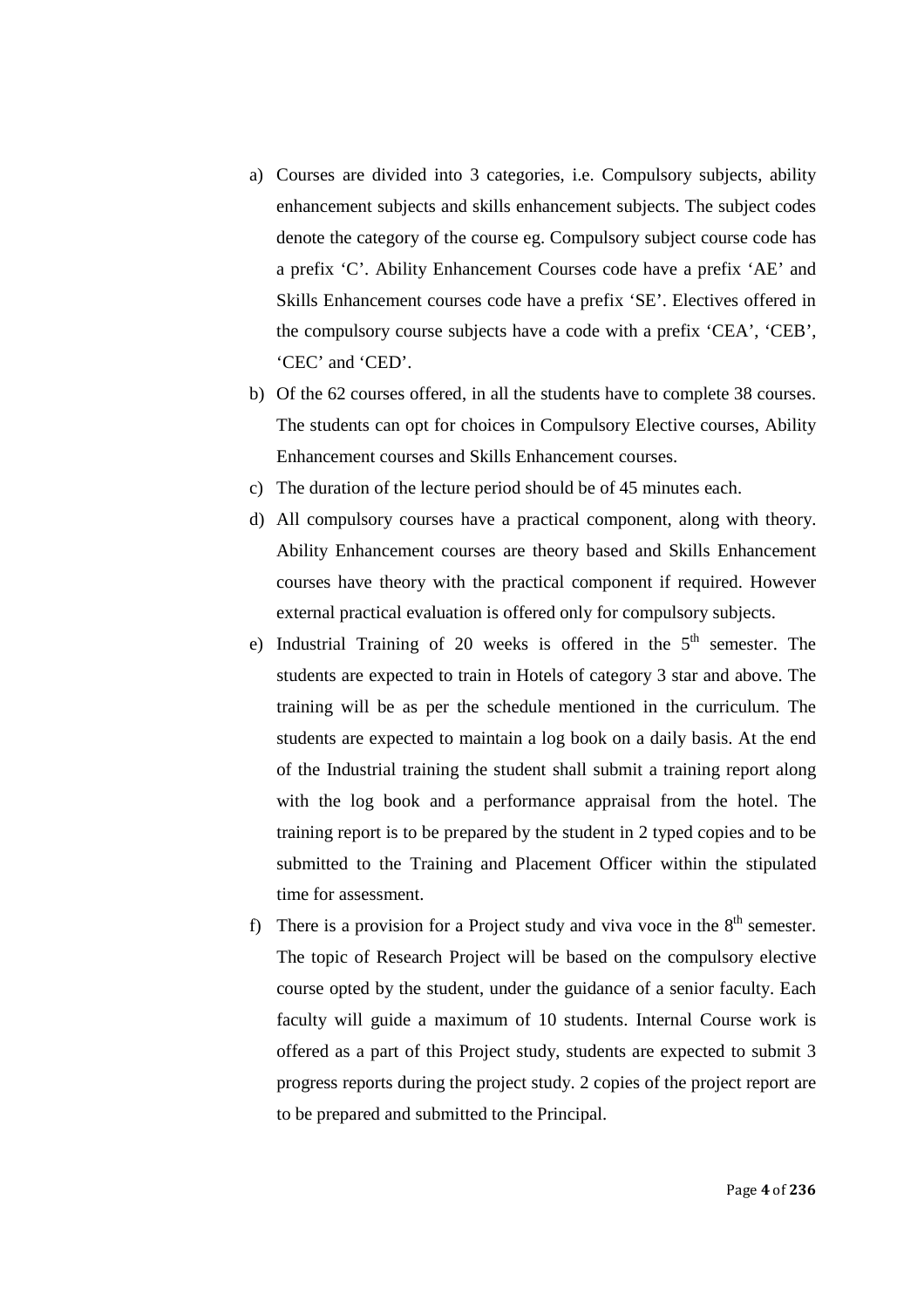#### v. Evaluation :

- a) Internal and External evaluation for all courses carries equal marks i.e. 50% each for internal and external evaluation.
- b) Internal evaluation will be based on Unit Test, Assignments, Continuous assessment (for practicals) and Internal Practical Exam. In case of those students who have secured less than passing percentage of marks in internal, i.e. less than 35%, the concerned institute shall administer a separate internal test and those marks shall be considered as final internal evaluation marks.
- c) External evaluation will be based on theory examination and an external practical examination (for Compulsory subjects).
- d) For a student to clear a course, he /she must secure a minimum of 35% in each, internal examination, external theory and external practical examination. Besides this, he/she should secure a total aggregate of minimum 40% in each course.
- e) To be promoted to the next semester, the student must earn a minimum of 12 credits per semester.
- f) In the view of the fact that Semester VI, VII and VIII have been designed for a specialization mode, students desirous of choosing a particular compulsory elective in Semester VI, should have passed the compulsory concerned courses offered in the previous semesters, latest by the end of semester V.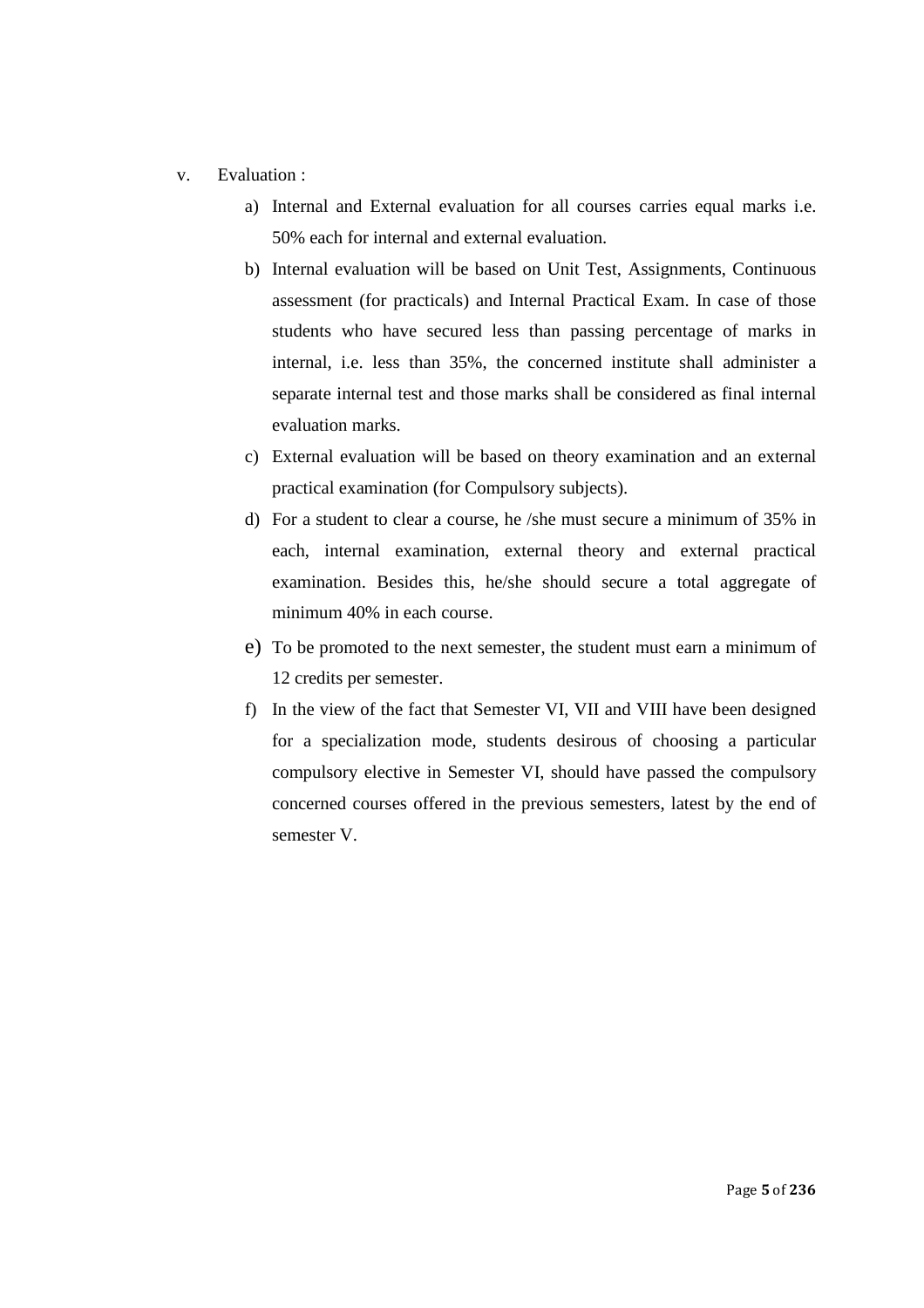| <b>COURSE CONTENT FOR BHMCT PROGRAMME</b> |                                   |                                               |                |                   |                               |    |              |                           |                            |                                         |                          |
|-------------------------------------------|-----------------------------------|-----------------------------------------------|----------------|-------------------|-------------------------------|----|--------------|---------------------------|----------------------------|-----------------------------------------|--------------------------|
|                                           | Subj                              |                                               |                |                   | <b>Teaching Load per week</b> |    |              |                           |                            | <b>Total</b>                            | <b>Total Marks</b>       |
| <b>Seme</b><br>ster                       | ect<br>Code                       | Subject<br>Name                               | Choice         | <b>Theo</b><br>ry | Practi<br>cals                |    | <b>Total</b> | Subject<br><b>Credits</b> | Semester<br><b>Credits</b> | <b>Marks</b><br>offerred<br>per subject | offerred per<br>semester |
|                                           | $C$ 101                           | Food<br>Production<br>$-I$                    | Compul<br>sory | 3                 | 8                             | 11 |              | $\overline{7}$            |                            | 150                                     |                          |
|                                           | C <sub>102</sub>                  | F & B<br>Service - I                          | Compul<br>sory | 3                 | 3                             | 6  |              | 5                         |                            | 150                                     |                          |
|                                           | C <sub>103</sub>                  | <b>Basic</b><br>Rooms<br>Division - I         | Compul<br>sory | 3                 | 3                             | 6  |              | 5                         |                            | 150                                     |                          |
| $\mathbf I$                               | AE<br>104                         | Commoditi<br>es                               |                | $\overline{4}$    | $\overline{\phantom{a}}$      |    | 35           | $\overline{4}$            | 29                         | 200                                     | 750                      |
|                                           | AE<br>105                         | <b>Basic</b><br>Accounting                    | Any 2          | $\overline{4}$    | $\blacksquare$                | 8  |              | $\overline{4}$            |                            |                                         |                          |
|                                           | <b>AE</b><br>106                  | Tourism<br>Operations                         |                | $\overline{4}$    | $\blacksquare$                |    |              | $\overline{4}$            |                            |                                         |                          |
|                                           | <b>SE</b><br>107                  | Communica<br>tion Skills<br>(English) - I     | Any 1          | $\overline{2}$    | $\overline{2}$                | 4  |              | $\overline{4}$            |                            | 100                                     |                          |
|                                           | <b>SE</b><br>108                  | French - I                                    |                | 2                 | $\overline{2}$                |    |              | $\overline{4}$            |                            |                                         |                          |
|                                           | C <sub>201</sub>                  | Food<br>Production<br>- $II$                  | Compul<br>sory | 3                 | 8                             | 11 |              | $\overline{7}$            |                            | 150                                     |                          |
|                                           | C 202                             | F & B<br>Service - II                         | Compul<br>sory | 3                 | 3                             | 6  |              | 5                         |                            | 150                                     | 750                      |
|                                           | C 203                             | Basic<br>Rooms<br>Division - II               | Compul<br>sory | 3                 | 3                             | 6  |              | 5                         |                            | 150                                     |                          |
|                                           | AE<br>204                         | Food<br>Science                               | Any 1          | $\overline{4}$    | $\blacksquare$                | 4  |              | $\overline{4}$            |                            | 100                                     |                          |
| II                                        | $\mathbf{A}\mathbf{E}$<br>205     | Hospitality<br>Sales                          |                | $\overline{4}$    | $\blacksquare$                |    | 35           | $\overline{4}$            | 29                         |                                         |                          |
|                                           | SE<br>206                         | Communica<br>tion Skills<br>(English) -<br>II |                | 2                 | 2                             |    |              | 4                         |                            |                                         |                          |
|                                           | $\overline{\text{SE}}$<br>207     | French - II                                   | Any 2          | 2                 | $\overline{2}$                | 8  |              | $\overline{4}$            |                            | 200                                     |                          |
|                                           | $\ensuremath{\mathsf{SE}}$<br>208 | Computer<br>Fundament<br>al                   |                | $\overline{2}$    | $\overline{2}$                |    |              | $\overline{4}$            |                            |                                         |                          |
|                                           | C301                              | Bakery &<br>Confectiona<br>ry                 | Compul<br>sory | 3                 | 8                             | 11 |              | $\overline{7}$            |                            | 150                                     |                          |
|                                           | C 302                             | F & B<br>Service - III                        | Compul<br>sory | 3<br>3            |                               | 6  |              | 5                         |                            | 150                                     |                          |
| $\rm III$                                 | C 303                             | Accommod<br>ation<br>Operations<br>$-I$       | Compul<br>sory | 3                 | 3                             | 6  | 35           | 5                         | 29                         | 150                                     | 750                      |
|                                           | AE<br>304                         | Hotel<br>Accounting                           | Any 2          | $\overline{4}$    | $\blacksquare$                | 8  |              | $\overline{4}$            |                            | 200                                     |                          |

Page **6** of **236**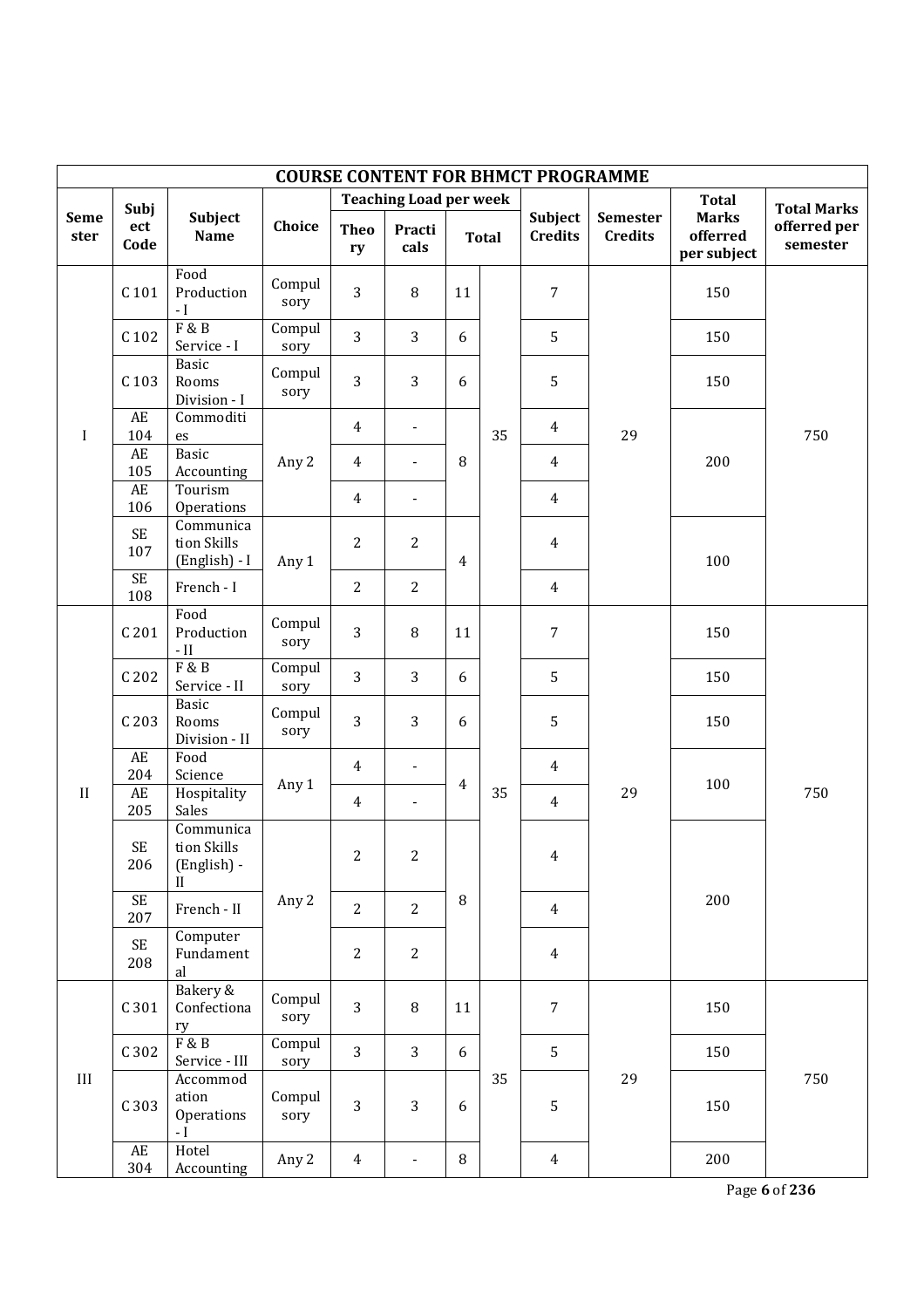| <b>COURSE CONTENT FOR BHMCT PROGRAMME</b> |                               |                                                                    |                             |                   |                               |                |              |                           |                            |                                         |                          |
|-------------------------------------------|-------------------------------|--------------------------------------------------------------------|-----------------------------|-------------------|-------------------------------|----------------|--------------|---------------------------|----------------------------|-----------------------------------------|--------------------------|
|                                           | Subj                          |                                                                    |                             |                   | <b>Teaching Load per week</b> |                |              |                           |                            | <b>Total</b>                            | <b>Total Marks</b>       |
| <b>Seme</b><br>ster                       | ect<br>Code                   | Subject<br>Name                                                    | Choice                      | <b>Theo</b><br>ry | Practi<br>cals                |                | <b>Total</b> | Subject<br><b>Credits</b> | Semester<br><b>Credits</b> | <b>Marks</b><br>offerred<br>per subject | offerred per<br>semester |
|                                           | AE<br>305                     | Environme<br>nt Science                                            |                             | $\overline{4}$    | $\blacksquare$                |                |              | $\overline{4}$            |                            |                                         |                          |
|                                           | AE<br>306                     | Hotel Law                                                          |                             | $\overline{4}$    | $\blacksquare$                |                |              | $\overline{4}$            |                            |                                         |                          |
|                                           | $\overline{\text{SE}}$<br>307 | Soft Skills<br>Mgmt.                                               | Any 1                       | $\overline{2}$    | $\overline{2}$                | $\overline{4}$ |              | $\overline{4}$            |                            | 100                                     |                          |
|                                           | $\overline{\text{SE}}$<br>308 | Ticketing                                                          |                             | $\overline{4}$    | $\blacksquare$                |                |              | $\overline{4}$            |                            |                                         |                          |
|                                           | C <sub>401</sub>              | Quantity<br>Food<br>Production                                     | Compul<br>sory              | $\overline{3}$    | 8                             | 11             |              | $\overline{7}$            |                            | 150                                     |                          |
|                                           | C 402                         | F & B<br>Service - IV                                              | Compul<br>sory              | 3                 | 3                             | 6              |              | 5                         |                            | 150                                     |                          |
|                                           | C <sub>403</sub>              | Accommod<br>ation<br>Operations<br>- II                            | Compul<br>sory              | 3                 | 3                             | 6              |              | 5                         |                            | 150                                     |                          |
|                                           | AE<br>404                     | F & B<br>Control                                                   |                             | $\overline{4}$    |                               |                |              | $\overline{4}$            |                            |                                         |                          |
| IV                                        | AE<br>405                     | Principles<br>of Mgmt.                                             | Any 1                       | $\overline{4}$    |                               | $\overline{4}$ | 35           | $\overline{4}$            | 29                         | 100                                     | 750                      |
|                                           | $\overline{\text{SE}}$<br>406 | Advanced<br><b>Baking</b>                                          |                             |                   | $\overline{4}$                |                |              | $\overline{4}$            |                            |                                         |                          |
|                                           | <b>SE</b><br>407              | Bar<br>Tending                                                     | Any 2                       | $\overline{2}$    | $\overline{c}$                | $\overline{4}$ |              | $\overline{4}$            |                            |                                         |                          |
|                                           | <b>SE</b><br>408              | Housekeepi<br>ng in allied<br>Sectors                              |                             | $\overline{4}$    |                               |                |              | $\overline{4}$            |                            | 200                                     |                          |
|                                           | <b>SE</b><br>409              | Entreprene<br>urship<br>Developme<br>nt                            |                             | $\overline{4}$    |                               | $\overline{4}$ |              | $\overline{4}$            |                            |                                         |                          |
| V                                         | <b>CIT</b><br>501             | Industrial<br>Training                                             | Compul<br>sory              |                   | 20 weeks                      |                |              | 15                        | 15                         | 350                                     | 350                      |
|                                           | CEA<br>601                    | Sp. in Food<br>Production<br>Mgmt.-I                               |                             | $\overline{4}$    | $\, 8$                        |                |              | $\, 8$                    |                            |                                         |                          |
|                                           | CEB<br>601                    | Sp. In $F & B$<br>Service<br>Mgmt. - I                             | Compul                      | $\overline{4}$    | $\, 8$                        | 12             |              | $\, 8$                    |                            | 200                                     |                          |
| VI                                        | CEC<br>601                    | Sp.<br>Housekeepi<br>ng Mgmt. - I                                  | sory<br>Elective<br>(Any 1) | $\overline{4}$    | $\, 8$                        |                | 30           | $\, 8$                    | 24                         |                                         | 600                      |
|                                           | <b>CED</b><br>601             | Sp. In Front<br>Office<br>Mgmt. - I                                |                             | $\overline{4}$    | $\, 8$                        |                |              | $\, 8$                    |                            |                                         |                          |
|                                           | C602                          | Introductio<br>n to Cyber<br>security &<br>Information<br>security | Compul<br>sory              | $\overline{4}$    |                               | $\overline{4}$ |              | $\overline{4}$            |                            | 100                                     |                          |

Page **7** of **236**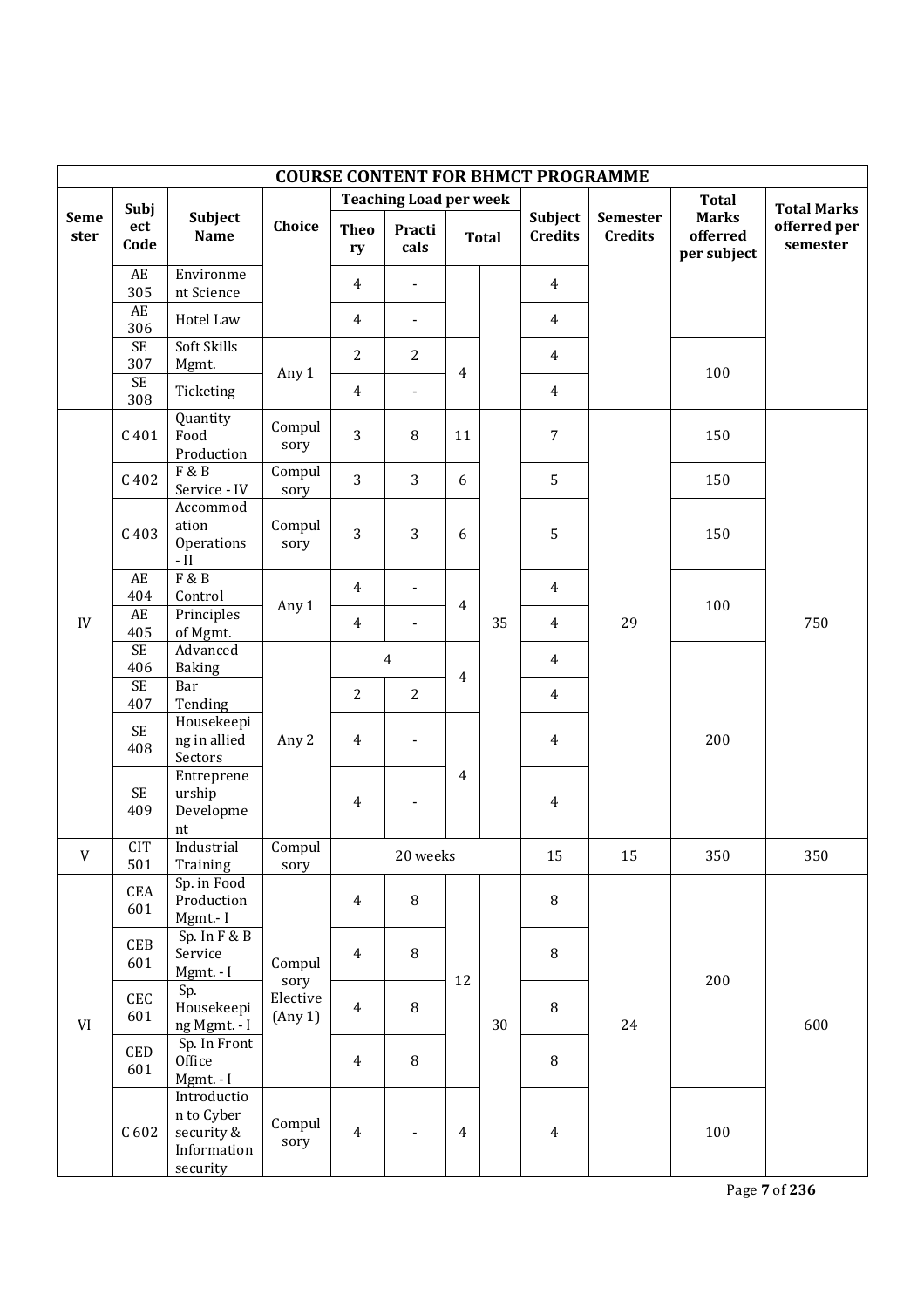| <b>COURSE CONTENT FOR BHMCT PROGRAMME</b> |                                                         |                                                      |                             |                                  |                               |                |              |                                  |                            |                                         |                          |
|-------------------------------------------|---------------------------------------------------------|------------------------------------------------------|-----------------------------|----------------------------------|-------------------------------|----------------|--------------|----------------------------------|----------------------------|-----------------------------------------|--------------------------|
|                                           | Subj                                                    |                                                      |                             |                                  | <b>Teaching Load per week</b> |                |              |                                  |                            | <b>Total</b>                            | <b>Total Marks</b>       |
| <b>Seme</b><br>ster                       | ect<br>Code                                             | Subject<br>Name                                      | Choice                      | <b>Theo</b><br>ry                | Practi<br>cals                |                | <b>Total</b> | Subject<br><b>Credits</b>        | Semester<br><b>Credits</b> | <b>Marks</b><br>offerred<br>per subject | offerred per<br>semester |
|                                           | $\mathbf{A}\mathbf{E}$<br>603<br>$\mathbf{A}\mathbf{E}$ | Human<br>Resource<br>Mgmt.<br>Services               | Any 1                       | $\overline{4}$<br>$\overline{4}$ |                               | $\overline{4}$ |              | $\overline{4}$                   |                            | 100                                     |                          |
|                                           | 604                                                     | Mktg.                                                |                             |                                  | $\blacksquare$                |                |              | $\overline{4}$                   |                            |                                         |                          |
|                                           | <b>SE</b><br>605<br><b>SE</b><br>606                    | Event<br>Mgmt.<br>Hotel<br>Information<br>System     | Any 2                       | 3<br>2                           | $\overline{2}$<br>3           | 10             |              | $\overline{4}$<br>$\overline{4}$ |                            | 200                                     |                          |
|                                           | SE<br>607                                               | National<br>Service<br>Scheme                        |                             | $\mathbf{1}$                     | $\overline{4}$                |                |              | $\overline{4}$                   |                            |                                         |                          |
|                                           | CEA<br>701                                              | Sp. in Food<br>Production<br>Mgmt.-II                |                             | $\overline{4}$                   | 8                             |                |              | 8                                |                            |                                         |                          |
|                                           | CEB<br>701                                              | Sp. In F & B<br>Service<br>Mgmt. - II                | Compul                      | $\overline{4}$                   | 8                             | 12             |              | 8                                |                            | 200                                     |                          |
|                                           | CEC<br>701                                              | Sp.<br>Housekeepi<br>ng Mgmt. -<br>II                | sory<br>Elective<br>(Any 1) | $\overline{4}$                   | 8                             |                |              | $\, 8$                           |                            |                                         |                          |
|                                           | CED<br>701                                              | Sp. In Front<br>Office<br>Mgmt. - II                 |                             | $\overline{4}$                   | 8                             |                |              | $\, 8$                           |                            |                                         |                          |
|                                           | $\mathbf{A}\mathbf{E}$<br>702                           | <b>Food Safety</b><br>Mgmt.<br>Systems               | Any 1                       | $\overline{4}$                   | $\blacksquare$                | $\overline{4}$ |              | $\overline{4}$                   |                            | 100                                     |                          |
| VII                                       | $\mathbf{A}\mathbf{E}$<br>703                           | Total<br>Quality<br>Mgmt.                            |                             | $\overline{4}$                   | $\overline{\phantom{a}}$      |                | 30           | $\overline{4}$                   | 24                         |                                         | 600                      |
|                                           | SE<br>704                                               | MICE                                                 |                             | 3                                | 2                             |                |              | $\overline{4}$                   |                            |                                         |                          |
|                                           | <b>SE</b><br>705                                        | Customer<br>Relationshi<br>p Mgmt. in<br>Hospitality | Any 2                       | 3                                | $\overline{2}$                | 10             |              | $\overline{4}$                   |                            | 200                                     |                          |
|                                           | $\ensuremath{\mathsf{SE}}$<br>706                       | Facility<br>Planning                                 |                             | 3                                | $\overline{2}$                |                |              | $\overline{4}$                   |                            |                                         |                          |
|                                           | <b>SE70</b><br>$\overline{7}$                           | Small<br><b>Business</b><br>Mgmt.                    | Any 1                       | $\overline{4}$                   | $\blacksquare$                | $\overline{4}$ |              | $\overline{4}$                   |                            | 100                                     |                          |
|                                           | SE<br>708                                               | Hotel<br>Maintenanc<br>e                             |                             | $\overline{4}$                   | $\overline{\phantom{a}}$      |                |              | $\overline{4}$                   |                            |                                         |                          |
| <b>VIII</b>                               | CEA<br>801                                              | Sp. in Food<br>Production<br>Mgmt.- III              | Compul<br>sory              | $\overline{4}$                   | $\, 8$                        | 12             | 28           | 8                                | 21                         | 200                                     | 450                      |
|                                           | CEB<br>801                                              | Sp. In F & B<br>Service                              | Elective<br>(Any 1)         | $\overline{4}$                   | $\, 8$                        |                |              | $\, 8$                           |                            |                                         |                          |

Page **8** of **236**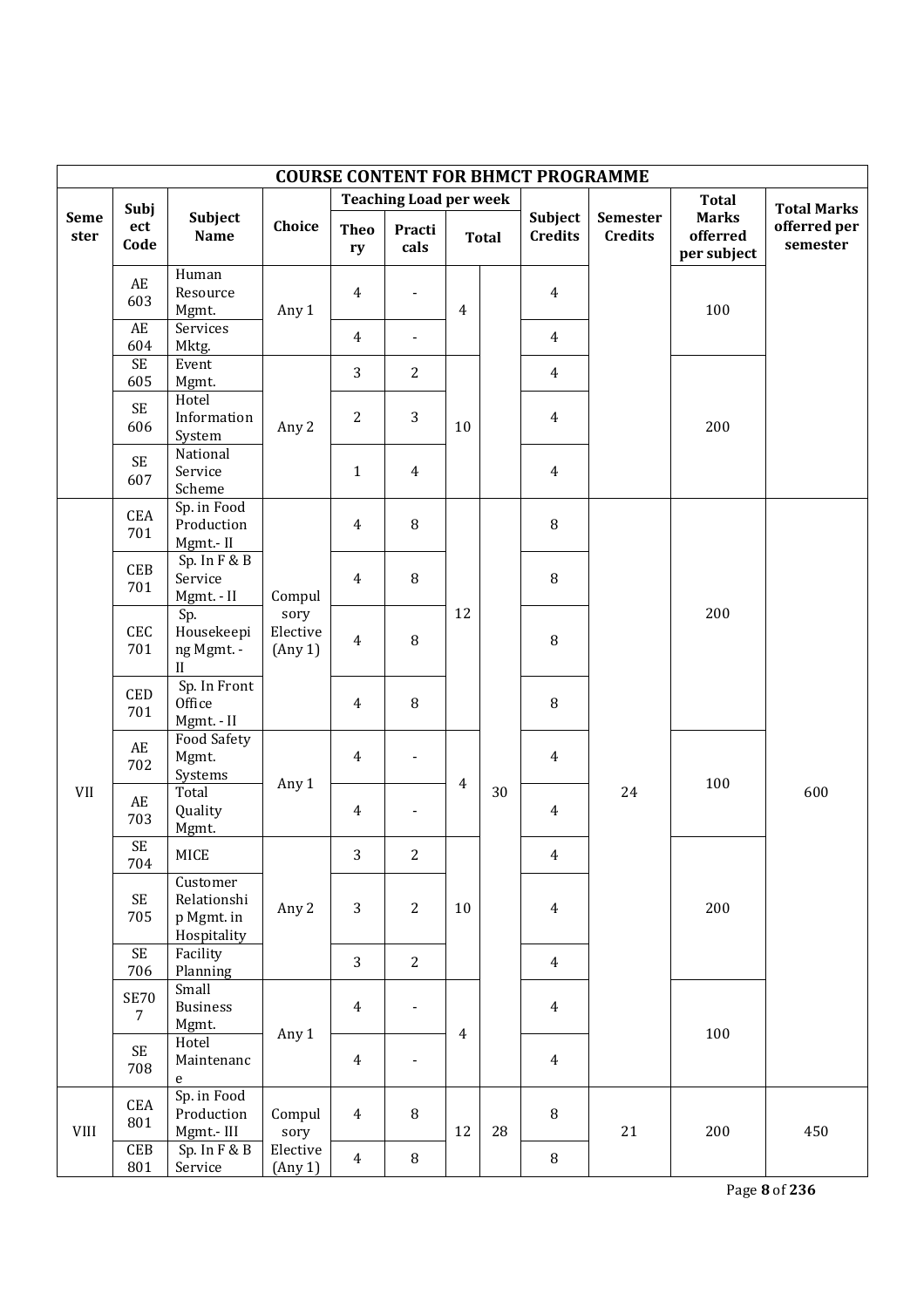| <b>COURSE CONTENT FOR BHMCT PROGRAMME</b> |                   |                                                 |                                     |                   |                               |    |              |                           |                                   |                                         |                          |
|-------------------------------------------|-------------------|-------------------------------------------------|-------------------------------------|-------------------|-------------------------------|----|--------------|---------------------------|-----------------------------------|-----------------------------------------|--------------------------|
|                                           | Subj              |                                                 |                                     |                   | <b>Teaching Load per week</b> |    |              |                           |                                   | <b>Total</b>                            | <b>Total Marks</b>       |
| <b>Seme</b><br>ster                       | ect<br>Code       | Subject<br><b>Name</b>                          | Choice                              | <b>Theo</b><br>ry | Practi<br>cals                |    | <b>Total</b> | Subject<br><b>Credits</b> | <b>Semester</b><br><b>Credits</b> | <b>Marks</b><br>offerred<br>per subject | offerred per<br>semester |
|                                           |                   | Mgmt. - III                                     |                                     |                   |                               |    |              |                           |                                   |                                         |                          |
|                                           | <b>CEC</b><br>801 | Sp.<br>Housekeepi<br>ng Mgmt. -<br>III          |                                     | 4                 | 8                             |    |              | 8                         |                                   |                                         |                          |
|                                           | <b>CED</b><br>801 | Sp. In Front<br>Office<br>Mgmt. - III           |                                     | 4                 | 8                             |    |              | 8                         |                                   |                                         |                          |
|                                           | CP<br>802         | Project<br>Report                               | Compul<br>sory                      | $\overline{2}$    | 10                            | 12 |              | 9                         |                                   | 150                                     |                          |
|                                           | AE<br>803         | Organizatio<br>n Behavior                       |                                     | $\overline{4}$    |                               | 4  |              | 4                         |                                   |                                         |                          |
|                                           | AE<br>804         | Managerial<br>Economics                         | Any 1                               | 4                 |                               |    |              | $\overline{4}$            |                                   | 100                                     |                          |
|                                           |                   |                                                 | <b>TOTAL CREDITS FOR THE COURSE</b> |                   |                               |    |              |                           | 200                               |                                         |                          |
|                                           |                   |                                                 | <b>TOTAL SUBJECTS OFFERED</b>       |                   |                               |    |              |                           | 62                                |                                         |                          |
|                                           |                   | MINIMUM SUBJECTS TO BE APPEARED BY THE STUDENTS |                                     |                   |                               |    |              |                           | 38                                |                                         |                          |
|                                           |                   | <b>MAXIMUM MARKS OFFERED FOR THE PROGRAMME</b>  |                                     |                   |                               |    |              |                           |                                   | 5000                                    | 5000                     |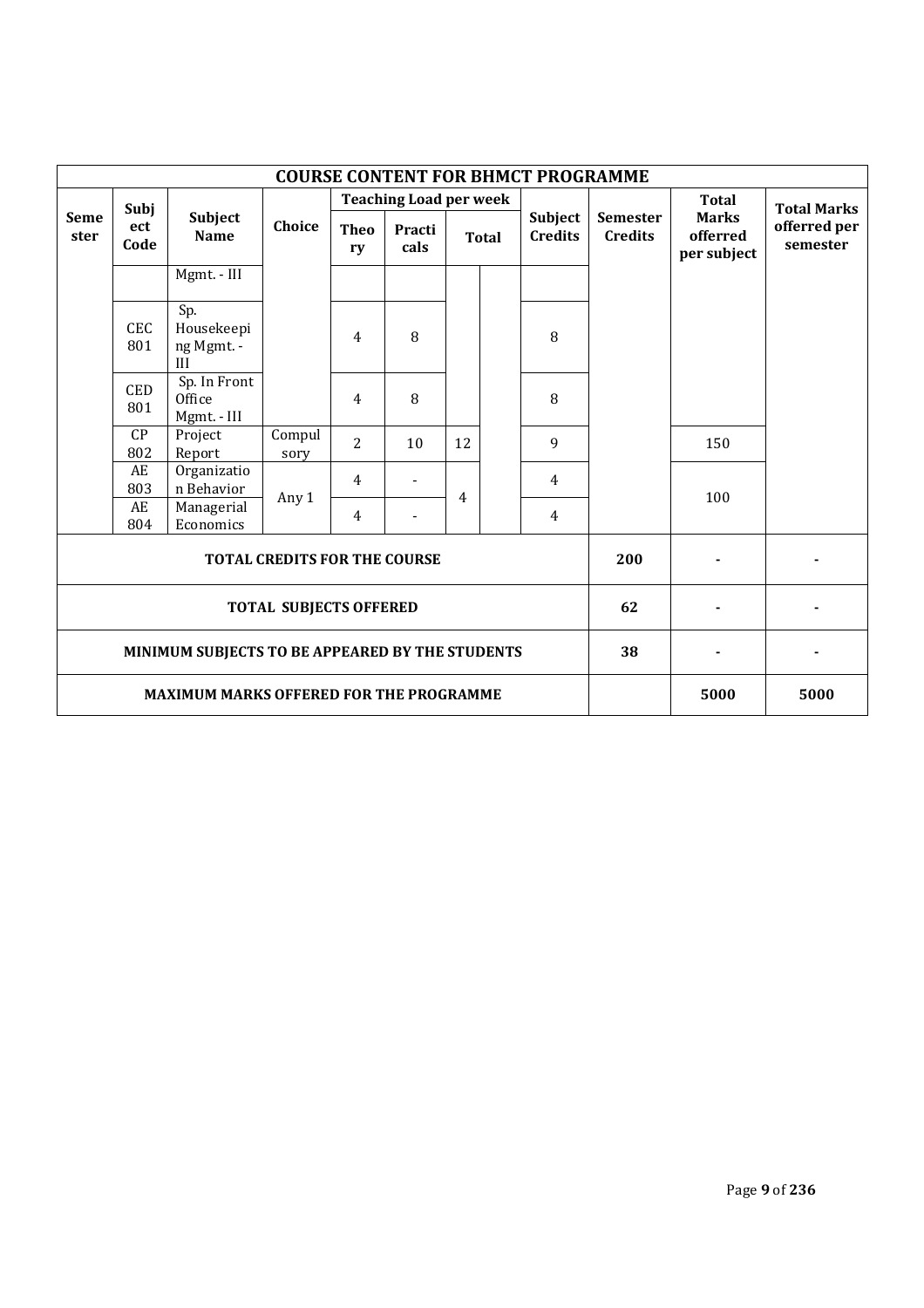| <b>Subject</b>         | : Food Production – I |
|------------------------|-----------------------|
| <b>Subject Code</b>    | $:$ C 101             |
| <b>Subject Credits</b> | : Seven               |
| <b>Semester</b>        | :First                |

| <b>Teaching Scheme per week</b> |                  |              |  |  |  |  |  |
|---------------------------------|------------------|--------------|--|--|--|--|--|
| Theory                          | <b>Practical</b> | <b>Total</b> |  |  |  |  |  |
| 03 hours                        | 08 hours         | 1 hours      |  |  |  |  |  |

| <b>Examination Scheme</b>                                                |                    |                                                        |                                     |                                                 |                  |               |                                                 |                              |  |
|--------------------------------------------------------------------------|--------------------|--------------------------------------------------------|-------------------------------------|-------------------------------------------------|------------------|---------------|-------------------------------------------------|------------------------------|--|
| <b>Internal Examination Scheme</b><br><b>External Examination Scheme</b> |                    |                                                        |                                     |                                                 |                  |               |                                                 |                              |  |
| Unit<br><b>Test</b>                                                      | <b>Assignments</b> | <b>Continuous</b><br><b>Assessment</b><br>of practical | <b>Internal</b><br><b>Practical</b> | <b>Total</b><br><b>Internal</b><br><b>Marks</b> | <b>Practical</b> | <b>Theory</b> | <b>Total</b><br><b>External</b><br><b>Marks</b> | <b>Total</b><br><b>Marks</b> |  |
| 30                                                                       | 10                 | 10                                                     | 25                                  | 75                                              | 25               | 50            | 75                                              | 150                          |  |

Food Production is an integral part of the Hospitality Industry. This course aims to prepare the students to cater to the needs of the industry. It would inculcate in them sound knowledge of the principles of Food Production so that they can be put to use in an efficient & effective way.

|               |                                                      | <b>Hours</b> | <b>Marks</b> |
|---------------|------------------------------------------------------|--------------|--------------|
| $Chapter - 1$ | Introduction to art of cookery                       | 05           | 06           |
| $1.1\,$       | Culinary history                                     |              |              |
| 1.2           | Origin of modern cookery                             |              |              |
| 1.3           | International, Continental and Pan Asian cuisine-    |              |              |
|               | Meaning and characteristics                          |              |              |
| 1.4           | Aims and Objectives of cooking                       |              |              |
| 1.5           | Attributes of culinary professional                  |              |              |
| $Chapter - 2$ | <b>Cooking Techniques</b>                            | 10           | 12           |
| 2.1           | Techniques used in preparation of food               |              |              |
| 2.2           | Methods of mixing food                               |              |              |
| 2.3           | Methods of Heat Transfer - Conduction,               |              |              |
|               | Convention, Radiation, Induction                     |              |              |
| 2.4           | Methods of cooking (moist, dry, medium of $fat$ ) –  |              |              |
|               | Definition, Classification, Rules to be observed for |              |              |
|               | each type of cooking method, examples                |              |              |
| 2.5           | Textures and Consistencies-Desirable and non-        |              |              |
|               | desirable                                            |              |              |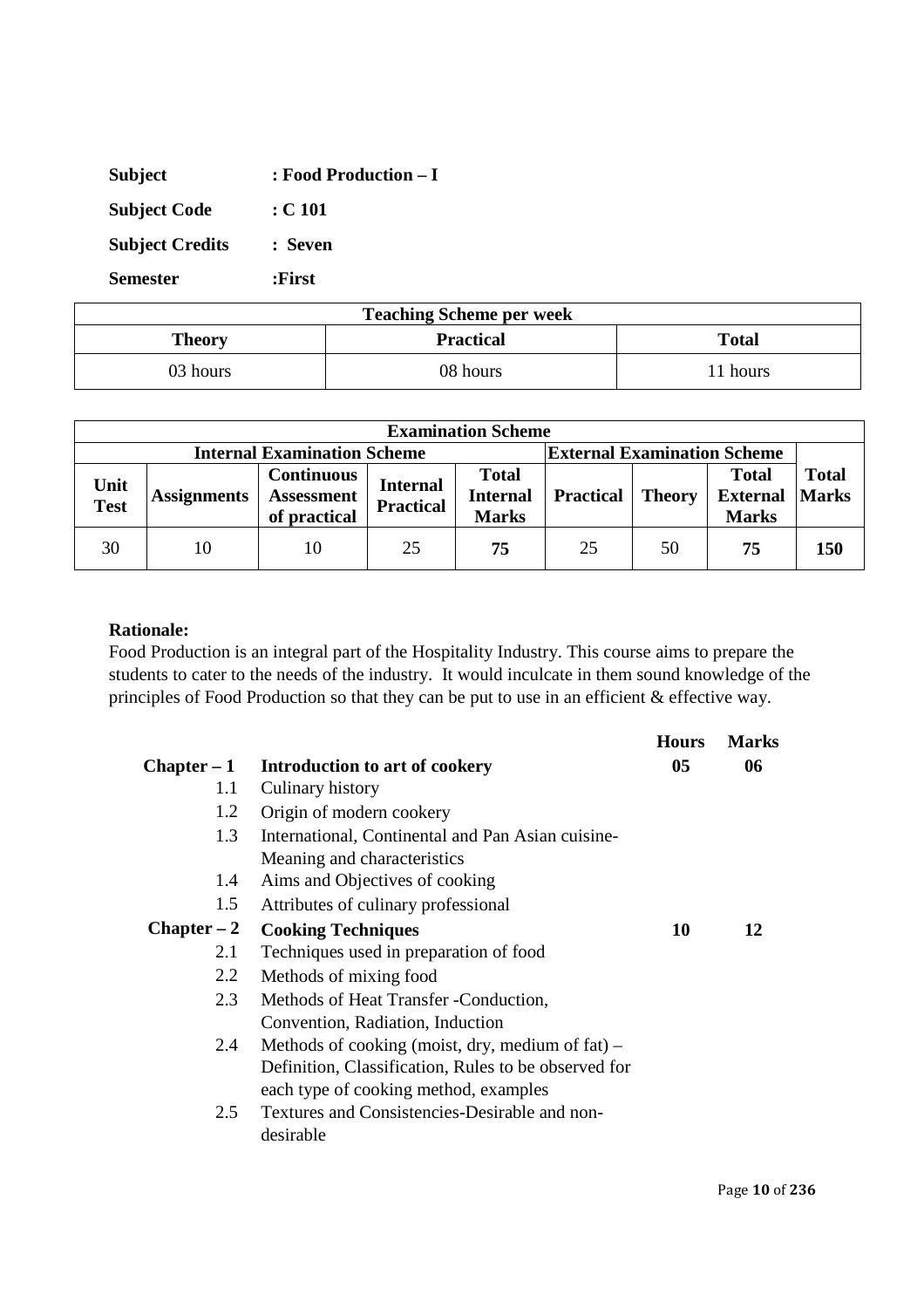| $Chapter - 3$ | <b>Food and Kitchen Safety</b>                                                                 | 07 | 08 |
|---------------|------------------------------------------------------------------------------------------------|----|----|
| 3.1           | Personal Hygiene                                                                               |    |    |
| 3.2           | Importance of Kitchen uniform                                                                  |    |    |
| 3.3           | Kitchen accidents (cuts, burn, scald & Falls) -                                                |    |    |
|               | Meaning, types and preventive measures for each                                                |    |    |
|               | type of accident                                                                               |    |    |
| 3.4           | First aid - meaning, importance, and basic rules                                               |    |    |
| 3.5           | Fire – Types, types of Extinguishers, Precautions                                              |    |    |
| $Chapter -4$  | <b>Kitchen Organization Structure</b>                                                          | 04 | 05 |
| 4.1           | Classical kitchen Brigade for 5 star & 3 star hotel                                            |    |    |
| 4.2           | Duties of various Chefs                                                                        |    |    |
| 4.3           | Liaison of Kitchen with other department                                                       |    |    |
| Chapter $-5$  | <b>Fuels used in the kitchen</b>                                                               | 03 | 03 |
| 5.1           | Types of fuels used-Gas, electricity, wood,                                                    |    |    |
|               | coal/charcoal, solar energy, diesel                                                            |    |    |
| 5.2           | Advantages & Disadvantages                                                                     |    |    |
| $Chapter - 6$ | <b>Kitchen Equipment</b>                                                                       | 04 | 04 |
| 6.1           | Classification of kitchen equipments- by size and                                              |    |    |
|               | mode of use                                                                                    |    |    |
| 6.2           | Criteria for selection                                                                         |    |    |
| 6.3           | Care and maintenance                                                                           |    |    |
| Chapter –7    | <b>Food Commodities</b>                                                                        | 12 | 12 |
| 7.1           | Cereals & Pulses -<br>Classification and varieties,<br>Catering uses                           |    |    |
| 7.2           | Fats and Oil -Types, varieties, catering uses,                                                 |    |    |
|               | hydrogenation and rendering of fat                                                             |    |    |
| 7.3           | Sweeteners - Types, stages in sugar cooking,                                                   |    |    |
|               | catering uses                                                                                  |    |    |
| 7.4           | Dairy products: Milk, Cream, Cheese, Curd-types                                                |    |    |
|               | and uses                                                                                       |    |    |
| 7.5           | Spices, Herbs, Condiments & Seasonings -used in<br>Western & Indian Cooking, examples and uses |    |    |
| 7.6           | Effect of heat on Carbohydrates, Sugar, Protein,                                               |    |    |
|               | Colour pigment, vitamins and minerals pertaining to                                            |    |    |
|               | above mentioned commodities                                                                    |    |    |
| Note-         | <b>Glossary Terms</b>                                                                          |    |    |
|               | Students should be familiar with the glossary of terms pertaining to above                     |    |    |
|               | mentioned topic<br><b>Total</b>                                                                | 45 | 50 |
|               |                                                                                                |    |    |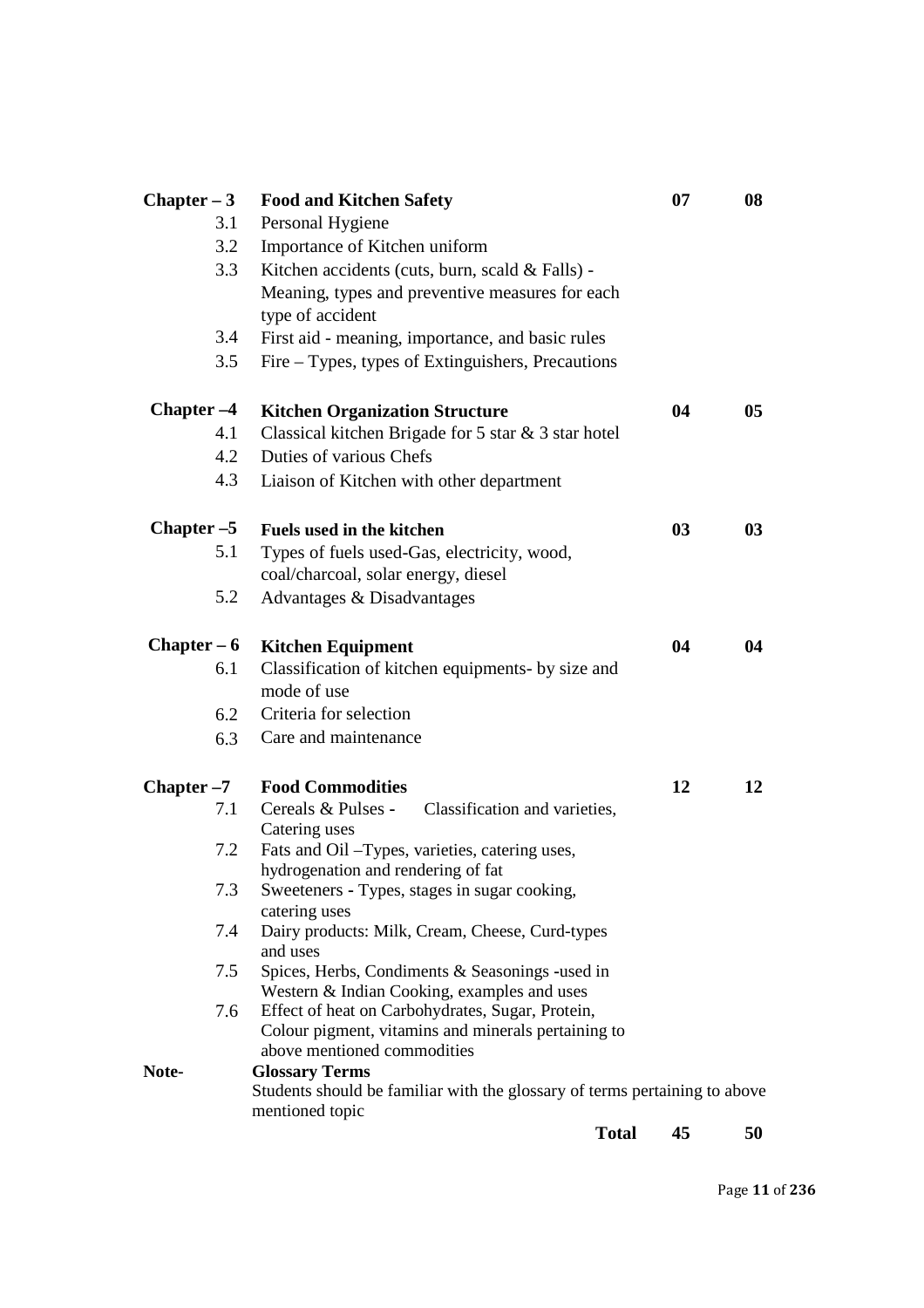#### **Assignments:**

A minimum of *2 assignments* based on the following topics to be given to individual student and the marks to be considered in internal marks.

- 1. Hindi equivalents of major food commodities
- 2. Chart of presentation of cooking technique
- 3. Chart of presentation on kitchen brigade.
- 4. Chart related to food and kitchen safety.
- 5. Charts of Spice blends- Basic Garam Masala, Curry Powder, Sambar Masala, Chat Masala, Goda Masala, Vindaloo Masala
- 6. Charts on Basic Indian gravies with 5 preparations of each white, red, brown and green

#### **Practicals:**

- 1. Minimum *18 Individual Practicals* to be conducted during the semester.
- 2. The practical should comprise of the following:
	- o Introduction to various kitchen equipments, tools and their usage. Safety precaution to be taken while handling equipment. Hygiene & Safety practices to be observed in kitchen, introduction to various commodities. – 1 Practical
	- o Demonstration of Food pre-preparation and cooking methods 1 Practical **Preparation Methods** –Washing, Peeling, Paring (fruits), Cutting (cuts of vegetables), Grating (Vegetables), Grinding, Mashing, (vegetables & pulses), Sieving (flours), Steeping (cereals, pulses, tamarind, lemon-rind), Evaporation (milk & gravies), Marinating (meat, fish, chicken), Sprouting (pulses & legumes), Blanching, Filleting of fish, Deboning & jointing poultry

**Methods of Mixing** – Beating, Blending, Cutting in, Rubbing in, Creaming, Folding, Kneading, Rolling in, Pressing, Stirring

- o Basic Indian masalas & gravies (Dry & wet) 2 Practicals
- o Indian Breakfast/Snack item. 2 Practicals
- o Continental menu-2 practical consisting of appetizer/soup, main course with starch and vegetables and dessert
- o Basic Indian menu consisting of a Meat, Vegetable, Rice, Dal/Raita, Bread and Sweet Preparation. – 11 practicals
- o Internal Practical Exam 1 practical

#### **Practical Examination: (Internal & External)**

Exams to be conducted on Indian menus consisting of a Meat, Vegetable, Rice, Dal/Raita, Bread and Sweet Preparation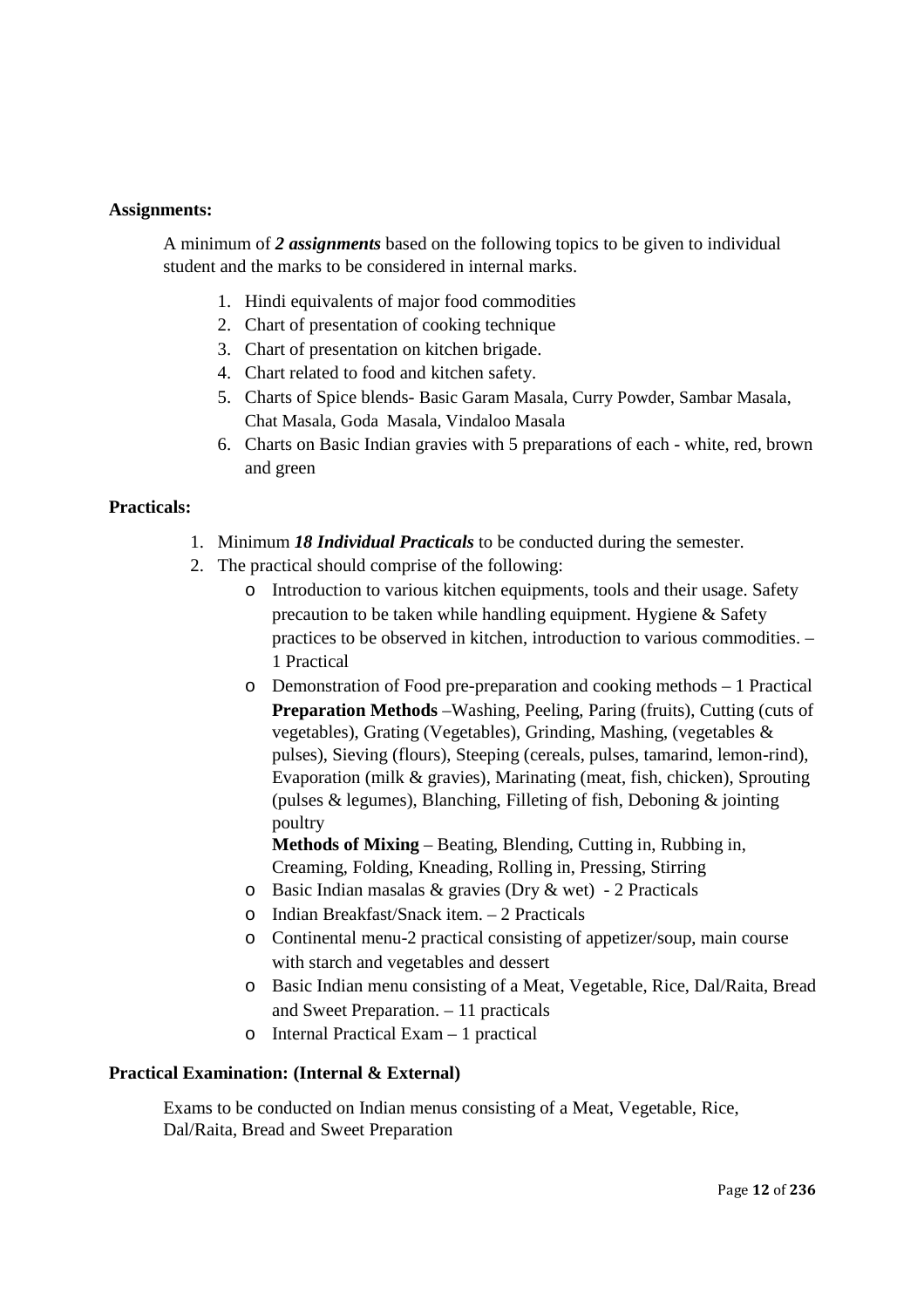The internal exams to be assessed by the internal examiner and external exams by the external examiner.

#### **Reference Books**

- 1. Practical Cookery- Victor Ceserani & Ronald Kinton, ELBS
- 2. Theory of Catering- Victor Ceserani & Ronald Kinton, ELBS
- 3. Theory of Cookery- Mr. K. Arora, Franck Brothers
- 4. Modern Cookery for Teaching & Trade Vol I- Ms. Thangam Philip, Orient Longman.
- 5. The Professional Chef (4th Edition)- Le Rol A. Polsom
- 6. Success in Principles of Catering Michael Colleer& Colin Saussams
- 7. Prashad–Indersingh Kalra and Pradeep das Gupta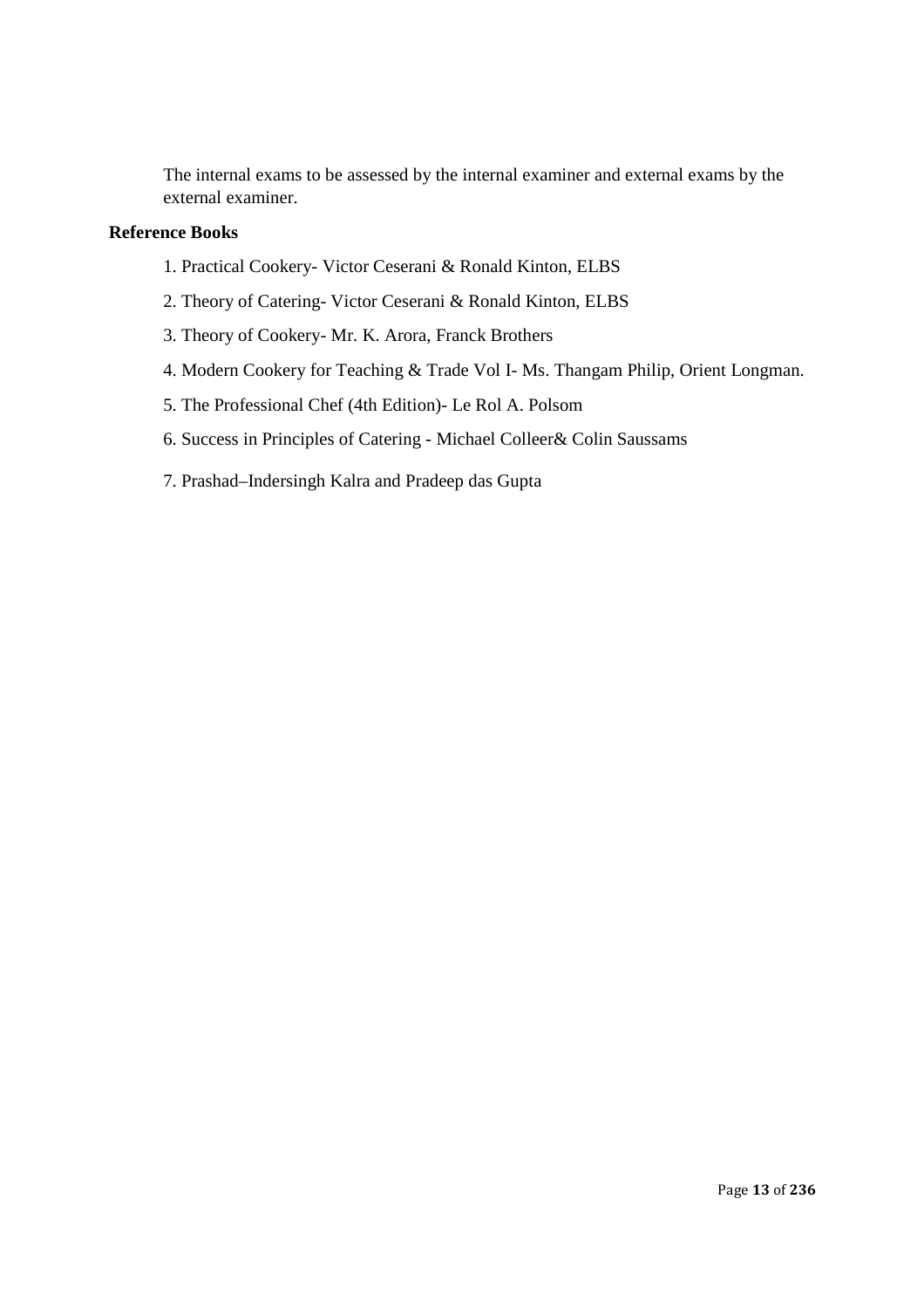| <b>Subject</b>         | : F&B Service – I |
|------------------------|-------------------|
| <b>Subject Code</b>    | : C102            |
| <b>Subject Credits</b> | : Five            |
| <b>Semester</b>        | : First           |

| <b>Teaching Scheme per week</b> |                  |              |  |  |  |  |  |
|---------------------------------|------------------|--------------|--|--|--|--|--|
| <b>Theory</b>                   | <b>Practical</b> | <b>Total</b> |  |  |  |  |  |
| 03 hours                        | 03 hours         | 06 hours     |  |  |  |  |  |

| <b>Examination Scheme</b> |                    |                                                        |                                     |                                                 |                  |               |                                                 |                              |  |
|---------------------------|--------------------|--------------------------------------------------------|-------------------------------------|-------------------------------------------------|------------------|---------------|-------------------------------------------------|------------------------------|--|
|                           |                    | <b>Internal Examination Scheme</b>                     | <b>External Examination Scheme</b>  |                                                 |                  |               |                                                 |                              |  |
| Unit<br><b>Test</b>       | <b>Assignments</b> | <b>Continuous</b><br><b>Assessment</b><br>of practical | <b>Internal</b><br><b>Practical</b> | <b>Total</b><br><b>Internal</b><br><b>Marks</b> | <b>Practical</b> | <b>Theory</b> | <b>Total</b><br><b>External</b><br><b>Marks</b> | <b>Total</b><br><b>Marks</b> |  |
| 30                        | 10                 | 10                                                     | 25                                  | 75                                              | 25               | 50            | 75                                              | 150                          |  |

The course would explore the scope and nature of f & b service operations. It would develop the essential attributes and elementary skills in the service procedures of a catering establishment.

|               |                                                      | <b>Hours</b> | <b>Marks</b> |
|---------------|------------------------------------------------------|--------------|--------------|
| $Chapter - 1$ | Introduction to F & B Service                        | 11           | 12           |
| $1.1\,$       | Evolution of Food & Beverage industry.               |              |              |
| 1.2           | Classification of catering establishments -          |              |              |
|               | Commercial & Non-commercial,                         |              |              |
| 1.3           | Captive & non-captive.                               |              |              |
| 1.4           | Types of $F & B$ outlets – Restaurants (Fine Dining, |              |              |
|               | Casual, Theme), Fast Food                            |              |              |
| 1.5           | Drive Through, Coffee House, Snack Bar,              |              |              |
|               | Cafeteria, Kiosks, Vending Machines                  |              |              |
| $Chapter - 2$ | <b>Equipment-</b> types and usage                    | 10           | 10           |
| 2.1           | Furniture – tables $\&$ chairs                       |              |              |
| 2.2           | $Chinaware - sizes$ and capacity                     |              |              |
| 2.3           | Stainless steel and Silverware – cutlery, service    |              |              |
|               | equipments                                           |              |              |
| 2.4           | Glassware-capacity & usage                           |              |              |
| 2.5           | Disposables – types, advantage $\&$ disadvantage     |              |              |
| 2.6           | Linen – types $\&$ sizes                             |              |              |
|               |                                                      |              |              |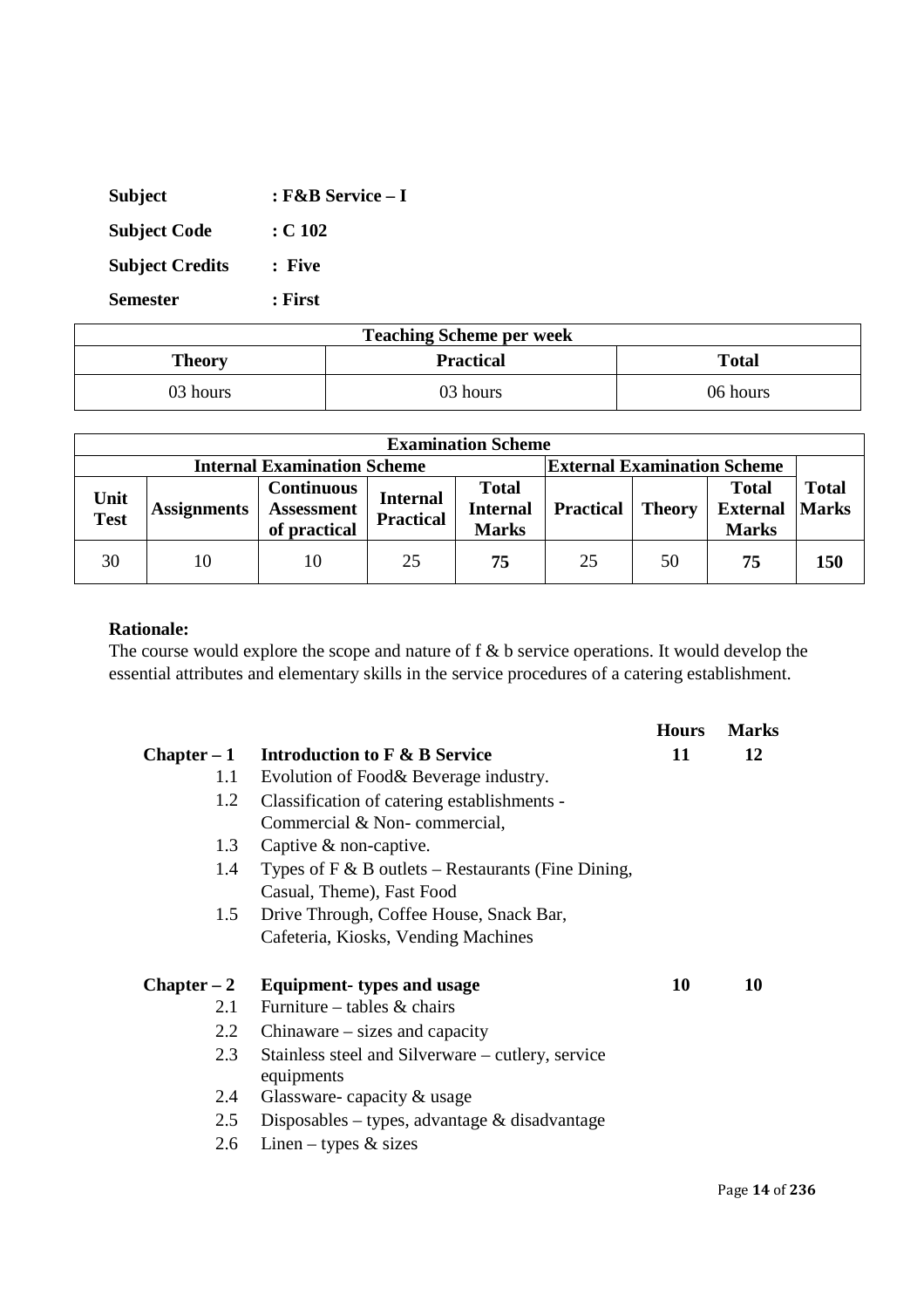| 2.7           | Special equipment- care & maintenance                                    |    |    |
|---------------|--------------------------------------------------------------------------|----|----|
| 2.8           | New trends in equipments – sizes, colour, and<br>shapes.                 |    |    |
| $Chapter - 3$ | <b>F &amp; B service Personnel</b>                                       | 08 | 10 |
| 3.1           | F & B service organization structure for large hotel                     |    |    |
| 3.2           | Organization structure of individual restaurant-                         |    |    |
|               | restaurant brigade                                                       |    |    |
| 3.3           | Attitudes & attributes of $F \& B$ personnel,                            |    |    |
|               | Competencies                                                             |    |    |
| 3.4           | <b>Basic etiquettes</b>                                                  |    |    |
| 3.5           | Interdepartmental relationship with – Food                               |    |    |
|               | Production, HK, Front Office, Stores, HR, Finance,                       |    |    |
|               | Marketing                                                                |    |    |
| $Chapter -4$  | <b>Types of service</b>                                                  | 08 | 10 |
| 4.1           | Table Service – Silver/English, American                                 |    |    |
| 4.2           | Self Service - Buffet and Cafeteria Service                              |    |    |
| 4.3           | Specialized Service - Gueridon, Lounge, Room                             |    |    |
| 4.4           | Single Point Service- Takeaway, Vending, Kiosks,<br><b>Food Courts</b>   |    |    |
| 4.5           | New trends in service – Clientele centric approach.                      |    |    |
| Chapter $-5$  | Billing methods & Control methods                                        | 08 | 08 |
| 5.1           | Importance of control                                                    |    |    |
| 5.2           | Billing methods – triplicate system, KOT $&$ BOT                         |    |    |
| 5.3           | Types of KOT, Flow chart of KOT                                          |    |    |
| 5.4           | List of Software used in billing methods -Micros,<br>IDS, Fidelio, Opera |    |    |
| 5.5           | Importance of control                                                    |    |    |
|               | <b>Total</b>                                                             | 45 | 50 |

#### **Assignments:**

A minimum of *2 assignments* based on the following topics to be given to individual student and the marks to be considered in internal marks.

- a. Identify different brands of various  $F & B$  service outlets in city.
- b. Various F & B equipments with sizes, capacity, picture in form of chart paper or PPT presentation.
- c. Identify various outlets providing different types of service.
- d. Various brands and suppliers of equipment.
- e. Making chart with various napkin folds.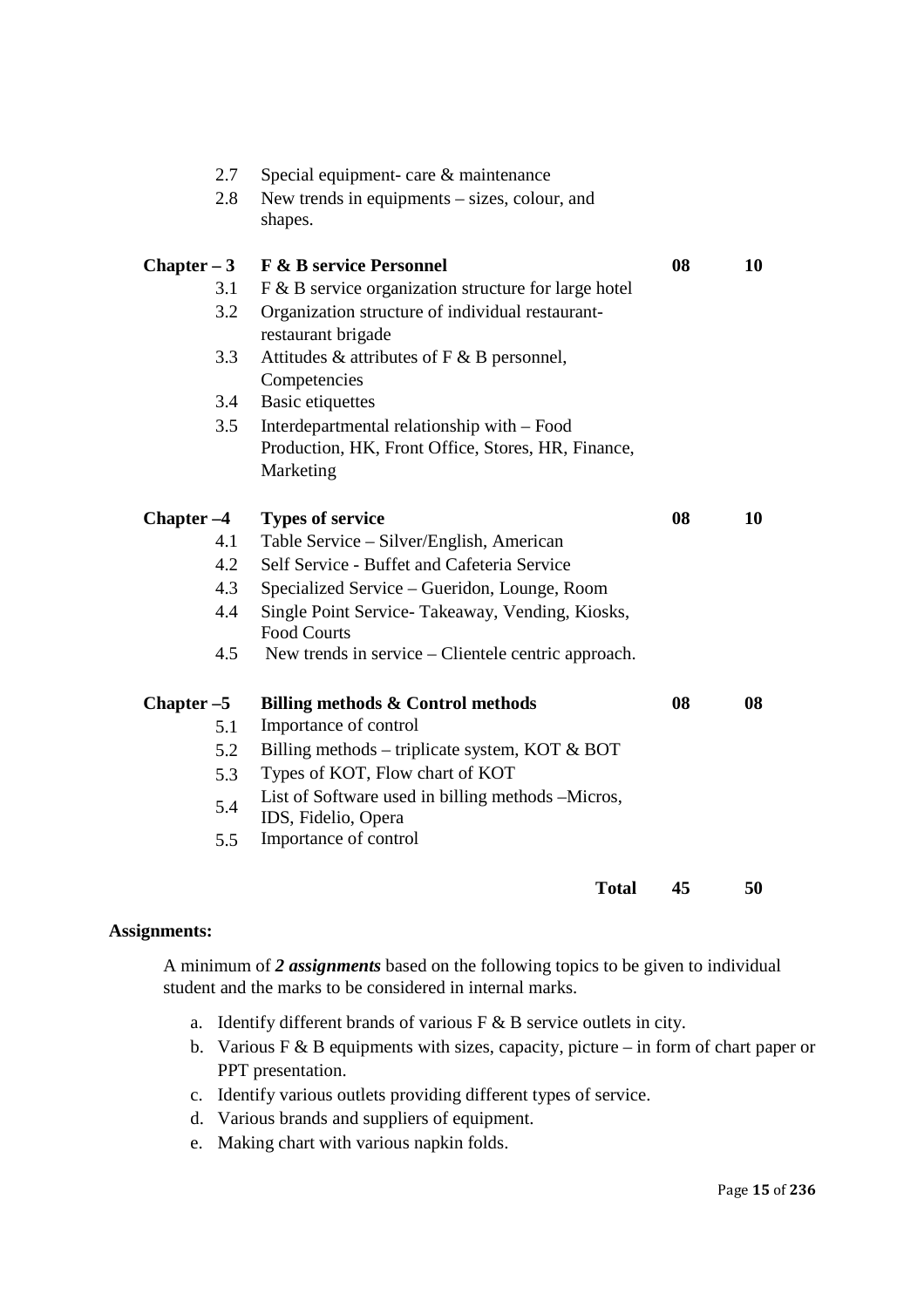#### **Practicals:**

- 1. Service grooming and Restaurant etiquettes
- 2. Identification and usage of equipments
- 3. Mis-en- place and Mis-en-scene
- 4. Laying and relaying of tablecloth
- 5. Receiving a guest, seating and service of water
- 6. Carrying a salver or tray
- 7. Rules for laying table Laying covers as per menus
- 8. TDH and A la carte cover layout
- 9. Napkin folds at least 12 folds
- 10. Handling service gear
- 11. Carrying plates, glasses and other equipments
- 12. Crumbing, clearance and presentation of bill
- 13. English / Silver service, American service
- 14. Rules to be observed while waiting at the table
- 15. Restaurant reservation system, Hostess desk functions
- 16. Order taking writing a food KOT, writing a BOT

#### **Practical Examination: (Internal & External)**

Practical Exam needs to be conducted on the above listed practical along with standards of grooming, task, performance & Viva. The internal exams to be assessed by the internal examiner and external exams by the external examiner.

#### **Reference Books**

- 1. Food and Beverage Service Dennis Lillicrap and John Cousins
- 2. Food and Beverage Service M N Ahmed
- 3. Food and Beverage Service- Bobby George
- 4. Food and Beverage Service- Anil Sagar
- 5. Food and Beverage Management Bernard Davis, Andrew Lockwood and Sally Stone
- 6. Theory of Catering Kinton and Cesarani
- 7. Napkin folds by Dr. R. K. Singh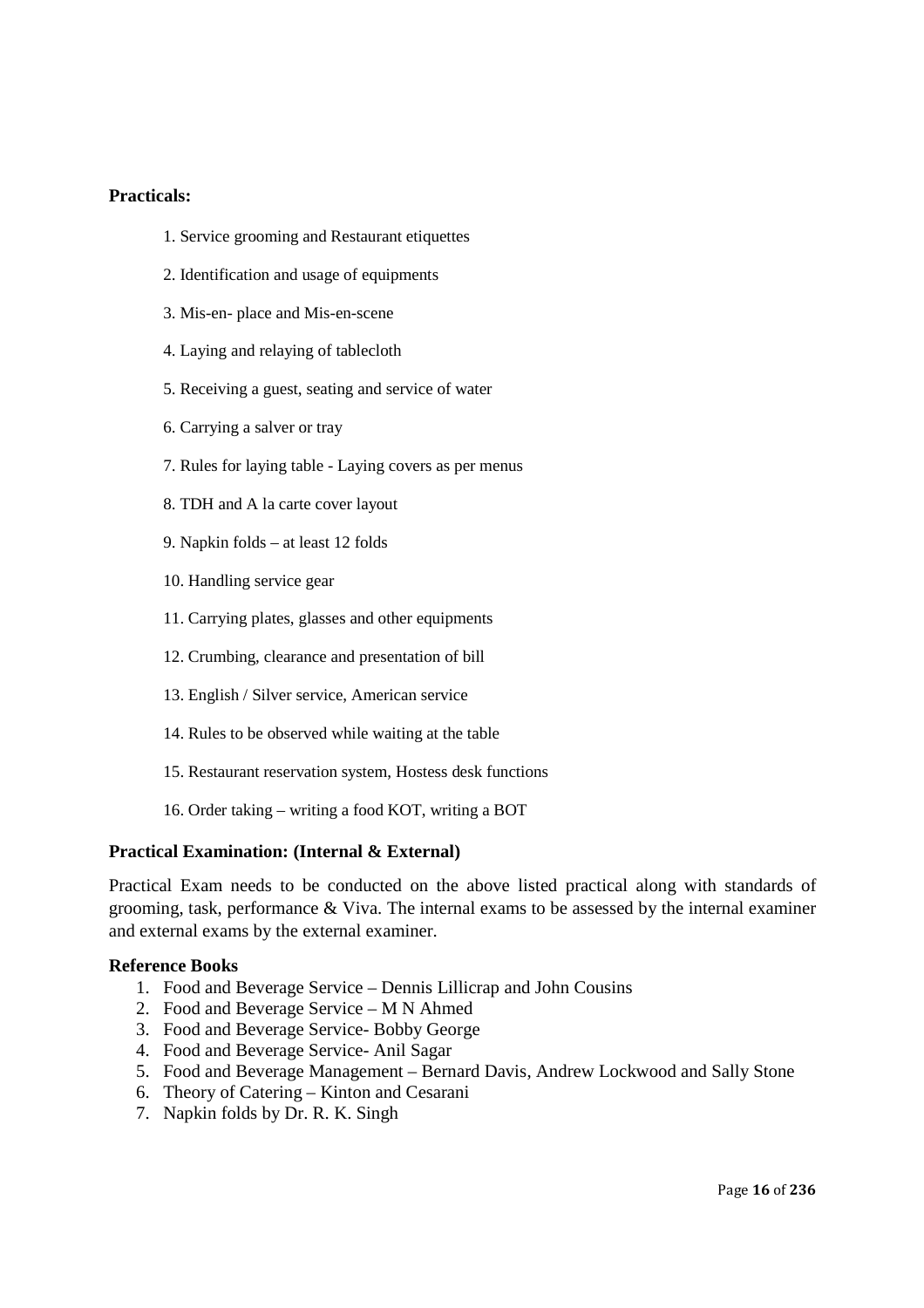| <b>Subject</b>         | : Rooms Division – I |  |  |
|------------------------|----------------------|--|--|
| <b>Subject Code</b>    | : C103               |  |  |
| <b>Subject Credits</b> | : Five               |  |  |
| <b>Semester</b>        | : First              |  |  |

| <b>Teaching Scheme per week</b>            |          |         |  |  |
|--------------------------------------------|----------|---------|--|--|
| <b>Practical</b><br><b>Total</b><br>Theory |          |         |  |  |
| 03 hours                                   | 03 hours | 6 hours |  |  |

| <b>Examination Scheme</b>                                                |                    |                                                        |                                     |                                                 |                  |               |                                                 |                              |
|--------------------------------------------------------------------------|--------------------|--------------------------------------------------------|-------------------------------------|-------------------------------------------------|------------------|---------------|-------------------------------------------------|------------------------------|
| <b>Internal Examination Scheme</b><br><b>External Examination Scheme</b> |                    |                                                        |                                     |                                                 |                  |               |                                                 |                              |
| Unit<br><b>Test</b>                                                      | <b>Assignments</b> | <b>Continuous</b><br><b>Assessment</b><br>of practical | <b>Internal</b><br><b>Practical</b> | <b>Total</b><br><b>Internal</b><br><b>Marks</b> | <b>Practical</b> | <b>Theory</b> | <b>Total</b><br><b>External</b><br><b>Marks</b> | <b>Total</b><br><b>Marks</b> |
| 30                                                                       | 10                 | 10                                                     | 25                                  | 75                                              | 25               | 50            | 75                                              | 150                          |

**Rationale:** The subject aims to establish the importance of the House Keeping and Front Office department of a hotel and its role in the Hospitality Industry. It also prepares the student to acquire knowledge and skills necessary for various tasks and aspects of Rooms Division.

#### **SECTION I**

|               |                                                     | <b>Hours</b> | <b>Marks</b> |
|---------------|-----------------------------------------------------|--------------|--------------|
| $Chapter - 1$ | <b>Introduction to the Housekeeping Department</b>  | 05           | 06           |
| 1.1           | Introduction: Meaning and definition                |              |              |
| 1.2           | Importance of Housekeeping and Responsibility of    |              |              |
|               | the department.                                     |              |              |
| 1.3           | Inter departmental coordination with more           |              |              |
|               | emphasis on Front Office, Maintenance department    |              |              |
|               | and Food and Beverage Service.                      |              |              |
| 1.4           | Housekeeping areas Front of the House and Back      |              |              |
|               | of the House                                        |              |              |
| 1.5           | Layout and sections of the Housekeeping             |              |              |
|               | department                                          |              |              |
| $Chapter - 2$ | <b>Organizational Framework of the Housekeeping</b> | 05           | 04           |
|               | <b>Department</b>                                   |              |              |
| 2.1           | Hierarchy and role of personnel in small, medium,   |              |              |
|               | large hotels                                        |              |              |
| 2.2           | Personality traits of Housekeeping staff            |              |              |
| 2.3           | Duties and responsibilities of Housekeeping staff   |              |              |
|               | (GRA, Supervisor, and Executive Housekeeper)        |              |              |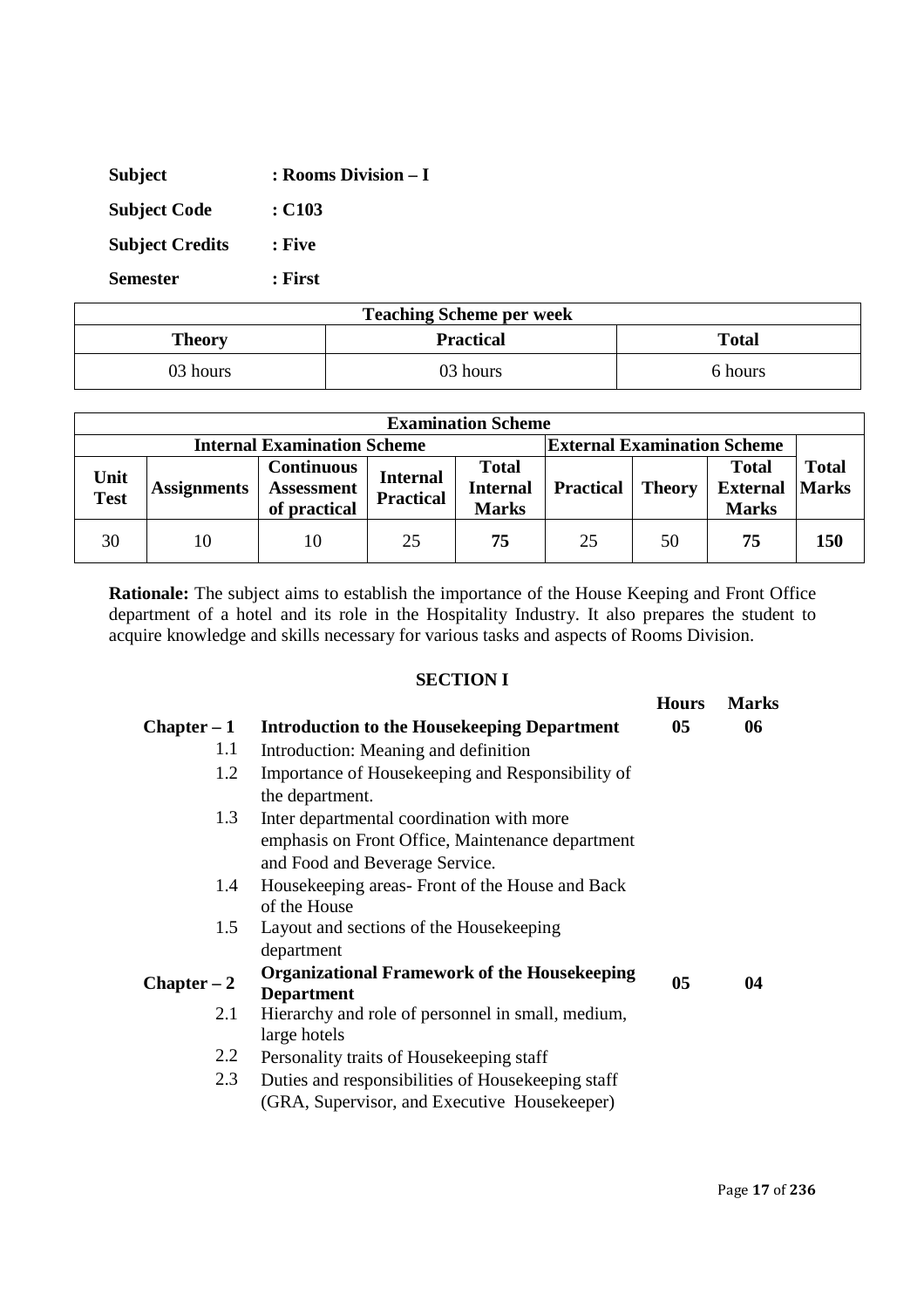| Chapter $-3$  | <b>Cleaning Organization and Cleaning</b><br>Equipment                   | 05 | 06     |
|---------------|--------------------------------------------------------------------------|----|--------|
| 3.1           | Principles of cleaning, hygiene and safety factors in                    |    |        |
|               | cleaning                                                                 |    |        |
| 3.2           | Frequency of cleaning (Daily, Weekly, Periodic)                          |    |        |
| 3.3           | Classification of cleaning equipment                                     |    |        |
| 3.4           | Selection of cleaning equipment                                          |    |        |
| 3.5           | Storage and distribution                                                 |    |        |
| 3.6           | Use and care of equipment                                                |    |        |
| $Chapter - 4$ | <b>Cleaning Agents</b>                                                   | 05 | $05\,$ |
| 4.1           | General criteria for selection of cleaning agents                        |    |        |
| 4.2           | Classification of cleaning agents                                        |    |        |
| 4.3           | Use, care, storage and labelling.                                        |    |        |
| 4.4           | Distribution and control.                                                |    |        |
| 4.5           | Use of Eco-friendly products in Housekeeping.                            |    |        |
| $Chapter - 5$ | <b>Guest Rooms</b>                                                       | 04 | 04     |
| 5.1           | Types of guest rooms.                                                    |    |        |
| 5.2           | Guest supplies and facilities for standard rooms                         |    |        |
|               | and VIP guest rooms.                                                     |    |        |
|               | <b>SECTION II</b>                                                        |    |        |
| $Chapter - 6$ | <b>Introduction to Tourism, Hospitality and Hotel</b><br><b>Industry</b> | 04 | $05\,$ |
| 6.1           | Tourism and its importance.                                              |    |        |
| 6.2           | Hospitality and its origin.                                              |    |        |
| 6.3           | Hotels, their evolution and growth.                                      |    |        |
| 6.4           | Adhering to rules and regulations of Ministry of                         |    |        |
|               | Tourism, Govt. of India (FHRAI and HRACC).                               |    |        |
| 6.5           | Brief introduction to hotel core areas with special                      |    |        |
|               | reference to Front Office.                                               |    |        |
| $Chapter - 7$ | <b>Classification of Hotels</b>                                          | 06 | 08     |
| 7.1           | Star classification                                                      |    |        |
| 7.2           | <b>Size</b>                                                              |    |        |
| 7.3           | Location                                                                 |    |        |
| 7.4           | Clientele                                                                |    |        |
| 7.5           | Duration of stay                                                         |    |        |
| 7.6           | Level of service                                                         |    |        |
| 7.7           | Ownership basis                                                          |    |        |
| 7.8           | Alternative accommodation                                                |    |        |
|               |                                                                          |    |        |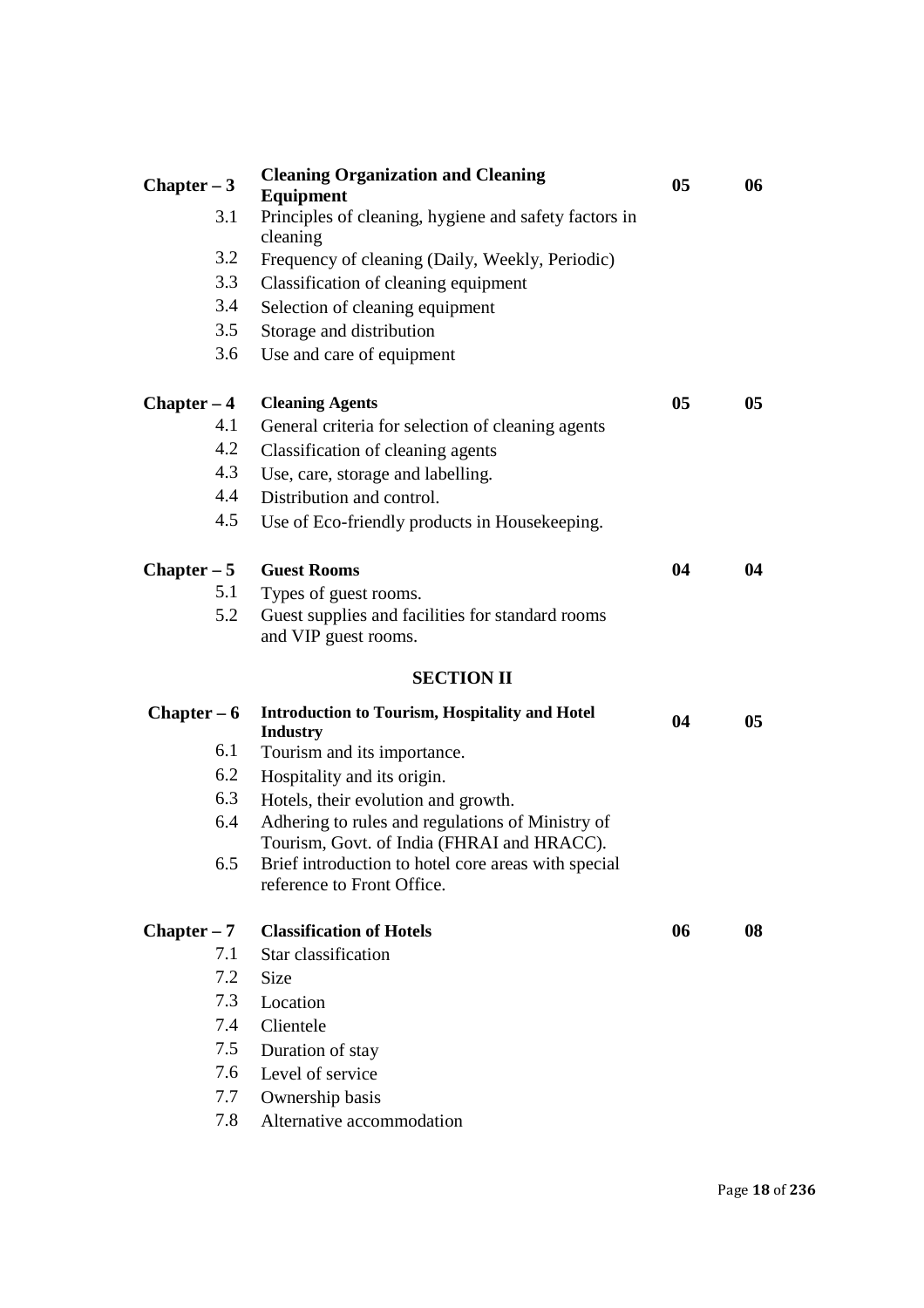| $Chapter - 8$ | <b>Organizational Framework of the Front Office</b><br>Department. | 06 | 07 |
|---------------|--------------------------------------------------------------------|----|----|
| 8.1           | Function areas (sections and layout of Front                       |    |    |
|               | Office)                                                            |    |    |
| 8.2           | Front Office hierarchy in small, medium, large                     |    |    |
|               | Hotel                                                              |    |    |
| 8.3           | Duties and responsibilities (Front Office Manager,                 |    |    |
|               | Reservation<br>Receptionist,<br>Assistant,<br>GRE,                 |    |    |
|               | Information<br>Assistant, Cashier,<br>Telephone                    |    |    |
|               | operator, Door attendant)                                          |    |    |
| 8.4           | Personality traits.                                                |    |    |
|               |                                                                    |    |    |
| $Chapter - 9$ | <b>Front Office Operations</b>                                     | 05 | 05 |
| 9.1           | Rules of the house (for guest and staff)                           |    |    |
| 9.2           | Bell Desk and Concierge (functions, duties and                     |    |    |
|               | responsibilities, luggage handling and records)                    |    |    |
| 9.3           | Types of keys and key control                                      |    |    |
| 9.4           | Food / Meal plans                                                  |    |    |
| 9.5           | Types of room rates                                                |    |    |
|               | (Rack, FIT, crew, group, corporate, weekend)                       |    |    |
|               |                                                                    |    |    |
|               |                                                                    |    |    |

**Note: Glossary of Terms-**Students should be familiar with the glossary of terms pertaining to above-mentioned topics.

#### **Assignments:**

A minimum of *2 assignments* based on the following topics to be given to individual student and the marks to be considered in internal marks.

- f. Preparing or procuring samples of guest supplies and amenities.
- g. Duties and Responsibilities of Staff in chart form.
- h. Country, Capital and Currencies, Indian States and Capitals.
- i. Procuring and presenting of information regarding National and International chain of hotels.

#### **Practicals:**

Minimum *12 Practicals* to be conducted from the following topics. The practicals should consist of 6 practicals for Housekeeping and 6 practicals for Front Office. All students to be assessed for the individual practical on a continuous basis and the marks to be considered in internal marks.

It is recommended that demonstrations be conducted in the initial stages to make the students familiar with working methods.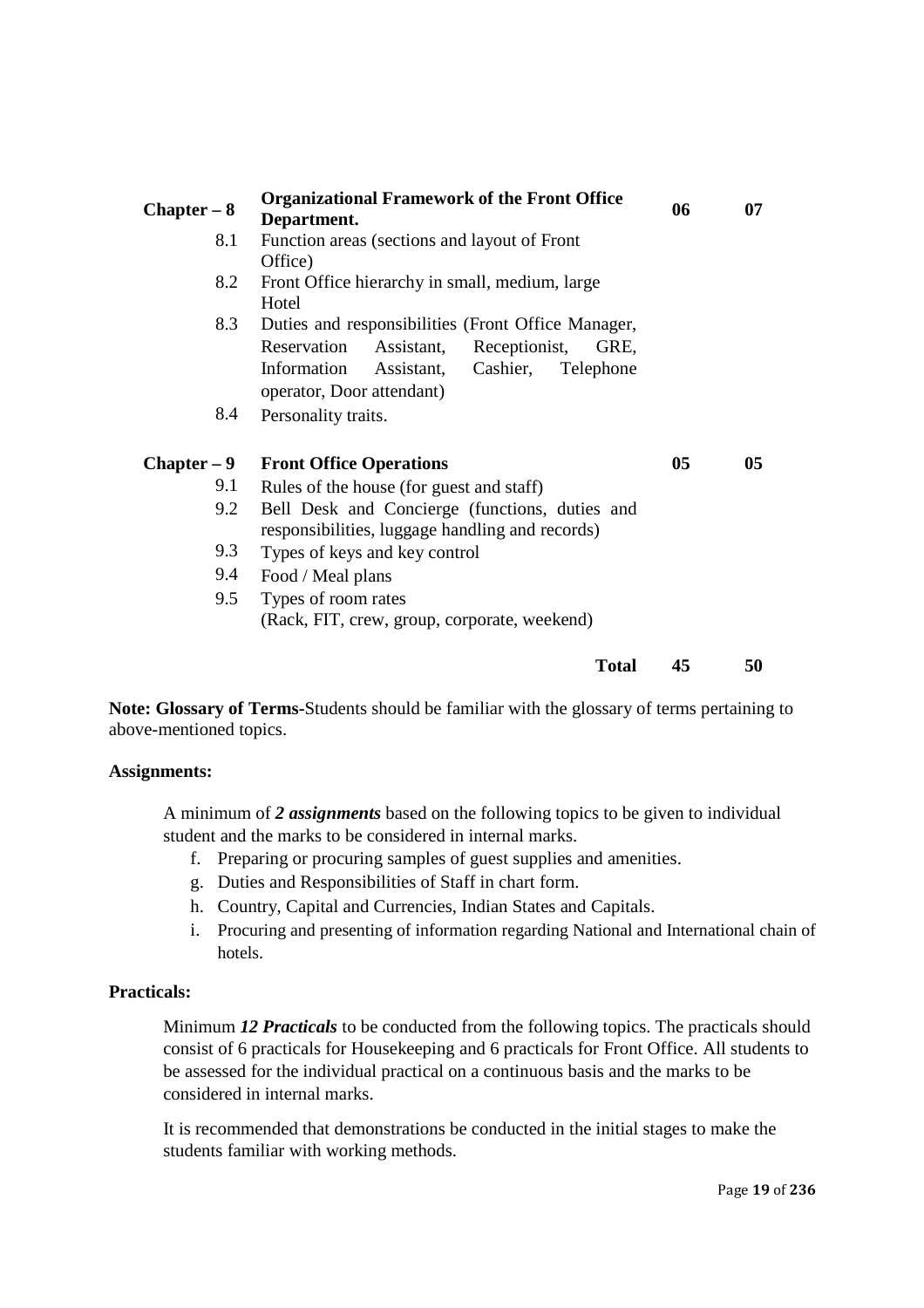#### **Suggested Practical:**

| Sr. No                  | <b>Topic</b>                                                                                   | Number of<br>practical |
|-------------------------|------------------------------------------------------------------------------------------------|------------------------|
|                         | <b>SECTION I</b>                                                                               |                        |
| 1.                      | Introduction to Cleaning equipment and agents                                                  | 01                     |
|                         | (familiarization and function) and setting up of                                               |                        |
|                         | Chambermaid's trolley                                                                          |                        |
| 2.                      | Cleaning of public areas                                                                       | 04                     |
|                         | <b>Brasso and Silvo</b>                                                                        |                        |
|                         | Wooden surfaces-polished, painted, laminated.<br>٠                                             |                        |
|                         | Cleaning of glass surfaces<br>п                                                                |                        |
|                         | Wall cleaning-Dado/skirting<br>٠                                                               |                        |
| 3.                      | Guest room Orientation (Single, Double, Twin and                                               | 01                     |
|                         | Suite room)                                                                                    |                        |
| $\overline{\mathbf{4}}$ | Guest room supplies and placement (Standard room                                               | 01                     |
|                         | and VIP amenities)                                                                             |                        |
| 5.                      | Use of Mechanical cleaning equipment(scrubbing                                                 | 01                     |
|                         | machines, vacuum cleaner-dry and wet)                                                          |                        |
| 6.                      | Bed making (identifying of linen and step by step                                              | 01                     |
|                         | procedure for a day bed using traditional and modern                                           |                        |
|                         | methods)                                                                                       |                        |
|                         | Procedure for cleaning bathrooms<br><b>SECTION II</b>                                          |                        |
| 1.                      |                                                                                                | 01                     |
|                         | Front Desk grooming and essentials such as body<br>language and speech modulations (Videos and |                        |
|                         | Presentations)                                                                                 |                        |
| 2.                      | Telephone etiquettes and standard phrases used at the                                          | 01                     |
|                         | Front Desk.                                                                                    |                        |
| $\overline{\mathbf{3}}$ | Bell Desk activities such as preparing Errand card,                                            | 01                     |
|                         | luggage tag, Bell desk register, newspaper                                                     |                        |
|                         | distribution record                                                                            |                        |
| 4                       | Bell Desk role plays based on rooming of guest, left                                           | 01                     |
|                         | luggage process, lost luggage and misplacement of                                              |                        |
|                         | luggage.                                                                                       |                        |
| 5.                      | Key handling procedures (key card and key jacket)                                              | 01                     |
| 6.                      | Handling guest common queries about information of                                             | 01                     |
|                         | the property (Travel Desk, recreational areas)                                                 |                        |

#### **Practical Examination: (Internal & External)**

Exams to be conducted on the above mentioned practicals with equal weightage given to Section I and Section II.

The internal exams to be assessed by the internal examiner and external exams by the external examiner.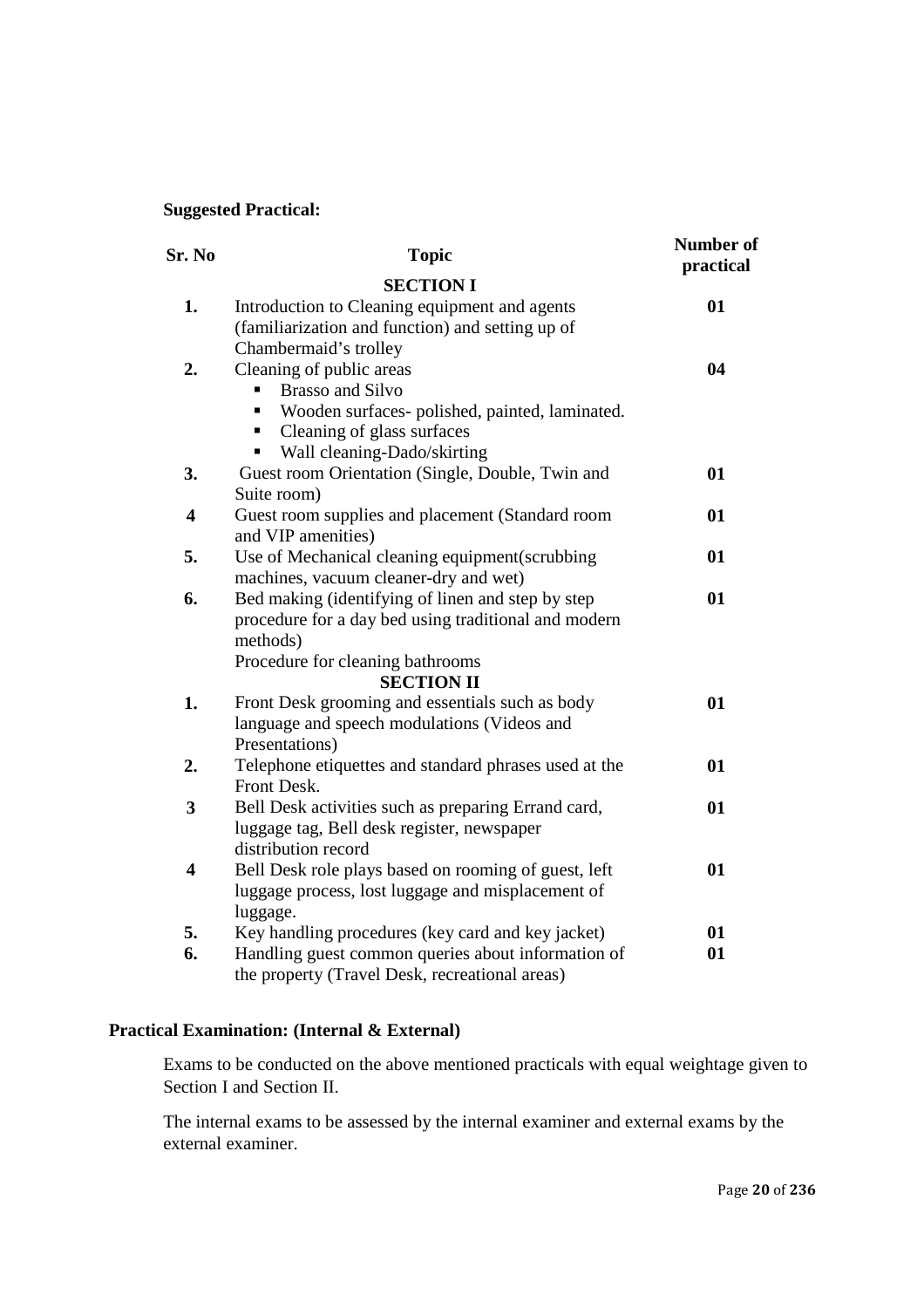#### **Reference Books**

- 1. Hotel Housekeeping operation- G Raghubalan and Smirtee Raghubalan, Oxford publishing House.
- 2. Hotel housekeeping Training Manual- Sudhir Andrew, Mc. Graw Publishing House.
- 3. Hotel Housekeeping Malini Singh, Mc Graw publishing house.
- 4. Professional Housekeeper Gerogina Tucker.
- 5. Hotel Front Office Operations and Management Jatashankar R. Tewari, Oxford University Press Edition- 03
- 6. Front Office Management- S K Bhatnagar
- 7. Principles of Hotel Front Office Operations -Sue Baker, P. Bradley, J. Huyton.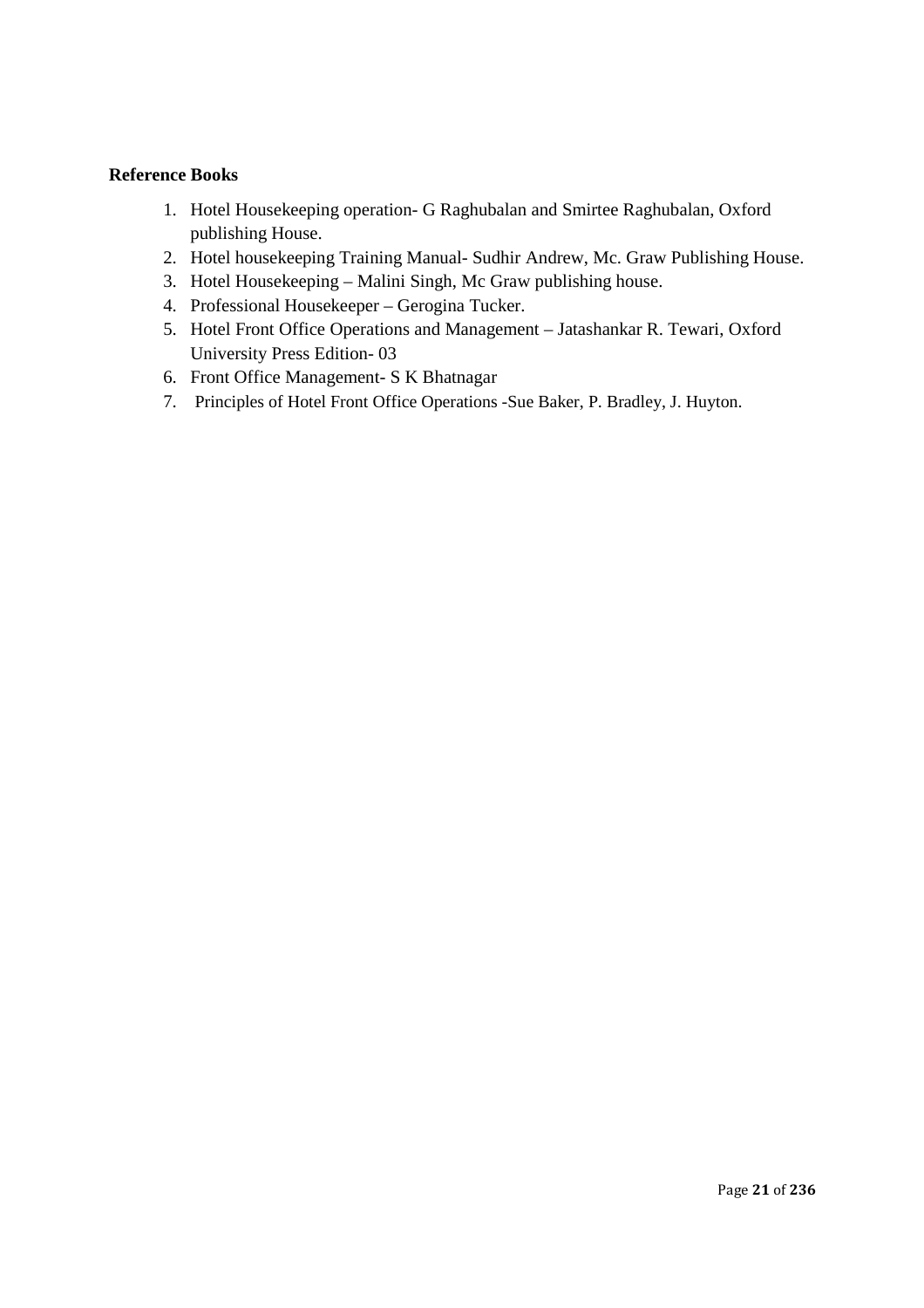| <b>Subject</b>         | : Commodities |  |  |
|------------------------|---------------|--|--|
| <b>Subject Code</b>    | :AE104        |  |  |
| <b>Subject Credits</b> | : Four        |  |  |
| <b>Semester</b>        | : First       |  |  |

| <b>Teaching Scheme per week</b>            |         |          |  |  |
|--------------------------------------------|---------|----------|--|--|
| <b>Practical</b><br><b>Total</b><br>Theory |         |          |  |  |
| 04 hours                                   | $- - -$ | 04 hours |  |  |

| <b>Examination Scheme</b>                                                |                                       |               |                                       |                              |            |  |
|--------------------------------------------------------------------------|---------------------------------------|---------------|---------------------------------------|------------------------------|------------|--|
| <b>Internal Examination Scheme</b><br><b>External Examination Scheme</b> |                                       |               |                                       |                              |            |  |
| Unit Test (Theory)                                                       | <b>Total Internal</b><br><b>Marks</b> | <b>Theory</b> | <b>Total External</b><br><b>Marks</b> | <b>Total</b><br><b>Marks</b> |            |  |
| 20                                                                       | 30                                    | 50            | 50                                    | 50                           | <b>100</b> |  |

The subject aim is to gain basic knowledge of commodities used in Catering industry. Introduction to commodities on the basis of - Sources, types/classification, nature, catering uses, Processing method, By-products of each, Market forms available, Modes of packing, Local market rate, Storage principles & Nutritive value.

|               |                                                     | <b>Hours</b> | <b>Marks</b> |
|---------------|-----------------------------------------------------|--------------|--------------|
| $Chapter - 1$ | <b>Cereals and Pastas</b>                           | 08           | 06           |
| 1.1           | Wheat, Rice, Maize, Barley, Oats, Jawar, Bajara,    |              |              |
|               | Rye                                                 |              |              |
| 1.2           | Structure of Wheat grain                            |              |              |
| 1.3           | Types of above cereals                              |              |              |
| 1.4           | Uses storage and nutritive value                    |              |              |
| 1.5           | Pasta-Types                                         |              |              |
| $Chapter - 2$ | <b>Pulses</b>                                       | 04           | 03           |
| 2.1           | Types of pulses                                     |              |              |
| 2.2           | Uses of pulses                                      |              |              |
| $Chapter - 3$ | <b>Sugar and syrups</b>                             | 05           | 04           |
| 3.1           | Importance of sugar                                 |              |              |
| 3.2           | Types of Sugar                                      |              |              |
| 3.3           | Cooking of Sugar – various stages                   |              |              |
| 3.4           | Other types of sweeteners – natural $\&$ artificial |              |              |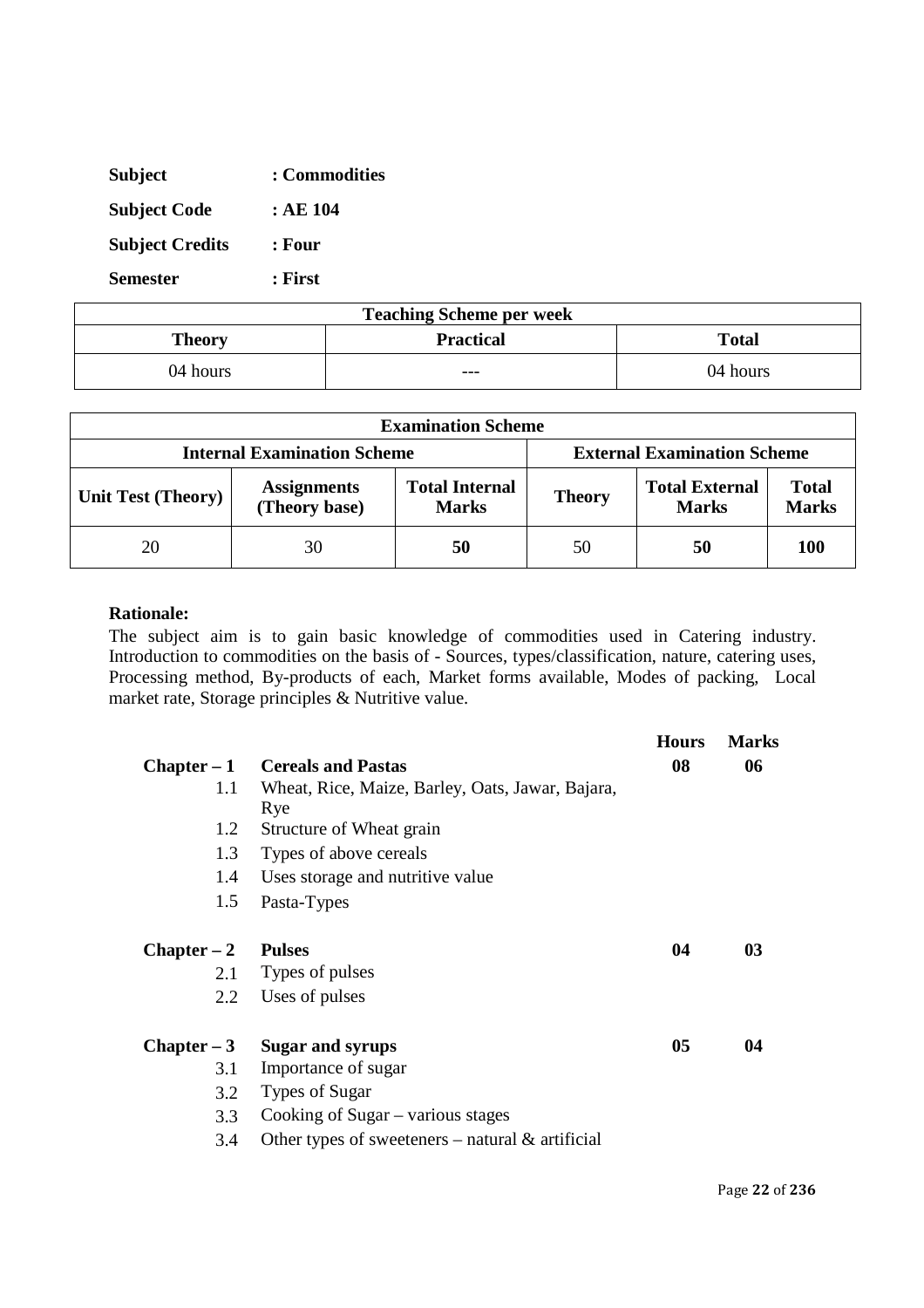| Chapter –4  | Fats & Oils                                                                  | 06 | 05 |
|-------------|------------------------------------------------------------------------------|----|----|
| 4.1         | Types of Fats & oil                                                          |    |    |
| 4.2         | Butter, Oil, Lard, Suet, Tallow, Hydrogenated fat,                           |    |    |
|             | Bread spreads                                                                |    |    |
| 4.3         | Varieties of Shortenings                                                     |    |    |
| 4.4         | Role of Shortenings                                                          |    |    |
| Chapter –5  | <b>Vegetables</b>                                                            | 06 | 04 |
| 5.1         | Introduction                                                                 |    |    |
| 5.2         | Types of Vegetables-Root, Stem, Leafy, Flowery,<br>Fruity                    |    |    |
| 5.3         | Catering use                                                                 |    |    |
| 5.4         | Colour Pigments-effect of heat                                               |    |    |
| 5.5         | Purchasing, storage & nutritive value                                        |    |    |
| Chapter – 6 | <b>Fruit and Nuts</b>                                                        | 05 | 04 |
| 6.1         | Classification of Fruits - Hard, semi hard, soft,<br>citrus, stone, tropical |    |    |
| 6.2         | Uses of Fruits in cookery                                                    |    |    |
| 6.3         | Purchasing, Storage & Nutritive value                                        |    |    |
| 6.4         | Nuts & their uses                                                            |    |    |
| Chapter -7  | <b>Milk and Milk products</b>                                                | 07 | 06 |
| 7.1         | Varieties of dairy products-Milk, Cream, Cheese,<br>Curd                     |    |    |
| 7.2         | Type of product                                                              |    |    |
| 7.3         | Catering uses                                                                |    |    |
| 7.4         | Storage & nutritive value                                                    |    |    |
| Chapter –8  | <b>Raising Agents</b>                                                        | 02 | 02 |
|             | 8.1 Classification of Raising agents                                         |    |    |
| 8.2         | Role of Raising agents                                                       |    |    |
| 8.3         | Actions and reactions                                                        |    |    |
| 8.4         | Classification of raising agents                                             |    |    |
| Chapter -9  | Herbs, spices and condiments used in Western<br>& Indian Cooking             | 05 | 04 |
| 9.1         | Sources, classification and characteristics                                  |    |    |
| 9.2         | Types of herbs and spices used in Indian $\&$<br>continental cuisine         |    |    |
| 9.3         | Uses & storage                                                               |    |    |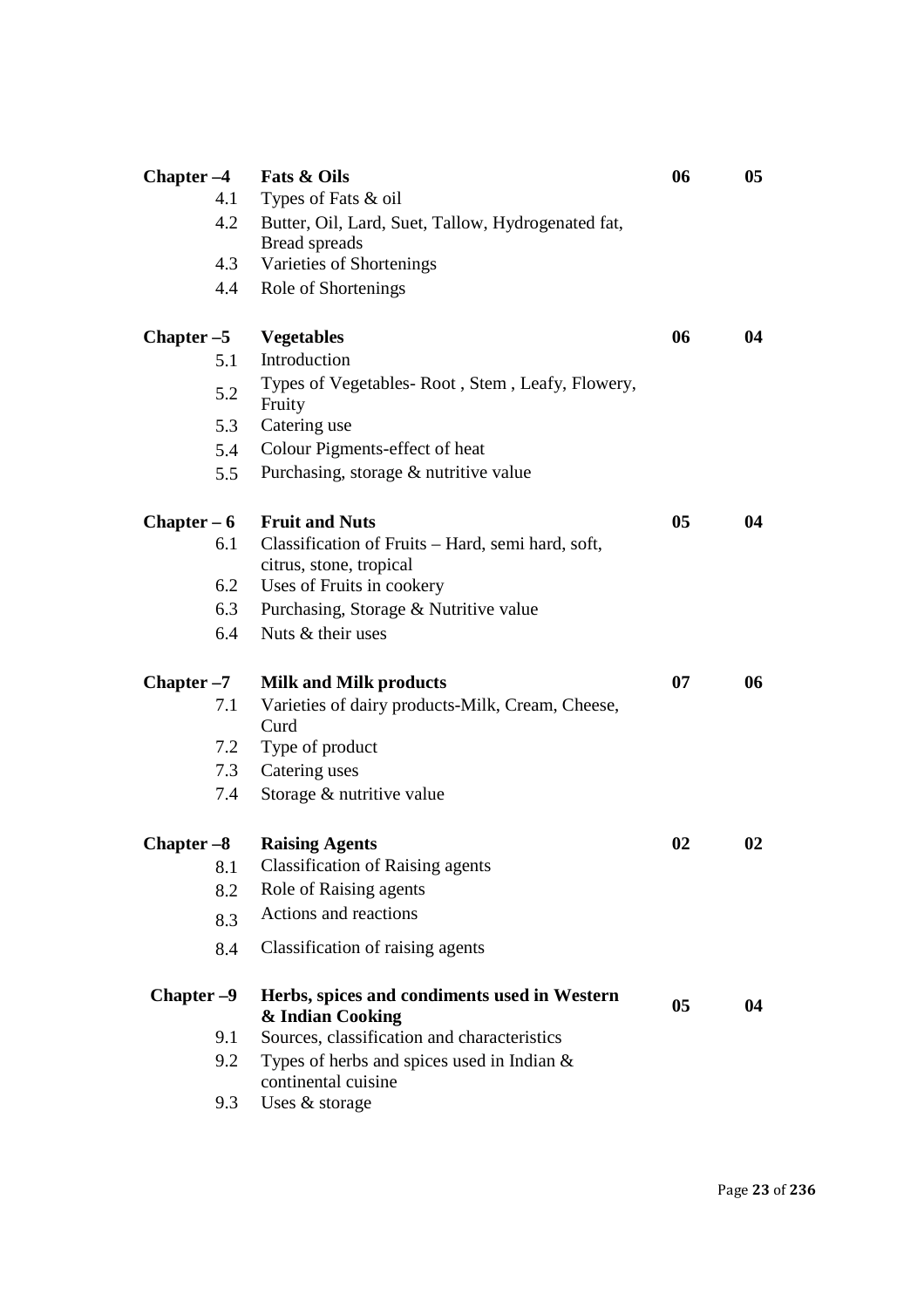| $Chapter -10$                 | <b>Fungi Mushroom</b>                      |              | 04 | 04 |
|-------------------------------|--------------------------------------------|--------------|----|----|
| 10.1                          | <b>Types</b>                               |              |    |    |
| 10.2                          | Catering uses                              |              |    |    |
|                               |                                            |              |    |    |
| <b>Chapter - 11 Chocolate</b> |                                            |              | 04 | 04 |
| 11.1                          | Introduction                               |              |    |    |
| 11.2                          | Types of chocolate                         |              |    |    |
| 11.3                          | Catering uses                              |              |    |    |
|                               |                                            |              |    |    |
| <b>Chapter</b> - 12           | <b>Essences, flavorings and colourings</b> |              | 02 | 02 |
| 12.1                          | Meaning, examples, uses                    |              |    |    |
| 12.2                          | Types of above food additives              |              |    |    |
|                               |                                            |              |    |    |
| <b>Chapter-13</b>             | <b>Organic Food</b>                        |              | 02 | 02 |
| 13.1                          | Concept of Organic food                    |              |    |    |
| 13.2                          | Characteristics of organic food            |              |    |    |
| 13.3                          | Advantages and dis-advantages              |              |    |    |
|                               |                                            |              |    |    |
|                               |                                            | <b>Total</b> | 60 | 50 |

**Assignments:** A minimum of *5 assignments* based on the following topics to be given to individual student and the marks to be considered in internal marks.

- 1. Chart presentation of herbs, spices and condiments with pictures & their uses.
- 2. Cheese classification chart with examples
- 3. Chart presentation of Cereals and Pulses with pictures & their uses.
- 4. Nutritive value chart of all commodities.
- 5. Chart presentation on vegetable and fruit classification.
- 6. Chart presentation on types of milk & cream.
- 7. Variety of Pastas with pictures

#### **Reference Books –**

- 1. The book of Ingredients- Jane Grigson
- 2. Success in Principles of Catering Michael Colleer & Colin Saussams
- 3. Food Commodities- Bernard Davis
- 4. Theory of Catering- Victor Ceserani& Ronald Kinton, ELBS
- 5. Ingredients LoukieWerle, Jill Cox
- 6. The Professional Chef  $7<sup>th</sup>$  edition-John wiley & sons INC
- 7. The Organic Food Guide Steve Meyerowitz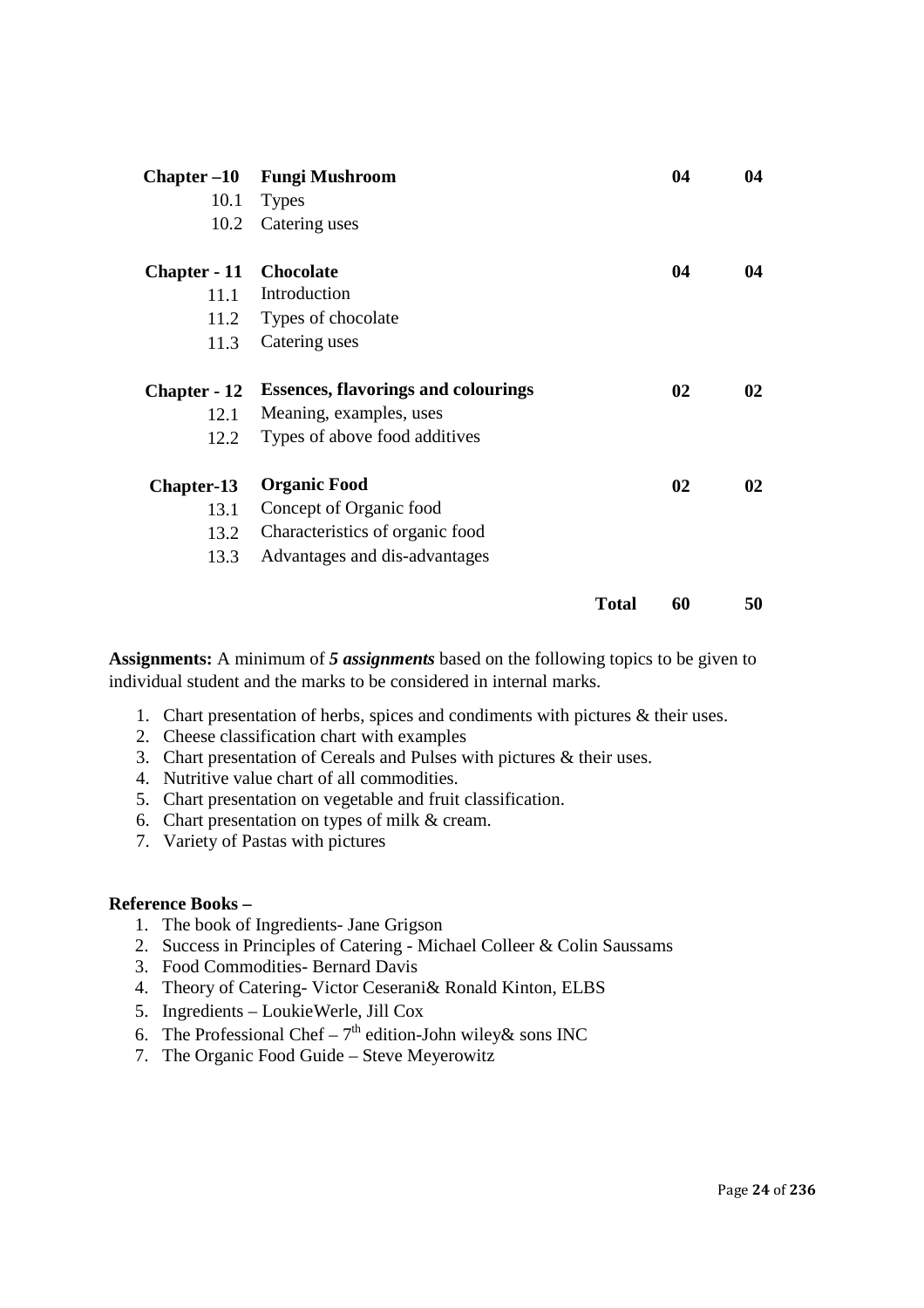| <b>Subject</b>         | : Basic Accounting |
|------------------------|--------------------|
| <b>Subject Code</b>    | : AE 105           |
| <b>Subject Credits</b> | : Four             |
| <b>Semester</b>        | : First            |

| <b>Teaching Scheme per week</b>            |     |          |  |
|--------------------------------------------|-----|----------|--|
| <b>Total</b><br><b>Practical</b><br>Theory |     |          |  |
| 04 hours                                   | --- | 04 hours |  |

| <b>Examination Scheme</b> |                                                                          |                                       |               |                                                 |                              |
|---------------------------|--------------------------------------------------------------------------|---------------------------------------|---------------|-------------------------------------------------|------------------------------|
|                           | <b>Internal Examination Scheme</b><br><b>External Examination Scheme</b> |                                       |               |                                                 |                              |
| <b>Unit Test</b>          | <b>Assignments</b><br>(Theory based)                                     | <b>Total Internal</b><br><b>Marks</b> | <b>Theory</b> | <b>Total</b><br><b>External</b><br><b>Marks</b> | <b>Total</b><br><b>Marks</b> |
| 20                        | 30                                                                       | 50                                    | 50            | 50                                              | 100                          |

The course aims to help students to acquire the basic knowledge of Accounting required for Hospitality Management. It would also prepare them to comprehend and utilize this knowledge for the day-to-day operations of the organization.

| Chapter – 1<br>1.1<br>1.2 | <b>Introduction to Accounting</b><br>Terms and terminologies used in Accounting<br>Objectives and Importance<br>Definition,<br>of<br>Accounting and Hotel Accounting | <b>Hours</b><br>04 | <b>Marks</b><br>05 |
|---------------------------|----------------------------------------------------------------------------------------------------------------------------------------------------------------------|--------------------|--------------------|
| $Chapter - 2$             | <b>Double Entry System of Book - keeping</b>                                                                                                                         | 06                 | 05                 |
| 2.1                       | Nature, Advantages and Principles                                                                                                                                    |                    |                    |
| 2.2                       | <b>Classification of Accounts</b>                                                                                                                                    |                    |                    |
| 2.3                       | Golden rules of Debit and Credit                                                                                                                                     |                    |                    |
| 2.4                       | <b>Accounting Concepts and Conventions</b>                                                                                                                           |                    |                    |
| 2.5                       | Capital, Revenue and Deferred<br>Revenue<br><b>Expenditures and Incomes</b>                                                                                          |                    |                    |
| $Chapter - 3$             | <b>Journal and Ledger</b>                                                                                                                                            | 10                 | 05                 |
| 3.1                       | Practical problems on Journalizing-simple entries                                                                                                                    |                    |                    |
| 3.2                       | Posting into Ledger & Balancing of Ledger<br>Accounts                                                                                                                |                    |                    |
| $Chapter - 4$             | <b>Special Functions Book</b>                                                                                                                                        | 10                 | 05                 |
| 4.1                       | Advantages and Format of Special Functions Book                                                                                                                      |                    |                    |
| 4.2                       | Practical problems on preparation of Special                                                                                                                         |                    |                    |
|                           |                                                                                                                                                                      |                    | $D = -2F$          |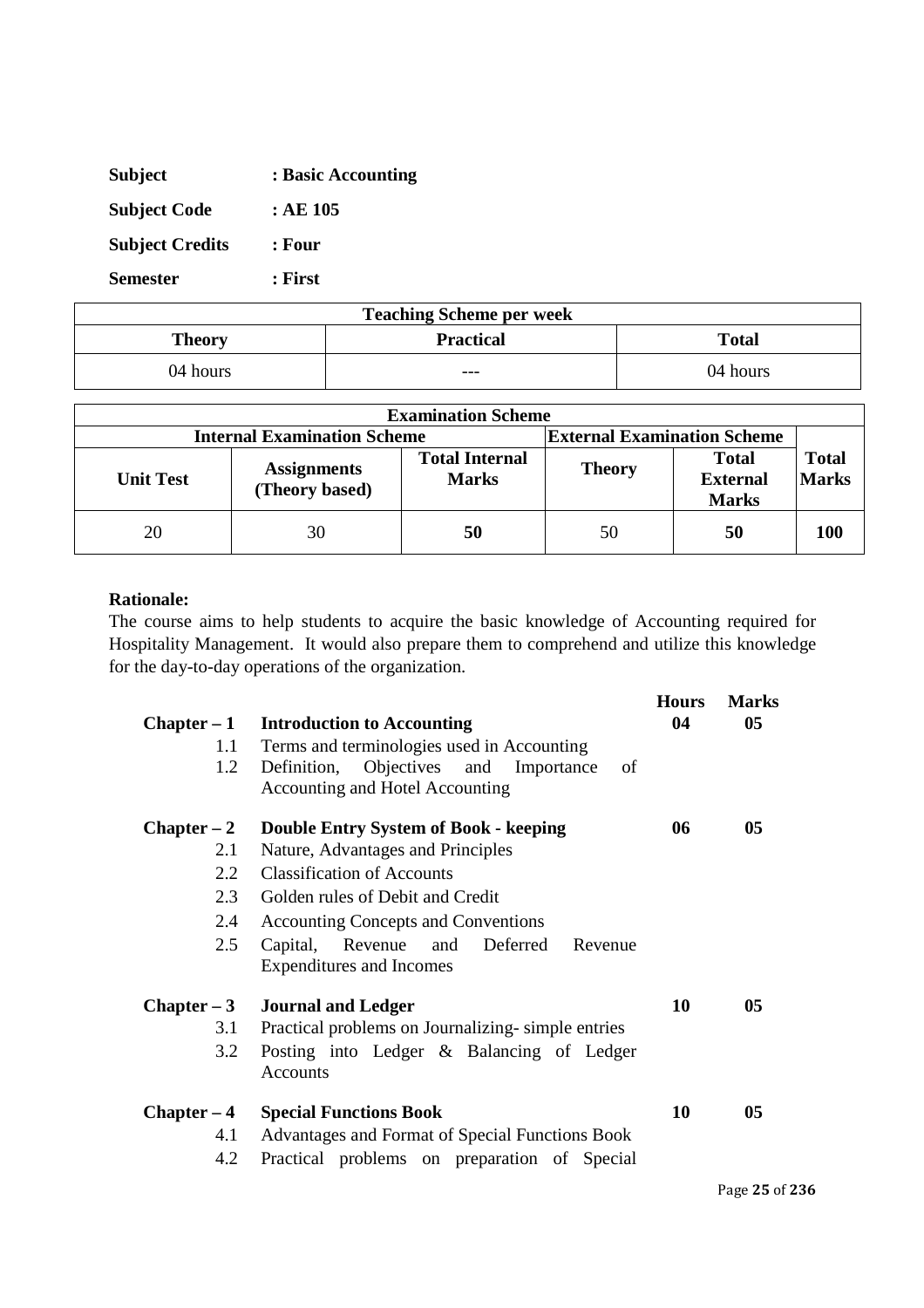Functions Books

| $Chapter - 5$<br>5.1 | <b>Cash Book</b><br>Introduction and types of Cash book                                           | 10 | 10     |
|----------------------|---------------------------------------------------------------------------------------------------|----|--------|
| 5.2                  | Practical problems on Three column and Analytical<br>Petty Cash                                   |    |        |
| $Chapter - 6$        | <b>Trial Balance</b>                                                                              | 05 | $05\,$ |
| 6.1                  | Definition, need and types of Trial Balance                                                       |    |        |
| 6.2                  | Practical problems on preparation of Trial balance                                                |    |        |
| $Chapter - 7$        | <b>Final accounts of Small Hotels and Restaurants</b>                                             | 15 | 15     |
| 7.1                  | Need for preparation of Trading account, Profit and<br>Loss account and Balance Sheet             |    |        |
| 7.2                  | Practical problems on Trading account, Profit and                                                 |    |        |
|                      | Loss account and Balance Sheet with following<br>adjustments only: Closing stock, Outstanding and |    |        |
|                      | Prepaid expenses, Accrued and Pre- received                                                       |    |        |
|                      | incomes, Depreciation of fixed assets and Staff                                                   |    |        |
|                      | meals                                                                                             |    |        |
|                      | <b>Total</b>                                                                                      | 60 | 50     |

**Note:** Practical problems on preparation of Journal, Special Functions Book, Cash Book, Trial Balance and Final Accounts must be emphasized on by the subject teacher.

**Assignment:** A Minimum of two assignments to be submitted by students by the end of the semester from following topics.

- a. Practical problems on Journal and Special functions Book and Three column Cash Book.
- b. Practical problems on Petty Cash Book and Trial Balance.
- c. Practical Problems on Final Accounts.

#### **Reference Books**

- 1. Managerial Accounting in the Hospitality Industry- Vol I, Peter . J. Harris and Peter A Hazzard, Fourth Edition, Stanley Thornes Publishers Ltd. Gloucestershire.
- 2. Hotel Management Dr. Jagmohan Negi, First Edition 2005 Himalaya Publishing House , Mumbai - 400004
- 3. Hotel Accounting & Financial Control Ozi D'Cunha Gleson Ozi D'Cunha Fist- 2002- Dickey Enterprises , Kandivali (W) Mumbai
- 4. Hotel & Catering Accounts- R.D.Boardman, Second Edition 1994, Butterworth-Heinemann Ltd., Halley Court, Jordan Hill, Oxford.
- 5. Accounting in the Hotel & Catering Industry Richard Kotas Fourth 1981- International Textbook Company Co.Ltd.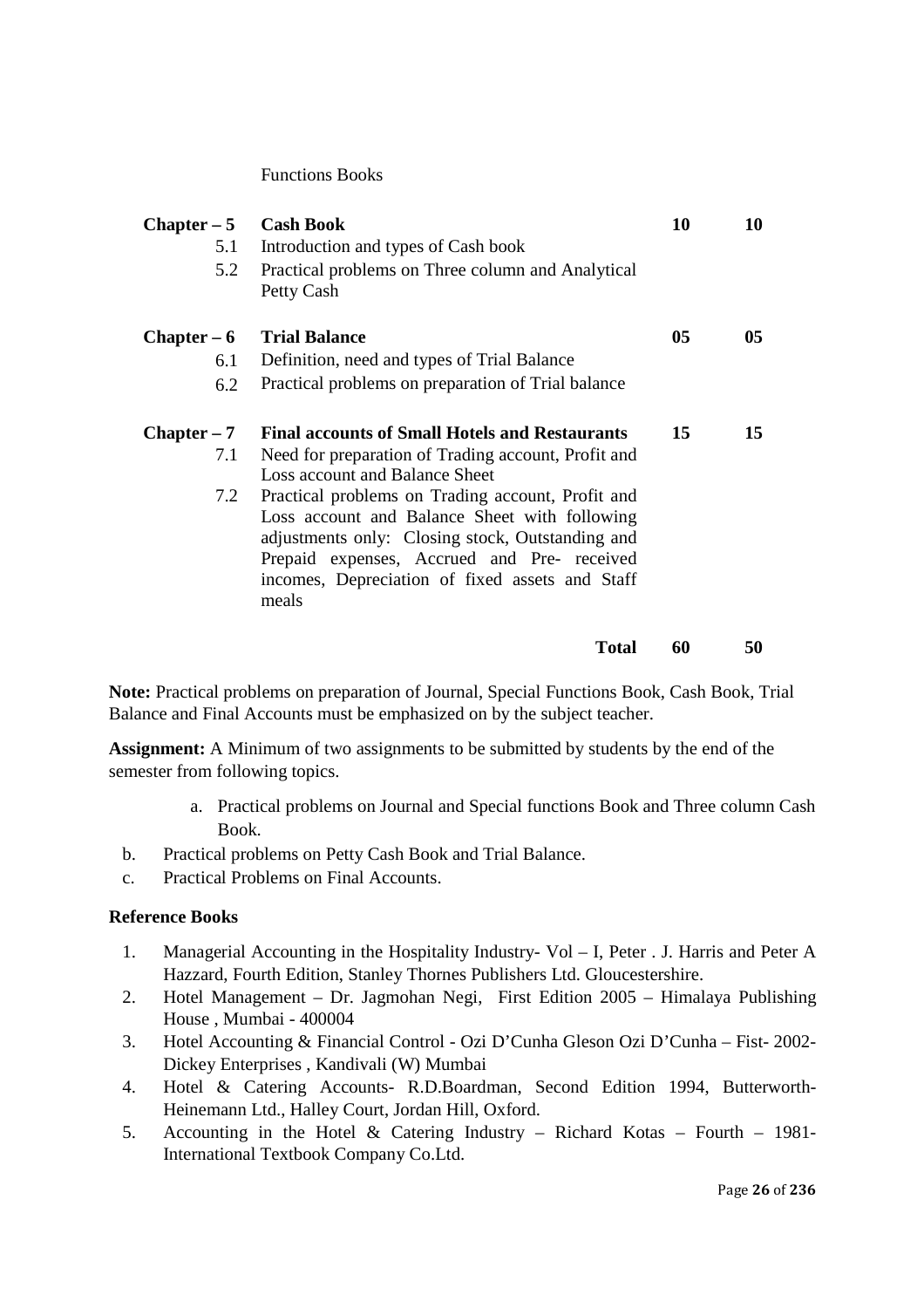6. Book keeping and Accounts for Hotel and Catering Studies, Grace and Jane Paige, The Pitman Press – Bath.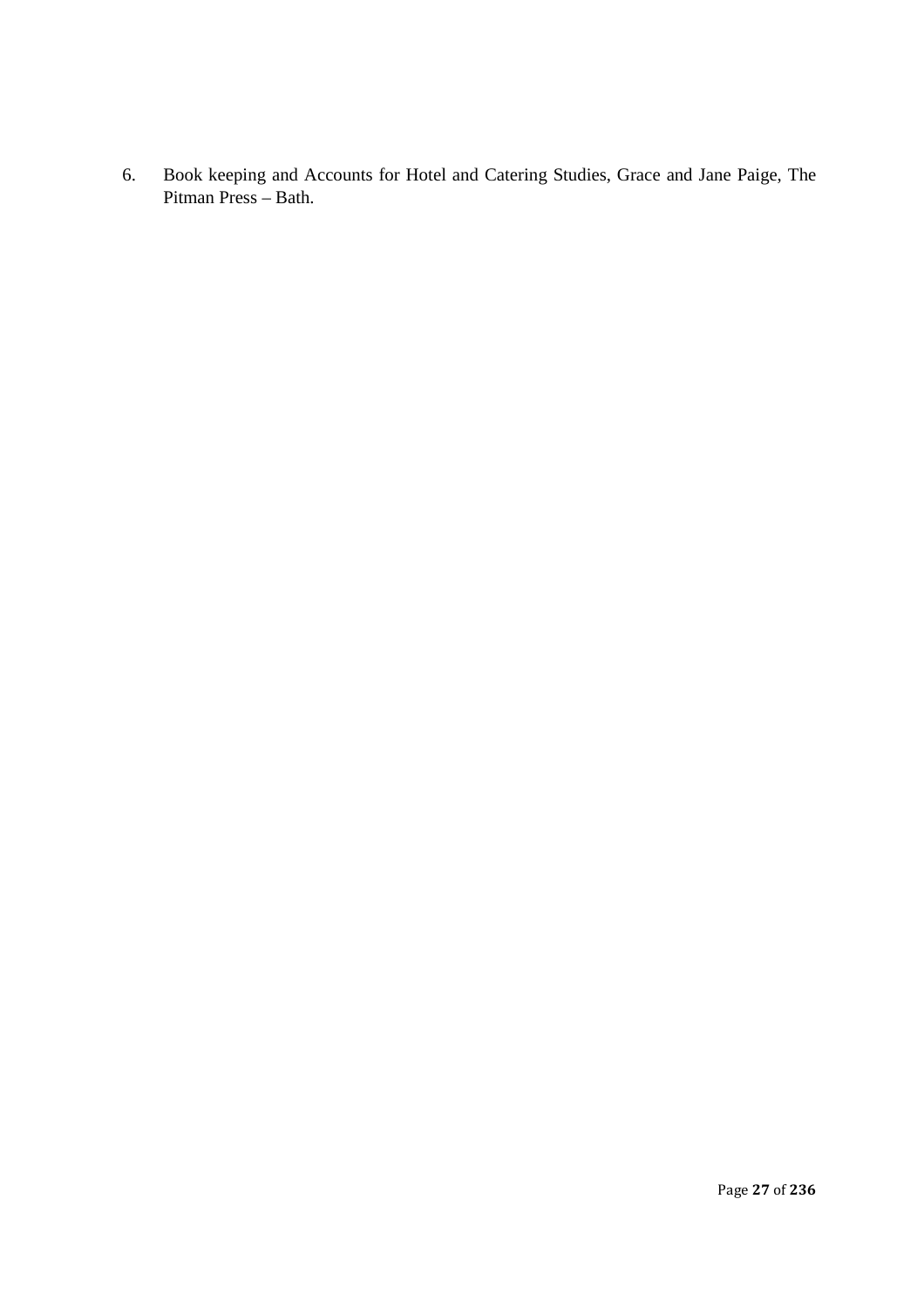| <b>Subject</b>         | : Tourism Operations |
|------------------------|----------------------|
| <b>Subject Code</b>    | :AE106               |
| <b>Subject Credits</b> | : Four               |
| <b>Semester</b>        | : First              |

| <b>Teaching Scheme per week</b>                   |               |          |  |
|---------------------------------------------------|---------------|----------|--|
| <b>Practical</b><br><b>Total</b><br><b>Theory</b> |               |          |  |
| 04 hours                                          | $\sim$ $\sim$ | 04 hours |  |

| <b>Examination Scheme</b>                                                |                    |                                       |               |                                                 |                    |
|--------------------------------------------------------------------------|--------------------|---------------------------------------|---------------|-------------------------------------------------|--------------------|
| <b>Internal Examination Scheme</b><br><b>External Examination Scheme</b> |                    |                                       |               |                                                 |                    |
| <b>Unit Test</b>                                                         | <b>Assignments</b> | <b>Total Internal</b><br><b>Marks</b> | <b>Theory</b> | <b>Total</b><br><b>External</b><br><b>Marks</b> | <b>Total Marks</b> |
| 20                                                                       | 30                 | 50                                    | 50            | 50                                              | <b>100</b>         |

Travel & Tourism industry has witnessed a rapid growth in recent years. It includes varied constituents ranging from tourist, to local population to government and non-government organisations. This course aims to acquaint the students to all aspects of Tourism Industry. The student will gain the preliminary knowledge of the role of a travel agent and understand the career opportunities available in this field.

|               |                                                                           | <b>Hours</b>   | <b>Marks</b> |
|---------------|---------------------------------------------------------------------------|----------------|--------------|
| $Chapter - 1$ | <b>The Tourism Phenomenon</b>                                             | 0 <sub>5</sub> | 04           |
| 1.1           | Definition: Tour, Tourist, Travel,                                        |                |              |
|               | Visitor, Excursionist, Traveler, Tourism                                  |                |              |
| 1.2           | Domestic & International Tourism                                          |                |              |
| 1.3           | Inbound and Outbound Tourism                                              |                |              |
| 1.4           | Destination, origin                                                       |                |              |
| 1.5           | Importance of tourism                                                     |                |              |
|               | Chapter $-2$ Infrastructure of Tourism                                    | 06             | 04           |
| 2.1           | 4 A's of Tourism - Attraction, Accessibility,<br>Accommodation, Amenities |                |              |
| $Chapter - 3$ | <b>Types of Tourism</b>                                                   | 0 <sub>5</sub> | 06           |
| 3.1           | Tourism Motivators: 4 S, leisure, culture, visiting                       |                |              |
|               | friends and relatives (VFR), business                                     |                |              |
| 3.2           | Types of Tourism: Holiday, Business, Social,                              |                |              |
|               | Cultural, Conference, MICE, Religious/Pilgrimage,                         |                |              |
|               | Family, Sports, Political, Medical (health), Senior                       |                |              |
|               | citizen, Sustainable tourism, Adventure                                   |                |              |
| 3.3           | Alternative tourism / Special Interest Tourism, Eco                       |                |              |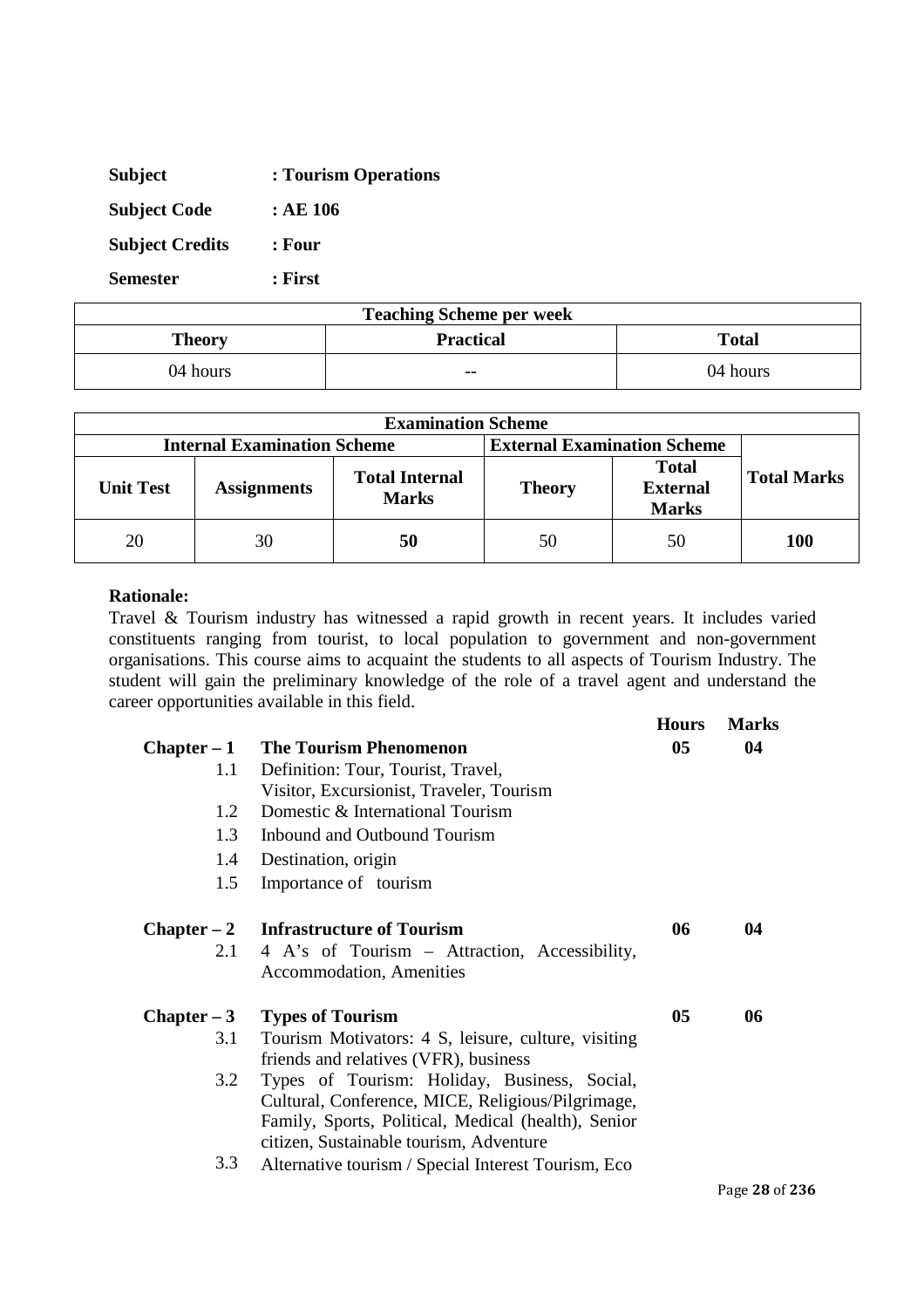|                      | - tourism, Farm tourism, Rural tourism, Ethnic<br>tourism, Camel safaris, etc. |    |                 |
|----------------------|--------------------------------------------------------------------------------|----|-----------------|
| $Chapter - 4$        | <b>Meaning and Functions of Tourism Personnel</b>                              | 06 | 05 <sub>o</sub> |
| 4.1                  | <b>Travel Agent</b>                                                            |    |                 |
| 4.2                  | <b>Tour Operator</b>                                                           |    |                 |
| 4.3                  | Tour Guide                                                                     |    |                 |
| 4.4                  | <b>Tour Escort</b>                                                             |    |                 |
| $Chapter - 5$        | <b>Travel Documentation</b>                                                    | 08 | 06              |
| 5.1                  | Domestic Travel<br>Special permits for restricted areas                        |    |                 |
| 5.2                  | <b>International Travel</b>                                                    |    |                 |
|                      | Passport – Definition, types                                                   |    |                 |
|                      | • VISA – Meaning, Types, on arrival VISA                                       |    |                 |
| 5.3                  | Requirements for different countries                                           |    |                 |
|                      | Vaccinations-compulsory and<br>$\bullet$<br>recommended                        |    |                 |
|                      | Travel Insurance-process and benefits<br>٠                                     |    |                 |
|                      | Customs regulations<br>$\bullet$                                               |    |                 |
|                      |                                                                                |    |                 |
|                      |                                                                                |    |                 |
| $Chapter - 6$<br>6.1 | <b>Itinerary Planning</b>                                                      | 08 | 05              |
|                      | Meaning                                                                        |    |                 |
| 6.2<br>6.3           | Basic information required                                                     |    |                 |
|                      | Process of Itinerary Planning                                                  |    |                 |
| $Chapter - 7$        | <b>Impact of Tourism</b>                                                       | 08 | 06              |
| 7.1                  | Economic                                                                       |    |                 |
| 7.2                  | Social and Cultural                                                            |    |                 |
| 7.3                  | Environment                                                                    |    |                 |
| 7.4                  | Political                                                                      |    |                 |
| $Chapter - 8$        | <b>Role and Functions of Tourism Organization</b>                              | 08 | 06              |
| 8.1                  | organizations:<br>International<br>UNWTO, IATA,<br><b>PATA</b>                 |    |                 |
| 8.2                  | National organizations: TAAI, FHRAI                                            |    |                 |
| 8.3                  | Government organizations: MTDC, India Tourism<br>(DoT)                         |    |                 |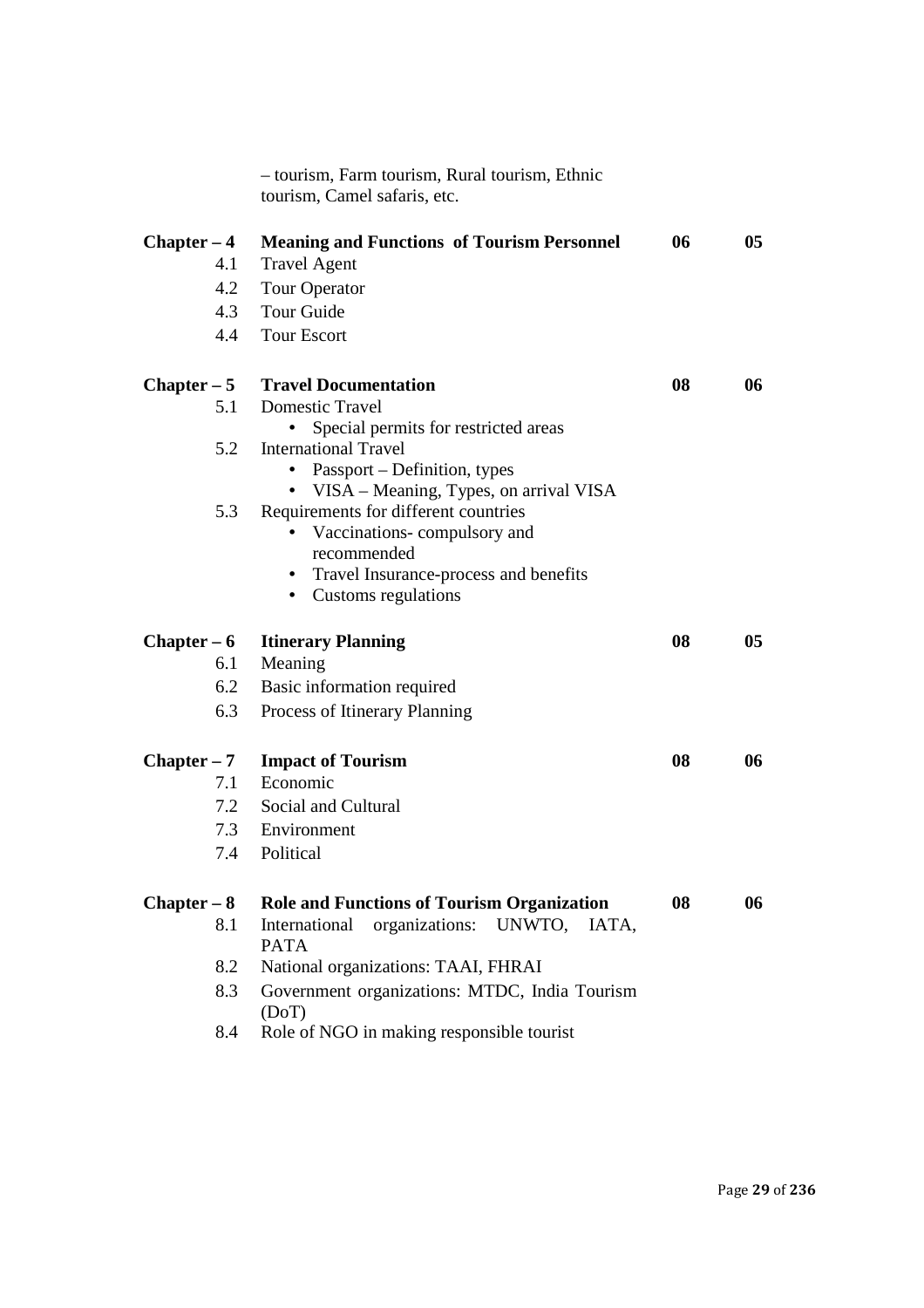| $Chapter - 9$ | <b>Technology in Tourism</b>                      | 03 | 03 |
|---------------|---------------------------------------------------|----|----|
| 9.1           | Introduction to Global Distribution Systems (GDS) |    |    |
|               | Sabre<br>$\bullet$                                |    |    |
|               | Amadeus<br>$\bullet$                              |    |    |
|               | Galileo<br>$\bullet$                              |    |    |
|               |                                                   |    |    |
|               | <b>Chapter – 10 Travel Trends</b>                 | 03 | 05 |
| 10.1          | <b>Introduction of Latest Trends</b>              |    |    |
|               | Heritage walks<br>$\bullet$                       |    |    |
|               | Virtual tourism                                   |    |    |
|               | Food Tourism                                      |    |    |
|               | Disaster tourism                                  |    |    |
|               | Wine tourism                                      |    |    |
|               | Space Travel                                      |    |    |
|               |                                                   |    |    |
|               | <b>Total</b>                                      | 60 | 50 |
|               |                                                   |    |    |

#### **Assignments: A minimum of three assignments to be submitted by students by the end of the semester from following topics.**

- 1. Presentation/Project on the following:
	- Incredible India
	- Palace on wheels,
	- Deccan Odyssey
- 2. Documents required for Passport & Visa
- 3. Itinerary Planning for any one destination/s
- 4. Information on local tourist attractions
- 5. Visit to a Travel Agency for learning the operations.
- 6. Identify and evaluate different modes of transport.

#### **Reference Books:**

- 1. Tourism Operations and Management Sunetra Roday, Archana Biwal and Vandana Joshi, Oxford University Press, New Delhi, 2009
- 2. Tourism Principles and Practices Sampad Swain Jitendra Mishra, Oxford University Press, New Delhi, 2012
- 3. The Business of Tourism Concepts & Strategies A.K. Bhatia, Sterling Publishers, 2006
- 4. Introduction to Tourism and Hospitality Industry Sudhir Andrews, Tata Mc Graw-Hill Publishing Company Limited, New Delhi, 2008
- 5. Basic of Tourism Krishan K. Kamra & Mohinder Chand, Kanishka Publication, New Delhi, 2002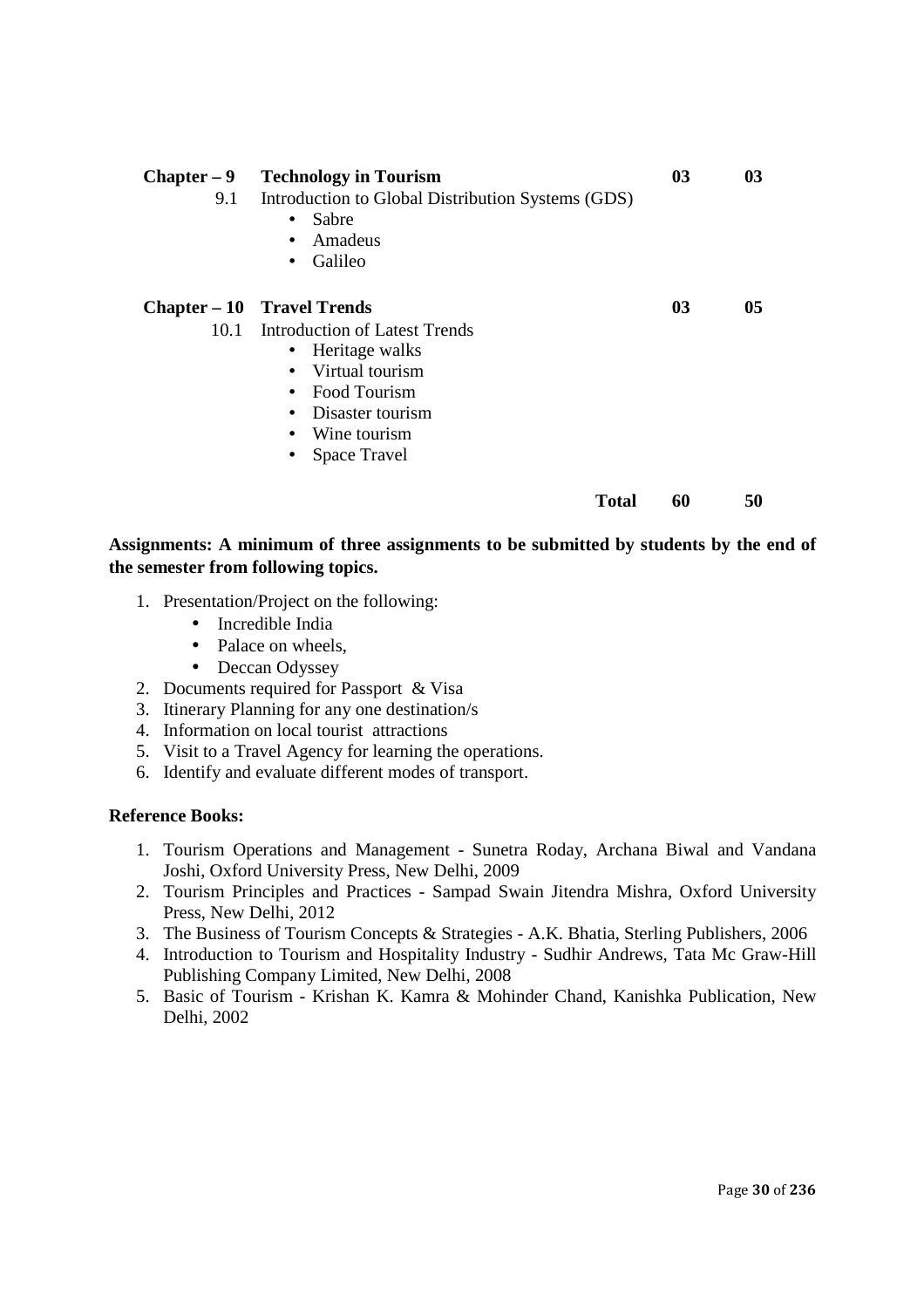| <b>Subject</b>         | : Communication Skills (English) $-I$ |
|------------------------|---------------------------------------|
| <b>Subject Code</b>    | $:$ SE 107                            |
| <b>Subject Credits</b> | : Four                                |
| <b>Semester</b>        | : First                               |

| <b>Teaching Scheme per week</b> |              |          |  |
|---------------------------------|--------------|----------|--|
| Theory                          | <b>Total</b> |          |  |
| 02 hours                        | 02 hours     | 04 hours |  |

| <b>Examination Scheme</b>          |                    |                                     |                                                 |               |                                                 |                              |
|------------------------------------|--------------------|-------------------------------------|-------------------------------------------------|---------------|-------------------------------------------------|------------------------------|
| <b>Internal Examination Scheme</b> |                    |                                     | <b>External Examination Scheme</b>              |               |                                                 |                              |
| <b>Unit Test</b>                   | <b>Assignments</b> | <b>Internal</b><br><b>Practical</b> | <b>Total</b><br><b>Internal</b><br><b>Marks</b> | <b>Theory</b> | <b>Total</b><br><b>External</b><br><b>Marks</b> | <b>Total</b><br><b>Marks</b> |
| 20                                 | 10                 | 20                                  | 50                                              | 50            | 50                                              | 100                          |

Communication is an essential life skill, and a professional pre-requisite in the hospitality industry. This course provides theoretical inputs backed with practice sessions, in order to communicate effectively. The course aims at enhancing listening, speaking, reading and writing skills.

| $Chapter - 1$ | <b>Nature and the Process of Communication</b>                      | <b>Hours</b><br>04(T) | Marks<br>10 |
|---------------|---------------------------------------------------------------------|-----------------------|-------------|
| 1.1           | Introduction to Communication – meaning and<br>scope                |                       |             |
| 1.2           | Objectives and Principles of Communication                          |                       |             |
| 1.3           | <b>Features of Communication</b>                                    |                       |             |
| 1.4           | Process of Communication                                            |                       |             |
| $Chapter - 2$ | <b>Types of Communication</b>                                       | 03                    | 06          |
| 2.1           | Categories of communication                                         |                       |             |
|               | Interpersonal communication                                         |                       |             |
|               | Mass communication                                                  |                       |             |
| $2.2^{\circ}$ | Forms of communication                                              |                       |             |
|               | Verbal communication<br>$\bullet$                                   |                       |             |
|               | a. Oral communication                                               |                       |             |
|               | b. Written communication                                            |                       |             |
|               | Non-verbal communication                                            |                       |             |
| 2.3           | Formal and Informal Communication                                   |                       |             |
|               | Vertical communication v/s Horizontal<br>$\bullet$<br>communication |                       |             |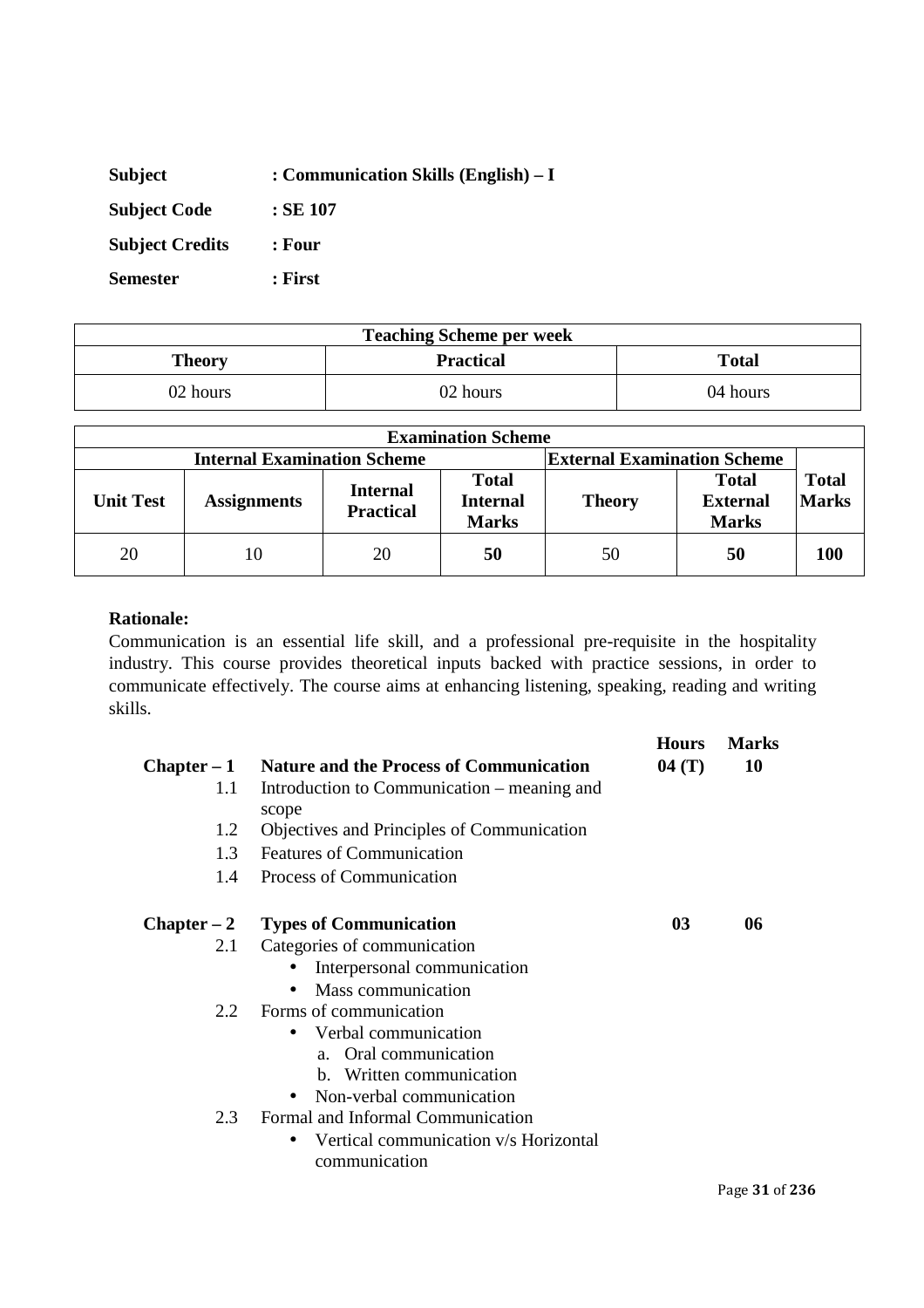|                             | Inter v/s Intra organizational<br>communication                                                                                                                                                                                                                                                                                                                                                                                     |                |    |
|-----------------------------|-------------------------------------------------------------------------------------------------------------------------------------------------------------------------------------------------------------------------------------------------------------------------------------------------------------------------------------------------------------------------------------------------------------------------------------|----------------|----|
| $Chapter - 3$<br>3.1<br>3.2 | <b>Barriers to effective communication</b><br>Defining Barriers to communication<br>Types of Barriers -<br>Physical or Environmental barriers<br>Semantic and Language barriers<br>$\bullet$<br>Personal barriers<br><b>Emotional or Perceptional Barriers</b><br>٠<br>Socio-psychological barriers<br>Physiological or Biological Barriers<br>$\bullet$<br><b>Cultural Barriers</b><br>$\bullet$<br><b>Organizational Barriers</b> | 04             | 08 |
| $Chapter - 4$               | <b>Reading</b>                                                                                                                                                                                                                                                                                                                                                                                                                      | 02             | 04 |
| 4.1                         | Importance of reading                                                                                                                                                                                                                                                                                                                                                                                                               |                |    |
| 4.2                         | Reading strategies                                                                                                                                                                                                                                                                                                                                                                                                                  |                |    |
| $Chapter - 5$               | <b>Written communication skills</b>                                                                                                                                                                                                                                                                                                                                                                                                 | 09             | 08 |
| 5.1                         | Meaning, Importance, Advantages and<br>Disadvantages of written communication                                                                                                                                                                                                                                                                                                                                                       |                |    |
| 5.2                         | Letter writing -                                                                                                                                                                                                                                                                                                                                                                                                                    |                |    |
|                             | (letters of inquiry and booking of a banquet or a                                                                                                                                                                                                                                                                                                                                                                                   |                |    |
|                             | room, complaint, apology, leave and appreciation)                                                                                                                                                                                                                                                                                                                                                                                   |                |    |
| $Chapter - 6$               | <b>Oral communication skills</b>                                                                                                                                                                                                                                                                                                                                                                                                    | 0 <sub>5</sub> | 08 |
| 6.1                         | Meaning, Importance, Advantages and<br>Disadvantages of oral communication                                                                                                                                                                                                                                                                                                                                                          |                |    |
| 6.2                         | Essential qualities of a good speaker                                                                                                                                                                                                                                                                                                                                                                                               |                |    |
| 6.3                         | Extempore, Debate and Elocution                                                                                                                                                                                                                                                                                                                                                                                                     |                |    |
|                             |                                                                                                                                                                                                                                                                                                                                                                                                                                     |                |    |
| $Chapter - 7$               | Non-verbal communication                                                                                                                                                                                                                                                                                                                                                                                                            | 03             | 06 |
| 7.1                         | Introduction to body language                                                                                                                                                                                                                                                                                                                                                                                                       |                |    |
| 7.2                         | Understanding body language                                                                                                                                                                                                                                                                                                                                                                                                         |                |    |
|                             | <b>Total</b>                                                                                                                                                                                                                                                                                                                                                                                                                        | 30             | 50 |

Note: Practicals should be conducted based on the contents of every chapter. The hours to be utilized for the practicals on each chapter should be the same as alloted for theory.

### **Glossary of Terms**

Students should be familiar with the glossary of terms pertaining to above mentioned topics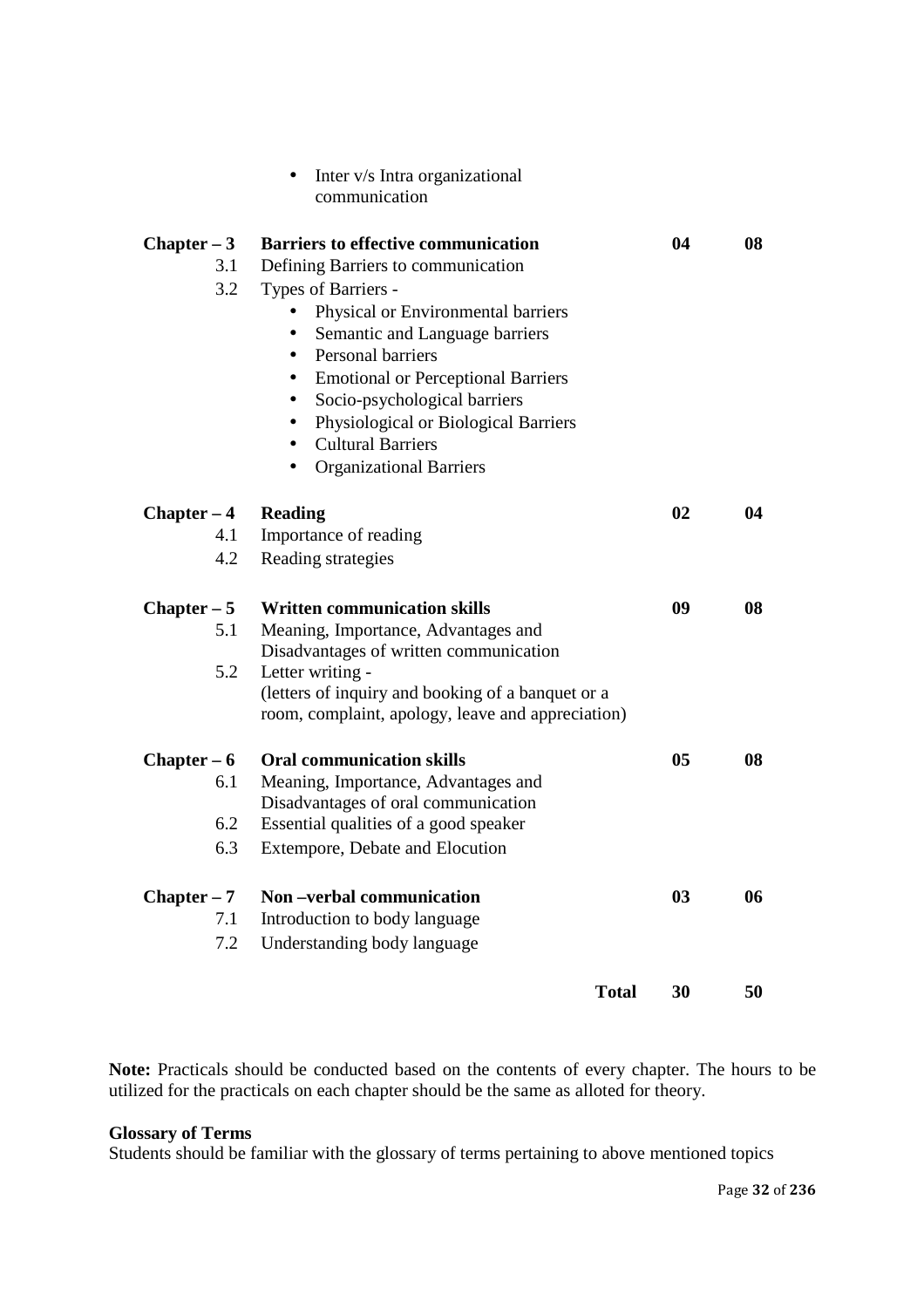#### **Assignments:**

A minimum of 2 assignments based on the following topics to be given to individual student and the marks to be considered in internal marks.

- a. Weekly review of current affairs
- b. Letter writing (any two)
- c. Open book test (Q&A)
- d. Communication game e.g. Ice breakers, team building, communication related etc.
- e. Students to enquire about banquet facilities at a local hotel for a hypothetical function (for e.g. a birthday party, an anniversary, wedding reception etc.) and submit a detailed report of the same. This enquiry should be done in person, by visiting the concerned property.

#### **Practical:**

The student is required to maintain a file. The file to be divided into three distinct sections, namely – Theory, Practical and Assignments. The file must be carried during theory and practical classes, reviewed periodically and certified by the institute head, internal and external examiners.

- 1. Newspaper reading to be encouraged to enhance reading skills and general awareness. Every week one current affair issue is to be discussed and recorded in the student file.
- 2. Extempore speaking. Amongst other things, topics to include general awareness, selfintroductions, quick thinking, presence of mind and encourage self-expression.
- 3. Listen to speeches by renowned national and international orators and discuss.
- 4. Interaction between groups of students of different cultures and observation of their nonverbal behavior.
- 5. Gather information about the differences in nonverbal communication between Australia, Canada, America, China and Japan from internet sources are present in the class.
- 6. Debate to be conducted between individuals and small groups.
- 7. Elocution to be conducted.
- 8. Hone letter writing skills.
- 9. Book reading and discussion.
- 10. Conduct various communication games and share the learning.
- 11. Body Language demonstration, evaluation and improvement.
- 12. Quiz role plays and simulations techniques to be used to revise various theoretical modules covered.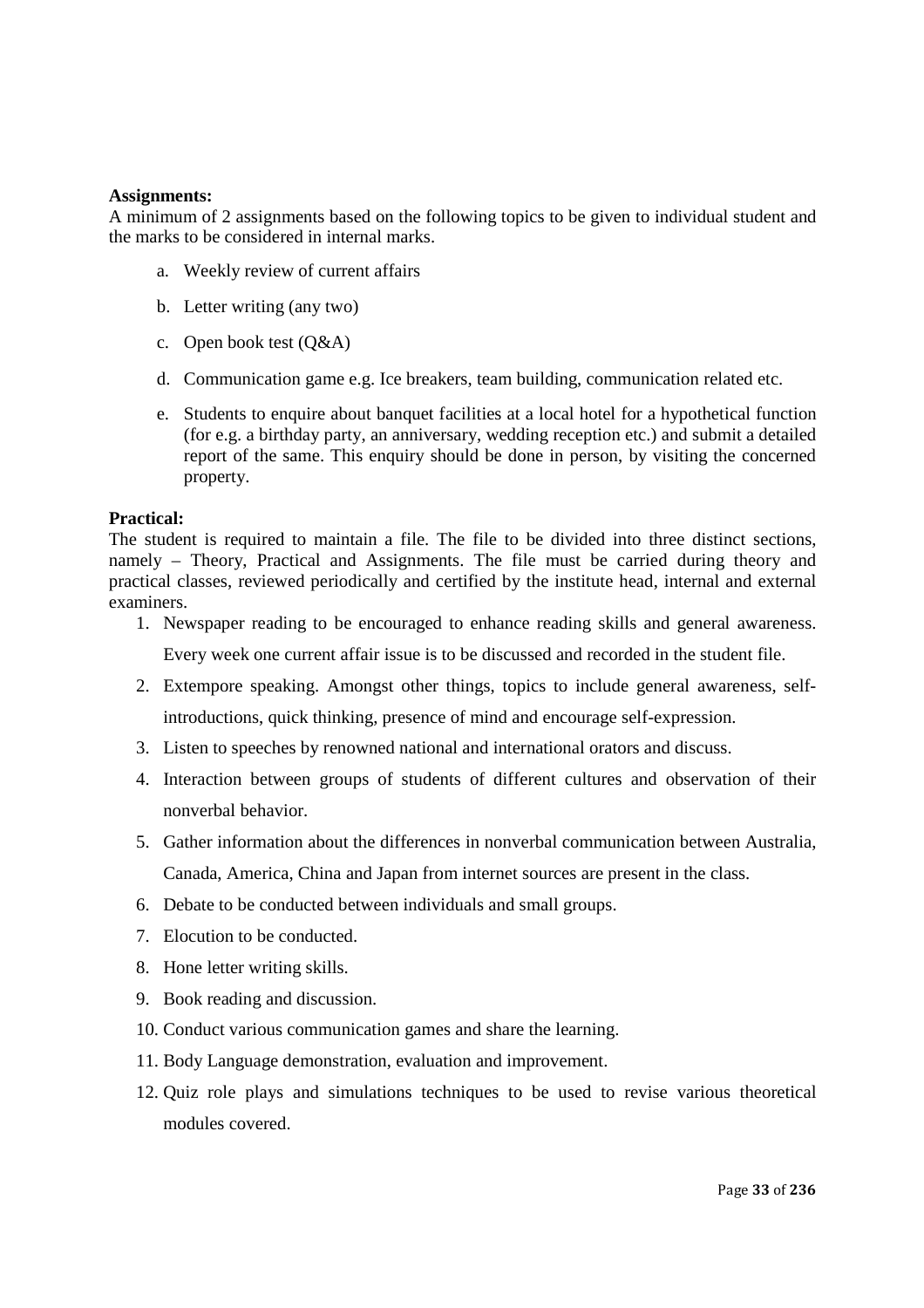#### **Reference Books**

- 1. Business English. Department of English University of Delhi. Pearson.
- 2. Communication Skills Sanjay Kumar. Oxford.
- 3. Improve your writing V.N. Arora. Oxford.
- 4. Business Communication. Basic Concepts and Skills. J. P. Parikh. Orient Black Swan
- 5. Communicative English E. Suresh Kumar. Orient Black Swan.
- 6. Business Communication. Second Edition Meenakshi Raman. Oxford.
- 7. Communication Skills BV Pathak
- 8. Business Communication Urmila Rai. Himalaya Publishing House.
- 9. Business Communication K.K.Sinha. Galgotia Publication.
- 10. Business Communication Connecting at Work Hory Sankar Mukherjee. Oxford.
- 11. Communication Skills and Soft Skills An integrated Approach. E. Suresh Kumar. Pearson.
- 12. English Language Communication Skills Urmail Rai. Himalaya Publishing House.
- 13. Fifty ways to improve Presentation Skills in English Bob Dignen. Orient Black Swan.
- 14. Highly Recommended Teacher's Book English for hotel and catering industry. Oxford.
- 15. Business Communication : Skills , concepts and Application P. D. Chaturvedi; Mukesh Chaturvedi
- 16. A course in listening and speaking I & II V. Saikumar; P. Kiranmai Dutt, Geetha Rajeevan
- 17. Modern's Business Communication Dr. Prakash M. Herekar
- 18. How to talk to Anyone, Anytime , Anywhere Larry King
- 19. The Nonverbal Advantage Carol Kinsey Goman
- 20. Dynamics of Cross Cultural and Intercultural Communication Edited by BVS Prasad ; Srikant Kapoor
- 21. Soft Power : An Introduction to Core and Corporate Soft Skills Edited Anitha Arunsimha
- 22. The Handbook of Communication Skills Edited by Owen Hargie
- 23. Developing Communication skills Krishna Mohan ; Meera Banerji
- 24. How to talk to Anyone, Anytime , Anywhere Larry King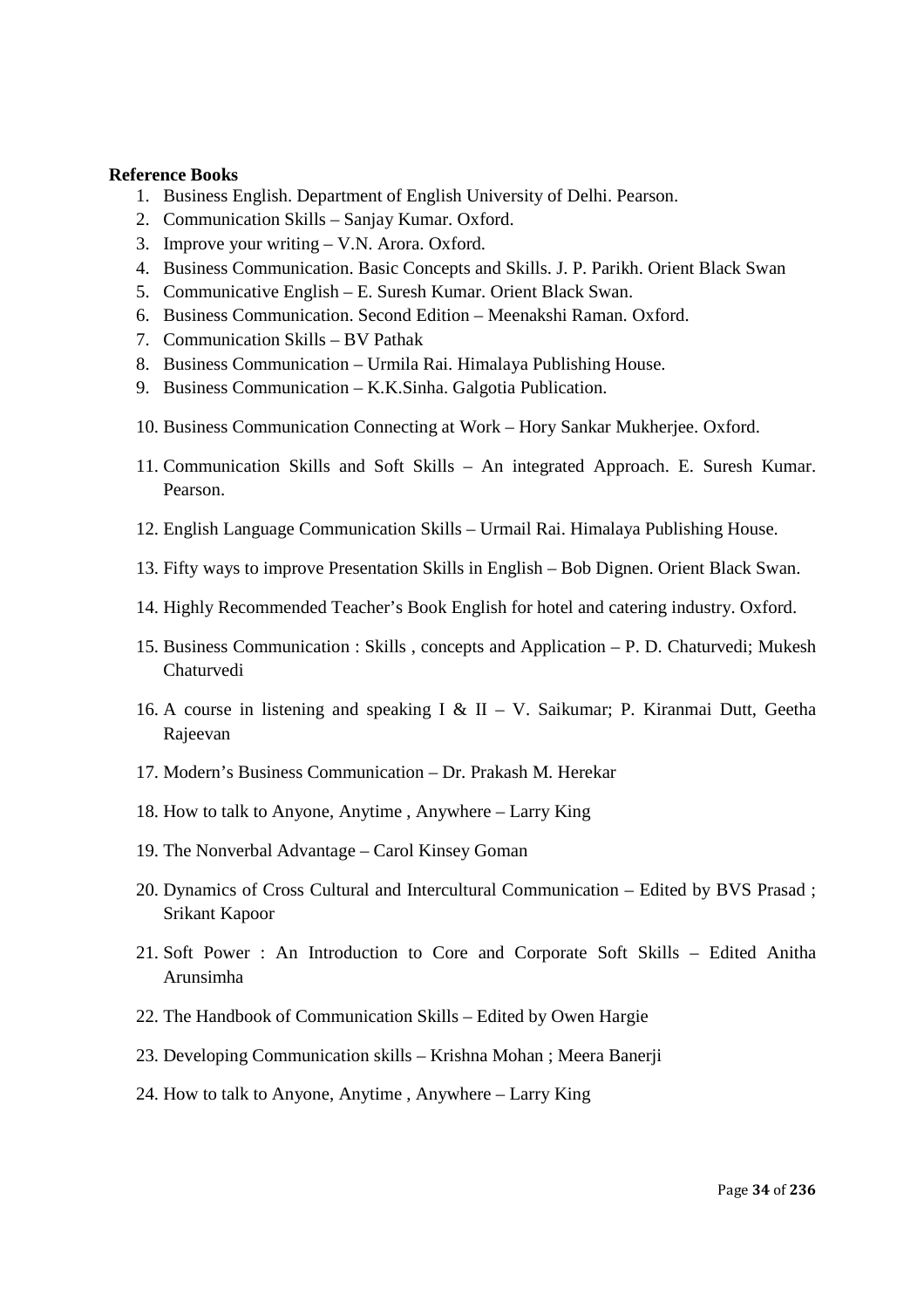| <b>Subject</b>         | : French -I |
|------------------------|-------------|
| <b>Subject Code</b>    | $:$ SE 108  |
| <b>Subject Credits</b> | : Four      |
| <b>Semester</b>        | : First     |

| <b>Teaching Scheme per week</b>                   |          |          |  |  |
|---------------------------------------------------|----------|----------|--|--|
| <b>Practical</b><br><b>Total</b><br><b>Theory</b> |          |          |  |  |
| 02 hours                                          | 02 hours | 04 hours |  |  |

| <b>Examination Scheme</b>                                                |                    |                           |                                                 |               |                                                 |                              |
|--------------------------------------------------------------------------|--------------------|---------------------------|-------------------------------------------------|---------------|-------------------------------------------------|------------------------------|
| <b>External Examination Scheme</b><br><b>Internal Examination Scheme</b> |                    |                           |                                                 |               |                                                 |                              |
| <b>Unit Test</b>                                                         | <b>Assignments</b> | <b>Internal Practical</b> | <b>Total</b><br><b>Internal</b><br><b>Marks</b> | <b>Theory</b> | <b>Total</b><br><b>External</b><br><b>Marks</b> | <b>Total</b><br><b>Marks</b> |
| 20                                                                       | 10                 | 20                        | 50                                              | 50            | 50                                              | 100                          |

The syllabus aims to impart an additional soft skill that is very closely related to the core curriculum of Hotel Operations, viz. to help communicate in French, through the acquisition of a basic knowledge of listening, speaking, reading & writing skills. It also aims to sensitize students to the different communicative approaches, based on cultural differences, which come into play during interpersonal interactions at a global level in the Hotel Industry.

#### **Leçon – 1 Voilà … 06 7**

- 1.1 Situation de communication:
	- Hôtel : réception
	- Autocar
- 1.2 Savoir-faire:
	- Saluer
	- Remettre / montrer quelquechose
	- Remercier

### 1.3 Grammaire

- article indéfini
- pluriel des noms
- voilà + adj. + nom
- adj. possessif singulier
- 1.4 Lexique relatif aux situations + Formules de politesse
- 1.5 Expressions utiles
- 1.6 Activités:
	- exercices d'écoute
	- exercices de prononciation
	- mini dialogues

|                  |                                                                                                                 |    | <b>Hours</b> Marks |
|------------------|-----------------------------------------------------------------------------------------------------------------|----|--------------------|
| Leçon $-1$ Voilà | the contract of the contract of the contract of the contract of the contract of the contract of the contract of | 06 |                    |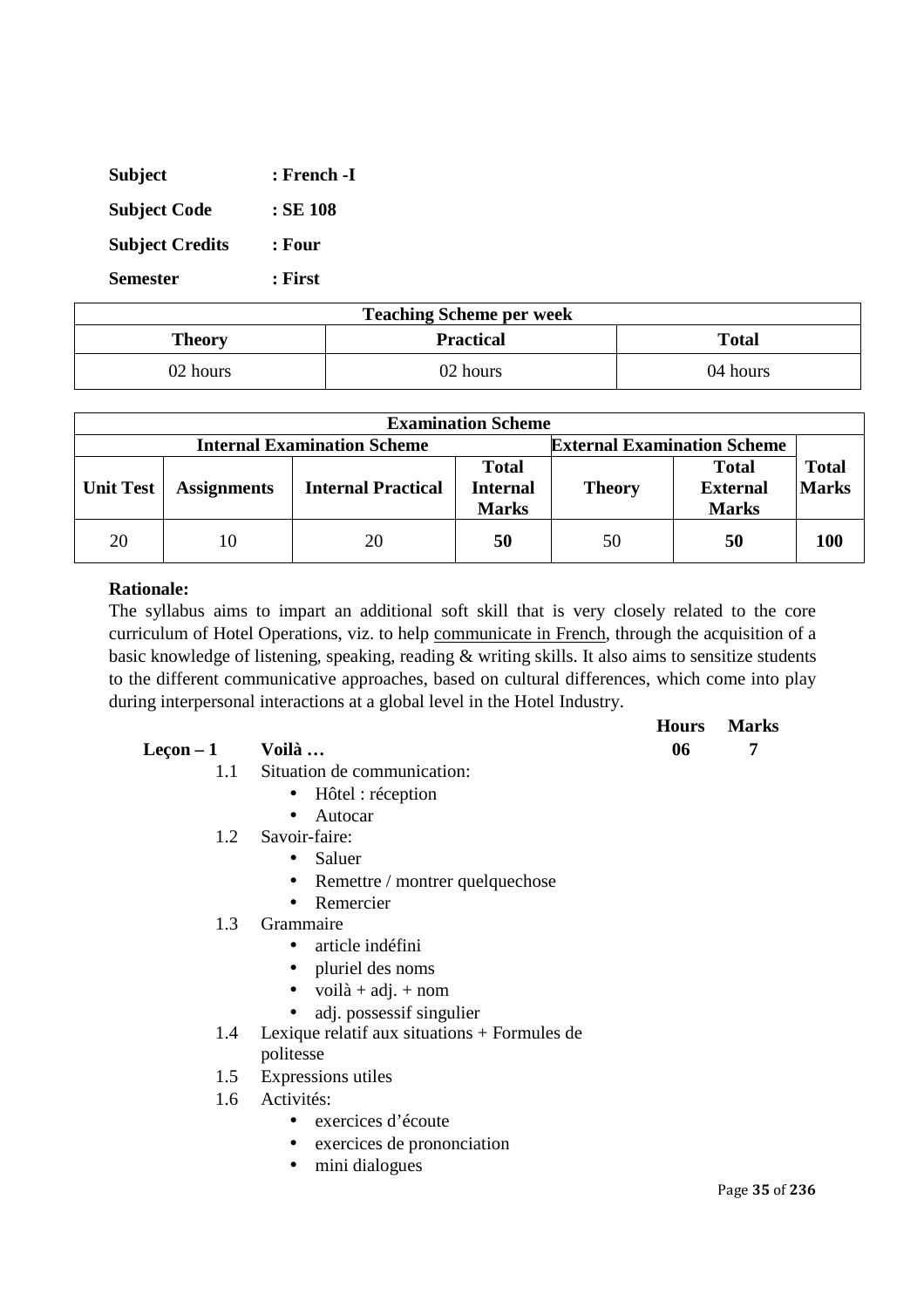• jeu de rôle

#### **Leçon – 2 Bonjour!** 06 07

- 2.1 Situation de communication:
	- Aéroport
	- Hôtel : réception
	- Bar/restaurant
- 2.2 Savoir-faire
	- Se présenter
	- Accueillir
- 2.3 Grammaire
	- être, s'appeler au présent
	- $\bullet$  préposition + nom de lieu
	- $\bullet$  de + nom d'entreprise/ lieu
	- article défini
	- adverbes d'interrogation
- 2.4 Lexique relatif aux situations + jours de la semaine et mois de l'année
- 2.5 Expressions utiles
- 2.6 Activités:
	- exercices d'écoute
	- exercices de prononciation
	- mini dialogues
	- se présenter
	- jeu de rôle

#### **Leçon – 3 Réserver (J'ai une …) 05 09**

#### 3.1 Situation de communication:

- Hôtel : réception
- Agence de voyages
- Bureau de change
- Site touristique

#### 3.2 Savoir-faire:

- Accueillir
- Gérer un problème de communication
- 3.3 Grammaire
	- avoir, pouvoir, vouloir au présent
	- $c'est + adj.$
	- est-ce que  $\ldots$  ?
	- verbes à l'infinitif
	- verbes à l'impératif
	- adj. interrogatif
	- l'alphabet
- 3.4 Lexique relatif aux situations
- 3.5 Expressions utiles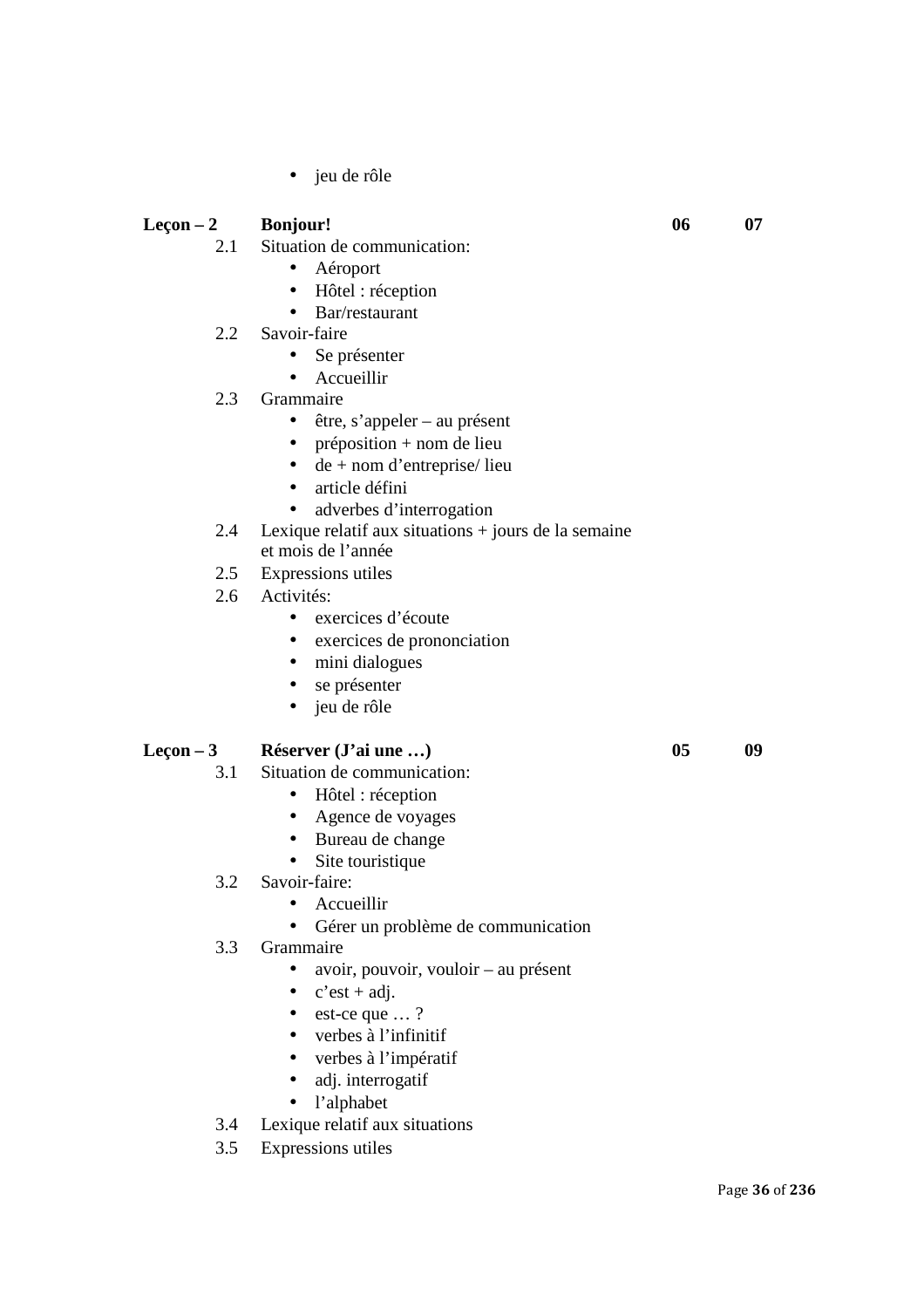- 3.6 Activités:
	- exercices d'écoute
	- exercices de prononciation
	- mini dialogues
	- jeu de rôle
- 3.7 Information culturelle texte bilingue: les hôtels français / indiens

| Leçon $-4$        | Se renseigner 1 (Une chambre pour )                                  | 05 | 09 |
|-------------------|----------------------------------------------------------------------|----|----|
| 4.1               | Situation de communication:                                          |    |    |
|                   | Agence de voyages<br>$\bullet$                                       |    |    |
|                   | Hôtel : réception<br>$\bullet$                                       |    |    |
|                   | Bar/restaurant<br>$\bullet$                                          |    |    |
| 4.2               | Savoir-faire:                                                        |    |    |
|                   | Accueillir                                                           |    |    |
|                   | Attribuer une chambre                                                |    |    |
| 4.3               | Grammaire                                                            |    |    |
|                   | conditionnel présent - pouvoir, vouloir<br>$\bullet$                 |    |    |
|                   | préposition: $pour + indication de durée$<br>$\bullet$               |    |    |
|                   | il y a<br>$\bullet$                                                  |    |    |
|                   | nombres 1-60<br>$\bullet$                                            |    |    |
|                   | calendrier - la date<br>$\bullet$                                    |    |    |
|                   | l'heure<br>$\bullet$                                                 |    |    |
| 4.4               | Lexique relatif aux situations                                       |    |    |
|                   | 4.5 Expressions utiles                                               |    |    |
| 4.6               | Activités:                                                           |    |    |
|                   | exercices d'écoute<br>$\bullet$                                      |    |    |
|                   | exercices de prononciation<br>$\bullet$                              |    |    |
|                   | mini dialogues<br>$\bullet$                                          |    |    |
|                   | jeu de rôle<br>$\bullet$                                             |    |    |
| 4.7               | Information culturelle – texte bilingue: les hôtels:                 |    |    |
|                   | aménagements                                                         |    |    |
|                   |                                                                      | 04 | 09 |
| Leçon $-5$<br>5.1 | Se renseigner 2 (Il reste seulement )<br>Situation de communication: |    |    |
|                   |                                                                      |    |    |
|                   | Hôtel : réception<br>$\bullet$                                       |    |    |
|                   | Agence de voyages<br>٠                                               |    |    |
|                   | Bureau de change<br>$\bullet$                                        |    |    |
| 5.2               | Magasin<br>Savoir-faire:                                             |    |    |
|                   |                                                                      |    |    |
|                   | Accueillir<br>$\bullet$                                              |    |    |

- Donner un prix
- 5.3 Grammaire
	- verbes en er : au présent un coup d'œil sur la formation
	- préposition: pour + indication de quantité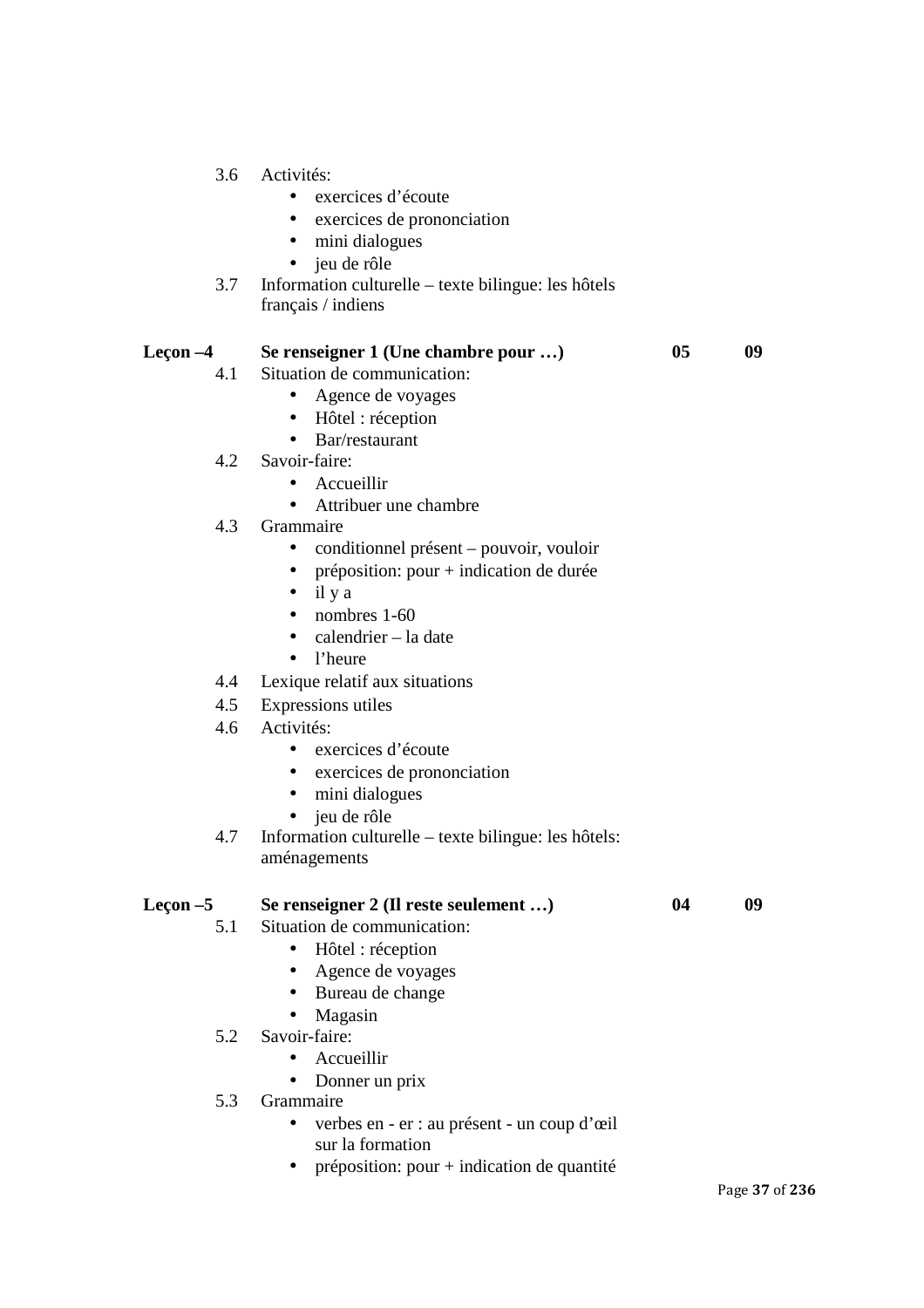- combien de ...?
- $\bullet$  il reste + nom
- 5.4 Lexique relatif aux situations
- 5.5 Expressions utiles
- 5.6 Activités:
	- exercices d'écoute
	- exercices de prononciation
	- mini dialogues
	- jeu de rôle
- 5.7 Information culturelle texte bilingue: les hôtels: tariff

### **Leçon – 6 Régler (Est-ce que vous pouvez …?) 04 09**

- 6.1 Situation de communication:
	- Hôtel : réception
	- Bureau de change
	- Bar/restaurant
- 6.2 Savoir-faire:
	- Faire régler des formalités
- 6.3 Grammaire
	- appeler au présent
	- verbes en –ir, -re au présent: un coup d'œil sur la formation
	- la possession préposition de
	- préposition:  $pour + indication de but$
	- combien ...?
	- nombres (suite)
	- adj. possessif (suite)
- 6.4 Lexique relatif aux situations
- 6.5 Expressions utiles
- 6.6 Activités:
	- exercices d'écoute
	- exercices de prononciation
	- mini dialogues
	- se présenter
	- jeu de rôle
	- bilan 1
- 6.7 Information culturelle texte bilingue: les hôtels: les formalités

#### **Total 30 50**

Note: Practicals should be conducted based on the contents of every chapter. The hours to be utilized for the practicals on each chapter should be the same as alloted for theory.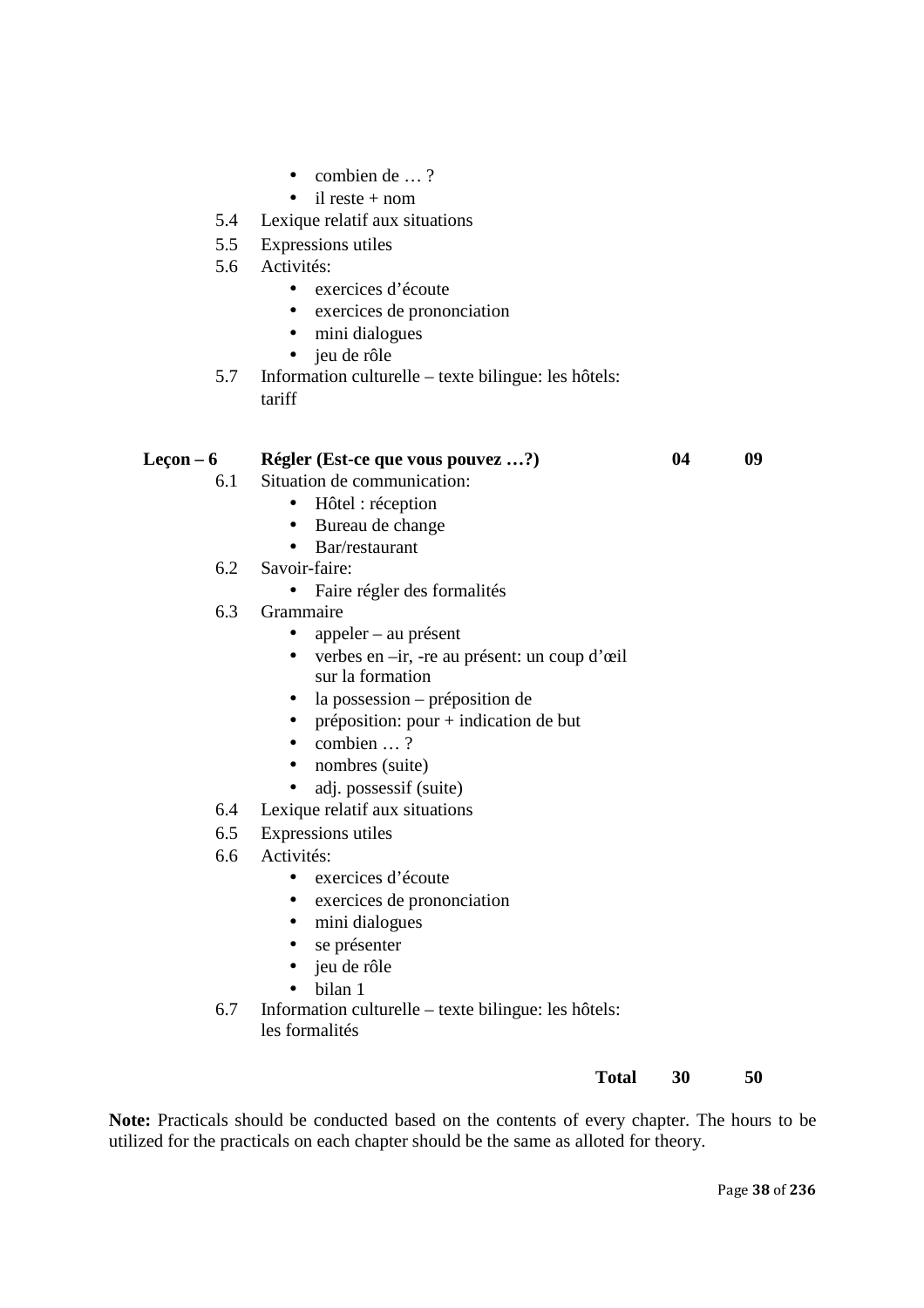# **Assignments & Practical for Internal Assessment:**

A minimum of TWO Assignments of 5 marks each [total=10 marks] could be conducted in CCE [Comprehensive & Continuous Evaluation] pattern, so that Teaching/Learning & Evaluation takes place concurrently.

Alternately, more assignments could be conducted and the best average marks [reduced to 10 marks] could be considered as the final score.

Assignments for internal Assessment may be in the form of

- a. oral communication
- b. worksheets
- c. quiz
- d. just a minute
- e. dialogue
- f. role play, etc.

#### **Internal Practical will consist of two parts –**

- viva voce (individual evaluation for 5 marks)
- Project/power point presentation (in groups of 3-5 students; for 15 marks) topics could be chosen, based on the lessons or on related themes.

#### **Reference Books**

1. A votre service 1 Français pour l'hôtellerie et le tourisme [Text book with CD] by Rajeswari Chandrasekar, Rekha Hangal, Chitra Krishnan, Claude le Ninan, Asha Mokashi

Publisher – Goyal Publishers

2. Bon voyage ! Méthode de français de l'hôtellerie et du tourisme pour débutants by Vasanthi Gupta, Malini Gupta, Usha Ramachandran

Publisher – Goyal Publishers

- 3. Basic French Course for the Hotel Industry by Catherine Lobo, Sonali Jadhav
- 4. French for Hotel Management & Tourism Industry by S Bhattacharya

Publisher – Frank Bros. & Co.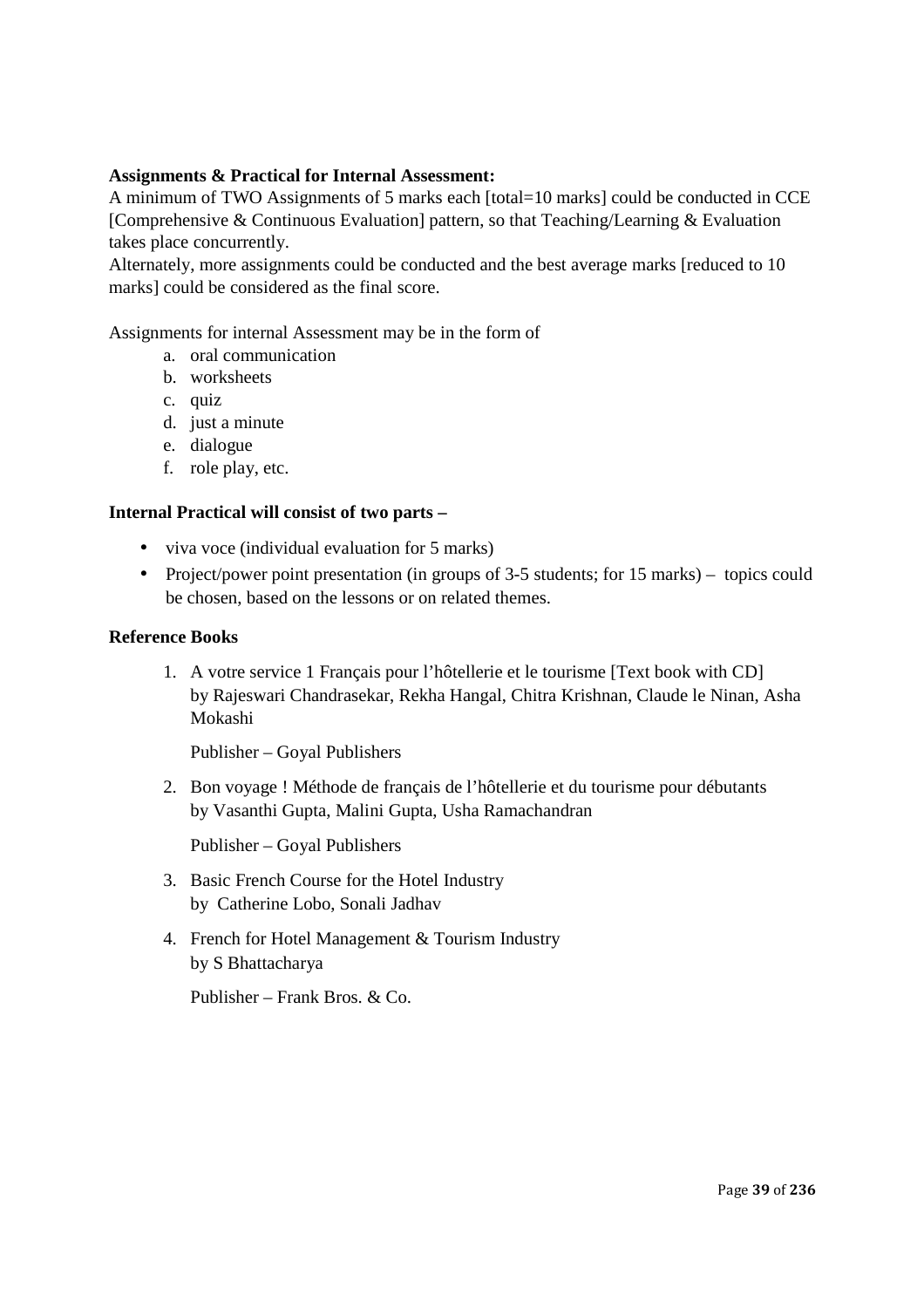| <b>Subject</b>         | : Food Production – II |
|------------------------|------------------------|
| <b>Subject Code</b>    | : C 201                |
| <b>Subject Credits</b> | : Seven                |
| <b>Semester</b>        | : Second               |

| <b>Teaching Scheme per week</b> |                  |                      |  |
|---------------------------------|------------------|----------------------|--|
| Theory                          | <b>Practical</b> | <b>Total</b>         |  |
| 03 hours                        | 08 hours         | <sup>1</sup> 1 hours |  |

|                     |                                                                          |                                                        |                                     | <b>Examination Scheme</b>                       |                  |               |                                                 |                              |
|---------------------|--------------------------------------------------------------------------|--------------------------------------------------------|-------------------------------------|-------------------------------------------------|------------------|---------------|-------------------------------------------------|------------------------------|
|                     | <b>External Examination Scheme</b><br><b>Internal Examination Scheme</b> |                                                        |                                     |                                                 |                  |               |                                                 |                              |
| Unit<br><b>Test</b> | <b>Assignments</b>                                                       | <b>Continuous</b><br><b>Assessment</b><br>of practical | <b>Internal</b><br><b>Practical</b> | <b>Total</b><br><b>Internal</b><br><b>Marks</b> | <b>Practical</b> | <b>Theory</b> | <b>Total</b><br><b>External</b><br><b>Marks</b> | <b>Total</b><br><b>Marks</b> |
| 30                  | 10                                                                       | 10                                                     | 25                                  | 75                                              | 25               | 50            | 75                                              | 150                          |

Food Production is an integral part of the Hospitality Industry. To prepare the students to cater to the need of the industry. It also aims to inculcate in them sound knowledge of the principles of Food Production so that they can be put to use in an efficient & effective way.

|               |                                                                            | <b>Hours</b> | <b>Marks</b>   |  |
|---------------|----------------------------------------------------------------------------|--------------|----------------|--|
| $Chapter - 1$ | <b>Stock</b>                                                               | 06           | 06             |  |
| 1.1           | Definition & Composition                                                   |              |                |  |
| 1.2           | Rules of stock making                                                      |              |                |  |
| 1.3           | Types of Stocks                                                            |              |                |  |
| 1.4           | Recipes of 1 litre of various stocks (White, brown,<br>fish and vegetable) |              |                |  |
| 1.5           | Uses of stocks                                                             |              |                |  |
| 1.6           | Reduction & Glazes                                                         |              |                |  |
|               |                                                                            |              |                |  |
| $Chapter - 2$ | <b>Soup</b>                                                                | 06           | 06             |  |
| 2.1           | Aim/principles of soup making                                              |              |                |  |
| 2.2           | Classification of soups with examples                                      |              |                |  |
| 2.3           | Classical accompaniments and garnishes                                     |              |                |  |
| 2.4           | Consommé with 10 garnishes                                                 |              |                |  |
|               |                                                                            |              |                |  |
| Chapter $-3$  | <b>Sauces</b>                                                              | 07           | 08             |  |
| 3.1           | Imp of Sauces in food preparation                                          |              |                |  |
| 3.2           | Classification of Sauces (Kitchen & Proprietary) -                         |              |                |  |
|               |                                                                            |              | Page 40 of 236 |  |
|               |                                                                            |              |                |  |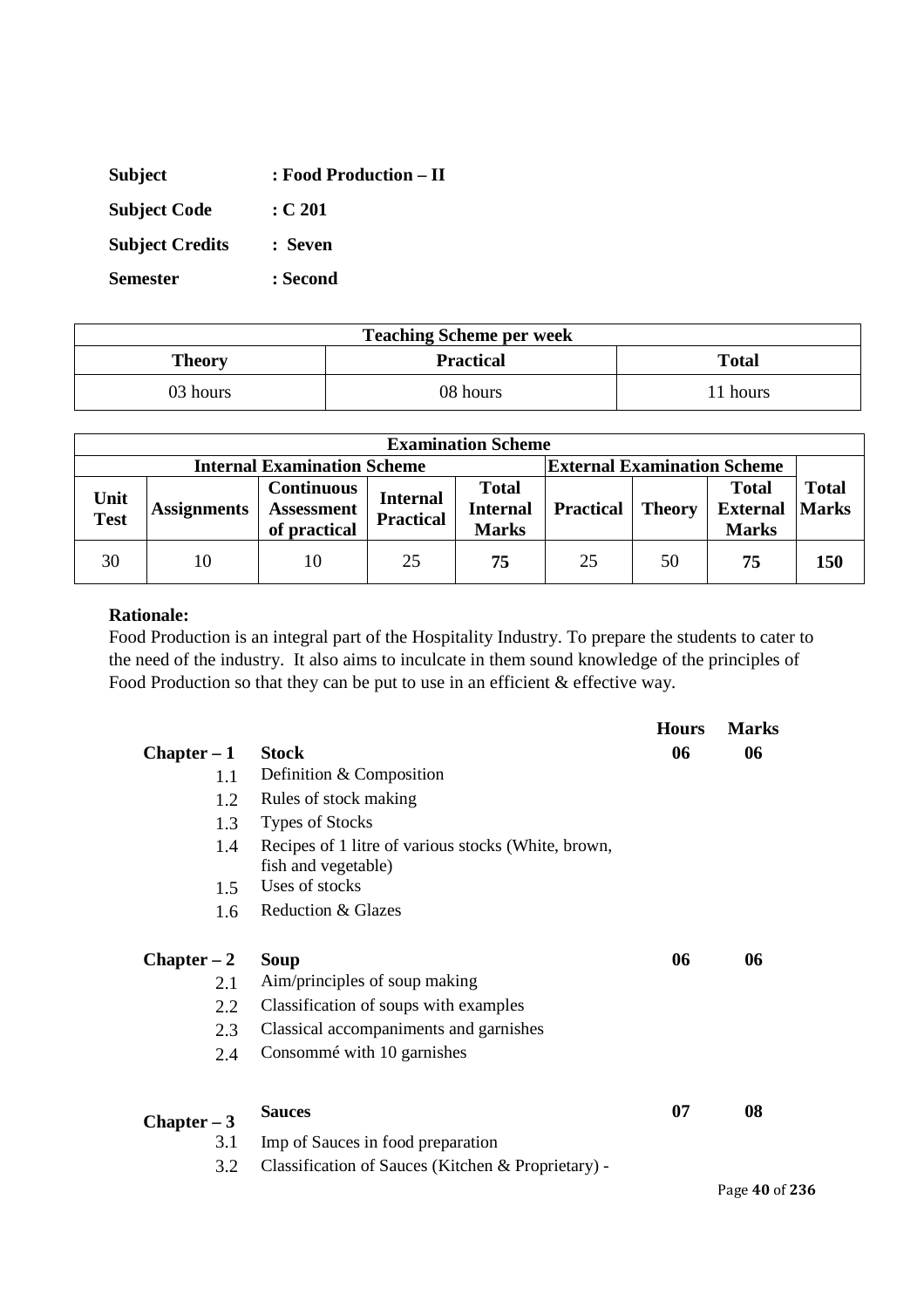| Chapter -9<br>9.1 | <b>Kitchen Stewarding</b><br>Importance of kitchen stewarding    | 04             | 05             |
|-------------------|------------------------------------------------------------------|----------------|----------------|
| 8.2               | Introduction to HACCP- meaning, importance,<br>Principles        |                |                |
| 8.1               | Food Contamination - Types, reasons & precaution                 |                |                |
| Chapter -8        | <b>Food Contamination and control measures</b>                   | 0 <sub>3</sub> | 03             |
|                   | sandwiches                                                       |                |                |
| 7.3               | Precautions to take while preparing and storing                  |                |                |
| 7.2               | Types of sandwiches - Cold and Hot sandwiches                    |                |                |
| 7.1               | Parts of sandwiches                                              |                |                |
| Chapter $-7$      | <b>Sandwiches</b>                                                | 05             | 05             |
|                   | country of origin                                                |                |                |
| 6.6               | International Classical Salads – composition and                 |                |                |
| 6.5               | Salad dressings - Types                                          |                |                |
| 6.4               | Guidelines for making salads                                     |                |                |
| 6.3               | course, Fruit, Gelatin based salad<br>Principles of salad making |                |                |
| 6.2               | Types of Salads - Green, Vegetable, Cooked, main                 |                |                |
| 6.1               | Parts of salad with ingredients used                             |                |                |
| $Chapter - 6$     | <b>Salads &amp; Salad Dressings</b>                              | 0 <sub>5</sub> | 06             |
|                   |                                                                  |                |                |
| 5.6               | Vegetable cuts                                                   |                |                |
| 5.5               | Care and precaution while cooking                                |                |                |
| 5.4               | Methods of cooking                                               |                |                |
| 5.3               | Effect of heat on colour pigments and texture                    |                |                |
| 5.2               | <b>Colour Pigments</b>                                           |                |                |
| 5.1               | Classification                                                   |                |                |
| Chapter -5        | <b>Vegetable and Fruit cookery</b>                               | 05             | 06             |
|                   |                                                                  |                |                |
| 4.4               | Uses of egg in cookery                                           |                |                |
| 4.3               | Various ways of cooking egg                                      |                |                |
| 4.2               | Selection criteria for egg                                       |                |                |
| Chapter –4<br>4.1 | Composition and structure of egg                                 |                |                |
|                   | <b>Egg Cookery</b>                                               | 04             | 0 <sub>5</sub> |
| 3.6               | Other Sauces-Pan gravies, Jus-lie, Jus-Roti etc.                 |                |                |
| 3.5               | Precautions & rectification,                                     |                |                |
| 3.4               | Mother sauces - recipes and derivatives                          |                |                |
| 3.3               | Thickening agents                                                |                |                |
|                   | accompanying sauces                                              |                |                |
|                   | Mother, butter, dessert, proprietary, Traditional                |                |                |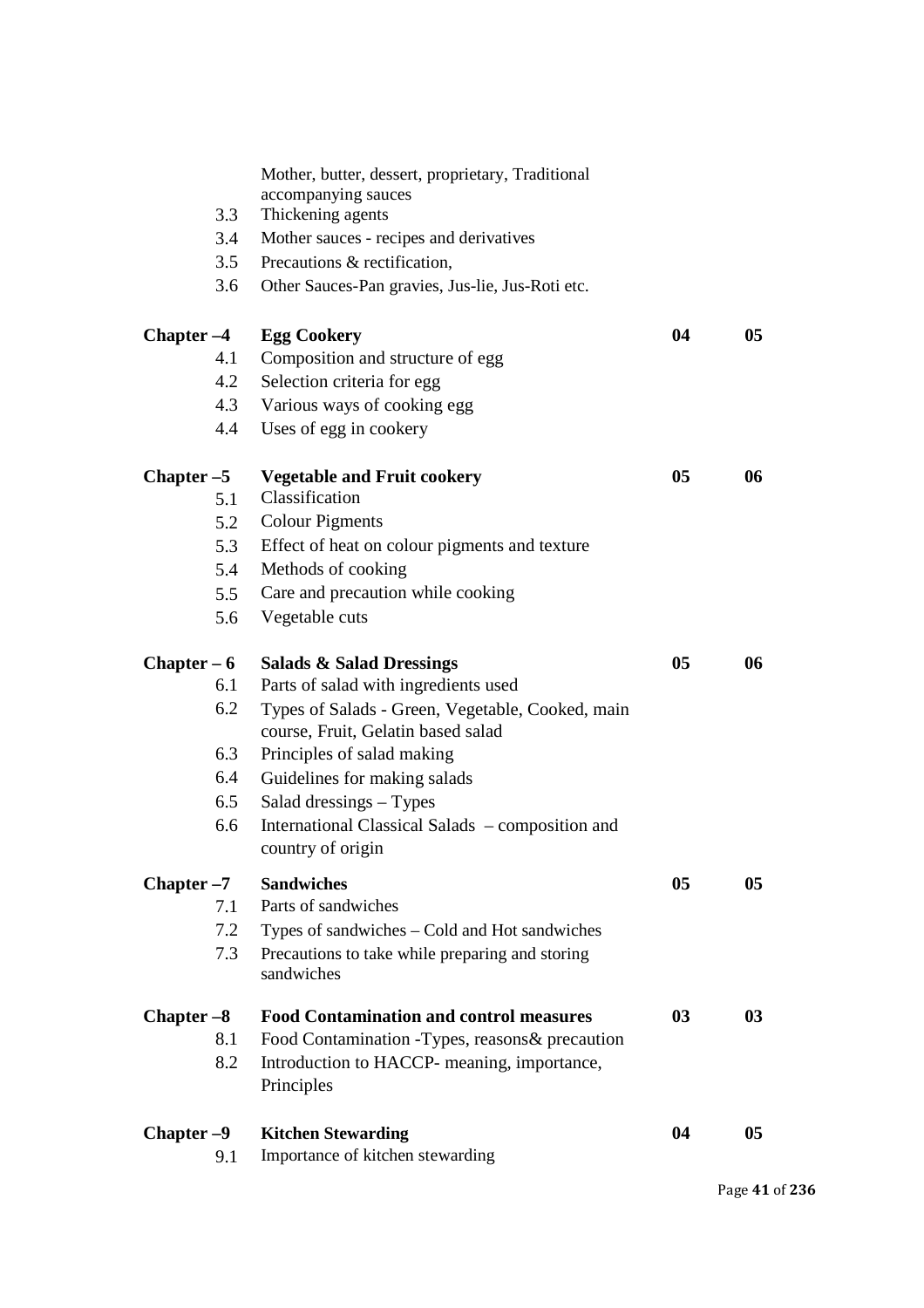$9.2$  Hierarchy & staffing in kitchen stewarding

department

9.3 Equipment found in kitchen stewarding department

# **Total 45 50**

**Note - Glossary of Terms:** Students should be familiar with the glossary pertaining to above mentioned topics

**Assignments:** A minimum of *2 assignments* based on the following topics to be given to individual student and the marks to be considered in internal marks.

- 1. Recipes of minimum 10 classical accompaniment preparation-Potato and Vegetables
- 2. Recipes of 10 International Classical Salads
- 3. 10 examples of each category of soups.
- 4. Vegetable cuts in chart form
- 5. Classical egg preparations-minimum 10.
- 6. Chart presentation of Basic mother sauces derivatives with composition  $\&$ accompanying dishes.
- 7. Chart presentation on Continental plate presentation with indicative portion sizes (Main course, Starch & Veg accompaniment)

### **Practical:**

- 3. Minimum *24 Individual Practical's* to be conducted during the semester.
- 4. The practical should comprise of the following:
	- o Demonstration of Stocks, Soups and Sauces- 1 practical
	- o Egg Cookery (Excluding Breakfast Preparations) 1 Practical
	- o Continental breakfast menu 1 practical
	- o Types of Sandwiches 1 practical
	- o Types of Salads with Dressings. 1 practical
	- o Basic Continental menus consisting of Appetizer/soup, Meat preparation with starch & veg accompaniments &Dessert with plate presentation and appropriate portion sizes – 18practicals
	- o Internal Practical Exam 1 Practical

### **Practical Examination: (Internal & External)**

- Exams to be conducted on basic Continental menu (Consisting of Appetizer/Soup, Meat with Starch and vegetable accompaniments Dessert.)
- The internal exams to be assessed by the internal examiner and external exams by the external examiner.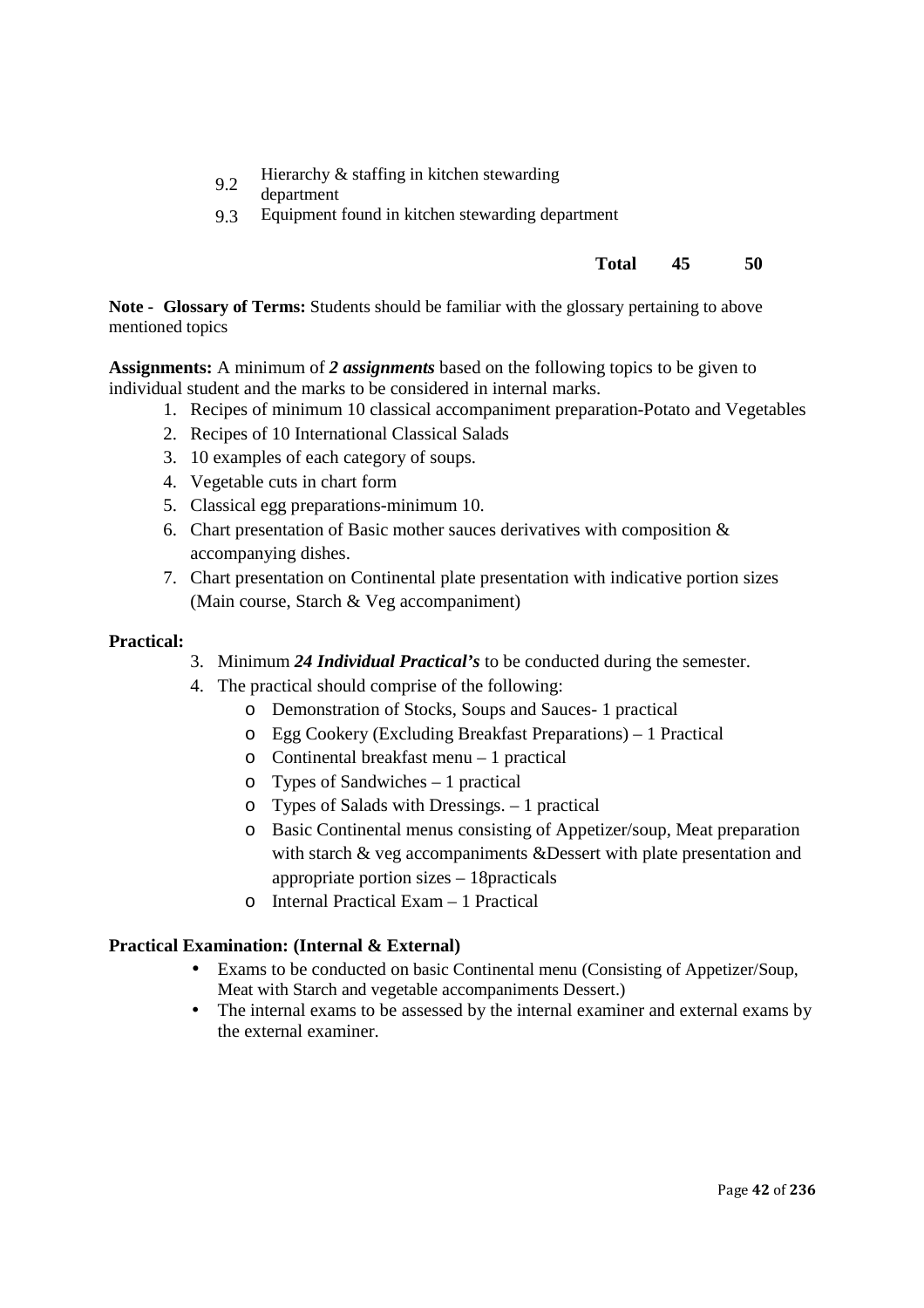#### **Reference Books**

- 1. Practical Cookery -Victor Ceserani& Ronald Kinton, ELBS
- 2. Theory of Catering- Victor Ceserani& Ronald Kinton, ELBS
- 3. Theory of Catering- Mrs. K. Arora, Franck Brothers
- 4. Modern Cookery for Teaching & Trade Vol I MsThangam Philip, Orient Longman.
- 5. The Professional Chef (4<sup>th</sup> Edition)- Le Rol A. Polsom
- 6. The book of Ingredients- Jane Grigson
- 7. Success in Principles of Catering Michael Colleer& Colin Saussams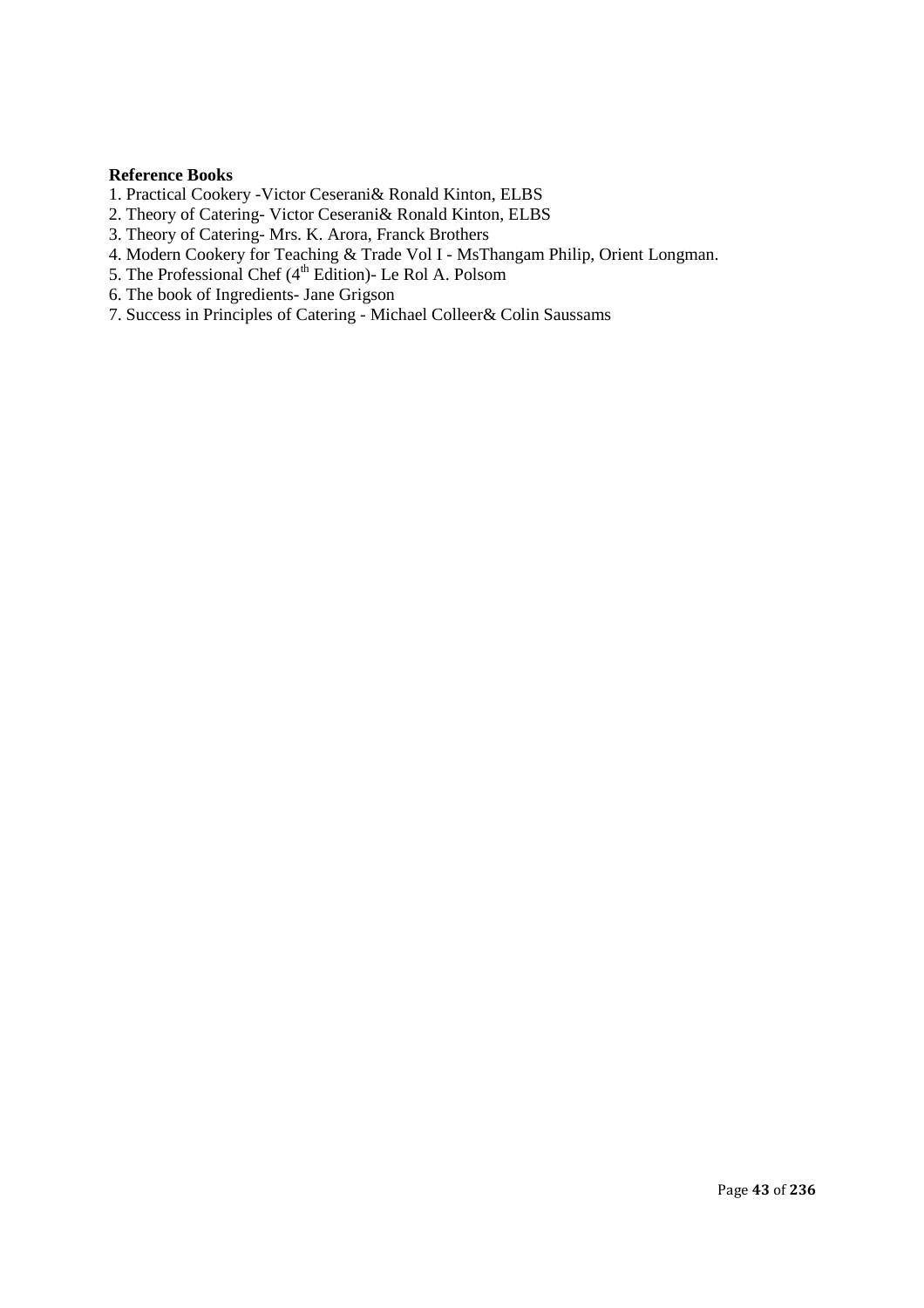| <b>Subject</b>         | : F&B Service - II |
|------------------------|--------------------|
| <b>Subject Code</b>    | : C.202            |
| <b>Subject Credits</b> | : Five             |
| <b>Semester</b>        | : Second           |

| <b>Teaching Scheme per week</b> |                  |              |  |
|---------------------------------|------------------|--------------|--|
| Theory                          | <b>Practical</b> | <b>Total</b> |  |
| 03 hours                        | 03 hours         | 06 hours     |  |

|                     |                                                                          |                                                        |                                     | <b>Examination Scheme</b>                       |                  |               |                                                 |                              |
|---------------------|--------------------------------------------------------------------------|--------------------------------------------------------|-------------------------------------|-------------------------------------------------|------------------|---------------|-------------------------------------------------|------------------------------|
|                     | <b>External Examination Scheme</b><br><b>Internal Examination Scheme</b> |                                                        |                                     |                                                 |                  |               |                                                 |                              |
| Unit<br><b>Test</b> | <b>Assignments</b>                                                       | <b>Continuous</b><br><b>Assessment</b><br>of practical | <b>Internal</b><br><b>Practical</b> | <b>Total</b><br><b>Internal</b><br><b>Marks</b> | <b>Practical</b> | <b>Theory</b> | <b>Total</b><br><b>External</b><br><b>Marks</b> | <b>Total</b><br><b>Marks</b> |
| 30                  | 10                                                                       | 10                                                     | 25                                  | 75                                              | 25               | 50            | 75                                              | 150                          |

This subject aims to provide intrinsic knowledge of Food and Beverage menus with purpose and necessity in various types of meals. It enables students to apply the knowledge and skills required to advise and serve customers in food service outlets and analyze the food service operations of in room dining.

|               |                                                    | <b>Hours</b> | <b>Marks</b> |
|---------------|----------------------------------------------------|--------------|--------------|
|               | $Chapter -1$ Types of Meals                        | 06           | 06           |
| 1.1           | Breakfast – Introduction, Types, Service Methods   |              |              |
| 1.2           | Elevenses and Brunch                               |              |              |
| 1.3           | Full afternoon tea and Hi – Tea                    |              |              |
| 1.4           | Lunch /Dinner                                      |              |              |
| 1.5           | Supper                                             |              |              |
| 1.6           | Late night snacks / round the clock meals          |              |              |
|               |                                                    |              |              |
| $Chapter - 2$ | Menu knowledge                                     | 16           | 16           |
| 2.1           | Introduction                                       |              |              |
| 2.2           | Types – A la Carte & Table d'hôtel                 |              |              |
| 2.3           | Menu Planning, considerations and constraints      |              |              |
| 2.4           | <b>Classical French Menu</b>                       |              |              |
| 2.5           | Classical Foods $\&$ its accompaniments with cover |              |              |
| 2.6           | Definition of Menus - Children, Diet, California,  |              |              |
|               | Working Lunch, Banquet, Market, Take Away,         |              |              |
|               | Cyclic, Combination, Poolside, Trendy snacks /     |              |              |
|               | Fast Foods.                                        |              |              |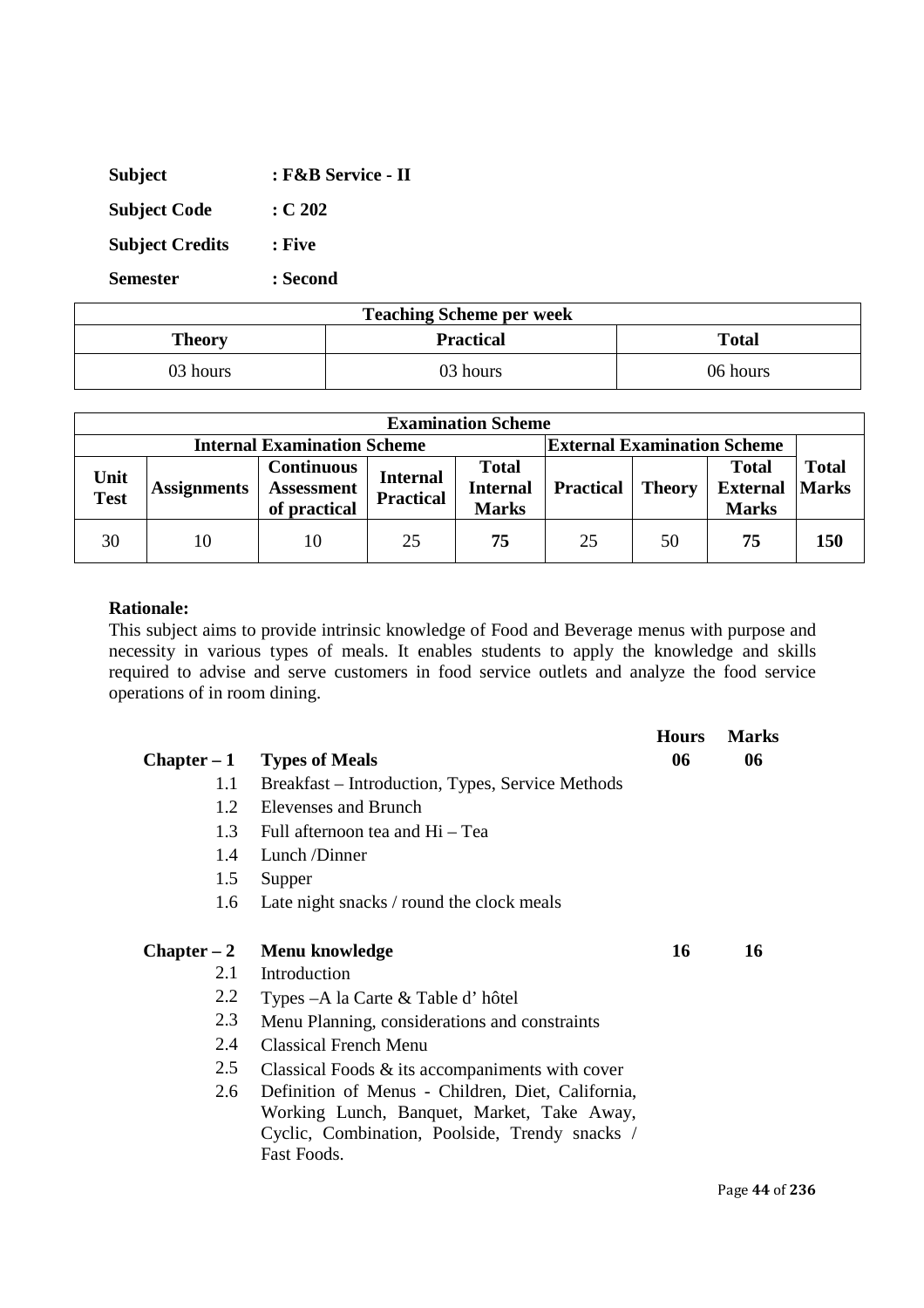| $Chapter - 3$ | <b>Tobacco</b>                                    | 06 | 05             |
|---------------|---------------------------------------------------|----|----------------|
| 3.1           | Introduction, types                               |    |                |
| 3.2           | Cigar -Parts, manufacturing, sizes, strengths,    |    |                |
|               | brands, service procedure                         |    |                |
| 3.3           | Cigarette – Manufacturing, brands, service        |    |                |
|               | procedure                                         |    |                |
| $Chapter - 4$ | <b>Non – Alcoholic Beverages</b>                  | 07 | 08             |
| 4.1           | Classification                                    |    |                |
| 4.2           | Hot Beverages – Types, service, latest trends     |    |                |
| 4.3           | Cold Beverages – Types, service, latest trends    |    |                |
| $Chapter - 5$ | <b>Special Foods</b>                              | 04 | 0 <sub>5</sub> |
| 5.1           | Sandwiches-types, service procedure               |    |                |
| 5.2           | $Salads -$                                        |    |                |
|               | Types (Green, Vegetable, Main Course, Fruit)      |    |                |
|               | Dressings (Lemon, Vinaigrette, French, English,   |    |                |
|               | Cream)                                            |    |                |
| 5.3           | Frozen Food - Ice-Creams, Parfaits, Sundaes,      |    |                |
|               | Granites, Gelato, Spoom                           |    |                |
| 5.4           | Fondue –types, service and procedure              |    |                |
| $Chapter - 6$ | <b>Room Service/In room dining service</b>        | 06 | 10             |
| 6.1           | <b>Introduction, General Principles</b>           |    |                |
| 6.2           | Cycle of Service, Scheduling and Staffing         |    |                |
| 6.3           | Forms and Formats                                 |    |                |
| 6.4           | Order Taking, Suggestive Selling, Breakfast Cards |    |                |
| 6.5           | Time management -                                 |    |                |
|               | lead time from order taking to clearance          |    |                |
| 6.6           | IRD Layouts and special equipment, Mini bar       |    |                |
|               | <b>Total</b>                                      | 45 | 50             |

### **Note: Glossary**

Students should be familiar with the glossary pertaining to above mentioned topics

#### **Assignments:**

Minimum of *2 assignments* based on the following topics to be given to individual student and the marks to be considered in internal marks.

- 1. Prepare A' la carte menu for a fine dine French cuisine restaurant.
- 2. Prepare one menu each of Fixed, Cyclic, Combination, Poolside, Snack, Children, Diet, California, Working Lunch, Banquet, Market, and Take Away.
- 3. Prepare a chart of food and accompaniments for French and Indian menu.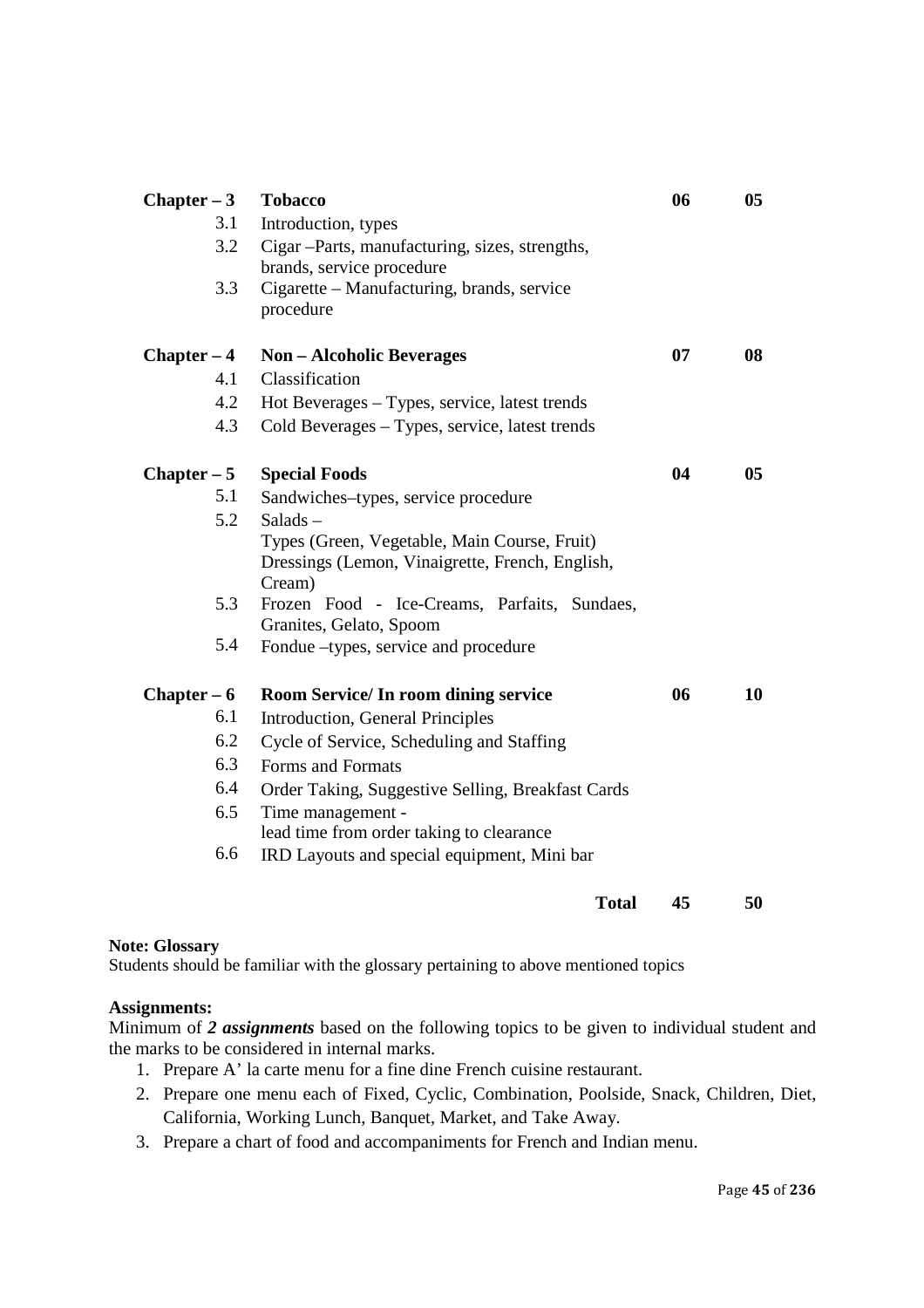- 4. Compare and comment on breakfast/brunch/high tea/ snacks menu of at least two fast food outlets/ quick service restaurant.
- 5. Prepare a chart of non alcoholic beverages with brands and pictures.

# **Practical:**

| <b>Practical No</b> | <b>Details</b>                                                                             |
|---------------------|--------------------------------------------------------------------------------------------|
|                     | Briefing and De-briefing                                                                   |
| $\overline{2}$      | Menu planning $\&$ service procedure – Continental and American Breakfast                  |
| 3                   | Menu planning $\&$ service procedure – English and Indian Breakfast                        |
| 4                   | Menu planning $&$ service procedure – Full afternoon tea and High tea                      |
| 5                   | Menu planning $&$ service procedure – Elevenses, Brunch and Supper                         |
| 6                   | Menu planning $&$ service procedure $-3/4$ course lunch/dinner French menu                 |
| 7                   | Menu planning $&$ service procedure $-5/6$ course lunch/dinner French menu                 |
| 8                   | Menu planning $\&$ service procedure $-7/8$ course lunch/dinner French menu                |
| 9                   | Menu planning $&$ service procedure $-13$ course French Classical Menu                     |
| 10                  | Menu planning $&$ service procedure – including cheese, savoury, desserts                  |
| 11                  | Menu planning $&$ service procedure – Indian Lunch/Dinner                                  |
| 12                  | Cold non-alcoholic beverage list, order taking and service procedure                       |
| 13                  | Hot non-alcoholic beverage list, order taking and service procedure                        |
| 14                  | trolley<br>service<br><b>IRD</b><br>procedure<br>for<br>$\text{tray}/$<br>and<br>set<br>up |
|                     | Breakfast/Tea/Snacks/Beverages                                                             |
| 15                  | IRD tray/trolley set up and service procedure for Lunch/Dinner                             |

16 Situation Handling – any four situations

### **Practical Examination: (Internal & External)**

Practical exam need be conducted on the above listed practical along with standards of grooming, task performance & viva. Internal exam to be assessed by the internal examiner, external exam to be assessed by the external examiner.

### **Reference Books:**

- 8. Food and Beverage Service Dennis Lillicrap and John Cousins
- 9. Food and Beverage Service M N Ahmed
- 10. Food and Beverage Service- Bobby George
- 11. Food and Beverage Service- Anil Sagar
- 12. Food and Beverage Management Bernard Davis, Andrew Lockwood and Sally Stone
- 13. Theory of Catering Kinton and Cesarani
- 14. Textbook of Food & Beverage Management- Sudhir Andrews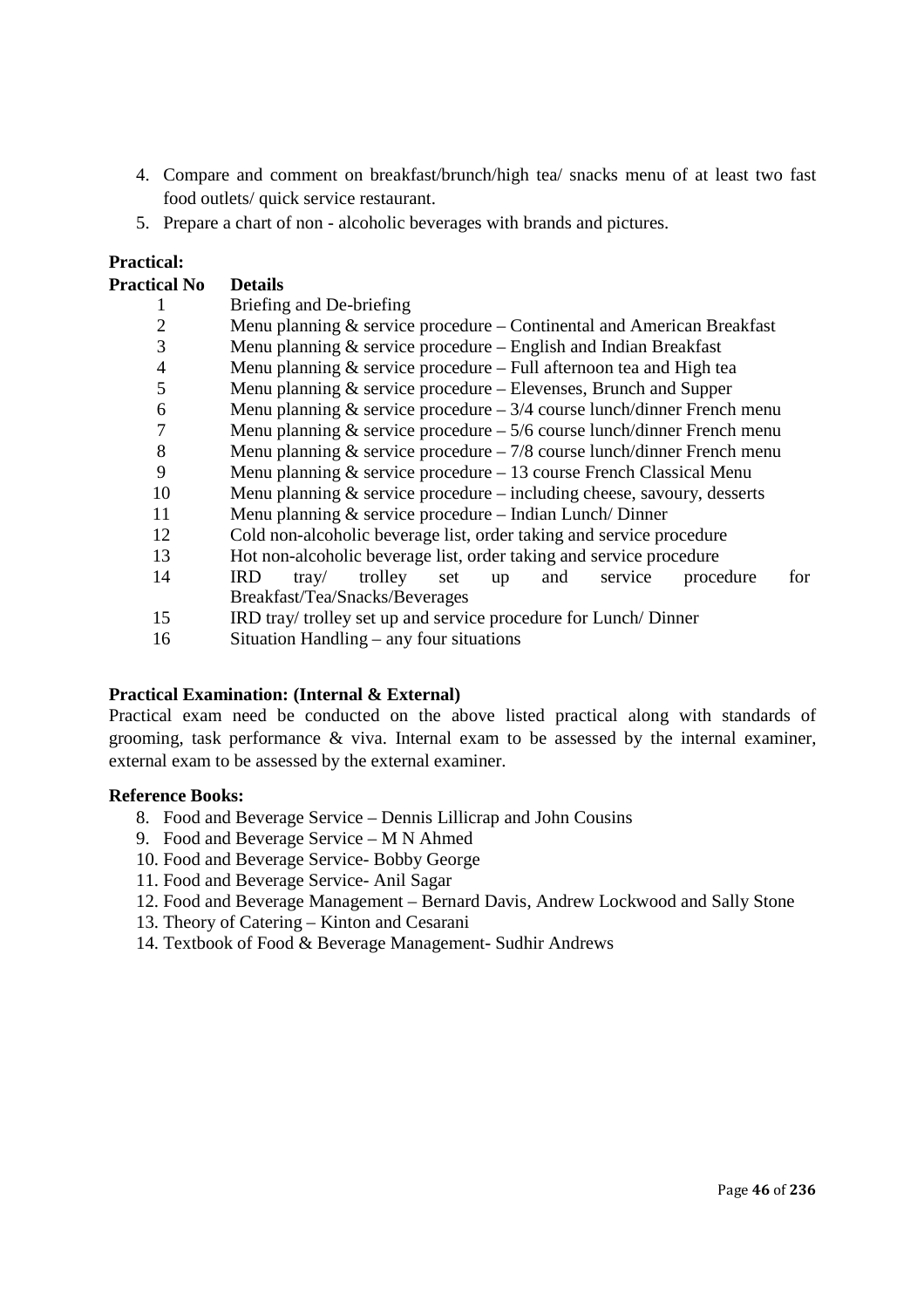| <b>Subject</b>         | : Basic Rooms Division - II |
|------------------------|-----------------------------|
| <b>Subject Code</b>    | : C203                      |
| <b>Subject Credits</b> | : Five                      |
| <b>Semester</b>        | : Second                    |

| <b>Teaching Scheme per week</b>            |          |         |  |
|--------------------------------------------|----------|---------|--|
| <b>Practical</b><br><b>Total</b><br>Theory |          |         |  |
| 03 hours                                   | 03 hours | 6 hours |  |

| <b>Examination Scheme</b>                                                |                    |                                                        |                                     |                                                 |                  |               |                                                 |                              |
|--------------------------------------------------------------------------|--------------------|--------------------------------------------------------|-------------------------------------|-------------------------------------------------|------------------|---------------|-------------------------------------------------|------------------------------|
| <b>External Examination Scheme</b><br><b>Internal Examination Scheme</b> |                    |                                                        |                                     |                                                 |                  |               |                                                 |                              |
| Unit<br><b>Test</b>                                                      | <b>Assignments</b> | <b>Continuous</b><br><b>Assessment</b><br>of practical | <b>Internal</b><br><b>Practical</b> | <b>Total</b><br><b>Internal</b><br><b>Marks</b> | <b>Practical</b> | <b>Theory</b> | <b>Total</b><br><b>External</b><br><b>Marks</b> | <b>Total</b><br><b>Marks</b> |
| 30                                                                       | 10                 | 10                                                     | 25                                  | 75                                              | 25               | 50            | 75                                              | 150                          |

**Rationale:** The subject aims to provide students with the knowledge about the daily operations of the Housekeeping and Front Office department. It also prepares the student to acquire knowledge and skills necessary for various tasks and aspects of Rooms Division.

# **SECTION I**

| $Chapter - 1$<br>1.1 | Co-ordination of Housekeeping with other<br><b>Departments</b><br>Departments like Food Production, Security,<br>Purchase, Stores, HRD, Sales and Marketing | <b>Hours</b><br>02 | <b>Marks</b><br>03 |
|----------------------|-------------------------------------------------------------------------------------------------------------------------------------------------------------|--------------------|--------------------|
| $Chapter - 2$        | Daily Routine of the Housekeeping Department                                                                                                                | 04                 | 05                 |
| 2.1                  | The Housekeeping Day                                                                                                                                        |                    |                    |
| 2.2                  | Opening and closing of the house- morning shift,<br>afternoon shift and night shift                                                                         |                    |                    |
| 2.3                  | Rules of the floor                                                                                                                                          |                    |                    |
| $Chapter - 3$        | <b>Cleaning Routine of Guest Rooms</b>                                                                                                                      | 05                 | 05                 |
| 3.1                  | Daily cleaning of Occupied, Departure, Vacant,<br>Under Repair and VIP rooms                                                                                |                    |                    |
| 3.2                  | Evening service and Second service procedures.                                                                                                              |                    |                    |
| 3.3                  | Spring Cleaning procedures and its importance                                                                                                               |                    |                    |
| $Chapter - 4$        | <b>Cleaning Routine of Public Areas</b>                                                                                                                     | 05                 | 05                 |
| 4.1                  | Public areas to be maintained                                                                                                                               |                    |                    |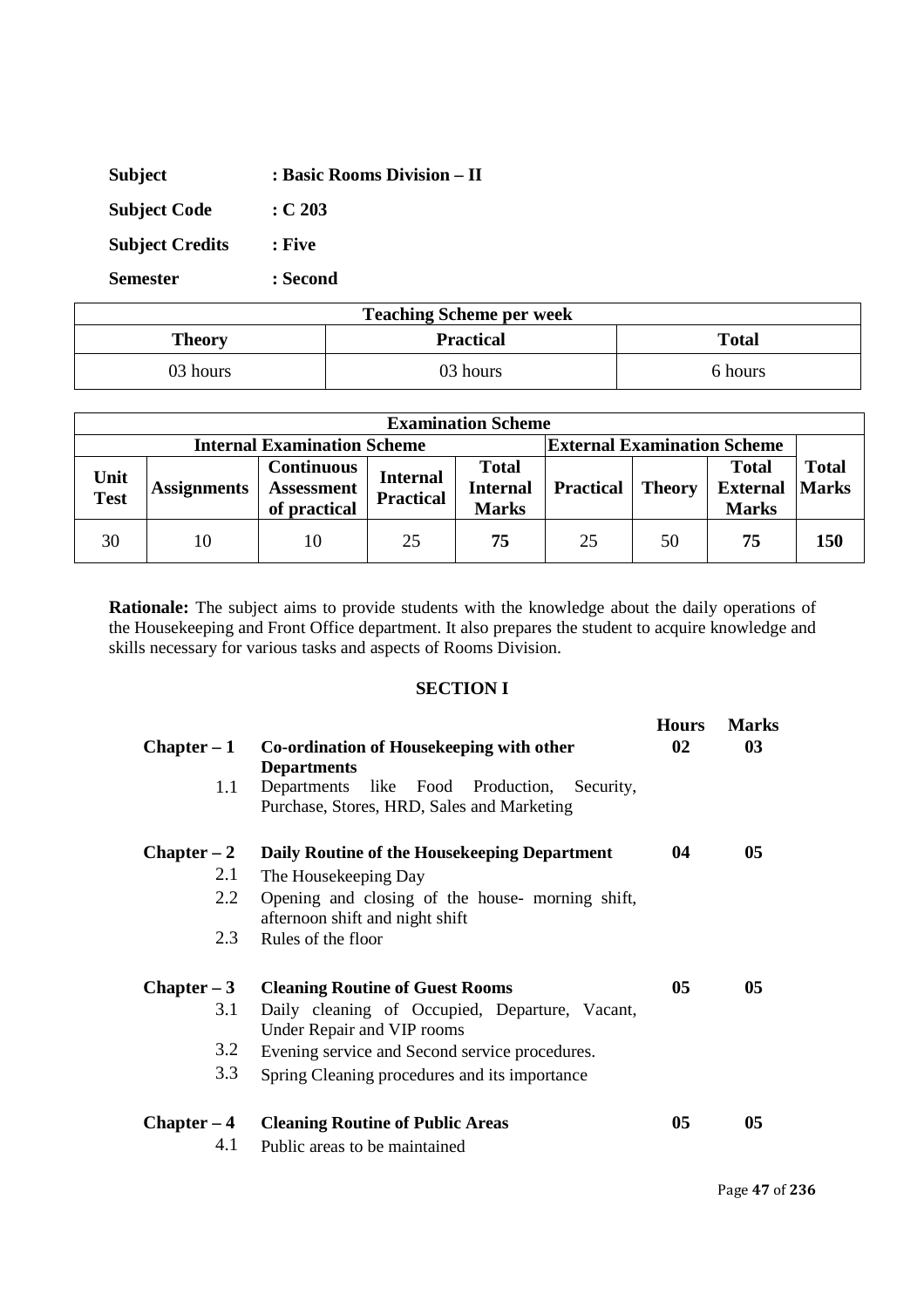| 4.2                  | Daily, weekly and spring-cleaning procedures for<br>various Public areas such as Lobby / Lounge,<br>Restaurants, Bar, Banquet Halls, Elevators, Staircase,<br>Guest corridors, Restrooms and Leisure areas<br>(spa, swimming pool, shopping arcades) |    |    |
|----------------------|------------------------------------------------------------------------------------------------------------------------------------------------------------------------------------------------------------------------------------------------------|----|----|
| $Chapter - 5$        | <b>Control Desk</b>                                                                                                                                                                                                                                  | 06 | 07 |
| 5.1                  | Introduction and functions of the Control Desk                                                                                                                                                                                                       |    |    |
| 5.2                  | Records maintained at the control desk (Key control<br>register, maintenance register, lost and found, log<br>book, indent books, gate pass)                                                                                                         |    |    |
| 5.3                  | Lost and Found (Classification of Lost and Found<br>articles - valuable, non - valuable and perishable<br>Procedure for Guest and Hotel articles)                                                                                                    |    |    |
| 5.4                  | Minibar Operations                                                                                                                                                                                                                                   |    |    |
|                      |                                                                                                                                                                                                                                                      |    |    |
|                      | <b>SECTION II</b><br>Introduction to guest cycle                                                                                                                                                                                                     | 02 | 03 |
| $Chapter - 6$<br>6.1 | Pre arrival                                                                                                                                                                                                                                          |    |    |
| 6.2                  | Arrival                                                                                                                                                                                                                                              |    |    |
| 6.3                  | During guest stay                                                                                                                                                                                                                                    |    |    |
| 6.4                  | Departure                                                                                                                                                                                                                                            |    |    |
| 6.5                  | After departure                                                                                                                                                                                                                                      |    |    |
|                      |                                                                                                                                                                                                                                                      |    |    |
| $Chapter - 7$        | <b>Reservation</b>                                                                                                                                                                                                                                   | 05 | 06 |
| 7.1                  | Importance of reservation                                                                                                                                                                                                                            |    |    |
| 7.2                  | Modes of reservation                                                                                                                                                                                                                                 |    |    |
| 7.3                  | Channels and sources of reservation<br>(FITs, Travel Agents, Airlines, GITs)                                                                                                                                                                         |    |    |
| 7.4                  | Types of reservations                                                                                                                                                                                                                                |    |    |
|                      | (Tentative, Confirmed, Guaranteed)                                                                                                                                                                                                                   |    |    |
| 7.5                  | Systems and equipments<br>(Manual, semi-automated, fully automated)                                                                                                                                                                                  |    |    |
| 7.6                  | Cancellation                                                                                                                                                                                                                                         |    |    |
| 7.7                  | Amendments                                                                                                                                                                                                                                           |    |    |
| 7.8                  | Overbooking                                                                                                                                                                                                                                          |    |    |
|                      |                                                                                                                                                                                                                                                      |    |    |
| $Chapter - 8$        | <b>Pre-Arrival Procedures</b>                                                                                                                                                                                                                        | 04 | 04 |
| 8.1                  | Pre arrival activities<br>(Preparing an arrival list, notification)                                                                                                                                                                                  |    |    |
| 8.2                  | Pre arrival procedure for VIPs                                                                                                                                                                                                                       |    |    |
| 8.3                  | Pre arrival procedure for groups<br>(Special arrangements, meal coupons)                                                                                                                                                                             |    |    |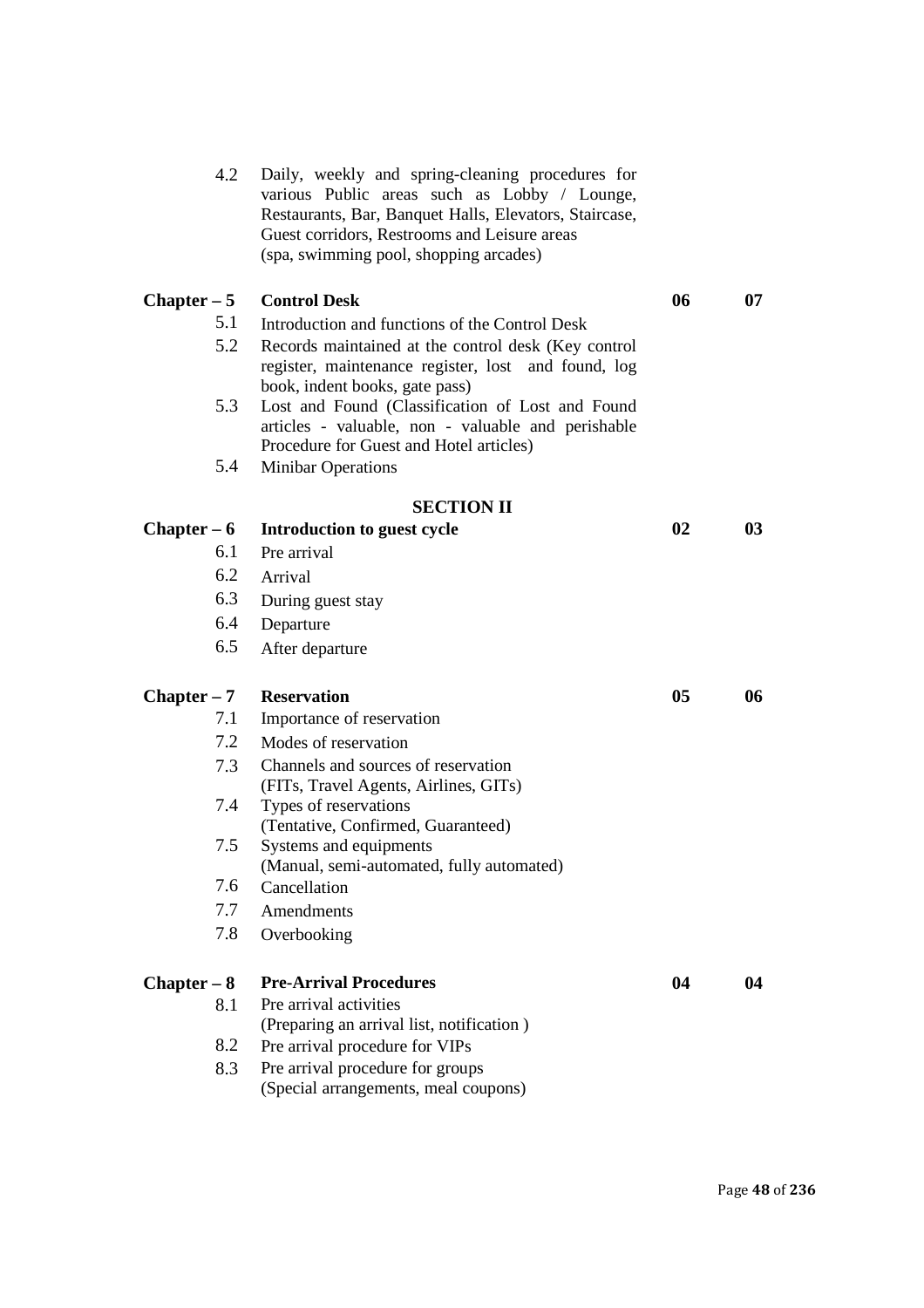| $Chapter - 9$     | <b>Guest Arrival</b>                                                                                                                               | 06 | 06 |
|-------------------|----------------------------------------------------------------------------------------------------------------------------------------------------|----|----|
| 9.1               | Receiving of guests                                                                                                                                |    |    |
| 9.2               | Registration (non- automated and automated)                                                                                                        |    |    |
| 9.3               | Relevant records for FITs, Groups, Air crews and<br><b>VIPs</b>                                                                                    |    |    |
| 9.4               | Types of registration<br>(Register, Loose Leaf, Registration Cards)                                                                                |    |    |
| 9.5               | Pre-registration                                                                                                                                   |    |    |
| 9.6               | Arrival procedure for various categories of guests<br>(Foreigners along with C-forms, its importance FITs-<br>walk-in, with confirmed reservation) |    |    |
| 9.7               | Notification of guest arrival                                                                                                                      |    |    |
| 9.8               | Criteria for taking advance                                                                                                                        |    |    |
|                   | (Walk-ins, Scanty Baggage, Groups)                                                                                                                 |    |    |
| <b>Chapter 10</b> | <b>Guest Stay</b>                                                                                                                                  | 06 | 06 |
| 10.1              | Guest Information services, example - At Your<br>Service, Service Express                                                                          |    |    |
| 10.2              | Message and Mail Handling                                                                                                                          |    |    |
| 10.3              | Hospitality desk and Role of GRE, Rooming a guest<br>(introduction to the hotel facilities, orientation of the<br>room)                            |    |    |
| 10.4              | Complaints handling and Importance of Guest<br>Satisfaction Tracking System (GSTS)                                                                 |    |    |
| 10.5              | <b>Guest History Card</b>                                                                                                                          |    |    |
| 10.6              | Procedure for room change<br>(Live move and dead move)                                                                                             |    |    |
| 10.7              | Safe deposit procedure                                                                                                                             |    |    |
|                   | <b>Total</b>                                                                                                                                       | 45 | 50 |

**Note: Glossary:** Students should be familiar with the glossary pertaining to above-mentioned topics.

**Assignments:** A minimum of *2 assignments* based on the following topics to be given to individual student and the marks to be considered in internal marks.

- 1. Collecting data about products kept in the minibar and their rates.
- 2. Collecting and presenting Lost and found articles in chart form.
- 3. Preparation and study of airlines and flags chart.
- 4. To collect and present the information of different states of India with regards to location, capital, tourist destination, special features, major cities , music, eminent personalities, culture and food.

**Practical:** Minimum *12 Practical* to be conducted from the following topics. The practical should consist of 6 practical for Housekeeping and 6 practical for Front Office. All students to be assessed for the individual practical on a continuous basis and the marks to be considered in internal marks.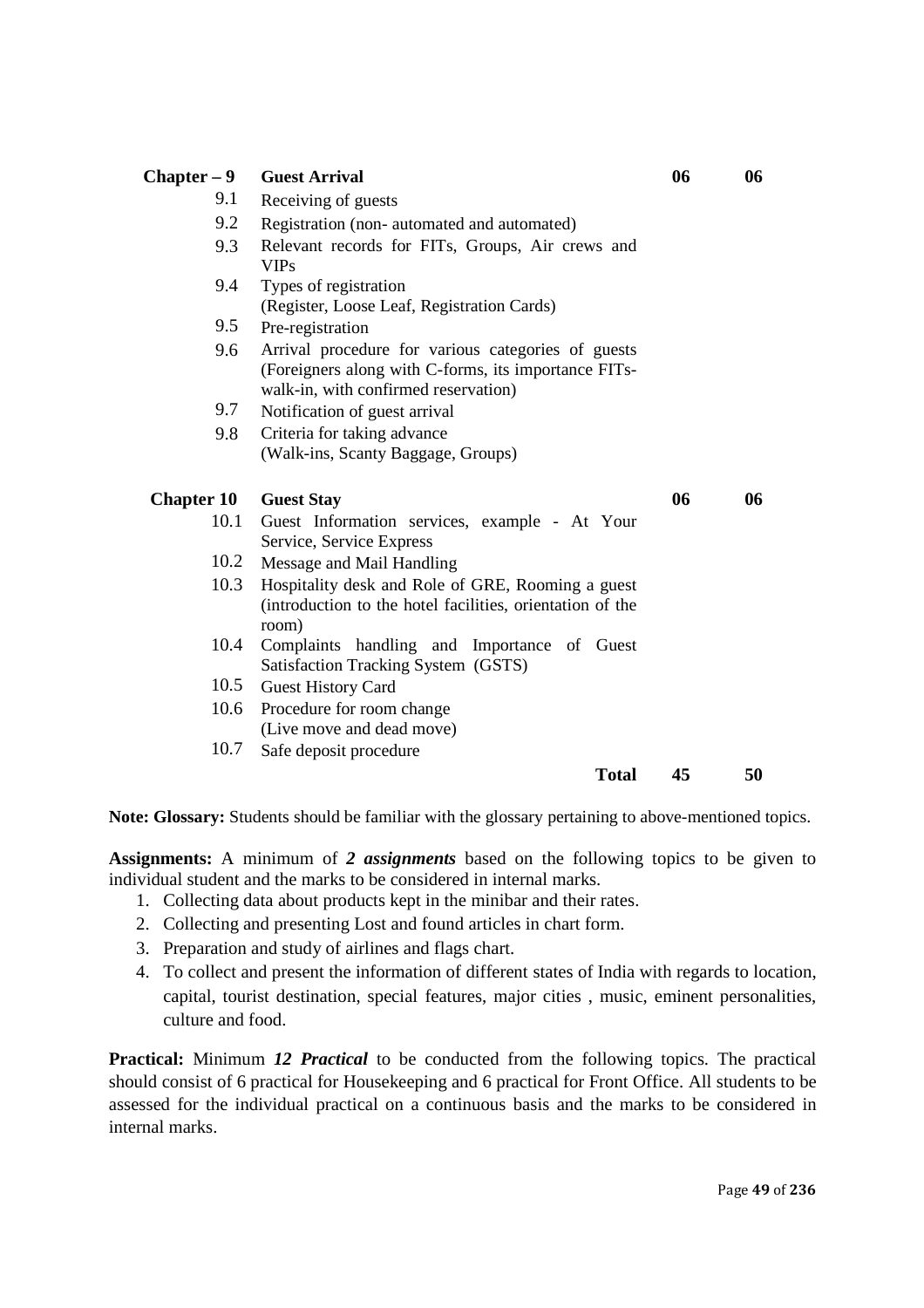It is recommended that Demonstrations be conducted in the initial stages to make the students familiar with working methods.

# **Suggested Practical:**

| Sr. No       | <b>Topic</b><br><b>SECTION I</b>                                                                           | <b>Number of practical</b> |
|--------------|------------------------------------------------------------------------------------------------------------|----------------------------|
| $\mathbf{1}$ | Servicing a guest room and bathroom with a<br>chambermaid's trolley (checkout/occupied and<br>vacant room) | 01                         |
| 2            | Bed making (Day bed, turndown service)                                                                     | 01                         |
| 3            | Preparing various records such as                                                                          | 01                         |
|              | Room occupancy report<br>٠                                                                                 |                            |
|              | Checklist<br>٠                                                                                             |                            |
|              | Floor register<br>Ξ                                                                                        |                            |
|              | Work/ maintenance order<br>п                                                                               |                            |
|              | Lost and found slips and gate pass<br>$\blacksquare$                                                       |                            |
|              | Maid's report<br>٠                                                                                         |                            |
|              | Housekeeper's report<br>п                                                                                  |                            |
|              | Log book                                                                                                   |                            |
|              | Guest special request register                                                                             |                            |
|              | Record of special cleaning                                                                                 |                            |
|              | • Call register                                                                                            |                            |
|              | VIP list                                                                                                   |                            |
|              | Floor linen book/ register<br>٠                                                                            |                            |
| 4            | Minibar management                                                                                         | 01                         |
|              | Issue                                                                                                      |                            |
|              | Stock taking<br>٠                                                                                          |                            |
|              | Checking expiry date<br>$\blacksquare$                                                                     |                            |
| 5            | Handling guest supplies                                                                                    | 01                         |
|              | Maintaining register/record<br>Ξ                                                                           |                            |
|              | Replenishing floor pantry                                                                                  |                            |
|              | Stock taking<br>Е                                                                                          |                            |
| 6            | Spring cleaning of Public areas                                                                            | 01                         |
|              | <b>SECTION II</b>                                                                                          |                            |
| $\mathbf{1}$ | Preparing Records, lists, books and forms such as:                                                         | 01                         |
|              | Arrival register<br>Ξ                                                                                      |                            |
|              | Arrival list<br>п<br>п                                                                                     |                            |
|              | No show/cancellation report<br><b>VIP List</b><br>п                                                        |                            |
|              | Fruits & Flowers requisition<br>٠                                                                          |                            |
|              | Left luggage register<br>п                                                                                 |                            |
|              | Bell boy movement control sheet<br>٠                                                                       |                            |
|              | <b>Scanty Baggage Register</b><br>п                                                                        |                            |
|              | Arrival & Departure errand cards<br>п                                                                      |                            |
|              | Expected arrival/ departure list                                                                           |                            |
| 2            | Telephone handling skills at the reception and                                                             | 01                         |
|              |                                                                                                            |                            |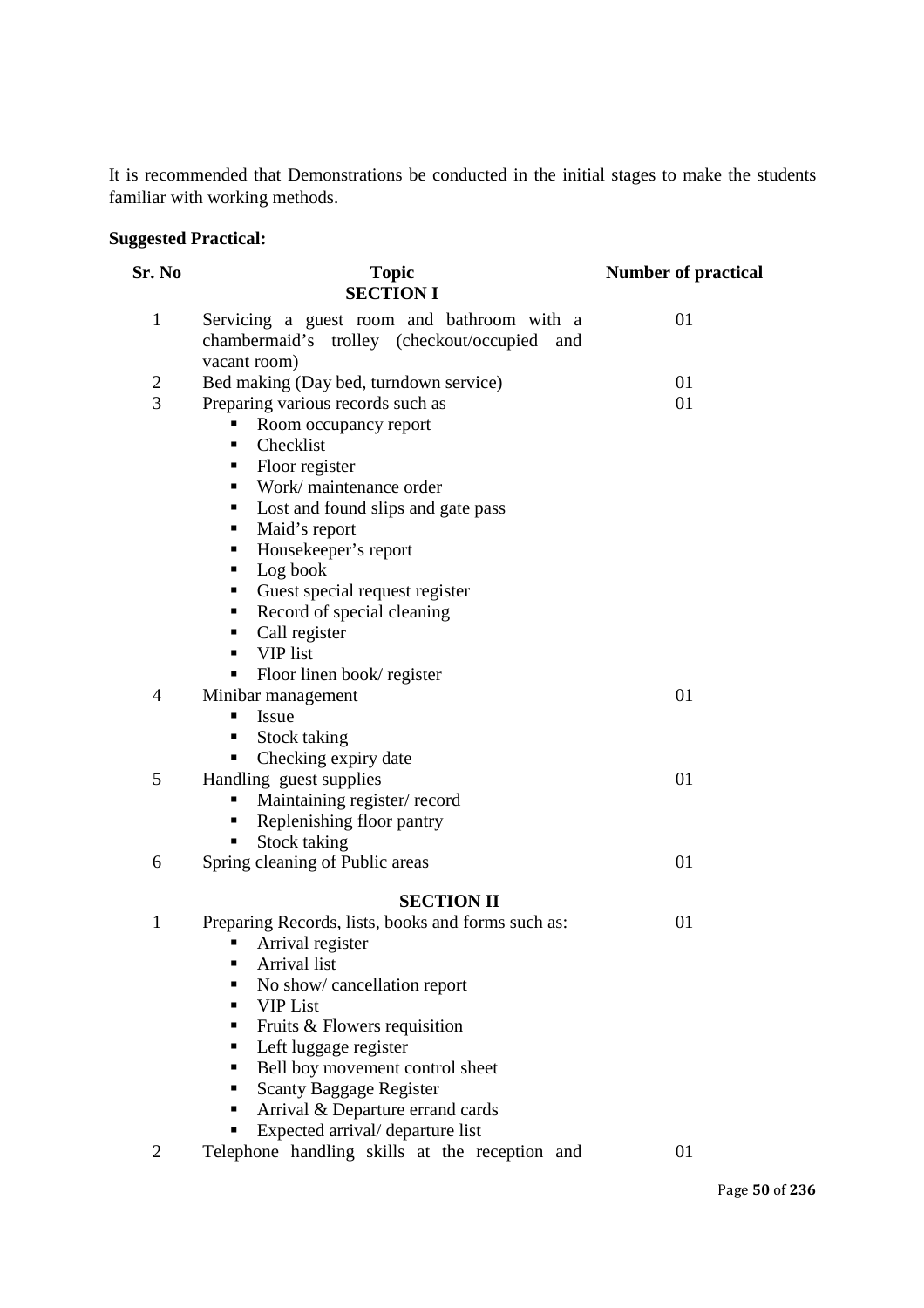taking reservations.

| 3 | Skills to receive and record mail as well as<br>messages (Hotel staff, Guest - Past, present and   | 01 |
|---|----------------------------------------------------------------------------------------------------|----|
|   | future).                                                                                           |    |
| 4 | Skill to handle guest arrival (FIT and groups)<br>including registering the guests and rooming the | 01 |
|   | guest functions.                                                                                   |    |
| 5 | Role play:                                                                                         | 01 |
|   | At the porch-Guest driving in. Doorman opening                                                     |    |
|   | the door and saluting guest, Calling bellboy                                                       |    |
|   | At the Front Desk-Guest arriving, greeting &                                                       |    |
|   | offering welcome drink. Checking if there is a                                                     |    |
|   | booking.                                                                                           |    |
| 6 | Tackling guest complaints with regards to the guest                                                | 01 |
|   | cycle and preparing and updating a Guest history                                                   |    |
|   | Card.                                                                                              |    |
|   | Use of PMS and suggested tasks to be carried out:                                                  | 01 |
|   | Various function keys<br>п                                                                         |    |
|   | Pre-register a guest<br>٠                                                                          |    |

• Creating and updating guest profiles

#### **Practical Examination: (Internal & External)**

Exams to be conducted on the above mentioned practical with equal weightage given to Section I and Section II.

The internal exams to be assessed by the internal examiner and external exams by the external examiner.

#### **Reference Books**

- 8. Hotel Housekeeping operation- G Raghubalan and Smirtee Raghubalan, Oxford publishing House , edition- 03
- 9. Hotel housekeeping Training Manual- Sudhir Andrew, Mc. Graw Publishing House.
- 10. Hotel Housekeeping Malini Singh, Mc Graw publishing house.
- 11. Professional Housekeeper Gerogina Tucker
- 12. Hotel front office operations and Management Jatashankar R. Tewari, Oxford University Press Edition- 03
- 13. Front office management S K Bhatnagar.
- 14. Principles of Hotel Front Office Operations -Sue Baker, P. Bradley, J. Huyton.
- 15. Hotel Front Office Bruce Braham.
- 16. Managing Front Office Operations Michael Kasavana, Charles Steadmon
- 17. Check in Check out- Jerome Vallen.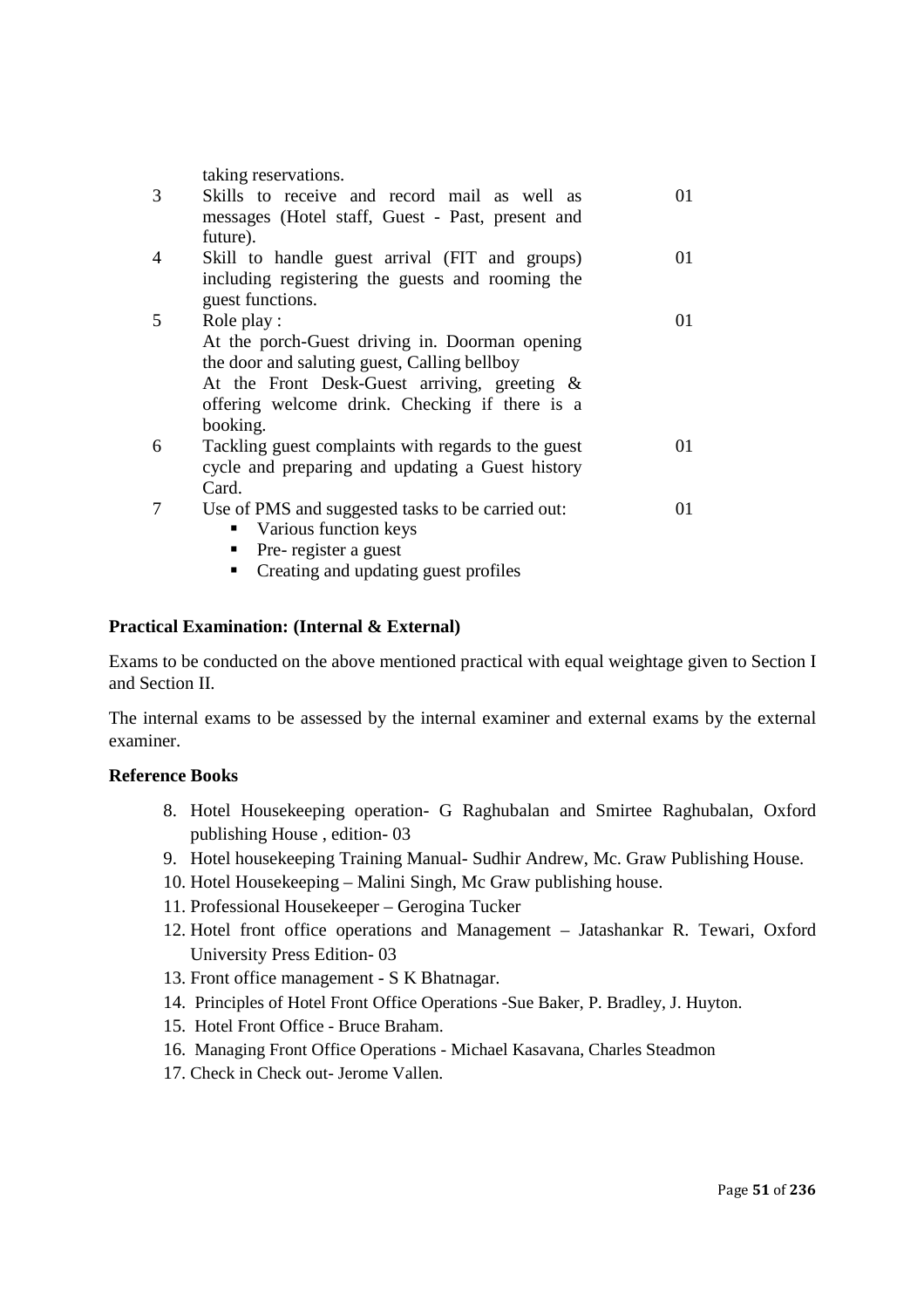| <b>Subject</b>         | : Food Science |
|------------------------|----------------|
| <b>Subject Code</b>    | : AE 204       |
| <b>Subject Credits</b> | : Four         |
| <b>Semester</b>        | : Second       |

| <b>Teaching Scheme per week</b> |                  |              |  |
|---------------------------------|------------------|--------------|--|
| <b>Theory</b>                   | <b>Practical</b> | <b>Total</b> |  |
| 04 hours                        | -----            | 04 hours     |  |

| <b>Examination Scheme</b> |                                    |                                       |                                    |                                       |                              |
|---------------------------|------------------------------------|---------------------------------------|------------------------------------|---------------------------------------|------------------------------|
|                           | <b>Internal Examination Scheme</b> |                                       | <b>External Examination Scheme</b> |                                       |                              |
| <b>Unit Test</b>          | <b>Assignments</b>                 | <b>Total Internal</b><br><b>Marks</b> | <b>Theory</b>                      | <b>Total External</b><br><b>Marks</b> | <b>Total</b><br><b>Marks</b> |
| 20                        | 30                                 | 50                                    | 50                                 | 50                                    | 100                          |

The subject aims to develop the knowledge and awareness about hygiene, nutrition & balanced diet in Hotel Industry. It also helps to understand the relation between food and human health.

|               |                                                      | <b>Hours</b> | <b>Marks</b> |
|---------------|------------------------------------------------------|--------------|--------------|
| $Chapter - 1$ | <b>Introduction to Food</b>                          | 06           | 05           |
| 1.1           | Define Food, Nutrients, Nutrition                    |              |              |
| 1.2           | Basic five food groups                               |              |              |
| 1.3           | Planning a Balanced Diet (Menu Planning)             |              |              |
| 1.4           | Important foods to be recommended and important      |              |              |
|               | foods to be avoided for various diseases             |              |              |
|               | (Cardiovascular diseases, Kidney disorder, Peptic    |              |              |
|               | ulcer, Jaundice, Diabetes Mellitus)                  |              |              |
| 1.5           | New trends in Nutrition (Importance of avoiding      |              |              |
|               | junk food, gluten free diet, Trans fatty acids,      |              |              |
|               | Convenience Food)                                    |              |              |
| $Chapter - 2$ | <b>Major and Minor Nutrients</b>                     | 10           | 06           |
| 2.1           | Carbohydrate – Definition, sources, functions,       |              |              |
|               | effect of Heat, Dietary Fibre                        |              |              |
| 2.2           | Protein - Definition, sources, functions, effect of  |              |              |
|               | Heat                                                 |              |              |
| 2.3           | Fat - Definition, sources, functions, effect of Heat |              |              |
| 2.4           | Vitamins – Definition, classification, sources,      |              |              |
|               | functions, deficiency                                |              |              |
| 2.5           | Minerals – Classification, sources, functions,       |              |              |
|               |                                                      |              |              |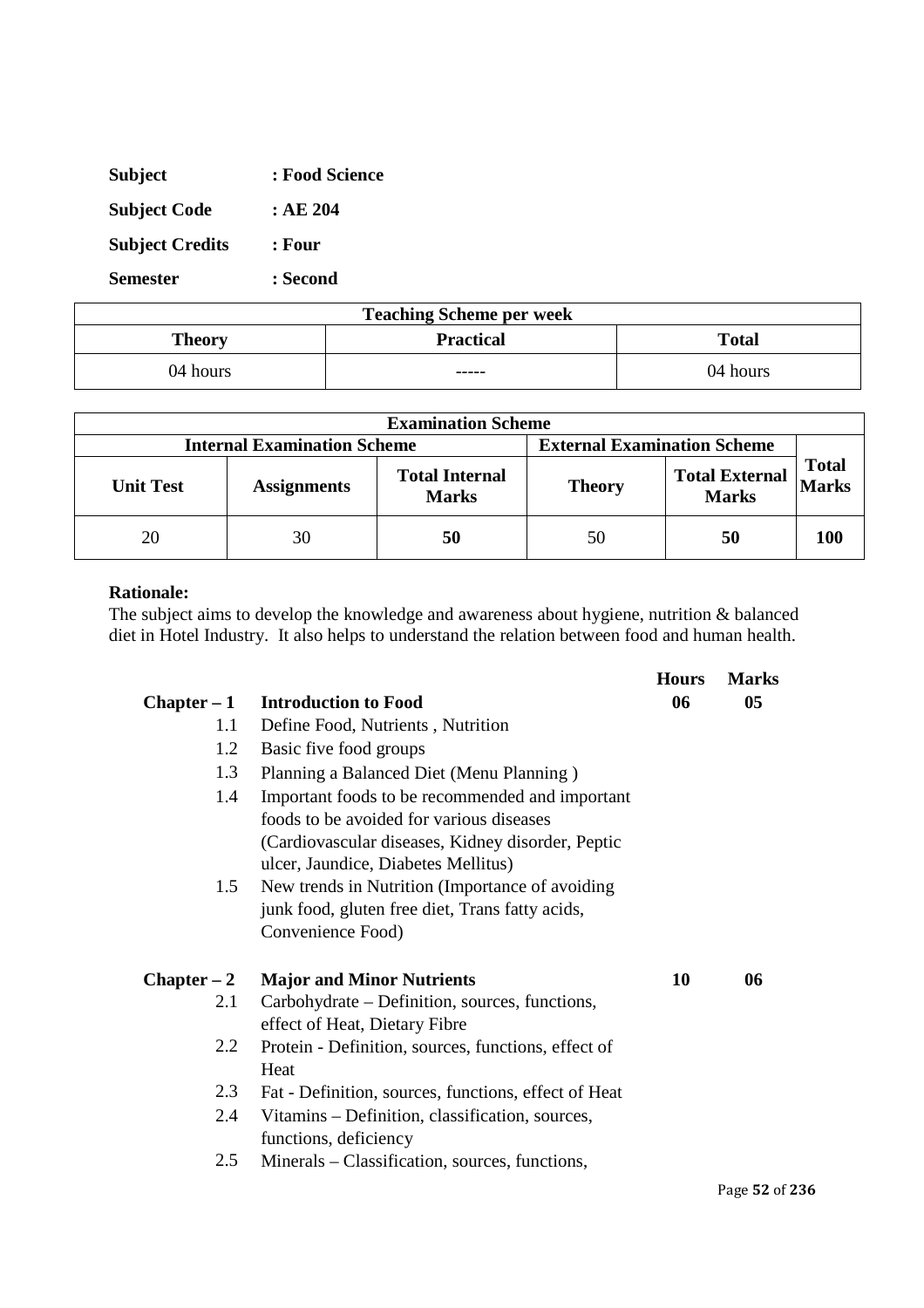| 2.6           | deficiency (Sodium, Iron, Calcium, Iodine)<br>Ways to prevent nutrients loss while cooking food |    |                |
|---------------|-------------------------------------------------------------------------------------------------|----|----------------|
| Chapter $-3$  | Water                                                                                           | 02 | 03             |
| 3.1           | Dietary Sources, Functions, Water balance,<br>Dehydration, Oedema.                              |    |                |
|               |                                                                                                 |    |                |
| $Chapter -4$  | <b>Food Science concepts</b>                                                                    | 06 | 04             |
| 4.1           | pH- Definition and its relevance in food industry.                                              |    |                |
| 4.2           | Desirable browning reactions in food.                                                           |    |                |
| 4.3           | Undesirable browning and its prevention                                                         |    |                |
|               | Important terminologies (Definitions)                                                           |    |                |
| 4.4           | Boiling Point, Boiling Under Pressure, Melting                                                  |    |                |
|               | Point, Evaporation,, Sol, Gel, Emulsion, Foam                                                   |    |                |
| Chapter $-5$  | <b>Food Adulteration</b>                                                                        | 04 | 0 <sub>5</sub> |
| 5.1           | Food Standards in India (Compulsory - Fruit                                                     |    |                |
|               | product order, Meat product order, milk & milk                                                  |    |                |
|               | product order, Solvent extracted Oils and                                                       |    |                |
|               | Vegetable products control order and Standards on                                               |    |                |
|               | weights and measures. Voluntary - Bureau of<br>Indian Standards and Agmark)                     |    |                |
| 5.2           | Common food adulterants and the test to detect                                                  |    |                |
|               | them in following Food Stuffs:                                                                  |    |                |
|               | Milk, Sugar, Turmeric, Chilli Powder, Tea, Coffee,                                              |    |                |
|               | Semolina, Ghee, Butter and Oil                                                                  |    |                |
| $Chapter - 6$ | <b>Food Additives</b>                                                                           | 06 | 04             |
| 6.1           | Definition                                                                                      |    |                |
| 6.2           | <b>Types of Food Additives</b>                                                                  |    |                |
|               |                                                                                                 |    |                |
| Chapter $-7$  | <b>Food Preservation and Storage</b>                                                            | 06 | 05             |
| 7.1           | General guidelines and rules for storage of all types<br>of food stuffs                         |    |                |
| 7.2           | Different storage area (Dry, Refrigerated, Freezer)                                             |    |                |
|               | Requirements of each                                                                            |    |                |
|               | Pasteurization, Canning                                                                         |    |                |
|               |                                                                                                 |    |                |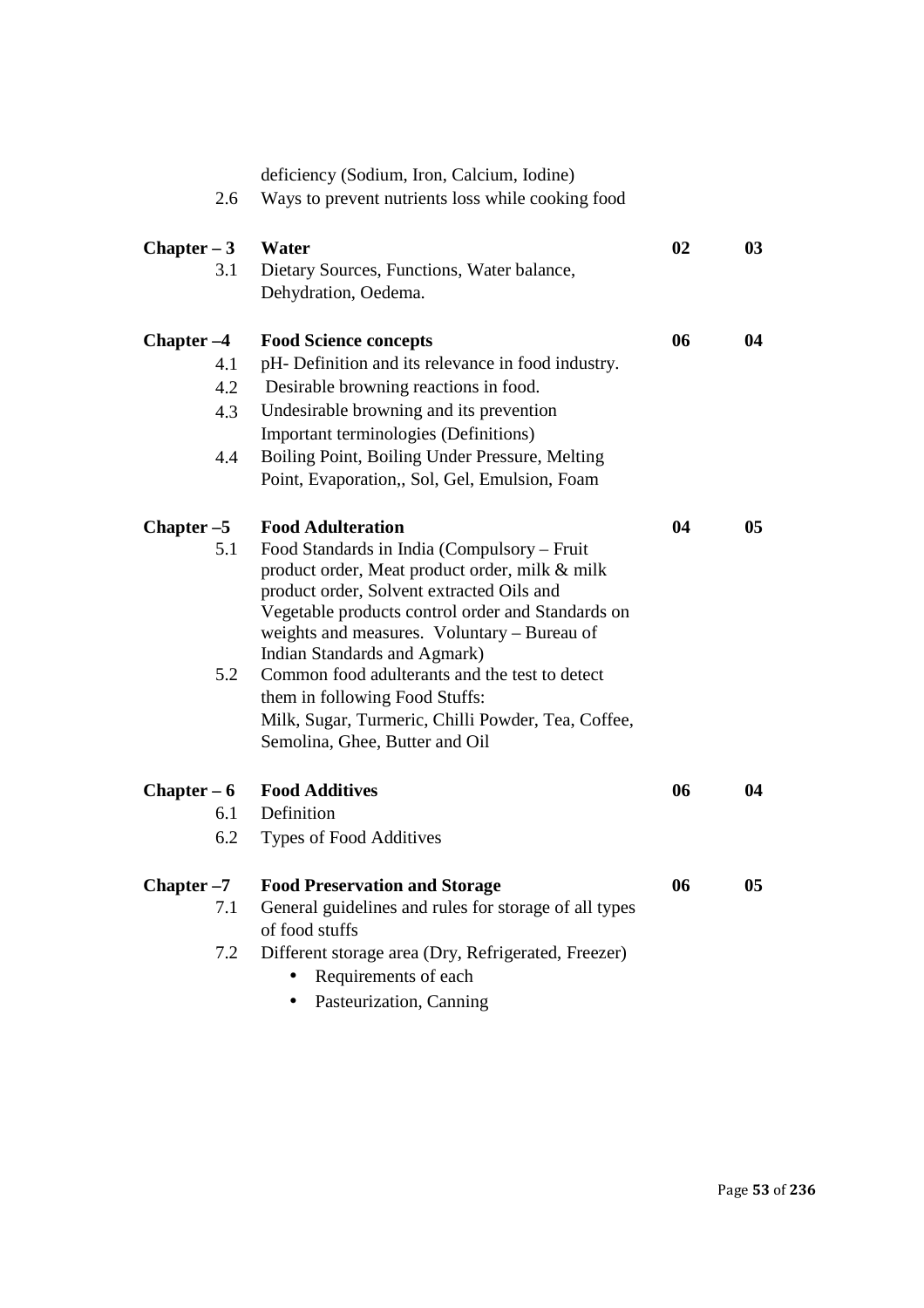| Chapter -8 | <b>Personal Hygiene for Food Handlers</b>                                              | 04 | 05             |
|------------|----------------------------------------------------------------------------------------|----|----------------|
| 8.1        | Necessity of personal hygiene                                                          |    |                |
| 8.2        | Good health of Staff                                                                   |    |                |
| 8.3        | Sanitary practices while holding and cooking food                                      |    |                |
| 8.4        | Protective clothing                                                                    |    |                |
| Chapter-9  | <b>Hygiene and Sanitation in Food Production and</b><br><b>Service area</b>            | 10 | 08             |
| 9.1        | Danger Zone                                                                            |    |                |
| 9.2        | <b>Cross Contamination</b>                                                             |    |                |
| 9.3        | Protective display of food                                                             |    |                |
| 9.4        | Pest Control (Importance and control measures for<br>common pest in Hotel Industry)    |    |                |
| 9.5        | Food Spoilage (Detection and Prevention)                                               |    |                |
| 9.6        | HACCP (Importance and Usage)                                                           |    |                |
| Chapter-10 | <b>Microbiology</b>                                                                    | 06 | 0 <sub>5</sub> |
| 10.1       | Harmful and useful micro-organisms In Food<br>Industry (Bacteria, Yeast, Mould, Fungi) |    |                |
| 10.2       | Difference between food poisoning and food<br>infection                                |    |                |
|            | <b>Total</b>                                                                           | 60 | 50             |

**Assignments:** A minimum of *03 assignments* to be submitted by students by the end of the semester from following topics.

- **1.** Calculation of Nutrients: (Carbohydrates, Fat, Protein, Energy, Vitamin A & Iron of any 5 Recipes)
- **2.** Power Point Presentation for any one topic from the following:
	- Food pyramid and its role in human health
	- Convenience food and any 10 preparations with nutritional information
	- Beneficial effects of microorganisms in food industry

### **Reference Books**

- 1. Hand book of Food and Nutrition- by M. Swaminathan
- 2. Nutrition and Dietetics by Shubhangini Joshi
- 3. Food Hygiene and Sanitation by Sunetra Roday
- 4. Food Science and Nutrition by Sunetra Roday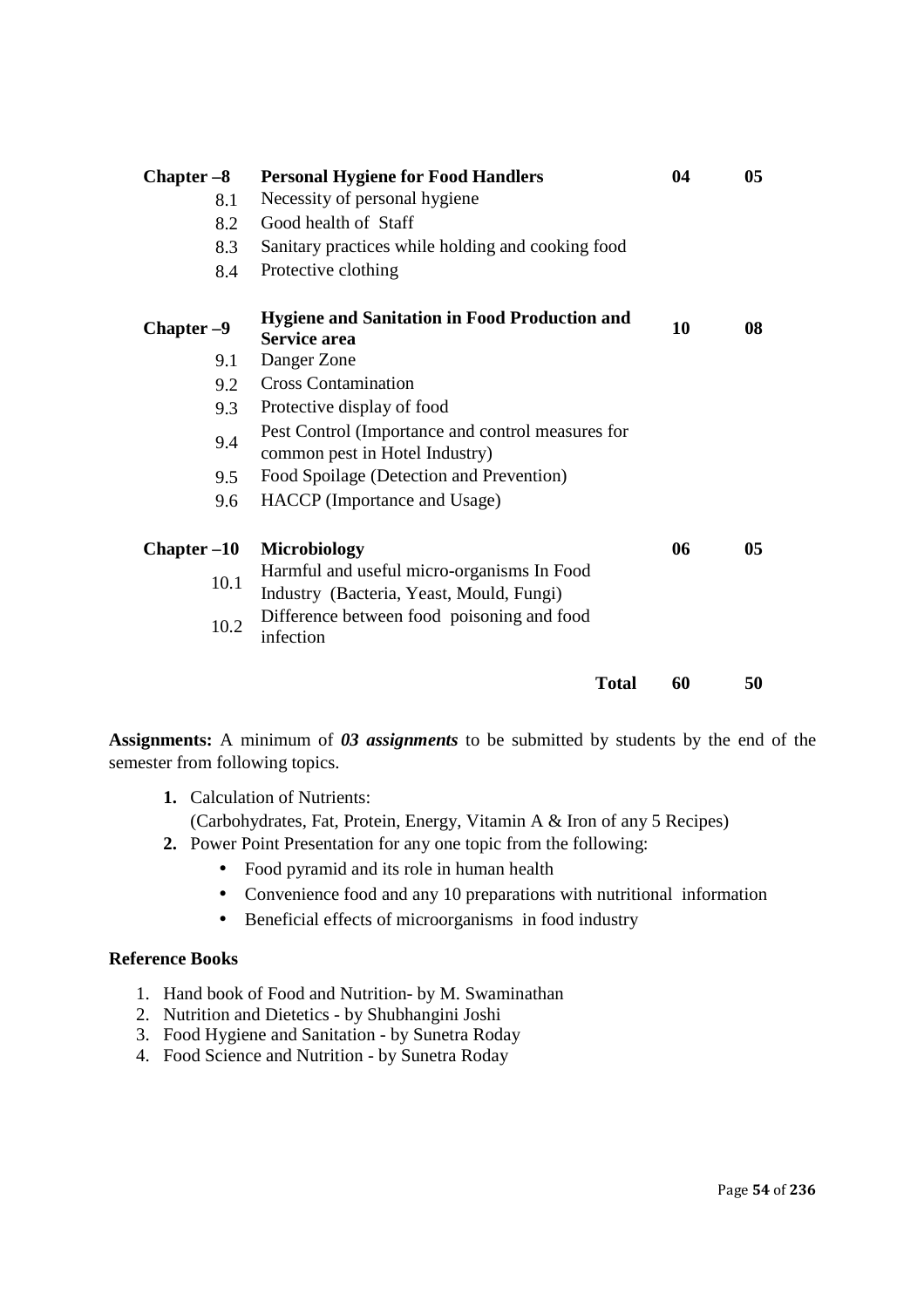| <b>Subject</b>         | : Hospitality Sales |
|------------------------|---------------------|
| <b>Subject Code</b>    | :AE205              |
| <b>Subject Credits</b> | : Four              |
| <b>Semester</b>        | : Second            |

| <b>Teaching Scheme per week</b> |                  |              |  |
|---------------------------------|------------------|--------------|--|
| <b>Theory</b>                   | <b>Practical</b> | <b>Total</b> |  |
| 04 hours                        | $- - -$          | 4 hours      |  |

| <b>Examination Scheme</b>          |                                     |                                       |               |                                                 |                    |
|------------------------------------|-------------------------------------|---------------------------------------|---------------|-------------------------------------------------|--------------------|
| <b>Internal Examination Scheme</b> |                                     |                                       |               | <b>External Examination Scheme</b>              |                    |
| <b>Unit Test</b><br>(Theory)       | <b>Assignments</b><br>(Theory base) | <b>Total Internal</b><br><b>Marks</b> | <b>Theory</b> | <b>Total</b><br><b>External</b><br><b>Marks</b> | <b>Total Marks</b> |
| 20                                 | 30                                  | 50                                    | 50            | 50                                              | <b>100</b>         |

The course aims at enhancing the ability of the students in Hospitality Sales. It highlights the role of hotel employees in sales process & attributes required for hospitality sales personnel with the selling techniques adopted by the sales department of the hotel.

| $Chapter - 1$ | <b>Introduction to Hospitality Sales</b>                                          | <b>Hours</b><br>05 | <b>Marks</b><br>06 |
|---------------|-----------------------------------------------------------------------------------|--------------------|--------------------|
| 1.1           | Concept of Hospitality Sales                                                      |                    |                    |
| 1.2           | Difference between Hospitality Sales and<br>Marketing                             |                    |                    |
| 1.3           | Coordination of Sales department with other<br>operational and allied departments |                    |                    |
| $Chapter - 2$ | <b>Organization of Sales Department</b>                                           | 0 <sub>5</sub>     | 05                 |
| 2.1           | Organization structure of a small and large hotel                                 |                    |                    |
| 2.2           | Functions of a Director of Sales (DOS), Sales                                     |                    |                    |
|               | Manager and Other Sales personnel                                                 |                    |                    |
| $Chapter - 3$ | <b>Recruitment and training</b>                                                   | 08                 | 06                 |
| 3.1           | Attributes of a Sales personnel                                                   |                    |                    |
| 3.2           | Recruitment process for Sales personnel                                           |                    |                    |
| 3.3           | Importance of training for Sales personnel                                        |                    |                    |
| 3.4           | Assessment of training needs                                                      |                    |                    |
| 3.5           | Types of training for sales personnel                                             |                    |                    |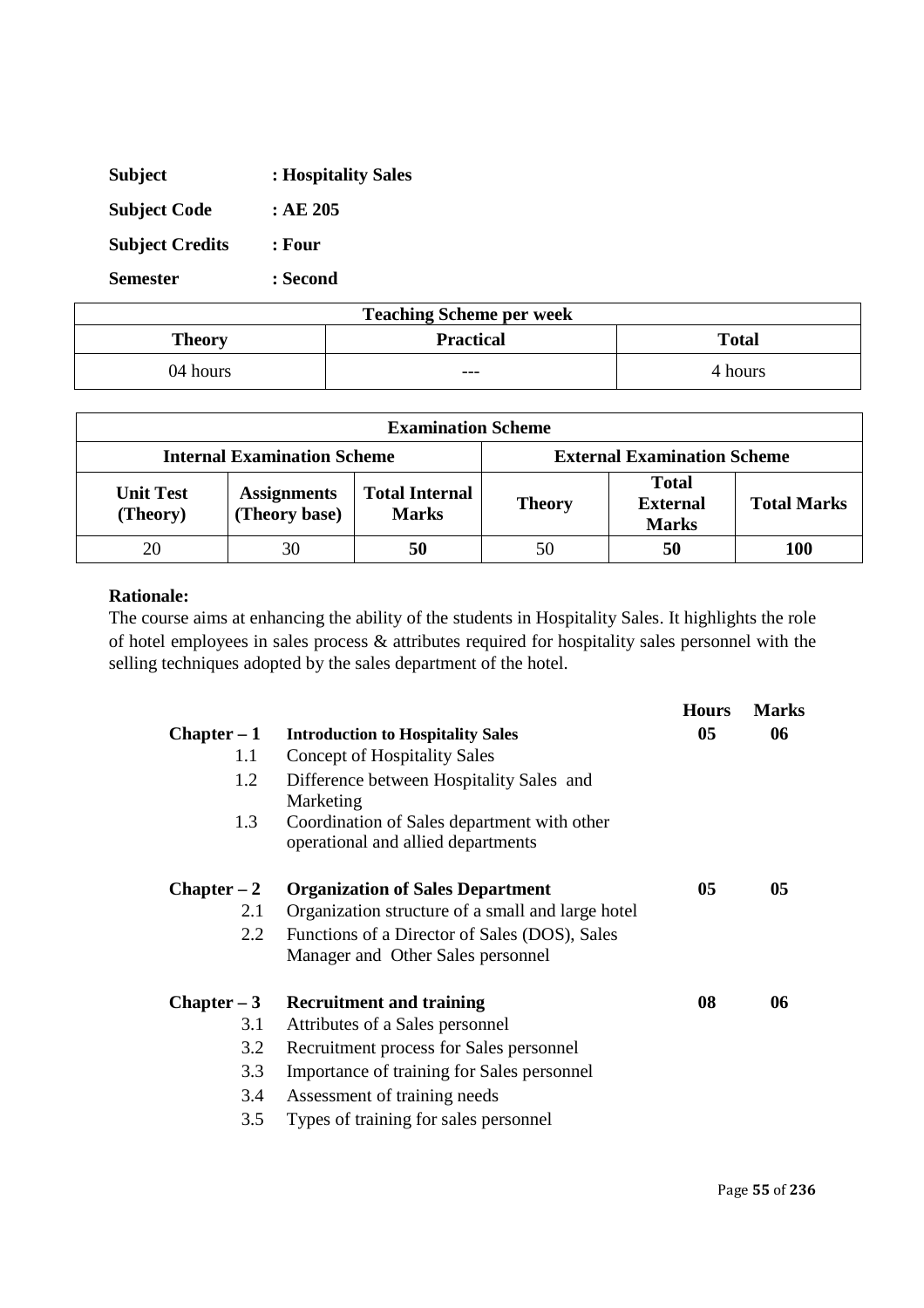| $Chapter - 4$ | <b>Internal Sales</b>                        | 08 | 05 |
|---------------|----------------------------------------------|----|----|
| 4.1           | Role of employees in internal sales          |    |    |
| 4.2           | Reservation Department - Electronic and      |    |    |
|               | <b>Telephone Sales</b>                       |    |    |
| 4.3           | Selling techniques                           |    |    |
|               | Upselling                                    |    |    |
|               | Suggestive selling                           |    |    |
|               | Cross selling                                |    |    |
|               | Sales promotion tools<br>$\bullet$           |    |    |
|               | <b>Special Promotion</b><br>$\bullet$        |    |    |
|               | Merchandising                                |    |    |
| $Chapter - 5$ | <b>Banquet and Meeting Room Sales</b>        | 10 | 06 |
| 5.1           | <b>Banquet/Catering Sales</b><br>$\bullet$   |    |    |
|               | Developing leads<br>$\bullet$                |    |    |
|               | Selling to clients<br>٠                      |    |    |
|               | Planning the function                        |    |    |
|               | Follow up<br>$\bullet$                       |    |    |
| 5.2           | <b>Meeting Room Sales</b>                    |    |    |
|               | Components of sales package                  |    |    |
|               | Types of set ups and facilities<br>$\bullet$ |    |    |
|               | Booking meeting rooms<br>$\bullet$           |    |    |
| $Chapter - 6$ | <b>Hospitality Sales Process</b>             | 12 | 06 |
| 6.1           | Prospecting (Methods of Prospecting)         |    |    |
| 6.2           | Pre approach (Preparations)                  |    |    |
| 6.3           | Approach                                     |    |    |
| 6.4           | Negotiations                                 |    |    |
| 6.5           | Overcoming objections                        |    |    |
| 6.6           | Closing                                      |    |    |
| 6.7           | Follow-up                                    |    |    |
|               |                                              |    |    |
| $Chapter - 7$ | <b>Selling practices</b>                     | 08 | 08 |
| 7.1           | Identifying Market segmentation              |    |    |
| 7.2           | Concept selling (Event, Destination)         |    |    |
| 7.3           | Selling to Business and Leisure Travelers    |    |    |
| 7.4           | Selling to specialty markets                 |    |    |
| 7.5           | Role of intermediaries in sales              |    |    |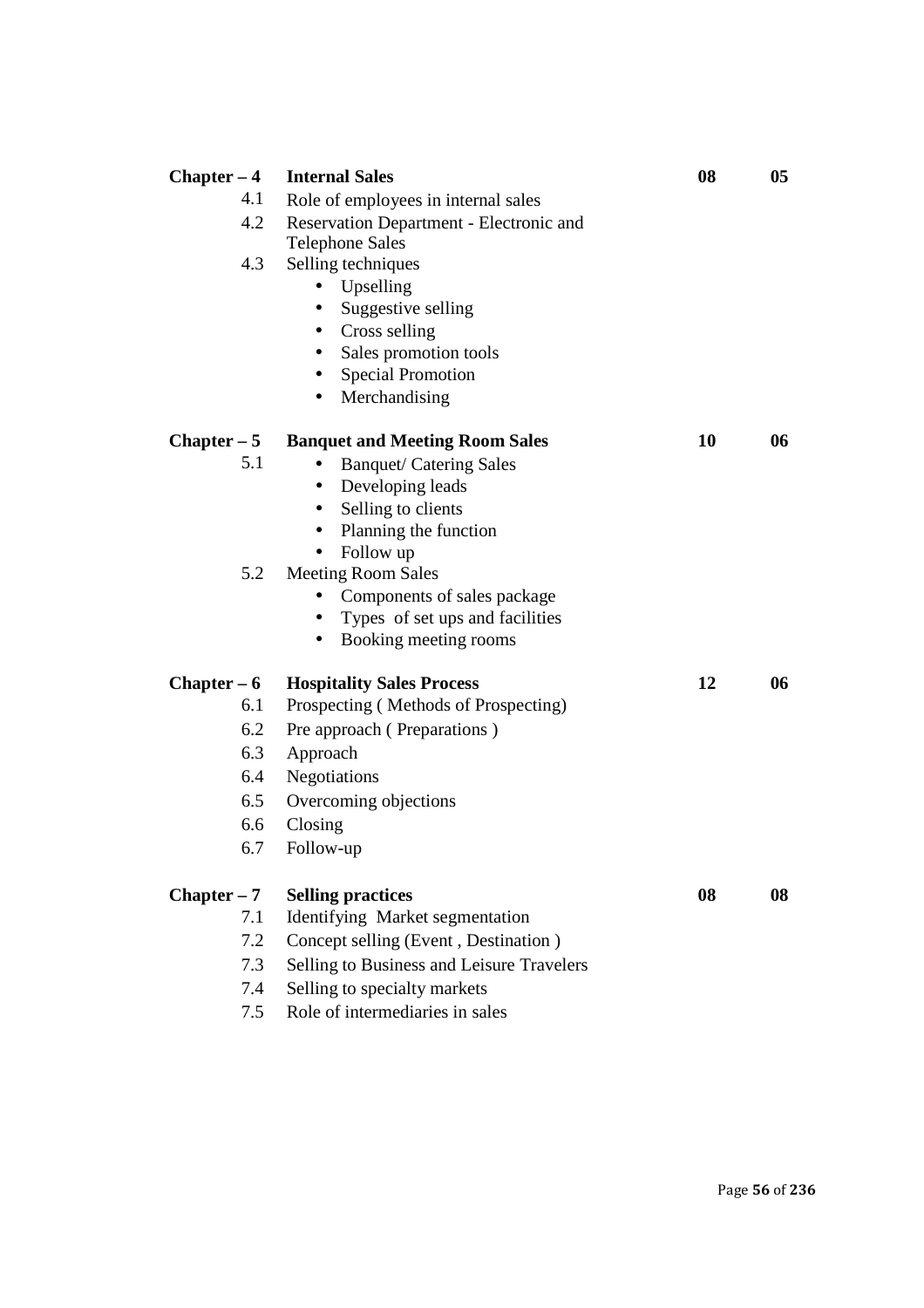# **Chapter – 8 Role of Technology in Hospitality Sales 04 08**

- 8.1 Sales Office Automation
- 8.2 Point of Sales System( POS)
- 8.3 Property Management Software(PMS )
- 8.4 Centralized Reservation Process(CRS)
- 8.5 Global Distribution System ( GDS)

#### **Total 60 50**

**Assignments:** A minimum of *3 assignments* have to be submitted by the students at the end of the semester**.** 

- 1. Role play of a sales person
- 2. Study the Banquet sales process in detail
- 3. New technology, new trends and best practices in Hospitality Sales
- 4. Making of a Function Prospectus (FP)
- 5. Compare the organizational structure of Sales Department of any 3 hotels
- 6. Make a SOP for any one process of Reservations department/Banquet Sales

### **Reference Books:**

- 1. Hospitality Sales: Selling Smarter Judy Siuaw. David C Bojanic, Delmar Publications
- 2. Sales & Marketing : A Textbook for Hospitality Industry Sudhir Andrews, Tata McGraw-Hill Publications
- 3. Hospitality Sales and Marketing James R. Abbey, Educational Institute of the American Hotel & Lodging Association, 2014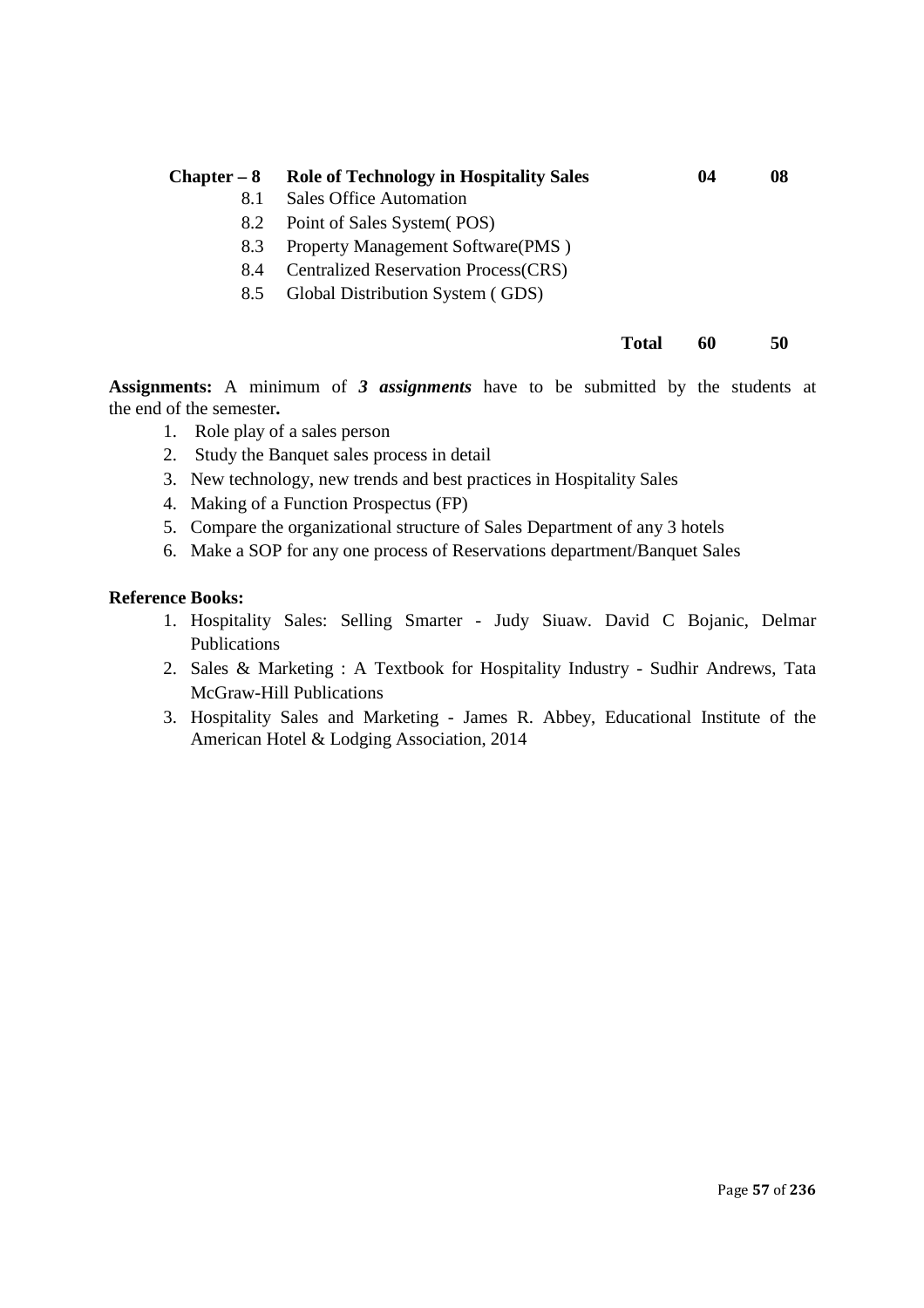| <b>Subject</b>         | : Communication Skills (English) – II |
|------------------------|---------------------------------------|
| <b>Subject Code</b>    | $:$ SE 206                            |
| <b>Subject Credits</b> | $:$ Four                              |
| <b>Semester</b>        | : Second                              |

| <b>Teaching Scheme per week</b> |                  |              |  |
|---------------------------------|------------------|--------------|--|
| Theory                          | <b>Practical</b> | <b>Total</b> |  |
| 02 hours                        | 02 hours         | 04 hours     |  |

| <b>Examination Scheme</b>                                                |                          |                                     |                                                 |               |                                                 |                              |
|--------------------------------------------------------------------------|--------------------------|-------------------------------------|-------------------------------------------------|---------------|-------------------------------------------------|------------------------------|
| <b>External Examination Scheme</b><br><b>Internal Examination Scheme</b> |                          |                                     |                                                 |               |                                                 |                              |
| <b>Unit Test</b>                                                         | <b>Assignments</b>       | <b>Internal</b><br><b>Practical</b> | <b>Total</b><br><b>Internal</b><br><b>Marks</b> | <b>Theory</b> | <b>Total</b><br><b>External</b><br><b>Marks</b> | <b>Total</b><br><b>Marks</b> |
| 20                                                                       | $\mathbf{I}(\mathbf{I})$ | 20                                  | 50                                              | 50            | 50                                              | 100                          |

Communication is an essential life skill, and a professional pre-requisite in the hospitality industry. This course provides theoretical inputs backed with practice sessions, in order to communicate effectively. The course aims at enhancing listening, speaking, reading and writing skills.

|               |                                          | <b>Hours</b> | <b>Marks</b> |
|---------------|------------------------------------------|--------------|--------------|
| $Chapter - 1$ | <b>Listening skills</b>                  | 04           | 06           |
| $1.1\,$       | Meaning of listening v/s hearing         |              |              |
| 1.2           | Types of Listening (theory / definition) |              |              |
| 1.3           | Tips for Effective Listening             |              |              |
| 1.4           | Traits of good listening                 |              |              |
| 1.5           | Listening to Talks and Presentations     |              |              |
|               |                                          |              |              |
| $Chapter - 2$ | <b>Oral Communication Skills</b>         | 10           | 12           |
| 2.1           | Meaning and usage of:                    |              |              |
|               | <b>Kinesics</b>                          |              |              |
|               | <b>Chronemics</b>                        |              |              |
|               | Proxemics                                |              |              |
|               | Paralinguistics                          |              |              |
| 2.2           | <b>Group Discussions</b>                 |              |              |
| 2.3           | <b>Interview Techniques</b>              |              |              |
| 2.4           | <b>Speech and Presentations</b>          |              |              |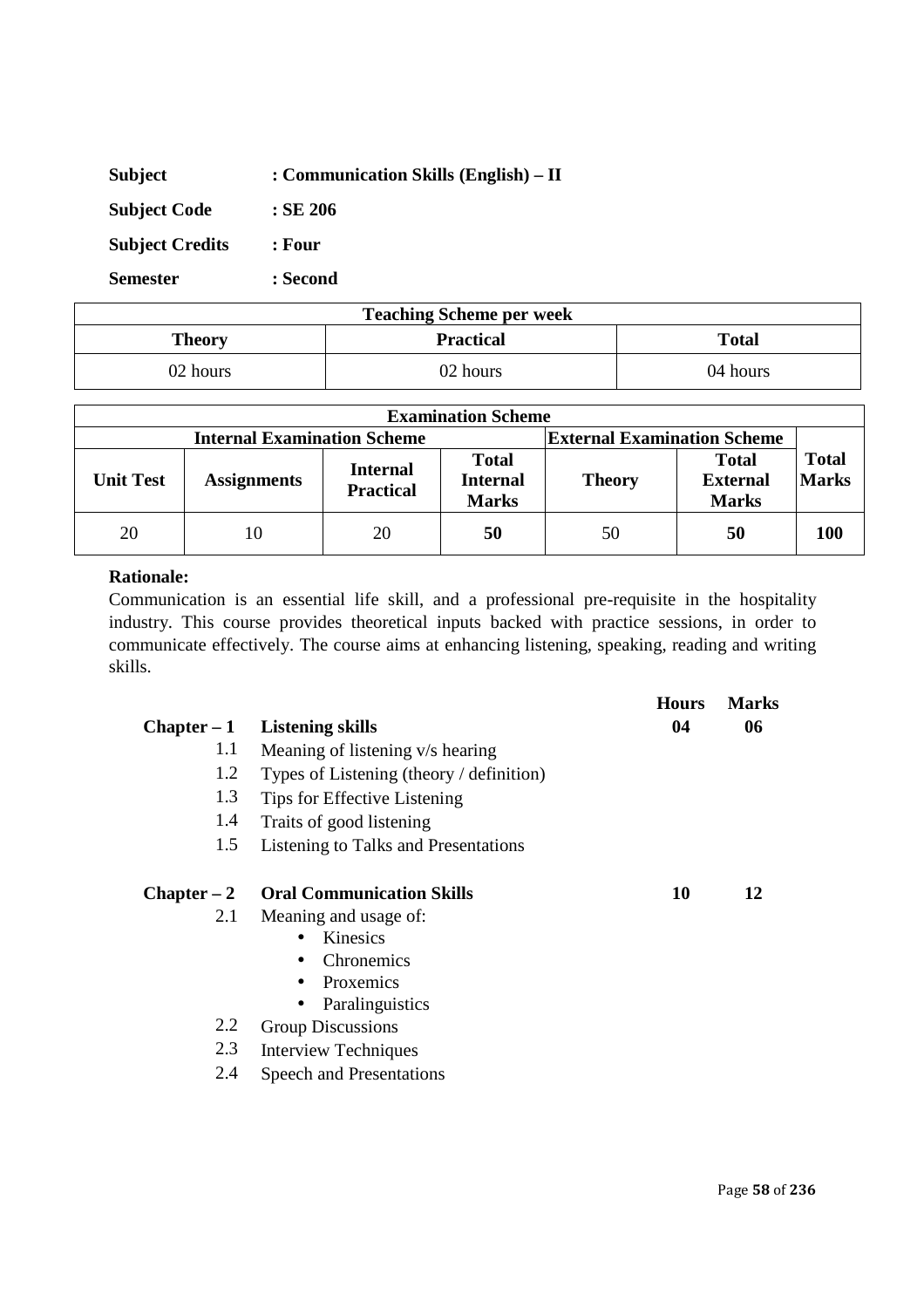| $Chapter - 3$ | <b>Reading</b>                                                                                      | 01 | 02 |
|---------------|-----------------------------------------------------------------------------------------------------|----|----|
| 3.1           | Book reading and discussion                                                                         |    |    |
| 3.2           | Exploring journals / literature in the digital /                                                    |    |    |
|               | electronic media                                                                                    |    |    |
| $Chapter - 4$ | Writing                                                                                             | 10 | 18 |
| 4.1           | Letters (Applying for a job with resume, Letter of                                                  |    |    |
|               | quotation and order)                                                                                |    |    |
| 4.2           | Writing a synoptic summary, case study, report<br>writing, memo, notice, circular, agenda, minutes. |    |    |
| 4.3           | Writing emails and etiquette                                                                        |    |    |
| 4.4           | Note making, writing a log book                                                                     |    |    |
| 4.5           | <b>Travelogue and Restaurant Reviews</b>                                                            |    |    |
| 4.6           | Print – creative article writing, advertisement and                                                 |    |    |
|               | promotions by means of posters, pamphlets, tent-                                                    |    |    |
|               | cards etc.                                                                                          |    |    |
| $Chapter - 5$ | <b>Trending Hospitality Communication</b>                                                           | 05 | 12 |
| 5.1           | <b>Formal Conversation</b>                                                                          |    |    |
| 5.2           | Telephone etiquette                                                                                 |    |    |
| 5.3           | <b>Hotel Phraseology</b>                                                                            |    |    |
| 5.4           | Using charts and diagrams                                                                           |    |    |
|               |                                                                                                     |    |    |
|               | <b>Total</b>                                                                                        | 30 | 50 |

### **Note: Glossary of Terms**

Students should be familiar with the glossary of terms pertaining to above mentioned topics

**Assignments:** A minimum of *2 assignments* based on the following topics to be given to individual student and the marks to be considered in internal marks.

- a. Prepare a good self-introduction and closing of not more than three sentences which can be used when you have to make a presentation.
- b. Make a five minute presentation on any of the sub topics given in this syllabus.
- c. Write a travelogue
- d. Review of a book or a restaurant
- e. Creating of promotional material such as posters, pamphlets etc. for a specific event. For e.g. annual food festival of the Institute.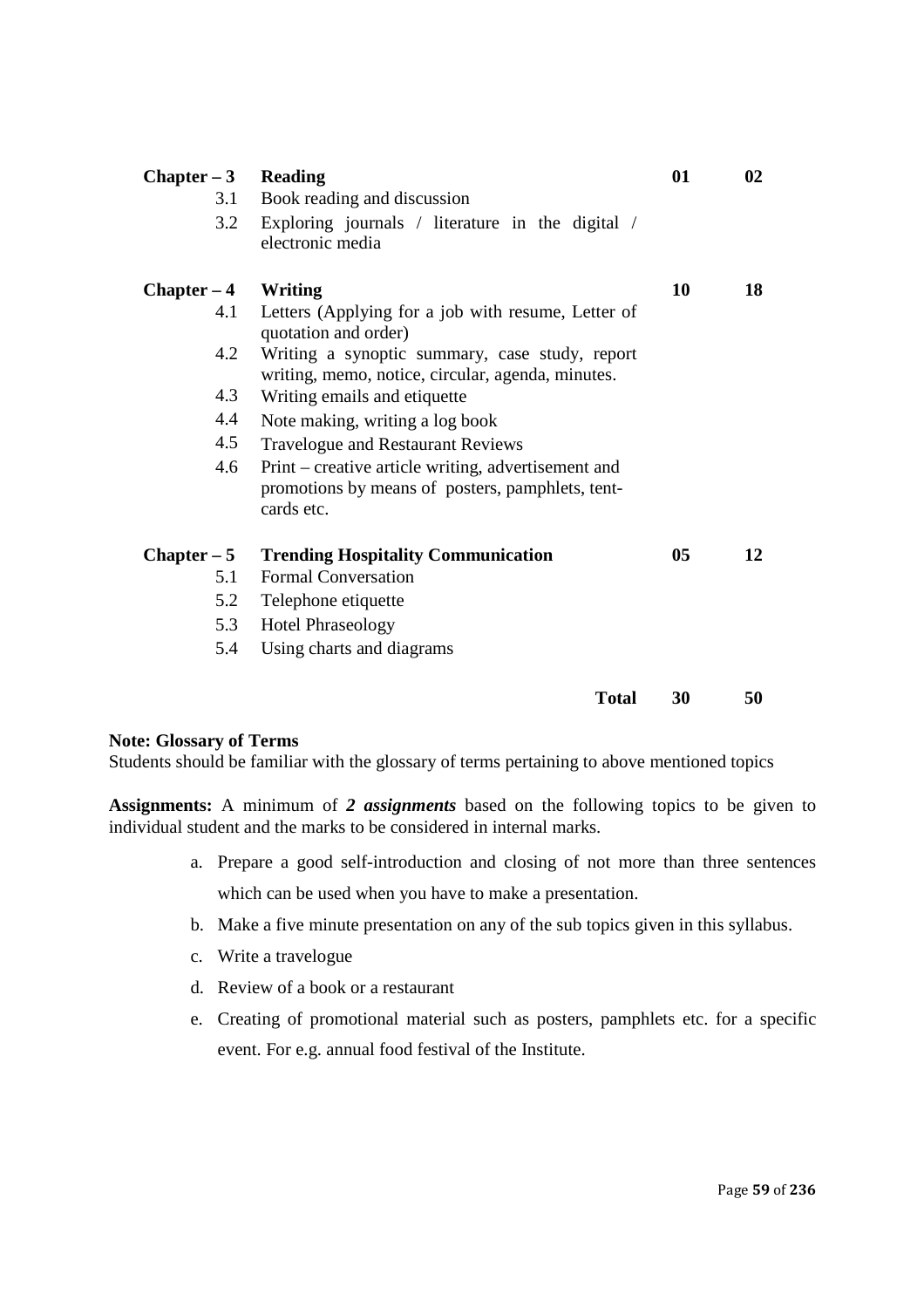#### **Practical:**

The student is required to maintain a file. The file to be divided into three distinct sections, namely – Theory, Practical and Assignments. The file must be carried to all theory and practical classes, reviewed periodically and certified by the institute head, internal and external examiners.

- 1. Newspaper reading to be encouraged to enhance reading skills and general awareness. Every week one current affair issue is to be discussed and recorded in the student file.
- 2. Play an audio clip and ask questions to check and sharpen active listening skills.
- 3. Extempore
- 4. Letter writing, drafting of e mails
- 5. Drafting of office notices, memos, circulars, agenda, and minutes of the meeting.
- 6. Practicing telephone etiquettes
- 7. Conduct group discussions.
- 8. Conduct mock personal and technical interviews.
- 9. Make presentations on topics ranging from general awareness, technical knowledge sharing and hotel industry related.
- 10. Practice making speeches. Write, practice and deliver effective speech.
- 11. Make and present Power Point presentations. Also solicit critical appreciative feedback from the audience.
- 12. Role plays of hotel situations, using desired phraseology and body language.
- 13. Feedback to be solicited from the audience.
- 14. Video-record of one of the oral communication exercises. This aims at observing and self-improvement of pitfalls.
- 15. Conduct a book reading session, followed by a discussion.
- 16. Case studies (minimum two).

#### **Practical Examination: (Internal & External)**

Practical Exam needs to be conducted on the above listed practicals. The internal exams to be assessed by the internal examiner and external exams by the external examiner.

#### **Reference Books**

01. Business English. Department of English University of Delhi. Pearson.

- 02. Communication Skills Sanjay Kumar. Oxford.
- 03. Improve your writing V.N. Arora. Oxford.
- 04. Business Communication. Basic Concepts and Skills. J. P. Parikh. Orient Black Swan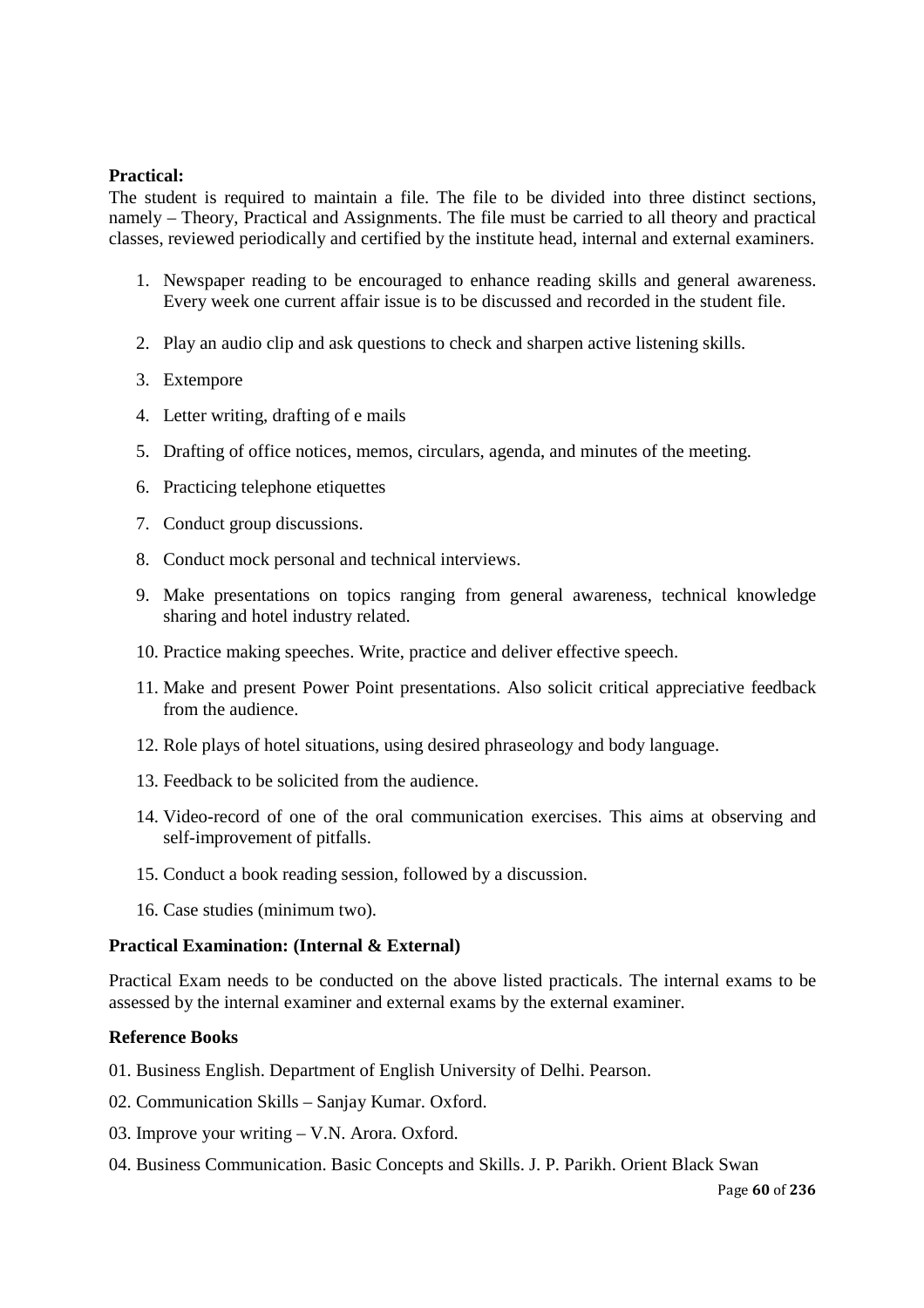- 05.Communicative English E. Suresh Kumar. Orient Black Swan.
- 06 Business Communication. Second Edition Meenakshi Raman. Oxford.
- 07 Communication Skills B.V. Pathak
- 08 Business Communication Urmila Rai. Himalaya Publishing House.
- 09 Business Communication K.K.Sinha. Galgotia Publication.
- 10 Business Communication Connecting at Work Hory Sankar Mukherjee. Oxford.
- 11 Communication Skills and Soft Skills An integrated Approach. E. Suresh Kumar. Pearson.
- 12. English Language Communication Skills Urmail Rai. Himalaya Publishing House.
- 13.Fifty ways to improve Presentation Skills in English Bob Dignen. Orient Black Swan.
- 14.Highly Recommended Teacher's Book English for hotel and catering industry. Oxford.
- 15 Business Communication : Skills , concepts and Application P. D. Chaturvedi; Mukesh Chaturvedi
- 16. A course in listening and speaking I & II V. Saikumar; P. Kiranmai Dutt, Geetha Rajeevan
- 17. Modern's Business Communication Dr. Prakash M. Herekar
- 18. How to talk to Anyone, Anytime , Anywhere Larry King
- 19. The Nonverbal Advantage Carol Kinsey Goman
- 20. Dynamics of Cross Cultural and Intercultural Communication Edited by BVS Prasad; Srikant Kapoor
- 21. Soft Power : An Introduction to Core and Corporate Soft Skills Edited Anitha Arunsimha
- 22.The Handbook of Communication Skills Edited by Owen Hargie
- 23. Developing Communication skills Krishna Mohan ; Meera Banerji
- 24. How to talk to Anyone, Anytime , Anywhere Larry King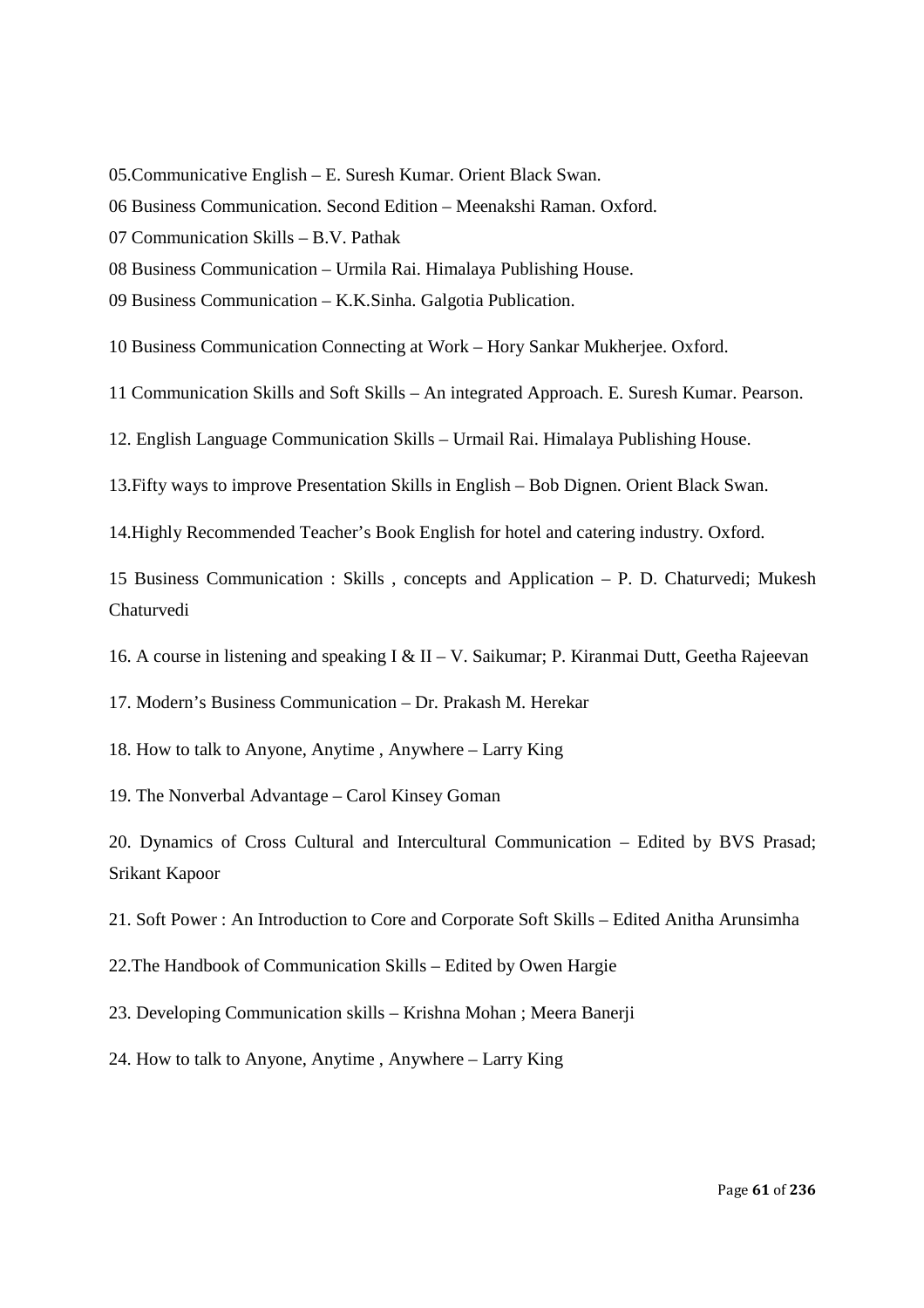| <b>Subject</b>         | : French  – II |
|------------------------|----------------|
| <b>Subject Code</b>    | $:$ SE 207     |
| <b>Subject Credits</b> | : Four         |
| <b>Semester</b>        | : Second       |

| <b>Teaching Scheme per week</b> |                  |              |
|---------------------------------|------------------|--------------|
| Theory                          | <b>Practical</b> | <b>Total</b> |
| 02 hours                        | 02 hours         | 04 hours     |

|                  | <b>Examination Scheme</b>          |                           |                                                 |                                    |                                                 |                              |
|------------------|------------------------------------|---------------------------|-------------------------------------------------|------------------------------------|-------------------------------------------------|------------------------------|
|                  | <b>Internal Examination Scheme</b> |                           |                                                 | <b>External Examination Scheme</b> |                                                 |                              |
| <b>Unit Test</b> | <b>Assignments</b>                 | <b>Internal Practical</b> | <b>Total</b><br><b>Internal</b><br><b>Marks</b> | <b>Theory</b>                      | <b>Total</b><br><b>External</b><br><b>Marks</b> | <b>Total</b><br><b>Marks</b> |
| 20               | 10                                 | 20                        | 50                                              | 50                                 | 50                                              | 100                          |

The syllabus aims to help students acquire, in a short period, basic skills in aural & oral communication in French, through varied real-life, professional communication situations arising in Hotel Operations, in order to satisfactorily communicate with the clientele from a practical point of view. It also helps students to better adapt to intercultural differences related to communication in real-life professional situations.

|         |                                              | <b>Hours</b> | <b>Marks</b> |
|---------|----------------------------------------------|--------------|--------------|
| Leçon 1 | Réclamation (Je suis désolé )                | 06           | 7            |
| 1.1     | <b>Situation de communication:</b>           |              |              |
|         | 1.1.1 Hôtel : réception                      |              |              |
|         | 1.1.2 Bureau de change                       |              |              |
|         | 1.1.3 Bar/Restaurant                         |              |              |
|         | 1.1.4 Chambre                                |              |              |
|         | 1.1.5 Site touristique                       |              |              |
| 1.2     | Savoir-faire:                                |              |              |
|         | 1.2.1 Gérer un problème                      |              |              |
|         | $1.2.2$ S'excuser                            |              |              |
| 1.3     | <b>Grammaire</b>                             |              |              |
|         | 1.3.1 ouvrir, offrir, couvrir – au présent   |              |              |
|         | 1.3.2 verbe pronominal (ex. se dépêcher)— au |              |              |
|         | présent                                      |              |              |
|         | 1.3.3 verbe pronominal au présent – un coup  |              |              |
|         | d'œil sur la formation                       |              |              |
|         | 1.3.4 la négation                            |              |              |
| 1.4     | Lexique relatif aux situations               |              |              |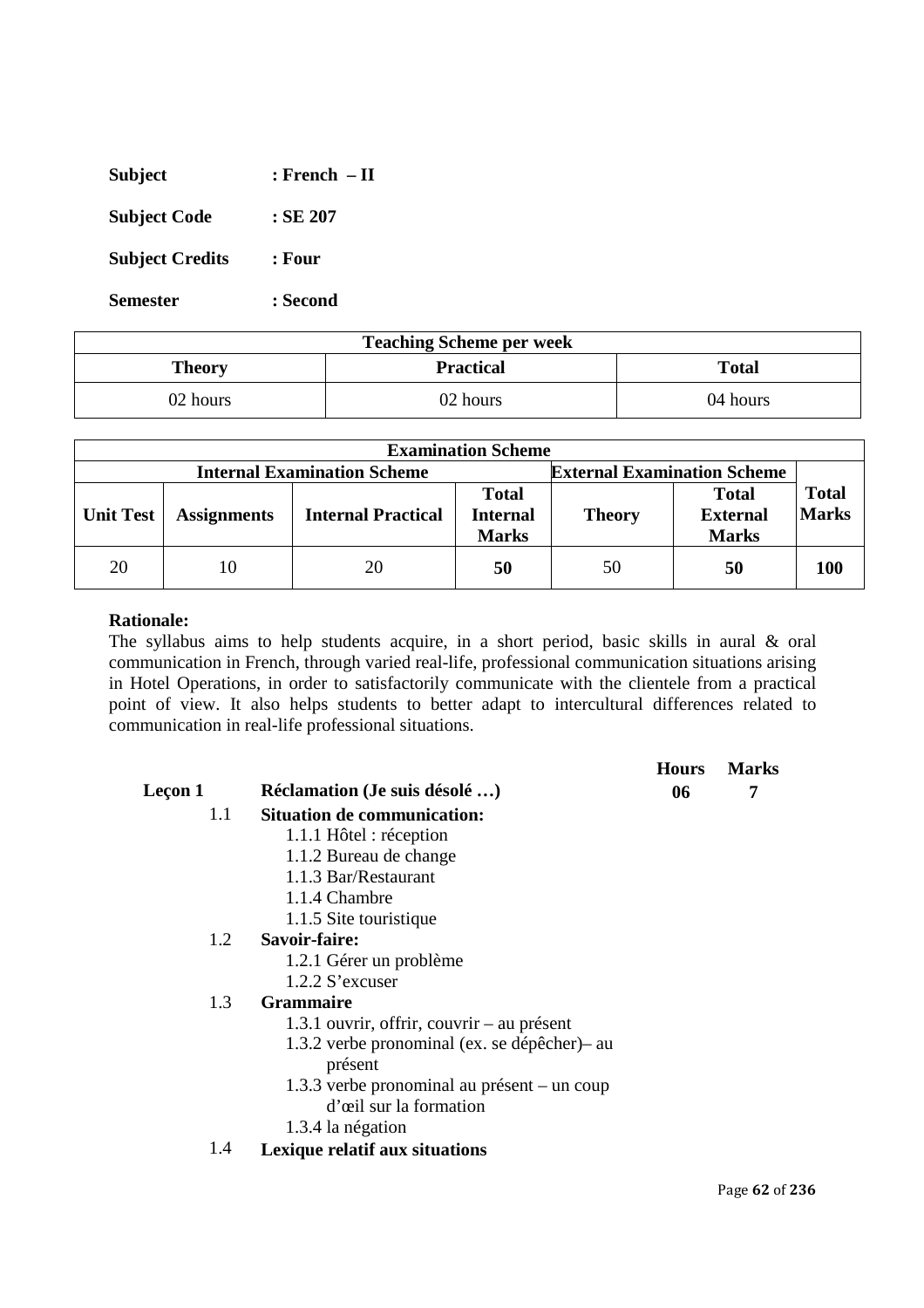#### 1.5 **Expressions utiles**

#### 1.6 **Activités:**

- 1.6.1 exercices d'écoute
- 1.6.2 exercices de prononciation
- 1.6.3 mini dialogues
- 1.6.4 jeu de rôle

# 1.7 **Information culturelle – l'hôtel: des problèmes à gérer**

# Leçon 2 Au restaurant (Par ici, s'il vous plaît ...) 06 07

#### 2.1 **Situation de communication:**

- 2.1.1 Restaurant
- 2.1.2 Hôtel : réception
- 2.1.3 Agence de voyages

#### 2.2 **Savoir-faire:**

- 2.2.1 Placer
- 2.2.2 Prendre une commande
- 2.2.3 Lire un menu

# 2.3 **Grammaire**

- 2.3.1 aller au présent
- 2.3.2 prendre, manger, boire au présent et au futur proche
- 2.2.3 futur proche des verbes un coup d'œil sur la formation
- 2.3.4 adverbes de quantité + nom
- 2.3.5 article partitif

# 2.4 **Lexique relatif aux situations**

# 2.5 **Expressions utiles**

- 2.6 **Activités:** 
	- 2.6.1 exercices d'écoute
	- 2.6.2 exercices de prononciation
	- 2.6.3 mini dialogues
	- 2.6.4 jeu de rôle
- 2.7 **Information culturelle texte bilingue: les repas, l'apéritif**

# Leçon 3 Commander (Est-ce que vous avez choisi ... ?) 05 10

# 3.1 **Situation de communication:**

- 3.1.1 Restaurant
- 3.1.2 Agence de voyages
- 3.2 **Savoir-faire:** 
	- 3.2.1 Prendre une commande
	- 3.2.2 Décrire des plats
	- 3.2.3 Conseiller des plats
- 3.3 **Grammaire** 
	- 3.3.1 verbes en –er (parler), -ir (choisir), -re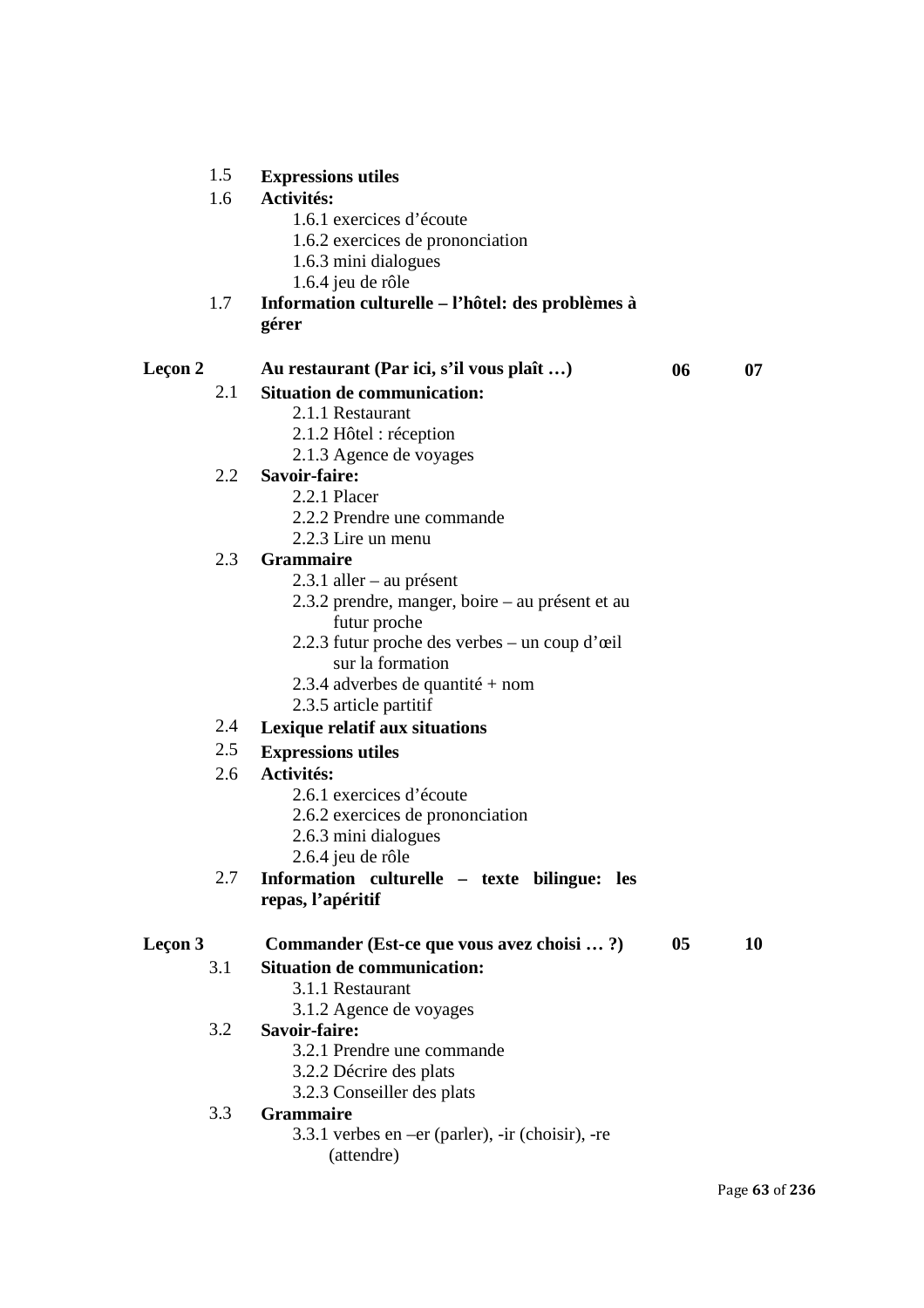|                | -au passé composé avec avoir/être: un<br>coup d'œil sur la formation<br>$3.3.2$ sujet + vous + verbe<br>3.3.3 qu'est-ce que ?<br>3.3.4 adverbes de quantité (suite) |    |    |
|----------------|---------------------------------------------------------------------------------------------------------------------------------------------------------------------|----|----|
| 3.4            | Lexique relatif aux situations                                                                                                                                      |    |    |
| 3.5            | <b>Expressions utiles</b>                                                                                                                                           |    |    |
| 3.6            | Activités:                                                                                                                                                          |    |    |
|                | 3.6.1 exercices d'écoute                                                                                                                                            |    |    |
|                | 3.6.2 exercices de prononciation                                                                                                                                    |    |    |
|                | 3.6.3 mini dialogues                                                                                                                                                |    |    |
|                | 3.6.4 jeu de rôle                                                                                                                                                   |    |    |
| 3.7            | Information culturelle – texte<br>bilingue:<br>- la                                                                                                                 |    |    |
|                | cuisine indienne/non-européenne                                                                                                                                     |    |    |
| <b>Leçon 4</b> | Le menu (Quelle cuisson?)                                                                                                                                           | 05 | 10 |
| 4.1            | <b>Situation de communication:</b>                                                                                                                                  |    |    |
|                | 4.4.1 Restaurant                                                                                                                                                    |    |    |
|                | 4.4.2 Site touristique                                                                                                                                              |    |    |
| 4.2            | Savoir-faire:                                                                                                                                                       |    |    |
|                | 4.2.1 Prendre une commande                                                                                                                                          |    |    |
|                | 4.2.2 Demander des précisions                                                                                                                                       |    |    |
| 4.3            | <b>Grammaire</b>                                                                                                                                                    |    |    |
|                | 4.3.1 futur simple – pouvoir, vouloir, être,                                                                                                                        |    |    |
|                | avoir                                                                                                                                                               |    |    |
|                | 4.3.2 verbes reguliers en $-er$ , $-ir$ , $-re$ $-au$ futur                                                                                                         |    |    |
|                | simple: un coup d'œil sur la formation                                                                                                                              |    |    |
| 4.4            | $4.3.3$ en, comme + nom                                                                                                                                             |    |    |
|                | Lexique relatif aux situations                                                                                                                                      |    |    |
| 4.5            | <b>Expressions utiles</b>                                                                                                                                           |    |    |
| 4.6            | Activités:                                                                                                                                                          |    |    |
|                | 4.6.1 exercices d'écoute                                                                                                                                            |    |    |
|                | 4.6.2 exercices de prononciation                                                                                                                                    |    |    |
|                | 4.6.3 mini dialogues                                                                                                                                                |    |    |
| 4.7            | 4.6.4 jeu de rôle<br>Information culturelle - texte bilingue: la                                                                                                    |    |    |
|                | gastronomie                                                                                                                                                         |    |    |
| <b>Leçon 5</b> | Vins (Le rouge est plus )                                                                                                                                           | 04 | 08 |
|                |                                                                                                                                                                     |    |    |
| 5.1            | <b>Situation de communication:</b>                                                                                                                                  |    |    |
|                | 5.1.1 Restaurant                                                                                                                                                    |    |    |
|                | 5.1.2 Agence de voyages                                                                                                                                             |    |    |
| 5.2            | 5.1.3 Magasin<br>Savoir-faire:                                                                                                                                      |    |    |
|                | 5.2.1 Décrire des vins                                                                                                                                              |    |    |
|                | 5.2.2 Comparer                                                                                                                                                      |    |    |
|                |                                                                                                                                                                     |    |    |

5.3 **Grammaire**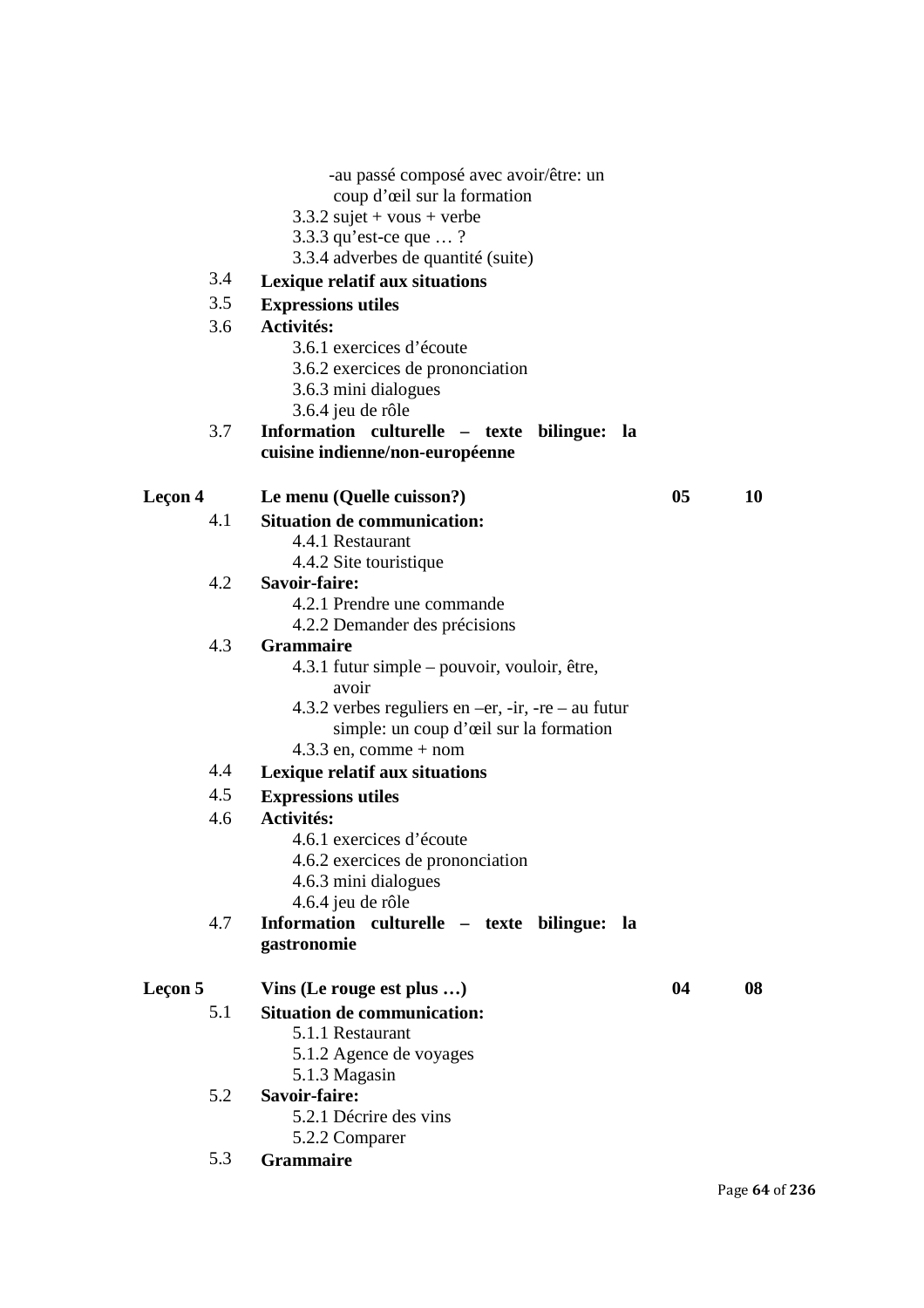- 5.3.1 futur simple prendre
- 5.3.2 le comparatif et le superlatif
- 5.3.3 comment … ?
- 5.3.4 préposition: entre
- 5.4 **Lexique relatif aux situations**
- 5.5 **Expressions utiles**

### 5.6 **Activités:**

- 5.6.1 exercices d'écoute
- 5.6.2 exercices de prononciation
- 5.6.3 mini dialogues
- 5.6.4 jeu de rôle
- 5.7 **Information culturelle texte bilingue: les Français et les vins**

# **Leçon 6 Régler (Cela fait … ) 04 08**

### 6.1 **Situation de communication:**

- 6.1.1 Hôtel : réception
	- 6.1.2 Restaurant
	- 6.1.3 Magasin
	- 6.1.4 Agence de voyages
- 6.1.5 Site touristique

# 6.2 **Savoir-faire:**

- 6.2.1 Faire régler une note, une addition, une facture
	-
- 6.2.2 La monnaie

# 6.3 **Grammaire**

- 6.3.1 faire au présent, au futur
- 6.3.2 COD le, la, l', les
- 6.3.3 préposition: en, par + nom
- 6.4 **Lexique relatif aux situations**

### 6.5 **Expressions utiles**

- 6.6 **Activités:** 
	- 6.6.1 exercices d'écoute 6.6.2 exercices de prononciation 6.6.3 mini dialogues
	- 6.6.4 jeu de role 6.6.5 bilan 2
- 6.7 **Information culturelle texte bilingue: les modes de règlement**

**Total 30 50**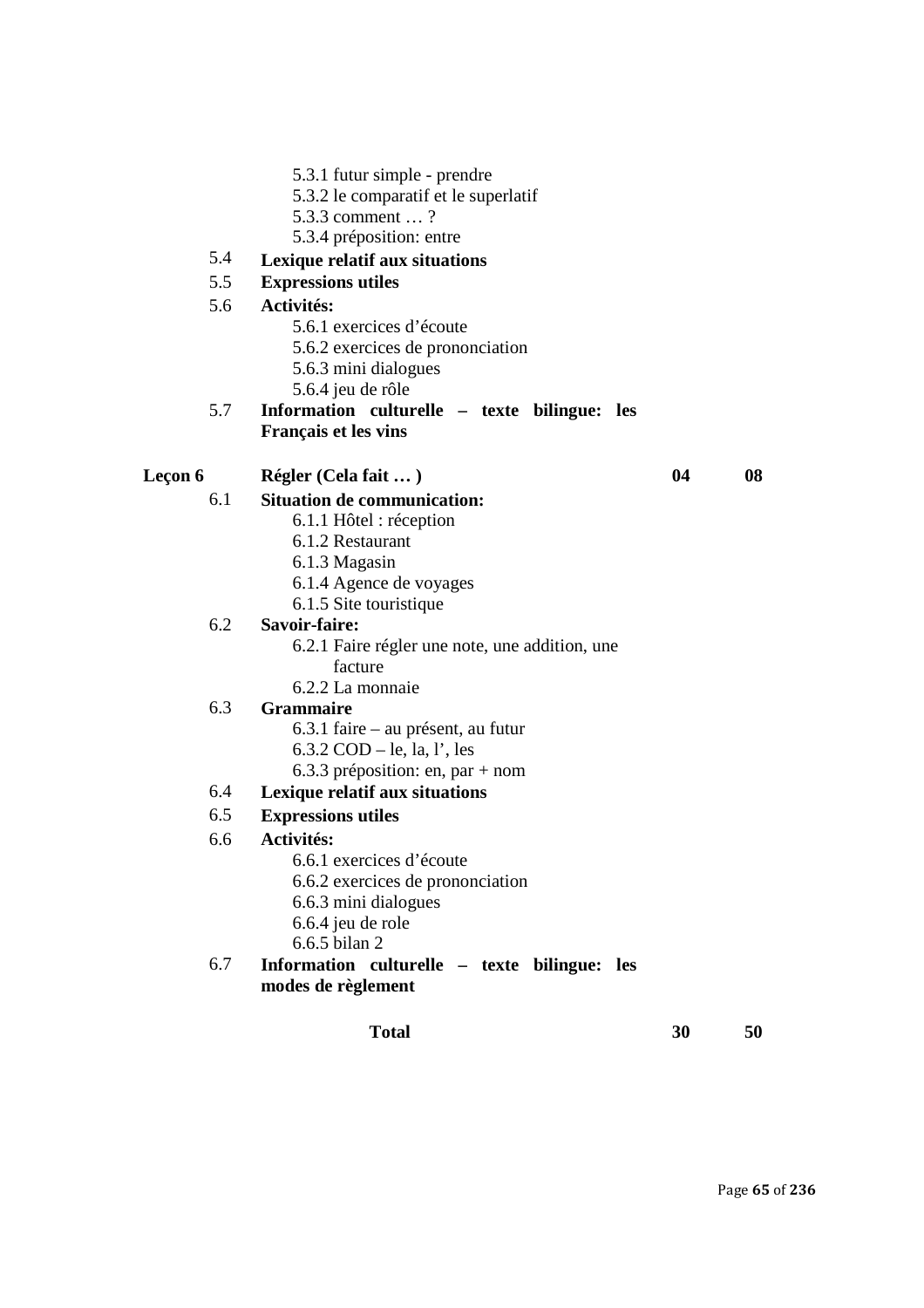#### **Assignments & Practical for Internal Assessment:**

A minimum of *02 Assignments* of 5 marks each [total=10 marks] could be conducted in CCE [Comprehensive & Continuous Evaluation] pattern, so that Teaching/Learning & Evaluation takes place concurrently.

Alternately, more assignments could be conducted and the best average marks [reduced to 10 marks] could be considered as the final score.

Assignments for internal Assessment may be in the form of

- g. oral communication
- h. worksheets
- i. quiz
- j. just a minute
- k. dialogue
- l. role play, etc.

**Internal Practical** will consist of two parts –

- Viva voce (individual evaluation for 5 marks)
- project/power point presentation (in groups of  $3-5$  students; for  $15$  marks) Topics could be chosen, based on the lessons or on related themes.

#### **Reference Books**

- 5. A votre service 1 Français pour l'hôtellerie et le tourisme [Text book with CD] by Rajeswari Chandrasekar, Rekha Hangal, Chitra Krishnan, Claude le Ninan, Asha Mokashi Publisher – Goyal Publishers
- 6. Bon voyage! Méthode de français de l'hôtellerie et du tourisme pour débutants by Vasanthi Gupta, Malini Gupta, Usha Ramachandran Publisher – Goyal Publishers
- 7. Basic French Course for the Hotel Industry by Catherine Lobo, Sonali Jadhav
- 8. French for Hotel Management & Tourism Industry by S Bhattacharya Publisher – Frank Bros. & Co.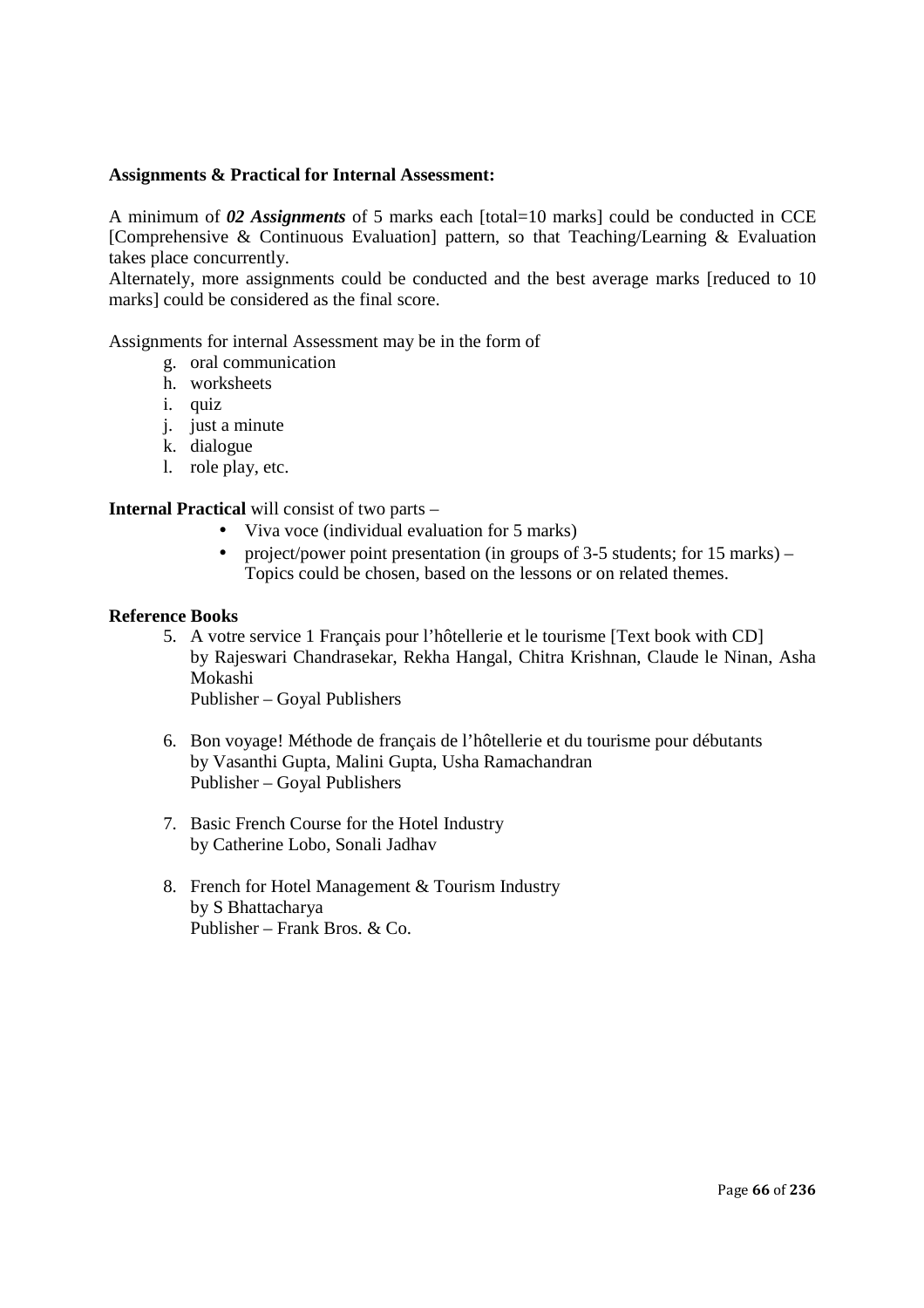| <b>Subject</b>         | : Computer Fundamentals |
|------------------------|-------------------------|
| <b>Subject Code</b>    | : SE 208                |
| <b>Subject Credits</b> | : Four                  |
| <b>Semester</b>        | : Second                |

| <b>Teaching Scheme per week</b> |                  |              |
|---------------------------------|------------------|--------------|
| Theory                          | <b>Practical</b> | <b>Total</b> |
| 02 hours                        | 02 hours         | 4 hours      |

|                                                                          | <b>Examination Scheme</b> |                                     |                             |               |                                                 |                              |
|--------------------------------------------------------------------------|---------------------------|-------------------------------------|-----------------------------|---------------|-------------------------------------------------|------------------------------|
| <b>External Examination Scheme</b><br><b>Internal Examination Scheme</b> |                           |                                     |                             |               |                                                 |                              |
| Unit<br><b>Test</b>                                                      | <b>Assignments</b>        | <b>Internal</b><br><b>Practical</b> | <b>Total Internal Marks</b> | <b>Theory</b> | <b>Total</b><br><b>External</b><br><b>Marks</b> | <b>Total</b><br><b>Marks</b> |
| 20                                                                       | 10                        | 20                                  | 50                          | 50            | 50                                              | 100                          |

The subject aims to give a basic knowledge about Computers and its operations. It enables students to operate Computers and its allied Hardware and Software. It also gives insight in Internet, Email and other social media.

# **Chapter – 1 Computer Fundamentals 05 08**

- 1.1 Computer definition, Features of Computer System
- 1.2 Block Diagram of Computer System
- 1.3 Input and Output Units of Computer System
	- **Input devices** (Keyboard, **Pointing devices** -Mouse, Joystick, Touch Screen, Light Pen, Stylus) Scanning devices (Optical Scanners, Bar Code readers, MICR, OCR, OMR),**Image capturing devices**(Digital Camera, Digital video camera),Audio input names
	- **Output devices :** Monitors **Printers** (Ink jet printer, Laser printer, Thermal printer, Dot matrix printer, Plotter, Photo printer)
	- **Audio output device** (Speakers, Head phones)
- 1.4 CPU, RAM, ROM
- 1.5 Software System, Application S/W
- 1.6 **Networks** Types LAN, MAN, WAN & Topology
- 1.7 Viruses Types, Precautions

**Hours Marks**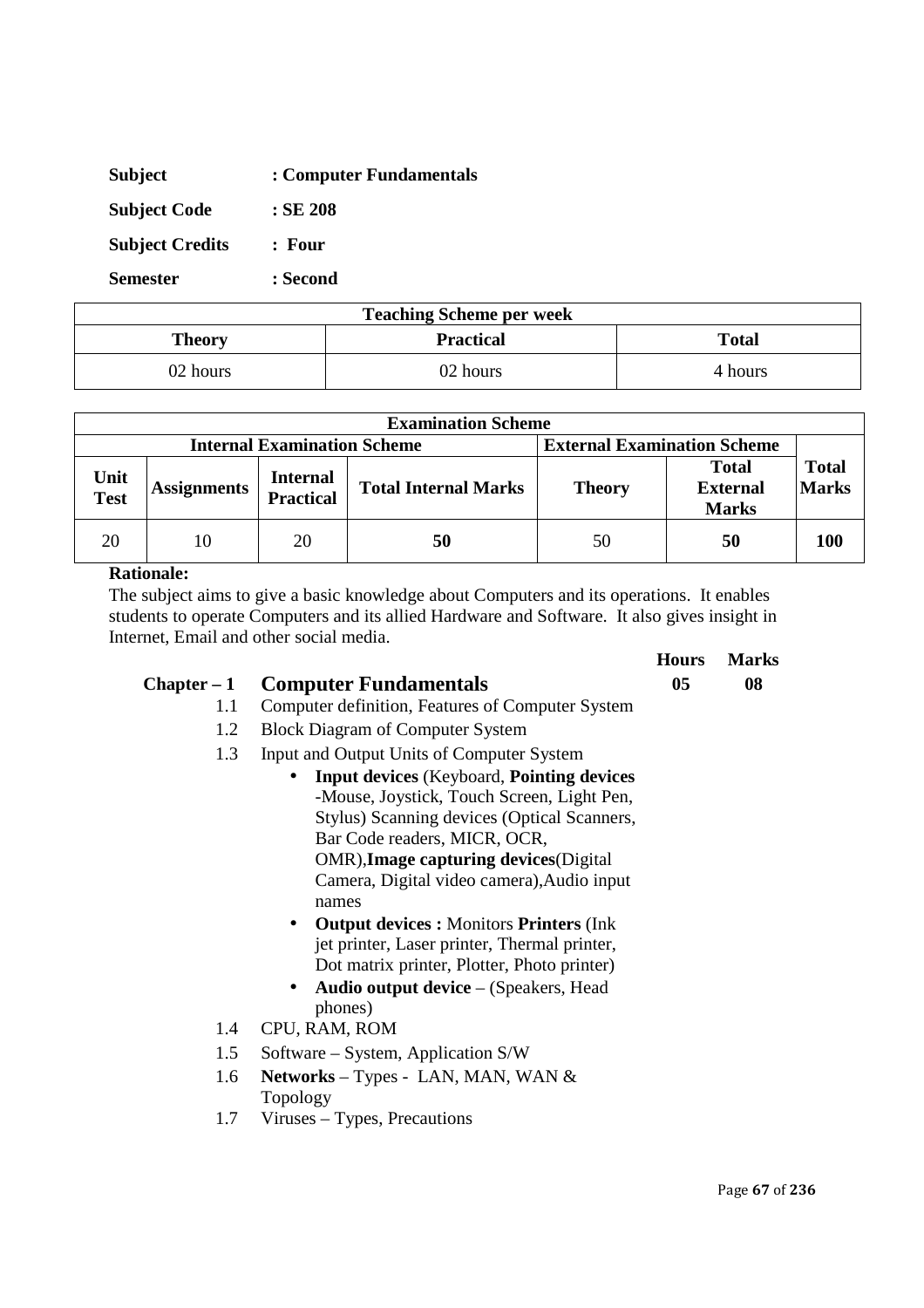| $Chapter - 2$        | <b>WINDOWS</b>                                                                       | 03 | 04 |
|----------------------|--------------------------------------------------------------------------------------|----|----|
| 2.1                  | <b>Windows Features</b>                                                              |    |    |
| 2.2                  | Terminologies - Desktop, Desktop Properties                                          |    |    |
|                      | (Popup Menu), Windows, Wallpaper, Icons, File,                                       |    |    |
|                      | Folder                                                                               |    |    |
| 2.3                  | Windows<br>Explorer- (Assignment with files,                                         |    |    |
| 2.4                  | folders)<br>Accessories - Paint, Notepad, Calculator, Remote                         |    |    |
|                      | <b>Desktop Connection</b>                                                            |    |    |
|                      |                                                                                      |    |    |
| $Chapter - 3$<br>3.1 | <b>DOS</b> – (Disk Operating System)<br>Introduction & Features                      | 02 | 04 |
|                      |                                                                                      |    |    |
| 3.2                  | Internal Commands - DIR, CLS, VER, VOL,<br>DATE, TIME, COPY, TYPE, REN, DEL, CD, MD, |    |    |
|                      | <b>RD</b>                                                                            |    |    |
| 3.3                  | External Commands - , ATTRIB, SCANDISK,                                              |    |    |
|                      | TREE, MORE, EDIT                                                                     |    |    |
| 3.4                  | Wildcards (question mark?, asterisk $*$ )                                            |    |    |
| Chapter $-4$         | <b>MS-WORD</b>                                                                       | 04 | 06 |
| 4.1                  | File Menu: Save, Save As, Print, Page Setup                                          |    |    |
| 4.2                  | Home Menu: Cut, Copy, Paste, Find, Replace,                                          |    |    |
|                      | Format Painter, Bullets & Numbering, Change                                          |    |    |
|                      | Case                                                                                 |    |    |
| 4.3                  | <b>Insert Menu:</b> Table, Pictures, Shapes, Smart Art,                              |    |    |
|                      | Chart, Hyperlink, Header & Footer, Text Box,                                         |    |    |
|                      | Drop Cap, Symbol                                                                     |    |    |
| 4.4                  | Page Layout: Margins, Page Break, Indent, Line                                       |    |    |
| 4.5                  | Spacing<br><b>Mailings Menu: Mail Merge</b>                                          |    |    |
| 4.6                  | Special Tools: Spelling & Grammar check, Word                                        |    |    |
|                      | Count                                                                                |    |    |
|                      |                                                                                      |    |    |
| Chapter $-5$         | <b>MS-EXCEL</b>                                                                      | 03 | 08 |
| 5.1                  | File Menu: Save, Save As, Print, Page Setup                                          |    |    |
| 5.2                  | Home Menu: Drawing, Find and Replace                                                 |    |    |
| 5.3                  | <b>Insert Menu:</b> Table, Pictures, Charts, Filter,                                 |    |    |
|                      | Hyperlink, Word Art                                                                  |    |    |
| 5.4                  | Page Layout Menu: Print area, Cell Width,                                            |    |    |
|                      | Height, Scale                                                                        |    |    |
| 5.5                  | Formulas Menu: Insert function, AUTOSUM,                                             |    |    |
|                      | AVG, PER, MAX, MIN, COUNT, IF, Date&                                                 |    |    |
|                      | Time, Round                                                                          |    |    |
| 5.6                  | <b>Review Menu: Protect sheet</b>                                                    |    |    |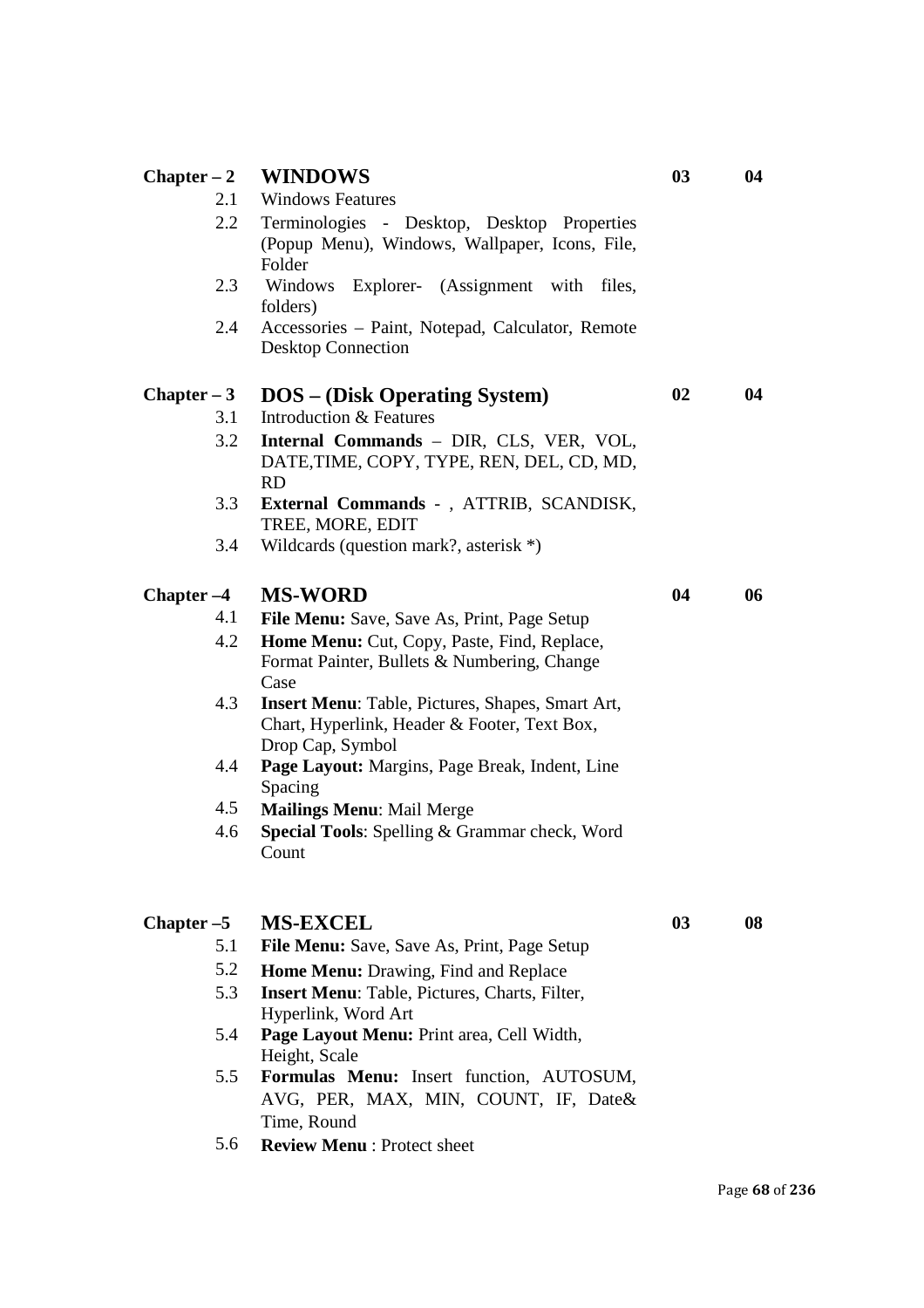| $Chapter - 6$ | <b>MS-POWERPOINT</b>                                       | 03 | 05 |
|---------------|------------------------------------------------------------|----|----|
| 6.1           | File Menu: Save, Save As, Print, Page Setup                |    |    |
| 6.2           | Home Menu: Cut, Copy, Paste, Find, Replace,                |    |    |
|               | Format Painter, Bullets & Numbering, Change                |    |    |
|               | Case                                                       |    |    |
| 6.3           | <b>Insert Menu:</b> Table, Pictures, Shapes, Smart Art,    |    |    |
|               | Chart, Hyperlink, Header & Footer, Video, Audio,<br>Symbol |    |    |
| 6.4           | Design Menu: Themes, Variants, Customize                   |    |    |
| 6.5           | <b>Transitions:</b> Slide, Timing                          |    |    |
| 6.6           | <b>Animations:</b> Add Animation, Effects                  |    |    |
| 6.7           | <b>Slide Show:</b> Start slide show, Setup, Monitor        |    |    |
| Chapter -7    | <b>INTERNET / E-MAIL</b>                                   | 03 | 06 |
| 7.1           | History                                                    |    |    |
| 7.2           | Pre-requisites for Internet, Role of Modem                 |    |    |
| 7.3           | Services – Emailing, Chatting, Surfing, Blog               |    |    |
| 7.4           | Search Engines, Browsers, Dial Up, Domains,                |    |    |
|               | www, HTTP, URL                                             |    |    |
| 7.5           | Broadband, Concepts of Web uploading,                      |    |    |
| 7.6           | downloading, Skype                                         |    |    |
|               | Threats – Spyware, Adware, Spam                            |    |    |
| $Chapter -8$  | <b>E-Commerce and ERP</b>                                  | 02 | 02 |
| 8.1           | Concepts of B-to-B, B to C                                 |    |    |
| 8.2           | 8.2 ERP concept, SAP Concepts                              |    |    |
| $Chapter -9$  | Cloud computing & Social Media                             | 03 | 05 |
| 9.1           | What is cloud computing? One drive, Create                 |    |    |
|               | Hotmail/outlook/live.in account, Sway presentation         |    |    |
|               | (using Hotmail /outlook/live.in)                           |    |    |
| 9.2           | What is Social Media and its usage/advantages and          |    |    |
|               | disadvantages (Whatsaap/Facebook)                          |    |    |
| 9.3           | Define Twitter and its usage.                              |    |    |
| $Chapter -10$ | <b>MS-ACCESS</b>                                           | 02 | 02 |
| 10.1          | Table Creation, Fields, Data Type                          |    |    |
| 10.2          | Primary Key Concept                                        |    |    |
| 10.3          | Add, Edit, and Delete records                              |    |    |
|               | <b>Total</b>                                               | 30 | 50 |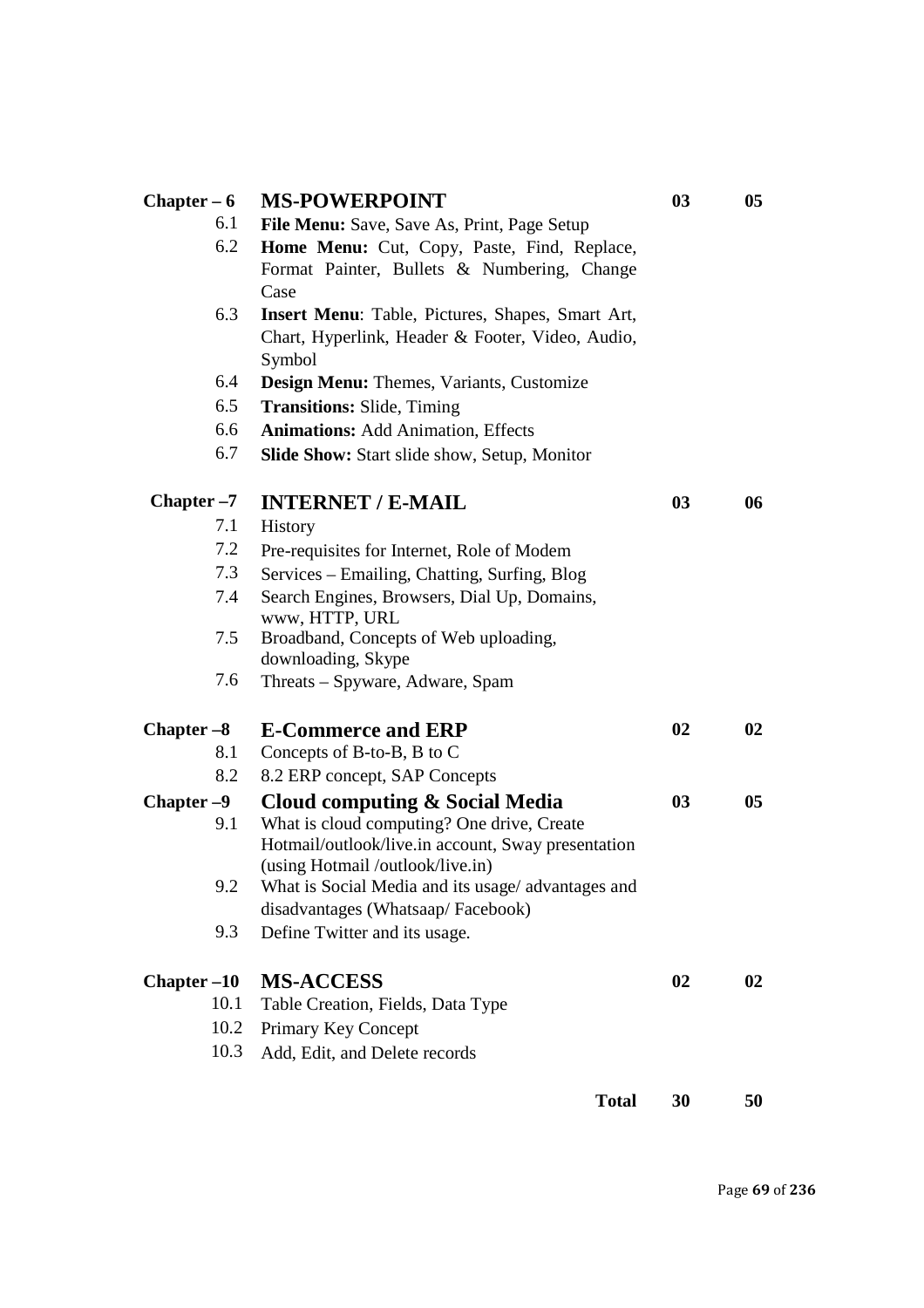**Note: Glossary:** Students should be familiar with the glossary of terms pertaining to above mentioned topics Students should maintain a Log Book, which has all Notes, Pictures from the Internet and all Assignments (which will be marked as part of Practical Exams)

#### **Assignment:**

Minimum of *02 assignments* to be submitted by students by the end of the semester.

- 1. Create your own Bio data in Ms-Word
- 2. Create KOT and Designing menus.
- 3. Create Mark sheet in Ms-Excel using formula.
- 4. Create Power point presentation related Hotel Industries
- 5. Prepare DOS command: Internal and External.

#### **Practical: -**

- 1. To create files, directories, to make changes in existing files (DOS)
- 2. Create Folders, change date/time, Change desktop settings, Create File and Folder (WINDOWS)
- 3. KOT, Logo, Students' Resumes, Application Letter (Word)
- 4. Report Writing, Creating Visiting Card (Word)
- 5. Designing Menu Card, Indian Menu, International Menu, French classical Menu (Word)
- 6. Breakfast menu, Tent Cards, Doorknob cards.(Word)
- 7. KOT, Report Card, Pass / Fail Result (including Charts),
- 8. Guest Bills, spread sheet (conditional formatting with data base)
- 9. Database of Employees, Guests, Indent Sheet (using formulas and functions)
- 10. To download information from the internet (INTERNET)
- 11. To present the above information as a presentation (POWERPOINT)
- 12. Create a database, EDIT, DELETE, RECALL & APPEND records.
- 13. Create a personal Account in Hotmail/outlook/live.in. Power point presentation using SWAY.
- 14. To surf the internet and look for images or information on any relevant topic.(Sway)

**Note:** - Practical examinations will be based on practical assignments, knowledge of commands and Viva.

#### **Reference Books:**

- Computer Fundamentals P.K. Sinha
- A First Course In Computers Sanjay Saxena
- DOS Guide Peter Norton
- Mastering MS-OFFICE Lonnie E. Moseley & David M. Boodey (BPB
- Publication)
- Any other which are available in the area and city which the faculty deem fit

#### **Website Links:**

• www.sway.com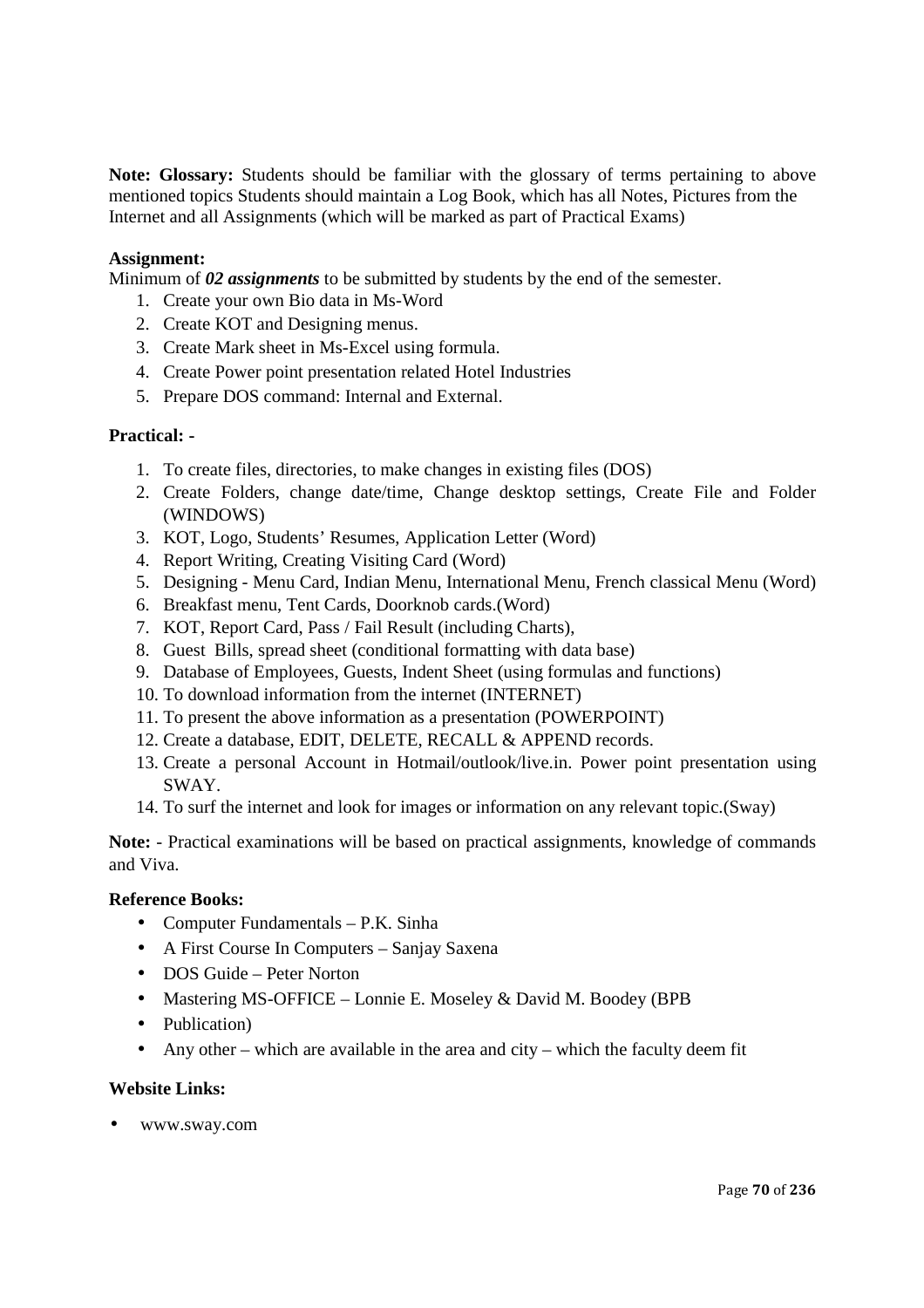| <b>Subject</b>         | : Bakery and Confectionery |
|------------------------|----------------------------|
| <b>Subject Code</b>    | $\div$ C 301               |
| <b>Subject Credits</b> | : Seven                    |
| <b>Semester</b>        | : Third                    |

| <b>Teaching Scheme per week</b> |                  |              |
|---------------------------------|------------------|--------------|
| Theory                          | <b>Practical</b> | <b>Total</b> |
| 03 hours                        | 08 hours         | '1 hours     |

| <b>Examination Scheme</b> |                                    |                                                        |                                     |                                                 |                  |               |                                                 |                              |  |  |  |
|---------------------------|------------------------------------|--------------------------------------------------------|-------------------------------------|-------------------------------------------------|------------------|---------------|-------------------------------------------------|------------------------------|--|--|--|
|                           | <b>Internal Examination Scheme</b> | <b>External Examination Scheme</b>                     |                                     |                                                 |                  |               |                                                 |                              |  |  |  |
| Unit<br><b>Test</b>       | <b>Assignments</b>                 | <b>Continuous</b><br><b>Assessment</b><br>of practical | <b>Internal</b><br><b>Practical</b> | <b>Total</b><br><b>Internal</b><br><b>Marks</b> | <b>Practical</b> | <b>Theory</b> | <b>Total</b><br><b>External</b><br><b>Marks</b> | <b>Total</b><br><b>Marks</b> |  |  |  |
| 30                        | 10                                 | 10                                                     | 25                                  | 75                                              | 25               | 50            | 75                                              | 150                          |  |  |  |

This module provides Theoretical and Practical foundation in Baking practices. It includes Selection of ingredients, Proper mixing and Baking techniques involved in preparation of Breads, Cakes, Flour Pastry, Cookies and Icing.

|               |                                                                                                                                        | <b>Hours</b> | <b>Marks</b> |  |
|---------------|----------------------------------------------------------------------------------------------------------------------------------------|--------------|--------------|--|
| Chapter – 1   | <b>Introduction to Bakery &amp; Confectionery</b>                                                                                      |              | 06           |  |
| $1.1\,$       | Definition                                                                                                                             |              |              |  |
| 1.2           | Principles of Baking                                                                                                                   |              |              |  |
| 1.3           | Bakery Equipment (Small, Large, Tools etc.)                                                                                            |              |              |  |
| 1.4           | Formulas & Measurements                                                                                                                |              |              |  |
| 1.5           | Physical & Chemical changes during baking                                                                                              |              |              |  |
| $Chapter - 2$ | Characteristics & Functions of Ingredients used<br>in Making of Bread, Cake and Flour Pastry                                           | 07           | 07           |  |
| 2.1           | Flour                                                                                                                                  |              |              |  |
| 2.2           | Shortening agents                                                                                                                      |              |              |  |
| 2.3           | Sweetening agents                                                                                                                      |              |              |  |
| 2.4           | Raising agents                                                                                                                         |              |              |  |
| 2.5           | Dairy products                                                                                                                         |              |              |  |
| 2.6           | Eggs                                                                                                                                   |              |              |  |
| 2.7           | Sundry materials - Setting Agents, Chocolate,<br>Cocoa Powder, Fruits & Nuts, Salt Spices<br>Flavorings, Extracts, Emulsions & Alcohol |              |              |  |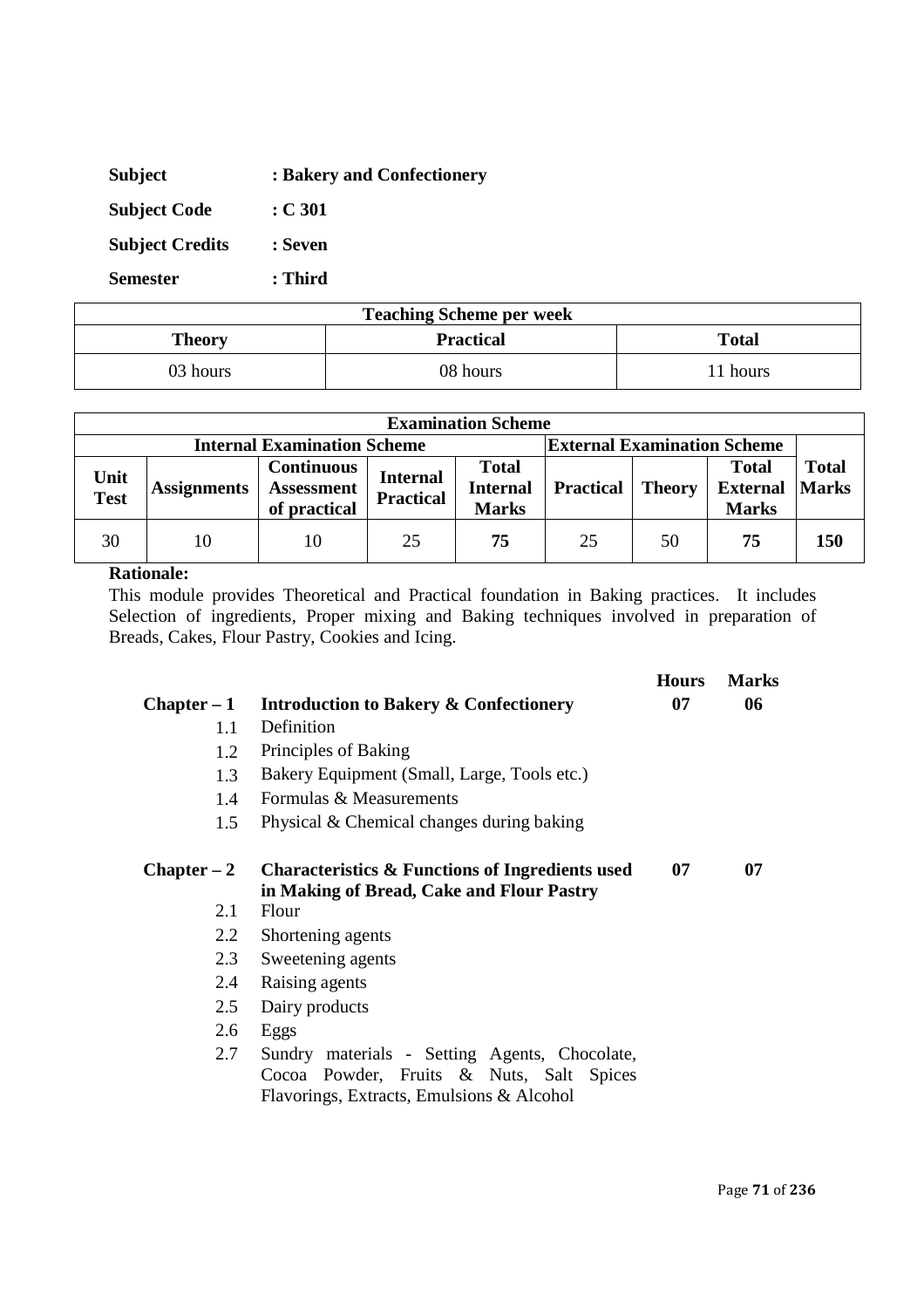| $Chapter - 3$ | <b>Yeast Dough's (Fermented Goods)</b>                                                         | 07 | 08 |
|---------------|------------------------------------------------------------------------------------------------|----|----|
| 3.1           | $Types - (Rich /Lean)$                                                                         |    |    |
| 3.2           | Stages / Steps in Bread Making                                                                 |    |    |
| 3.3           | Methods of Bread Making (No time Dough,                                                        |    |    |
|               | Straight Dough, Ferment & Dough, Sponge and                                                    |    |    |
|               | Dough, Salt Delayed, Continuous Bread making                                                   |    |    |
| 3.4           | process and Chorleywood Bread making process)<br><b>Bread Disease</b>                          |    |    |
| 3.5           | <b>Bread Improvers</b>                                                                         |    |    |
|               |                                                                                                |    |    |
| $Chapter - 4$ | <b>Cake Making</b>                                                                             | 07 | 08 |
| 4.1           | Factors to be considered while cake making-                                                    |    |    |
|               | (Combining ingredients, Forming of air cells and                                               |    |    |
| 4.2           | Developing texture)                                                                            |    |    |
|               | Method of Cake Making (Sugar batter, Flour<br>batter, Foaming, Boiled, All in one, Blending)   |    |    |
| 4.3           | Scaling, Panning, Baking and Cooling                                                           |    |    |
| 4.4           | Faults & Remedies                                                                              |    |    |
|               |                                                                                                |    |    |
| $Chapter - 5$ | <b>Flour Pastries</b>                                                                          | 06 | 08 |
| 5.1           | Introduction & Classification with examples                                                    |    |    |
| 5.2           | Recipes, Methods of Preparation, (Short Crust,<br>Choux, Hot Water Crust, Flaky, Puff, Danish) |    |    |
| 5.3           | Do's and Don'ts while preparing Pastry                                                         |    |    |
|               |                                                                                                |    |    |
| $Chapter - 6$ | <b>Cookies</b>                                                                                 | 06 | 06 |
| 6.1           | Definition & Introduction                                                                      |    |    |
| 6.2           | <b>Characteristics and their Causes</b>                                                        |    |    |
| 6.3           | Mixing Methods                                                                                 |    |    |
| 6.4           | Types of Cookies (Piped / Bagged, Dropped,                                                     |    |    |
|               | Rolled, Moulded / Stamped, Ice box / Refrigerator,                                             |    |    |
| 6.5           | Bar, Sheet and Stencil)                                                                        |    |    |
| 6.6           | Panning, Baking & Cooling<br>Cookie Improvers                                                  |    |    |
|               |                                                                                                |    |    |
| $Chapter - 7$ | <b>Icings</b>                                                                                  | 05 | 07 |
| 7.1           | Introduction to Icings                                                                         |    |    |
| 7.2           | Definition & Uses                                                                              |    |    |
| 7.3           | Classification (Flat & Fluffy)                                                                 |    |    |
| 7.4           | Ingredients used in preparation of Icings                                                      |    |    |
|               |                                                                                                |    |    |
|               | <b>Total</b>                                                                                   | 45 | 50 |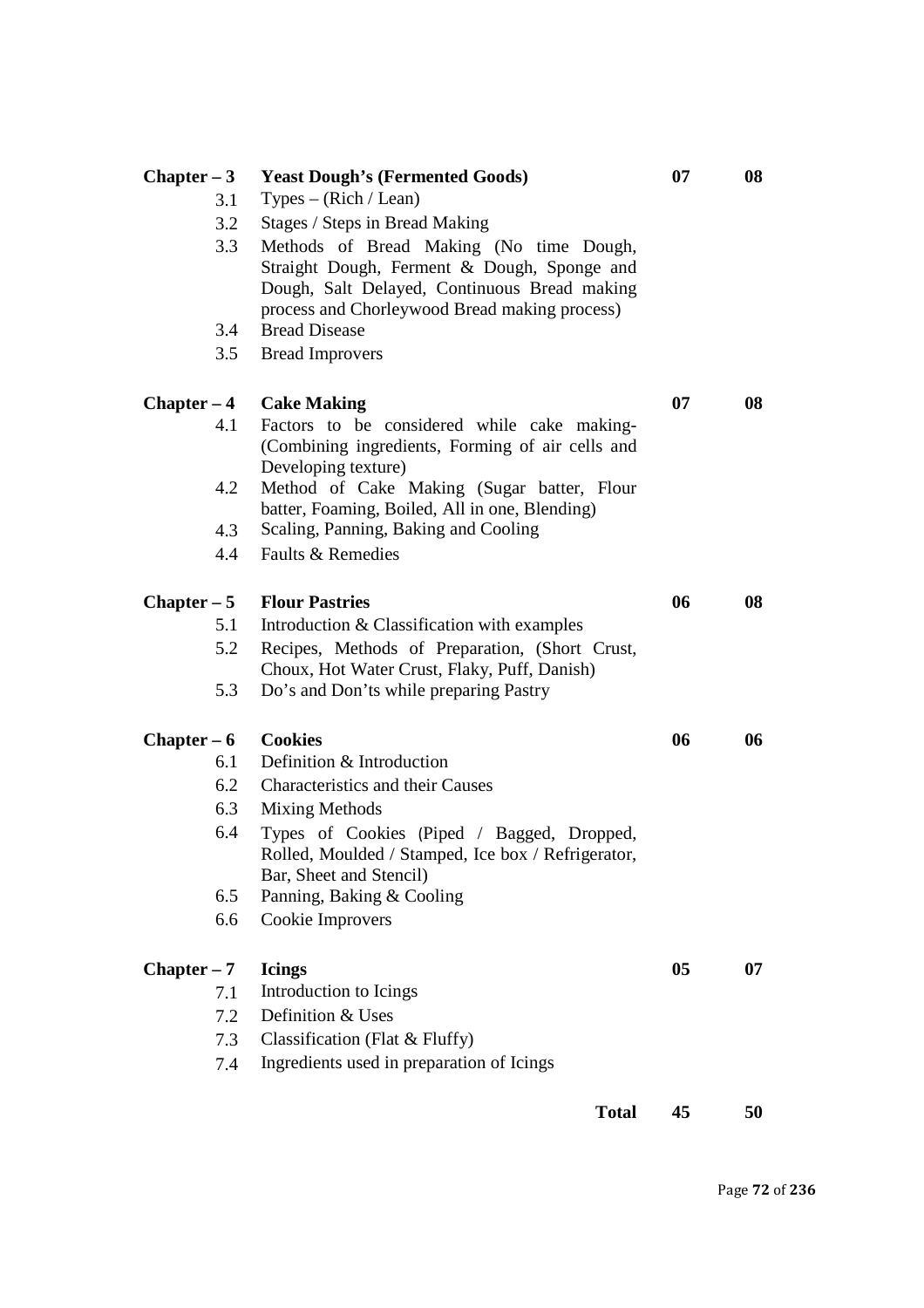#### **Note: Glossary**

Students should be familiar with the Glossary pertaining to above-mentioned topics

**Assignments:** Minimum of *2 assignments* to be submitted by students by the end of the semester.

- 1. Chart presentation of various tools and equipment's used in bakery.
- 2. Chart presentation on cookie making methods with 5 examples each.
- 3. List 10 exotic Flour Pastry Based Desserts.
- 4. Power point presentation on decorative cakes made using different types of icing.
- 5. Handwritten assignment on the glossary terms related to the above mentioned topics.

#### **Practical:**

- Students should prepare minimum Two Three products related to Bakery, Confectionery using various types / methods.
- Minimum 24 practical to be conducted comprising of the following
- i. **Breads** (Bread Rolls- Garlic / Herb, Burgers Buns, Hot Dog Rolls, Bread Loaf, French Bread, Sweet Dough, Brown Bread, Milk Bun, Pizza, Ladi Pav, Bread Sticks)
- ii. **Cakes** (Vanilla Muffins, Chocolate Layer Cake, Orange Muffins, Banana Bread, Madeira Cake, Swiss Roll / Roulade Eggless Cake, Mawa Cake, Devil's Food Cake, Angel Food Cake, Madeleine's, Date and Walnut Cake, Carrot Cake, Pineapple Upside Down Cake, Dry Fruit Cake, Gel Sponge, Genoese Sponge, Tea Cakes, Petite Four, Fruit Flan, Dundee Cake , Doughnut)
- iii. **Icings and Decorations techniques** (Glace Icing, Feather Icing, Butter Cream, Ganache, Truffle, Royal Icing, Marzipan, Sugar Paste, Pastillage, Meringue, American Frosting, Fresh Cream)
- iv. **Flour Pastry Products and its variations** (Tarts- Fresh Fruit / Choc, Profite Rolls, Meat Pie, Cheese Straw, Croissant, Vol Au Vent, Eclairs, Eccless Cake, Bouchees, Pinwheel, Palmiers, Khari, Cream Rolls ,Cinnamon Twist, Veg Puffs)
- v. **Cookies** (Butter Buttons, Melting Moments, Checkerboard, Shrewsbury, Ginger Cookies, Macroons, Choco Chips, Biscotti, Pinwheel, Nan Khatai, Jeera Cookies, Brownie)

#### **Practical Examination: (Internal & External)**

Practical Examination to be conducted on 03 Bakery Products comprising of Bread rolls, Flour pastry & an Iced cake / Gateau. The internal exams to be assessed by the internal examiner and external exams by the external examiner.

#### **Reference Books**

- 1. Professional Baking- Wayne Gisslen
- 2. Professional Cooking Wayne Gisslen
- 3. Professional Pastry Chef Bo Friberg, John Wiley
- 4. The Wilton Ways of Cake Decorations Hamlyn Publishing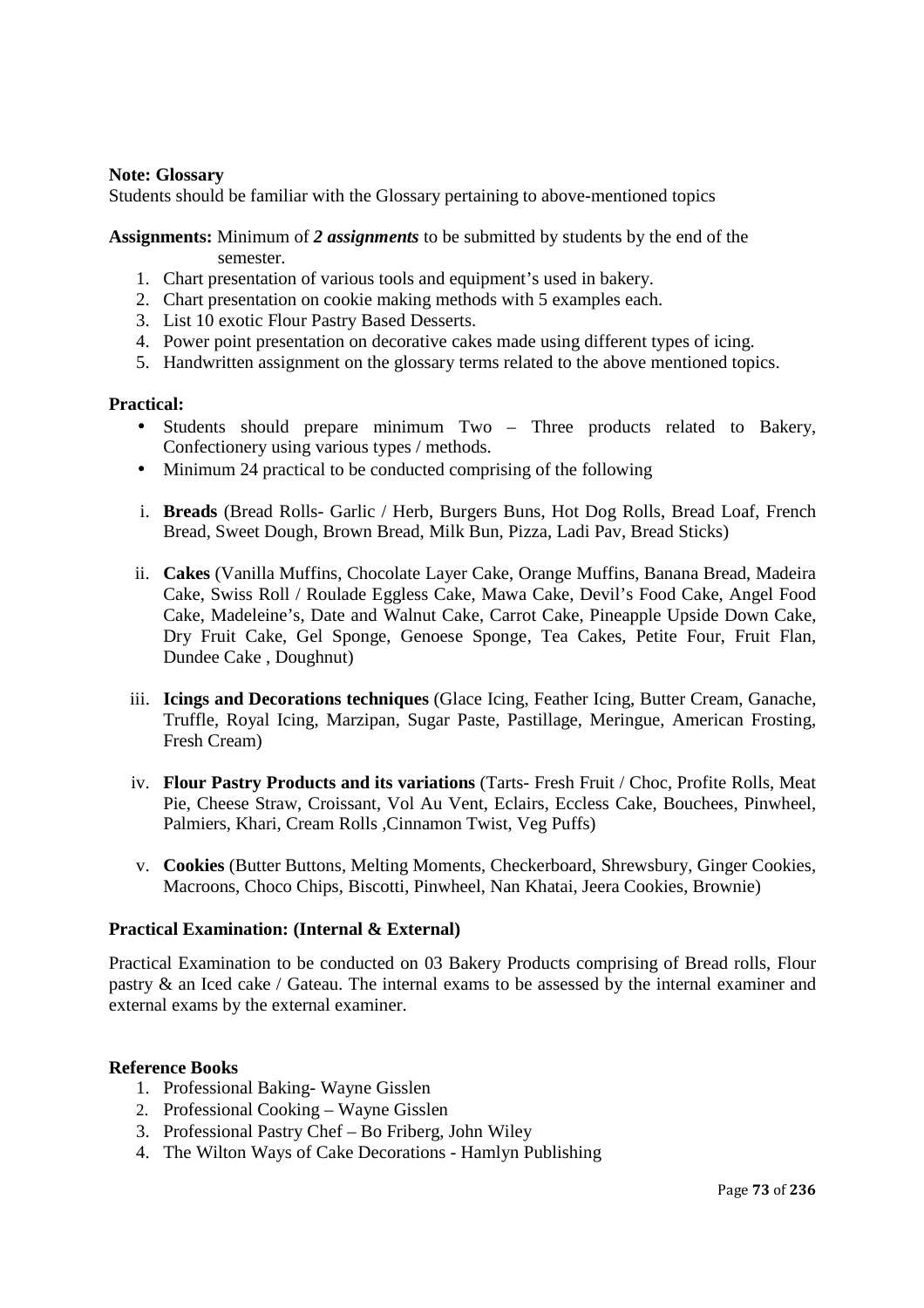- 5. Basic Baking S.C.Dubey
- 6. Theory of Bakery and Confectionery, Yogambal Ashokkumar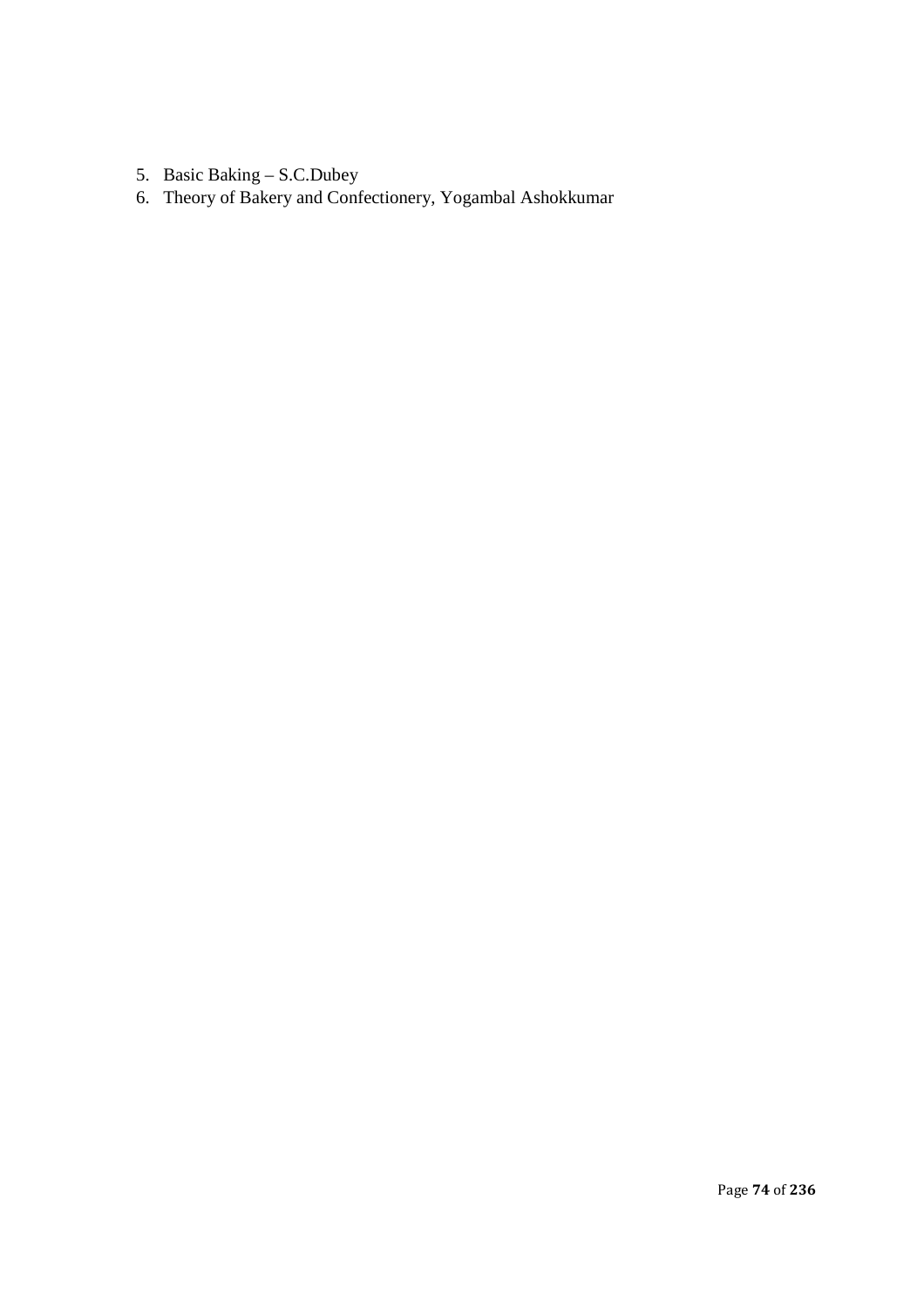| <b>Subject</b>         | : Food & Beverage Service – III |
|------------------------|---------------------------------|
| <b>Subject Code</b>    | : C 302                         |
| <b>Subject Credits</b> | : Five                          |
| <b>Semester</b>        | : Third                         |

| <b>Teaching Scheme per week</b> |                  |              |  |  |
|---------------------------------|------------------|--------------|--|--|
| Theory                          | <b>Practical</b> | <b>Total</b> |  |  |
| 03 hours                        | 03 hours         | 06 hours     |  |  |

| <b>Examination Scheme</b> |                    |                                                        |                                     |                                                 |                                    |               |                                                 |                              |
|---------------------------|--------------------|--------------------------------------------------------|-------------------------------------|-------------------------------------------------|------------------------------------|---------------|-------------------------------------------------|------------------------------|
|                           |                    | <b>Internal Examination Scheme</b>                     |                                     |                                                 | <b>External Examination Scheme</b> |               |                                                 |                              |
| Unit<br><b>Test</b>       | <b>Assignments</b> | <b>Continuous</b><br><b>Assessment</b><br>of practical | <b>Internal</b><br><b>Practical</b> | <b>Total</b><br><b>Internal</b><br><b>Marks</b> | <b>Practical</b>                   | <b>Theory</b> | <b>Total</b><br><b>External</b><br><b>Marks</b> | <b>Total</b><br><b>Marks</b> |
| 30                        | 10                 | 10                                                     | 25                                  | 75                                              | 25                                 | 50            | 75                                              | 150                          |

The course will give comprehensive knowledge on various fermented alcoholic beverages used in the Hospitality Industry. It will also help in understanding the classification, manufacturing process and the various styles, along with technical and specialized skills in the service of the same. It will familiarize students to bar profile.

|               |                                               | <b>Hours</b> | <b>Marks</b> |
|---------------|-----------------------------------------------|--------------|--------------|
| $Chapter - 1$ | <b>Alcoholic Beverages</b>                    | 03           | 05           |
| 1.1           | Definition                                    |              |              |
| 1.2           | <b>Classification of Alcoholic Beverages</b>  |              |              |
| 1.3           | Fermented beverages – Definition and Examples |              |              |
| $Chapter - 2$ | <b>Beer</b>                                   | 07           | 08           |
| 2.1           | Introduction and Definition                   |              |              |
| 2.2           | Raw materials & Manufacturing process         |              |              |
| 2.3           | Types of Ales and Lagers                      |              |              |
| 2.4           | Freshly brewed Beer and Flavored Beer         |              |              |
| 2.5           | Faults in Beer-Common faults and reasons      |              |              |
|               | (Sour, Cloudy, Flat and Foreign bodies)       |              |              |
| 2.6           | Other Fermented and Brewed beverages          |              |              |
|               | (Sake, Cider, Perry and Mead)                 |              |              |
| 2.7           | Brands Domestic & International               |              |              |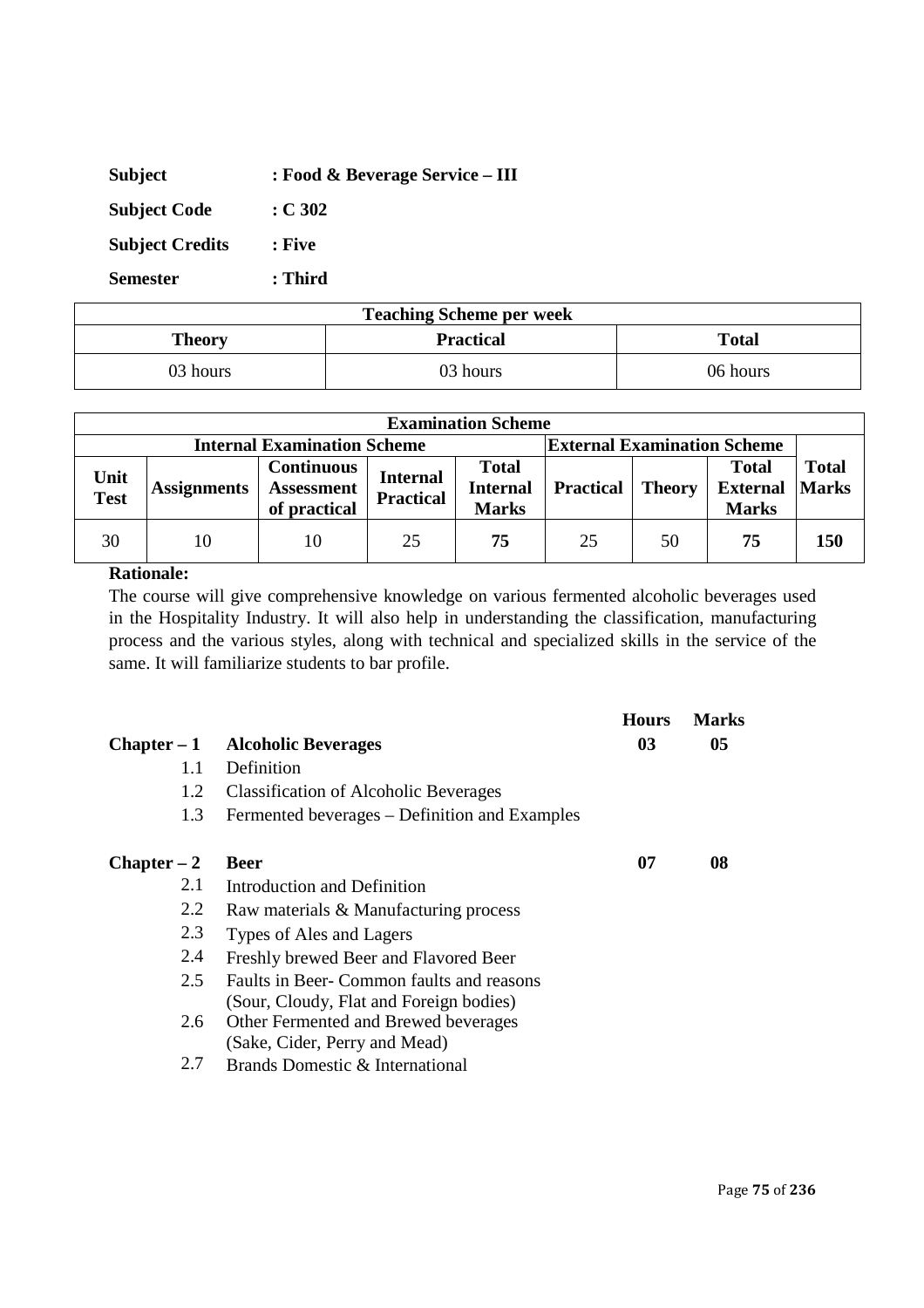### 3.1 Introduction and Definition 3.2 Classification of wines (Color, Characteristics and General) 3.3 Types of wines: Still, Sparkling, Fortified, Organic, Aromatized, Low Alcohol Wines, Alcohol free

- wines, Blush wine. 3.4 Factors influencing the character of wine
- 3.5 Viticulture & Viticulture Methods
- 3.6 Vinification of still wines (Red, White and Rose)
- 3.7 Naming of wines
- 3.8 Fruit wines and examples
- 3.9 Vine diseases and Wine faults Vine diseases – Odieum, Mildew, Gray Rot (Noble Rot), Phylloxera vastatrix. Wine faults – Corked, Weeping, Excess Sulphur, Maderisation, Tartare Flakes, Formation of crystals, Hydrogen sulphide, Cloudiness, Secondary Fermentation, Foreign materials and sediments.
- 3.10 Storage of wines
- 3.11 Food & Wine Harmony

#### **Chapter – 4 Wine producing Countries 15 14**

- 4.1 France Regions with Wine examples Champagne – Regions, Manufacture process (Traditional, Cuvee close / Charmat, Transfer, Impregnation/Carbonation), Brands 4.2 Italy – Regions with Wine examples
- Fortified wine: Marsala, Types and Brands
- 4.3 Germany –Regions with Wine examples
- 4.4 Spain Regions with Brands Sherry – Manufacture process, Types and Brands Malaga – Types and Brands
- 4.5 Portugal Regions with Wine examples Port – Manufacture process, Types, Brands Madeira – Manufacture process, Types, Brands
- 4.6 India Regions with Wine examples

## **Chapter – 5 Aperitifs 04 05**

- 5.1 Definition
- 5.2 Types of Aperitifs

**Chapter – 3 Wines 10 12**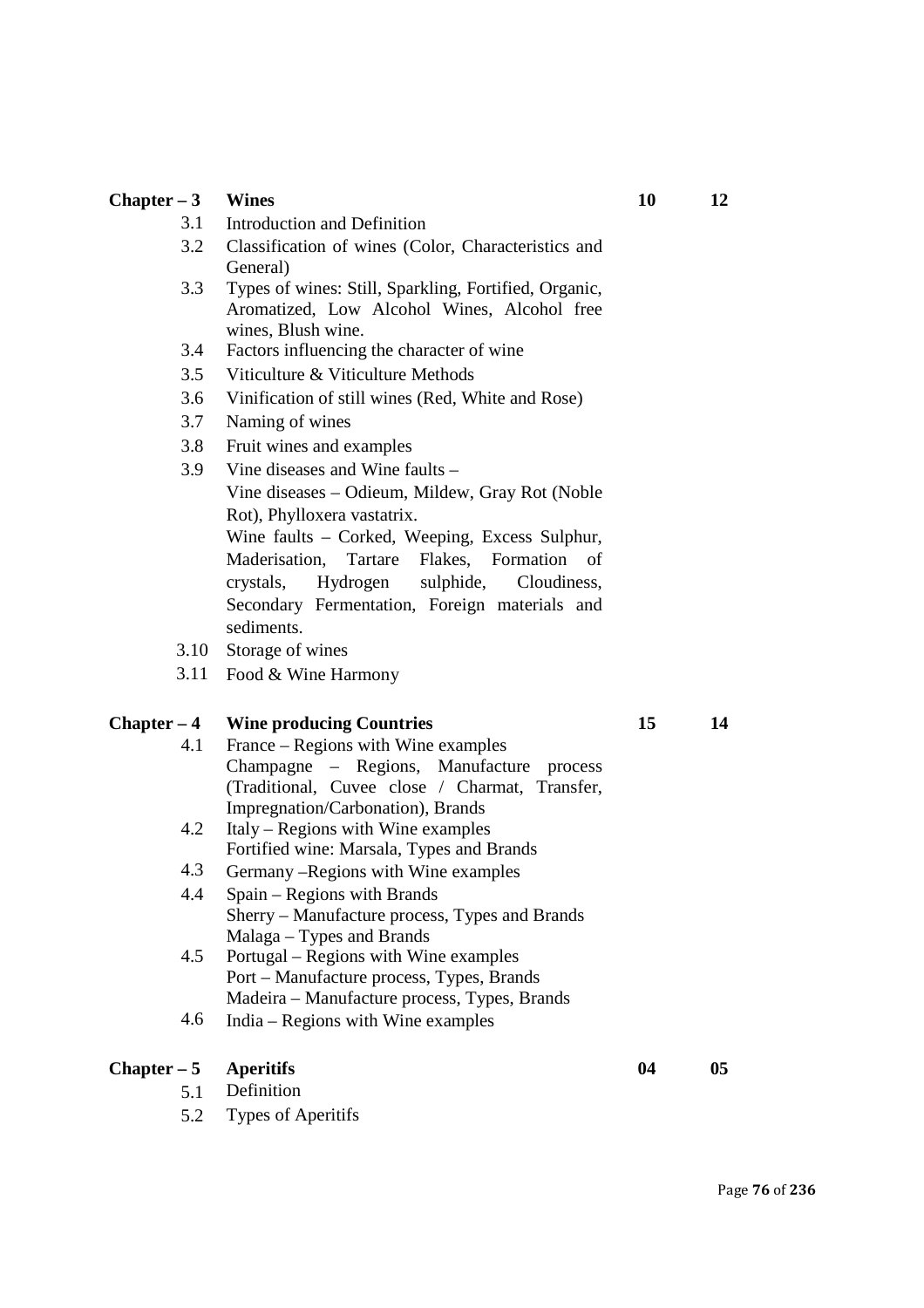- 5.3 Wine based Aperitifs
	- Vermouth Styles and Brands
	- Chambery, Chamberyzette, Punt-e-mes, Carpano
	- Dubonnet, Lillet, St.Raphael, Byrrh and Cap  $\frac{1}{2}$  Corse
- 5.4 Spirit based Aperitifs and Bitters Amer Picon, Fernet Branca, Pernod, Campari, Angostura, Ouzo and Underberg

| $Chapter - 6$ Bar |                                        |       | 06 | 06 |
|-------------------|----------------------------------------|-------|----|----|
| 6.1               | Types of Bar                           |       |    |    |
| 6.2               | Layout of American Bar with dimensions |       |    |    |
|                   | (Parts of bar)                         |       |    |    |
|                   | 6.3 Bar Equipment                      |       |    |    |
|                   | (Light equipment and Heavy equipment)  |       |    |    |
| 6.4               | Bar condiments and consumables         |       |    |    |
|                   |                                        |       |    |    |
|                   |                                        | Total | 45 |    |

**Note: Glossary –** Students should be familiar with the glossary pertaining to above mentioned topics.

**Field Visits –** Students should be taken for visits to Brewery and report must be submitted individually. (Winery visit to be conducted in the fourth semester)

#### **Practical:**

| <b>Practical No</b> | <b>Details</b>                                                                                                                                                                            |
|---------------------|-------------------------------------------------------------------------------------------------------------------------------------------------------------------------------------------|
| T                   | Organization of a wine bar                                                                                                                                                                |
| $\overline{2}$      | Types of Glasses used in the bar                                                                                                                                                          |
| 3                   | Beer Service - Service Temperature, Equipment, Procedure, Brands                                                                                                                          |
| $\overline{4}$      | Wine equipment                                                                                                                                                                            |
| 5                   | Reading of a wine label (Wine labels from France, Italy and Germany).                                                                                                                     |
| 6                   | White wine & Rose wine service - Service temperature, Equipment, Procedure<br>and Brands                                                                                                  |
| 7                   | Red wine service- Service temperature, Equipment, Procedure, Decanting<br>process and Brands                                                                                              |
| 8                   | Champagne / Sparkling Wines service- Service temperature, Equipment,<br>Procedure and Brands<br>Champagne Bottle sizes with their respective names<br>Champagne Dosage terms<br>$\bullet$ |
| 9                   | Fortified wine service - Service Temperature, Equipment, Procedure, Brands<br>Sherry                                                                                                      |

• Port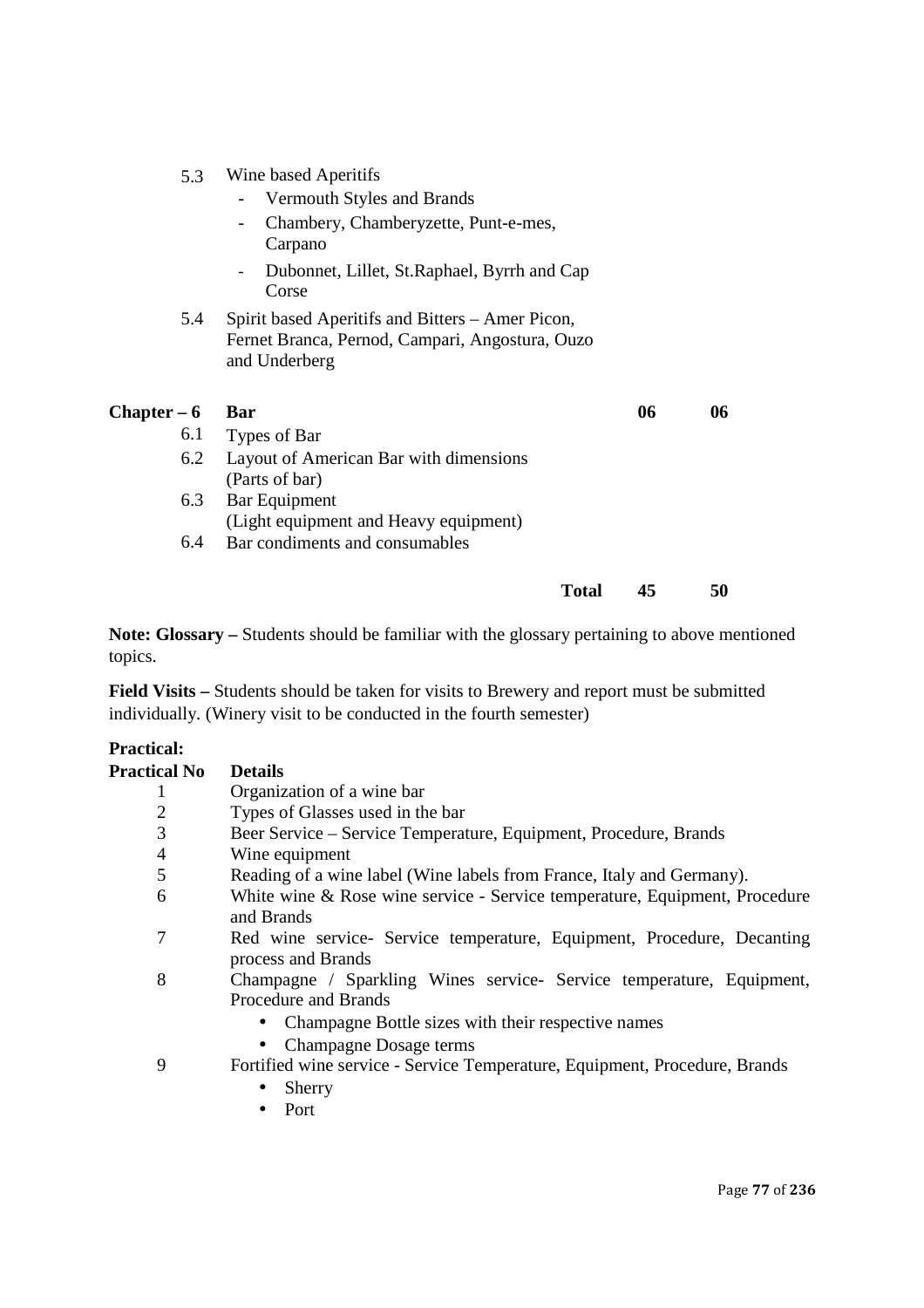- 10 Service of Aperitifs
	- Vermouth
	- Campari
	- Pernod
- 11 Menu Planning with wines and Service of Food and wine (Menu planning with wines from France, Italy, Spain, and India)
- 12 Preparation of
	- Beer list
	- Wine list

#### **Practical Examination: (Internal & External)**

Practical exam need to be conducted on the above listed practical along with standards of grooming, tasks, performance and viva. Internal exam to be assessed by the internal examiner, external exam to be assessed by external examiner.

**Assignment**: Minimum of two assignments to be submitted by students by the end of the semester.

- 1. Wine laws of France, Italy and Germany.
- 2. Wines from New world countries (USA, Australia, Africa and New Zealand)
- 3. Price list of wines from two outlets.
- 4. Price list of Beer from two outlets
- 5. Flavored Beer available in the market with prices
- 6. Fruit wines available in the market with prices
- 7. Indian wines brand names and prices

#### **References:**

1. Food and Beverage Service – R. Singaravelavan Oxford Higher Education

- 2. Food & Beverage Service Vera Prasad, Gopi Krishna Pearson Publications
- 3. Food & Beverage Service- Lilicrap & Cousins
- 4. Food & Beverages Service Training Manual Sudhir Andrews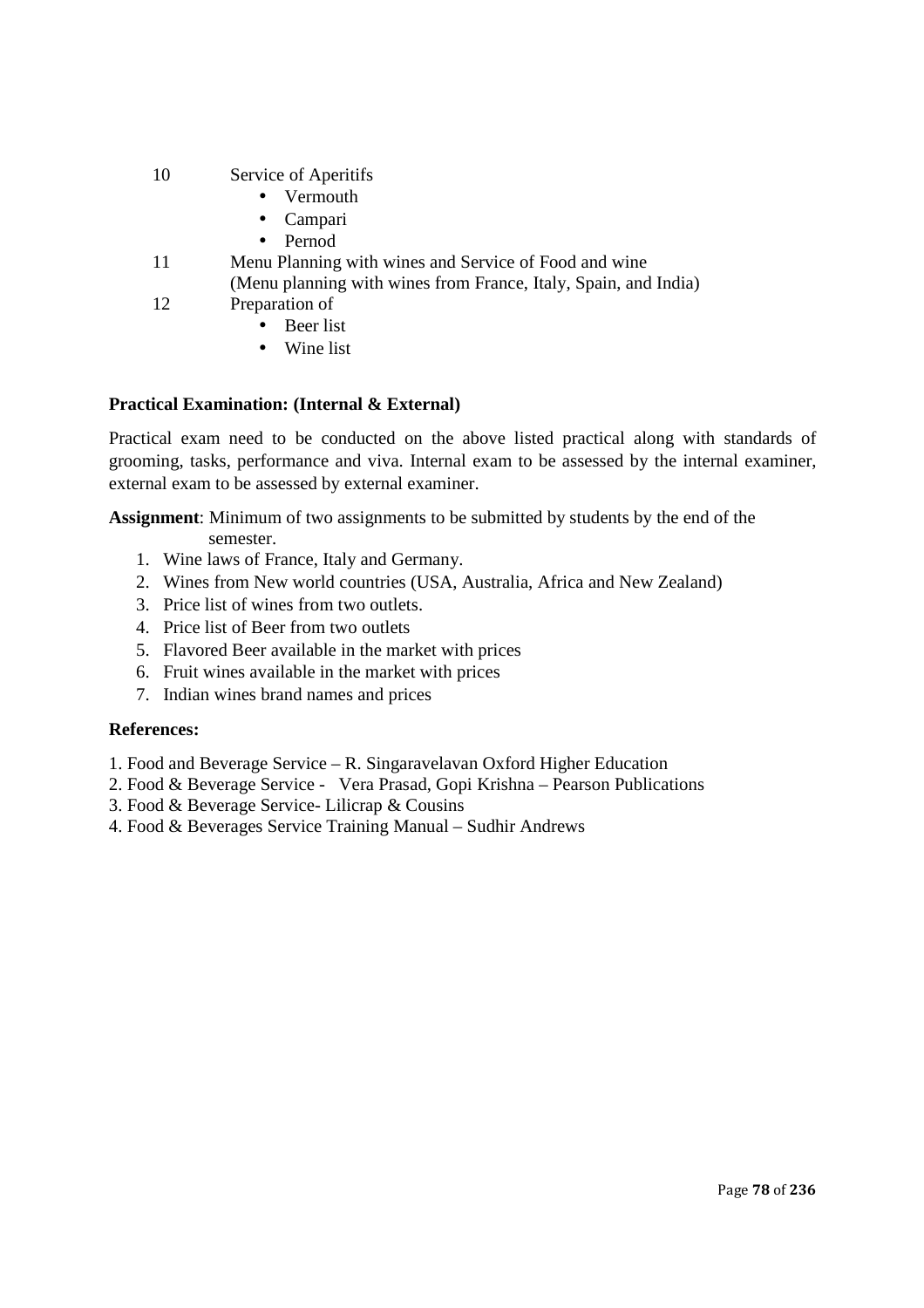| <b>Subject</b>         | : Accommodation Operations - I |
|------------------------|--------------------------------|
| <b>Subject Code</b>    | : C303                         |
| <b>Subject Credits</b> | : Five                         |
| <b>Semester</b>        | : Third                        |

| <b>Teaching Scheme per week</b>            |          |         |  |  |
|--------------------------------------------|----------|---------|--|--|
| Theory<br><b>Total</b><br><b>Practical</b> |          |         |  |  |
| 03 hours                                   | 03 hours | 6 hours |  |  |

| <b>Examination Scheme</b> |                    |                                                        |                                     |                                                 |                                    |               |                                                 |                              |
|---------------------------|--------------------|--------------------------------------------------------|-------------------------------------|-------------------------------------------------|------------------------------------|---------------|-------------------------------------------------|------------------------------|
|                           |                    | <b>Internal Examination Scheme</b>                     |                                     |                                                 | <b>External Examination Scheme</b> |               |                                                 |                              |
| Unit<br><b>Test</b>       | <b>Assignments</b> | <b>Continuous</b><br><b>Assessment</b><br>of practical | <b>Internal</b><br><b>Practical</b> | <b>Total</b><br><b>Internal</b><br><b>Marks</b> | <b>Practical</b>                   | <b>Theory</b> | <b>Total</b><br><b>External</b><br><b>Marks</b> | <b>Total</b><br><b>Marks</b> |
| 30                        | 10                 | 10                                                     | 25                                  | 75                                              | 25                                 | 50            | 75                                              | 150                          |

This subject aims to establish the importance of Rooms Division within the Hospitality Industry. It also prepares the student to acquire skills and knowledge to identify the required standards and decision-making considerations of this department.

#### **SECTION – I**

|               |     |                                                                                                          | <b>Hours</b> | <b>Marks</b> |
|---------------|-----|----------------------------------------------------------------------------------------------------------|--------------|--------------|
| $Chapter - 1$ |     | <b>Housekeeping Supervision</b>                                                                          | 04           | 04           |
|               |     | 1.1 Role of Supervisor                                                                                   |              |              |
|               | 1.2 | Specific Functions of Supervisors - Guestroom<br>inspection, Inspection of VIP rooms, Linen<br>Inventory |              |              |
|               | 1.3 | Checklist for inspection                                                                                 |              |              |
|               | 1.4 | Dirty dozen and Quick six inspection                                                                     |              |              |
| $Chapter - 2$ |     | <b>Laundry Operations</b>                                                                                | 06           | 08           |
|               | 2.1 | Types of Laundries-OPL, Commercial                                                                       |              |              |
|               | 2.2 | Layout of a typical laundry                                                                              |              |              |
|               | 2.3 | Laundry equipments & uses (Commercial Laundry                                                            |              |              |
|               |     | Equipments-calendaring machine, Hydro<br>$\bullet$<br>extractors,                                        |              |              |
|               |     | Washing machine, Steam press, Suzie, Flat<br>$\bullet$<br>press etc.)                                    |              |              |
|               | 2.4 | <b>Laundry Process</b>                                                                                   |              |              |
|               | 2.5 | <b>Stain Removal</b>                                                                                     |              |              |
|               | 2.6 | Dry-cleaning                                                                                             |              |              |
|               | 2.7 | Flow Chart of Handling Guest Laundry-Laundry                                                             |              |              |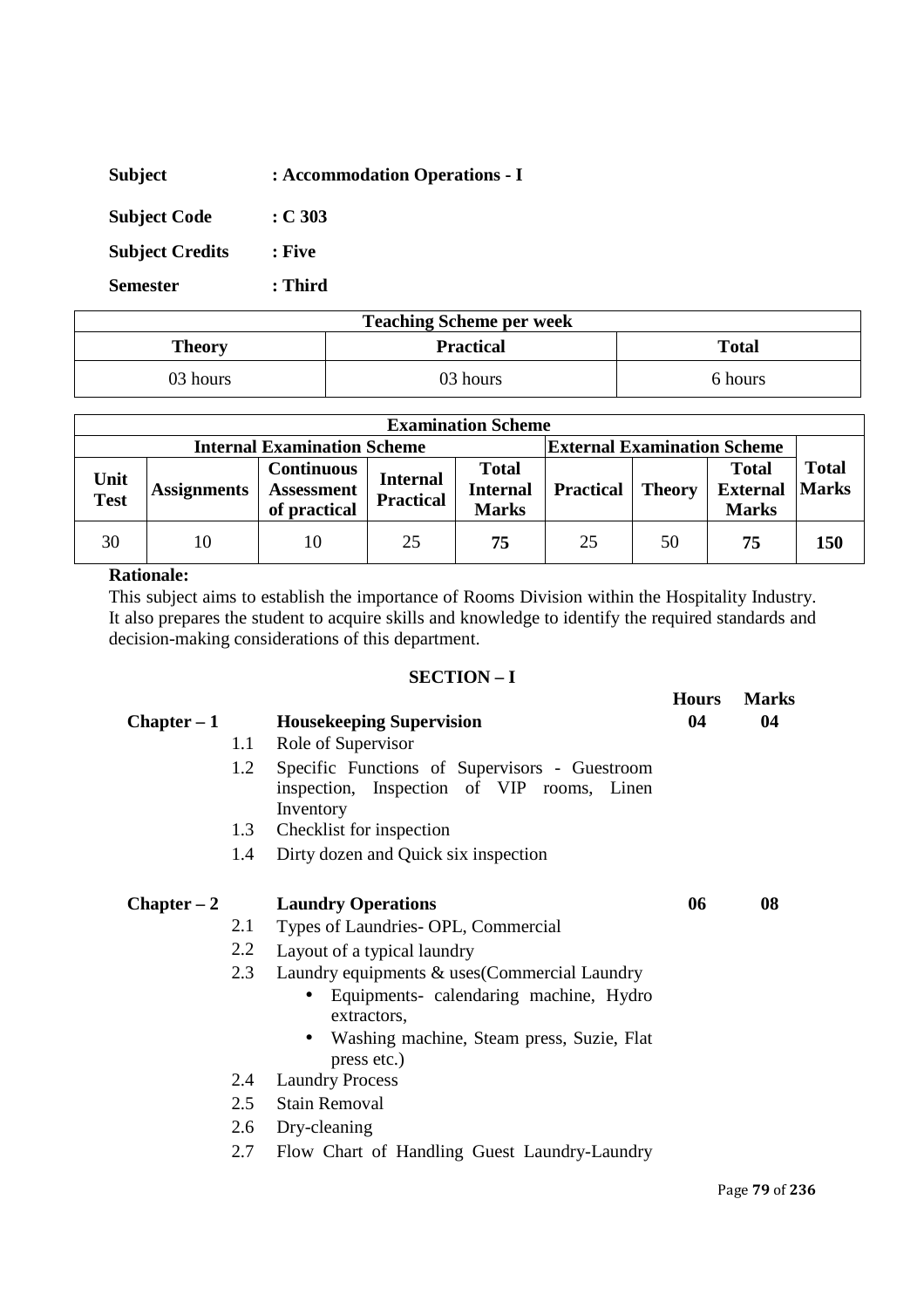list and Valet Service

| $Chapter - 3$ | 3.1<br>3.2<br>3.3 | <b>Linen Room</b><br>Layout of Linen Room<br>Classification & Selection of Linen<br>Classification of Bed, Bath, & Restaurant Linen | 10 | 08 |
|---------------|-------------------|-------------------------------------------------------------------------------------------------------------------------------------|----|----|
|               | 3.4               | Sizes of Linen                                                                                                                      |    |    |
|               | 3.5               | Storage facilities and conditions                                                                                                   |    |    |
|               | 3.6               | Par stock, Factors affecting par stock                                                                                              |    |    |
|               | 3.7               | Linen Control – Linen Inventory $&$ Control                                                                                         |    |    |
|               | 3.8               | Discard management                                                                                                                  |    |    |
|               | 3.9               | Storage of uniforms                                                                                                                 |    |    |
|               | 3.10              | Issue and exchange of uniforms                                                                                                      |    |    |
| $Chapter - 4$ |                   | <b>Contract Cleaning</b>                                                                                                            | 04 | 05 |
|               | 4.1               | Definition & Concept                                                                                                                |    |    |
|               | 4.2               | Jobs given on contract by Housekeeping                                                                                              |    |    |
|               | 4.3               | Advantages & Disadvantages                                                                                                          |    |    |
|               | 4.4               | Pricing a contract                                                                                                                  |    |    |
|               |                   | <b>SECTION - II</b>                                                                                                                 |    |    |
| $Chapter - 5$ |                   | <b>Checkout</b>                                                                                                                     | 06 | 08 |
|               | 5.1               | Departure notification                                                                                                              |    |    |
|               | 5.2               | Departure procedure in Fully automated system                                                                                       |    |    |
|               | 5.3               | <b>Group Checkouts</b>                                                                                                              |    |    |
|               | 5.4               | Express check outs                                                                                                                  |    |    |
|               | 5.5               | Early and Late check outs and charges                                                                                               |    |    |
|               | 5.6               | Post departure Courtesy Services                                                                                                    |    |    |
| $Chapter - 6$ |                   | <b>Methods of Payment</b>                                                                                                           | 05 | 06 |
|               | 6.1               | <b>Settlement of Bills</b>                                                                                                          |    |    |
|               | 6.2               | Cash Settlement- Indian & Foreign currency                                                                                          |    |    |
|               | 6.3               | Travellers' cheque, Personal cheque, Demand<br>draft, Debit card                                                                    |    |    |
|               | 6.4               | Foreign currency exchange procedure<br>and<br>encashment certificate                                                                |    |    |
|               | 6.5               | Credit Settlement- Credit card, Travel Agent<br>voucher, Bill to Company letter                                                     |    |    |
|               | 6.6               | Other methods of payment- NEFT/RTGS, charge<br>voucher                                                                              |    |    |
| $Chapter - 7$ |                   | <b>Front office Accounting</b>                                                                                                      | 05 | 06 |
|               | 7.1               | Accounting fundamentals                                                                                                             |    |    |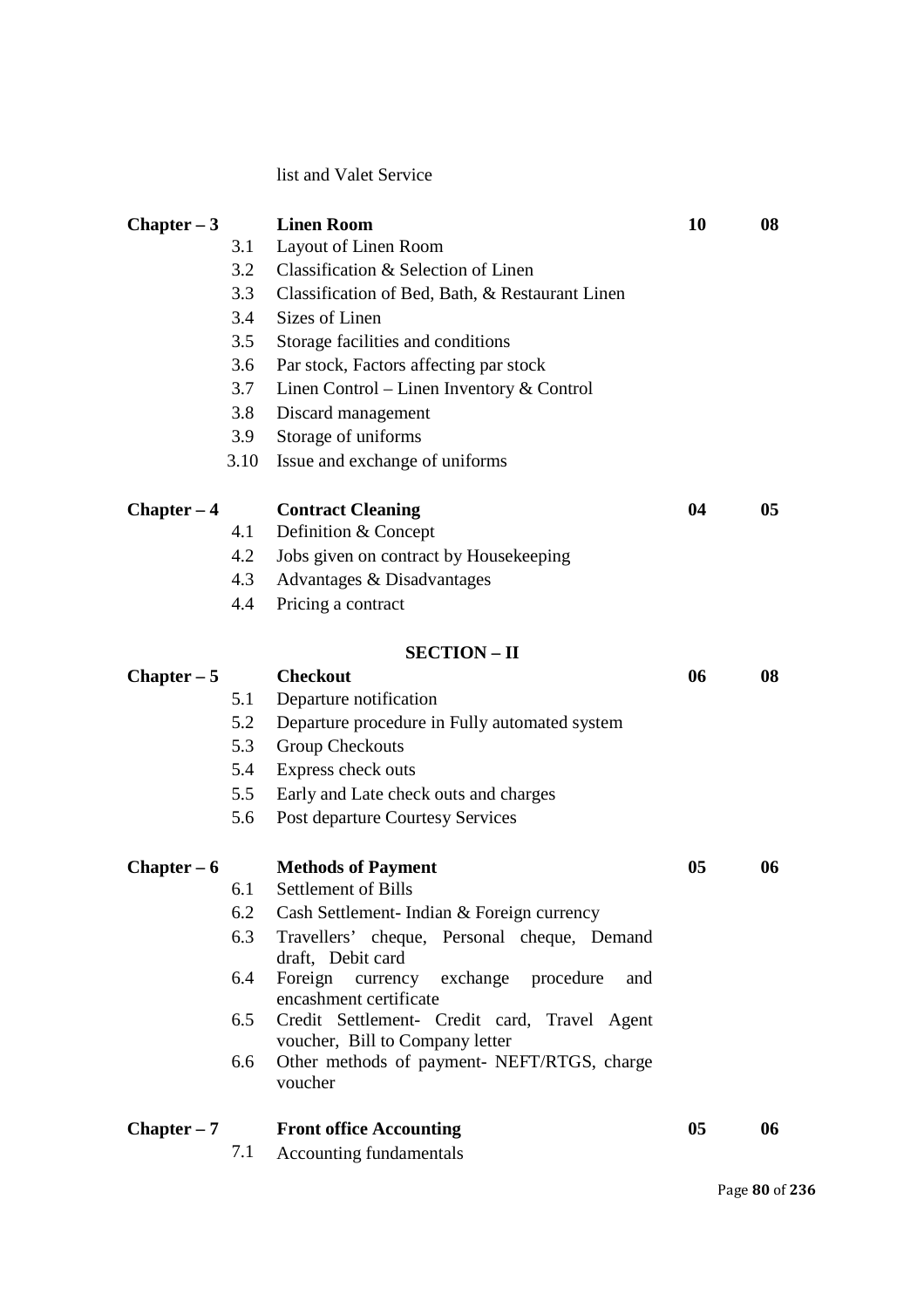(Types of accounts, folios, vouchers)

- 7.2 City Ledger
- 7.3 Front office Accounting cycle-Creation, maintenance and settlement of accounts
- 7.4 Credit control measures-Pre-Authorization, Advance Payments, Floor Limit, House Limit

| $Chapter - 8$ | <b>Application of various Statistical data</b> | 05 | 05 |
|---------------|------------------------------------------------|----|----|
| 8.1           | Room occupancy %, Double Occupancy%, Foreign   |    |    |
|               | Occupancy %, Local Occupancy %, House Count,   |    |    |
|               | ARR, RevPAR, ARG, Single Occupancy,            |    |    |
|               | Cancellation %, No Show %, Overstay%,          |    |    |
|               | Understay % (Numericals based on the above     |    |    |
|               | formulae)                                      |    |    |
|               |                                                |    |    |

#### **Total 45 50**

#### **Note: Glossary**

Students should be familiar with the Glossary pertaining to above-mentioned topics

**Assignments:** A minimum of 2 assignments based on the following topics to be given to individual student and the marks to be considered in internal marks.

#### **Section – I (any one)**

- 1. List of jobs given on contract in any one hotel along with agencies.
- 2. Recycling of discarded linen

#### **Section – II (any one)**

- 1. Latest methods of Payment used in Hotels for bill settlement
- 2. Precautionary Measures to deal with frauds while handling Indian Currency & Credit Cards

#### **Practical:**

#### **Section – I**

- 1. Design a Housekeeping checklist for Guest rooms and Public areas.
- 2. Supervision of Guest room using checklists
- 3. Calculation of Room Linen requirement for a 100 room property with an OPL
- 4. Stain Removal Latest Technique
- 5. Washing of Linen- Bluing, Starching, Ironing
- 6. Stock taking of Linen for Housekeeping Lab

**Field Visit:** Visit to a commercial Laundry and preparation of a report on its operation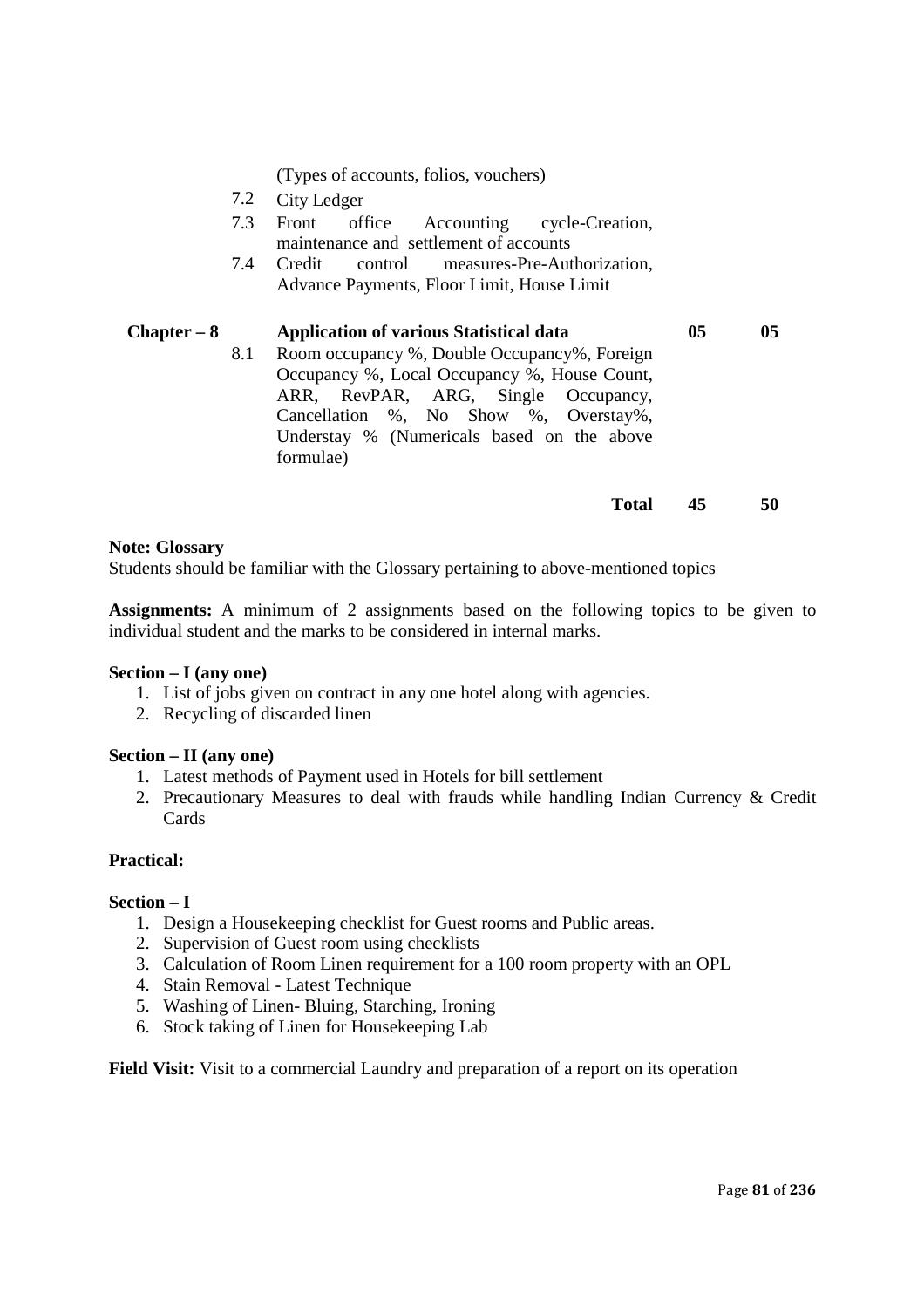#### **Section – II**

- 1. Role-play on Checkouts using various methods of Payments- FIT (Indian & Foreign Nationality guests)
- 2. Role-play on Checkout Procedure for bookings done through Corporate and Travel Agent
- 3. Role Play on Group Checkout procedure
- 4. Format of Departure Register, Departure Intimation, Departure List, Departure Errand Card.
- 5. Preparation of guest folio, Filling up, accounting and totaling (final) guest folio in semiautomated accounting system
- 6. Preparation of various vouchers-V.P.O., Miscellaneous voucher, Allowance vouchers, Travel Agent voucher, Cash receipt voucher etc.
- 7. Use of Software for Settlement of bills

#### **Practical Examination: (Internal & External)**

Exams to be conducted on the above mentioned practical with equal weightage given to Section I and Section II.

The internal exams to be assessed by the internal examiner and external exams by the external examiner.

#### **Reference books:**

- 1. Hotel Housekeeping : Operations and Management by Raghubalan, Oxford
- 2. Accommodation Operations Management by Kaushal, S.K. & Gautam, S.N., Frank **Brothers**
- 3. Housekeeping by Malini Singh
- 4. A Textbook of Interior Decoration by Parimalan, P.
- 5. Hotel Housekeeping, by Sudhir Andrews, Tata McGraw Hill
- 6. The Professional Housekeeper, by Tucker Schneider, VNR
- 7. Professional Management of Housekeeping Operations by Martin Jones, Wiley
- 8. House Keeping Management for Hotels by Rosemary Hurst , Heinemann
- 9. Hotel, Hostel & Hospital House Keeping by Joan C. Branson & Margaret Lennox, ELBS
- 10. Accommodation & Cleaning Services, Vol I & II, David by Allen, Hutchinson
- 11. Managing House Keeping Operation, by Margaret Kappa & Aleta Nitschke
- 12. Front office Management by S.K. Bhatnagar
- 13. Front Office Management & Operations by Sudhir Andrews
- 14. Effective Front Office Operations by Michael. L. Kasavana
- 15. Front Office: Procedures, social skills, yield & management by Abbott, Peter & Lewry, Sue
- 16. Hotel Front Office A Training Manual by Sudhir Andrews
- 17. Hotel Front Office Training Manual by Suvradeep Gauranga Ghosh
- 18. Professional front Office Management by Robert. H. Woods, Jack. D. Ninemeier, David. K. Hayes & Michele .A.Austin
- 19. Front Office Operations & Management by Ahmad Ismail
- 20. Hotel Front Office Operations & Management by Jatashankar . R.Tewari
- 21. Hotel Front Office Management by James Bardi.
- 22. Check in Check out by Gary. K.Vallen
- 23. Managing Hotel Operations by Jerome. J. Vallen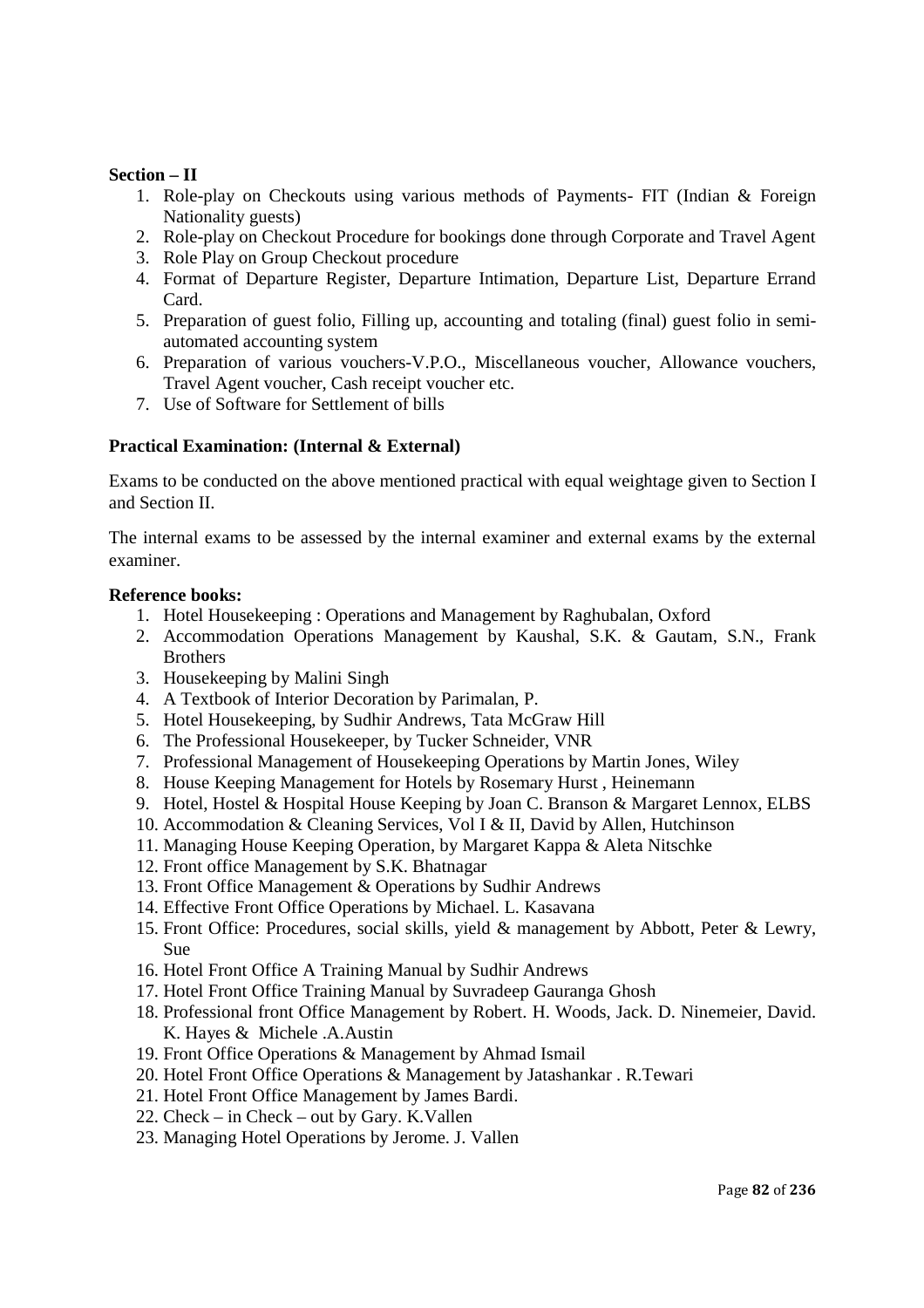| <b>Subject</b><br><b>Subject Code</b> | : Hotel Accounting<br>:AE304 |
|---------------------------------------|------------------------------|
| <b>Subject Credits</b>                | : Four                       |
| <b>Semester</b>                       | : Third                      |

| <b>Teaching Scheme per week</b>            |     |          |
|--------------------------------------------|-----|----------|
| <b>Total</b><br><b>Practical</b><br>Theory |     |          |
| 04 hours                                   | --- | 04 hours |

| <b>Examination Scheme</b>                                                |                                      |                                       |               |                                                 |                              |
|--------------------------------------------------------------------------|--------------------------------------|---------------------------------------|---------------|-------------------------------------------------|------------------------------|
| <b>External Examination Scheme</b><br><b>Internal Examination Scheme</b> |                                      |                                       |               |                                                 |                              |
| <b>Unit Test</b>                                                         | <b>Assignments</b><br>(Theory based) | <b>Total Internal</b><br><b>Marks</b> | <b>Theory</b> | <b>Total</b><br><b>External</b><br><b>Marks</b> | <b>Total</b><br><b>Marks</b> |
| 20                                                                       | 30                                   | 50                                    | 50            | 50                                              | 100                          |

To equip students with the knowledge of Accounting as practiced in Hotels and to help them to utilize this knowledge in day-to-day operations undertaken in the various department in hotels.

| $Chapter - 1$<br>1.1<br>1.2<br>1.3<br>1.4 | <b>Allowances, Discount and Visitors Paid Out</b><br>Meaning and Types<br>Formats of Allowance and VPO Vouchers<br>Difference between Allowance & Discount<br>Difference between Discount & VPO | <b>Hours</b><br>08 | <b>Marks</b><br>10 |
|-------------------------------------------|-------------------------------------------------------------------------------------------------------------------------------------------------------------------------------------------------|--------------------|--------------------|
| $Chapter - 2$                             | <b>Visitors Tabular Ledger</b>                                                                                                                                                                  | 10                 | 10                 |
| 2.1                                       | Format and Use of Visitors Tabular Ledger                                                                                                                                                       |                    |                    |
| 2.2                                       | Practical Problems on Visitors Tabular Ledger                                                                                                                                                   |                    |                    |
| $Chapter - 3$                             | <b>Guest Weekly Bill</b>                                                                                                                                                                        | 12                 | 10                 |
| 3.1                                       | Format and Use of Guest Weekly Bill                                                                                                                                                             |                    |                    |
| 3.2                                       | Practical Problems on Guest Weekly Bill                                                                                                                                                         |                    |                    |
| 3.3                                       | Difference between VTL and GWB                                                                                                                                                                  |                    |                    |
| $Chapter - 4$                             | <b>Uniform System of Accounting</b>                                                                                                                                                             | 15                 | 10                 |
| 4.1                                       | Introduction to Uniform System of Accounting                                                                                                                                                    |                    |                    |
| 4.2                                       | Practical problems on preparation of Income                                                                                                                                                     |                    |                    |
|                                           | Statement as per Uniform System of Accounting                                                                                                                                                   |                    |                    |
| 4.3                                       | Schedules showing Departmental incomes - Rooms,                                                                                                                                                 |                    |                    |
|                                           | Food & Beverage, Telephone Gift shop, Garage                                                                                                                                                    |                    |                    |
|                                           | and Parking, Laundry only                                                                                                                                                                       |                    |                    |

|  | Chapter – 5 Budget and Budgetary Control |  |  |  |
|--|------------------------------------------|--|--|--|
|--|------------------------------------------|--|--|--|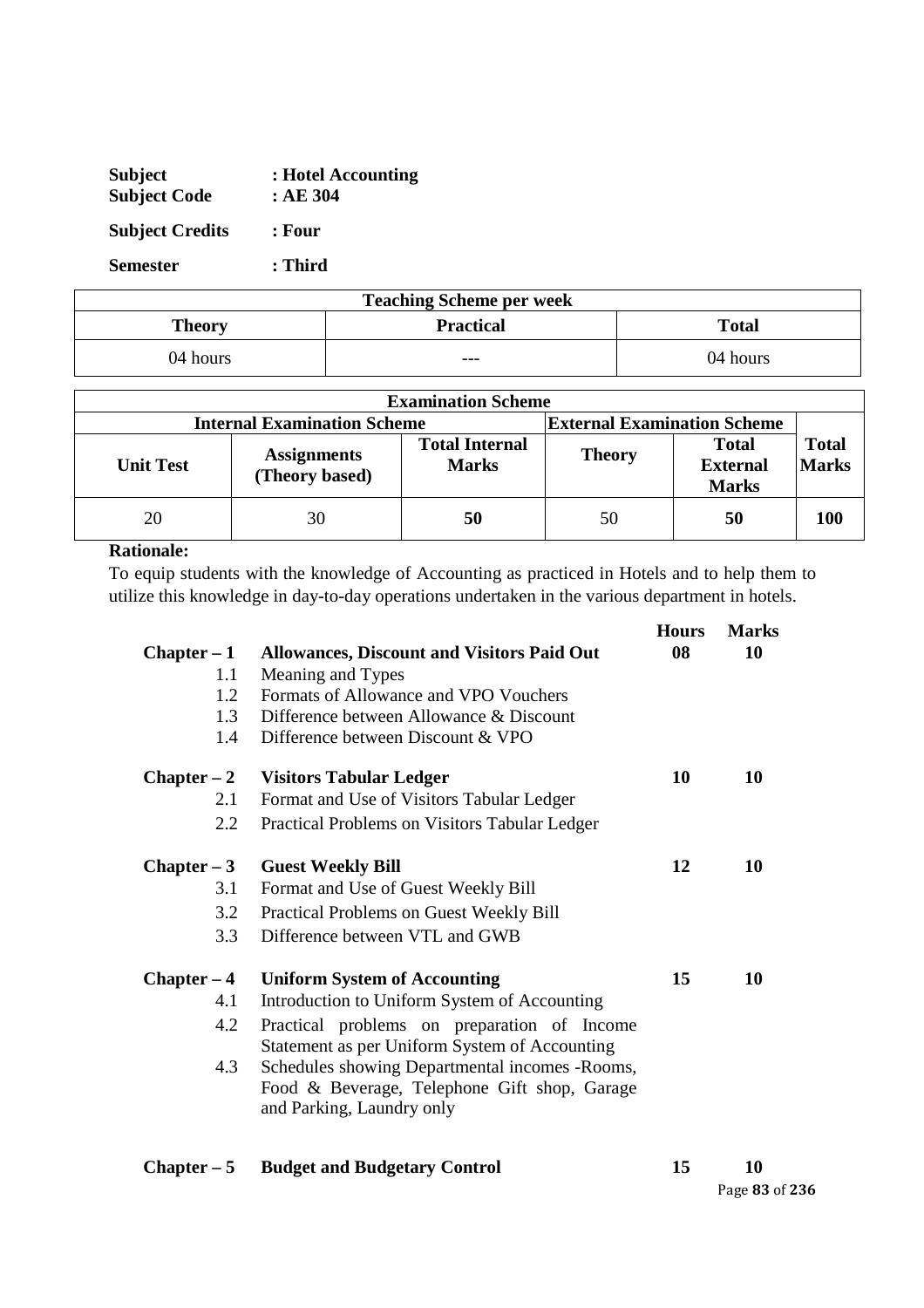- 5.1 Definition and Types of Budget
- 5.2 Practical problems on Cash Budget and Flexible Budget
- 5.3 Meaning and Advantages of Budgetary Control

#### **Total 60 50**

**Note:** Practical problems on preparation of Guest Weekly Bill, Visitors Tabular Ledger, Uniform System of Accounting and Cash and Flexible Budget must be emphasized on by the subject teacher.

#### **Assignments: Minimum of two assignments to be submitted by students by the end of the semester.**

- 1. Practical problems on Guest Weekly Bill, Visitors Tabular Ledger
- 2. Practical problems on Uniform System of Accounting.
- 3. Practical Problems on Cash and Flexible Budget

#### **Reference Books**

1. Managerial Accounting in the Hospitality Industry- Vol – II, Peter. J. Harris and Peter A Hazzard, Fourth Edition, Stanley Thornes Publishers Ltd. Gloucestershire.

2. Hotel Management – Dr. Jagmohan Negi, First Edition 2005 – Himalaya Publishing House , Mumbai - 400004

3. Hotel Accounting & Financial Control - Ozi D'Cunha Gleson Ozi D'Cunha – Fist- 2002- Dickey Enterprises , Kandivali (W) Mumbai

4. Accounting in the Hotel & Catering Industry – Richard Kotas – Fourth – 1981- International Textbook Company Co. Ltd.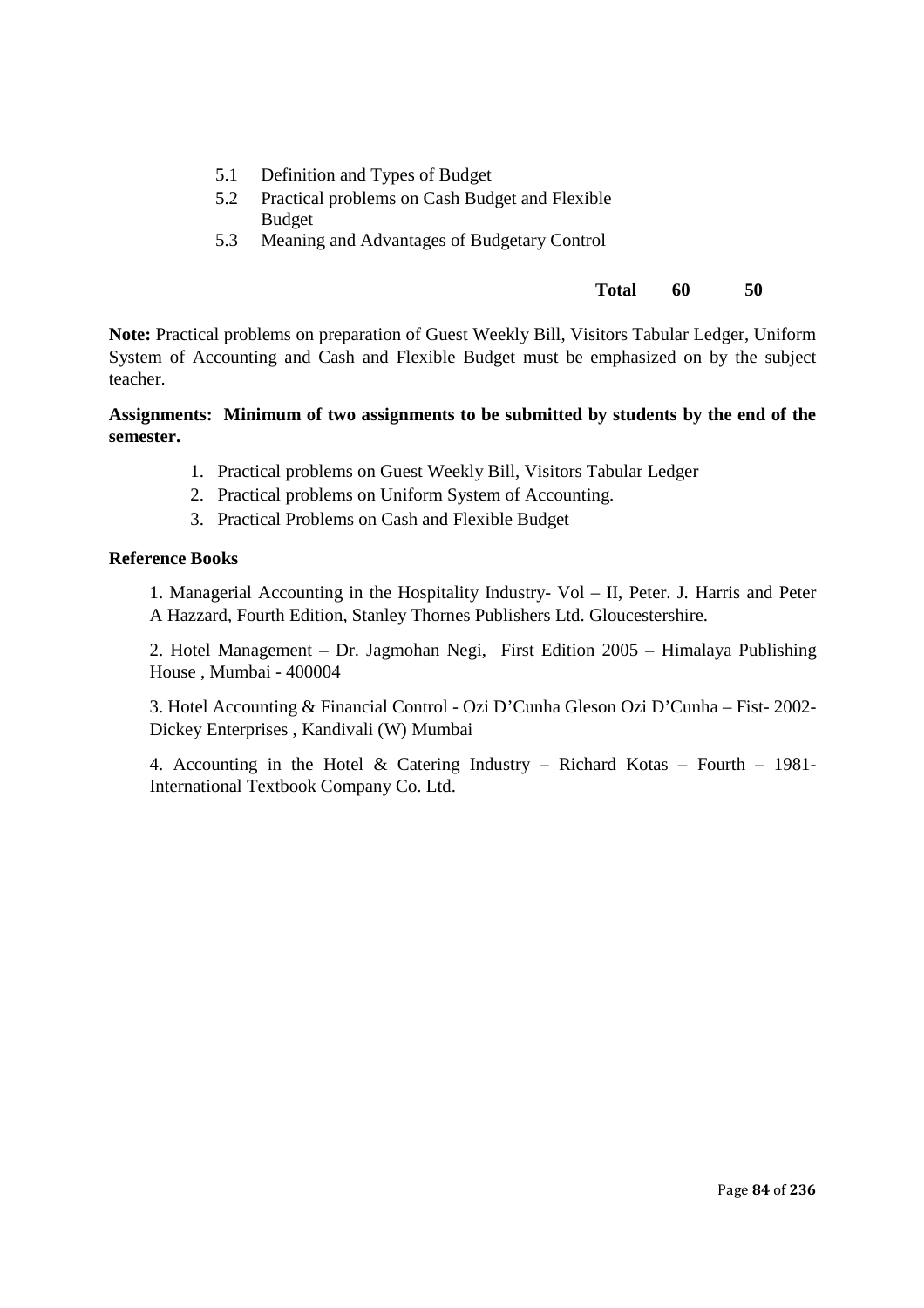| <b>Subject</b>         | : Environment Science |
|------------------------|-----------------------|
| <b>Subject Code</b>    | :AE305                |
| <b>Subject Credits</b> | : Four                |
| <b>Semester</b>        | : Third               |

| <b>Teaching Scheme per week</b> |                  |              |
|---------------------------------|------------------|--------------|
| Theory                          | <b>Practical</b> | <b>Total</b> |
| 04 hours                        | ---              | 04 hours     |

|                  | <b>Examination Scheme</b>            |                                       |                                    |                                                 |                              |
|------------------|--------------------------------------|---------------------------------------|------------------------------------|-------------------------------------------------|------------------------------|
|                  | <b>Internal Examination Scheme</b>   |                                       | <b>External Examination Scheme</b> |                                                 |                              |
| <b>Unit Test</b> | <b>Assignments</b><br>(Theory based) | <b>Total Internal</b><br><b>Marks</b> | <b>Theory</b>                      | <b>Total</b><br><b>External</b><br><b>Marks</b> | <b>Total</b><br><b>Marks</b> |
| 20               | 30                                   | 50                                    | 50                                 | 50                                              | 100                          |

The course aims to establish the importance of environmental issues. It provides insight on Environment Management in Hospitality Industry. It also helps students to understand the benefits of Eco-friendly practices to have a sustainable environment in daily operations of hotel.

|               |                                                          | <b>Hours</b> | <b>Marks</b>   |
|---------------|----------------------------------------------------------|--------------|----------------|
| $Chapter - 1$ | <b>Environmental studies</b>                             | 04           | 0 <sub>3</sub> |
| 1.1           | Introduction – Definition                                |              |                |
| 1.2           | Importance of environment with respect to                |              |                |
|               | <b>Hospitality Industry</b>                              |              |                |
| 1.3           | Concepts – Global warming, Greenhouse gases,             |              |                |
|               | Carbon foot print, Acid rain, Sustainability,            |              |                |
|               | Food-mile, LEED, TERI, ISO (14,004,14010,                |              |                |
|               | 14011,14012), IGBC                                       |              |                |
| 1.4           | Disaster Natural and Man made                            |              |                |
| 1.5           | Ecotel – Definition, Scope and Importance                |              |                |
| 1.6           | Environmental practices as part of Corporate Social      |              |                |
|               | Responsibility in the Hospitality Industry               |              |                |
| $Chapter - 2$ | <b>Environment Commitment</b>                            | 04           | 03             |
| 2.1           | <b>Environmental Systems</b>                             |              |                |
| $2.2^{\circ}$ | Environmental policies, strategies and                   |              |                |
|               | implementation                                           |              |                |
|               | Fitting into organizational culture<br>$\bullet$         |              |                |
|               | <b>Environmental Policy</b><br>$\bullet$                 |              |                |
|               | Legislation (List at-least 5Acts related to<br>$\bullet$ |              |                |
|               | environment)                                             |              |                |
| 2.3           | Environmental impact assessment (Targeting $\&$          |              |                |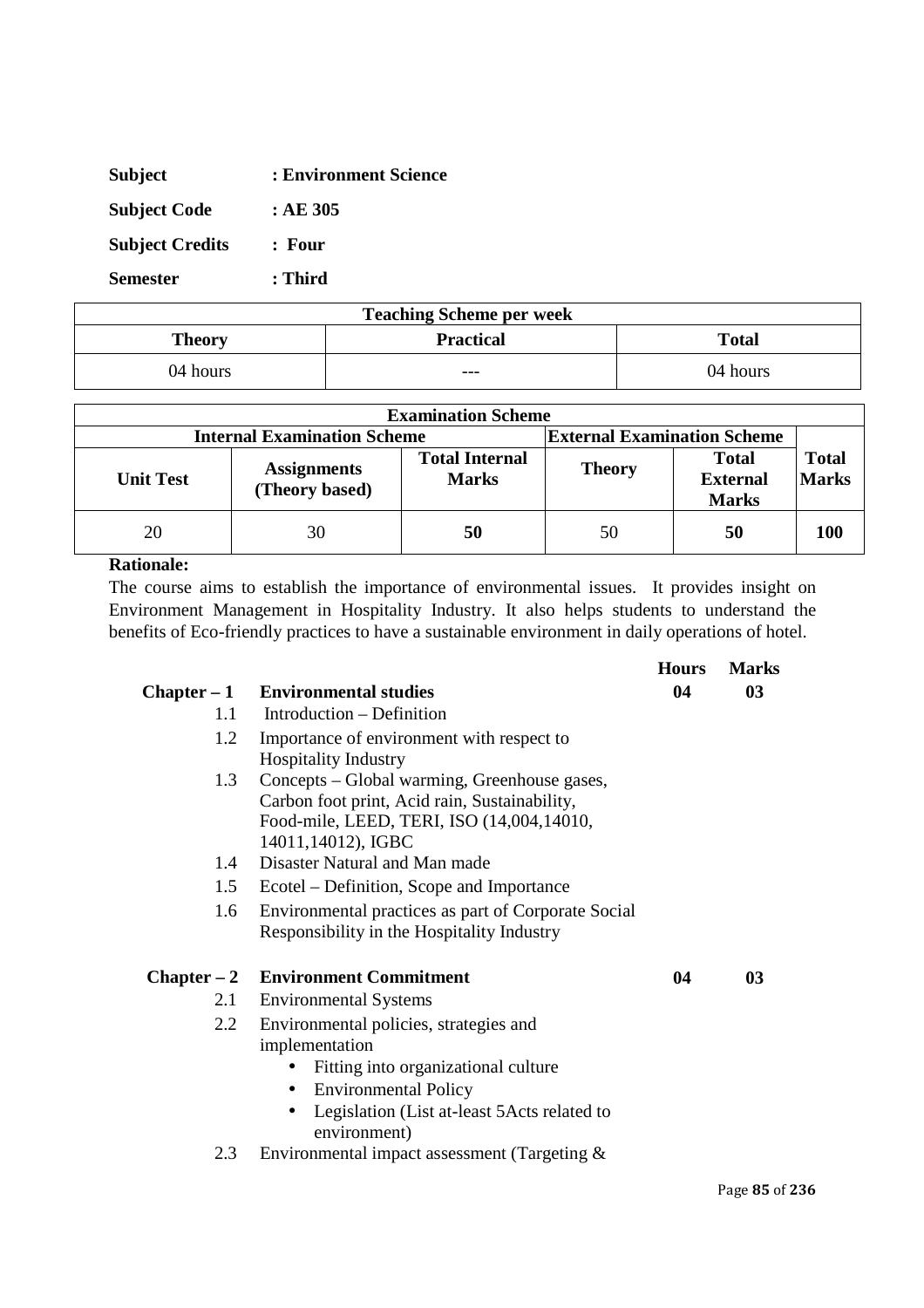|               | monitoring, Key performance measures)                                                                                                                                                            |    |    |
|---------------|--------------------------------------------------------------------------------------------------------------------------------------------------------------------------------------------------|----|----|
| $Chapter - 3$ | <b>Water Management</b>                                                                                                                                                                          | 10 | 08 |
| 3.1           | Sources of Water for hotels (Supply by govt.<br>bodies, Rainwater harvesting, Bore-well, Grey                                                                                                    |    |    |
|               | water, Sewage Treatment Plant)                                                                                                                                                                   |    |    |
| 3.2           | Sources of water pollution by hotels (Sources-<br>Laundry, Kitchen, Cleaning agents, Polishing<br>machines, Sewage)                                                                              |    |    |
| 3.3           | Water quality (Filtration, Boiling, Chlorination,<br>Reverse Osmosis, Ultra-violet, Ozonation)                                                                                                   |    |    |
| 3.4           | Control of water consumption (Kitchen,<br>Housekeeping, Guest room, Rest room)                                                                                                                   |    |    |
| 3.5           | Benefits of water conservation                                                                                                                                                                   |    |    |
| $Chapter -4$  | <b>Energy Management</b>                                                                                                                                                                         | 10 | 08 |
| 4.1           | Principles of energy management                                                                                                                                                                  |    |    |
| 4.2           | Types of energy sources – (Renewable, non-<br>renewable)                                                                                                                                         |    |    |
| 4.3           | Energy Management Program (Role of Energy<br>Manager and Energy Audit) by hotel                                                                                                                  |    |    |
| 4.4           | <b>Assessing Current Performance</b>                                                                                                                                                             |    |    |
| 4.5           | Energy - conservation measures (Investment and<br>Decision making process)                                                                                                                       |    |    |
| 4.6           | Monitoring and targeting                                                                                                                                                                         |    |    |
| 4.7           | Alternative energy sources for hospitality industry                                                                                                                                              |    |    |
| Chapter $-5$  | <b>Solid Waste Management and Hazardous Waste</b>                                                                                                                                                | 10 | 08 |
| 5.1           | The need for materials and waste management                                                                                                                                                      |    |    |
| 5.2           | Waste management hierarchy                                                                                                                                                                       |    |    |
| 5.3           | Types of wastes (dry/wet, organic / inorganic,<br>biodegradable / non bio-degradable)                                                                                                            |    |    |
| 5.4           | Sources of solid waste found in hotels (e- waste $\&$<br>paper waste, organic-waste, glass, plastic, metals)                                                                                     |    |    |
| 5.5           | 3R's principle (Reduce, Reuse, Recycle)                                                                                                                                                          |    |    |
| 5.6           | Product purchasing & Purchasing Principles                                                                                                                                                       |    |    |
| $Chapter - 6$ | <b>Air and Noise Pollution</b>                                                                                                                                                                   | 06 | 06 |
| 6.1           | <b>Air Pollution</b>                                                                                                                                                                             |    |    |
|               | Air Pollution (Indoor) – Definition, causes,<br>effects and control measures taken by hotels<br>Air Pollution (outdoor) – Definition, causes,<br>effects and control measures taken by<br>hotels |    |    |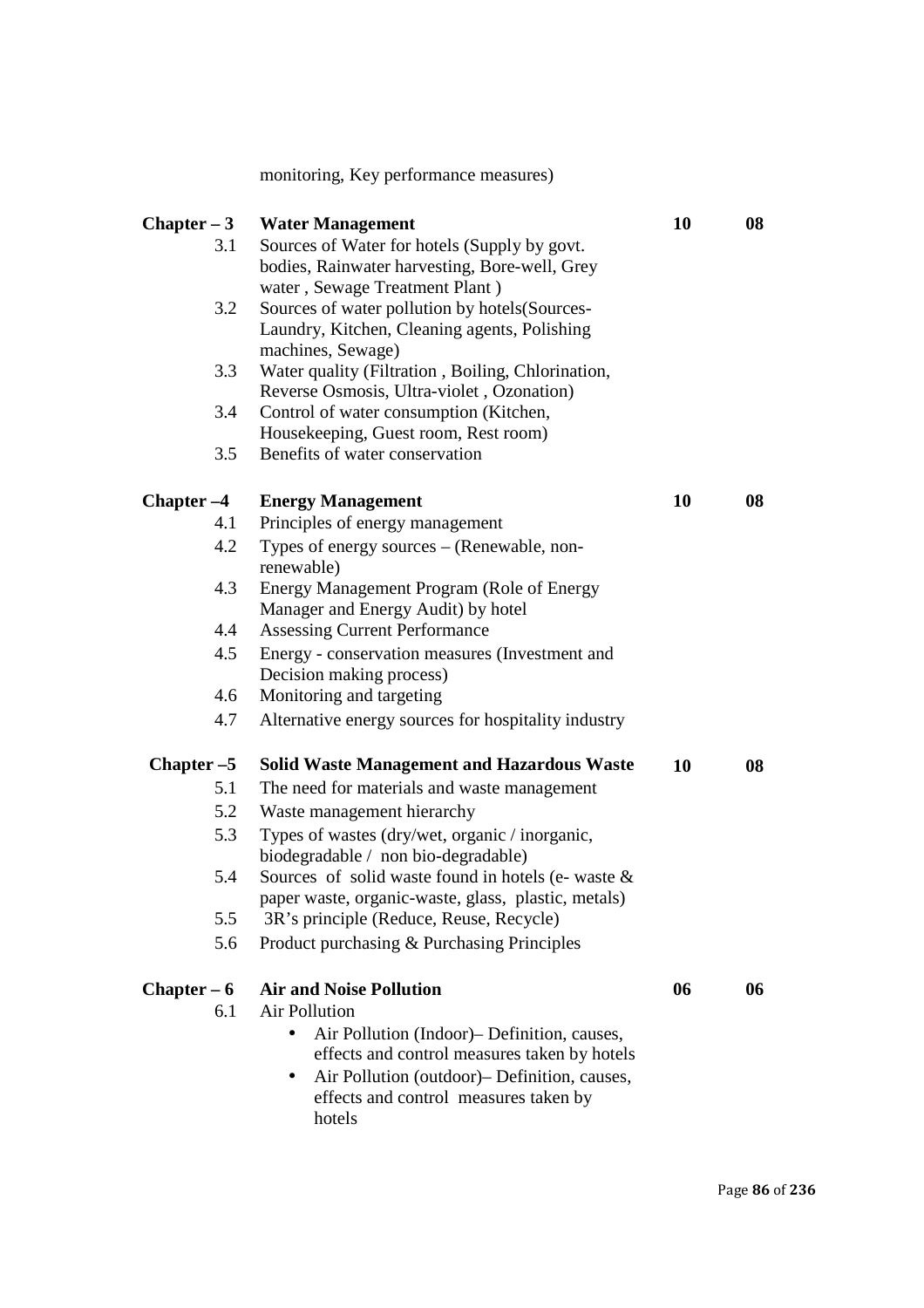| 6.2          | Noise Pollution<br>Noise Pollution - Definition, causes, effects<br>and control measures taken by hotels |    |    |
|--------------|----------------------------------------------------------------------------------------------------------|----|----|
| Chapter $-7$ | <b>Employee Education and Community</b><br><b>Involvement</b>                                            | 05 | 04 |
| 7.1          | <b>Employee Education</b><br>Creating awareness, providing support,                                      |    |    |
|              | rewarding efforts and celebrating success<br>Training and communication                                  |    |    |
| 7.2          | Hotel and Community Involvement                                                                          |    |    |
|              | <b>Guest Participation</b>                                                                               |    |    |
|              | <b>Business Partners</b><br>$\bullet$                                                                    |    |    |
|              | <b>Local Community</b><br>$\bullet$                                                                      |    |    |
| Chapter -8   | Guidelines and best eco-practices implemented<br>by following departments of hotels                      | 08 | 06 |
| 8.1          | Housekeeping (Linen, Laundry, Guest rooms,                                                               |    |    |
|              | Horticulture)                                                                                            |    |    |
| 8.2          | Front Office                                                                                             |    |    |
| 8.3          | Kitchen                                                                                                  |    |    |
| 8.4          | <b>Restaurants and Banquets</b>                                                                          |    |    |
| 8.5          | Maintenance                                                                                              |    |    |
| 8.6          | Swimming Pool and Health Club                                                                            |    |    |
| $Chapter -9$ | <b>Building Materials</b>                                                                                | 03 | 04 |
| 9.1          | New technology used in construction                                                                      |    |    |
| 9.2          | Eco construction materials and their benefits                                                            |    |    |
| 9.3          | Green building – Concepts and benefits                                                                   |    |    |
|              | <b>Total</b>                                                                                             | 60 | 50 |
|              | <b>guidenting property</b> in the matrice of the submitted by students by the end of the                 |    |    |

Assignments: Minimum of 03 assignments to be submitted by students by the e semester.

- 1. Case studies related to hospitality
- 2. List of recycled products purchased by any two hotels
- 3. List of eco-friendly products used by any two hotels
- 4. List of organizations working for environment issues.

#### **Suggested group Activities**

- 1. Activities under Swach Bharat Abhiyan.
- 2. Visit to water treatment plant.
- 3. Visit to Engineering and Maintenance department of Hotels (To observe the environmental practices).
- 4. Competition on converting waste to reuse products
- 5. Students encouraged to follow Green practices in college campus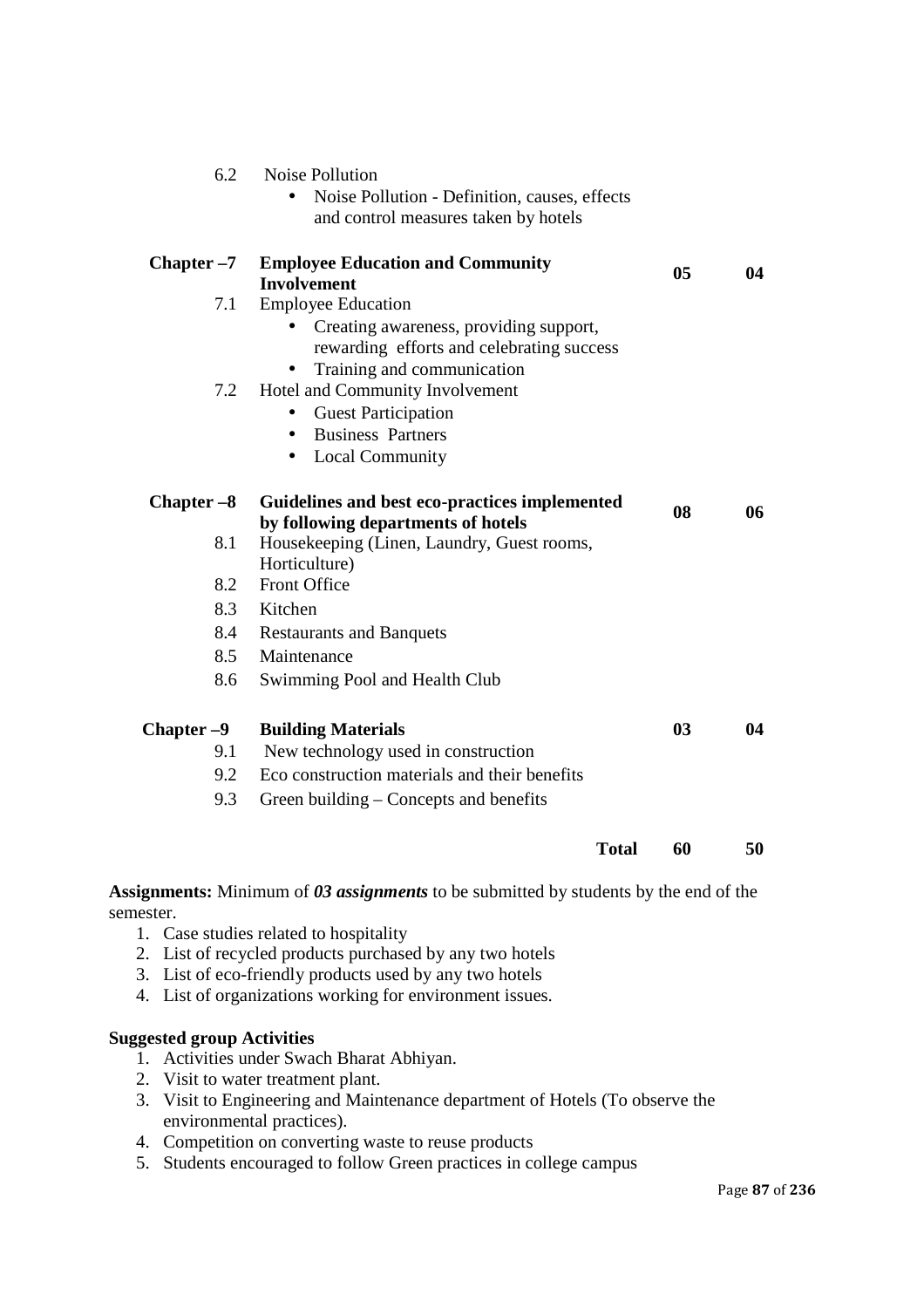#### **Reference Books**

- 1. Environmental Management for Hotels David Kirk (Chapter 1, 2, 3, 4, 5, 6).
- 2. FHRAI Training Manual (Chapter 3,7,8)
- 3. Hotel Housekeeping operations and Management Raghubalan- Oxford University Press 3<sup>rd</sup> Edition (Chapter1, 3,5, 6,7,9).
- 4. Hotel front office operations and Management Jatashankar R. Tewari Oxford University Press  $3<sup>rd</sup>$  Edition (Chapter 1, 3,7)
- 5. Food and Beverage Service , R Singaravelavan (Chapter 5)
- 6. Professional Housekeeper- Georgina Tucker (Chapter 7)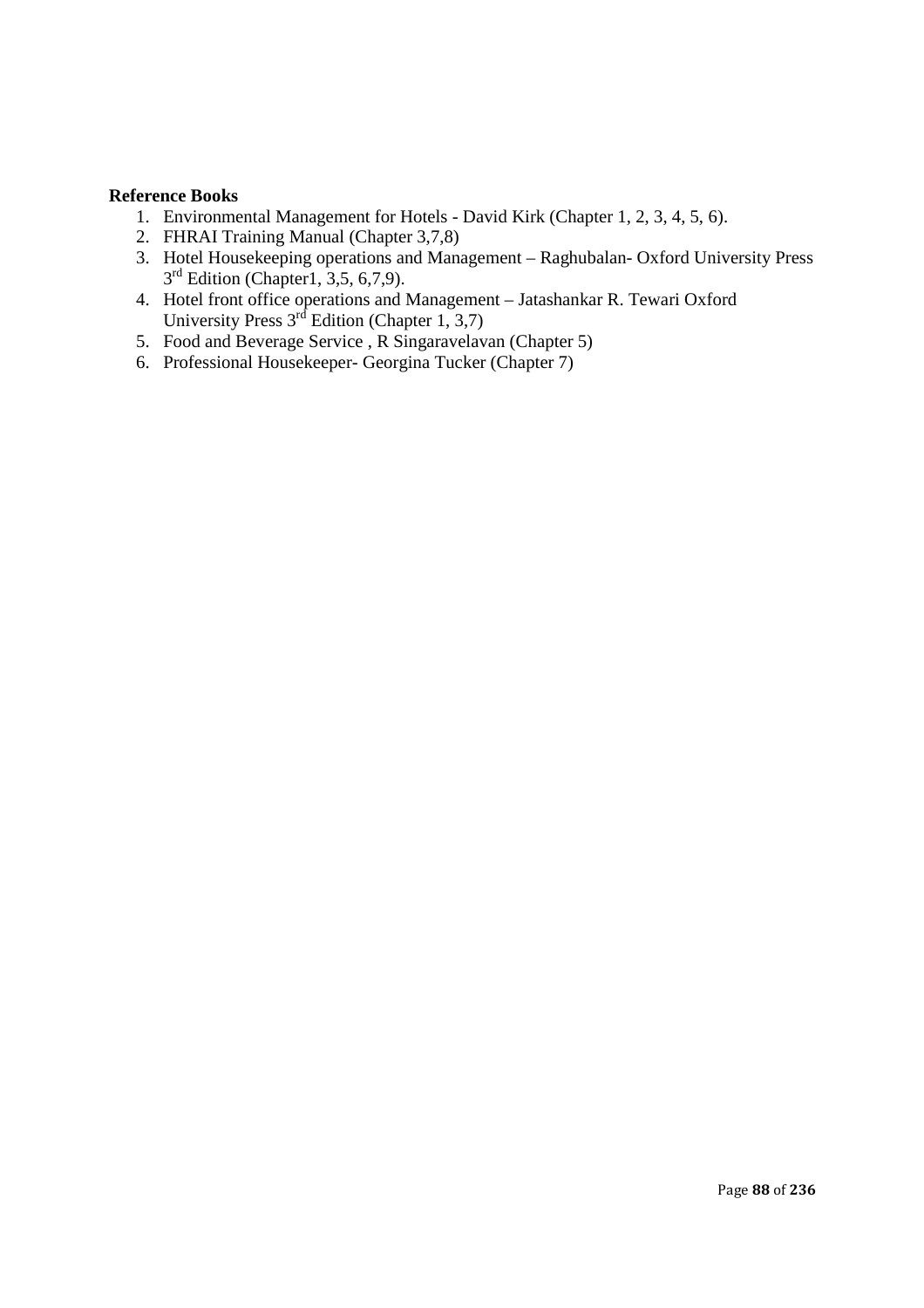| <b>Subject</b>         | : Hotel Laws |
|------------------------|--------------|
| <b>Subject Code</b>    | :AE306       |
| <b>Subject Credits</b> | : Four       |
| <b>Semester</b>        | : Third      |

| <b>Teaching Scheme per week</b>            |       |          |  |
|--------------------------------------------|-------|----------|--|
| <b>Total</b><br><b>Practical</b><br>Theory |       |          |  |
| 04 hours                                   | $- -$ | 04 hours |  |

| <b>Examination Scheme</b>                                                |                    |                                                 |               |                                                 |                              |
|--------------------------------------------------------------------------|--------------------|-------------------------------------------------|---------------|-------------------------------------------------|------------------------------|
| <b>External Examination Scheme</b><br><b>Internal Examination Scheme</b> |                    |                                                 |               |                                                 |                              |
| <b>Unit Test</b>                                                         | <b>Assignments</b> | <b>Total</b><br><b>Internal</b><br><b>Marks</b> | <b>Theory</b> | <b>Total</b><br><b>External</b><br><b>Marks</b> | <b>Total</b><br><b>Marks</b> |
| 20                                                                       | 30                 | 50                                              | 50            | 50                                              | 100                          |

The aim of studying this subject is to acquire the knowledge of basic laws related to the hotel industry and to understand business laws related to day- to- day working.

**Chapter – 1 Business Law 16 14** 

# **Hours Marks**

- 1.1 The Indian Contract Act, 1872
	- Definition of Contract and essential elements of a contract
	- Valid, void and voidable contracts
	- Free Consent and Consideration
	- Performance and Discharge of Contract
	- Breach of contract and remedies for breach of contract
- 1.2 The Sales of good Acts, 1932
	- Meaning of contract of Sale
	- Difference between sale and agreement to sell
	- Rights and duties of seller and buyer
	- Unpaid seller
- 1.3 The Partnership Act, 1932
	- Nature of partnership
	- Rights and duties of partner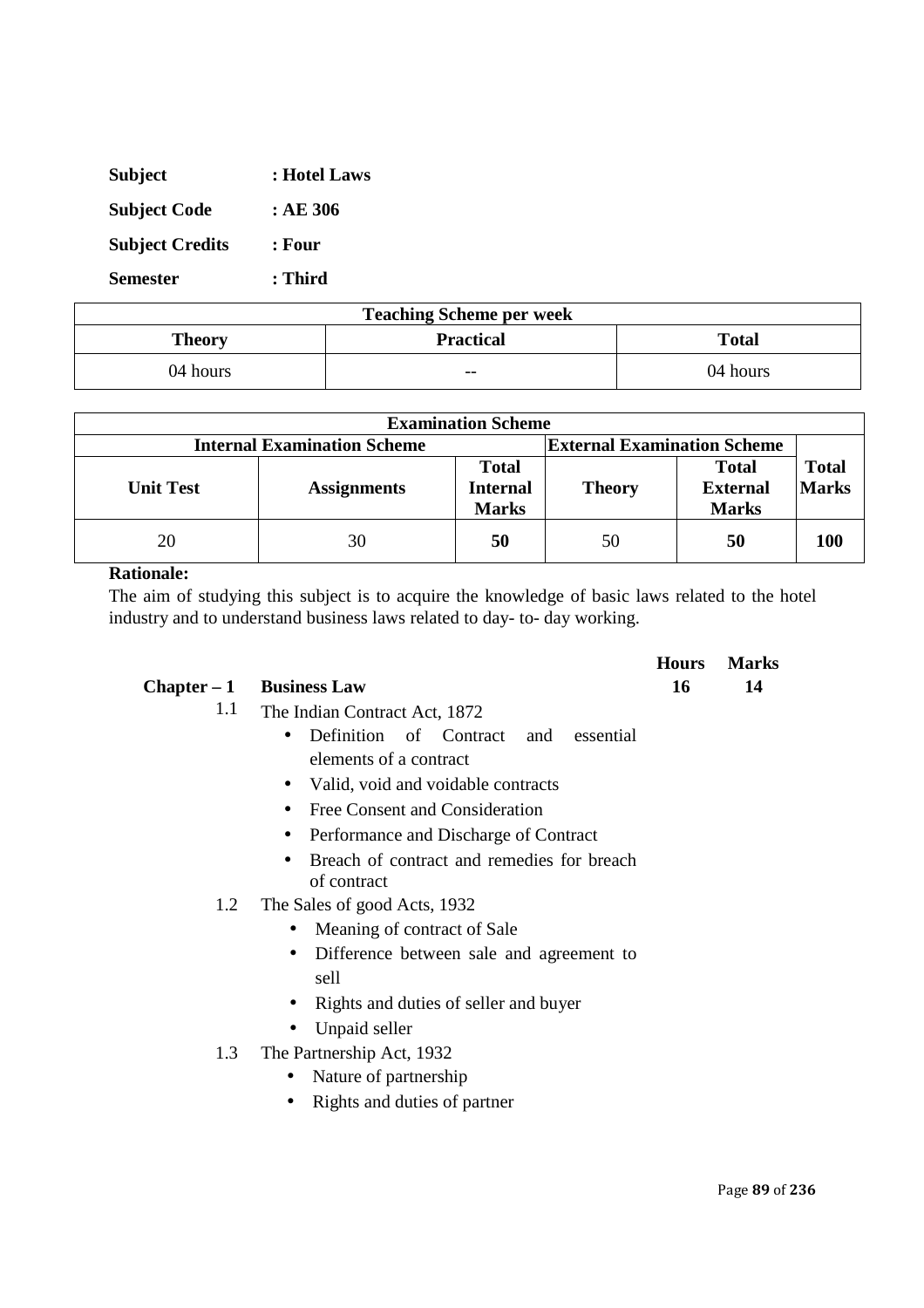- 1.4 The Companies Act, 1956
	- Essential features of company
	- Legal aspects of corporate social responsibility

#### **Chapter – 2 Industrial Law 15 12**

- 2.1 The Bombay Shops and establishment Act, 1948
	- Provisions applicable to hotel industry
- 2.2 The Industrial disputes Act, 1947
	- Definition of industry
	- Industrial disputes
	- Settlement of industrial disputes
	- Strike, lock-out, lay off, retrenchment and closure.
- 2.3 Definition and brief description of others industrial laws
	- The Payment of Wages Act, 1936
	- The Minimum Wages Act, 1948
- 2.4 Employment of women, children, leave, health, safety and hygiene provision

#### **Chapter – 3 Food Legislations 15 12**

3.1 The Prevention of Food Adulteration Act, 1954

- Public Analysts and Food Inspectors
- Sealing, Fastening and Dispatch of Samples
- Colouring Matter
- Packing and Labeling of Food
- Prohibition and Regulations of Sales
- Preservatives
- Anti-Oxidants, Emulsifying and Stabilizing and Anticaking
- Agents
- 3.2 The Food Safety And Standards Act, 2006
	- Food Safety and Standards Authority of India
	- General Principles of Food Safety
	- General Provisions as to Articles of Food
	- Provisions Relating to Import
	- Special Responsibilities as to Food Safety
	- Offences and Penalties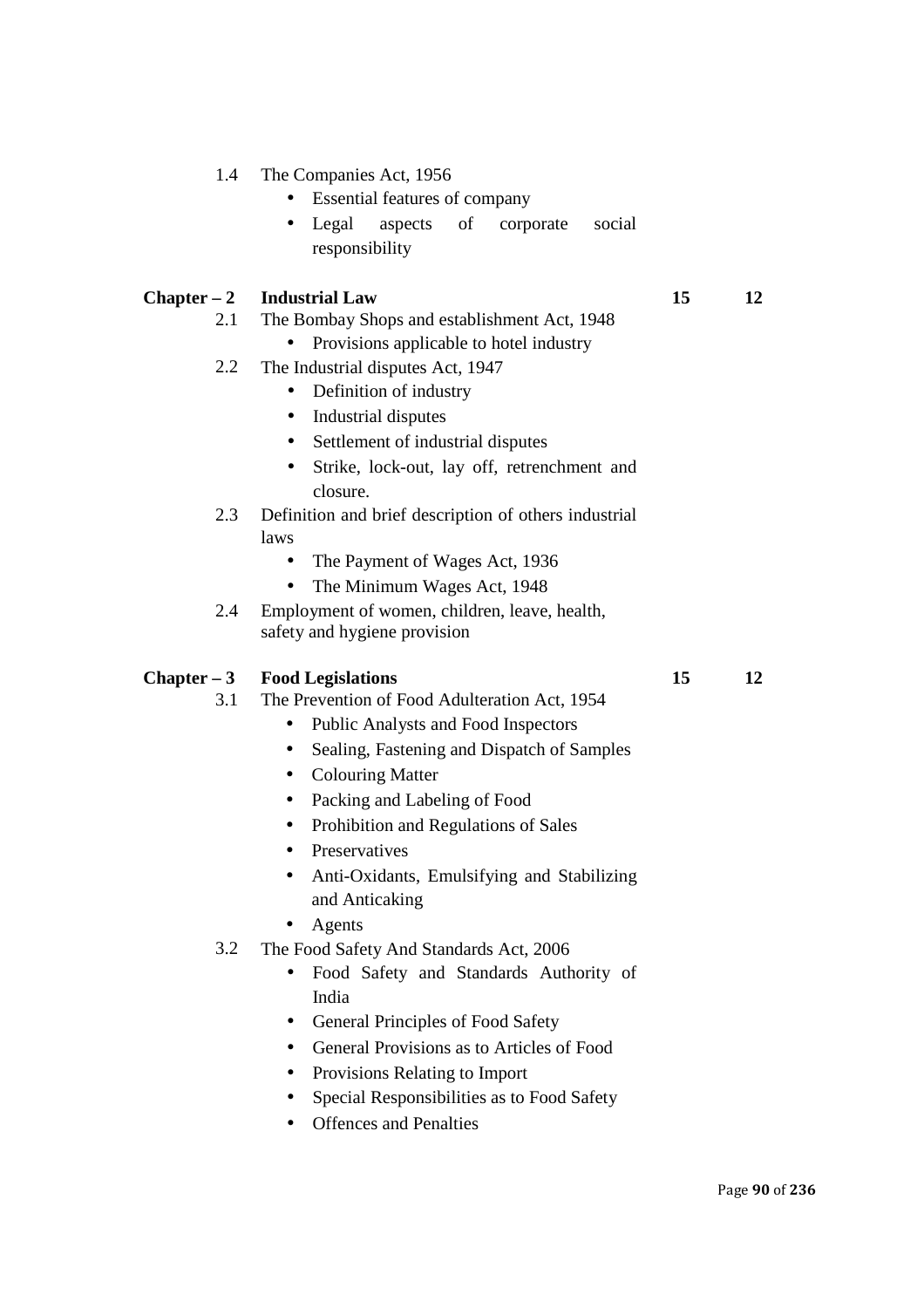| 3.3           | The Consumer Protection Act, 1986.                                                                                                 |    |    |
|---------------|------------------------------------------------------------------------------------------------------------------------------------|----|----|
|               | Who is consumer?<br>$\bullet$                                                                                                      |    |    |
|               | Consumer complaint<br>٠                                                                                                            |    |    |
|               | Remedies for deficiency in services                                                                                                |    |    |
| $Chapter - 4$ | The Sexual Harassment of Women at<br>Workplace                                                                                     | 06 | 06 |
| 4.1           | Prevention, Prohibition and Redressal Act, 2013.<br>Acts constituting Sexual Harassment.<br>$\bullet$                              |    |    |
|               | Internal and Local Complaints Committee                                                                                            |    |    |
|               | Complaint and inquiry into complaint                                                                                               |    |    |
|               | Duties of employer                                                                                                                 |    |    |
| $Chapter - 5$ | <b>Licenses and Permits</b>                                                                                                        | 08 | 06 |
| 5.1           | Licenses and permits required for running Star<br>category of hotels (3 star and above) only ten<br>important licenses to be taken |    |    |
| 5.2           | Procedure for applying and renewal of licenses and<br>permits                                                                      |    |    |
| 5.3           | Provisions for suspension and cancellation of<br>licenses                                                                          |    |    |
| 5.4           | By laws for operating Permit Rooms and Bar                                                                                         |    |    |

**Total 60 50** 

**Case Studies and assignments**: Minimum of *03 assignments* to be submitted by students by the end of semester.

- 1. Analysis of food standards laid down by Government and their compliance with respect to :
	- i. Milk and Dairy products
	- ii. Cold beverages
	- iii. Sweets and Confectioneries
- 2. Important Licenses and Permits required for starting Restaurant & Bar and five star hotel minimum10 nos. (Students are expected to collect information visiting hotels and do a PPT Presentation)
- 3. Permissible use of color in food products
- 4. Standards and guidelines for preserving frozen foods.
- 5. Quality of material used for packing and storing food products.
- 6. Analysis of case laws filed against quality of food.
- 7. Analysis of case laws filed against catering establishments under consumer protection act
- 8. Important provision related to prevention of pollution by hotels
- 9. Provisions related to the permit of alcohol consumption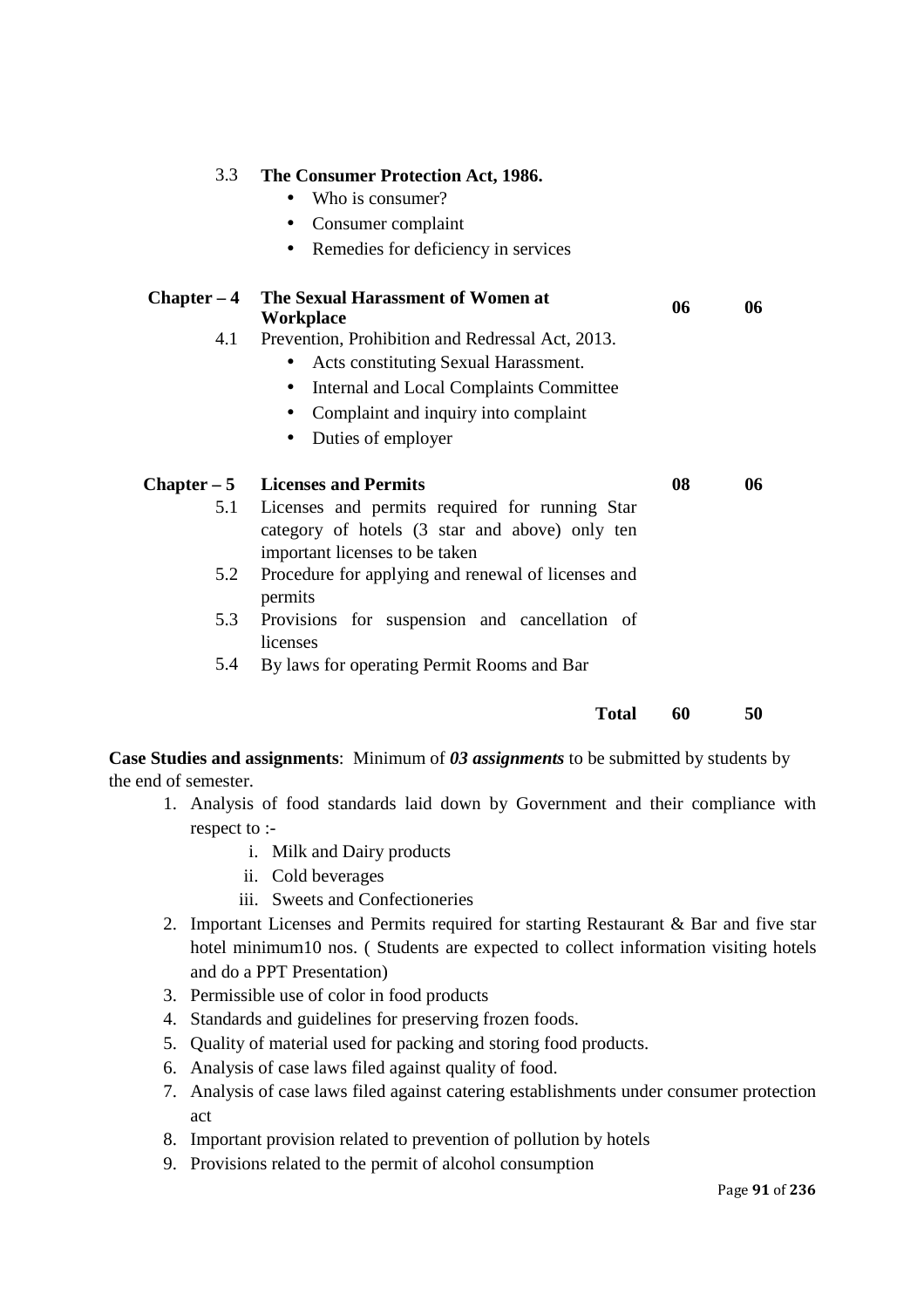#### **Recommended Books**

- 1. **Prevention of Food Adulteration Shri Rohit Upadhyay**
- 2. **Personal Management and Industrial Relations D.C. Shejwalkar and Adv. Shrikant Malegaonkar**
- 3. The Law of Contract Dr Avtar Singh
- 4. Universal's Practical Guide To Consumer Protection Law Shri Anup K Kaushal
- 5. Social Security Law in India Shri Debi S. Saini
- 6. Commercial and Industrial Law N. D. Kapor
- 7. Principles of Hospitality Law Michael Boella and Alan Pannett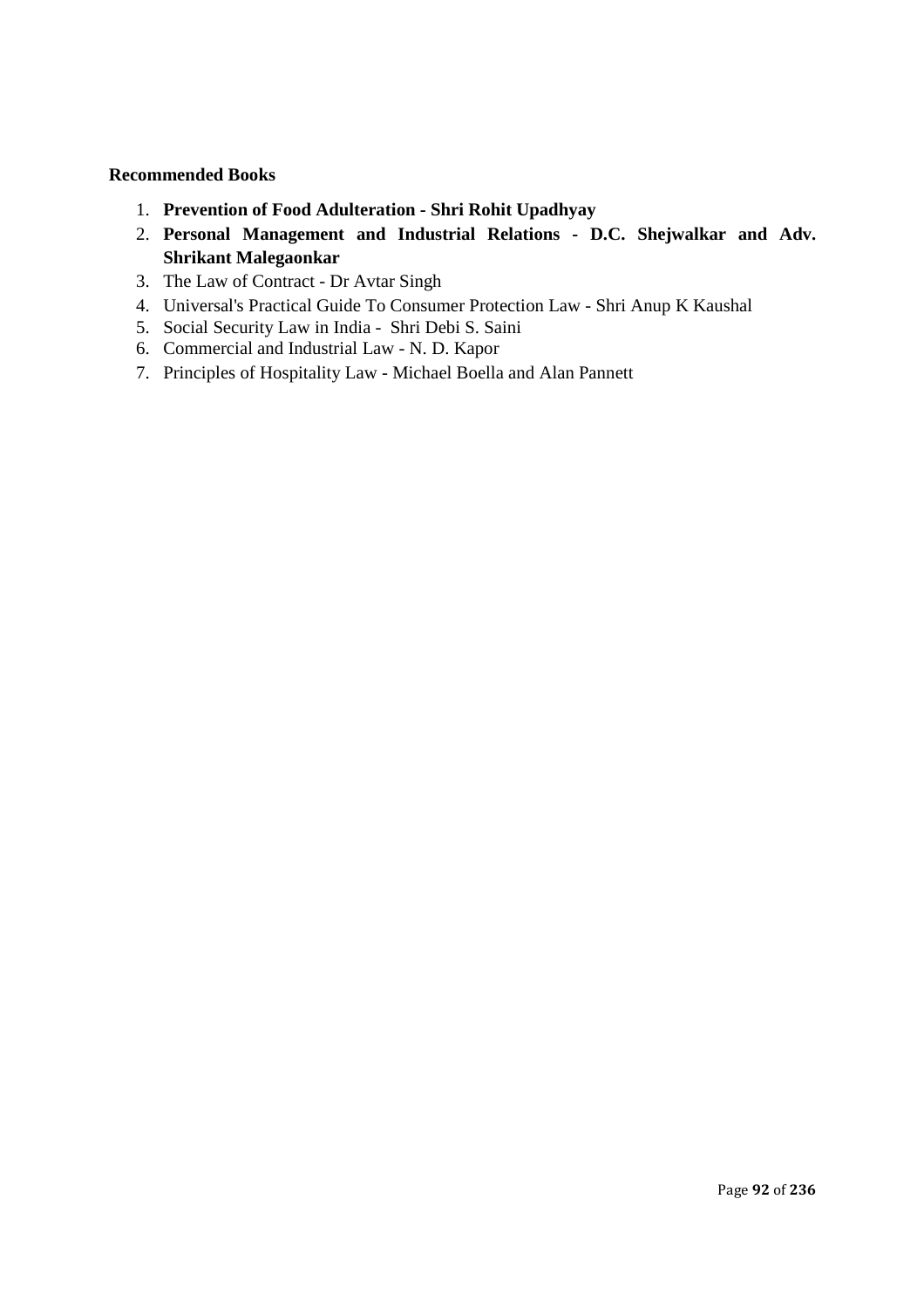| <b>Subject</b>         | : Soft Skills Management |
|------------------------|--------------------------|
| <b>Subject Code</b>    | $:$ SE 307               |
| <b>Subject Credits</b> | $:$ Four                 |
| <b>Semester</b>        | : Third                  |

| <b>Teaching Scheme per week</b>            |          |          |  |
|--------------------------------------------|----------|----------|--|
| <b>Practical</b><br><b>Total</b><br>Theory |          |          |  |
| 02 hours                                   | 02 hours | 04 hours |  |

|                                                                          | <b>Examination Scheme</b> |                                     |                                                 |               |                                       |                              |
|--------------------------------------------------------------------------|---------------------------|-------------------------------------|-------------------------------------------------|---------------|---------------------------------------|------------------------------|
| <b>External Examination Scheme</b><br><b>Internal Examination Scheme</b> |                           |                                     |                                                 |               |                                       |                              |
| <b>Unit Test</b>                                                         | <b>Assignments</b>        | <b>Internal</b><br><b>Practical</b> | <b>Total</b><br><b>Internal</b><br><b>Marks</b> | <b>Theory</b> | <b>Total External</b><br><b>Marks</b> | <b>Total</b><br><b>Marks</b> |
| 20                                                                       |                           | 20                                  | 50                                              | 50            | 50                                    | 100                          |

To develop personality and communication skills of students, so as to prepare them to secure placement in the Hospitality Industry. Importantly, equip the students with convivial skills that enable them to handle their personal and professional lives more effectively.

|               |                                                | <b>Hours</b> | <b>Marks</b> |
|---------------|------------------------------------------------|--------------|--------------|
| $Chapter - 1$ | <b>Impression Management</b>                   | 03           | 02           |
| 1.1           | Meaning of Social image.                       |              |              |
| 1.2           | Importance of looking presentable & attractive |              |              |
| 1.3           | Right dressing $&$ make-up                     |              |              |
| 1.4           | Hair care $\&$ inner-glow                      |              |              |
| 1.5           | Poise & Posture                                |              |              |
| 1.6           | Eye-Contact & Body Language                    |              |              |
| 1.7           | Physical fitness                               |              |              |
|               |                                                |              |              |
| $Chapter - 2$ | <b>Personality profile</b>                     | 04           | 06           |
| 2.1           | Personality defined                            |              |              |
| 2.2           | Elements of personality                        |              |              |
| 2.3           | Determinants of personality                    |              |              |
| 2.4           | Meaning of SWOT Analysis and Johari Window     |              |              |
| 2.5           | Personal goal setting and action plan          |              |              |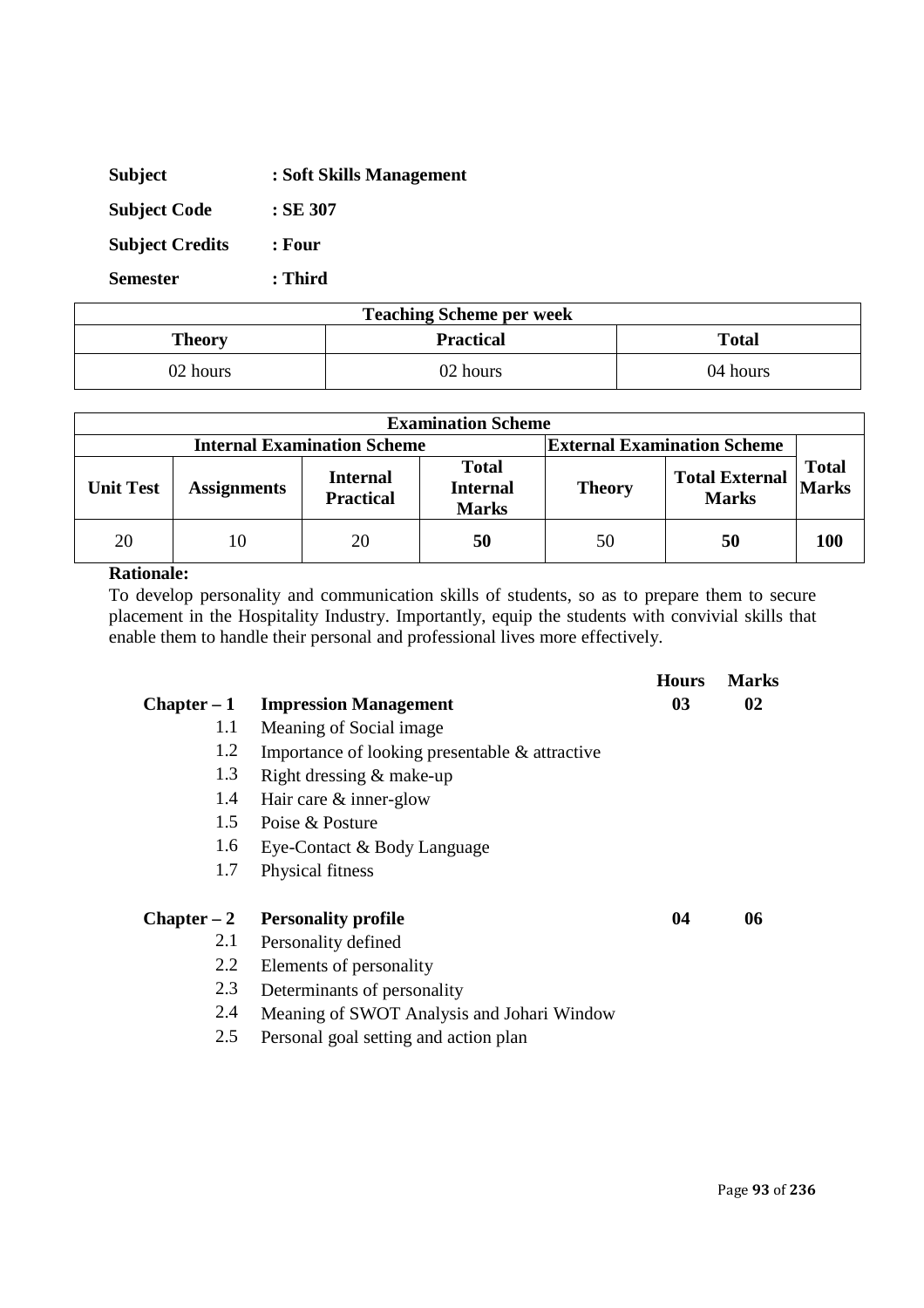|               | Chapter – 3 Personality Enrichment                                                       | 06 | 08 |
|---------------|------------------------------------------------------------------------------------------|----|----|
| 3.1           | Self Esteem                                                                              |    |    |
|               | Self-concept<br>٠                                                                        |    |    |
|               | Advantages of high self esteem<br>$\bullet$                                              |    |    |
|               | Steps to building positive self esteem                                                   |    |    |
| 3.2           | Attitude                                                                                 |    |    |
|               | Meaning and factors that determine our<br>$\bullet$<br>attitude                          |    |    |
|               | Benefits of<br>a positive<br>attitude<br>and<br>٠<br>consequences of a negative attitude |    |    |
|               | Steps to building a positive attitude                                                    |    |    |
| 3.3           | Motivation                                                                               |    |    |
|               | The difference between inspiration and<br>$\bullet$<br>motivation                        |    |    |
|               | External motivation v/s internal motivation                                              |    |    |
| 3.4           | Body language                                                                            |    |    |
|               | Understanding body language<br>Projecting positive body language<br>$\bullet$            |    |    |
|               |                                                                                          |    |    |
| $Chapter - 4$ | <b>Expectations of Recruiters</b>                                                        | 02 | 02 |
| 4.1           | Recruiter expectations                                                                   |    |    |
| 4.2           | Creating a career path                                                                   |    |    |
| 4.3           | Success stories                                                                          |    |    |
| $Chapter - 5$ | <b>Professional Communication</b>                                                        | 04 | 08 |
| 5.1           | Presentations                                                                            |    |    |
|               | <b>Types</b>                                                                             |    |    |
|               | Making a presentation<br>$\bullet$                                                       |    |    |
|               | Making use of audio-visual aids<br>$\bullet$                                             |    |    |
| $Chapter - 6$ | <b>Case studies</b>                                                                      | 02 | 08 |
| 6.1           | Advantages of the case study method                                                      |    |    |
| 6.2           | Technique for analyzing a case study and                                                 |    |    |
|               | presenting an argument                                                                   |    |    |
| $Chapter - 7$ | <b>Stress Management</b>                                                                 | 02 | 04 |
| 7.1           | Causes of stress                                                                         |    |    |
| 7.2           | Stress management techniques                                                             |    |    |
| $Chapter - 8$ | <b>Time Management</b>                                                                   | 02 | 04 |
| 8.1           | Meaning and importance of time management                                                |    |    |
| 8.2           | Identify time robbers                                                                    |    |    |
| 8.3           | How to optimize time                                                                     |    |    |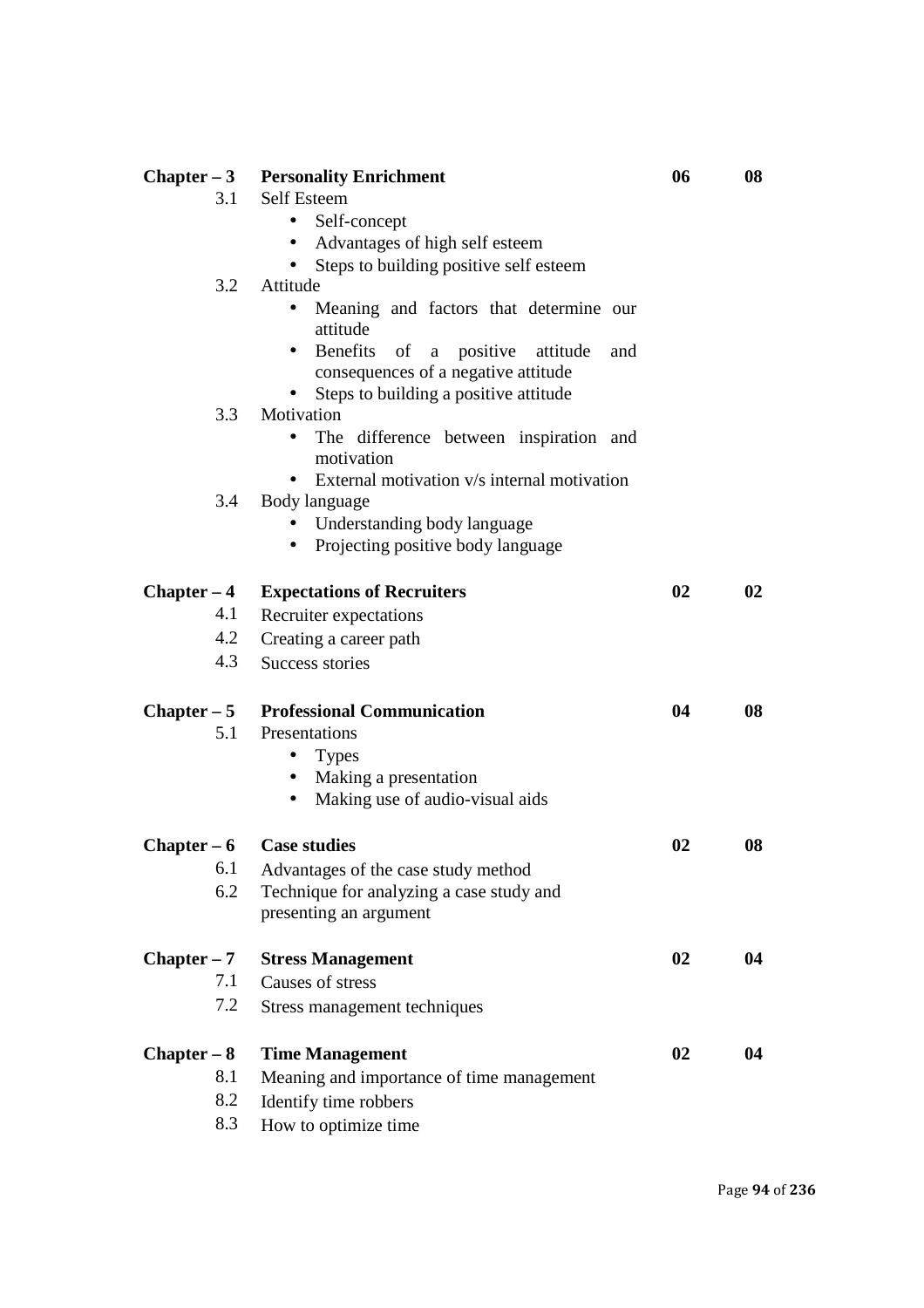|                                             | 03                                                                                                                                                                           | 04 |
|---------------------------------------------|------------------------------------------------------------------------------------------------------------------------------------------------------------------------------|----|
| Introduction to Transactional Analysis (TA) |                                                                                                                                                                              |    |
| The ego-state (PAC) model                   |                                                                                                                                                                              |    |
|                                             |                                                                                                                                                                              |    |
|                                             |                                                                                                                                                                              |    |
|                                             | 02                                                                                                                                                                           | 04 |
|                                             |                                                                                                                                                                              |    |
|                                             |                                                                                                                                                                              |    |
|                                             |                                                                                                                                                                              |    |
|                                             | Chapter – 9 Transactional Analysis<br><b>Transactions and strokes</b><br>Chapter – 10 Teamwork<br>10.1 How to work effectively in a team<br>10.2 Do's and don'ts of teamwork |    |

**Total 30 50** 

**Assignments:** A minimum of *02 assignments* to be submitted by students at the end of the semester.

- 1. Book Review of I'm OK You are OK Thomas A. Harris. Random House.
- 2. Presentation on Hotel Company / Hotelier.
- 3. Conduct a stress management game.
- 4. Case study.

#### **Practical:**

The student is required to maintain a file. The file to be divided into three distinct sections, namely – Theory, Practical and Assignments. The file must be carried to all theory and practical classes, reviewed periodically and certified by the institute head, internal examiners.

#### **Practical Examination: (Internal & External)**

- 1. Newspaper reading to be encouraged to enhance reading skills and general awareness. Every week one current affair issue is to be discussed and recorded in the student file.
- 2. Conduct of a SWOT analysis on self so as to commit oneself to certain areas of development.
- 3. Understanding and improving body language through self-analysis and colleague feedback.
- 4. Expert talk on recruiter expectations.
- 5. Creating a career path for oneself based on career goals.
- 6. Extempore speaking.
- 7. Preparation for and participation in a group discussion.
- 8. Strategies for interview and mock interviews (grooming, document portfolio, mental approach, facing an interview panel, self-introduction, handling FAQs and stress questions)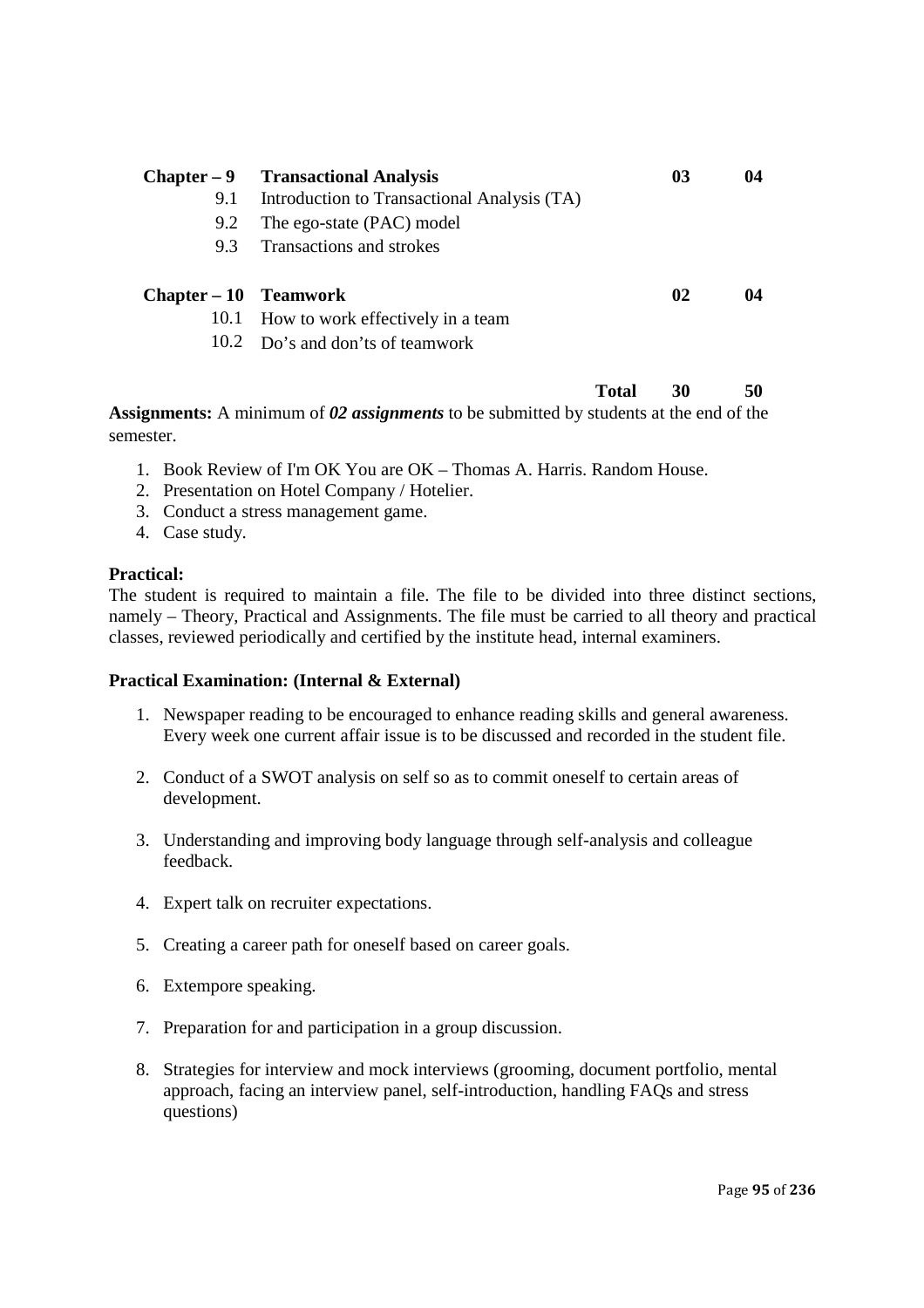- 9. Making short presentations on current hospitality topics using trade magazines and journals as resources to be followed by a Q&A session.
- 10. Case study analysis
- 11. Information on personalities in hospitality and other service businesses to be collected and discussed.
- 12. Hospitality company profiles/ history / culture to be collected and discussed.
- 13. Application of stress management techniques like yoga could be incorporated.
- 14. Interpersonal skills Dealing with seniors, colleagues, juniors, customers, suppliers at the workplace

#### **Reference Books**

- 1. How to get the job you want Arun Agarwal. Vision books, New Delhi
- 2. Get that job Rohit Anand and Sanjeev Bikchandani. Harper Collins.
- 3. You can win Shiv Khera. MacMillan India Ltd.
- 4. I am OK, you are OK Thomas A Harris
- 5. How to develop self-confidence and influence people by public speaking Dale Carnegie. Cedar self-help.
- 6. Cross Train Your Brain Stephen D Eiffert
- 7. The World is flat Thomas Friedman.
- 8. The Perfect Presentation Andrew Leigh and Michael Maynard. Rupa and co.
- 9. Personality Development and Soft skills , Oxford University Press by Barun K. Mitra
- 10. The Time Trap : the Classic book on Time Management by R. Alec Mackenzie
- 11. Development of Generic Skills K. Sudesh. SHM Book imprint of Nandu.
- 12. Professional Speaking Skills Aruna Koneru. Oxford Publication.
- 13. Soft Skills & Life skills : The Dynamics of Success Nishitesh and Dr. Bhaskara Reddi
- 14. Soft Skills Dr. Alex
- 15. Soft skills and Professional Communication Francis Peter S.J
- 16. Managing Soft skills K. R. Lakshminarayan ; T. Murugavel
- 17. The Ace of Soft skills Gopalswamy Ramesh ; Mahadevan Ramesh
- 18. Personality Development and Soft Skills Barun K. Mitra
- 19. Body Language at Work Peter Carlton
- 20. People Watching Desmond Morris
- 21. The definitive book of Body Language Allan & Barbara Pease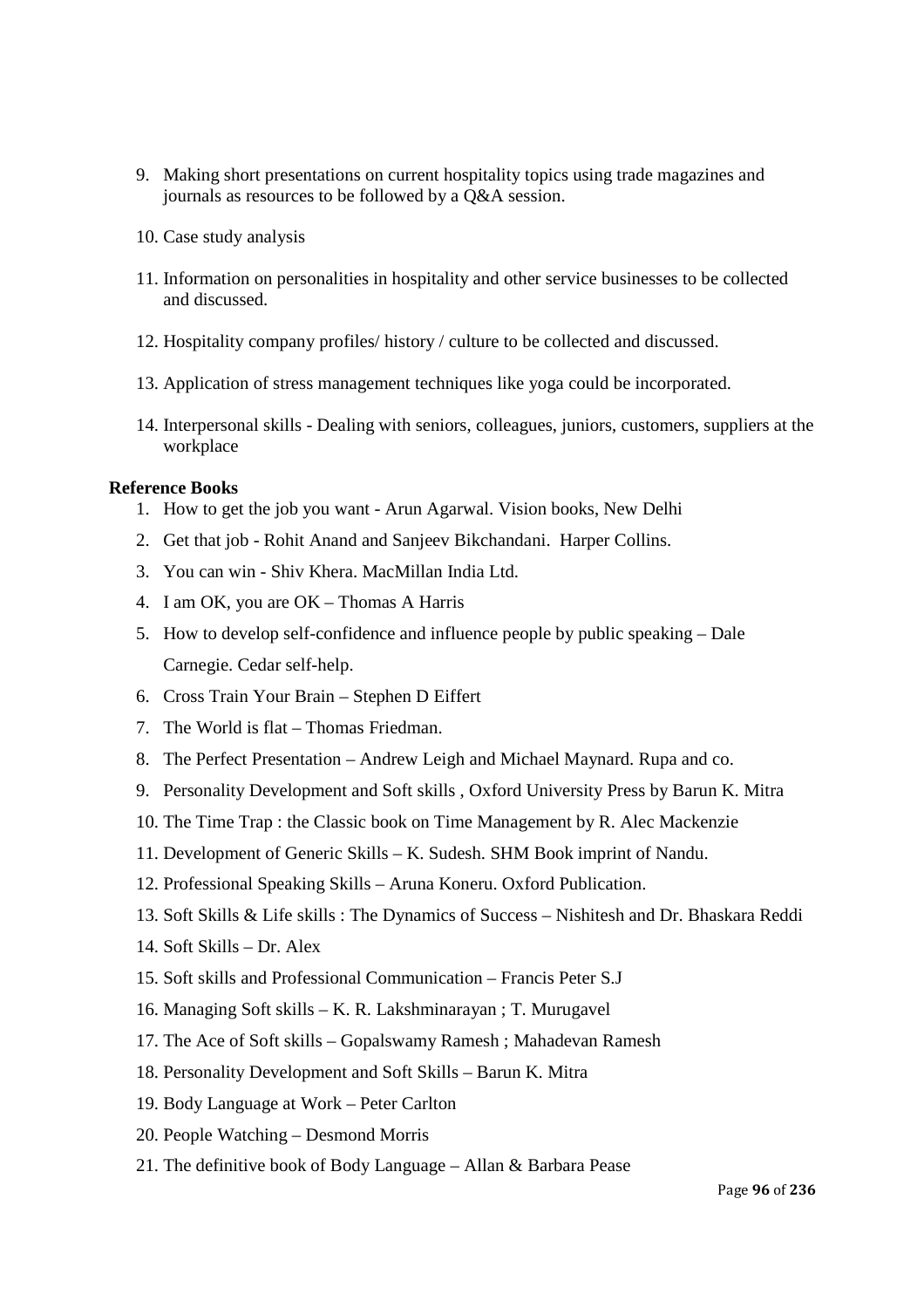| <b>Subject</b>         | : Ticketing |
|------------------------|-------------|
| <b>Subject Code</b>    | : SE 308    |
| <b>Subject Credits</b> | : Four      |
| <b>Semester</b>        | : Third     |

| <b>Teaching Scheme per week</b>            |     |          |  |  |
|--------------------------------------------|-----|----------|--|--|
| <b>Practical</b><br><b>Total</b><br>Theory |     |          |  |  |
| 04 hours                                   | --- | 04 hours |  |  |

22.

| <b>Examination Scheme</b>                                                |                    |                                       |               |                                       |                              |
|--------------------------------------------------------------------------|--------------------|---------------------------------------|---------------|---------------------------------------|------------------------------|
| <b>External Examination Scheme</b><br><b>Internal Examination Scheme</b> |                    |                                       |               |                                       |                              |
| <b>Unit Test</b>                                                         | <b>Assignments</b> | <b>Total Internal</b><br><b>Marks</b> | <b>Theory</b> | <b>Total External</b><br><b>Marks</b> | <b>Total</b><br><b>Marks</b> |
| 20                                                                       | 30                 | 50                                    | 50            | 50                                    | 100                          |

### **Rationale:**

To develop knowledge and understanding about Airline ticketing ,to have an exposure with respect to the technological enhancement in this field and also to gain knowledge about the ground operations of an airport.

|               |                                                                                                                             | <b>Hours</b> | <b>Marks</b> |
|---------------|-----------------------------------------------------------------------------------------------------------------------------|--------------|--------------|
|               | $Chapter - 1$ Introduction to Air travel                                                                                    | 08           | 06           |
| 1.1           | History of Air travel.                                                                                                      |              |              |
| 1.2           | Air travel regulations, Five freedoms of Air.                                                                               |              |              |
| 1.3           | Air travel world map.                                                                                                       |              |              |
| 1.4           | International time calculation.                                                                                             |              |              |
| $Chapter - 2$ | <b>Inventory Management</b>                                                                                                 | 08           | 06           |
| 2.1           | Availability of seats, class of service                                                                                     |              |              |
| 2.2           | Availability display and reservation: Flight offered,<br>pairing of cities and PNR                                          |              |              |
| 2.3           | Fare Quotes and Ticketing: Fare tariff, Rules set<br>and Routing map.                                                       |              |              |
| 2.4           | Basics of Airline fare: Fare basis, Air<br>transportation taxes, Airport taxes, Custom user<br>fees, miscellaneous charges. |              |              |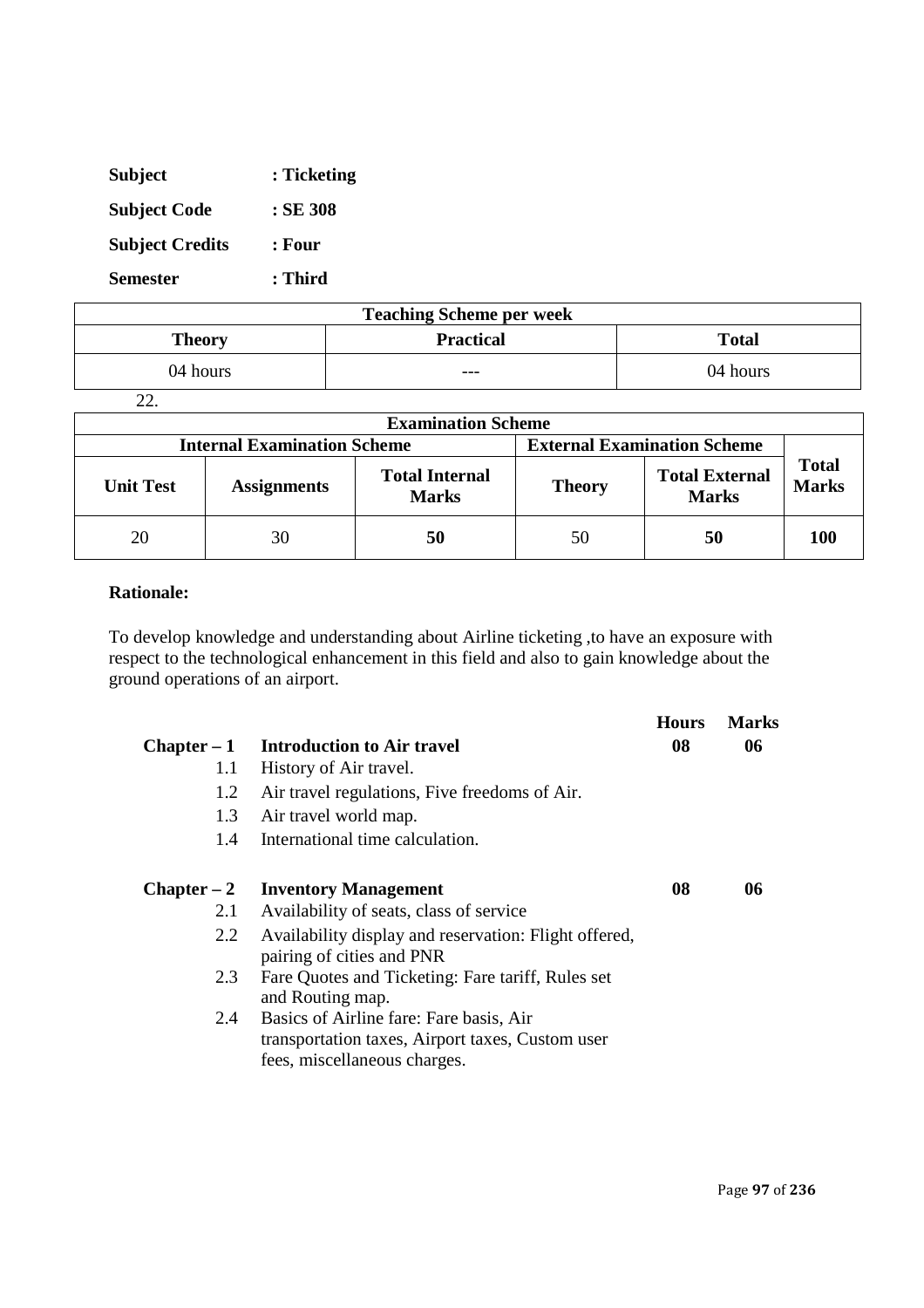| $Chapter - 3$ | <b>Fares</b>                                       | 08 | 08 |
|---------------|----------------------------------------------------|----|----|
| 3.1           | Definition, Types of Fares: Business and Economy.  |    |    |
| 3.2           | Factors influencing Fares: Stopover, Routing,      |    |    |
|               | Maximum permitted Mileage, Ticketed Point          |    |    |
|               | Mileage.                                           |    |    |
| 3.3           | Fare manual, how to read fares?                    |    |    |
| 3.4           | Special meals                                      |    |    |
| $Chapter - 4$ | <b>Journey</b>                                     | 04 | 04 |
| 4.1           | Definition, Types of Journey: One-way, Return      |    |    |
|               | journey, Round trip, Circle trip, Open jaws, Round |    |    |
|               | the world journey                                  |    |    |
| $Chapter - 5$ | <b>Pricing concept</b>                             | 10 | 08 |
| 5.1           | Journey concept.                                   |    |    |
| 5.2           | Pricing unit concept.                              |    |    |
| 5.3           | Slicing and dicing, dividing journey into sub -    |    |    |
|               | journey.                                           |    |    |
| 5.4           | Refunds: Involuntary, Voluntary and Refund of      |    |    |
|               | Lost Ticket.                                       |    |    |
| $Chapter - 6$ | <b>Electronic Ticketing.</b>                       | 10 | 08 |
| 6.1           | Definition and general information.                |    |    |
| 6.2           | Electronic coupons and coupon controls.            |    |    |
| 6.3           | Reading of e-ticket and codes.                     |    |    |
| 6.4           | Pros and Cons of e-tickets.                        |    |    |
| 6.5           | Passengers Itinerary / Receipt.                    |    |    |
| 6.6           | Access to passenger departure areas.               |    |    |
| 6.7           | Automated tickets and Boarding pass.               |    |    |
| $Chapter - 7$ | <b>Baggage Handling</b>                            | 06 | 05 |
| 7.1           | Transportation and Security Check.                 |    |    |
| 7.2           | Check-in Baggage: Weight system and Piece          |    |    |
|               | system.                                            |    |    |
| 7.3           | Excess Baggage.                                    |    |    |
| 7.4           | Pet transportation policy.                         |    |    |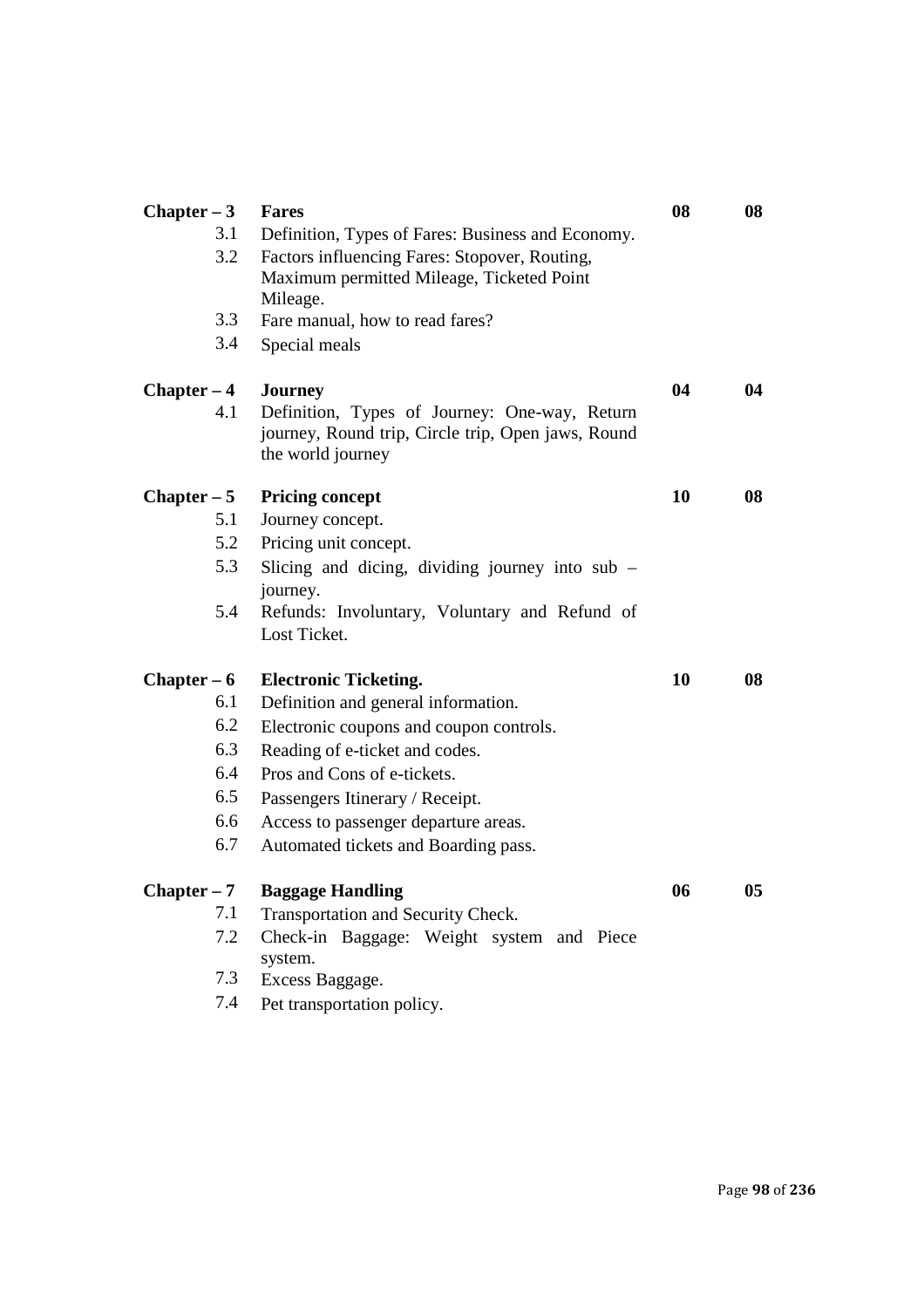| $Chapter - 8$ | Role of Technology in Airline Ticketing.          | 06 | 05 |
|---------------|---------------------------------------------------|----|----|
| 8.1           | Internet website ticket booking.                  |    |    |
| 8.2           | Travel Portal – makemytrip.com, cleartrip.com,    |    |    |
|               | via.com, yatra.com                                |    |    |
| 8.3           | Internet website for Fare comparison – www.       |    |    |
|               | farecompare.com, Onetime.com, skyscanner.co.in    |    |    |
| 8.4           | Concept of mobile applications for Air Ticketing. |    |    |
|               |                                                   |    |    |
|               | Total                                             | 60 | 50 |

**Assignments:** A minimum of *2 assignments* based on the following topics to be given to individual student and the marks to be considered in internal marks.

- 1. World Map Reading.
- 2. International Airlines and airport with their codes.
- 3. Flow chart presentation of use of internet websites for domestic and International ticket booking along with fare comparison.
- 4. Visit to Airport and Report writing on workflow at the Airport.

#### **Reference Books and website**

- 1. Air-ticketing and Fare construction Jagmohan Negi
- 2. Travel Agencies Operation Jagmohan Negi
- 3. World Airways Guide (The complete guide to Air Travel) Blue book (A-M), Red Book (N–Z)
- 4. Travel portal official websites.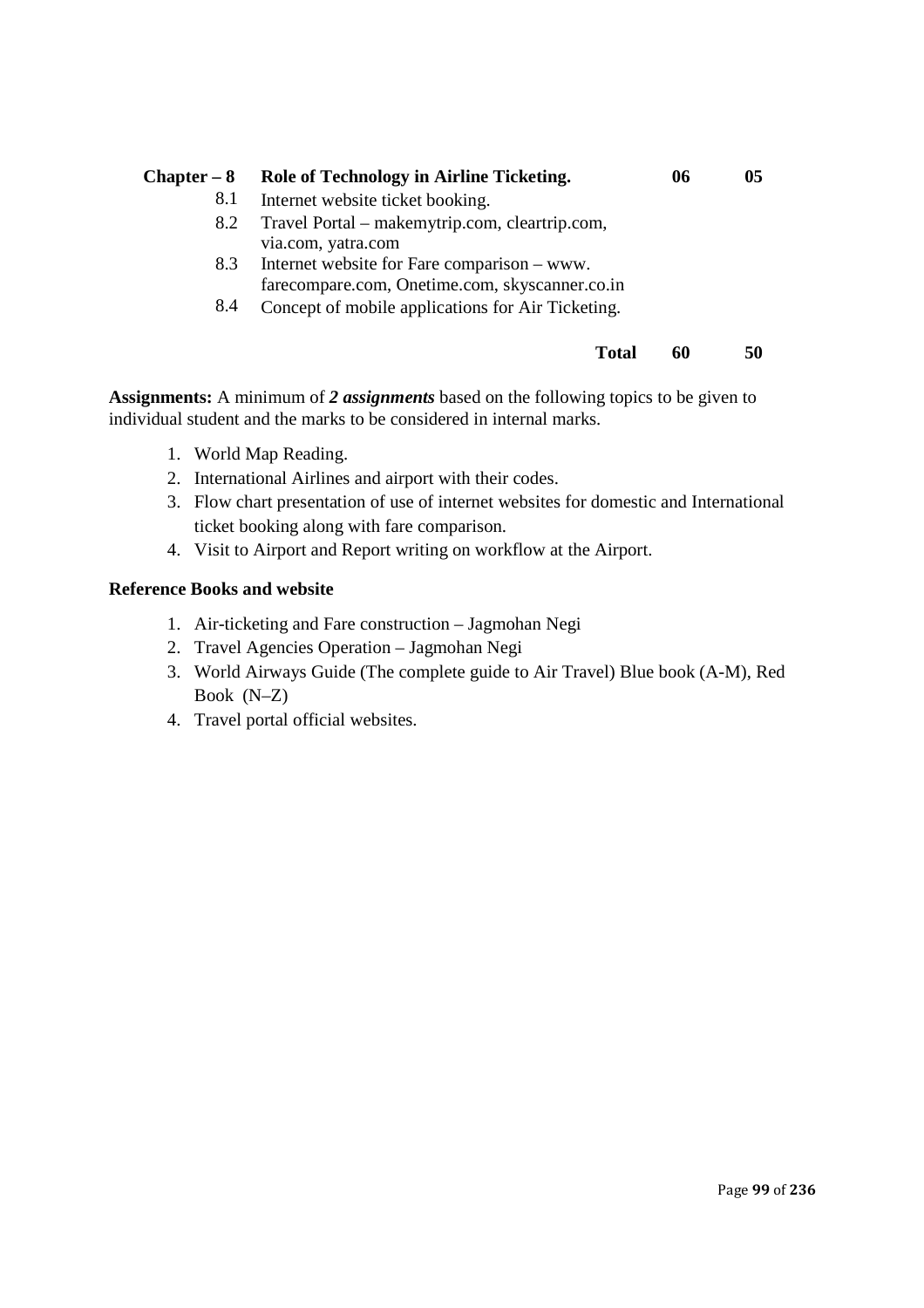| <b>Subject</b>         | : Quantity Food Production |
|------------------------|----------------------------|
| <b>Subject Code</b>    | $\div$ C 401               |
| <b>Subject Credits</b> | : Seven                    |
| <b>Semester</b>        | : Fourth                   |

| <b>Teaching Scheme per week</b> |                  |              |  |  |
|---------------------------------|------------------|--------------|--|--|
| Theory                          | <b>Practical</b> | <b>Total</b> |  |  |
| 03 hours                        | 08 hours         | 1 hours      |  |  |

| <b>Examination Scheme</b> |                    |                                                        |                                     |                                                 |                                    |               |                                                 |                              |
|---------------------------|--------------------|--------------------------------------------------------|-------------------------------------|-------------------------------------------------|------------------------------------|---------------|-------------------------------------------------|------------------------------|
|                           |                    | <b>Internal Examination Scheme</b>                     |                                     |                                                 | <b>External Examination Scheme</b> |               |                                                 |                              |
| Unit<br><b>Test</b>       | <b>Assignments</b> | <b>Continuous</b><br><b>Assessment</b><br>of practical | <b>Internal</b><br><b>Practical</b> | <b>Total</b><br><b>Internal</b><br><b>Marks</b> | <b>Practical</b>                   | <b>Theory</b> | <b>Total</b><br><b>External</b><br><b>Marks</b> | <b>Total</b><br><b>Marks</b> |
| 30                        | 10                 | 10                                                     | 25                                  | 75                                              | 25                                 | 50            | 75                                              | 150                          |

This subject aims at imparting the knowledge and skill sets required in bulk catering in welfare & commercial sectors. In addition to this, the students are exposed to the features of Indian regional cuisines and operations of industrial caterings. The course familiarizes the students with equipment, types of catering, methods of purchasing & indenting, storing, portioning and planning in quantity food production.

|               |                                                     | <b>Hours</b> | <b>Marks</b> |
|---------------|-----------------------------------------------------|--------------|--------------|
| $Chapter - 1$ | <b>Introduction to Quantity Food Production</b>     | 08           | 10           |
| 1.1           | Introduction to Quantity Food Production.           |              |              |
| 1.2           | Introduction to Sectors of Catering Industry        |              |              |
|               | (Welfare and Commercial).                           |              |              |
| 1.3           | Industrial Catering-(Introduction, Characteristics, |              |              |
|               | Menu Planning & Challenges)                         |              |              |
| 1.4           | Banqueting-(Introduction, Characteristics, Menu     |              |              |
|               | Planning & Challenges)                              |              |              |
| 1.5           | <b>Institutional Catering</b>                       |              |              |
|               | (Hospitals & Schools) - (Introduction,              |              |              |
|               | Characteristics, Menu Planning & Challenges)        |              |              |
| 1.6           | Welfare Catering--(Introduction, Characteristics,   |              |              |
|               | Menu Planning & Challenges                          |              |              |
|               |                                                     |              |              |
|               | $Chapter - 2$ Volume Forecasting                    | 06           | 06           |
| 2.1           | <b>Volume Forecasting</b>                           |              |              |
|               | (Definition, Importance, Concept of judgments)      |              |              |
| 2.2           | Factors influencing Volume Forecasting              |              |              |
| 2.3           | Merits & Limitations of Volume forecasting          |              |              |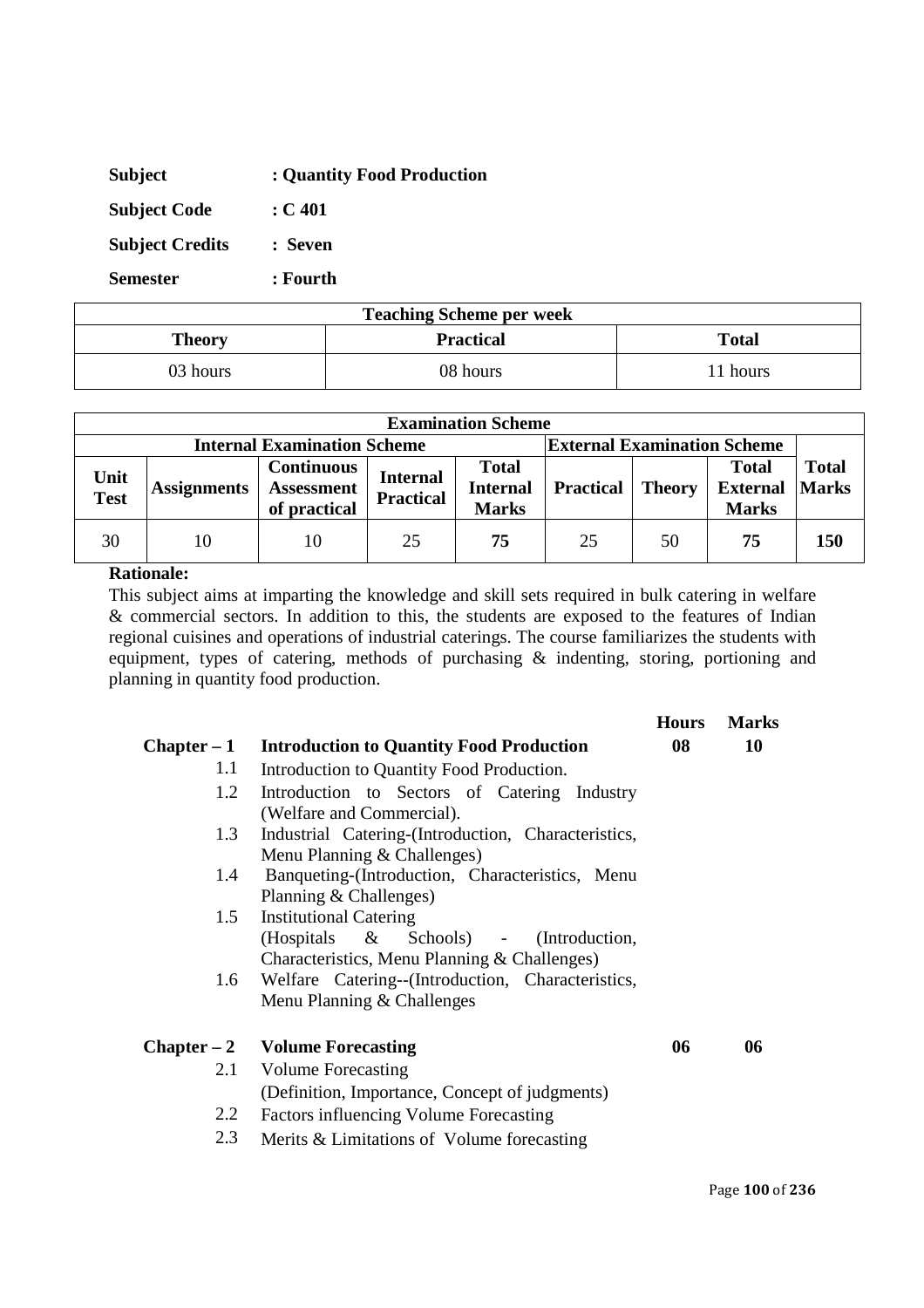| $Chapter - 3$ | <b>Yield Management</b>                                                                         | 07 | 08 |
|---------------|-------------------------------------------------------------------------------------------------|----|----|
| 3.1           | Yield Management -                                                                              |    |    |
|               | Definition $& need in quantity food production$                                                 |    |    |
| 3.2           | Fundamentals of Yield Managements -                                                             |    |    |
|               | Yield calculation & Importance                                                                  |    |    |
| 3.3           | Advantages of Yield Management                                                                  |    |    |
| 3.4           | Pricing and costing                                                                             |    |    |
| $Chapter - 4$ | <b>Introduction to Equipment used in Quantity</b><br><b>Food Production</b>                     | 04 | 06 |
| 4.1           | Introduction to various mechanical and electrical<br>Equipment used in quantity food production |    |    |
| 4.2           | Equipment required for Quantity Food Production                                                 |    |    |
| 4.3           | Selection criteria of Kitchen Equipment                                                         |    |    |
| 4.4           | Care and Maintenance of Equipment                                                               |    |    |
|               |                                                                                                 |    |    |
| $Chapter - 5$ | <b>Menu Planning</b>                                                                            | 06 | 06 |
| 5.1           | Introduction to Menu Planning                                                                   |    |    |
| 5.2           | Principles of Menu Planning                                                                     |    |    |
| 5.3           | Menu balancing and food costing                                                                 |    |    |
| 5.4           | Factors influencing menu planning for regional and                                              |    |    |
| 5.5           | industrial menus<br>Standardizing of Portions of Recipes and benefits                           |    |    |
|               | of same                                                                                         |    |    |
| $Chapter - 6$ | <b>Purchasing and Indenting for Quantity Kitchen</b>                                            | 07 | 08 |
| 6.1           | Introduction to understand the importance of                                                    |    |    |
|               | purchasing and indenting                                                                        |    |    |
| 6.2           | Principles of Indenting for Quantity Kitchen. -                                                 |    |    |
|               | Indent format and indent specifications                                                         |    |    |
| 6.3           | Purchase System and Standard Purchase<br>Specification.                                         |    |    |
| 6.4           | Storage Procedure.                                                                              |    |    |
| 6.5           | Inventory Control in Stores.                                                                    |    |    |
| 6.6           | Control Procedures to check pilferage & spoilage.                                               |    |    |
|               |                                                                                                 |    |    |
| $Chapter - 7$ | <b>Indian Regional cooking</b>                                                                  | 07 | 06 |
| 7.1           | Introduction to Indian regional cuisines - Regional                                             |    |    |
|               | specialties,<br>Special methods, Ingredients $\&$                                               |    |    |
|               | Equipment used, Festive Menus (Maharashtra,                                                     |    |    |
|               | Gujarat, Punjab,<br>Kashmiri, Hyderabad, Goa,<br>Kerala, Uttar Pradesh, Rajasthan,<br>Bengal,   |    |    |
|               | Mangalore, North eastern states, Parsi, Fasting                                                 |    |    |
|               | Menu)                                                                                           |    |    |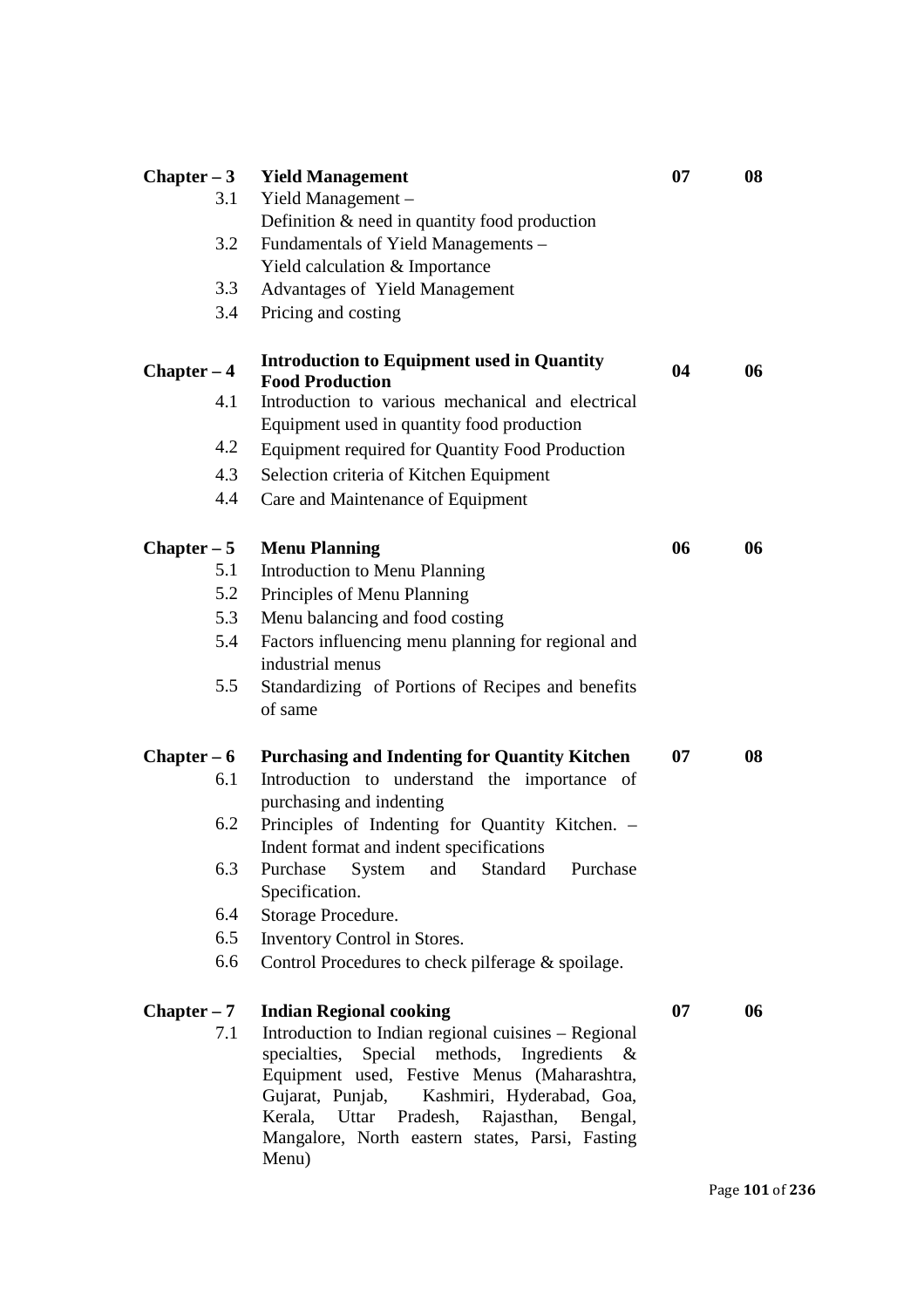- 7.2 Factors influencing Regional and Religious menus (Eating Habits, Religious constraints, regional specialties seasonal availabilities)
- 7.3 Characteristics of Indian cooking techniques Dum Pukth, Dum, Tawa, Kadai, Tandoor, Chula, Zameen Dos

#### **Total 45 50**

#### **Note: Glossary**

Students should be familiar with the Glossary pertaining to above-mentioned topics

**Assignments:** Minimum of two assignments to be submitted by the students by the end of the semester based on following topics.

- 1. Power point presentation on authentic Regional festive or religious wedding Menu
- 2. Plan a banquet menu and do volume forecasting and food costing calculations for it
- 3. Chart Presentations on sectors of catering.
- 4. Pricing of 10 preparations on the guidelines of yield management.
- 5. Planning and implementation of a theme based Indian specialty menu

#### **Practical:**

- 1. Minimum 24 practicals consisting of 50% Regional and 50% Industrial menus
- 2. Regional Menu- 11 practical including (Meat, Veg dry or gravy, Dal, Raita, Rice, Bread, Dessert)
- 3. Theme based specialty menu 1 practical
- 4. Industrial Menu 5 practicals including Dry veg, Pulse, Dal, Rice, Dessert
- 5. Industrial Menu -4 practicals Meat, Dry veg, Rice, Dal, Bread, Dessert
- 6. Industrial Menu -2 practicals Snacks , Brunch and breakfast Menu
- 7. Internal Practical examination 1 practical

#### **Practical Examination: (Internal & External)**

Exams to be conducted on Indian Regional Menus consisting of a Meat, Vegetable, Rice, Dal, Bread and Sweet Preparation. (Minimum 50 pax with team wise quantity cooking)

The internal exams to be assessed by the internal examiner and external exams by the external examiner.

#### **Reference Books**

- 1. Art of Indian Cookery Rocky Mohan
- 2. Prasad Cooking with Indian Master J.Inder Singh Kalra
- 3. Quantity Food Production Operations and Indian Cuisine Parvinder S.Bali
- 4. Theory of Catering- Victor Ceserani & Ronald Kinton, ELBS
- 5. Theory of Cookery- Mr. K. Arora, Franck Brothers
- 6. Modern Cookery for Teaching & Trade Vol I- Ms. Thangam Philip, Orient Longman.
- 7. The Professional Chef (4th Edition) Le Rol A. Polsom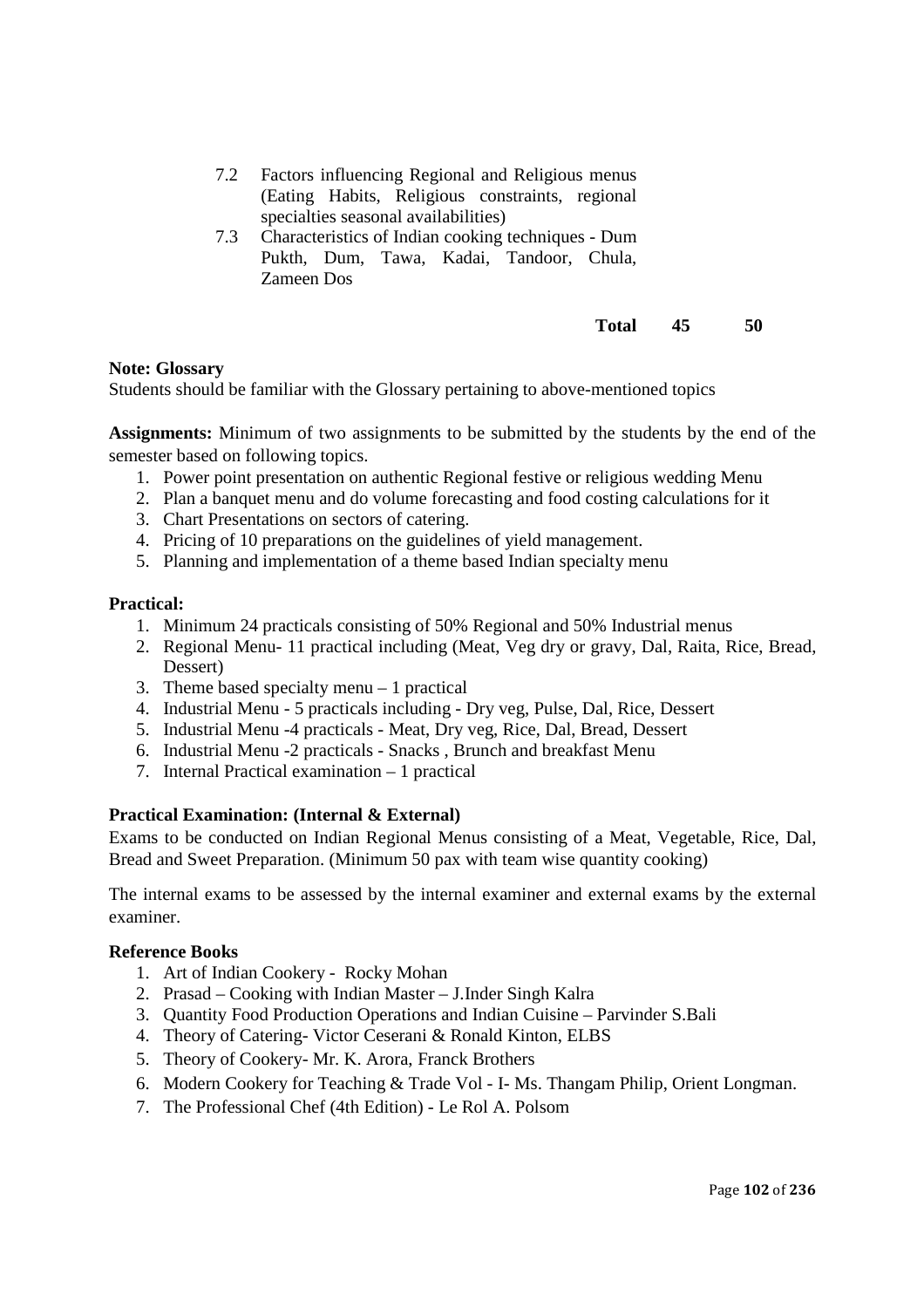| <b>Subject</b>         | : F&B Service -IV |
|------------------------|-------------------|
| <b>Subject Code</b>    | : C.402           |
| <b>Subject Credits</b> | : Five            |
| <b>Semester</b>        | : Fourth          |

| <b>Teaching Scheme per week</b> |                  |              |  |
|---------------------------------|------------------|--------------|--|
| Theory                          | <b>Practical</b> | <b>Total</b> |  |
| 03 hours                        | 03 hours         | 6 hours      |  |

| <b>Examination Scheme</b> |                    |                                                        |                                     |                                                 |                                    |               |                                                 |                              |
|---------------------------|--------------------|--------------------------------------------------------|-------------------------------------|-------------------------------------------------|------------------------------------|---------------|-------------------------------------------------|------------------------------|
|                           |                    | <b>Internal Examination Scheme</b>                     |                                     |                                                 | <b>External Examination Scheme</b> |               |                                                 |                              |
| Unit<br><b>Test</b>       | <b>Assignments</b> | <b>Continuous</b><br><b>Assessment</b><br>of practical | <b>Internal</b><br><b>Practical</b> | <b>Total</b><br><b>Internal</b><br><b>Marks</b> | <b>Practical</b>                   | <b>Theory</b> | <b>Total</b><br><b>External</b><br><b>Marks</b> | <b>Total</b><br><b>Marks</b> |
| 30                        | 10                 | 10                                                     | 25                                  | 75                                              | 25                                 | 50            | 75                                              | 150                          |

The course will give a comprehensive knowledge of various distilled alcoholic beverages used in Hospitality Industry. It will also help in understanding the classification, manufacturing process and the various styles along with technical and specialized skills in the service of the same. The course also covers basics of buffet and banquet set ups and develops skills in the various arrangements and service procedures of the same.

|               |                                                                                                                                                                                                                                                                                                  | <b>Hours</b> | <b>Marks</b>  |
|---------------|--------------------------------------------------------------------------------------------------------------------------------------------------------------------------------------------------------------------------------------------------------------------------------------------------|--------------|---------------|
|               | $Chapter - 1$ Introduction to Spirit                                                                                                                                                                                                                                                             | 03           | 05            |
| 1.1           | Definition of spirit                                                                                                                                                                                                                                                                             |              |               |
| 1.2           | Alcoholic Strength: GL, Proof (British and<br>American), OIML                                                                                                                                                                                                                                    |              |               |
| 1.3           | Classification of Distilled Beverages and their<br>examples                                                                                                                                                                                                                                      |              |               |
| 1.4           | Distillation process:                                                                                                                                                                                                                                                                            |              |               |
|               | Pot Still<br>$\bullet$                                                                                                                                                                                                                                                                           |              |               |
|               | Patent Still<br>$\bullet$                                                                                                                                                                                                                                                                        |              |               |
| $Chapter - 2$ | <b>Spirits</b>                                                                                                                                                                                                                                                                                   |              |               |
| 2.1           | Whisky                                                                                                                                                                                                                                                                                           | 05           | 06            |
|               | Definition<br>$\bullet$                                                                                                                                                                                                                                                                          |              |               |
|               | Raw materials and Manufacturing process :<br>$\bullet$<br>Scotch Whisky, Irish Whiskey, Tennessee<br>Whisky<br>Other Whiskies-American (Corn, Rye,<br>$\bullet$<br>Bourbon), Canadian and Japanese<br>Styles of Scotch Whisky: Single Malt,<br>$\bullet$<br>Single vatted Malt, Single Cask Malt |              |               |
|               |                                                                                                                                                                                                                                                                                                  |              | Page 103 of 2 |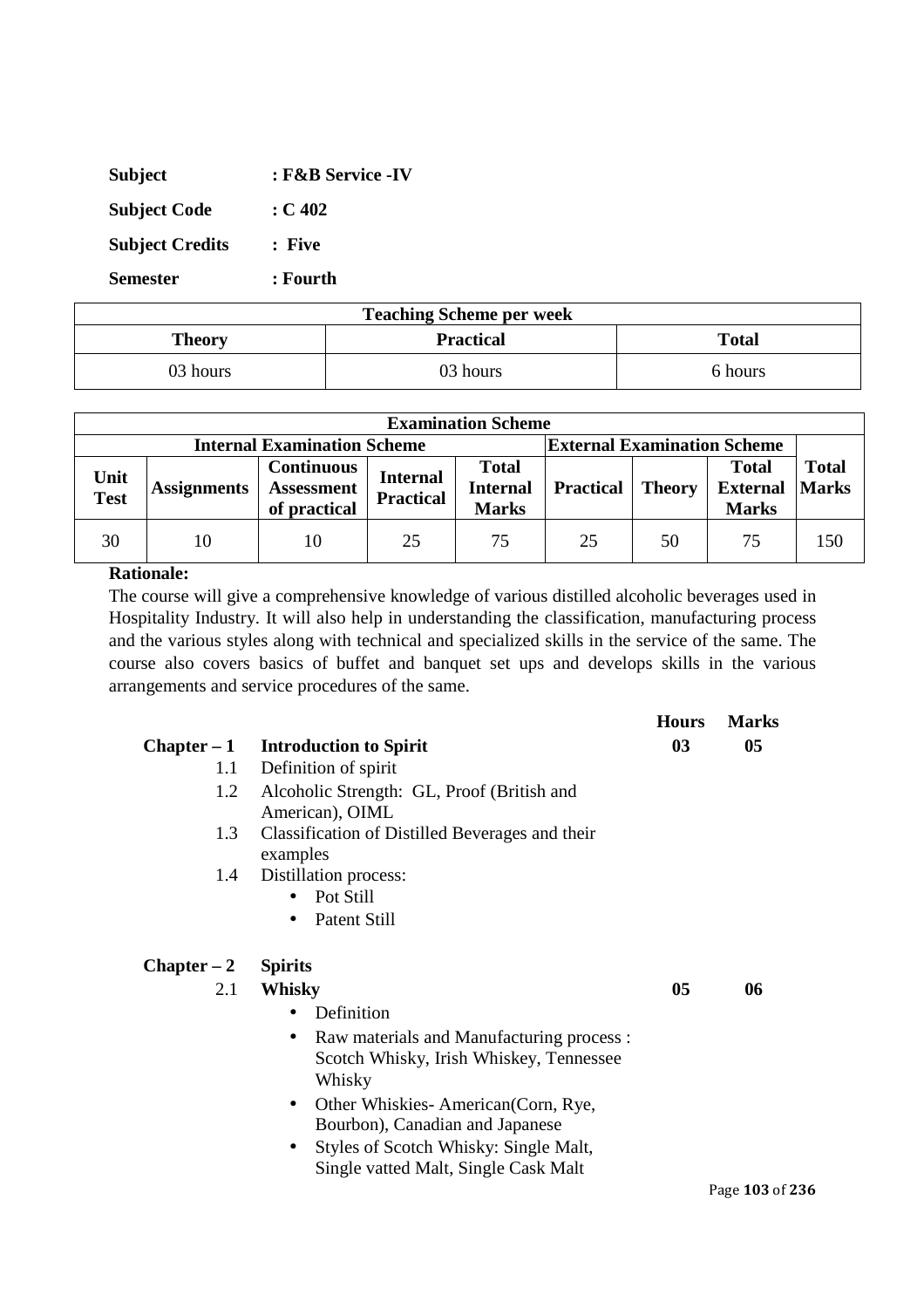|               | <b>Brands National and International</b>                                                     |                |                |
|---------------|----------------------------------------------------------------------------------------------|----------------|----------------|
| 2.2           | <b>Brandy</b>                                                                                | 04             | 04             |
|               | Definition<br>$\bullet$                                                                      |                |                |
|               | Raw materials and Manufacturing process<br>$\bullet$                                         |                |                |
|               | Types of Brandy – Cognac and Armagnac<br>$\bullet$                                           |                |                |
|               | <b>Brands National and International</b><br>$\bullet$                                        |                |                |
| 2.3           | Rum                                                                                          | 0 <sub>3</sub> | 04             |
|               | Definition<br>$\bullet$                                                                      |                |                |
|               | Raw materials and Manufacturing process<br>$\bullet$                                         |                |                |
|               | (Light Rum and Dark Rum)                                                                     |                |                |
|               | Types of Rum: White, Dark and Golden                                                         |                |                |
|               | <b>Brands National and International</b>                                                     |                |                |
| 2.4           | <b>Gin</b>                                                                                   | 03             | 03             |
|               | Definition<br>$\bullet$                                                                      |                |                |
|               | Raw materials and Manufacturing process<br>$\bullet$                                         |                |                |
|               | Types of Gin: Sloe, London, Plymouth and                                                     |                |                |
|               | Dutch                                                                                        |                |                |
|               | <b>Brands National and International</b><br>$\bullet$                                        |                |                |
| 2.5           | <b>Vodka</b>                                                                                 | 0 <sub>3</sub> | 03             |
|               | Definition<br>$\bullet$                                                                      |                |                |
|               | Raw materials and Manufacturing process<br>$\bullet$                                         |                |                |
|               | <b>Flavoured Vodkas</b><br>$\bullet$                                                         |                |                |
|               | <b>Brands National and International</b><br>$\bullet$                                        |                |                |
| 2.6           | <b>Tequila</b>                                                                               | 02             | 03             |
|               | Definition<br>$\bullet$                                                                      |                |                |
|               | Raw materials and Manufacturing process<br>$\bullet$                                         |                |                |
|               | Types of Tequila: Joven, Blanco, Anejo,                                                      |                |                |
|               | Extra Anejo                                                                                  |                |                |
|               | <b>Brands</b>                                                                                |                |                |
| 2.7           | <b>Other Spirits</b>                                                                         | 02             | 02             |
|               | (Aquavit/ Schnapps/ Aquavit, Slivovitz,, Arrack,<br>Absinthe, Grappa, Calvados, Marc, Pisco, |                |                |
|               | Okolehao, Korn, Toddy, Tiquira, Feni/ Fenny)                                                 |                |                |
|               |                                                                                              |                |                |
| $Chapter - 3$ | <b>Liqueurs</b>                                                                              | 04             | 0 <sub>5</sub> |
| 3.1           | Definition                                                                                   |                |                |
| 3.2           | Raw material and Method of production - Pressing,                                            |                |                |
|               | Maceration, Infusion & Percolation                                                           |                |                |
| 3.3           | Types of Liqueurs - Base, Flavour, Colour and                                                |                |                |
|               | Country of Origin                                                                            |                |                |
| 3.4           | Brands – National and International                                                          |                |                |
| $Chapter - 4$ | <b>Cocktails</b>                                                                             | 05             | 06             |
|               |                                                                                              |                |                |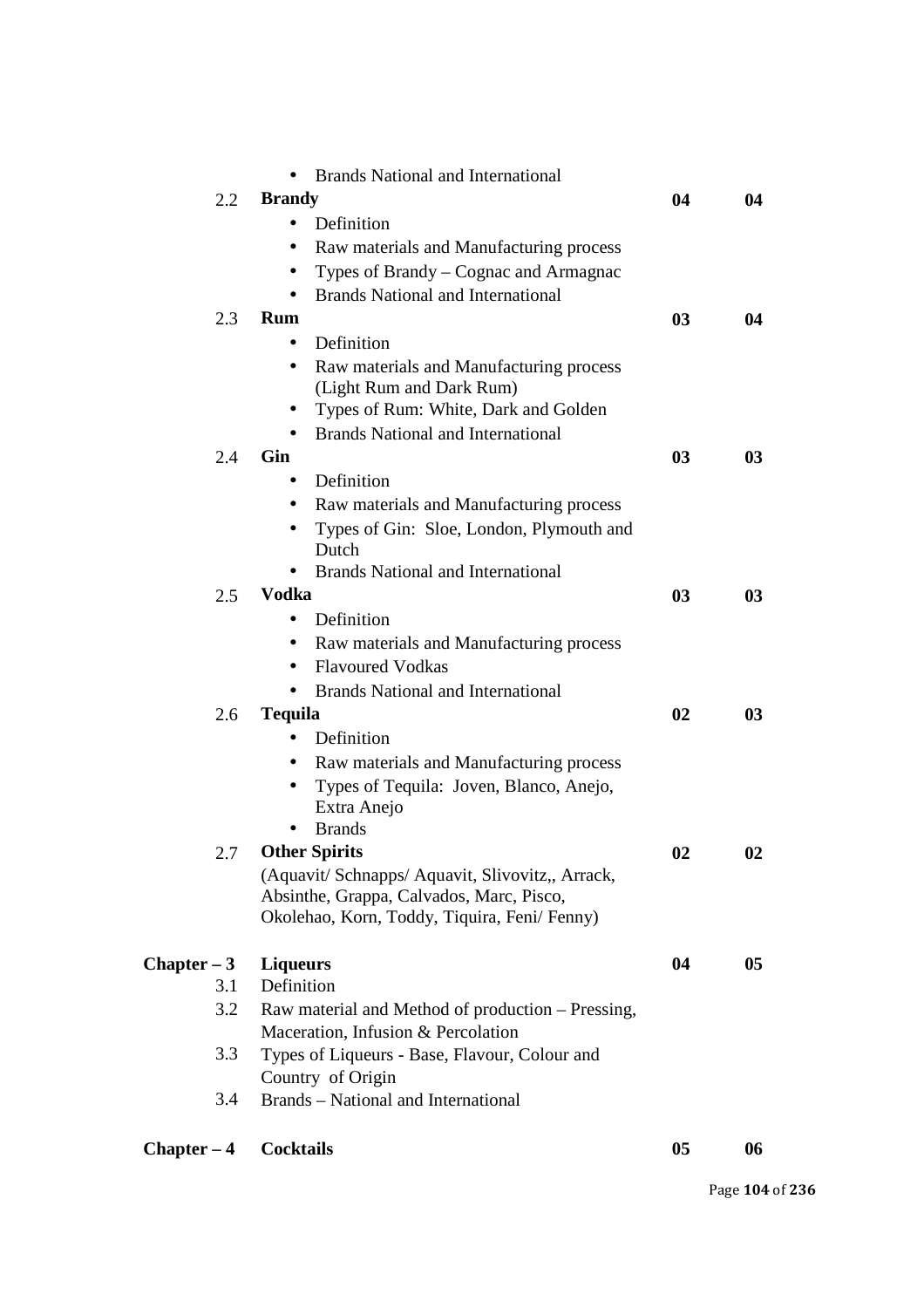| 4.1           | History and definition                         |    |    |
|---------------|------------------------------------------------|----|----|
| 4.2           | Methods of making cocktails: Stirred, Shaken,  |    |    |
|               | Built- up, Layered and Blended                 |    |    |
| 4.3           | Traditional mixes preferred with Alcoholic     |    |    |
|               | beverages                                      |    |    |
| 4.4           | Golden rules for making cocktails              |    |    |
| 4.5           | Cocktail Bar equipment and their uses          |    |    |
|               | Light and heavy equipment                      |    |    |
|               | Garnishes, decorative accessories              |    |    |
| Chapter –5    | <b>Banquets</b>                                | 08 | 05 |
| 5.1           | Definition                                     |    |    |
| 5.2           | Types of Banquet functions: Formal & Informal  |    |    |
| 5.3           | Hierarchy and Duties & Responsibilities of     |    |    |
|               | <b>Banquet Staff</b>                           |    |    |
| 5.4           | Banquet booking procedure                      |    |    |
| 5.5           | Banquet Function Prospectus (Lay out only)     |    |    |
| 5.6           | Off Premise / Out-door catering                |    |    |
| $Chapter - 6$ | <b>Buffet</b>                                  | 03 | 04 |
| 6.1           | Introduction & Definition                      |    |    |
| 6.2           | Types of Buffet                                |    |    |
| 6.3           | Buffet equipment                               |    |    |
| 6.4           | Points to be considered while arranging buffet |    |    |
|               |                                                |    |    |
|               | <b>Total</b>                                   | 45 | 50 |
|               |                                                |    |    |

**Note:** Glossary of Terms – Students should be familiar with the glossary of terms pertaining to above mentioned topics.

#### **Field Visit:**

Students should be taken for visit to Winery and report must be submitted individually.

### **Work Shop – A cocktail and mocktail work shop to be conducted and the report must be submitted individually.**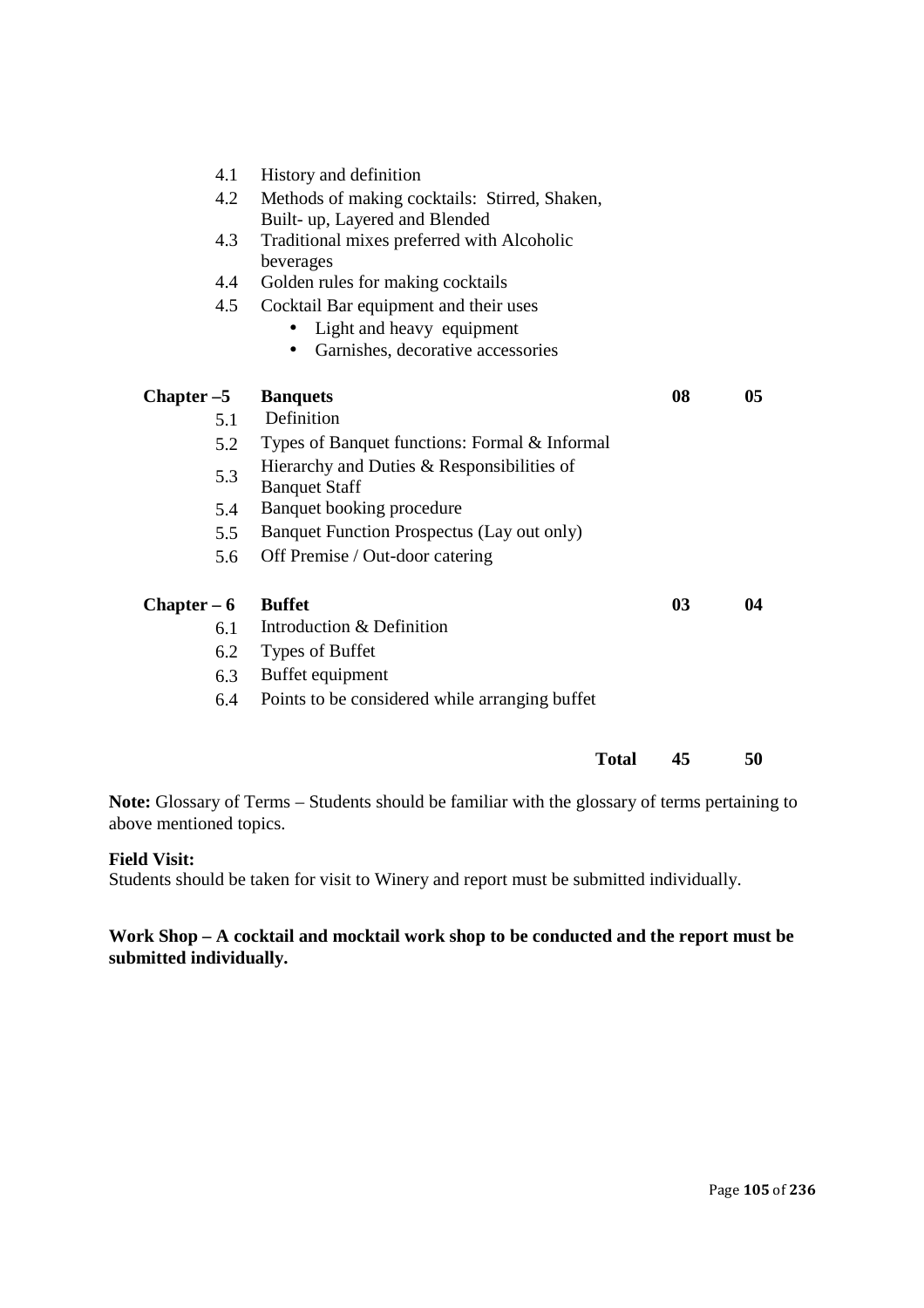**Practical:** 

#### **Practical**

#### **No.**

# **Detail Content**

### 1 **Service of Spirit**

 1.1 **Whisky** – Service Temperature, Equipment required, Procedure for various styles

(Neat, On the rocks and Mixed) at the bar and at the table, Brands National & International.

 1.2 **Brandy** - Service Temperature, Equipment required, Procedure for various styles

(Neat & warm) at the bar and at the table, Brands National & International.

 1.3 **Rum** - Service Temperature, Equipment required, Procedure for various styles

(Neat, On the rocks and Mixed) at the bar and at the table Brands National & International.

- 1.4 **Gin** Service Temperature, Equipment required, Procedure for various styles (Neat, on the rocks and Mixed) at the bar and at the table, Brands National & International.
- 1.5 **Vodka** Service Temperature, Equipment required, Procedure for various styles

(Neat, On the rocks and Mixed) at the bar and at the table, Brands National & International.

- 1.6 **Tequila** Service Temperature, Equipment required, Procedure, at the bar and at the table Brands –International.
- 2 **Service of Liqueur** Service Temperature, Equipment required, Procedure
- 3 **Service of Cocktail / Mocktail -** Mock practical to be conducted
- 4 **Menu planning and Service of food and alcoholic beverages** (Five International and one Indian menu to be planned)

#### 5 **Compiling Beverage Lists**

- Spirit list
- Complete Beverage list
- 6 **Buffet Set ups and service procedure**  5 Types of buffet setups to be practiced (Shapes:- O, C, V, I, Box / island, Wave)
- 7 **Banquet seating styles** –5 Types of banquet setups to be practiced (Classroom , Theatre, Restaurant, Board-room, U- shape)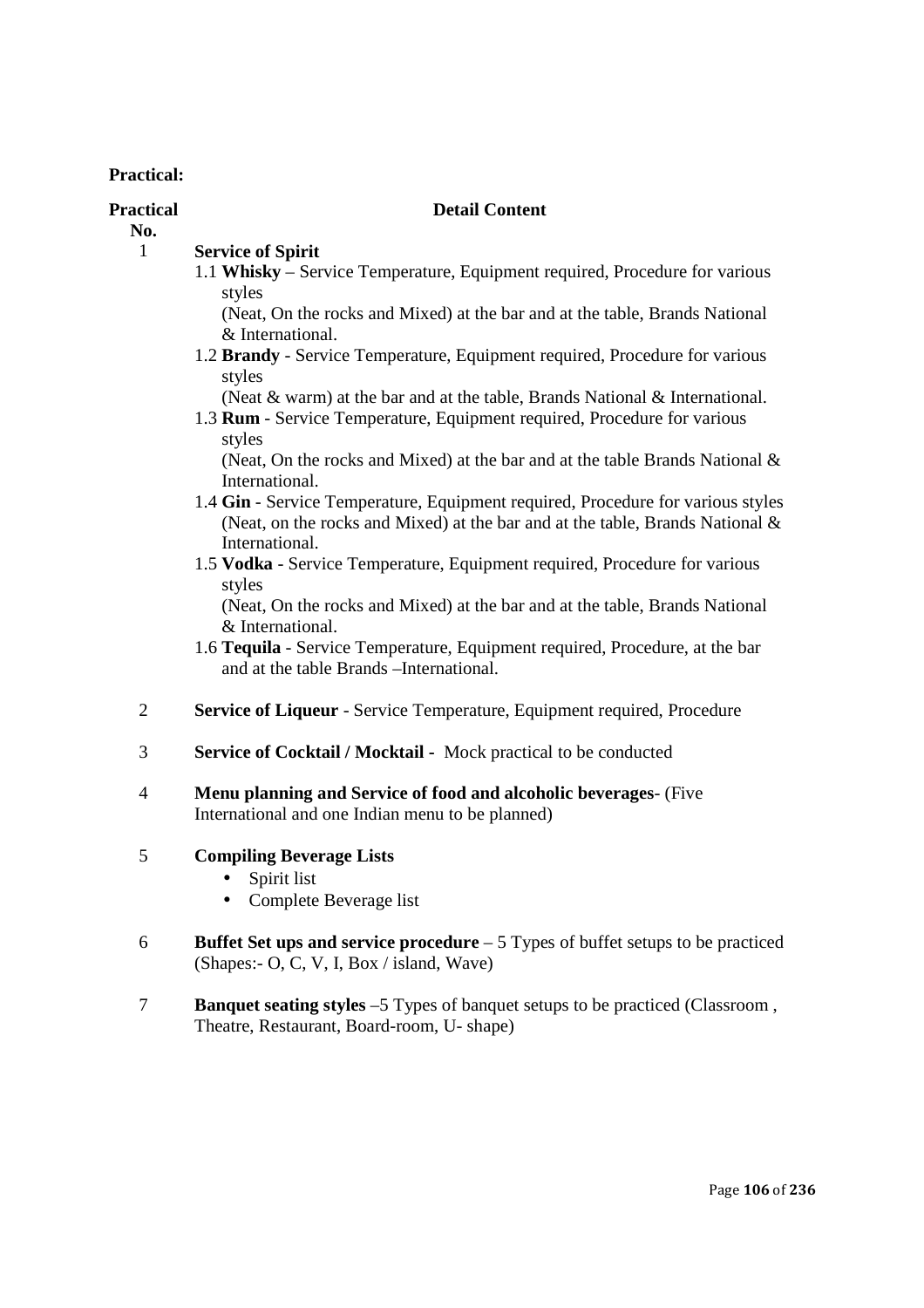#### **Practical Examination: (Internal and External)**

Practical exam need to be conducted on the above listed practical along with standards of grooming, task, performance and Viva. Internal exam to be assessed by internal examiner and external exam to be assessed by external examiner.

**Assignment:** Minimum of *02 assignments* to be submitted by students by the end of the semester based on following topics:

- 1 Types of mocktail with recipes, glassware, method and presentation
- 2 Collecting themed bar menu cards (Minimum 5)
- 3 List of licenses required for opening a bar
- 4 Price list of Spirits from 5 outlets

#### **References:**

- 1. Food and Beverage Service R. Singaravelavan Oxford Higher Education
- 2. Food & Beverage Vara Prasad, Gopi Krishna Pearson Publications
- 3. Food and Beverage Service Lillicrap & Cousins
- 4. Food and Beverage Service Training Manual –Sudhir Andrews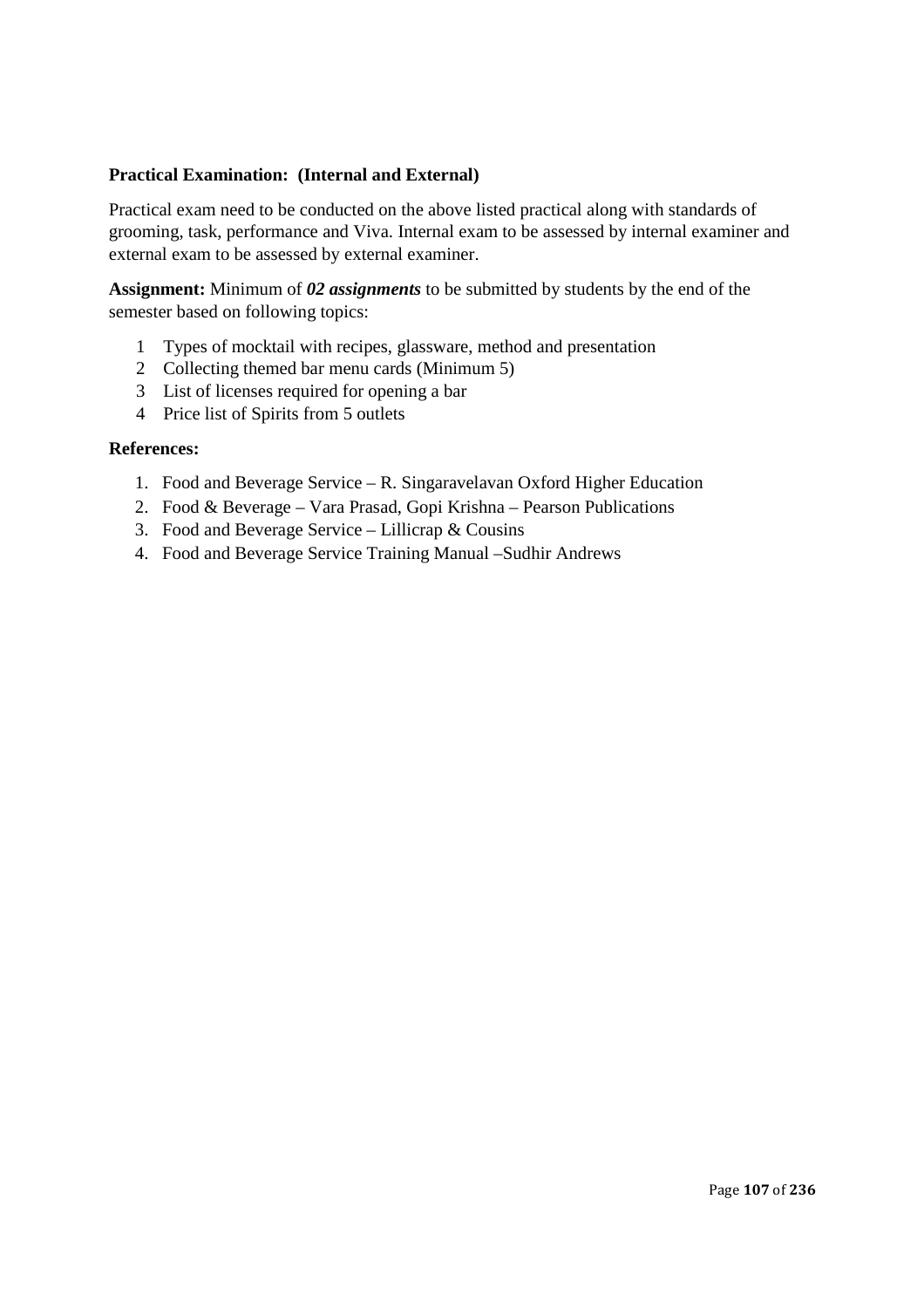| <b>Subject</b>         | : Accommodation Operations II |
|------------------------|-------------------------------|
| <b>Subject Code</b>    | $\div C$ 403                  |
| <b>Subject Credits</b> | : Five                        |
| <b>Semester</b>        | : Fourth                      |

| <b>Teaching Scheme per week</b> |                  |              |  |  |
|---------------------------------|------------------|--------------|--|--|
| Theory                          | <b>Practical</b> | <b>Total</b> |  |  |
| 03 hours                        | 03 hours         | 06 hours     |  |  |

| <b>Examination Scheme</b>          |                    |                                                        |                                     |                                                 |                  |               |                                                 |                              |
|------------------------------------|--------------------|--------------------------------------------------------|-------------------------------------|-------------------------------------------------|------------------|---------------|-------------------------------------------------|------------------------------|
| <b>Internal Examination Scheme</b> |                    |                                                        | <b>External Examination Scheme</b>  |                                                 |                  |               |                                                 |                              |
| Unit<br><b>Test</b>                | <b>Assignments</b> | <b>Continuous</b><br><b>Assessment</b><br>of practical | <b>Internal</b><br><b>Practical</b> | <b>Total</b><br><b>Internal</b><br><b>Marks</b> | <b>Practical</b> | <b>Theory</b> | <b>Total</b><br><b>External</b><br><b>Marks</b> | <b>Total</b><br><b>Marks</b> |
| 30                                 | 10                 | 10                                                     | 25                                  | 75                                              | 25               | 50            | 75                                              | 150                          |

This subject aims to establish the importance of Rooms Division within the hospitality Industry. It also prepares the student to acquire skills and knowledge necessary to successfully identify the required standards in this area and to consider decision-making aspects of this department

### **Section - I**

|               |                                                                                                | <b>Hours</b>   | <b>Marks</b> |
|---------------|------------------------------------------------------------------------------------------------|----------------|--------------|
| $Chapter - 1$ | <b>Safety and First-Aid</b>                                                                    | 0 <sub>5</sub> | 06           |
| 1.1           | Potentially Hazardous condition                                                                |                |              |
| 1.2           | <b>Safety Awareness</b>                                                                        |                |              |
| 1.3           | Accidents : Causes & prevention                                                                |                |              |
| 1.4           | First-aid and its remedies                                                                     |                |              |
| 1.5           | Fire safety                                                                                    |                |              |
| $Chapter - 2$ | <b>Pest Control</b>                                                                            | 03             | 05           |
| 2.1           | <b>Definition of Pest</b>                                                                      |                |              |
| 2.2           | Types of Pests-Insects and Rodents                                                             |                |              |
| 2.3           | Common Pests and their control. (Bed Bugs, Silver<br>fish, Cockroaches, Termites, Mice & Rats) |                |              |
| $Chapter - 3$ | <b>Complaint Handling in Housekeeping</b><br>department                                        | 02             | 04           |
| 3.1           | <b>Types of Guest Complaints</b>                                                               |                |              |
| 3.2           | Dealing with Guest Complaints of Housekeeping<br>department                                    |                |              |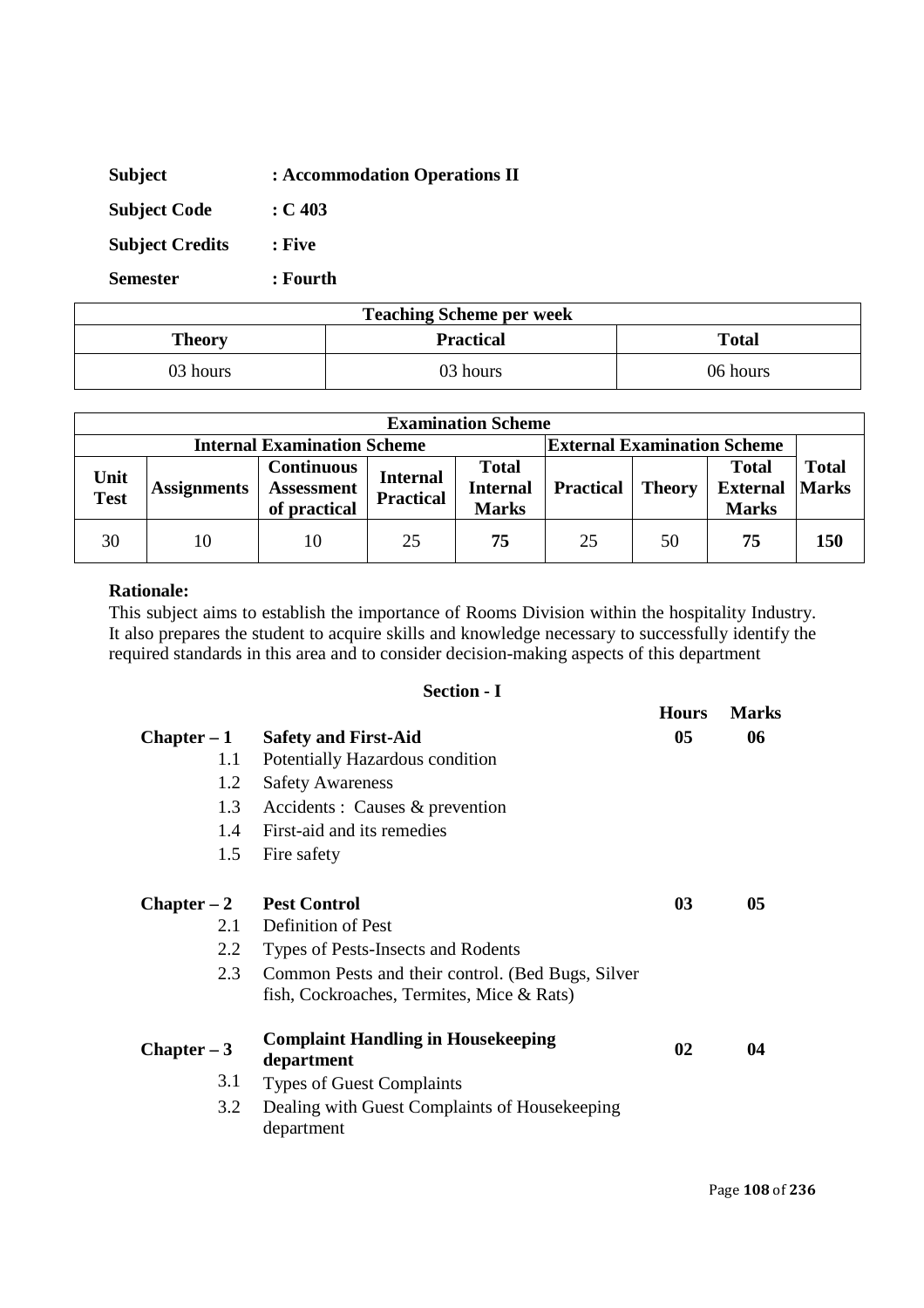| $Chapter - 4$        | <b>Interior Designing</b>                                                                        | 04 | 05 |
|----------------------|--------------------------------------------------------------------------------------------------|----|----|
| 4.1                  | Objectives of Interior Designing                                                                 |    |    |
| 4.2                  | <b>Elements of Interior Designing</b>                                                            |    |    |
| 4.3                  | Principles of interior Designing                                                                 |    |    |
| $Chapter - 5$        | <b>Refurbishing &amp; Redecoration</b>                                                           | 06 | 06 |
| 5.1                  | Definition                                                                                       |    |    |
| 5.2                  | <b>Types of Renovation</b>                                                                       |    |    |
| 5.3                  | Refurbishing - Steps in Refurbishing                                                             |    |    |
| 5.4                  | Redecoration-Prior & Post Redecoration                                                           |    |    |
|                      | Procedures                                                                                       |    |    |
| 5.5                  | Snag list and its importance                                                                     |    |    |
|                      | Section - II                                                                                     |    |    |
| $Chapter - 6$        | <b>Night Auditing</b>                                                                            | 06 | 06 |
| 6.1                  | <b>Introduction to Night Auditing</b>                                                            |    |    |
| 6.2                  | Role of a Night Auditor                                                                          |    |    |
| 6.3                  | <b>Night Auditing Process</b>                                                                    |    |    |
| 6.4                  | Errors during Night Audit - Pickup errors,                                                       |    |    |
|                      | Transposition error, Out of balance                                                              |    |    |
| 6.5                  | Credit Balance Management- Credit Monitoring,<br>High balance Report, Charge Privileges          |    |    |
|                      |                                                                                                  |    |    |
| $Chapter - 7$<br>7.1 | <b>Sales Techniques for Front Office Department</b><br><b>Introduction to Hotels Products</b>    | 05 | 06 |
| 7.2                  |                                                                                                  |    |    |
|                      | Various Sales techniques (Increasing occupancies,<br>overbooking, increasing average room rates) |    |    |
| 7.3                  | Suggestive<br>selling,<br>upselling,<br>down selling,                                            |    |    |
|                      | substitute selling, planning a sales call, discounts                                             |    |    |
|                      | and discount fixation policy                                                                     |    |    |
| $Chapter - 8$        | <b>Avenues for Sales Promotion</b>                                                               | 06 | 06 |
| 8.1                  | Introduction to leisure Activities and services for                                              |    |    |
|                      | guests in a hotel                                                                                |    |    |
| 8.2                  | <b>Various Sales Tools</b>                                                                       |    |    |
|                      | (Brochure, posters, e-display, tent cards, websites)                                             |    |    |
| 8.3                  | <b>Sales Promotion</b>                                                                           |    |    |
| 8.4                  | (Advertising, Relationship marketing)<br>Direct sales - travel agents, tour operators, hotel     |    |    |
|                      | booking agencies, Internet, tourist information                                                  |    |    |
|                      | center, direct mail, personal calls, and telephone                                               |    |    |
|                      | selling, letters / emails                                                                        |    |    |
|                      |                                                                                                  |    |    |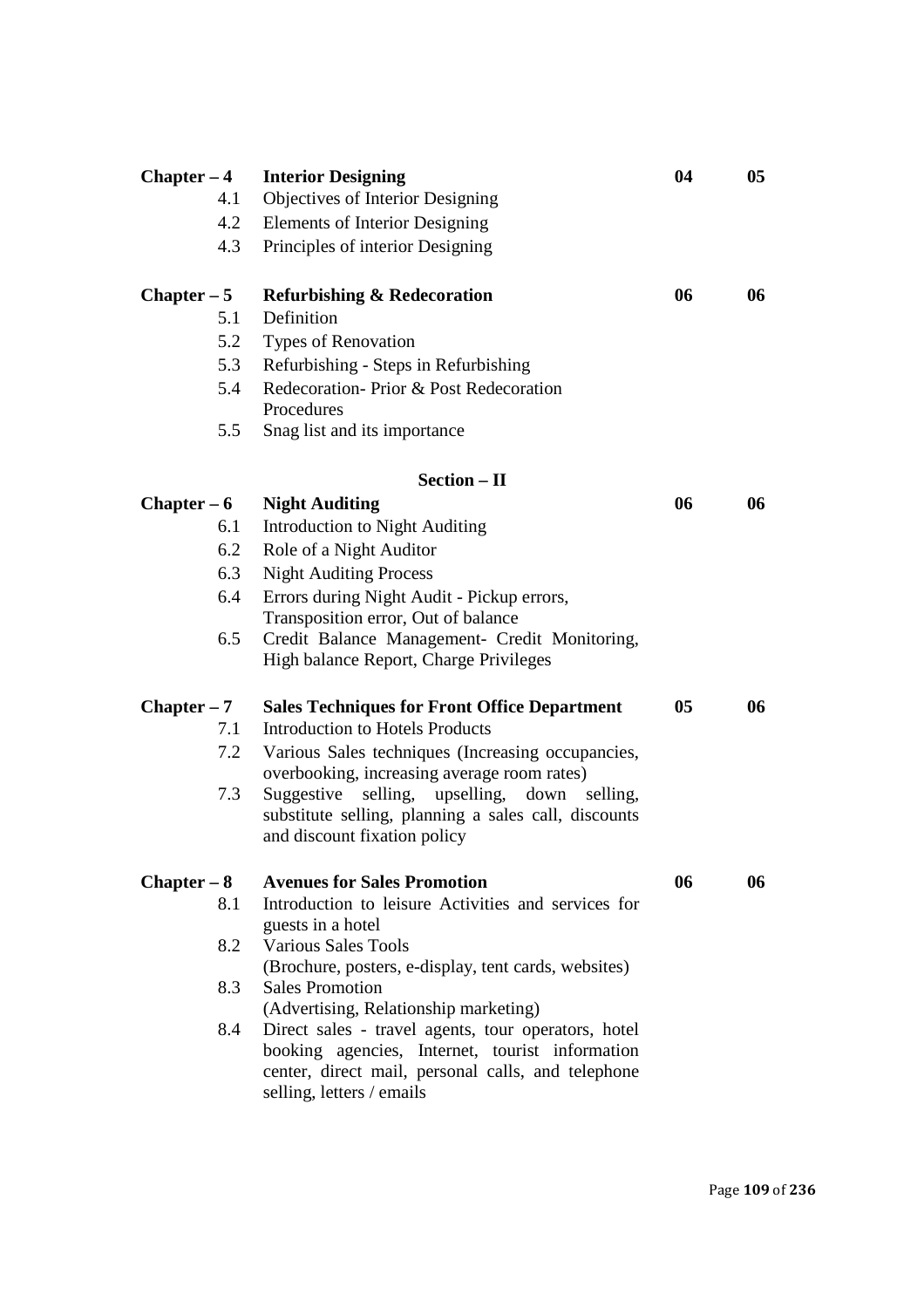## **Chapter – 9 Room Tariff 08 06**

- 9.1 Factors affecting room tariff
- 9.2 Establishing the end of the day ( $Check in / check$ ) – out basis, twenty four hour basis and night basis)
- 9.3 Room Tariff Fixation:
	- a) Cost- based pricing (Rule of thumb approach, Overview of Hubbart formula)
	- b) Market based pricing. (As per competition, Rate cutting, Guest Requirements, Market Tolerance, Inclusive & Non Inclusive Rates)
- 9.4 Types of Rates BAR, Incentive, CVGR, Seasonal, Ad-hoc, Membership rate
- 9.5 Taxes applicable on rooms

**Note: Glossary –** Students should be familiar with the glossary pertaining to above mentioned topics.

#### **Total 45 50**

**Assignments:** A minimum of *02 assignments* to be submitted by students by the end of the semester based on the following topics.

#### **Section I (any one)**

- a. Study the various chemicals used to eradicate different types of Pests.
- b. Presentation on types of fire extinguishers used in Hotels

## **Section II (any one)**

- a. Study the concept of various categories of hotel (Ecotel, Boutique, SPA, Heritage and Apartment Hotel)
- b. Presentation on latest sales tools used in hotels.

**Practical:** Minimum *12 Practical* to be accomplished. All students to be assessed for the individual practical on a continuous basis and the marks to be considered in internal marks.

#### **Section I**

- 1. Complaint handling in Housekeeping Pests in room, maintenance problem, cleaning issues.
- 2. Role play and report writing related to accidents, handling complaints
- 3. Preparation of First Aid Box and Handling of basic First Aid through videos and presentations (Convulsion, fainting, fractures, scalds, cuts, alcoholic beverage hangover, Artificial respiration etc.)
- 4. Preparation of Snag List of any area.
- 5. Power point Presentation on:
	- i. The implication of various kinds of lines, shapes, forms present in interiors.
	- ii. To achieve proportion, balance; create point of interest, rhythmic effect in designing.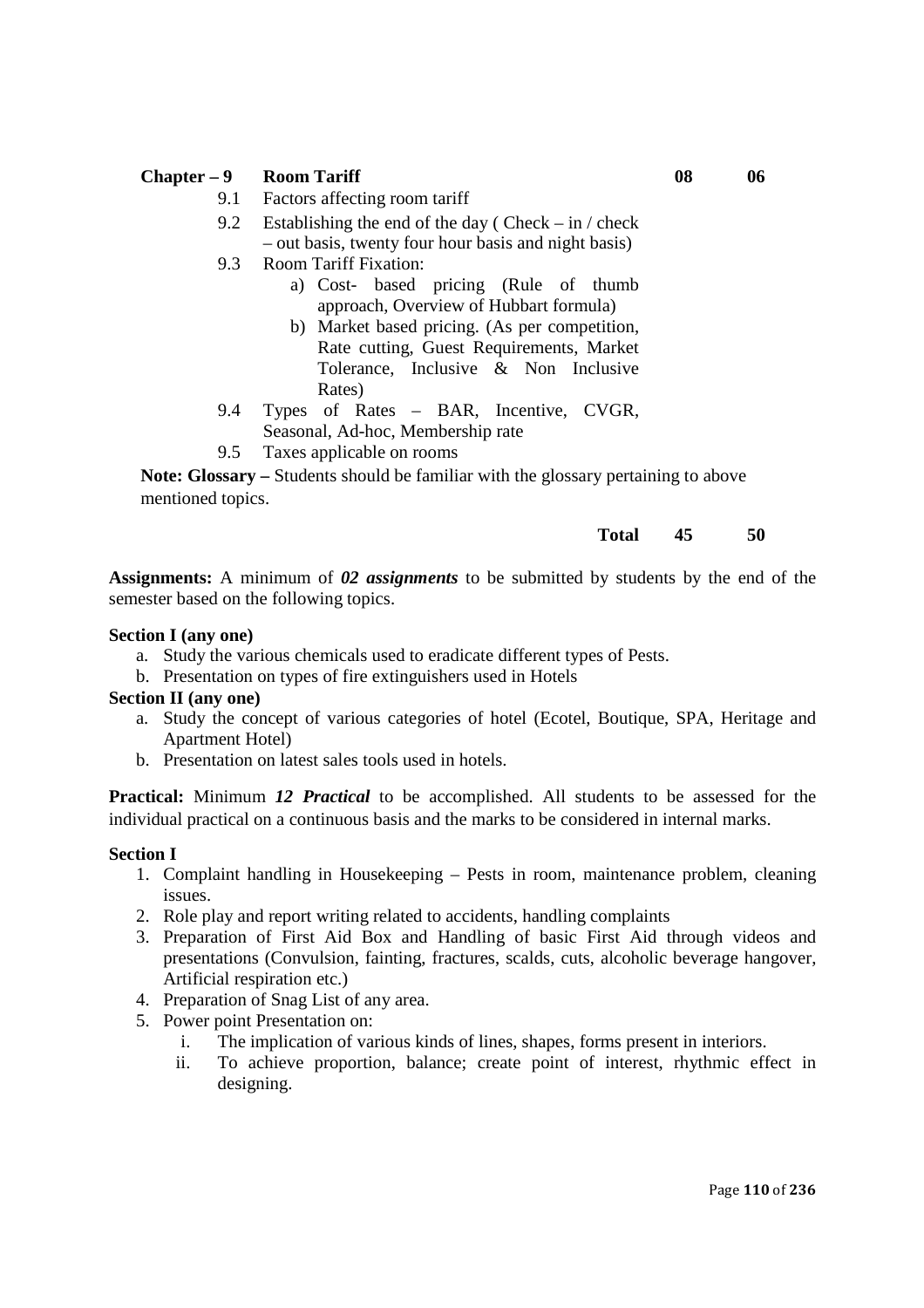## **Section II**

- 1. Preparation of reports during Nigh Audit- Night Auditors Report, High Balance Report, Occupancy Report, and Discrepancy Report.
- 2. Role play on enhancing guest stay (welcome call, courtesy call etc.)
- 3. Videos & Presentation on suggestive selling
- 4. Role plays on suggestive selling, upselling (Walk-in and guaranteed reservation guest) and up grading.
- 5. Collection and Comparison of tariff for various categories of hotels.
- 6. Situation handling Overbooking (Walk-in and guaranteed reservation), rate discrepancy etc.
- 7. Plan a sales call to corporates & travel agency

### **Practical Examination: (Internal & External)**

Exams to be conducted on the above mentioned practical with equal weightage given to Section I and Section II.

The internal exams to be assessed by the internal examiner and external exams by the external examiner.

# **Reference books:**

- 1. Hotel Housekeeping : Operations and Management Raghubalan, Oxford
- 2. Accommodation Operations Management Kaushal, S.K. & Gautam, S.N., Frank **Brothers**
- 3. Housekeeping Malini Singh
- 4. A Textbook of Interior Decoration Parimalan, P.
- 5. Hotel Housekeeping Sudhir Andrews, Tata McGraw Hill
- 6. The Professional Housekeeper Tucker Schneider, VNR
- 7. Professional Management of Housekeeping Operations Martin Jones, Wiley
- 8. House Keeping Management for Hotels Rosemary Hurst , Heinemann
- 9. Hotel, Hostel & Hospital House Keeping Joan C. Branson & Margaret Lennox, ELBS
- 10. Accommodation & Cleaning Services, Vol I & II David. Allen, Hutchinson
- 11. Managing House Keeping Operation, Margaret Kappa & Aleta Nitschke
- 12. Front office Management S.K. Bhatnagar
- 13. Front Office Management & Operations Sudhir Andrews
- 14. Effective Front Office Operations Michael. L. Kasavana
- 15. Front Office: Procedures, social skills, yield & management Abbott, Peter & Lewry, Sue
- 16. Hotel Front Office A Training Manual Sudhir Andrews
- 17. Hotel Front Office Training Manual Suvradeep Gauranga Ghosh
- 18. Professional front Office Management Robert. H. Woods, Jack. D. Ninemeier, David. K. Hayes & Michele .A.Austin
- 19. Front Office Operations & Management Ahmad Ismail
- 20. Hotel Front Office Operations & Management Jatashankar. R.Tewari
- 21. Hotel Front Office Management James Bardi.
- 22. Check in Check out Gary. K.Vallen
- 23. Managing Hotel Operations Jerome. J. Vallen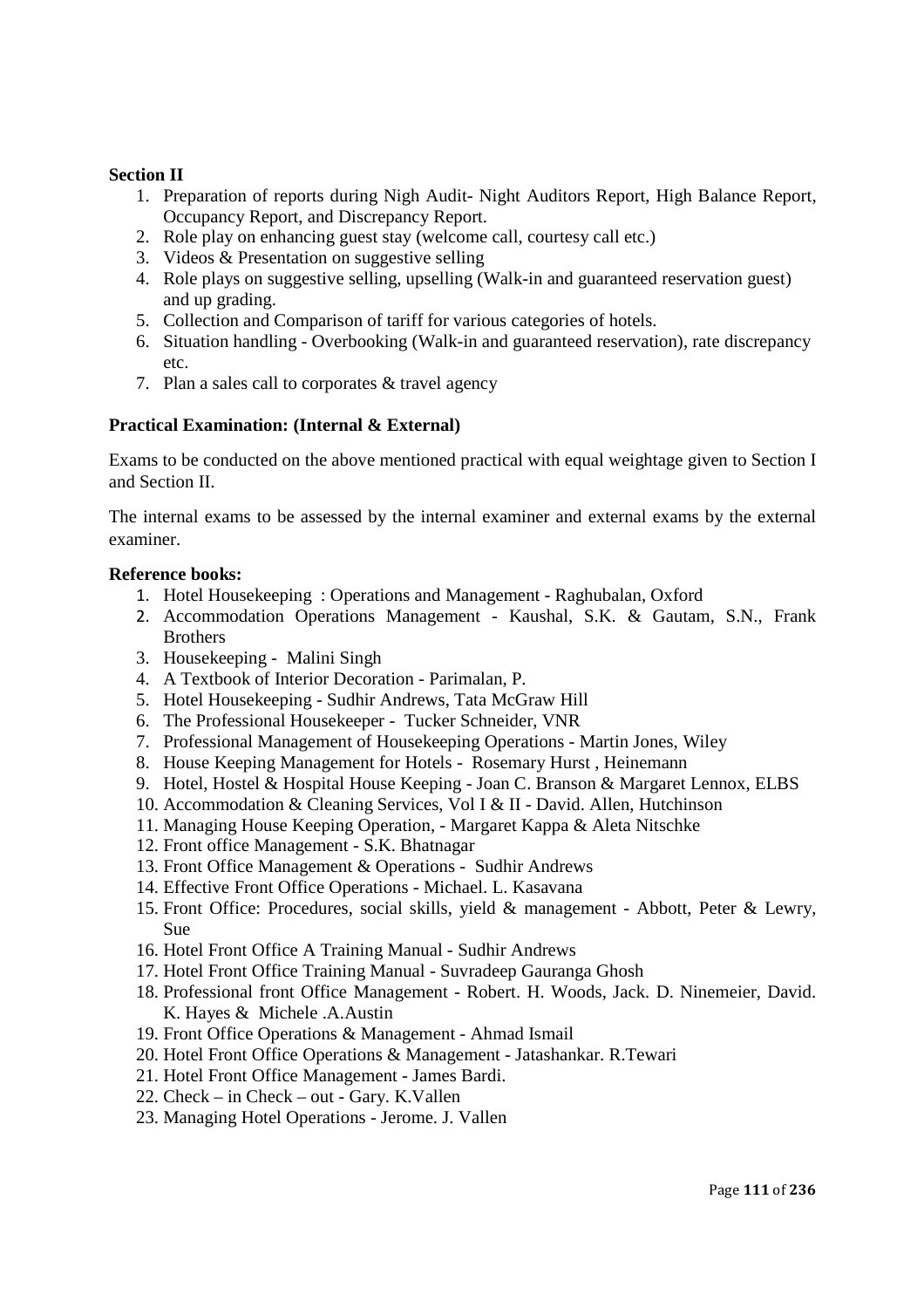| <b>Subject</b>         | : Food and Beverage Control |
|------------------------|-----------------------------|
| <b>Subject Code</b>    | : AE 404                    |
| <b>Subject Credits</b> | : Four                      |
| <b>Semester</b>        | : Fourth                    |

| <b>Teaching Scheme per week</b> |                  |              |  |
|---------------------------------|------------------|--------------|--|
| <b>Theory</b>                   | <b>Practical</b> | <b>Total</b> |  |
| 04 hours                        | ---              | 04 hours     |  |

| <b>Examination Scheme</b>          |                                    |                                                 |                                    |                                       |                              |
|------------------------------------|------------------------------------|-------------------------------------------------|------------------------------------|---------------------------------------|------------------------------|
| <b>Internal Examination Scheme</b> |                                    |                                                 | <b>External Examination Scheme</b> |                                       |                              |
| <b>Unit Test</b><br>(Theory)       | <b>Assignment</b><br>(Theory base) | <b>Total</b><br><b>Internal</b><br><b>Marks</b> | <b>Theory</b>                      | <b>Total External</b><br><b>Marks</b> | <b>Total</b><br><b>Marks</b> |
| 20                                 | 30                                 | 50                                              | 50                                 | 50                                    | 100                          |

The student will gain comprehensive knowledge on various aspects of control procedures, adopted by the Food and Beverage department.

|               |                                                                                      | <b>Hours</b> | <b>Marks</b> |
|---------------|--------------------------------------------------------------------------------------|--------------|--------------|
| $Chapter - 1$ | <b>Food &amp; Beverage Control</b>                                                   | 02           | 02           |
| 1.1           | Definition, Objectives & Problems                                                    |              |              |
| $Chapter - 2$ | Costs                                                                                | 04           | 04           |
| 2.1           | Definition of Cost, Basic Concept of Profits                                         |              |              |
| 2.2           | Elements & Groups of Costs                                                           |              |              |
| 2.3           | Pricing & Control Aspects                                                            |              |              |
| $Chapter - 3$ | Cost dynamics & Breakeven                                                            | 06           | 04           |
| 3.1           | Cost relationship                                                                    |              |              |
| 3.2           | Breakeven by graph                                                                   |              |              |
| 3.3           | Breakeven by formula                                                                 |              |              |
| $Chapter - 4$ | <b>Budgeting</b>                                                                     | 06           | 06           |
| 4.1           | Definition $&$ Objectives of budgeting                                               |              |              |
| 4.2           | Various kinds of budgets - Sales budget, Labour<br>cost budget, Overhead cost budget |              |              |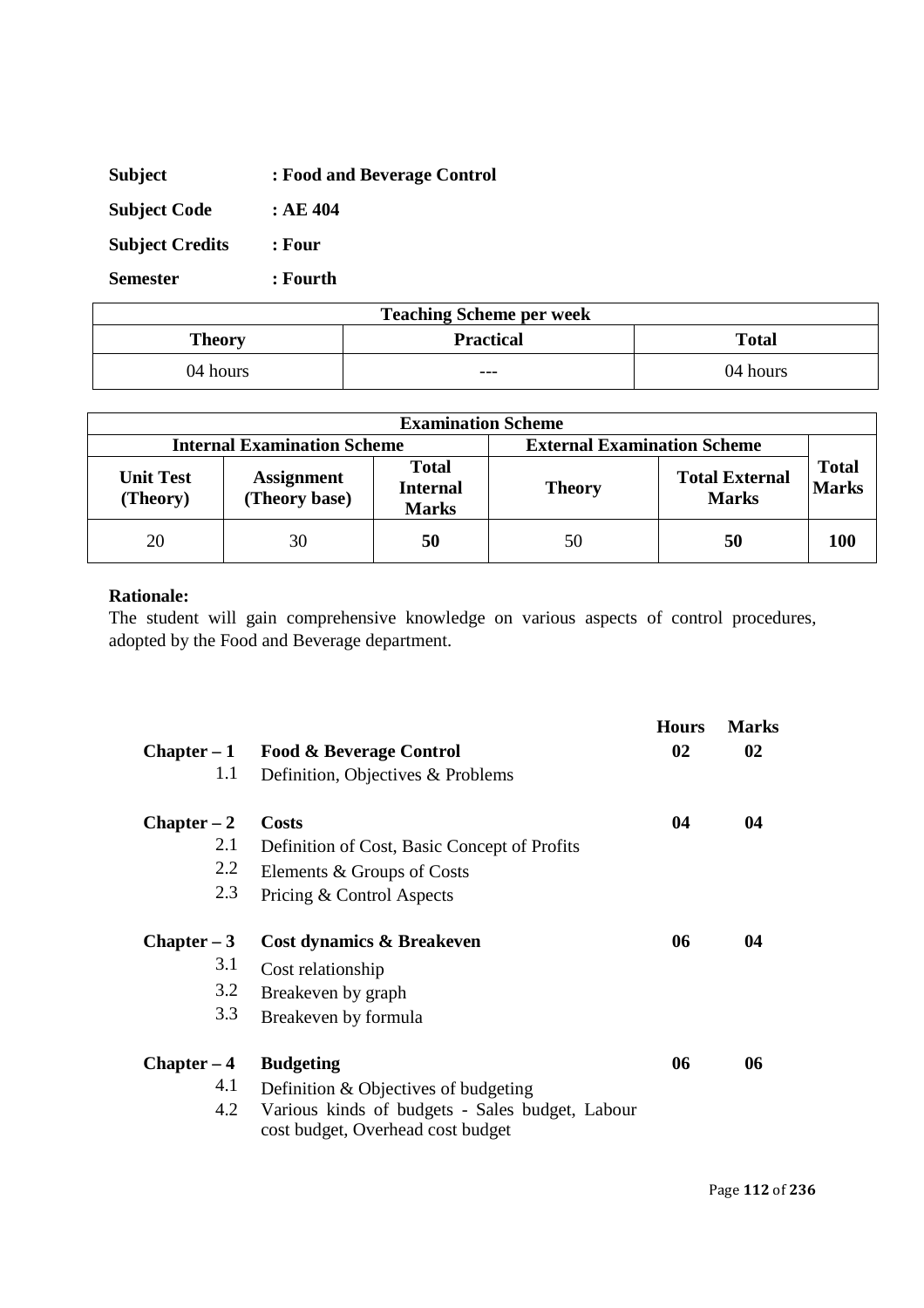| $Chapter - 5$        | The control cycle overview                                                                                                                         | 03 | 02 |
|----------------------|----------------------------------------------------------------------------------------------------------------------------------------------------|----|----|
| 5.1                  | Buying, receiving, storing, issuing, preparing &<br>selling                                                                                        |    |    |
| $Chapter - 6$        | <b>Purchasing</b>                                                                                                                                  | 07 | 06 |
| 6.1                  | The selection of a Supplier, Rating, Methods of<br>Purchasing                                                                                      |    |    |
| 6.2                  | Purchase<br>Orders<br>and<br><b>Standard</b><br>Purchase<br>Specifications – Objectives & Preparation                                              |    |    |
| 6.3                  | Centralized and decentralized purchasing                                                                                                           |    |    |
| 6.4                  | <b>Economic Order Quantity</b>                                                                                                                     |    |    |
| 6.5                  | Concept of supply chain management - overview.<br>flow of goods and services                                                                       |    |    |
| $Chapter - 7$        | <b>Receiving</b>                                                                                                                                   | 07 | 06 |
| 7.1                  | Receiving Procedures & Methods                                                                                                                     |    |    |
| 7.2                  | Purchase Orders, Delivery Notes, Credit Note,<br>Goods Received Book - formats & usage                                                             |    |    |
| 7.3                  | Goods return policy                                                                                                                                |    |    |
| 7.4                  | The receiving of Foods $&$ Beverages – in terms of<br>Quantity, Quality & Inspection.                                                              |    |    |
|                      |                                                                                                                                                    |    |    |
|                      | <b>Stores and Issuing</b>                                                                                                                          | 10 | 08 |
| $Chapter - 8$<br>8.1 | Stock Records - Bin Cards, Stock Cards, Inventory<br>Records                                                                                       |    |    |
| 8.2                  | Store Issues - Transfer Notes, Breakages and                                                                                                       |    |    |
| 8.3                  | Damaged Goods<br>Stock Taking, Stock Turnover, Stock Levels -<br>Maximum level, Minimum level, Reorder level,                                      |    |    |
| 8.4                  | safety level, danger level<br>Procedure for storage of Perishable and Non-                                                                         |    |    |
| 8.5                  | Perishable Food & Beverage items<br>Inventory Control Methodes: FIFO, LIFO, FILO<br>and JIT                                                        |    |    |
| 8.6                  | <b>ABC</b> Analysis                                                                                                                                |    |    |
|                      |                                                                                                                                                    |    |    |
| $Chapter - 9$<br>9.1 | <b>Preparation of Food &amp; Beverage Item</b><br>Four tools in preparation - Volume Forecasting -<br>Aids, Standard Yields, Standard Recipes, and | 07 | 06 |
| 9.2                  | <b>Standard Portion Sizes.</b><br>Various preparation methods- Cook Chill, Cook<br>Freeze, Sous Vide                                               |    |    |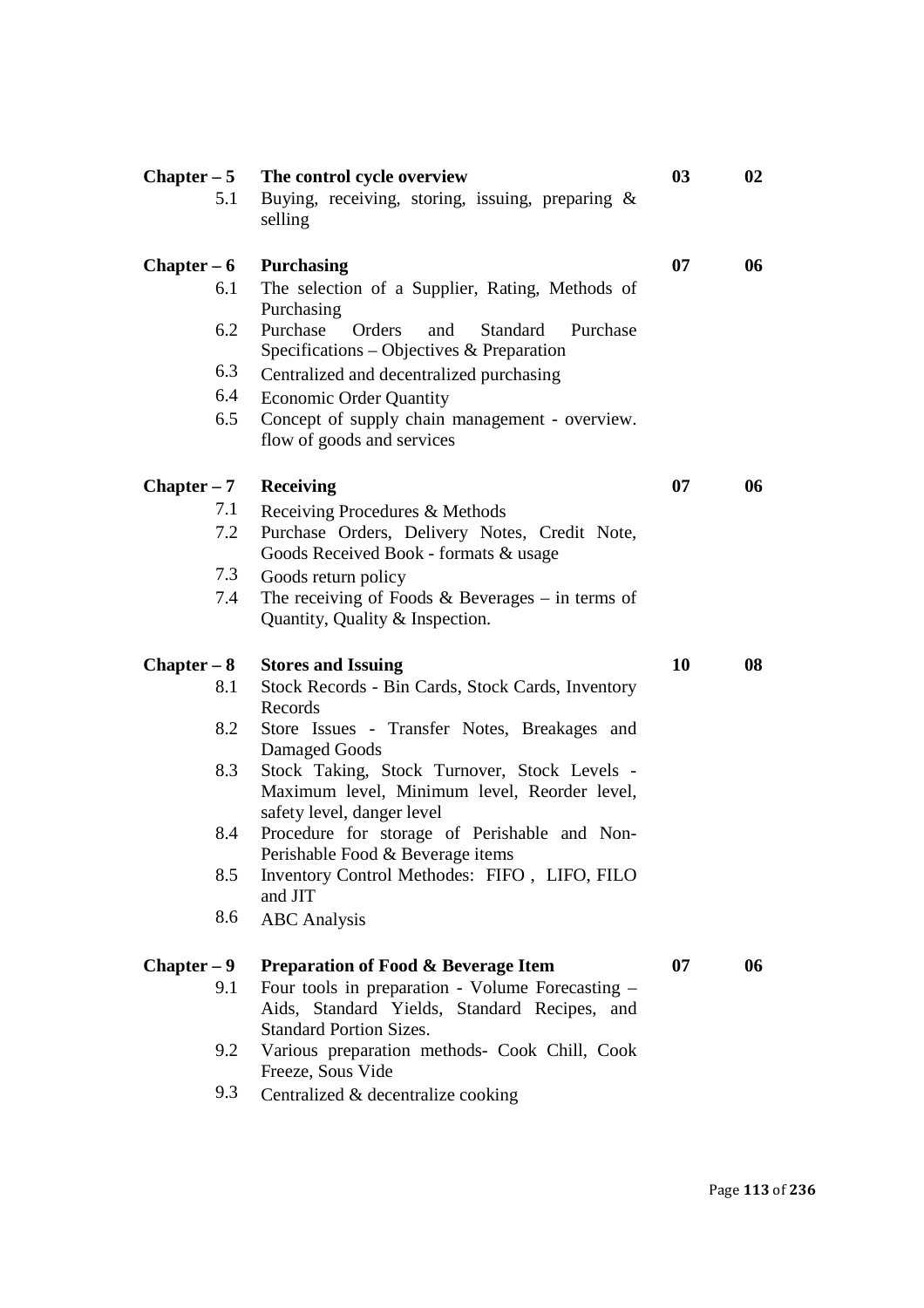#### Page **114** of **236**

#### **Chapter – 10 Selling 08 06**

- 10.1 The pricing of menu cost plus, market penetration, psychological pricing, market skimming pricing, departmental pricing, differential pricing
- 10.2 Pricing strategies BEP, Return on investment, Target profit pricing, Value based pricing, Competition based Pricing
- 10.3 Pricing Consideration cover price, minimum price, discounted pricing, discriminatory pricing,
- 10.4 Function costing & pricing

### **Total 60 50**

**Assignments:** A minimum of *3 assignments* to be submitted by students by the end of the semester based on the following topics**.** 

- 1. Different formats to be drawn on chart papers
- 2. Cost dynamics illustration on chart paper with suitable example.
- 3. Assuming suitable data prepare a cost sheet for function.
- 4. Prepare standard purchase specifications Any 5 ingredients
- 5. Case study of 5 star hotel F & B control process.

### **Reference Books:-**

- 1. Food and Beverage Control Richard Kotas & Bernard Davis
- 2. Food and Beverage Management Bernard Davis & Sally Stone
- 3. Theory of catering Ronald Kinton, Victor Ceserani , David Foskett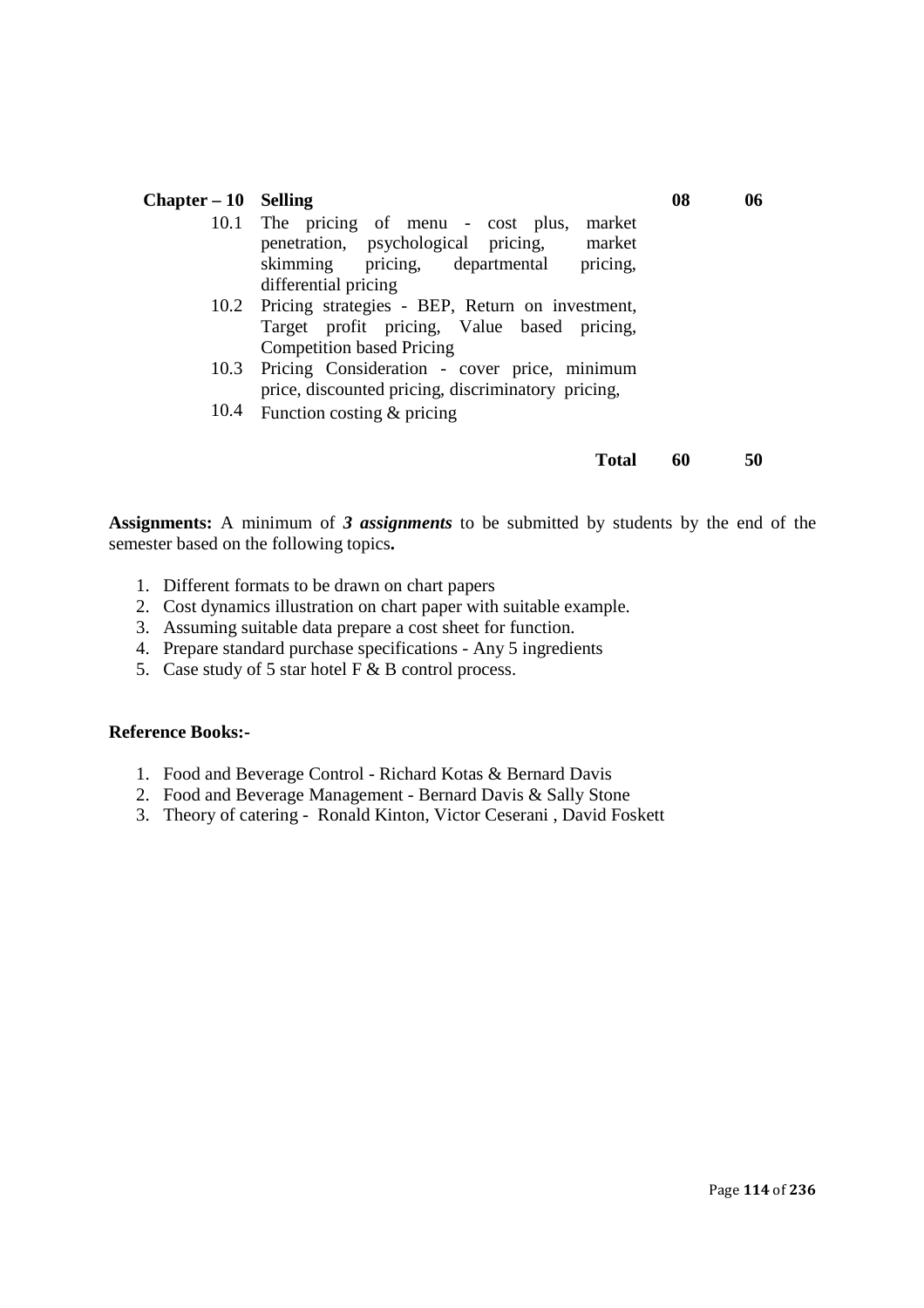| <b>Subject</b>         | : Principles of Management |
|------------------------|----------------------------|
| <b>Subject Code</b>    | : AE 405                   |
| <b>Subject Credits</b> | : Four                     |
| <b>Semester</b>        | : Fourth                   |

| <b>Teaching Scheme per week</b> |                  |              |  |
|---------------------------------|------------------|--------------|--|
| <b>Theory</b>                   | <b>Practical</b> | <b>Total</b> |  |
| 04 hours                        | $\sim$ $\sim$    | 04 hours     |  |

| <b>Examination Scheme</b>    |                                     |                                       |               |                                                 |                              |
|------------------------------|-------------------------------------|---------------------------------------|---------------|-------------------------------------------------|------------------------------|
|                              | <b>Internal Examination Scheme</b>  |                                       |               | <b>External Examination Scheme</b>              |                              |
| <b>Unit Test</b><br>(Theory) | <b>Assignments</b><br>(Theory base) | <b>Total Internal</b><br><b>Marks</b> | <b>Theory</b> | <b>Total</b><br><b>External</b><br><b>Marks</b> | <b>Total</b><br><b>Marks</b> |
| 20                           | 30                                  | 50                                    | 50            | 50                                              | 100                          |

To make the students understand the concepts of management and its practical application in the hospitality industry.

|               |                                            | <b>Hours</b> | <b>Marks</b> |
|---------------|--------------------------------------------|--------------|--------------|
| $Chapter - 1$ | <b>Introduction</b>                        | 06           | 04           |
| 1.1           | Management defined                         |              |              |
| 1.2           | Levels of management                       |              |              |
| 1.3           | Managerial skills                          |              |              |
| 1.4           | Managerial role                            |              |              |
| 1.5           | External & Internal factors that<br>affect |              |              |
|               | management                                 |              |              |
|               |                                            |              |              |
| $Chapter - 2$ | Management thought: A journey since        | 06           | 04           |
|               | inception                                  |              |              |
| 2.1           | F.W. Taylor's Scientific Management        |              |              |
|               | Theory                                     |              |              |
| 2.2           | Henry Fayol's Management Theory            |              |              |
| 2.3           | Modern Day Management theory in brief      |              |              |
|               |                                            |              |              |
| $Chapter - 3$ | <b>Planning &amp; Decision Making</b>      | 07           | 05           |
| A             | <b>Planning</b>                            |              |              |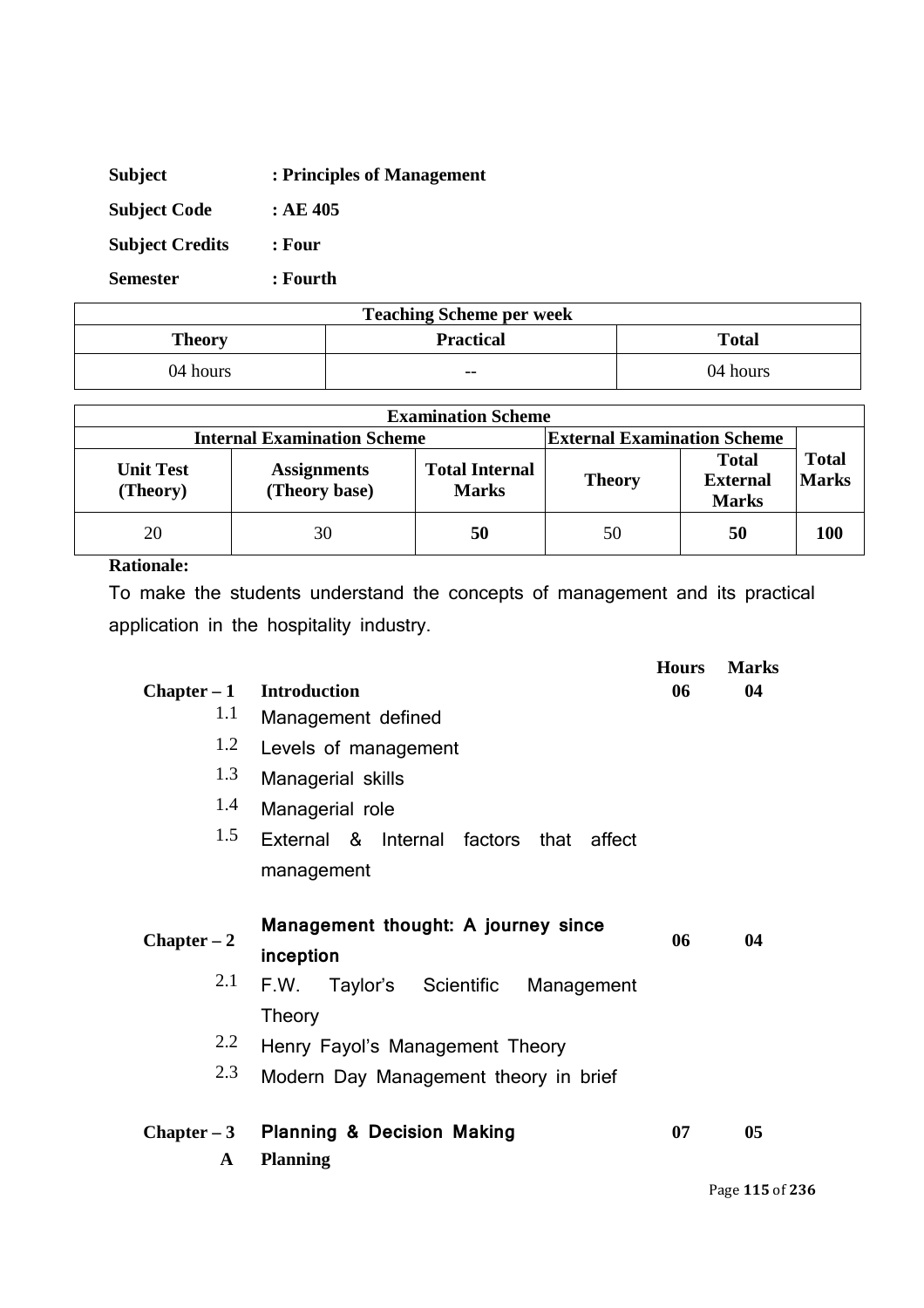| 3.1           | Definition                                                 |    |    |
|---------------|------------------------------------------------------------|----|----|
| 3.2           | <b>Nature</b><br>8 <sup>o</sup><br>Importance of Planning, |    |    |
|               | advantages & disadvantages                                 |    |    |
| 3.3           | Types of plans - objectives, strategies,                   |    |    |
|               | policies, procedures, methods,<br>rules,                   |    |    |
|               | programs & budgets                                         |    |    |
| 3.4           | Steps in planning                                          |    |    |
| B             | Decision-making                                            | 02 | 02 |
| 3.5           | Types of decisions                                         |    |    |
| 3.6           | Decision making process                                    |    |    |
| $Chapter - 4$ | Organizing                                                 | 09 | 07 |
| 4.1           | Definition                                                 |    |    |
| 4.2           | Nature & importance of organizing                          |    |    |
| 4.3           | Principles of organizing                                   |    |    |
| 4.4           | Types - Formal & Informal, Centralized /                   |    |    |
|               | Decentralized, Line & Staff                                |    |    |
| 4.5           | Delegation and Departmentalization                         |    |    |
| 4.6           | Authority & Responsibility, Span of control                |    |    |
| $Chapter - 5$ | Leadership                                                 | 06 | 06 |
| 5.1           | Definition                                                 |    |    |
| 5.2           | Different styles of leadership                             |    |    |
| 5.3           | Role of a leader                                           |    |    |
| $Chapter - 6$ | <b>Motivation</b>                                          | 08 | 07 |
| 6.1           | Definition                                                 |    |    |
| 6.2           | Benefits of motivated staff                                |    |    |
| 6.3           | Theories of Motivation -                                   |    |    |
|               | a. Maslow's theory of need hierarchy                       |    |    |
|               | b. McGregor's theory 'X' and theory 'Y'                    |    |    |
| $Chapter - 7$ | Communication                                              | 08 | 07 |
| 7.1           | Definition,<br>of<br>nature,<br>process                    |    |    |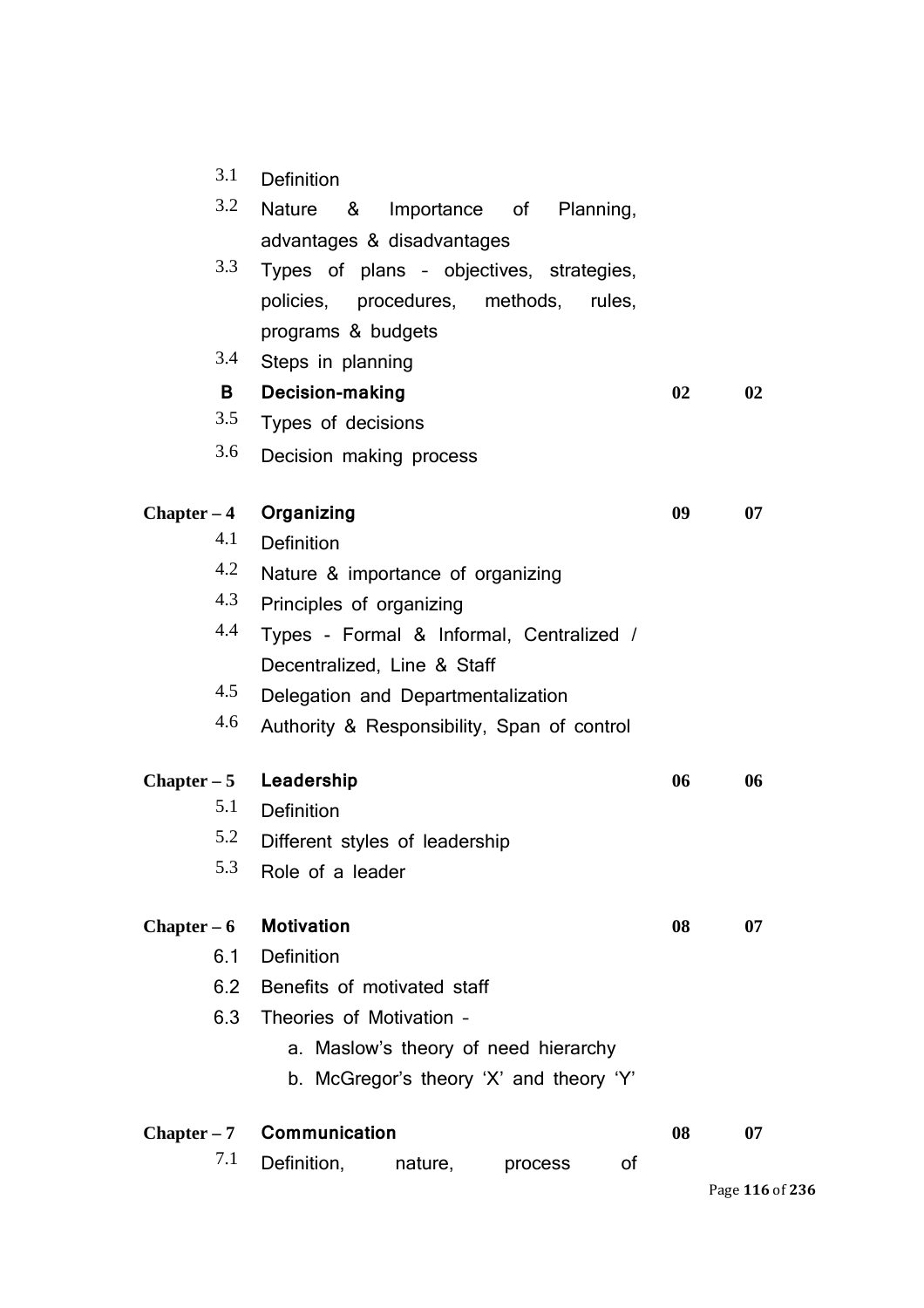communication

| 7.2           | Types of communication-          |              |    |    |
|---------------|----------------------------------|--------------|----|----|
|               | 7.2.1 Upward / Downward          |              |    |    |
|               | 7.2.2 Verbal / Nonverbal         |              |    |    |
|               | 7.2.3 Formal / Informal          |              |    |    |
| 7.3           | Barriers to communication        |              |    |    |
| 7.4           | Making communication effective   |              |    |    |
|               |                                  |              |    |    |
| $Chapter - 8$ | Coordination                     |              | 04 | 04 |
| 8.1           | Definition                       |              |    |    |
| 8.2           | Importance of Coordination       | among        |    |    |
|               | different departments of a hotel |              |    |    |
| $Chapter - 9$ | Controlling                      |              | 04 | 04 |
| 9.1           | Definition                       |              |    |    |
| 9.2           | Process of controlling           |              |    |    |
| 9.3           | Importance                       |              |    |    |
| 9.4           | Areas of control                 |              |    |    |
|               |                                  | <b>Total</b> | 60 | 50 |
|               |                                  |              |    |    |

**Glossary:** Students should be familiar with the glossary pertaining to the above mentioned topics.

# **Assignments –**

A minimum of *5 assignments* based on the following topics to be given to the student and the marks to be considered in internal marks.

- 1. A typical day in the life of a Manager in a hotel.
- 2. Planning budget for the day's menu/special functions, indenting for various operations.
- 3. To organize blood donation camps/tree plantation sessions and make a report.
- 4. List down the various techniques used to motivate employees in the hotel.
- 5. Prepare a module showing the hierarchy and responsibilities of Student Council of the institute.
- 6. Team activity.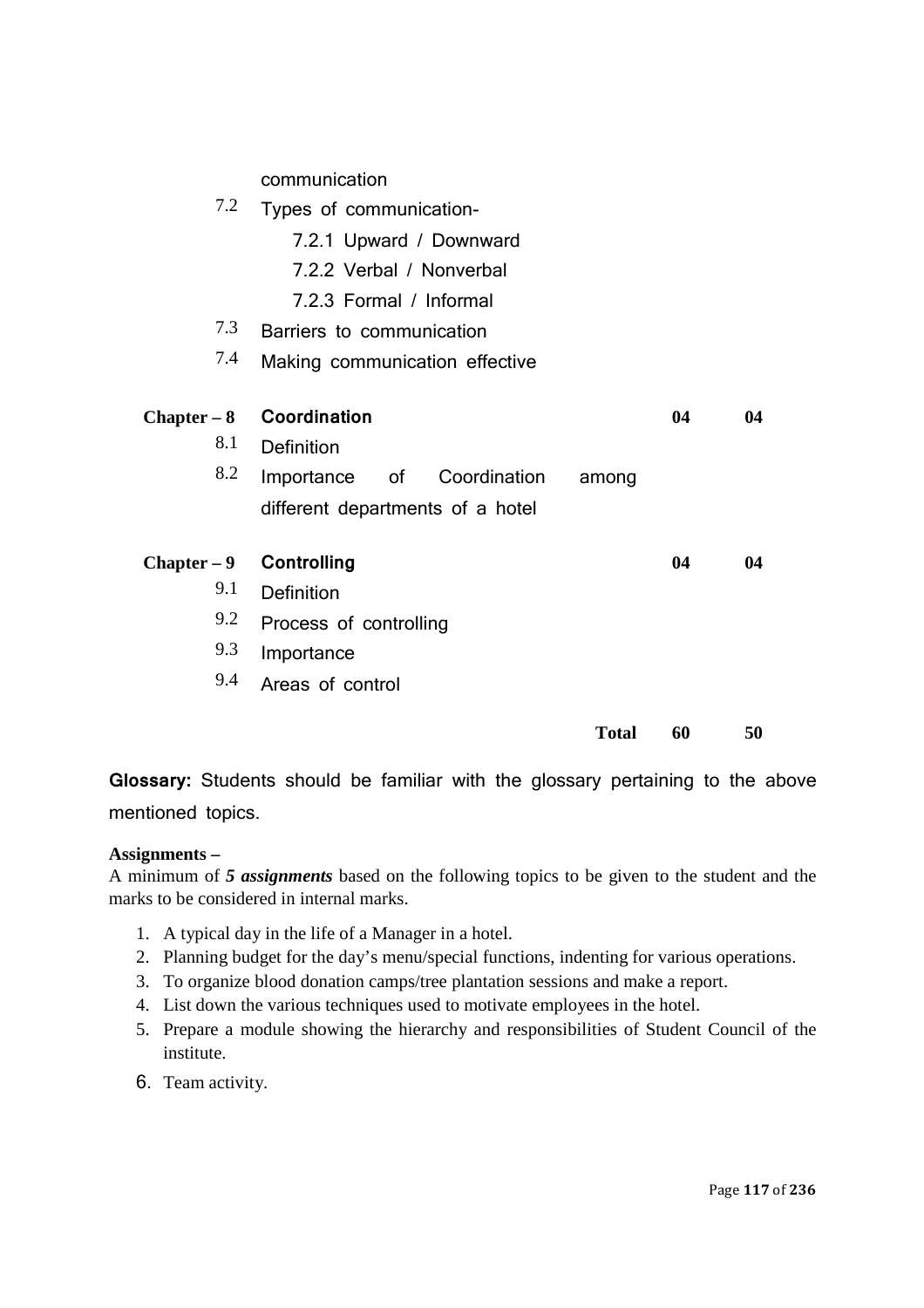# **Reference Books -**

- 1. Management Stoner & Freeman
- 2. Essentials of Management Koontz & O'Donnel
- 3. Management Tasks Peter Drucker
- 4. Management Process Davar
- 5. Management Today Principles and Practice-Gene Burton, Manab Thakur
- 6. Principles of Management-P.C. Shejwalkar, Anjali Ghanekar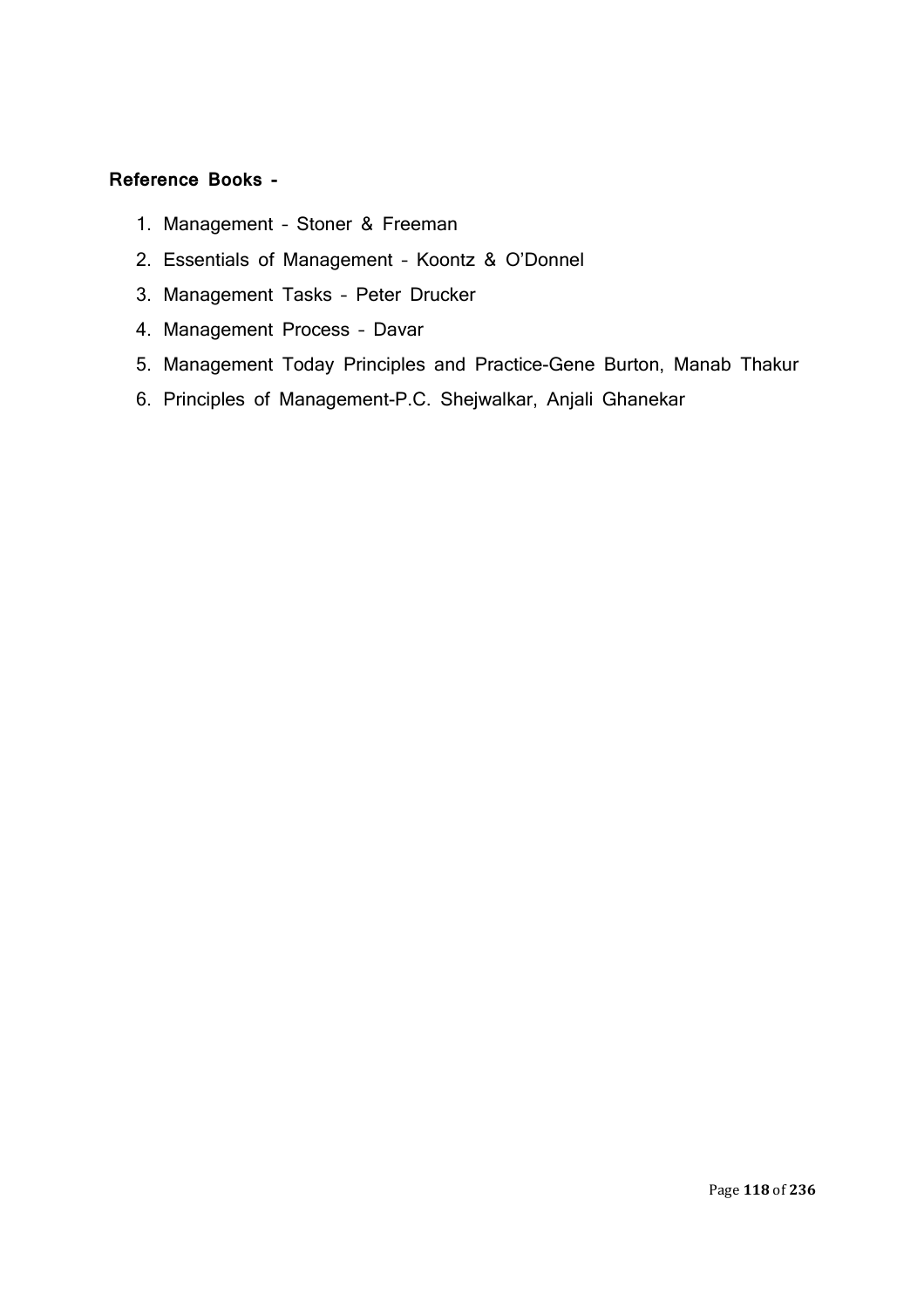| <b>Subject</b>         | : Advanced Bakery and Confectionery |
|------------------------|-------------------------------------|
| <b>Subject Code</b>    | $:$ SE 406                          |
| <b>Subject Credits</b> | : Four                              |
| <b>Semester</b>        | : Fourth                            |

| <b>Teaching Scheme per week</b>                   |              |              |  |
|---------------------------------------------------|--------------|--------------|--|
| <b>Practical</b><br><b>Total</b><br><b>Theory</b> |              |              |  |
| 02 hours                                          | 04 hours $*$ | 04 hours $*$ |  |

\*Total of 09 Practical of 04 hours each and Theory of 24 hours per semester to be conducted

| <b>Examination Scheme</b> |                                                                          |                                     |                                                 |               |                                                 |                              |
|---------------------------|--------------------------------------------------------------------------|-------------------------------------|-------------------------------------------------|---------------|-------------------------------------------------|------------------------------|
|                           | <b>External Examination Scheme</b><br><b>Internal Examination Scheme</b> |                                     |                                                 |               |                                                 |                              |
| <b>Unit Test</b>          | <b>Assignments</b>                                                       | <b>Internal</b><br><b>Practical</b> | <b>Total</b><br><b>Internal</b><br><b>Marks</b> | <b>Theory</b> | <b>Total</b><br><b>External</b><br><b>Marks</b> | <b>Total</b><br><b>Marks</b> |
| 20                        | 10                                                                       | 20                                  | 50                                              | 50            | 50                                              | 100                          |

### **Rationale:**

This module provides Advanced Theory and Practical knowledge and skills required for Bakery and Confectionery. It includes preparing of Quick Breads, Understanding and Maintaining Quality of Breads and Cakes, Cake Decorating Techniques, Sugar Craft Including Boiled Sugar Work, Dessert Plating and Techniques, Fillings and Frostings.

|               | Chapter – 1 Revision of $C - 301$            | <b>Hours</b><br>06 | <b>Marks</b><br>15 |
|---------------|----------------------------------------------|--------------------|--------------------|
| $Chapter - 2$ | <b>Yeast Fermented Goods</b>                 | 05                 | 10                 |
| 2.1           | Artisan Bread                                |                    |                    |
| 2.2           | <b>Understanding Quick breads</b>            |                    |                    |
| 2.3           | Pre-ferments and Sour dough                  |                    |                    |
| 2.4           | Controlling fermentation                     |                    |                    |
| 2.5           | Enzymatic reaction in bread                  |                    |                    |
| 2.6           | <b>Characteristics of Good bread</b>         |                    |                    |
| 2.7           | Faults, Causes and Remedies                  |                    |                    |
| $Chapter - 3$ | <b>Cakes, Icings, Frostings and Fillings</b> | 05                 | 09                 |
| 3.1           | <b>Characteristics of Good Cake</b>          |                    |                    |
| 3.2           | Cake Improvers                               |                    |                    |
| 3.3           | Assembling and Icing cakes                   |                    |                    |
| 3.4           | Production and application of icings         |                    |                    |

3.5 Fillings - Ingredients used & preparation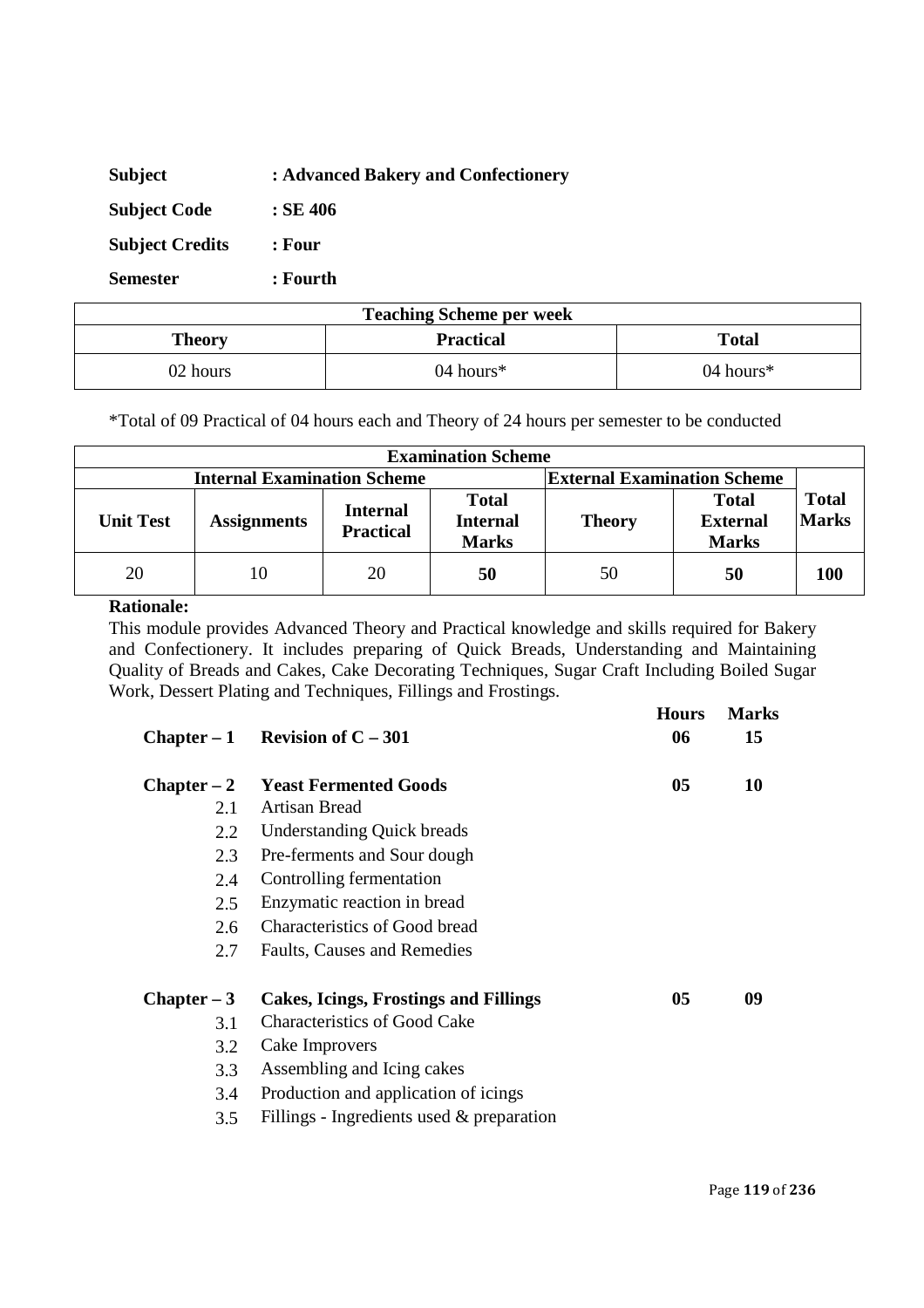| $Chapter - 4$ | <b>Boiled Sugar work</b>                             | 04 | 06 |
|---------------|------------------------------------------------------|----|----|
| 4.1           | Boiling syrups for Sugar work                        |    |    |
| 4.2           | Spun sugar and Caramel decorations                   |    |    |
| 4.3           | Poured sugar                                         |    |    |
| 4.4           | Pulled sugar and Blown sugar                         |    |    |
|               |                                                      |    |    |
| $Chapter - 5$ | <b>Creams, Custards, Puddings, Coulis and Sauces</b> | 04 | 10 |
| 5.1           | <b>Types</b>                                         |    |    |
| 5.2           | <b>Production Guidelines</b>                         |    |    |
|               | (Creams, Custards, Puddings, Coulis and Sauces)      |    |    |
| 5.3           | <b>Uses</b>                                          |    |    |
| 5.4           | <b>Plating Techniques</b>                            |    |    |
| 5.5           | Garnishes                                            |    |    |
|               | <b>Total</b>                                         | 24 | 50 |

# **Note: Glossary**

Students should be familiar with the Glossary pertaining to above-mentioned topics

**Assignments:** Minimum of *2 assignments* to be submitted by students by the end of the semester from following topics.

- 1. Chart presentation on various quick breads made in the industry
- 2. List of various occasion cakes made worldwide
- 3. Practical presentation on various plating techniques
- 4. List of various cakes and desserts made using various Frosting and Filling
- 5. Practical presentation on Boiled Sugar work

# **Practical**

- Students should prepare products related to Bakery & Confectionery
- A total of 09 practical to be conducted out of which 01 practical would be an internal examination, comprising of three products per practical from the following:
	- 1. Breads (Multigrain, Focaccia, Ciabatta, Pita, Bagels, Calzone, Quick breads, Stollen, Pretzels, Lavash, Waffle)
	- 2. Cakes & Gateaux- (Wedding cake, Novelty, Sacher torte, Red Velvet, Mud Pie, Choco lava, Plum cake, Batten burg, Joconde, Ribbon Sponge)
	- 3. International desserts Panacotta, Tiramisu, Baba au rhum, Savarin, Opera Slice, Crème Brulee, Marshmallow, Steamed Puddings)
	- 4. Boiled sugar work Sugar cookery (Spun Sugar, Blown Sugar, Pulled sugar and Poured sugar)

**Practical Examination**: To be conducted internally comprising of 03 Bakery Products – Plated Hot or Cold dessert, Novelty cake and International Bread. The evaluation will be done by a panel of two internal examiners.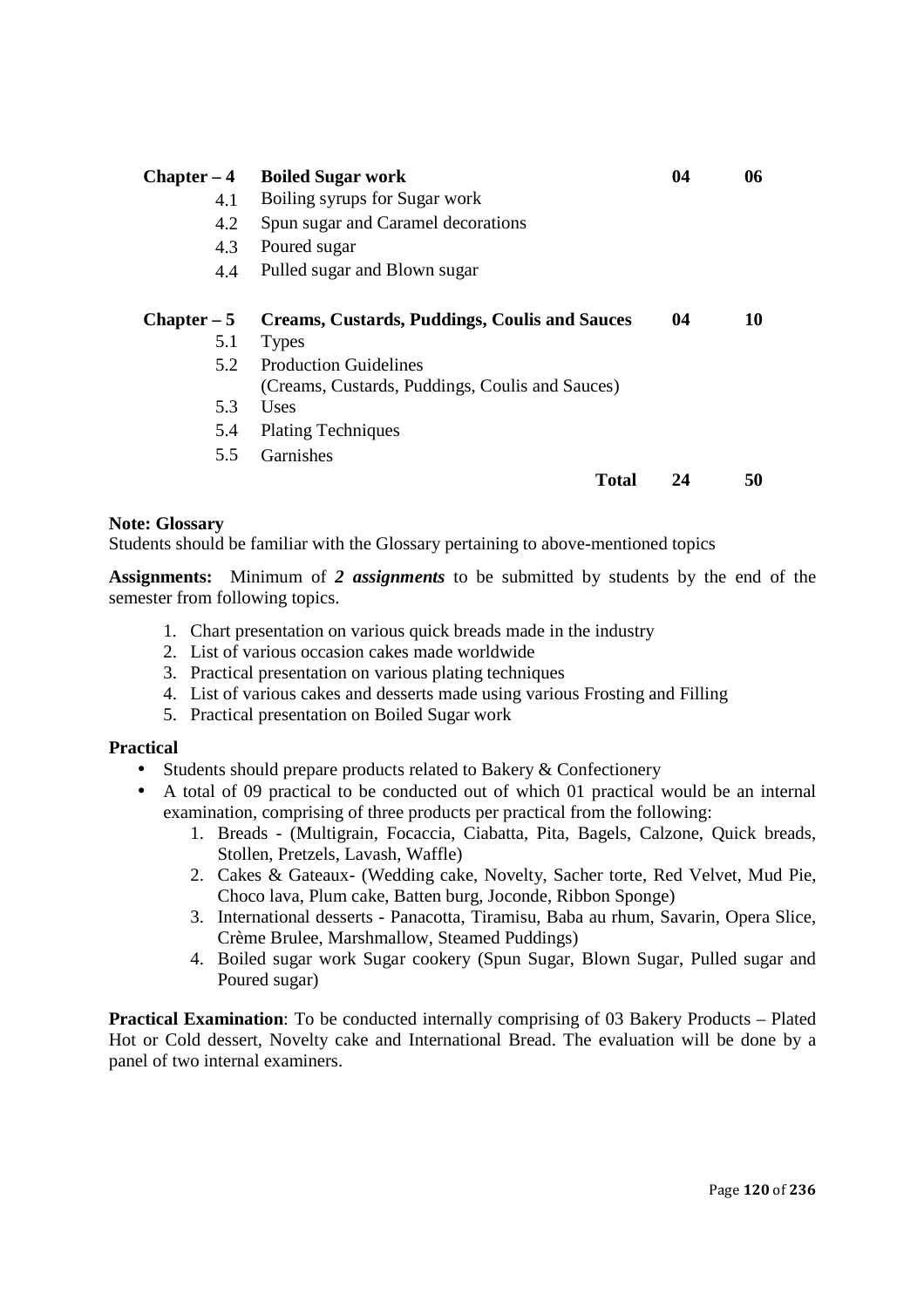### **Reference Books**

- 1. Professional Baking, Wayne Gisslen
- 2. Professional Cooking Wayne Gisslen
- 3. Professional Pastry Chef Bo Friberg, John Wiley
- 4. Basic Baking S.C. Dubey
- 5. The Art and Science of Culinary Preparations- Gerald W. Chesser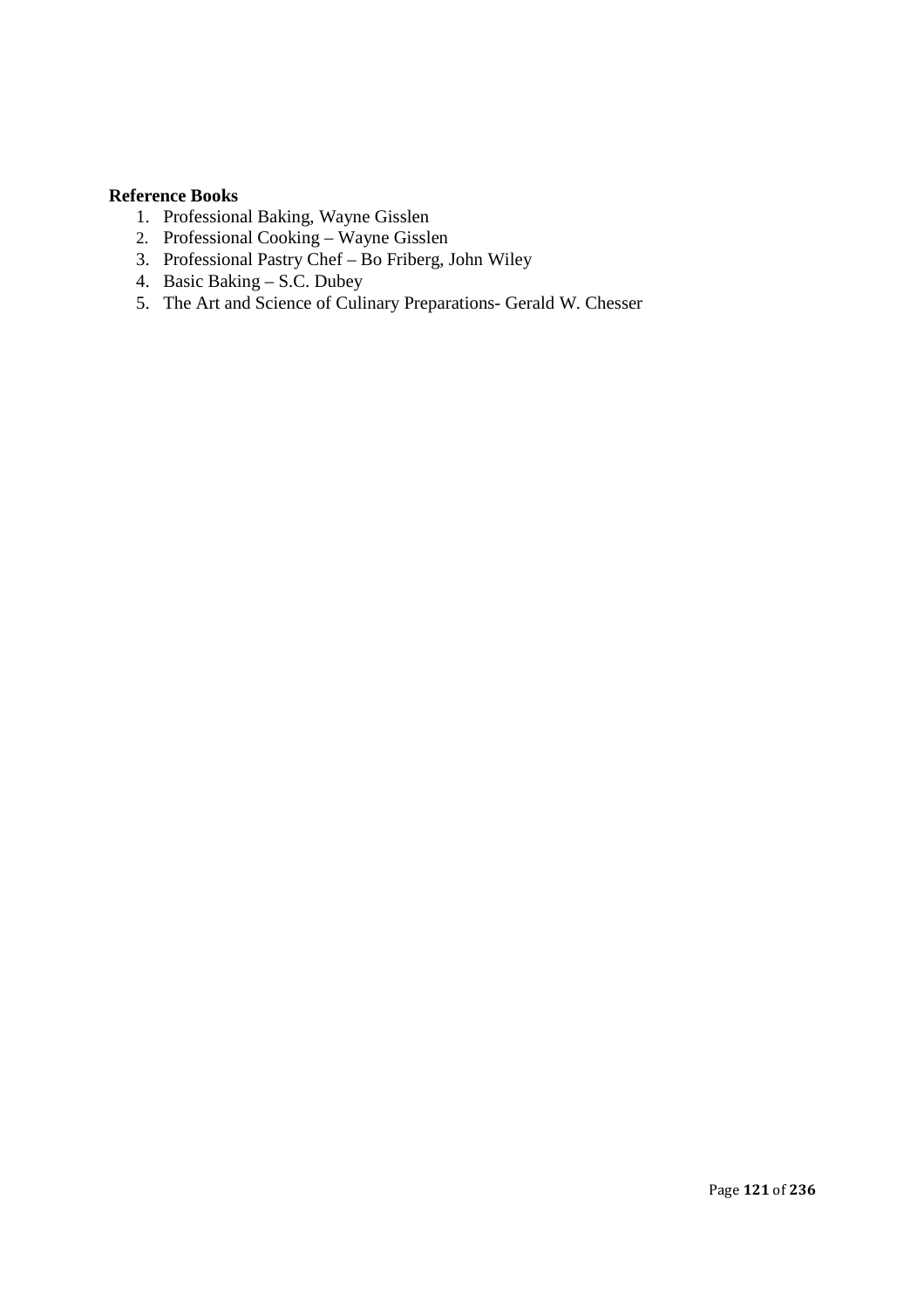| <b>Subject</b>         | : Bartending |
|------------------------|--------------|
| <b>Subject Code</b>    | $:$ SE 407   |
| <b>Subject Credits</b> | : Four       |
| <b>Semester</b>        | : Fourth     |

| <b>Teaching Scheme per week</b>            |          |          |  |
|--------------------------------------------|----------|----------|--|
| <b>Practical</b><br><b>Total</b><br>Theory |          |          |  |
| 02 hours                                   | 02 hours | 04 hours |  |

|                                    | <b>Examination Scheme</b> |                                     |                                    |               |                                                 |              |
|------------------------------------|---------------------------|-------------------------------------|------------------------------------|---------------|-------------------------------------------------|--------------|
| <b>Internal Examination Scheme</b> |                           |                                     | <b>External Examination Scheme</b> |               | <b>Total</b>                                    |              |
|                                    |                           |                                     |                                    |               |                                                 | <b>Marks</b> |
| Unit<br><b>Test</b>                | <b>Assignments</b>        | <b>Internal</b><br><b>Practical</b> | <b>Total Internal Marks</b>        | <b>Theory</b> | <b>Total</b><br><b>External</b><br><b>Marks</b> |              |
| 20                                 | 10                        | 20                                  | 50                                 | 50            | 50                                              | 100          |

The bartending industry and the art of bartending have come a long way in India. This course is designed with the objective of creating awareness in this field and to provide more comprehensive knowledge & skills in the art of bartending.

The students opting for the course are expected to have flair for presentation of cocktails. The course content will impart specific techniques and skills which will help students in professionally presenting and displaying beverages.

# **Objective:**

- 1) To impart skills & techniques in selecting, handling a variety of items required for presentation.
- 2) To apply the knowledge of beverage costing in application to pricing of the preparation as per the client / service.
- 3) Understand the necessity for selecting quality ingredients and appropriate tools.
- 4) To understand the composition of different kinds of cocktails to know how to mix & serve cocktails and be aware of basic bar tricks.

|               |                                                      | <b>Hours</b> | <b>Marks</b> |
|---------------|------------------------------------------------------|--------------|--------------|
| $Chapter - 1$ | <b>Introduction Beverage industry and Bartending</b> | 02           | 06           |
| 1.1           | Scope of bartending and Bartenders definition        |              |              |
|               | Hierarchy of staff in bar and their job description  |              |              |
|               | Qualities required for a Bartender                   |              |              |
|               | 1.2 The bartender as a sales person                  |              |              |
|               | Pointers for effective selling                       |              |              |
| 1.3           | Do's and don'ts for Customer handling                |              |              |
|               |                                                      |              |              |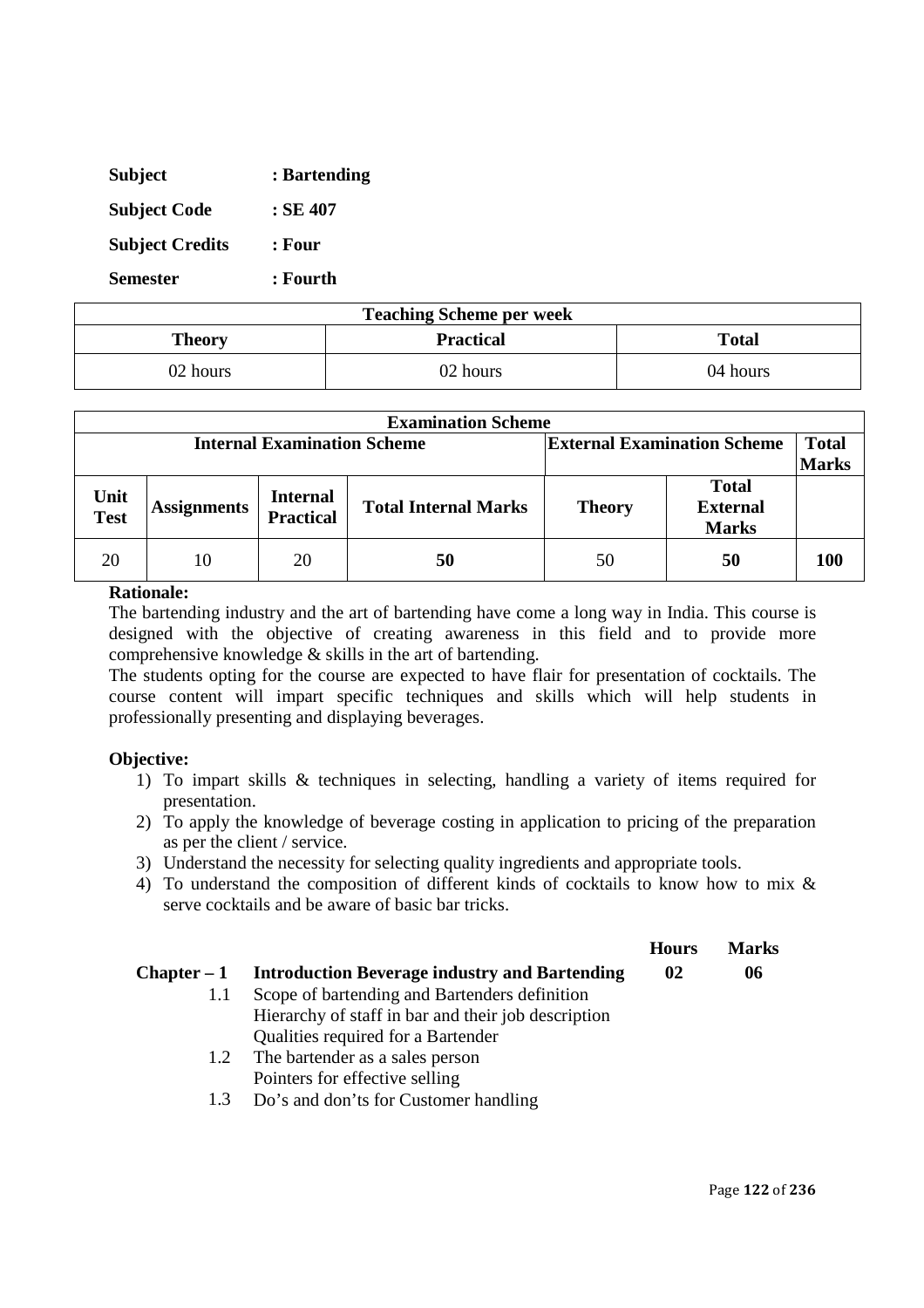| $Chapter - 2$ | <b>The Bar and Bar Equipments</b>                      | 06 | 10 |
|---------------|--------------------------------------------------------|----|----|
| 2.1           | Types and styles of bars.                              |    |    |
|               | Lounge bar, Public Bar, Cocktail Bar                   |    |    |
|               | Styles of the bar. E.g. Sports Bar, F Bar, Ice Bar,    |    |    |
|               | <b>Brew Pubs and Discotheque</b>                       |    |    |
| 2.2           | Bar equipments                                         |    |    |
|               | Fixed and Movable (Large and Small equipment)          |    |    |
| 2.3           | <b>Types of Glassware</b>                              |    |    |
|               | Storing and handling glasses, chilling glasses         |    |    |
| 2.4           | Importance of ice in a bar                             |    |    |
|               | Different types of Ice used in bar, Quality of ice     |    |    |
|               | and Various forms of Ice available in Market.          |    |    |
| 2.5           | Bar Disposable E.g. Cocktail stick, Cocktail napkin    |    |    |
| $Chapter - 3$ | <b>Bar operation</b>                                   | 05 | 10 |
| 3.1           | Bar opening duties, Preparing workstation (SOP),       |    |    |
|               | Checking of bar equipment, supply and cleaning         |    |    |
|               | Procedures                                             |    |    |
| 3.2           | Closing duties of bar                                  |    |    |
| 3.3           | Billing and cash handling                              |    |    |
|               |                                                        |    |    |
| $Chapter - 4$ | <b>Bar and Beverage Management</b>                     | 12 | 18 |
| 4.1           | Standards recipes, Portion control                     |    |    |
|               | Use of appropriate glassware in portion control        |    |    |
|               | Prices List – From Beverage companies                  |    |    |
| 4.2           | Bar Menu Engineering and Menu Matrix                   |    |    |
| 4.3           | Computing Cost of beverage and determining the         |    |    |
|               | <b>Beverage Price</b>                                  |    |    |
| 4.4           | Introduction to Point of sale system                   |    |    |
|               | Software preventing pilferage & fraud                  |    |    |
| 4.5           | Importance of sales promotion                          |    |    |
|               | Introduction to Bar licenses and FLR                   |    |    |
| $Chapter - 5$ | Cocktail                                               | 05 | 06 |
| 5.1           | Revision of                                            |    |    |
|               | <b>Classification of Beverage</b>                      |    |    |
|               | Alcoholic and non-Alcoholic beverages and<br>$\bullet$ |    |    |
|               | there Brands                                           |    |    |
|               | Cocktails-Definition and styles of Cocktail            |    |    |
|               | Methods of making cocktails: Stirred,<br>$\bullet$     |    |    |
|               | Shaken, Built- up, Blended                             |    |    |
|               | Golden rules for making cocktails                      |    |    |
| 5.2           | <b>Trends in Cocktail Mixes</b>                        |    |    |
|               | (Fresh Fruit mixes, Herbs & Spices Mixes,              |    |    |
|               | Culinary, Floral, Tiki Mixes, Twist to Classic         |    |    |
|               | Cocktails And Specialty Alcoholic Tea & Coffee         |    |    |
|               |                                                        |    |    |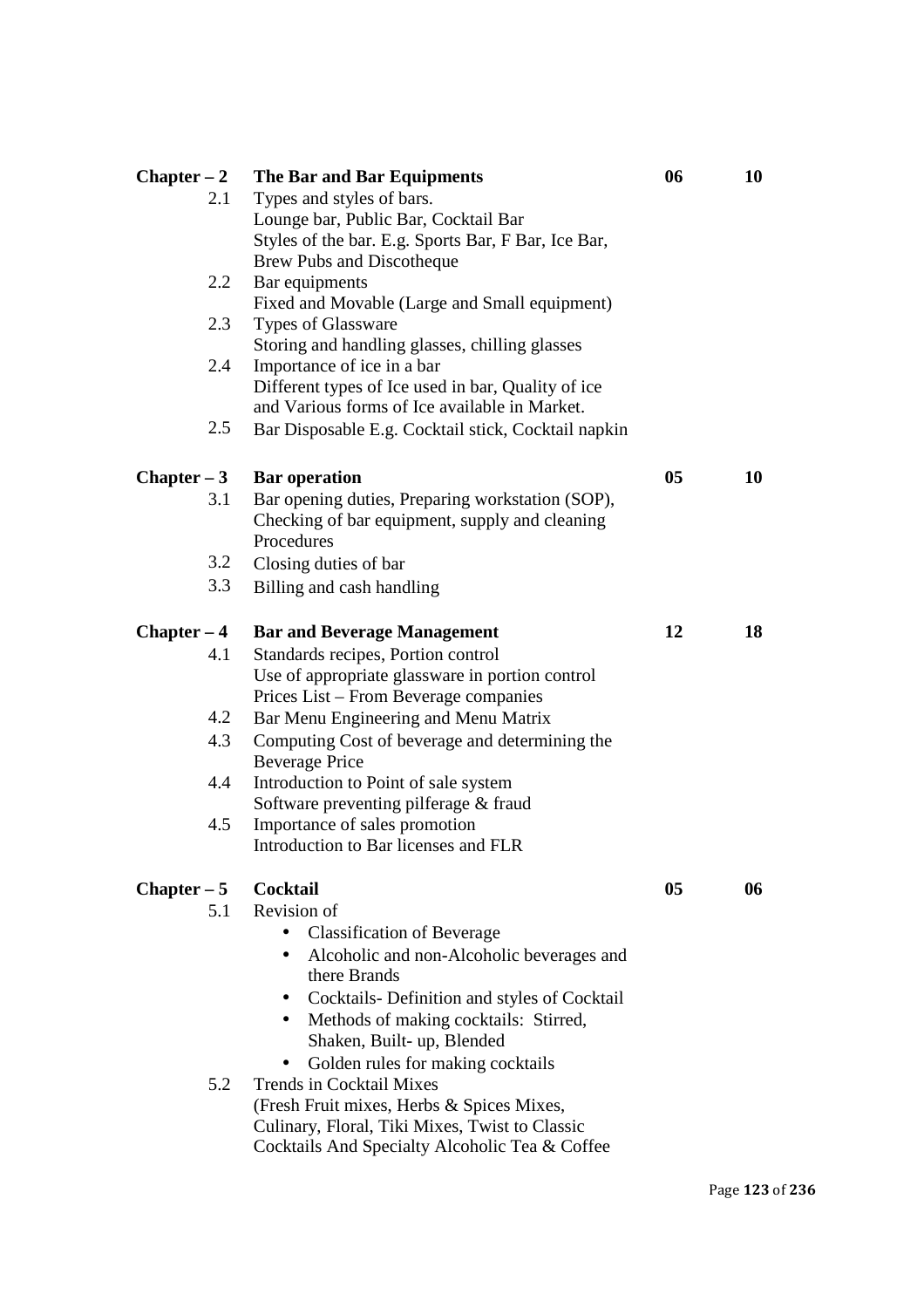# **Total 30 50**

**Note: Glossary of Terms –** Students should be familiar with the glossary of terms pertaining to above mentioned topics.

**Work Shop –** The Flair, Molecular Mixology Work shop to be conducted and the report must be submitted individually.

**Practicals:** Following practical to be conducted on demonstration basis, however, two workshops can be conducted for hands on training

- 1. Molecular Mixology Demo
	- Layered Cocktails
	- Jelly
	- Pearls
	- Foams
	- Smoke
	- Fumes
	- Infusions
- 2. Work Station
	- Garnishes- Edible and Non Edible
	- Lime Slice, Lime Wedge, Peel, Twist, Umbrellas, and Presentations in shells or other **Glasses**
	- Style and Types of Mocktails One Mocktail of each Style and type
	- Style of Mocktails
	- Fizzy
	- On the rocks
	- Slush/Frozen
	- Smoothie / Milk Bases
	- Types of Mocktails
	- Mono Flavoured
	- Multi Flavoured
	- Fresh Fruit
	- Healthy
	- Culinary
- 3. Classic Cocktail Making By Method
	- Mojito, Cosmopolitan, Margarita, Blue Lagoon, Classic Martini
- 4. Contemporary Cocktail Making- Long Island Ice tea, Moscow Mule, Tequila Sunrise, Sex on the Beach, Caipriojska, Kamikazi, Shandy
- 5. Fresh Fruit Cocktail Making- Fresh Fruit Martini, Margarita and Mojito
- 6. Hot Cocktails Irish Coffee, Hot Toddy, Whisky Crusta, Flaming Shots
- 7. Flair Bartending: Free pouring (30/60), Pouring straight drinks in style
- 8. Bar Design
	- Bar Menu Design (with 20 Cocktails and 10 Mocktails)
	- Atmosphere- Concept
	- Draw a Layout, Parts with Equipments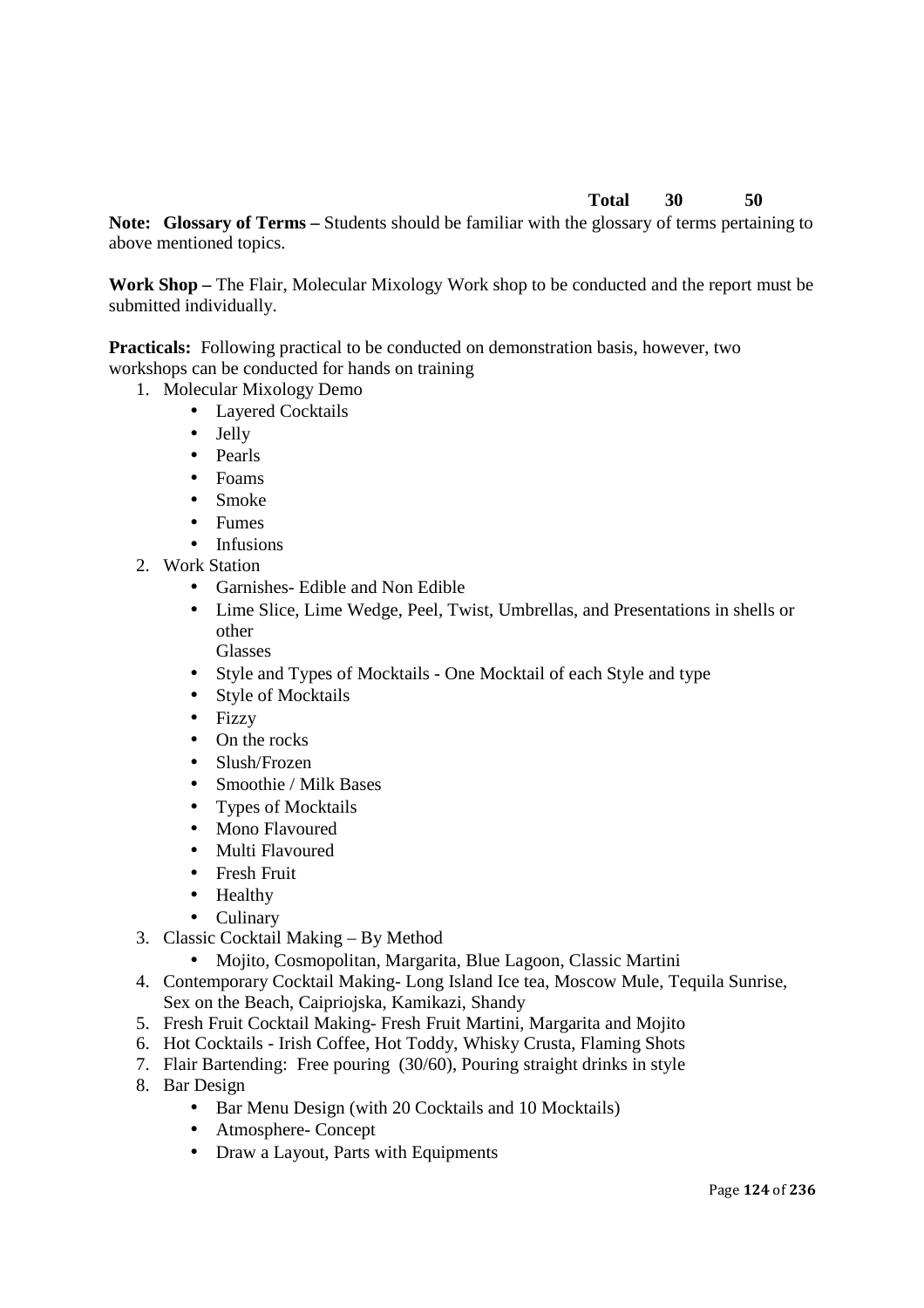- 9. Fire flair, Work Flair, Basic Tricks
- 10. Innovative Cocktails with Style (Basket Menu)

**Assignments:** Minimum of *02 assignments* to be submitted by students by the end of the semester from following topics.

- 1. List the companies of Bar equipments suppliers in India and procure specifications and rate list of bar equipments from any one company
- 2. List the companies of Glassware suppliers in India and collect Product brochure and price list of any one company, Checklist of bar equipments
- 3. Make a checklist of opening and closing of a five star lounge bar / discotheque
- 4. Make a Standard recipe for making of a classic cocktail, computing cost determining selling price for beverage

#### **Reference Books:**

- 1. Larousse Cocktails Fernando Castellon, Publisher Hamlyn (2005)
- 2. The Beverage Book Durkan, Andrew, Publisher Prentice Hall, Engle wood cliffs, New Jersey
- 3. Food and Beverage Control Douglas C. Keister
- 4. Food and Beverage Service Dennis Lillicrap & John Cousins, Publisher Hodder Arnold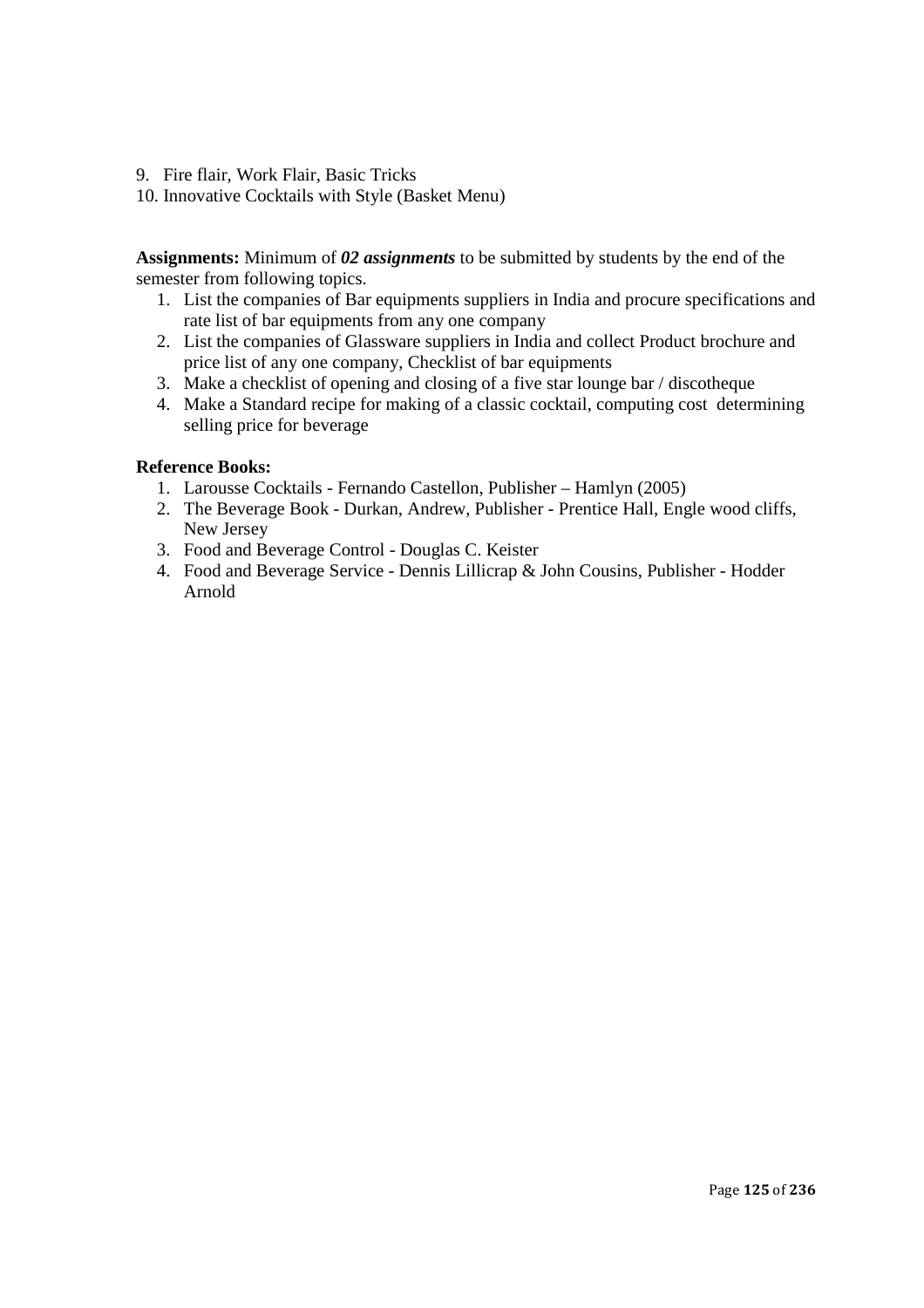| <b>Subject</b>      | : Housekeeping in Allied Sectors |
|---------------------|----------------------------------|
| <b>Subject Code</b> | : SE 408                         |
| <b>Credits</b>      | : Four                           |
| <b>Semester</b>     | : Fourth                         |

| <b>Teaching Scheme per week</b>            |   |          |
|--------------------------------------------|---|----------|
| <b>Practical</b><br><b>Total</b><br>Theory |   |          |
| 04 hours                                   | - | 04 hours |

### **Rational**

|                                                                          | <b>Examination Scheme</b> |                                       |                                                        |    |                    |  |  |
|--------------------------------------------------------------------------|---------------------------|---------------------------------------|--------------------------------------------------------|----|--------------------|--|--|
| <b>Internal Examination Scheme</b><br><b>External Examination Scheme</b> |                           |                                       |                                                        |    |                    |  |  |
| <b>Unit Test</b><br><b>Assignments</b><br>(Theory base)<br>(Theory)      |                           | <b>Total Internal</b><br><b>Marks</b> | <b>Total External</b><br><b>Theory</b><br><b>Marks</b> |    | <b>Total Marks</b> |  |  |
| 20                                                                       | 30                        | 50                                    | 50                                                     | 50 | <b>100</b>         |  |  |

The subject aims at acquainting students to the housekeeping operations in allied sectors which are the upcoming career avenues. Even though the basic principle of cleaning remains the same, housekeeping in allied sectors differ from the hotels, as they require an alternate set of skills, knowledge and attributes.

|               |                                                                                                                                                                            | <b>Hours</b> | <b>Marks</b> |
|---------------|----------------------------------------------------------------------------------------------------------------------------------------------------------------------------|--------------|--------------|
| $Chapter - 1$ | Introduction to the Housekeeping in allied areas                                                                                                                           | 04           | 03           |
| 1.1           | Need and Importance                                                                                                                                                        |              |              |
| 1.2           | Areas covered in allied sector (Hospitals, Hostels,<br>Universities, Residential homes,<br>Aircrafts,<br>Airports, Cruise ships, Art gallery/ Museum/<br>Library, Offices) |              |              |
| 1.3           | House keeping practices followed in the above<br>sectors                                                                                                                   |              |              |
| $Chapter - 2$ | <b>Managing Housekeeping Personnel</b>                                                                                                                                     | 09           | 08           |
| 2.1           | Introduction                                                                                                                                                               |              |              |
| 2.2           | Staffing guide                                                                                                                                                             |              |              |
| 2.3           | Determining staff strength                                                                                                                                                 |              |              |
| 2.4           | Division of work                                                                                                                                                           |              |              |
| 2.5           | Determining work schedules                                                                                                                                                 |              |              |
| 2.6           | <b>Frequency Schedule</b>                                                                                                                                                  |              |              |
| 2.7           | Legal aspects of scheduling (Work hours,<br>Holidays & day offs, Child labour, Work<br>environment, Employee welfare)                                                      |              |              |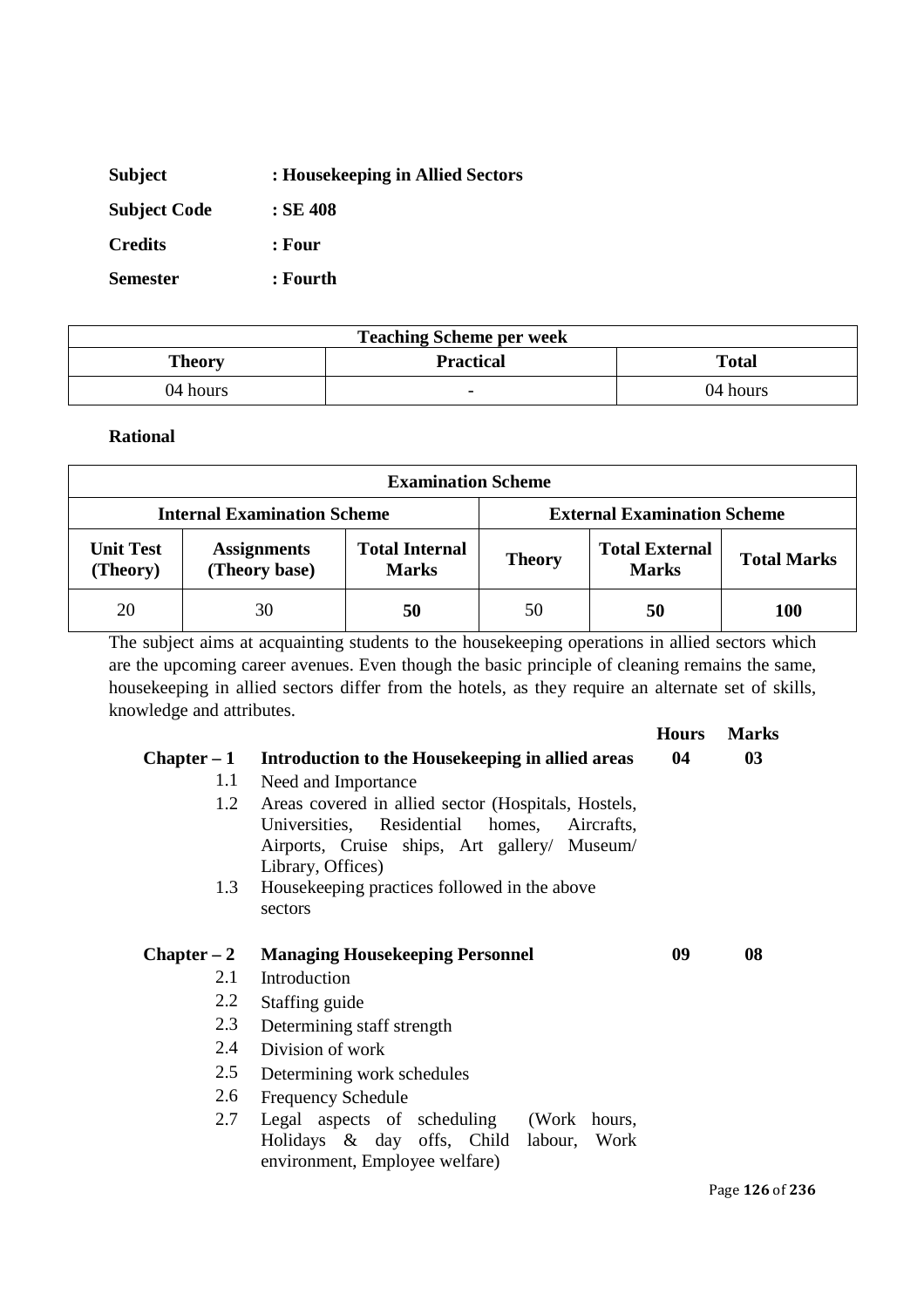| $Chapter - 3$ | <b>Housekeeping Operations</b>                             | 10 | 12 |
|---------------|------------------------------------------------------------|----|----|
| 3.1           | Housekeeping routine in allied areas (Hospitals,           |    |    |
|               | Hostels, Universities, Residential homes, Aircrafts,       |    |    |
|               | Airports, Cruise ships, Art gallery, Museum,               |    |    |
|               | Library, Office spaces)                                    |    |    |
| 3.2           | Chemicals and Equipments used                              |    |    |
| 3.3           | Setting performance and productivity standards             |    |    |
| 3.4           | Maintaining Equipment & Operating supply                   |    |    |
|               | inventory level                                            |    |    |
| 3.5           | Determining PAR levels for chemicals                       |    |    |
| 3.6           | Documentation required (SOPs, Reports,                     |    |    |
|               | Checklists / Audit list, Attendance record, Leave          |    |    |
|               | records, Job Description and Job Specification)            |    |    |
| $Chapter - 4$ | Pest Control & Waste Management                            | 09 | 06 |
| 4.1           | <b>Types of Pests</b>                                      |    |    |
| 4.2           | Pest Control goals                                         |    |    |
| 4.3           | Integrated Pest Management & Methods of Pest               |    |    |
|               | Control                                                    |    |    |
| 4.4           | Introduction to the concept of Waste Management            |    |    |
| 4.5           | Collection, Segregation & disposal of Waste                |    |    |
| 4.6           | Recycling of Waste (Biogas plants, Sewage                  |    |    |
|               | treatment plant, Effluent treatment plant,                 |    |    |
|               | Composting, Vermicomposting)                               |    |    |
| $Chapter - 5$ | <b>Managing Contracts</b>                                  | 08 | 06 |
| 5.1           | Definition                                                 |    |    |
| 5.2           | Selection criteria for service provider                    |    |    |
| 5.3           | Eligibility criteria for labour selection                  |    |    |
| 5.4           | Pricing a contract                                         |    |    |
| 5.5           | Service level agreement                                    |    |    |
| 5.6           | Audits - HACCP                                             |    |    |
|               |                                                            |    |    |
| $Chapter - 6$ | <b>Maintaining Internal Environment in allied</b><br>areas | 05 | 05 |
| 6.1           | Introduction to Internal Environment                       |    |    |
| 6.2           | Noise and Noise Control                                    |    |    |
| 6.3           | Maintaining indoor air quality                             |    |    |
| 6.4           | <b>Odours and Odour control</b>                            |    |    |
|               |                                                            |    |    |
|               |                                                            |    |    |
| $Chapter - 7$ | <b>Training</b>                                            | 10 | 06 |
| 7.1           | Training and Types of Training                             |    |    |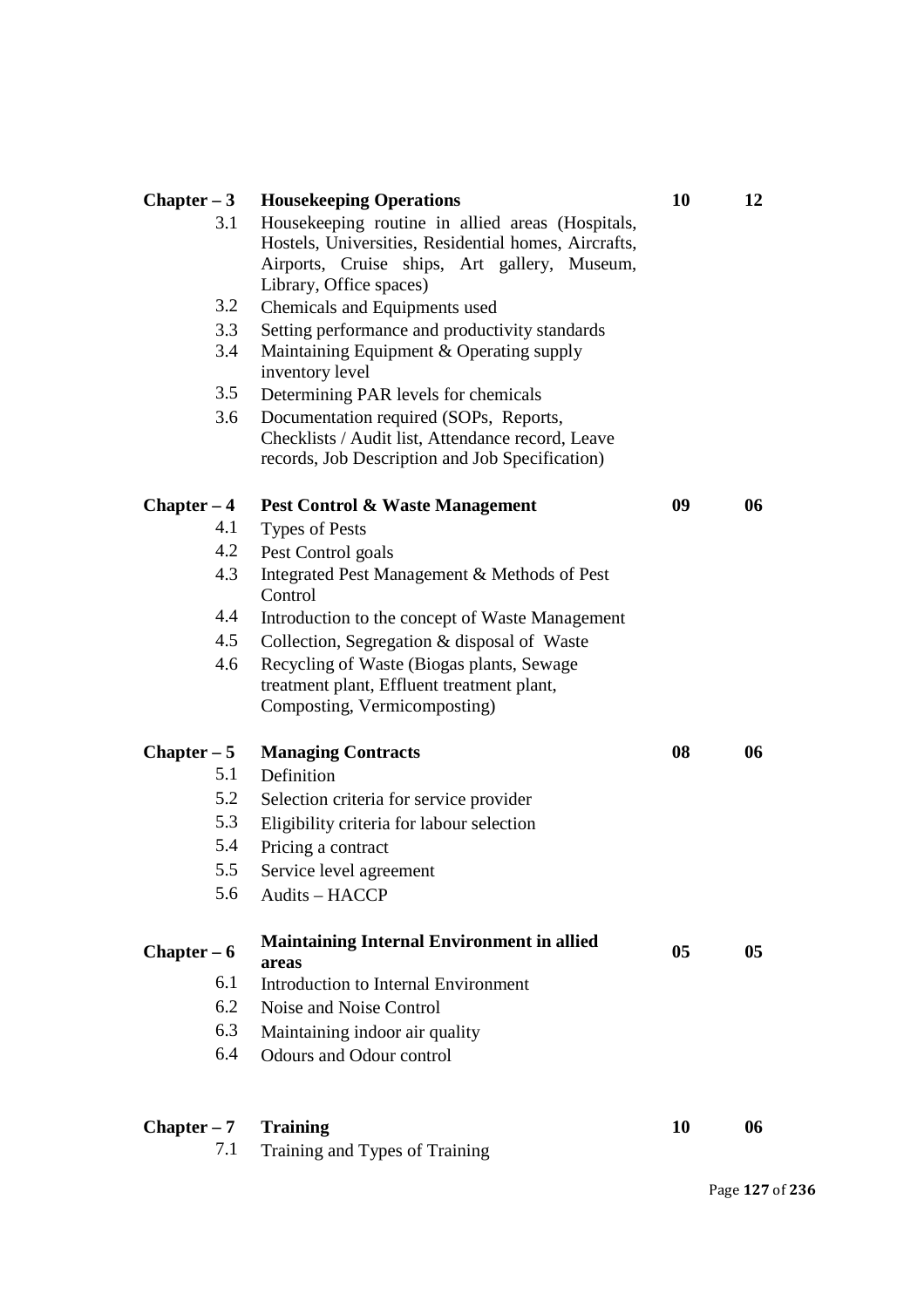| 7.2         | Ergonomics (Need & Significance, Principles,<br>Controlling the work environment) |                |    |
|-------------|-----------------------------------------------------------------------------------|----------------|----|
| 7.3         | Work environment Safety and Security                                              |                |    |
| 7.4         | Potential hazards in Housekeeping Operations                                      |                |    |
| 7.5         | Life Skills training (Self-hygiene, Motivation,<br>Time management, Attributes)   |                |    |
|             | Chapter – 8 Latest Trends                                                         | 0 <sub>3</sub> | 02 |
| 8.1         | Eco friendly Housekeeping                                                         |                |    |
| 8.2         | 5 S (Sort, Systematize, Sanitize, Standardize, Self -<br>Discipline)              |                |    |
| 8.3         | Aesthetics in critical areas                                                      |                |    |
| Chapter – 9 | <b>Career Opportunities</b>                                                       | 02             | 02 |
| 9.1         | Entrepreneurial opportunities                                                     |                |    |
| 9.2         | Freelancing                                                                       |                |    |
| 9.3         | As a Trainer                                                                      |                |    |
|             | <b>Total</b>                                                                      | 60             | 50 |

**Note:** Glossary of Terms Students should be familiar with the glossary of terms pertaining to above mentioned topics**.** 

**Assignments:** A minimum of *3 assignments* based on the following topics to be given to individual student and the marks to be considered in internal marks.

- 1. Designing SOP for handling specialized machinery.
- 2. Field visit to any one of the allied areas to get acquainted with the housekeeping operations and report writing of the visit.
- 3. Designing a training module for the basic operations to be performed by the housekeeping staff in any one of the allied area.
- 4. Preparing a sample of Service Level Agreement for the job to be given on contract.
- 5. Presentation on latest trends practiced in housekeeping services in allied areas.

#### **Reference Books**

- 1. Hotel Housekeeping Operations & Management ( $3<sup>rd</sup>$  Edition) G. Raghubalan, Smritee Raghubalan.
- 2. Hotel Front office Operations and Management Jatashankar R. Tiwari
- 3. Hotel, Hostel and Hospital Housekeeping- Joan C Branson & Margaret Lenox
- 4. Soft skills for Hospitality Industry Amitabh Ravindra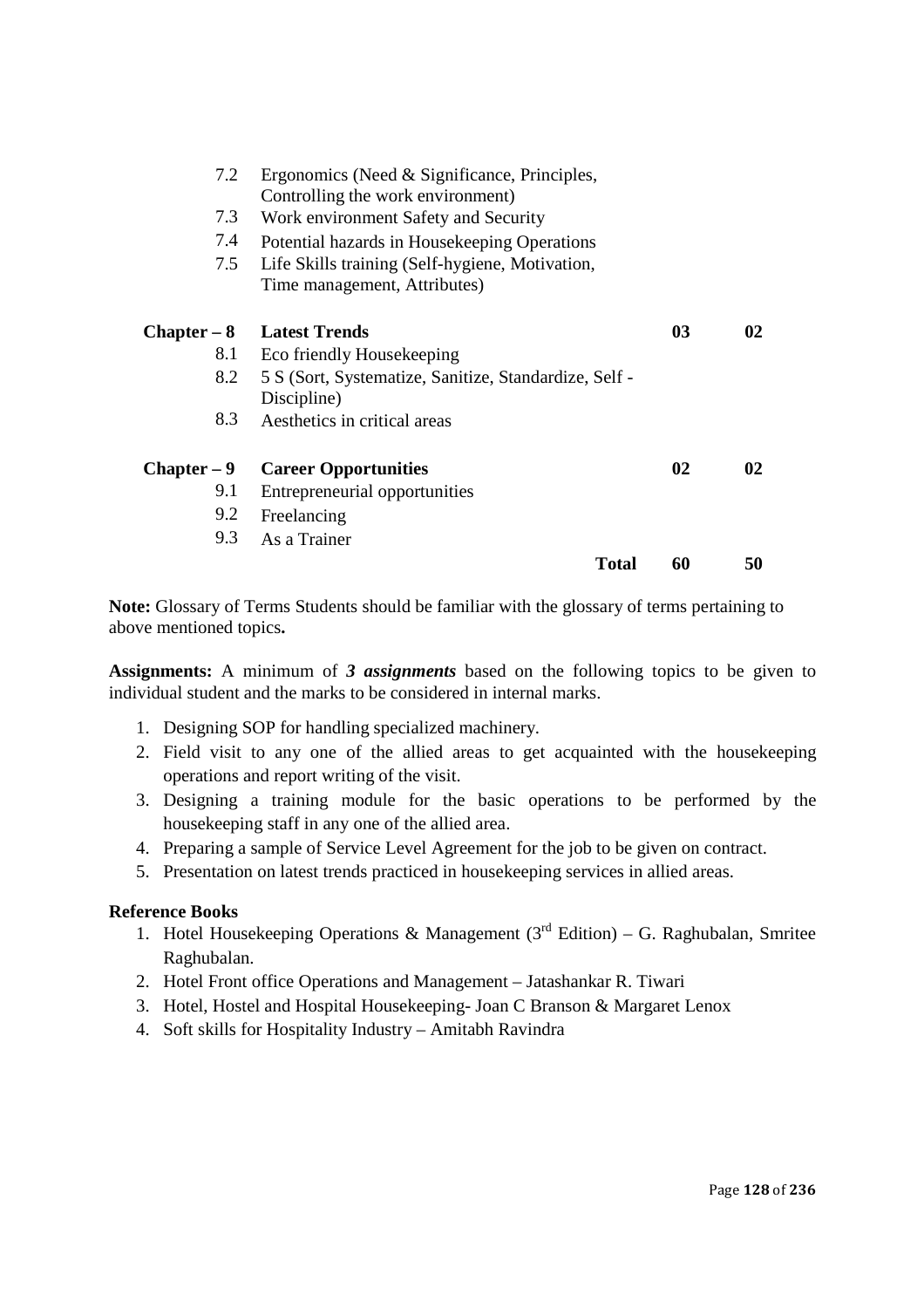| <b>Subject</b>         | : Entrepreneurship Development |
|------------------------|--------------------------------|
| <b>Subject Code</b>    | $:$ SE 409                     |
| <b>Subject Credits</b> | $:$ Four                       |
| <b>Semester</b>        | : Fourth                       |

| <b>Teaching Scheme per week</b> |                          |          |  |  |
|---------------------------------|--------------------------|----------|--|--|
| Theory                          | Total                    |          |  |  |
| 04 hours                        | $\overline{\phantom{0}}$ | 04 hours |  |  |

The course delves into various aspects of starting business, including idea generation. It

| <b>Examination Scheme</b>                                                |                                     |                                       |               |                                       |                    |
|--------------------------------------------------------------------------|-------------------------------------|---------------------------------------|---------------|---------------------------------------|--------------------|
| <b>Internal Examination Scheme</b><br><b>External Examination Scheme</b> |                                     |                                       |               |                                       |                    |
| <b>Unit Test</b><br>(Theory)                                             | <b>Assignments</b><br>(Theory base) | <b>Total Internal</b><br><b>Marks</b> | <b>Theory</b> | <b>Total External</b><br><b>Marks</b> | <b>Total Marks</b> |
| 20                                                                       | 30                                  | 50                                    | 50            | 50                                    | <b>100</b>         |

highlights the importance of developing a business plan and elaborates the laws and regulations and the social responsibility important for a start-up.

| $Chapter - 1$ | <b>Entrepreneur, Entrepreneurship and</b><br><b>Intrapreneur</b>     | 13 | 08 |
|---------------|----------------------------------------------------------------------|----|----|
| $1.1\,$       | Definition of an Entrepreneur, Entrepreneurship                      |    |    |
| 1.2           | and Intrapreneur<br>Concept of Entrepreneurship - Contribution of Mc |    |    |
|               | Cleland and Joseph Schumpeter                                        |    |    |
| 1.3           | Reasons for growth of Entrepreneurship                               |    |    |
| 1.4           | <b>Entrepreneurial Characteristics and Skills</b>                    |    |    |
| 1.5           | Types of Entrepreneur:-                                              |    |    |
|               | Based on the Timing of Venture creation                              |    |    |
|               | Based on Socio-cultural variables<br>$\bullet$                       |    |    |
|               | <b>Based on Entrepreneurial Activity</b>                             |    |    |
| 1.6           | Entrepreneurial Failure and pitfalls (Peter Drucker)                 |    |    |
| 1.7           | Entrepreneurs Vs Entrepreneurship                                    |    |    |
| $Chapter - 2$ | Ideas generation and evaluation                                      | 08 | 06 |
| 2.1           | Sources of business idea                                             |    |    |
| 2.2           | Evaluation of the idea                                               |    |    |
| 2.3           | Analysis of the market                                               |    |    |
| 2.4           | <b>SWOT</b> analysis                                                 |    |    |

**Hours Marks**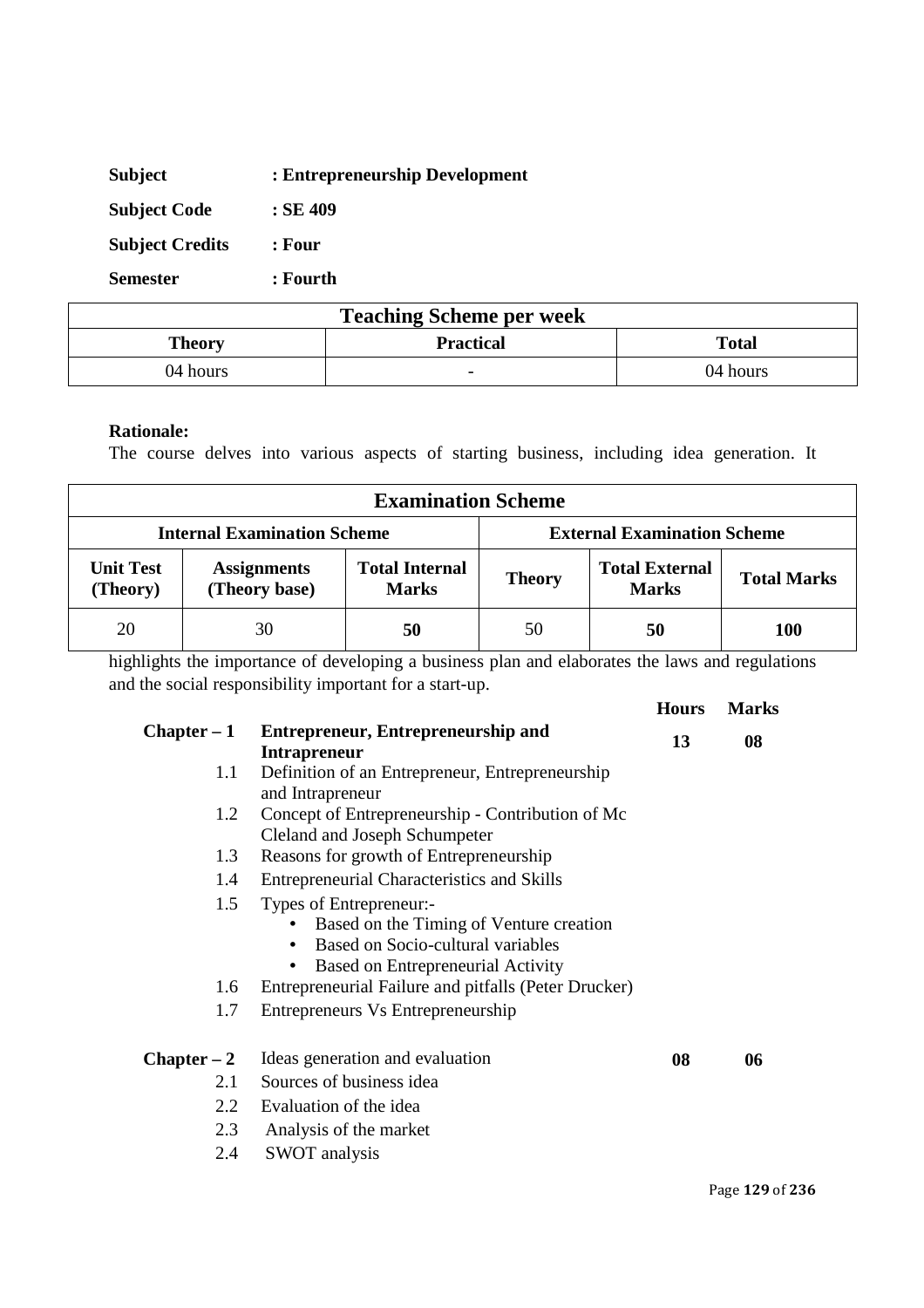| Chapter $-3$  | <b>Emergence of Women Entrepreneurs</b>                                                                                          | 08 | 05 |
|---------------|----------------------------------------------------------------------------------------------------------------------------------|----|----|
| 3.1           | Definition by GOI(Government of India)                                                                                           |    |    |
| 3.2           | <b>Importance of Women Entrepreneurship</b>                                                                                      |    |    |
| 3.3           | Problems faced by women entrepreneurs                                                                                            |    |    |
| 3.4           | Program for promoting women entrepreneurship -<br>SWA SHAKTI, Rashtriya Mahila Kosh, Federation<br>of Indian Women Entrepreneurs |    |    |
| 3.5           | Women's Organizations Supporting Women's<br>Entrepreneurship- Udyog Lijjat Papad, Mahila<br>Bunker Sahakari Samiti, SABALA       |    |    |
| Chapter $-4$  | <b>The Entrepreneurial Process</b>                                                                                               | 10 | 08 |
| 4.1           | Identify and Evaluate the Opportunity<br><b>Establish Vision</b>                                                                 |    |    |
|               | Persuade others<br>$\bullet$                                                                                                     |    |    |
|               | <b>Gather Resources</b><br>$\bullet$                                                                                             |    |    |
|               | Create new venture/product or market                                                                                             |    |    |
|               | Change, Adopt with time                                                                                                          |    |    |
| 4.2           | <b>Marketing Plan</b>                                                                                                            |    |    |
|               | Understanding marketing plan                                                                                                     |    |    |
|               | Characteristics of a marketing plan                                                                                              |    |    |
| 4.3           | Human Resource Plan                                                                                                              |    |    |
|               | <b>Manpower Planning</b>                                                                                                         |    |    |
|               | Recruitment, Selection & Training<br>$\bullet$                                                                                   |    |    |
| Chapter $-5$  | <b>Financing the new venture</b>                                                                                                 | 04 | 04 |
|               | <b>Sources of Finance</b>                                                                                                        |    |    |
|               | Internal or External funds<br>$\bullet$                                                                                          |    |    |
|               | Personal funds<br>$\bullet$                                                                                                      |    |    |
| 5.1           | Family and friends<br>$\bullet$                                                                                                  |    |    |
|               | <b>Commercial Banks</b><br>$\bullet$                                                                                             |    |    |
|               | Various Financial Institutions- SIDBI,<br>NABARD, IDBI.                                                                          |    |    |
| $Chapter - 6$ | <b>Growth and Social Responsibility</b>                                                                                          | 10 | 10 |
| 6.1           | Growth                                                                                                                           |    |    |
|               | Stages of growth (Coming into existence,                                                                                         |    |    |
|               | Survival, Success, Take-off, Consolidation)                                                                                      |    |    |
|               |                                                                                                                                  |    |    |
| 6.2           | Growth strategies                                                                                                                |    |    |
|               | Diversification, launching New Product in                                                                                        |    |    |
|               | Same Market, Joint Ventures, Mergers and<br>Acquisitions, Franchising, E-Commerce                                                |    |    |

6.3 Financial Growth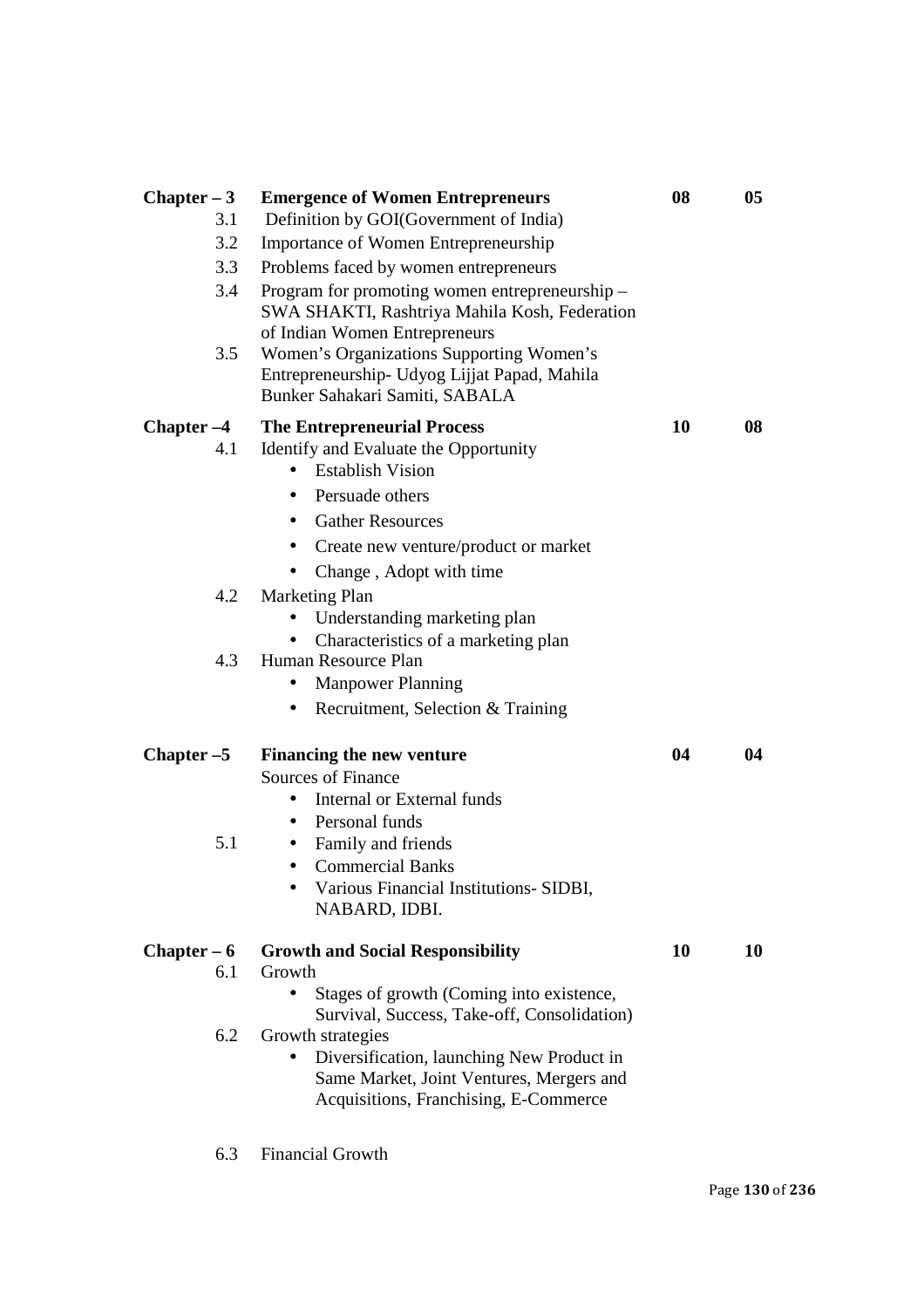|            | Internal accruals, contributing own equity,<br>Venture capital, Bank finance, taking on<br>new partners |    |    |
|------------|---------------------------------------------------------------------------------------------------------|----|----|
| 6.4        | <b>Reasons for Exiting</b>                                                                              |    |    |
| 6.5        | Social Responsibility                                                                                   |    |    |
|            | Definition by European Union                                                                            |    |    |
|            | Corporate Social Responsibility (CSR) and<br>Increased focus on CSR                                     |    |    |
|            | Social Entrepreneur – Definition and Role                                                               |    |    |
| Chapter –7 | Doing business in India                                                                                 | 05 | 05 |
| 7.1        | Major Issues (Bureaucracy, Corruption, Labour,                                                          |    |    |
|            | Regional Sentiments, Grey market and Counterfeit<br>goods)                                              |    |    |
| 7.2        | Legal Compliances (Income tax, Sales tax,                                                               |    |    |
|            | Professional tax, Central Excise, Company law,                                                          |    |    |
|            | Import-Export, Labour laws, Provident fund,                                                             |    |    |
|            | Employee's State Insurance, Gratuity, Pollution                                                         |    |    |
|            | Control, Service tax)                                                                                   |    |    |
| Chapter -8 | <b>Intellectual Property</b>                                                                            | 02 | 04 |
| 8.1        | Definition-Intellectual Property, Trademark,                                                            |    |    |
|            | Patent, Copyright and Geographical Indication.                                                          |    |    |
| 8.2        | Quality Standards – Definition (ISI, Agmark, FDA)                                                       |    |    |
|            | <b>Total</b>                                                                                            | 60 | 50 |

**Assignments:** A minimum of *3 assignments* to be submitted by students by the end of the semester based on following topics.

- 1. Case Studies (minimum 2) (From any hospitality segment- travel and tourism, fast food, hotels, resorts, facility planning)
- 2. Study the profile of one Indian male and one Indian female entrepreneur in hospitality industry and present the qualities.
- 3. Prepare a Project Report of any hospitality product you plan to sell in college premises.
- 4. List of laws important for an entrepreneur
- 5. Current trends in the market (Hospitality Products and Services)
- 6. Case study on E-commerce products
- 7. Discuss the role of the following agencies in the Entrepreneurship Development
	- DIC District Industrial Center
	- SISI Small Industries Services Institute
	- EDII Entrepreneurship Development Institute of India
	- NIESBUD National Institute of Entrepreneurship and Small Business Development
	- NEDB National Entrepreneurship Development Board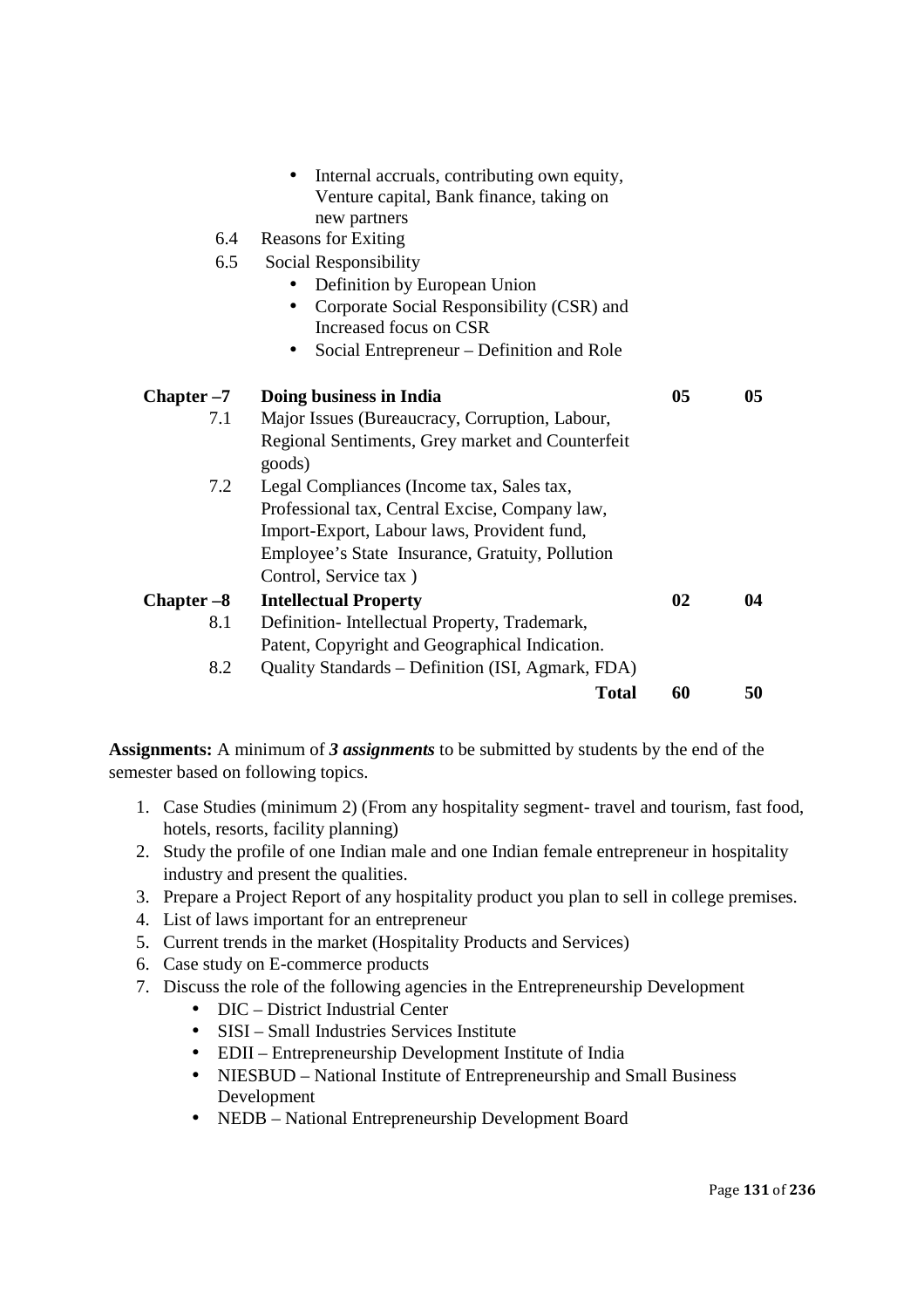# **References:**

- 1. Entrepreneurship Rajeev Roy Oxford Higher Education
- 2. Entrepreneurship Development Small Business Enterprises by Poornima M Charantimath (Chapter 1.2 , 3.1, 3.2,3.3, 3.5, 4.3)
- 3. Entrepreneurship Excel Books Madhurima Lal, Shikha Sahai (Chapter 3.4, 5)
- 4. Principles of Entrepreneurship Prof. Satish C. Ailawadi, Mrs. Romy Banerjee.- Everest Publishing House
- 5. Entrepreneurship Robert D Hisrich, Michael P. Peters, Dean A Shepherd Tata McGraw Hill Education Private Limited, New Delhi, Sixth Edition. (Chapter 4.1, 4.2)
- 6. Entrepreneurship Management- Prof.ShaguftaSayyed, NiraliPrakashan. (Chapter 1.6)
- 7. Entrepreneurship Development- S. Khanka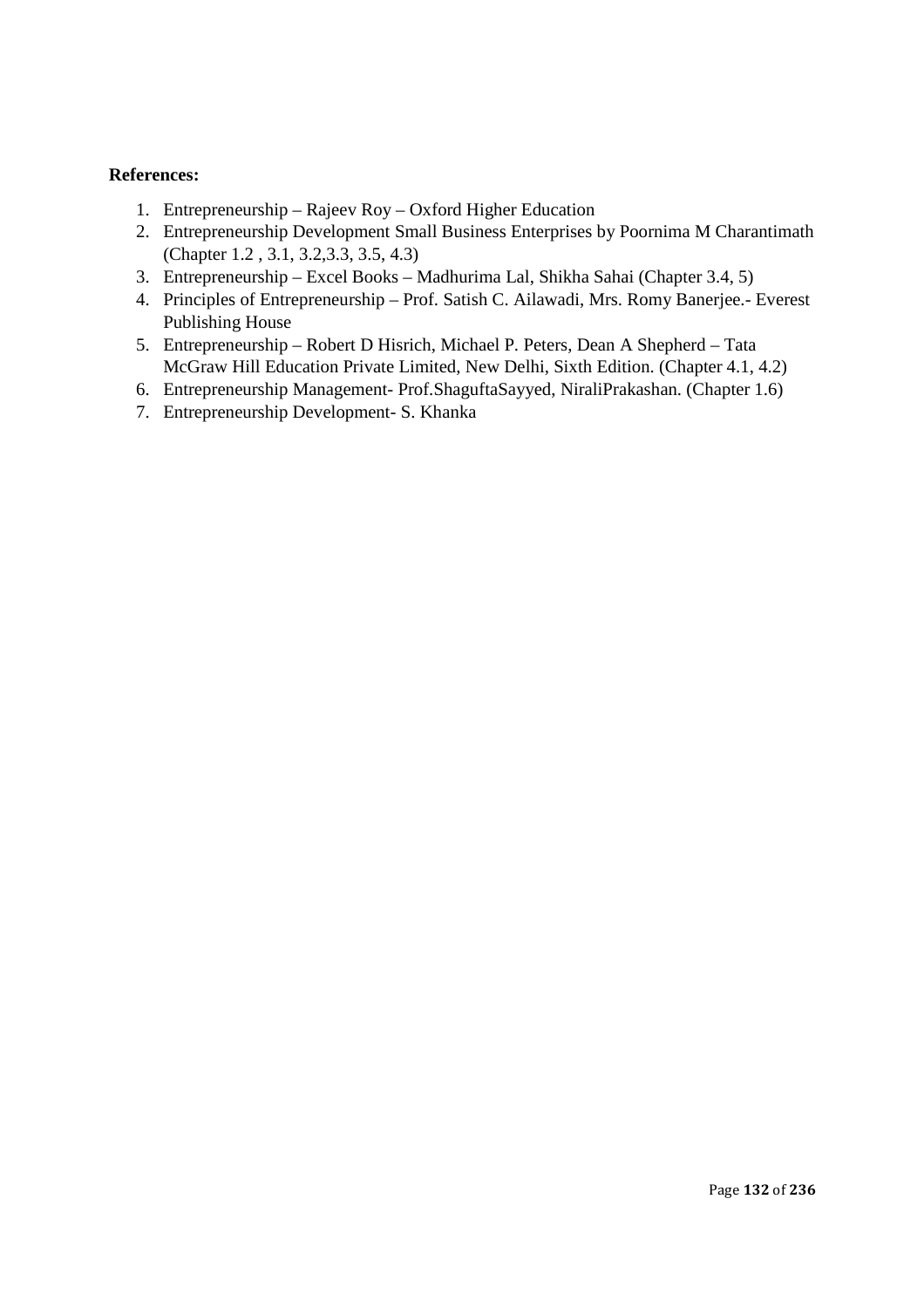| : Industrial Training |
|-----------------------|
| : CIT 501             |
| : Fifth               |
| : Fifteen             |
|                       |

The Industrial Training enables students to relate the knowledge and skills acquired in the classroom with systems, standards and practices prevalent in the Industry. It provides an opportunity to the students to acquire real-time hands on experience and observe the trends in the industry.

|                                                                          | <b>Duration of Industrial Training</b> |                                                     |                                                 |                                              | <b>Twenty Weeks</b>                             |                              |
|--------------------------------------------------------------------------|----------------------------------------|-----------------------------------------------------|-------------------------------------------------|----------------------------------------------|-------------------------------------------------|------------------------------|
|                                                                          |                                        |                                                     | <b>Examination Scheme</b>                       |                                              |                                                 |                              |
| <b>Internal Examination Scheme</b><br><b>External Examination Scheme</b> |                                        |                                                     |                                                 |                                              |                                                 |                              |
| <b>Progress</b><br><b>Report</b>                                         | Logbook &<br><b>Appraisal</b>          | <b>Internal Viva</b><br>Voce, PPT,<br><b>Report</b> | <b>Total</b><br><b>Internal</b><br><b>Marks</b> | <b>External</b><br>Viva Voce,<br>PPT, Report | <b>Total</b><br><b>External</b><br><b>Marks</b> | <b>Total</b><br><b>Marks</b> |

In this semester the student shall be sent for industrial training for a period of 20 Weeks, where they would work 8 weeks in Food Production, 6 weeks in Food and Beverage Service, 3 weeks in Front Office and 3 weeks in House-keeping.

25 25 125 **175** 175 175 **350** 

The Industrial Training needs to be undertaken in hotels which are of the level of three star and above category.

During the internship period, the student shall maintain a logbook on daily basis. In addition, they would also maintain a monthly record of feedback provided by the HR /Training Head of the concerned hotel. At the end of the industrial training the student shall submit a training report along with the logbook maintained and performance appraisals from each department trained.

# **Practical Examination: (Internal & External)**

The internal exams to be assessed by the internal examiner and external exams by the external examiner.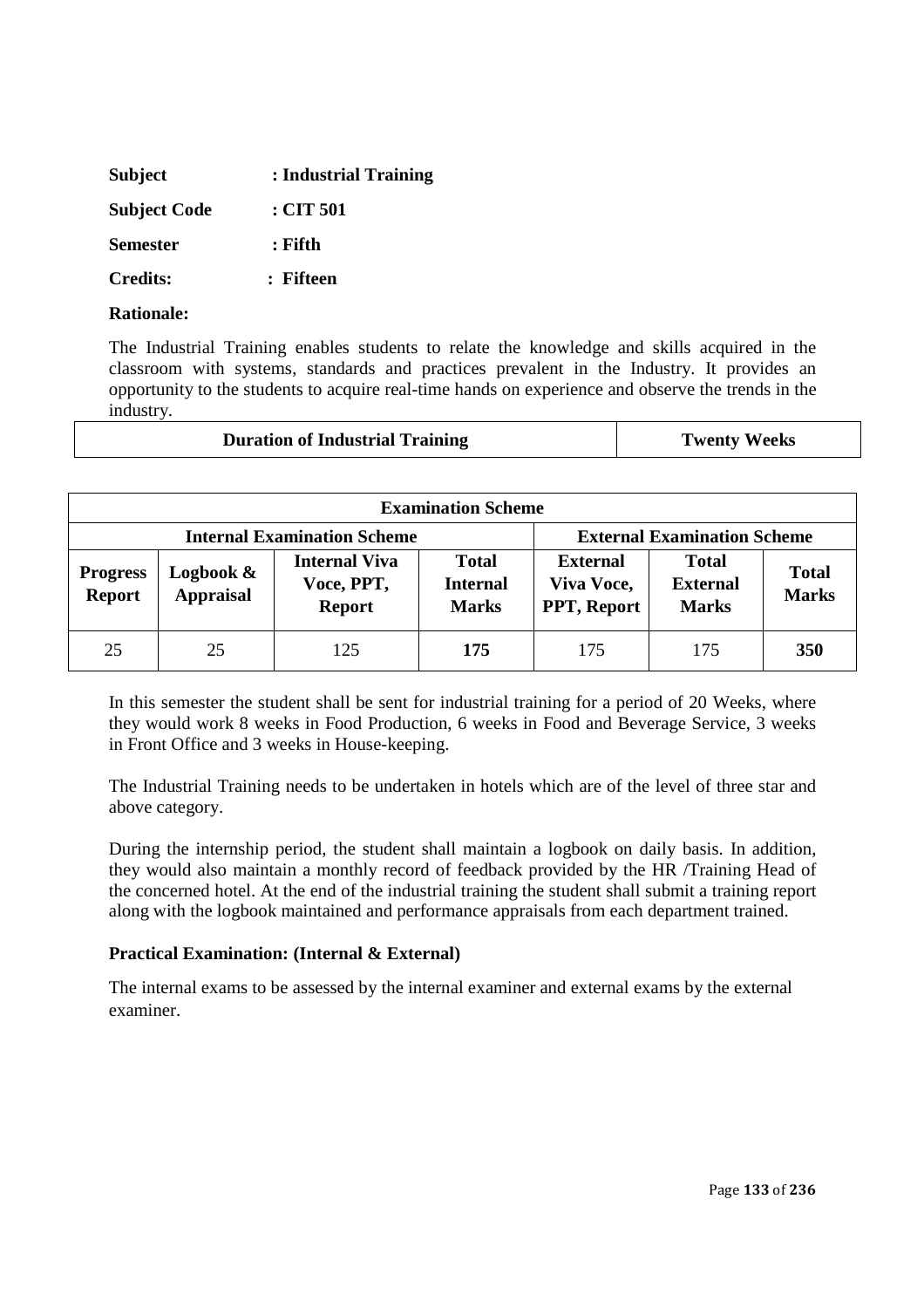| <b>Subject</b>         | : Specialization in Food Production Management – I |
|------------------------|----------------------------------------------------|
| <b>Subject Code</b>    | : CEA 601                                          |
| <b>Subject Credits</b> | $:$ Eight                                          |
| <b>Semester</b>        | : Sixth                                            |

| <b>Teaching Scheme per week</b>            |          |          |  |  |
|--------------------------------------------|----------|----------|--|--|
| <b>Practical</b><br><b>Total</b><br>Theory |          |          |  |  |
| 04 hours                                   | 08 hours | 12 hours |  |  |

|                                                                          | <b>Examination Scheme</b>              |                                                        |                                     |                                                 |                  |               |                                                 |                              |
|--------------------------------------------------------------------------|----------------------------------------|--------------------------------------------------------|-------------------------------------|-------------------------------------------------|------------------|---------------|-------------------------------------------------|------------------------------|
| <b>Internal Examination Scheme</b><br><b>External Examination Scheme</b> |                                        |                                                        |                                     |                                                 |                  |               |                                                 |                              |
| <b>Unit Test</b><br>(Theory)                                             | <b>Assignments</b><br>(Theory<br>base) | <b>Continuous</b><br><b>Assessment</b><br>of practical | <b>Internal</b><br><b>Practical</b> | <b>Total</b><br><b>Internal</b><br><b>Marks</b> | <b>Practical</b> | <b>Theory</b> | <b>Total</b><br><b>External</b><br><b>Marks</b> | <b>Total</b><br><b>Marks</b> |
| 20                                                                       | 20                                     | 20                                                     | 40                                  | <b>100</b>                                      | 40               | 60            | <b>100</b>                                      | 200                          |

This subject is an introduction to the specialization in Food Production Management and is primarily aimed at developing the knowledge of the classical European Cuisine & imparting the concept of Nouvelle cuisine. It deals with other prerequisite skills and knowledge to pursue career in culinary art.

|             |                         |                                                                                                                                                                                        | <b>Hours</b>   | <b>Marks</b> |
|-------------|-------------------------|----------------------------------------------------------------------------------------------------------------------------------------------------------------------------------------|----------------|--------------|
| Chapter - 1 |                         | <b>European / Continental Cuisine</b>                                                                                                                                                  | 12             | 10           |
|             | 1.1                     | Introduction to influences of cultures on regions                                                                                                                                      |                |              |
|             | 1.2                     | Special features with respect to ingredients, methods,<br>presentation styles in the following countries – France,<br>Italy, Germany, Spain, Portugal, Eastern Europe,<br>Switzerland. |                |              |
| Chapter - 2 | <b>Nouvelle Cuisine</b> |                                                                                                                                                                                        | 0 <sub>5</sub> | 06           |
|             | 2.1                     | Evolution & history                                                                                                                                                                    |                |              |
|             | 2.2                     | Salient features                                                                                                                                                                       |                |              |
|             | 2.3                     | Difference between Haute Cuisine & Nouvelle Cuisine                                                                                                                                    |                |              |
|             | 2.4                     | Service Style – Types, Guidelines                                                                                                                                                      |                |              |
|             | 2.5                     | Modern plating techniques.                                                                                                                                                             |                |              |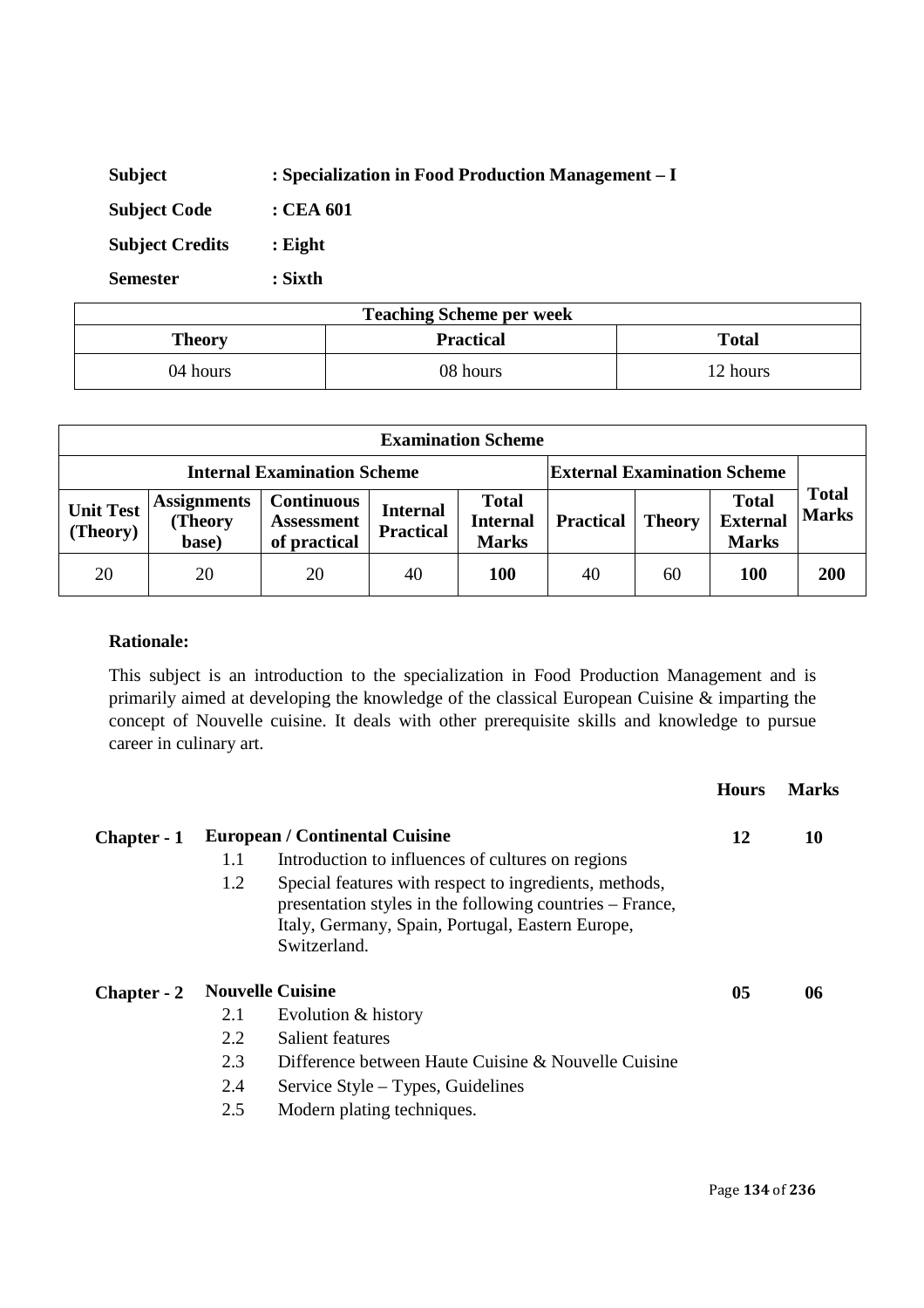| Chapter - 3 |                     | Appetizers (Hot & Cold)                                                    | 05 | 0 <sub>5</sub> |
|-------------|---------------------|----------------------------------------------------------------------------|----|----------------|
|             | 3.1                 | Types of appetizers with examples                                          |    |                |
|             | 3.2                 | <b>International Classical appetizers</b>                                  |    |                |
|             | 3.3                 | Precautions for preparing and presentation of appetizers                   |    |                |
|             | 3.4                 | Points to be observed for storage of appetizers from food                  |    |                |
|             |                     | spoilage view                                                              |    |                |
| Chapter - 4 |                     | <b>Meat Cookery</b>                                                        | 10 | 10             |
|             | 4.1                 | Understanding meats – Composition, structure $\&$ basic                    |    |                |
|             |                     | quality factors                                                            |    |                |
|             | 4.2                 | Aging, Factors affecting tenderness                                        |    |                |
|             | 4.3                 | Appropriate cooking methods.                                               |    |                |
|             | 4.4                 | Lamb / Beef / Veal / Pork                                                  |    |                |
|             |                     | <b>Selection Criteria</b>                                                  |    |                |
|             |                     | Principles of Storage & thawing<br>$\bullet$                               |    |                |
|             |                     | Cuts (uses & suitable cooking methods)<br>٠                                |    |                |
|             |                     | Offals                                                                     |    |                |
|             | 4.5                 | <b>Poultry &amp; Game</b>                                                  |    |                |
|             |                     | Description of – Duck, goose, turkey, guinea-                              |    |                |
|             |                     | fowl, quail and rabbit.                                                    |    |                |
|             |                     | Chicken - Selection Criteria for Chicken,<br>$\bullet$                     |    |                |
|             |                     | Principles of Storage & thawing, Cuts with                                 |    |                |
|             |                     | uses & suitable cooking methods.                                           |    |                |
| Chapter - 5 | <b>Fish Mongery</b> |                                                                            | 07 | 07             |
|             | 5.1                 | Introduction to fish mongery                                               |    |                |
|             | 5.2                 | Classification of fish with examples (local names also)                    |    |                |
|             | 5.3                 | Selection $&$ storage of fish $&$ shell fish                               |    |                |
|             | 5.4                 | Cuts of fish                                                               |    |                |
|             | 5.5                 | Cooking of fish                                                            |    |                |
|             | 5.6                 | Preservation & processing of fish                                          |    |                |
| Chapter - 6 |                     | <b>Balanced Diet</b>                                                       | 08 | 08             |
|             | 6.1                 | Introduction to the concept of balanced diet.                              |    |                |
|             | 6.2                 | Need & importance of balanced diet in modern lifestyle                     |    |                |
|             | 6.3                 | Nutritional Values – Calculations of calorific values,                     |    |                |
|             | 6.4                 | fortification.<br>Specially planned diets for $-$ Hypertension & Heart $-$ |    |                |
|             |                     | (Sodium & cholesterol restricted), Diabetic – (Starch &                    |    |                |
|             |                     | Sugar restricted), Obesity – (Low Calorie), Invalid –                      |    |                |
|             |                     | (Recovery from illness)                                                    |    |                |
|             |                     |                                                                            |    |                |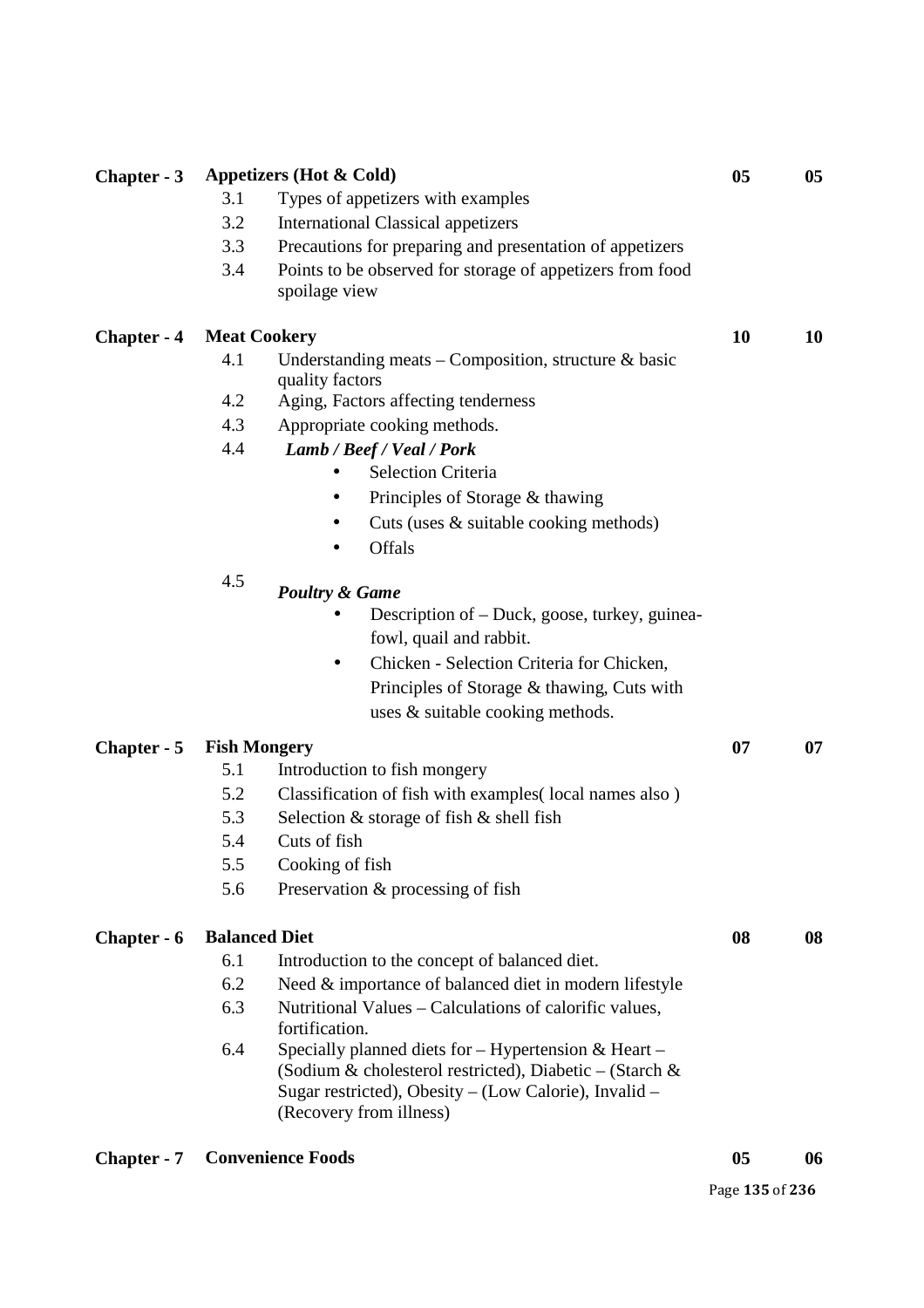- 7.1 Characteristics
- 7.2 Processing methods
- 7.3 Advantages & Disadvantages

# **Chapter - 8 Kitchen Layout & Design 08 08 08**

- 8.1 Information required prior to designing of kitchens.
- 8.2 Areas of the kitchen with recommended dimensions
- 8.3 Factors that influence kitchen design.
- 8.4 Placement of equipment.
- 8.5 Flow of work.
- $8.6$  Kitchen layouts Types, Examples (Multi cuisine,
	- Specialty, Coffee shop, Bakery & Patisserie)
- 8.7 Automation in designing /CAD

### **Total 60 60**

**Assignments:** A minimum of *02 assignments* based on the following topics to be given to individual student and the marks to be considered in internal marks.

- j. Planning & Implementation of formal banquet based on European cuisine.
- k. Planning & Designing of various commercial kitchens (Multi cuisine, Specialty, Coffee shop, Bakery & Patisserie)
- l. Menu planning for specially planned diets for lifestyle diseases consulting a dietitian.
- m. Chart presentation of various locally available brands in convenience foods
- n. Chart presentation Cuts of Meat, Fish & Poultry.
- o. Chart presentation Fabricated cuts of Meat, Fish & Poultry available in the market.

**Glossary:** Students should be familiar with the glossary pertaining to above-mentioned topics

# **Practical:**

- 5. Minimum *24 Individual* Practical to be conducted during the semester.
- 6. The practical should comprise of the following:
	- a) Fish preparations using various cuts 1 practical
	- b) Jointing of Chicken 1 practical
	- c) Nouvelle 4 course menus based on basket 2 practical
	- d) Variety of Appetizers 1 practical
	- e) Balanced Diet 2 practical
	- f) European Menus (Starter or Salad, Soup, Main Course with starch & veg accompaniment & Dessert) – 15 practical
	- g) Formal Banquet 1 practical
	- h) Internal practical Exam 1 practical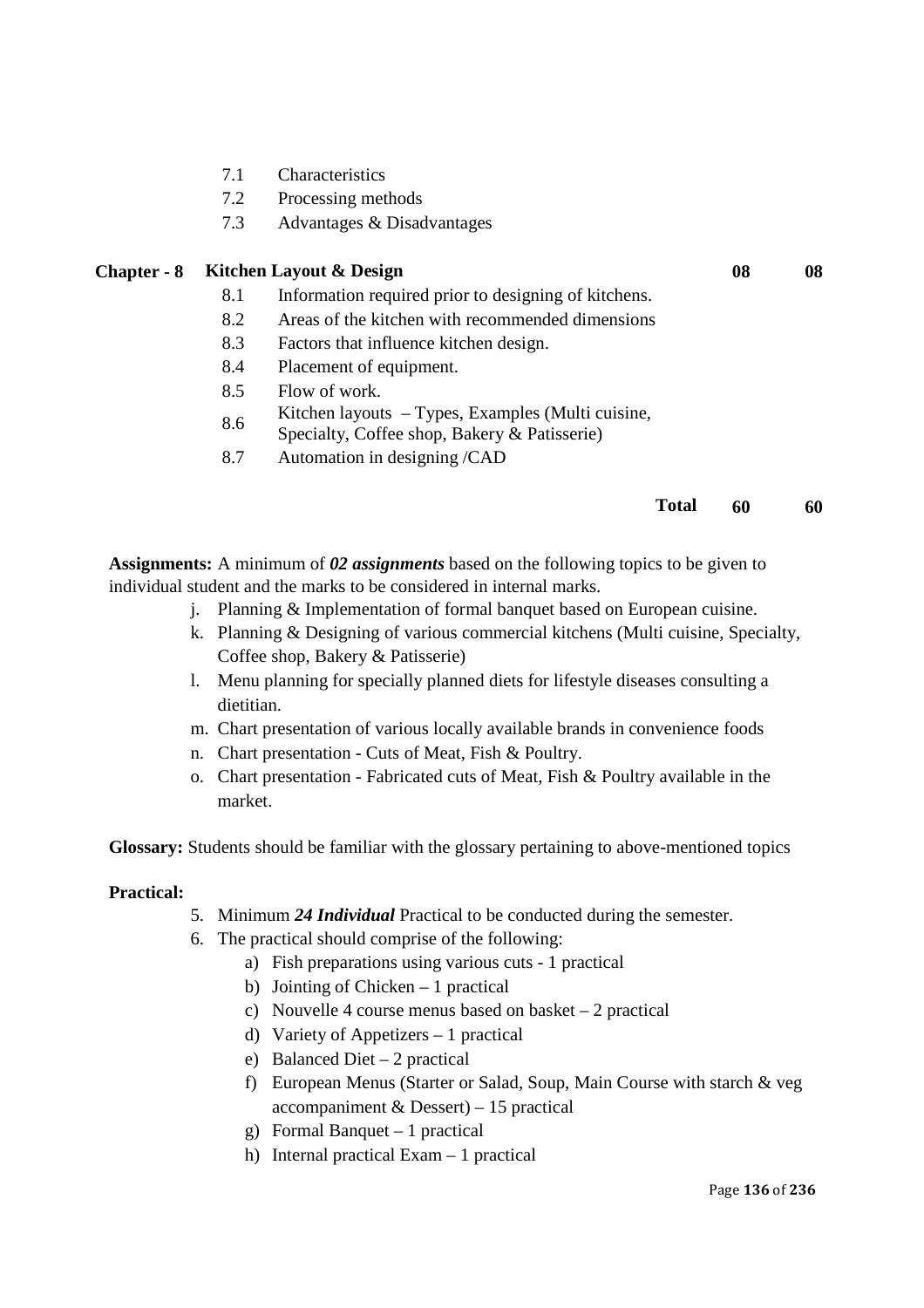7. All students to be assessed for the individual practical on a continuous basis and the marks to be considered in internal marks.

# **Practical Examination: (Internal & External)**

- Exams to be conducted on European Menu comprising of Starter or Salad, Soup, Main Course with starch & veg accompaniment & Dessert.
- The internal exams to be assessed by the internal examiner and external exams by the external examiner.

# **Reference Books:**

- 1. Larousse Gastronomique Cookery Encyclopedia- Paul Hamlyn
- 2. Culinaria European Specialities Romer, Joachim
- 3. Culinaria France Romer, Joachim
- 4. Culinaria Italy Piras Claudia
- 5. Culinaria Italy: Pasta. Pesto. Passion Ullman Publishing
- 6. Culinaria Spain Trutter Marioned.
- 7. MEAT: Everything You Need to Know Pat LaFrieda, Carolynn Carreño
- 8. The Book of Fish & Shellfish By Hilaire Walden
- 9. Classical Recipes of the world Smith, Henry
- 10. Food Hygiene and Sanitation- S. Roday-Hill Publication
- 11. Foods That Heal The Natural Way To Good Health Bakhru H K
- 12. Kitchen Planning & Management By John Fuller & David Kirk
- 13. Hotel Facility Planning Bansal, Tarun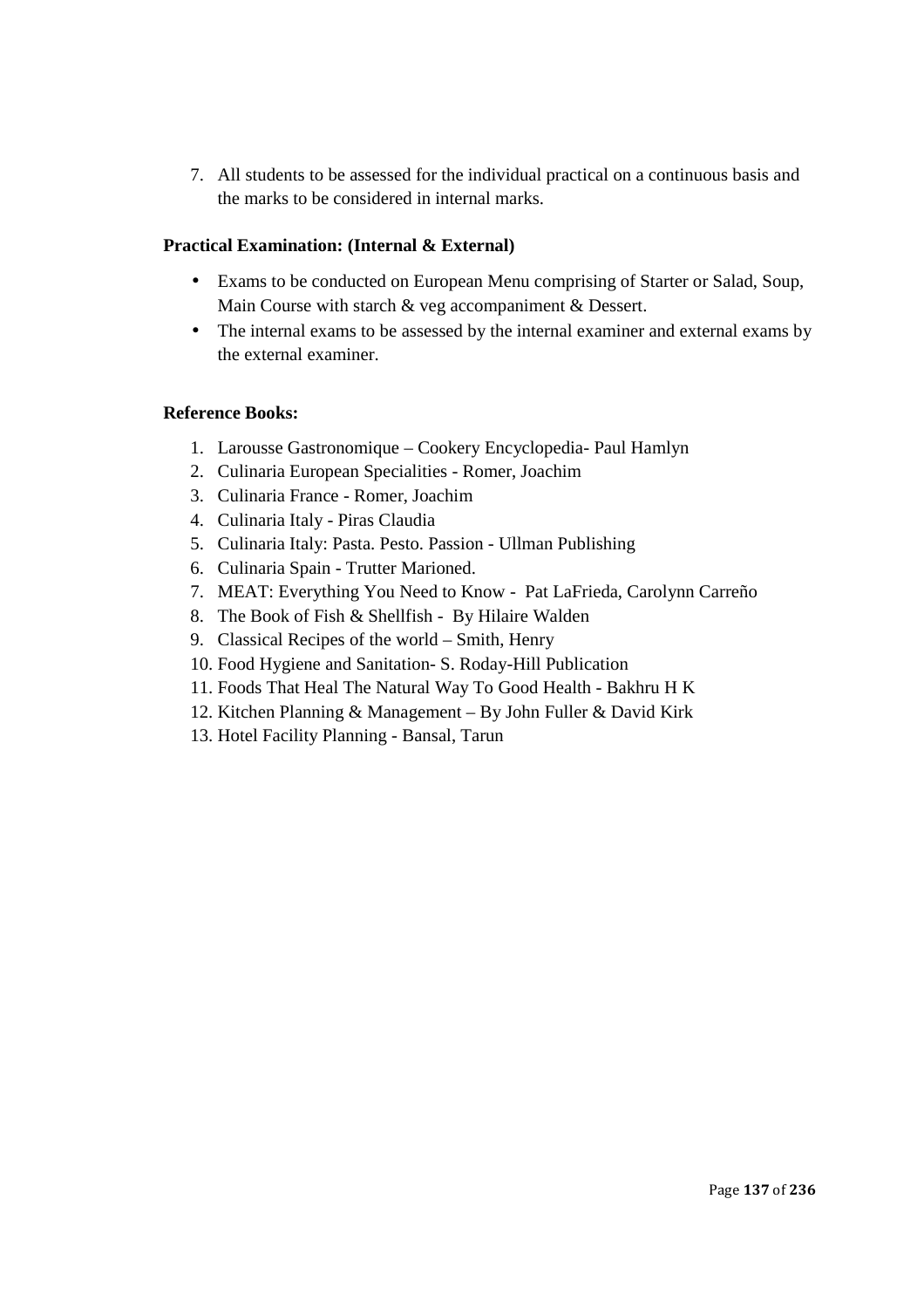| <b>Subject</b>         | : Specialization in Food and Beverage Service Management-I |
|------------------------|------------------------------------------------------------|
| <b>Subject Code</b>    | : CEB 601                                                  |
| <b>Subject Credits</b> | : $Eight$                                                  |
| <b>Semester</b>        | : Sixth                                                    |

| <b>Teaching Scheme per week</b>                   |          |          |  |  |
|---------------------------------------------------|----------|----------|--|--|
| <b>Practical</b><br><b>Total</b><br><b>Theory</b> |          |          |  |  |
| 04 hours                                          | 08 hours | 12 hours |  |  |

|                     | <b>Examination Scheme</b> |                                                        |                                     |                                                 |                                    |               |                                                 |                              |
|---------------------|---------------------------|--------------------------------------------------------|-------------------------------------|-------------------------------------------------|------------------------------------|---------------|-------------------------------------------------|------------------------------|
|                     |                           | <b>Internal Examination Scheme</b>                     |                                     |                                                 | <b>External Examination Scheme</b> |               |                                                 |                              |
| Unit<br><b>Test</b> | <b>Assignments</b>        | <b>Continuous</b><br><b>Assessment</b><br>of practical | <b>Internal</b><br><b>Practical</b> | <b>Total</b><br><b>Internal</b><br><b>Marks</b> | <b>Practical</b>                   | <b>Theory</b> | <b>Total</b><br><b>External</b><br><b>Marks</b> | <b>Total</b><br><b>Marks</b> |
| 20                  | 20                        | 20                                                     | 40                                  | <b>100</b>                                      | 40                                 | 60            | 100                                             | 200                          |

The subject aims to inculcate a comprehensive understanding of management aspects of food and beverage operations and controlling characteristics of service outlets.

| Chapter - 1        | Gueridon                                                   | <b>Hours</b><br>10 | <b>Marks</b><br>10 |
|--------------------|------------------------------------------------------------|--------------------|--------------------|
| 1.1                | Definition                                                 |                    |                    |
| 1.2                | Types of Trolley and Layout                                |                    |                    |
| 1.3                | Special Equipment, Care and Maintenance                    |                    |                    |
| 1.4                | Carving Hygiene                                            |                    |                    |
| 1.6                | Gueridon dishes and Service Procedure for the trolley      |                    |                    |
| <b>Chapter</b> - 2 | <b>Function Catering</b>                                   | 10                 | 10                 |
| 2.1                | Types of functions - Formal and Informal                   |                    |                    |
| 2.2                | Function organization – Banquet Function Prospectus, Space |                    |                    |
|                    | specification, Layout, Banquet equipment, Staffing         |                    |                    |
| 2.3                | Order of service for formal functions                      |                    |                    |
| 2.4                | <b>Wedding Function</b>                                    |                    |                    |
| 2.5                | BFP with menu planning for Conference, Meeting, Cocktail   |                    |                    |
|                    | party, Sit down dinner, Themes                             |                    |                    |
| 2.6                | Concept and $F \& B$ operations in MICE                    |                    |                    |
| Chapter - 3        | <b>Transport Catering Operations</b>                       | 08                 | 08                 |
| 3.1                | Air line                                                   |                    |                    |
| 3.2                | Railway                                                    |                    |                    |
| 3.3                | Sea                                                        |                    |                    |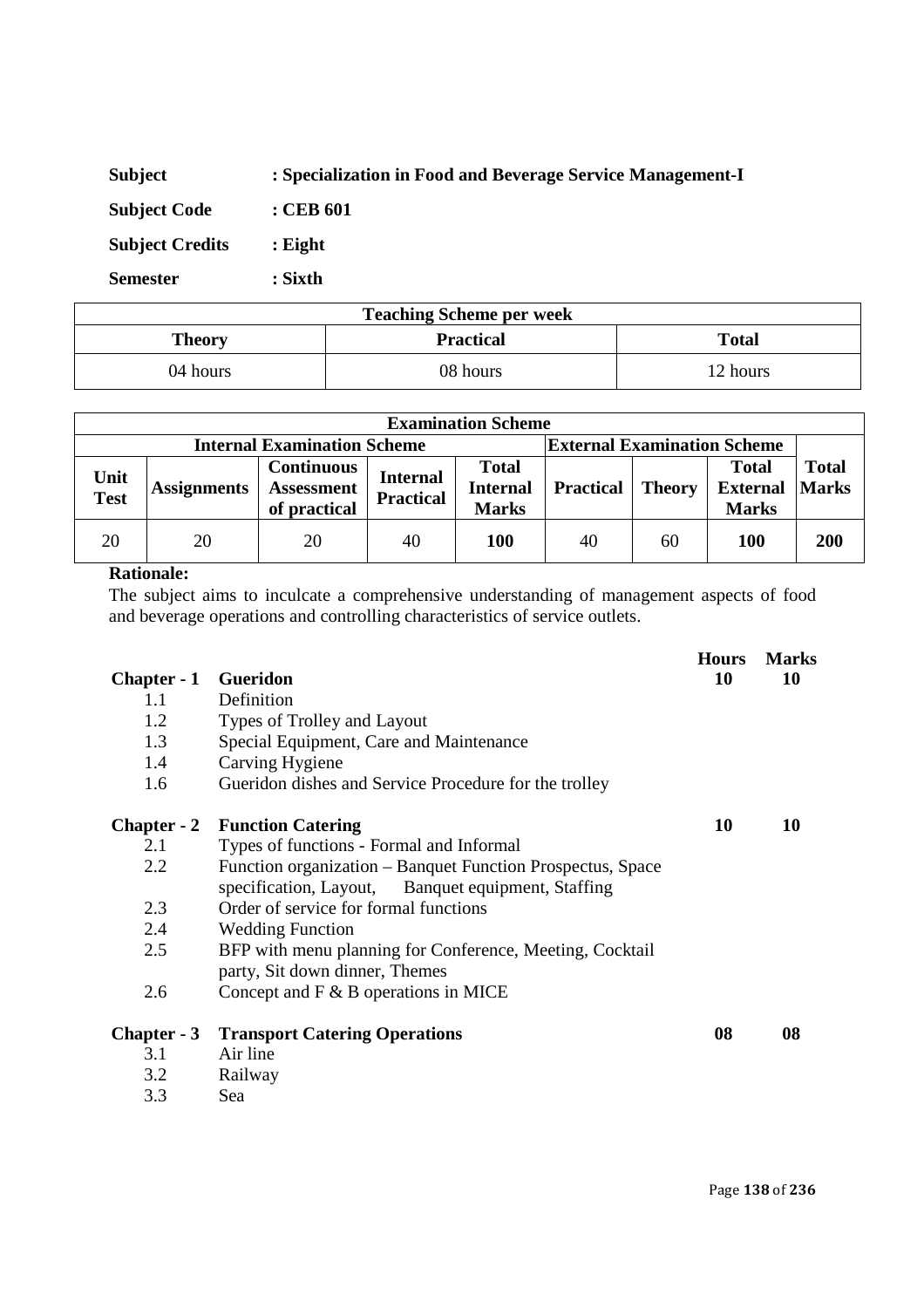| Chapter - 4        | <b>F&amp;B</b> operations in Facility management - Scope in facility | 08 | 08 |
|--------------------|----------------------------------------------------------------------|----|----|
|                    | management                                                           |    |    |
| 4.1                | Types of F&B operation and catering policies                         |    |    |
| 4.2                | Organizing & staffing                                                |    |    |
| 4.3                | Methods of billing and Payment                                       |    |    |
| 4.4                | Control and performance measurement                                  |    |    |
| Chapter - 5        | <b>Personal Management in F&amp;B service</b>                        | 10 | 10 |
| 5.1                | Developing a good F&B team (desirable attributes for various         |    |    |
|                    | level of Hierarchy)                                                  |    |    |
| 5.2                | Allocation of Work, Task analysis and Duty rosters                   |    |    |
| 5.3                | <b>Performance Measures</b>                                          |    |    |
| 5.4                | <b>Customer relations</b>                                            |    |    |
| Chapter - 6        | An overall view of Food & Beverage control                           | 06 | 06 |
| 6.1                | Introduction                                                         |    |    |
| 6.2                | The objective of food & beverage control                             |    |    |
| 6.3                | Special problems of food and beverage control                        |    |    |
| 6.4                | The fundamentals of control                                          |    |    |
| <b>Chapter</b> - 7 | <b>Budgetary Control</b>                                             | 08 | 08 |
| 7.1                | Objectives                                                           |    |    |
| 7.2                | <b>Types of Budgets</b>                                              |    |    |
| 7.3                | Basic stages in the preparation of budgets                           |    |    |
| 7.4                | Cost, Profit and Sales                                               |    |    |
| 7.5                | Pricing consideration                                                |    |    |
| 7.6                | Menu Pricing                                                         |    |    |
| 7.7                | Menu engineering                                                     |    |    |
|                    |                                                                      |    |    |
|                    |                                                                      | 60 | 60 |

**Assignment:** A minimum of *04 assignments* based on the following topics to be given to individual student and the marks to be considered in internal marks.

1 .Visit to a facility service of an organization and study the F&B operations

2. Visit to any two transport catering facility (Airline, Sea, and railway), understand and study the operation, menu and service.

- 3. Case study / Report writing on MICE operations in any star category hotels.
- 4. To understand, new trends of service of Indian & international cuisines from Gueridon
- 5. To study the various menu pricing methods used in star category hotels
- 6. Organize a formal banquet

**Practical:** Minimum *24 Individual* Practicals to be conducted during the semester.

- 1. Banquet Function Prospectus with menu, space specification, equipment, staffing
	- a) Cocktail dinner
	- b) Sit-down dinner
	- c) Formal Banquet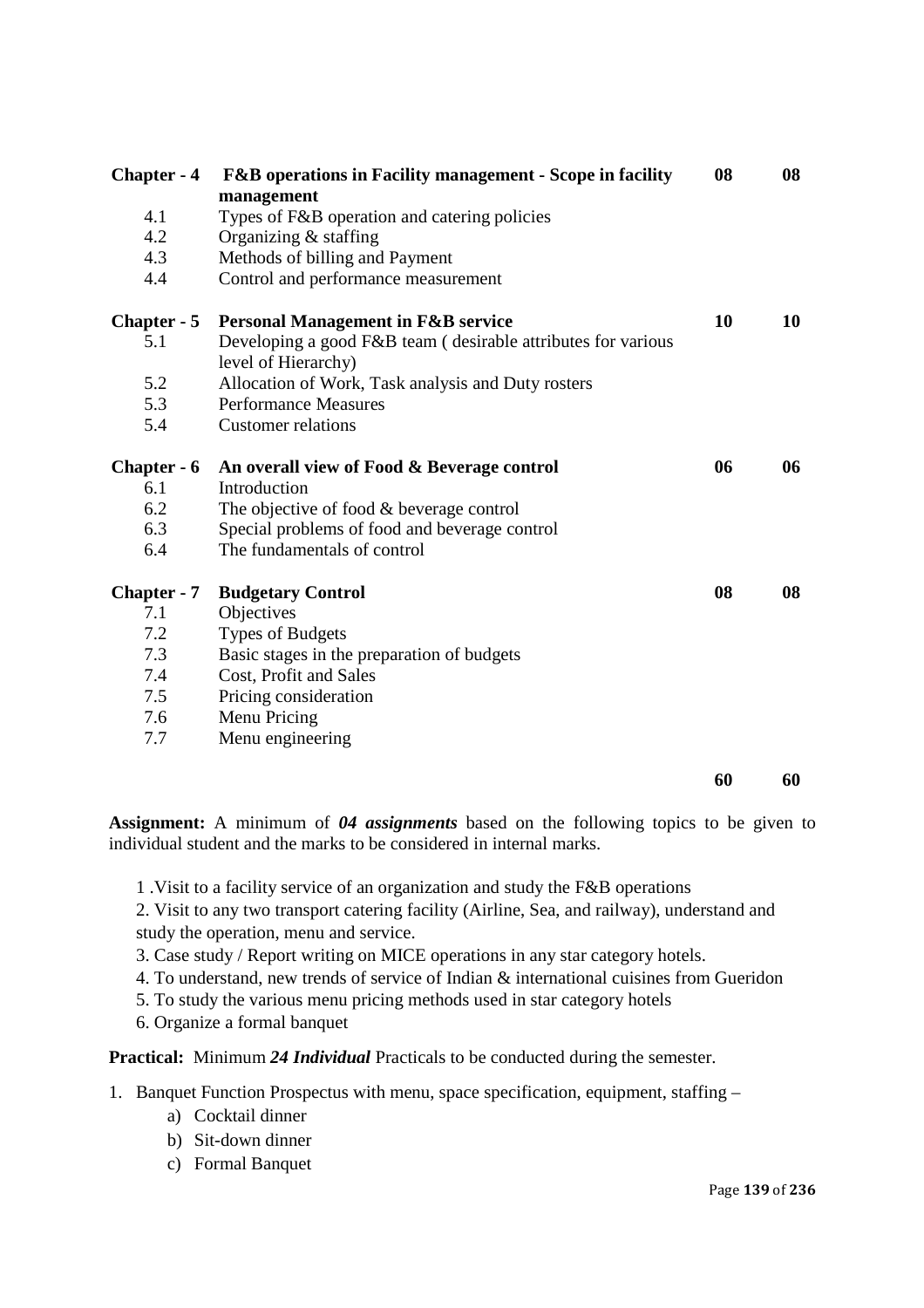- d) Conference
- e) Wedding reception
- f) Theme Event
- 2. Menu planning & service ( Indian & International Menus, fusion menu with alcoholic beverages)
- 3. Banquet seating styles- Auditorium, classroom, U shape, Box shape, Herring bone, Star shape
- 4. Formal banquet service procedure, toasting procedures
- 5. Setting up of theme based buffet, service procedure
- 6. Mis-en-place for serving dish from Gueridon trolley & service of dishes of the following (any 10 on actuals) -
	- A) Horsd'oeuvres- Caviar, smoked salmon, smoked eel, prawn cocktail, melon frappe, pâté de fois gras
	- B) Salads Niçoise, Ceasar, Tossed greens
	- C) Soup- Clear turtle soup, Consommé
	- D) Main course- Beef stroganoff, steak tarter, Chateaubriand, Steak Diane
	- E) Carving- Roast chicken, Roast leg of Lamb
	- F) Sweet course- Crepe suzette, Rum omelette, Banana flambé
	- G) Specialty coffee
- 7. Preparation of duty rosters in restaurant and function catering
- 8. Planning of event / theme in MICE
- 9. Service styles in transport catering (Airline, railway, sea catering)
- 10. Menu Engineering spread sheet and matrix
- 11. Revision of first year & second year practicals

# **Practical Examination: (Internal and External)**

Practical exam need to be conducted on the above listed practical along with standards of grooming, task, performance and Viva. Internal exam to be assessed by internal examiner and external exam to be assessed by external examiner.

# **Reference Books:**

- 15. Food and Beverage Service Dennis Lillicrap and John Cousins
- 16. Food and Beverage Management Bernard Davis, Andrew Lockwood and Sally Stone
- 17. Facility Planning and Design Edward Kagarian
- 18. Bar and Beverage Book Costas Katsigris, Mary Proter with Thomas
- 19. Theory of Catering Kinton and Cesarani
- 20. Textbook of Food & Beverage Management- Sudhir Andrews
- 21. The Restaurant (From Concept to Operation) Lipinski
- 22. Practical Computing A guide for Hotel and students Jill Smith (Heinemann Professional Publishing.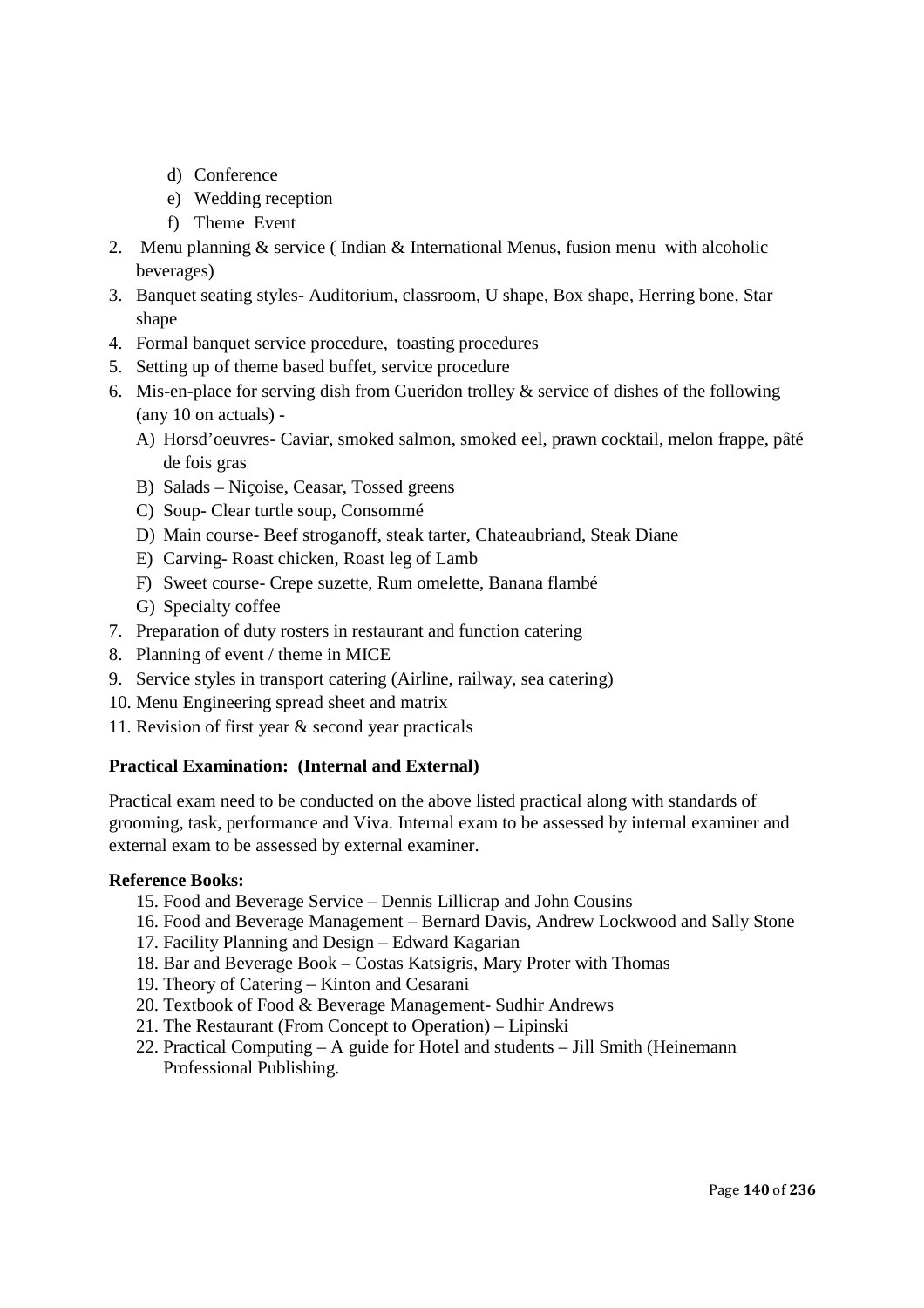| Subject                | : Specialization in Housekeeping Management – I |
|------------------------|-------------------------------------------------|
| <b>Subject Code</b>    | $\cdot$ CEC 601                                 |
| <b>Subject Credits</b> | $:$ Eight                                       |
| <b>Semester</b>        | : Sixth                                         |

| <b>Teaching Scheme per week</b>            |          |          |  |  |
|--------------------------------------------|----------|----------|--|--|
| <b>Practical</b><br><b>Total</b><br>Theory |          |          |  |  |
| 04 hours                                   | 08 hours | 12 hours |  |  |

| <b>Examination Scheme</b>          |                    |                                                        |                              |                                                 |                  |               |                                                 |                              |
|------------------------------------|--------------------|--------------------------------------------------------|------------------------------|-------------------------------------------------|------------------|---------------|-------------------------------------------------|------------------------------|
| <b>Internal Examination Scheme</b> |                    |                                                        |                              | <b>External Examination Scheme</b>              |                  |               |                                                 |                              |
| Unit<br><b>Test</b>                | <b>Assignments</b> | <b>Continuous</b><br><b>Assessment</b><br>of practical | Internal<br><b>Practical</b> | <b>Total</b><br><b>Internal</b><br><b>Marks</b> | <b>Practical</b> | <b>Theory</b> | <b>Total</b><br><b>External</b><br><b>Marks</b> | <b>Total</b><br><b>Marks</b> |
| 20                                 | 20                 | 20                                                     | 40                           | <b>100</b>                                      | 40               | 60            | 100                                             | 200                          |

The subject aims to establish the importance of Housekeeping Management within the Hospitality Industry. It equips the student to acquire knowledge and skills with respect to the various aspects of Housekeeping Operations.

|               | Chapter $-1$ Revision of semester I-V               | <b>Hours</b><br>06 | <b>Marks</b><br>08 |
|---------------|-----------------------------------------------------|--------------------|--------------------|
| $Chapter - 2$ | <b>Purchasing and Store</b>                         | 08                 | 06                 |
| 2.1           | Purchasing system-Principles, Stages, Types         |                    |                    |
| 2.2           | Operational Procedures with regard<br>to            |                    |                    |
|               | Cleaning Supplies, Guest Supplies, Linen            |                    |                    |
| 2.3           | Store requisition, Issuing from Stores to           |                    |                    |
|               | Floors and Public areas                             |                    |                    |
| 2.4           | Stocktaking and Control of Store                    |                    |                    |
| $Chapter - 3$ | <b>Textiles</b>                                     | 08                 | 09                 |
| 3.1           | Classification and Identification of textile fibers |                    |                    |
| 3.2           | Characteristics                                     |                    |                    |
| 3.3           | <b>Fabric Construction in brief</b>                 |                    |                    |
| 3.4           | Finishes                                            |                    |                    |
| 3.5           | Selection and use of textiles in hotels             |                    |                    |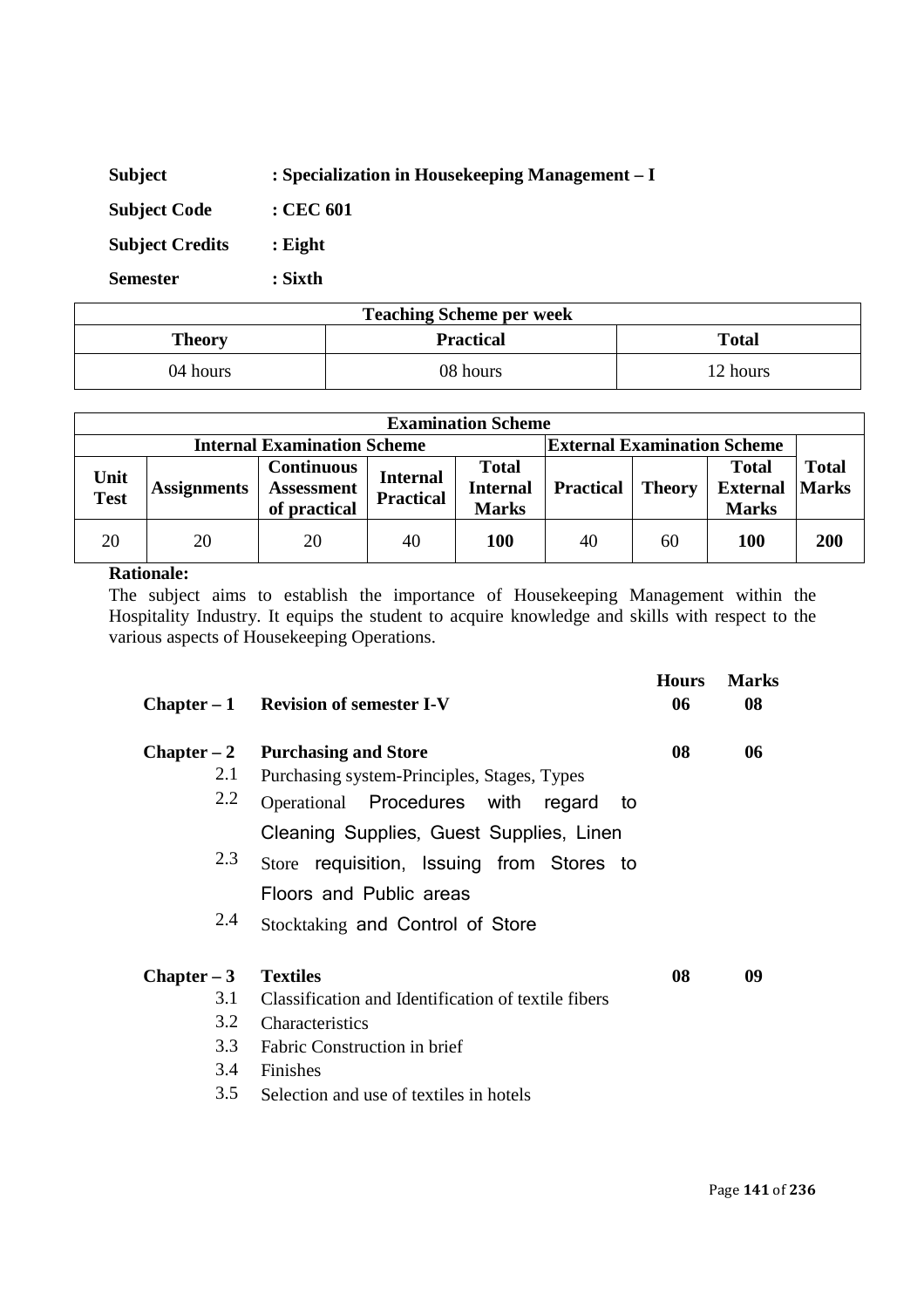| $Chapter - 4$ | <b>Uniforms</b>                                           | 05 | 06 |
|---------------|-----------------------------------------------------------|----|----|
| 4.1           | Selection and Design of Uniforms                          |    |    |
| 4.2           | <b>Establishing Par Levels for Uniforms</b>               |    |    |
| 4.3           | <b>Storage of Uniforms</b>                                |    |    |
| 4.4           | Issuing and Exchange of Uniforms                          |    |    |
| 4.5           | Advantages of providing Staff Uniforms                    |    |    |
| 4.6           | Protective clothing in different departments              |    |    |
| $Chapter - 5$ | <b>Bed and Bedding</b>                                    | 05 | 05 |
| 5.1           | The construction of Bed                                   |    |    |
| 5.2           | (frame, base, headboard, footboard)                       |    |    |
| 5.3           | Types of beds<br>Selection, care and cleaning of mattress |    |    |
| 5.4           | Bedding (pillows, bolsters, blankets,<br>duvets,          |    |    |
|               | eiderdown, quilts)                                        |    |    |
| $Chapter - 6$ | <b>Flower Arrangements</b>                                | 09 | 09 |
| 6.1           | Styles of flower arrangement                              |    |    |
|               | (Traditional, Modern, Abstract)                           |    |    |
| 6.2           | Principles of flower arrangement                          |    |    |
| 6.3           | Equipment and accessories in flower                       |    |    |
|               | arrangement                                               |    |    |
| 6.4           | Conditioning of Plant material and Flowers                |    |    |
| 6.5           | <b>Placing of Arrangements</b>                            |    |    |
| $Chapter - 7$ | <b>Green Housekeeping</b>                                 | 06 | 07 |
| 7.1           | Concept of Green Housekeeping                             |    |    |
| 7.2           | Eco certification                                         |    |    |
|               | (LEEDS, Green Globe, ISO -14001)                          |    |    |
| 7.3           | Hotel Design and Construction as<br>per                   |    |    |
|               | Green requirements                                        |    |    |
| 7.4           | Eco-friendly products, amenities<br>and                   |    |    |
|               | processes                                                 |    |    |
| 7.5           | Role of Housekeeping in a green property                  |    |    |
| 7.6           | Energy, Water and Waste Management in                     |    |    |
|               | brief                                                     |    |    |
| $Chapter - 8$ | <b>Budgets</b>                                            | 09 | 06 |

Page **142** of **236**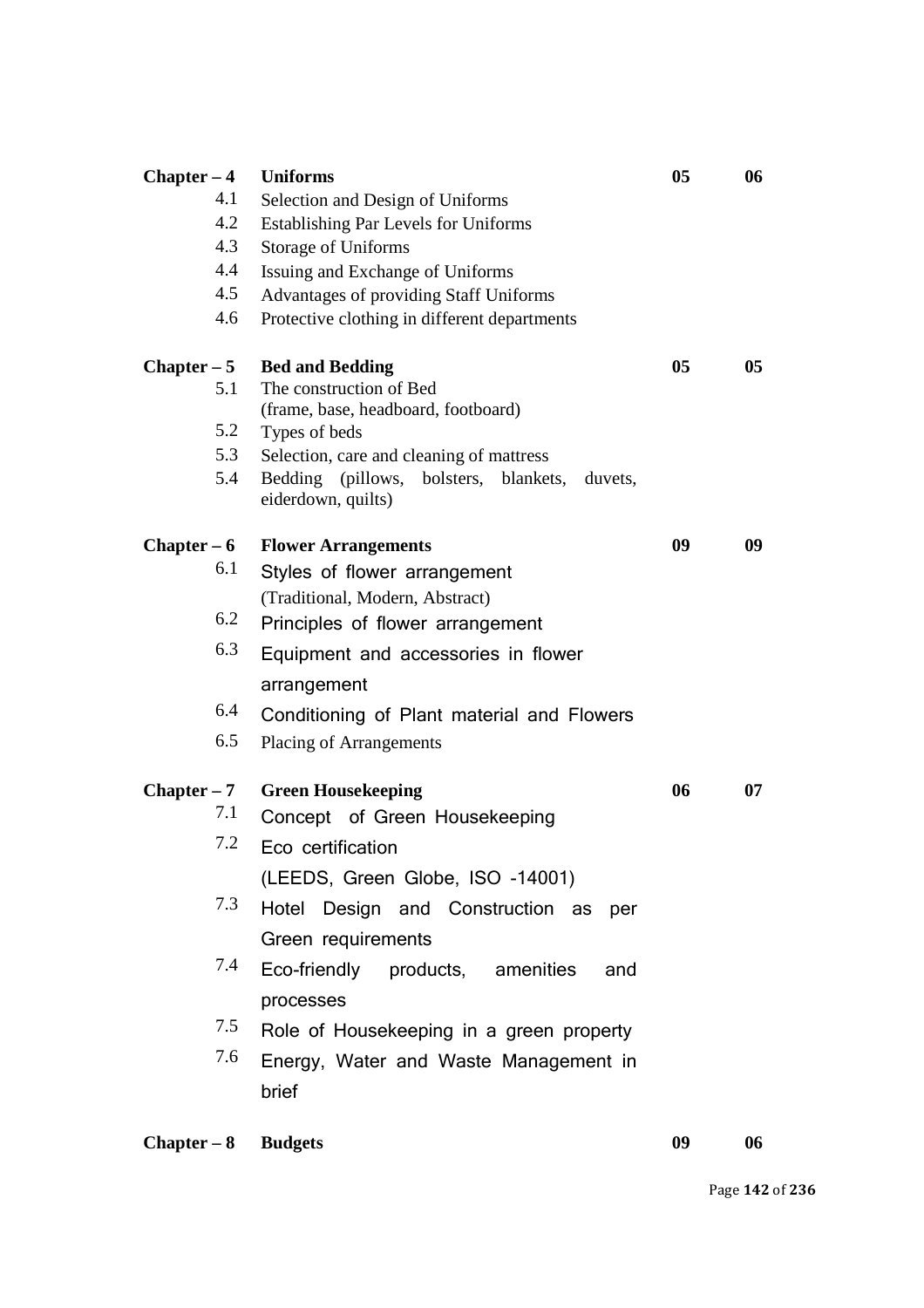| 8.1           | Objectives, Types of Budgets (Categorized   |    |    |
|---------------|---------------------------------------------|----|----|
|               | by types of expenditure, departments        |    |    |
|               | involved, flexibility of Expenditure, Zero) |    |    |
| 8.2           | <b>Housekeeping Expenses</b>                |    |    |
| 8.3           | <b>Budget Planning Process</b>              |    |    |
| 8.4           | Income statement of the Rooms Division      |    |    |
| 8.5           | <b>Controlling Expenses</b>                 |    |    |
| 8.6           | <b>Refining Budget Plans</b>                |    |    |
| 8.7           | Cost per occupied room                      |    |    |
| 8.8           | Inventory control and Stock taking          |    |    |
|               |                                             |    |    |
| $Chapter - 9$ | Horticulture                                | 04 | 04 |
| 9.1           | Essential components of Horticulture        |    |    |
| 9.2           | Landscaping                                 |    |    |
| 9.3           | Professional maintenance of indoor plants   |    |    |
| 9.4           | Popular indoor plants, bonsai, exotic       |    |    |
|               | flowers                                     |    |    |
|               | <b>Total</b>                                | 60 | 60 |

# **Terminology related to the above mentioned topics to be studied.**

**Assignments:** *04 assignments* based on the following topics to be given to students and the marks to be considered in the internal marks.

- 1. Field visit to Ecotel to learn about eco-friendly practices.
- 2. A visit to a Nursery or Hotel Florist.
- 3. Caselets on Heavenly Bed concept of Starwood Chain of Hotels.
- 4. Demonstration on making hot and cold face towels.

**Practical:** Minimum of *24 Practical* to be conducted based on the following topics. All students to be assessed for the individual practical on a continuous basis and the marks to be considered in the internal marks.

# **Practical:**

1. Designing and making a sample of Uniform for the hotel staff (2 Practical).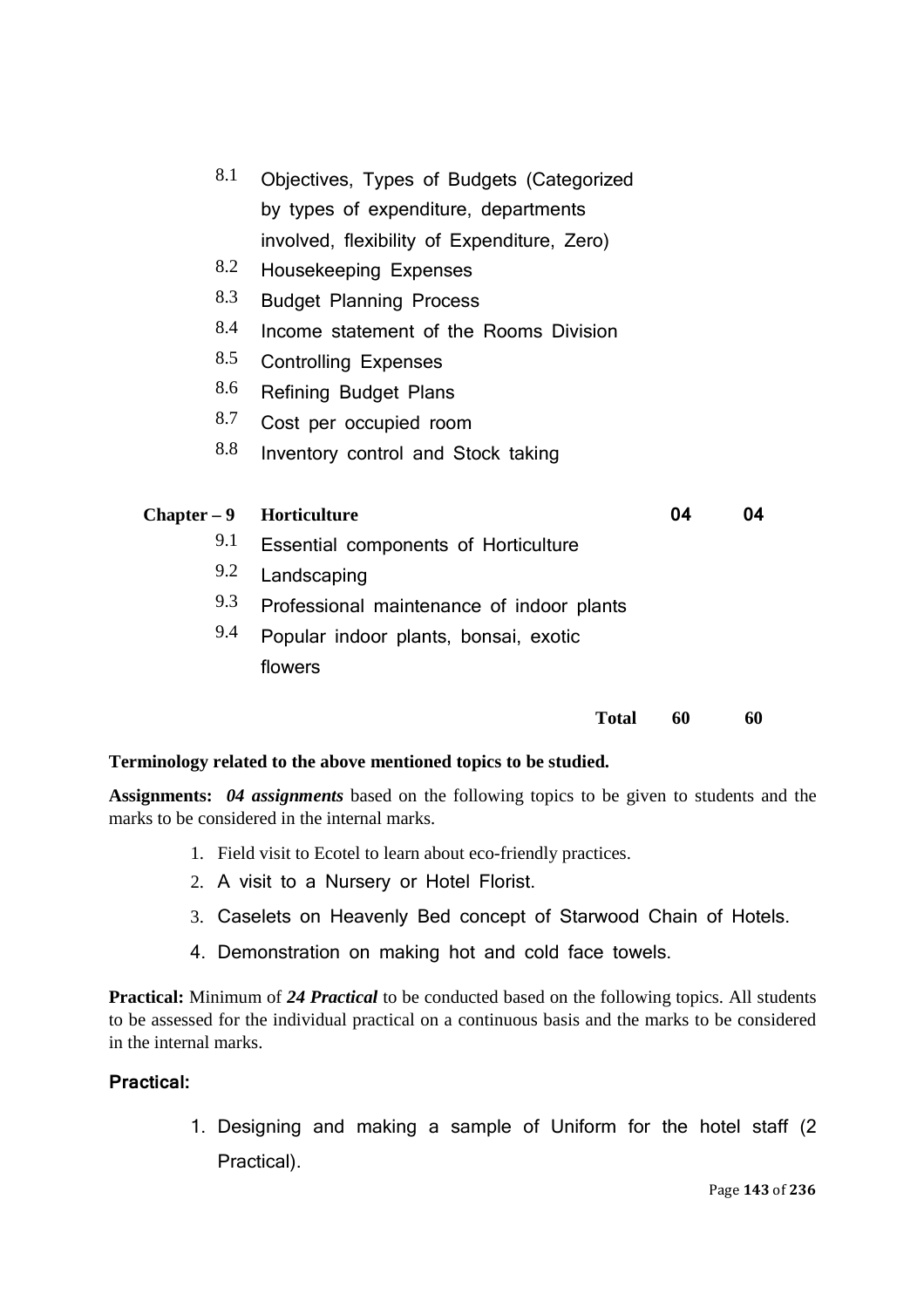- 2. Calculation of uniforms, costing according to the department and staff as per the budget.
- 3. Flower arrangement-Traditional Style (Triangular, Circular, Crescent, Hogarth curve).
- 4. Flower arrangement-Modern Style, Basic concept of Ikebana
- 5. Best out of Waste Items to be utilized in the guest room or Prepare a model for ecofriendly practices (2 Practical).
- 6. Plan a Landscaped area for a five star hotel, graphical representation/model depicting the different types of shrubs, flowering plants (3 Practical).
- 7. Learning Towel Art (2 Practical).
- 8. Preparing Operating Budget for Housekeeping Department (various categories of hotels).
- 9. To learn to derive cost per room from Housekeeping perspective.
- 10.Purchasing formats (Floating tenders, procuring quotations and preparing Purchase Orders)
- 11.Practice on indenting, requisition slips and issue of housekeeping materials from the stores (2 Practical)

12. Computer laboratory hours for Practice for the PMS-Room Status, VIP requirements, special preferences of guests, coordination with other departments (3 Practicals).

13. Role of Accommodation Manager for a day, a mock session. (Coordination with the other departments, releasing rooms, inspection of VIP rooms).

14. Role play on Handling Guest complaints related to the Housekeeping department (HWC guests, technical complaints, service complaints, unusual complaints) (2 Practical).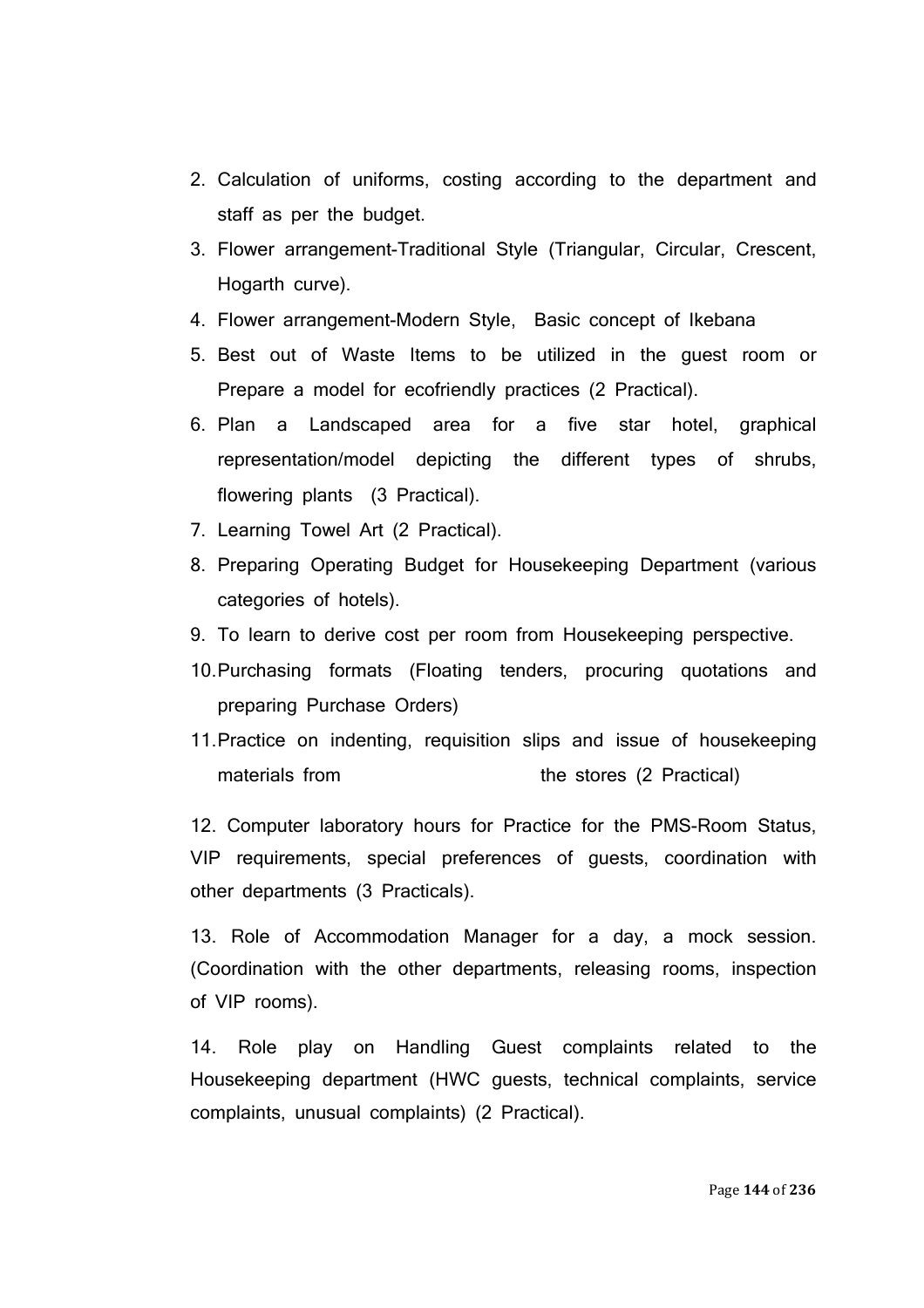15. Identification and Collection of Textile Samples from the market, emphasizing on its use in the various areas of hotel.

## **Practical Examination: (Internal & External)**

Exams to be conducted based on the topics mentioned in the syllabus. The internal exams to be assessed by the internal examiner and external exams by the external examiner.

#### **Reference Books**

- 1. Accommodation & Cleaning Services, Vol. I & II, David, Allen, Hutchinson
- 2. Hotel and Catering Studies Ursula Jones
- 3. Hotel Hostel and Hospital Housekeeping Joan C Branson & Margaret Lennox (ELBS)
- 4. Hotel House Keeping Sudhir Andrews Publisher: Tata Mc Graw Hill.
- 5. House Craft Valerie Paul
- 6. House Keeping Management by Dr. D.K. Agarwal
- 7. House Keeping Management for Hostels, Rosemary Hurst, Heinemann
- 8. Housekeeping and Front Office Jones
- 9. Housekeeping Management Margaret M. Leappa & Aleta Netschke
- 10. Hotel Housekeeping Operations & Management G Raghubalan, Oxford University Press, third edition
- 11. In House Management by A.K Bhatiya
- 12. Key of House Keeping by Dr. lal
- 13. Commercial Housekeeping & Maintenance Stanley Thornes
- 14. Housekeeping Operations and Management for Hospitality KCK. Rakesh Kadam, UDH publishers and distributers Pvt. Ltd, ISBN 978-93-82122-09-8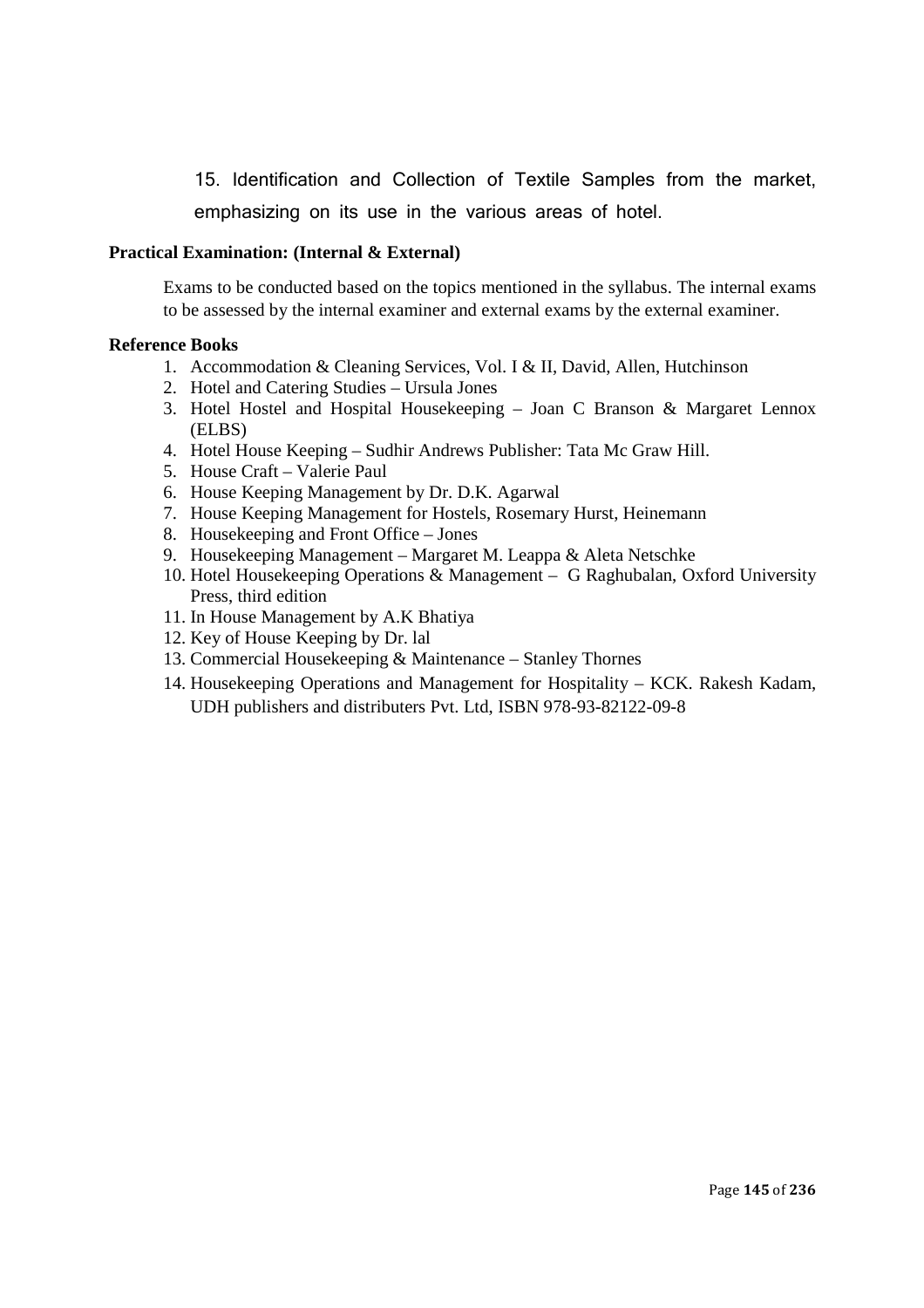| <b>Subject</b>         | : Specialization in Front Office Management – I |
|------------------------|-------------------------------------------------|
| <b>Subject Code</b>    | : CED 601                                       |
| <b>Subject Credits</b> | $:$ Eight                                       |
| <b>Semester</b>        | : Sixth                                         |

| <b>Teaching Scheme per week</b>                   |          |          |  |
|---------------------------------------------------|----------|----------|--|
| <b>Practical</b><br><b>Total</b><br><b>Theory</b> |          |          |  |
| 04 hours                                          | 08 hours | 12 hours |  |

| <b>Examination Scheme</b> |                                                                          |                                                        |                                     |                                                 |                  |               |                                                 |                              |
|---------------------------|--------------------------------------------------------------------------|--------------------------------------------------------|-------------------------------------|-------------------------------------------------|------------------|---------------|-------------------------------------------------|------------------------------|
|                           | <b>Internal Examination Scheme</b><br><b>External Examination Scheme</b> |                                                        |                                     |                                                 |                  |               |                                                 |                              |
| Unit<br><b>Test</b>       | <b>Assignments</b>                                                       | <b>Continuous</b><br><b>Assessment</b><br>of practical | <b>Internal</b><br><b>Practical</b> | <b>Total</b><br><b>Internal</b><br><b>Marks</b> | <b>Practical</b> | <b>Theory</b> | <b>Total</b><br><b>External</b><br><b>Marks</b> | <b>Total</b><br><b>Marks</b> |
| 20                        | 20                                                                       | 20                                                     | 40                                  | 100                                             | 40               | 60            | <b>100</b>                                      | 200                          |

The subject aims to establish the importance of Front Office Management within the Hospitality industry. It equips the student to acquire knowledge & skills with respect to Management aspects.

| 1.1<br>1.2<br>1.3 | $Chapter - 1$ Pioneers of The Hotel Industry<br>Founders of The Hotel Industry- E.M.Statler,<br>Conrad Hilton, Caesar Ritz, William Waldorf Astor<br>and John Jacob Astor IV, Kemmons Wilson,<br>J.W.Marriott, Ernest Henderson and Robert Moore,<br>Ray Schultz<br>Developments-Limited Service Hotels,<br>Technological Advances, Marketing Emphasis,<br><b>Atrium Concept, Total Quality Management</b><br>Indian Chain Hotels-History & Growth of<br>following Hotels: Taj, Oberoi's, Welcomegroup,<br>ITDC, Leela, Park Hotel, J.P. Hotels | 10 | 08 |
|-------------------|-------------------------------------------------------------------------------------------------------------------------------------------------------------------------------------------------------------------------------------------------------------------------------------------------------------------------------------------------------------------------------------------------------------------------------------------------------------------------------------------------------------------------------------------------|----|----|
| $Chapter - 2$     | <b>Social Skills Required for Front Office</b>                                                                                                                                                                                                                                                                                                                                                                                                                                                                                                  | 06 | 06 |
| 2.1               | Introduction & Importance of Social Skills                                                                                                                                                                                                                                                                                                                                                                                                                                                                                                      |    |    |
| 2.2               | Behavioral Skills-Self Presentation, Position,<br>Posture, Gesture, Expression, Eye contact, Speech,<br>Non-verbal speech elements.                                                                                                                                                                                                                                                                                                                                                                                                             |    |    |
| 2.3               | Cross culture:<br>Styles of Welcoming Guests-Standard &<br>٠<br>Traditional<br>Need for foreign language/Global language<br>$\bullet$                                                                                                                                                                                                                                                                                                                                                                                                           |    |    |
| 2.4               | Case-lets                                                                                                                                                                                                                                                                                                                                                                                                                                                                                                                                       |    |    |

**Hours Marks**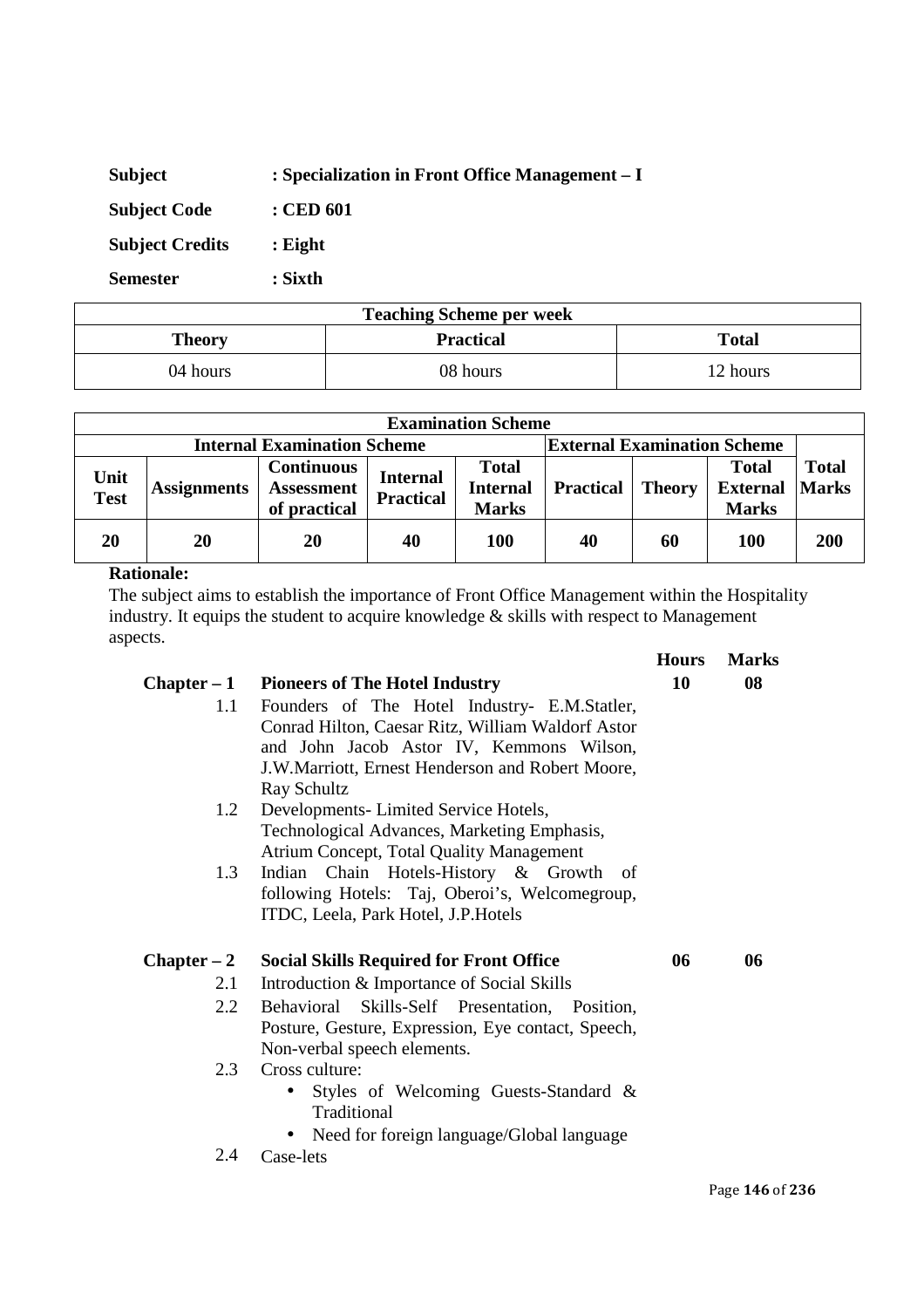| $Chapter - 3$ | Concierge                                                                                                                                         | 04 | 05 |
|---------------|---------------------------------------------------------------------------------------------------------------------------------------------------|----|----|
| 3.1           | Concept of Concierge, Clef's d'or                                                                                                                 |    |    |
| 3.2           | Functions of Concierge in modern hotels                                                                                                           |    |    |
| 3.3           | Difference between Bell Desk and Concierge                                                                                                        |    |    |
| $Chapter -4$  | Planning of a Lobby & Front Desk                                                                                                                  | 10 | 12 |
|               | Study the various Layouts of:                                                                                                                     |    |    |
| 4.1           | Front Desk-Business, Resort, Heritage, Budget<br>hotel                                                                                            |    |    |
| 4.2           | List of Automated Equipment used at the Front<br>desk (e.g.: Kiosks/Self Terminal Check ins,<br>e-displays) & Lobby                               |    |    |
| 4.3           | Study of Lobby layouts with special reference to<br>physically challenged requirements - Atrium,<br>Contemporary, Lounge and other types of lobby |    |    |
| Chapter -5    | <b>Designing of Brochures &amp; Tariff cards</b>                                                                                                  | 12 | 10 |
| 5.1           | Brochure & Its importance                                                                                                                         |    |    |
| 5.2           | Types of brochures -Pertaining to fold, size, color,<br>content, cost                                                                             |    |    |
| 5.3           | Planning & designing of e-brochure                                                                                                                |    |    |
| 5.4           | Planning of Brochure & Tariff card                                                                                                                |    |    |
|               | Business Hotels(Upscale/Luxury)                                                                                                                   |    |    |
|               | Heritage                                                                                                                                          |    |    |
|               | Resort<br>$\bullet$                                                                                                                               |    |    |
|               | <b>Budget</b> /Economy                                                                                                                            |    |    |
| $Chapter - 6$ | <b>Property Management Systems in Front office</b>                                                                                                | 12 | 14 |
| 6.1           | Concept & Importance of PMS                                                                                                                       |    |    |
| 6.2           | <b>Selecting a Property Management System</b>                                                                                                     |    |    |
| 6.3           | Modules involved in Front office<br>System-<br>Reservations, Front desk, Rooms, Cashier, Night                                                    |    |    |
|               | Audit, Set-up                                                                                                                                     |    |    |
| 6.4           | PMS interface with Stand-alone Systems-POS, Call                                                                                                  |    |    |
|               | Accounting, Electronic locking system                                                                                                             |    |    |
| 6.5           | Software used in Hotels and their systems -                                                                                                       |    |    |
| 6.6           | Fidelio, Micros, Opera, IDS<br>Reports generated at Front desk (Room status                                                                       |    |    |
|               | Report, Sales Mix, Revenue Report, Guest History)                                                                                                 |    |    |
| 6.7           | Advantages & Limitations                                                                                                                          |    |    |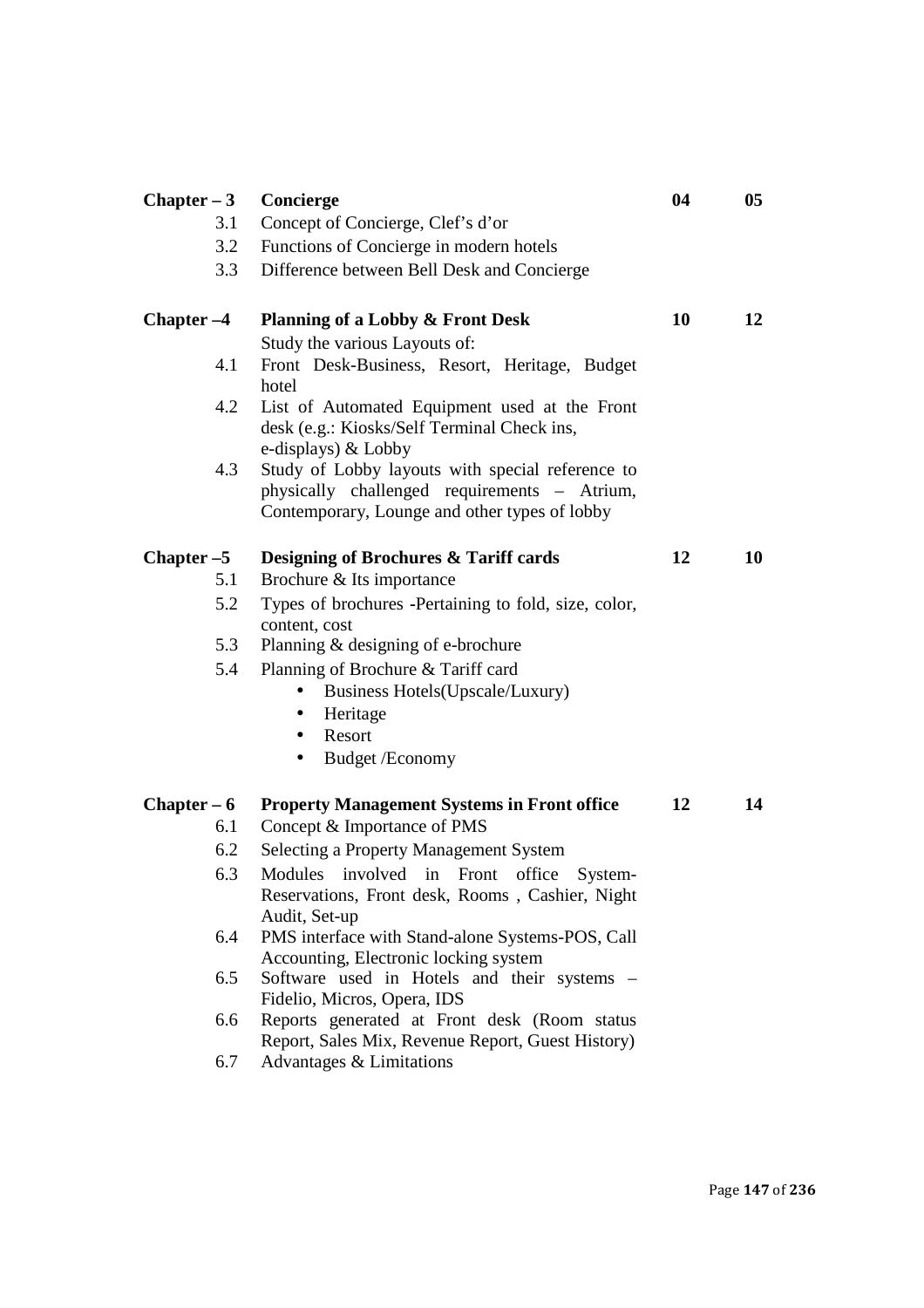| $Chapter -7$ | <b>Legal Concerns in Front Office</b>                                | 06 | 05 |
|--------------|----------------------------------------------------------------------|----|----|
|              | 7.1 Overview of Legal obligations                                    |    |    |
|              | 7.2 Legal concerns- Guest privacy, guest removal,                    |    |    |
|              | guest property, guest non-payment, illness & death<br>in guest rooms |    |    |

7.3 Case lets on above topics

#### **Total 60 60**

#### **Note: Glossary**

Students should be familiar with the Glossary pertaining to above-mentioned topics

**Assignments:** A minimum of *4 assignments* based on the following topics to be given to individual student and the marks to be considered in internal marks.

- p. 10 Leading Hotels of the World.
- q. Study and prepare a Power point presentation of any two hotel lobbies for comparison
- r. Various design / types of Front desk used in Hotels
- s. Collection & presentation of any 5 Hotel Advertisements from various media print, online etc.
- t. Positive Body Language for Hotels.

**Practical:** Minimum 24 Practical to be conducted. All students to be assessed for the individual practical on continuous basis and the marks to be considered in internal marks.

## **Practical:**

- 1. Role plays on Reservation with various situations (any two)
- 2. Role plays of Back Office operations during Guest Cycle.
- 3. Role plays on various situations handled by Concierge.
- 4. Role plays on Checkout with various methods of payments (any two).
- 5. Study the Layout of Front Office & Back office with various sub departments involved.
- 6. Prepare a Power point presentation on different types of Lobbies.
- 7. Design a Hard copy of a brochure for Budget Hotels, Business Hotels, and Heritage Hotels.
- 8. Designing of an e-brochure for Budget Hotels, Business Hotels, and Heritage Hotels.
- 9. Making a mock sales call using brochure to Corporate, Travel Agents, Business clients (2 practical)
- 10. Plan an Orientation Training Program in Front Office for a new Front Office Associate.
- 11. Role plays on styles of welcoming guests in Standard and Traditional way in Business hotel and Resort.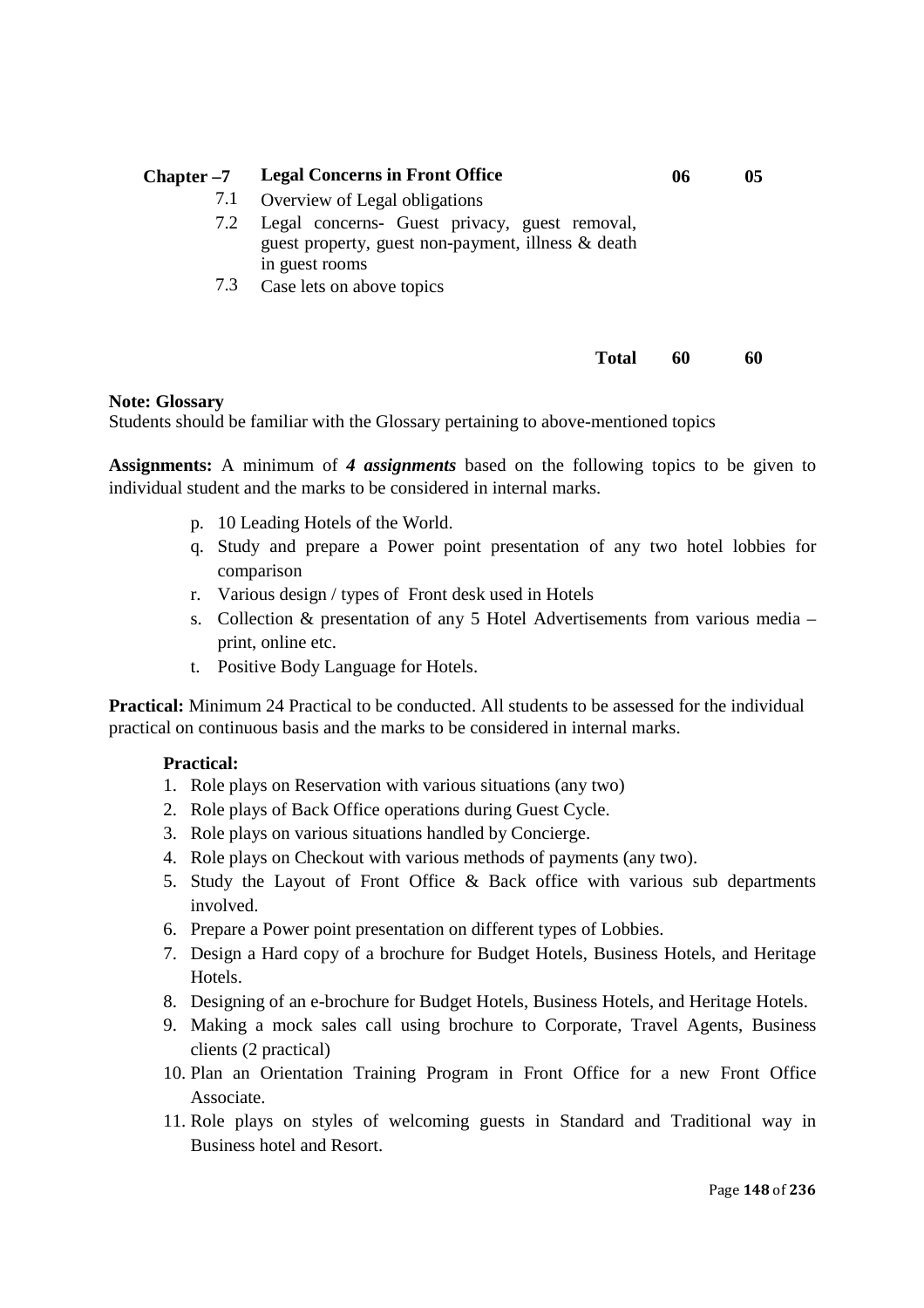#### **Usage of PMS Software for following Practical topics:**

- 12. Introduction to PMS and Usage of Function Keys
- 13. How to make a reservation for FIT
- 14. How to make a reservation for Corporate, Travel Agent guests etc.
- 15. How to create Guest Profile
- 16. How to make a share reservation
- 17. How to make an add on reservation
- 18. How to create a block for group reservation
- 19. How to amend and cancel reservation
- 20. How to put message and how to feed remarks for various departments
- 21. How to process deposit for arriving guests
- 22. How to put routing instructions
- 23. Generation of various reports Arrival Report, Cancellation Report, Corporate Arrival, VIP Arrival, Group arrival, Room Sales Report, Occupancy Forecast Report.

#### **Practical Examination: (Internal & External)**

Exams to be conducted on the above mentioned practical with equal weightage given to regular practical component and usage of PMS.

The internal exams to be assessed by the internal examiner and external exams by the external examiner.

#### **Reference Books**

- 1. Front office Management by S.K.Bhatnagar.
- 2. Front Office Management & Operations by Sudhir Andrews
- 3. Effective Front Office Operations by Michael. L. Kasavana
- 4. Hotel Front Office A Training Manual by Sudhir Andrews
- 5. Professional front Office Management by Robert. H. Woods, Jack. D. Ninemeier, David. K. Hayes, Michele .A. Austin
- 6. Front Office Operations & Management by Ahmad Ismail
- 7. Hotel Front Office Operations & Management by Jatashankar. R.Tewari
- 8. Hotel Front Office Management by James Bardi.
- 9. Front Office Management & Operations by Linsley Deveau, Patricia. M. Deveau, Nestor. D.J.Portocarrero, Marcel Escoffier
- 10. Check in Check out by Gary. K.Vallen
- 11. Managing Hotel Operations by Jerome. J. Vallen
- 12. Hotel Front Office Operational Procedures and Revenue Management by UDH publishers and distributers Pvt. Ltd, first edition 2015, ISBN 978-93-82122-30-2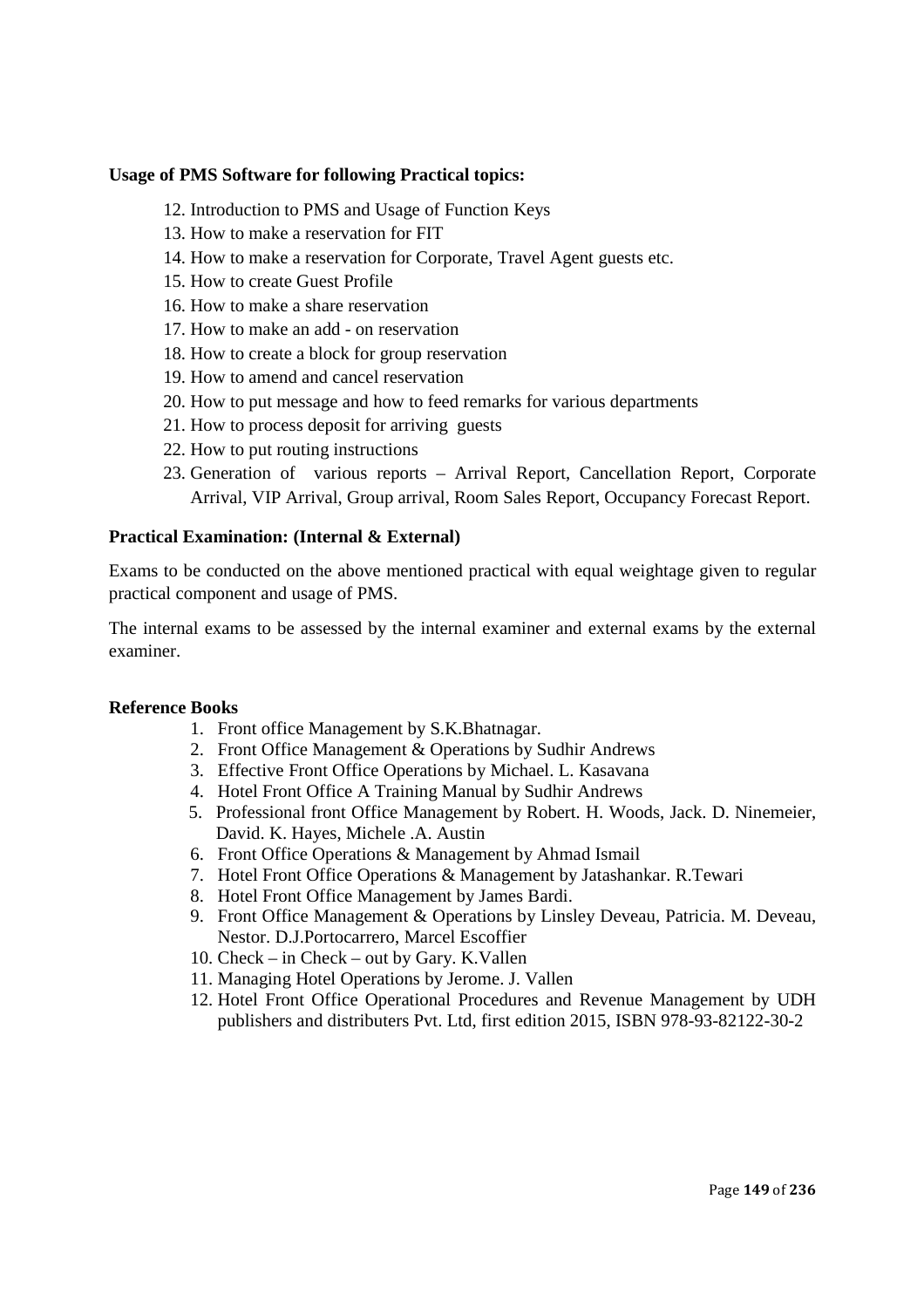| <b>Subject</b>         | : Introduction to Cyber Security & Information Security |
|------------------------|---------------------------------------------------------|
| <b>Subject Code</b>    | $\pm$ C 602                                             |
| <b>Subject Credits</b> | : Four                                                  |
| <b>Semester</b>        | : Sixth                                                 |

| <b>Teaching Scheme per week</b> |                                  |          |  |
|---------------------------------|----------------------------------|----------|--|
| Theory                          | <b>Practical</b><br><b>Total</b> |          |  |
| 04 hours                        | --------                         | 04 hours |  |

| <b>Examination Scheme</b>                                                |                                     |                                       |               |                                       |                    |
|--------------------------------------------------------------------------|-------------------------------------|---------------------------------------|---------------|---------------------------------------|--------------------|
| <b>Internal Examination Scheme</b><br><b>External Examination Scheme</b> |                                     |                                       |               |                                       |                    |
| <b>Unit Test</b><br><b>Theory</b> )                                      | <b>Assignments</b><br>(Theory base) | <b>Total Internal</b><br><b>Marks</b> | <b>Theory</b> | <b>Total External</b><br><b>Marks</b> | <b>Total Marks</b> |
| 20                                                                       | 30                                  | 50                                    | 50            | 50                                    | 100                |

The subject aims at creating awareness amongst students about Cyber-crimes and prevalent Laws and Standards framed to conquer the issue. It gives an overview of Cyber and Information Security Concepts along with various security management practices adopted to prevent Cybercrimes.

|               |                                               | <b>Hours</b> | <b>Marks</b> |
|---------------|-----------------------------------------------|--------------|--------------|
| $Chapter - 1$ | <b>Overview of Networking Concepts</b>        | 03           | 03           |
| 1.1           | <b>Basics of Communication Systems</b>        |              |              |
| 1.2           | <b>Transmission Media</b>                     |              |              |
| 1.3           | Topology and Types of Networks                |              |              |
| 1.4           | <b>TCP/IP Protocol Stacks</b>                 |              |              |
| 1.5           | <b>Wireless Networks</b>                      |              |              |
| 1.6           | The Internet                                  |              |              |
|               |                                               |              |              |
| $Chapter - 2$ | <b>Information Security Concepts</b>          | 03           | 03           |
| 2.1           | Information Security Overview: Background and |              |              |
|               | Current Scenario                              |              |              |
| 2.2           | Types of Attacks                              |              |              |
| 2.3           | <b>Goals for Security</b>                     |              |              |
| 2.4           | <b>E-commerce Security</b>                    |              |              |
| 2.5           | <b>Computer Forensics</b>                     |              |              |
| 2.6           | Steganography                                 |              |              |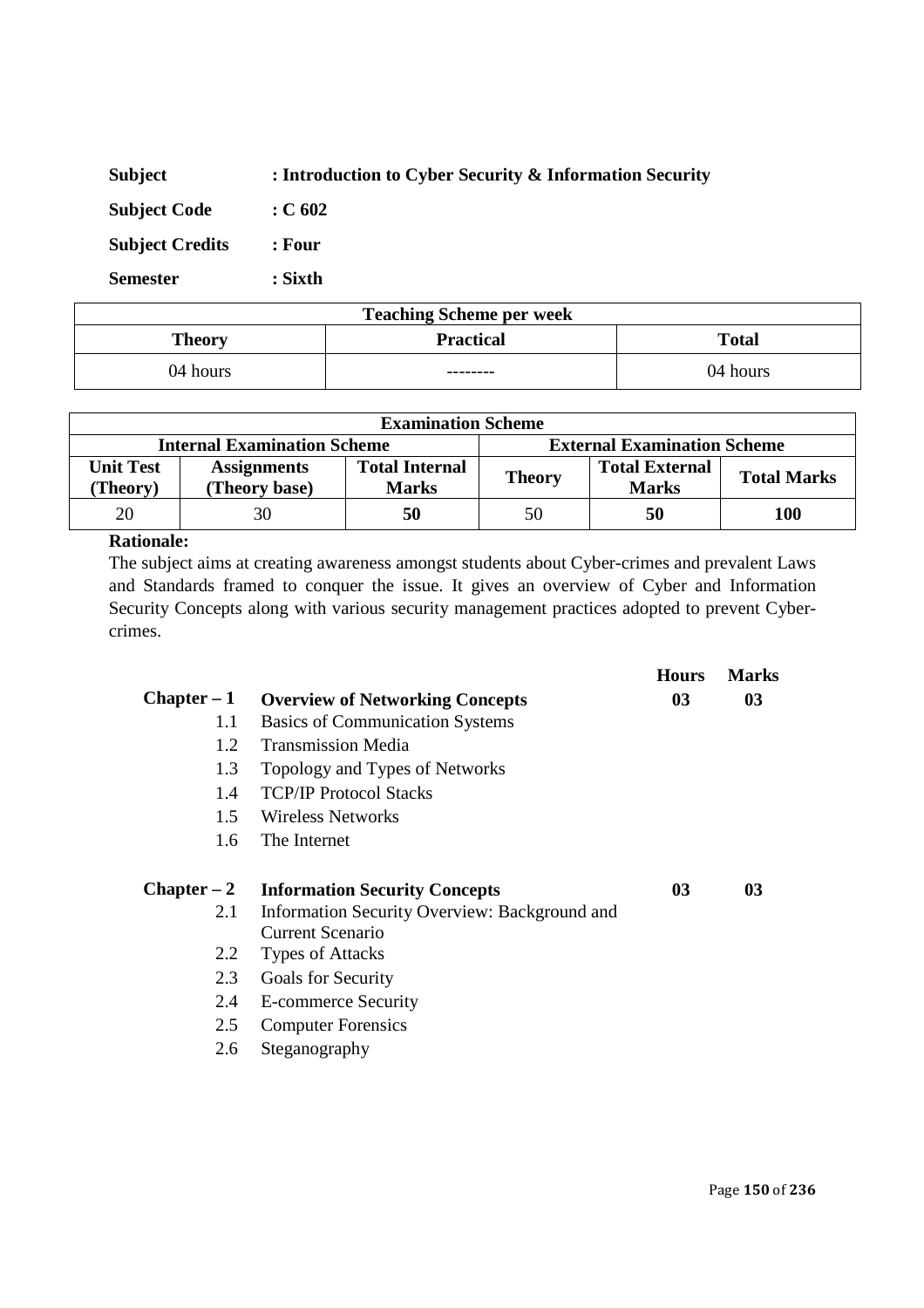| $Chapter - 3$ | <b>Security Threats and Vulnerabilities</b>                            | 05             | 04              |
|---------------|------------------------------------------------------------------------|----------------|-----------------|
| 3.1           | Overview of Security threats                                           |                |                 |
| 3.2           | Weak / Strong Passwords and Password Cracking                          |                |                 |
| 3.3           | <b>Insecure Network connections</b>                                    |                |                 |
| 3.4           | <b>Programming Bugs</b>                                                |                |                 |
| 3.5           | Cyber crime and Cyber terrorism                                        |                |                 |
| 3.6           | <b>Malicious Code</b>                                                  |                |                 |
| 3.7           | Information Warfare and Surveillance                                   |                |                 |
| $Chapter - 4$ | <b>Cryptography / Encryption</b>                                       | 03             | 04              |
| 4.1           | Introduction to Cryptography / Encryption                              |                |                 |
| 4.2           | Digital Signatures                                                     |                |                 |
| 4.3           | Public Key infrastructure                                              |                |                 |
| 4.4           | Applications of Cryptography                                           |                |                 |
| 4.5           | Tools and techniques of Cryptography                                   |                |                 |
| $Chapter - 5$ | <b>Security Management Practices</b>                                   | 07             | 04              |
| 5.1           | Overview of Security Management                                        |                |                 |
| 5.2           | <b>Information Classification Process</b>                              |                |                 |
| 5.3           | <b>Security Policy</b>                                                 |                |                 |
| 5.4           | <b>Risk Management</b>                                                 |                |                 |
| 5.5           | Security Procedures and Guidelines                                     |                |                 |
| 5.6           | <b>Business Continuity and Disaster Recovery</b>                       |                |                 |
| 5.7           | <b>Ethics and Best Practices</b>                                       |                |                 |
| $Chapter - 6$ | <b>Security Laws and Standards</b>                                     | 06             | 04              |
| 6.1           | <b>Security Assurance</b>                                              |                |                 |
| 6.2           | <b>Security Laws</b>                                                   |                |                 |
| 6.3           | <b>IPR</b>                                                             |                |                 |
| 6.4           | <b>International Standards</b>                                         |                |                 |
| 6.5           | <b>Security Audit</b>                                                  |                |                 |
| 6.6           | SSE-CMM / COBIT                                                        |                |                 |
| $Chapter - 7$ | <b>Access Control and Intrusion Detection</b>                          | 0 <sub>3</sub> | 05              |
| 7.1           | Overview of Identification and Authorization                           |                |                 |
| 7.2           | Overview of IDS                                                        |                |                 |
| 7.3           | Intrusion Detection Systems and Intrusion<br><b>Prevention Systems</b> |                |                 |
| $Chapter - 8$ | <b>Server Management and Firewalls</b>                                 | 04             | 04              |
| 8.1           | <b>User Management</b>                                                 |                |                 |
| 8.2           | <b>Overview of Firewalls</b>                                           |                |                 |
| 8.3           | <b>Types of Firewalls</b>                                              |                |                 |
|               |                                                                        |                | Page 151 of 236 |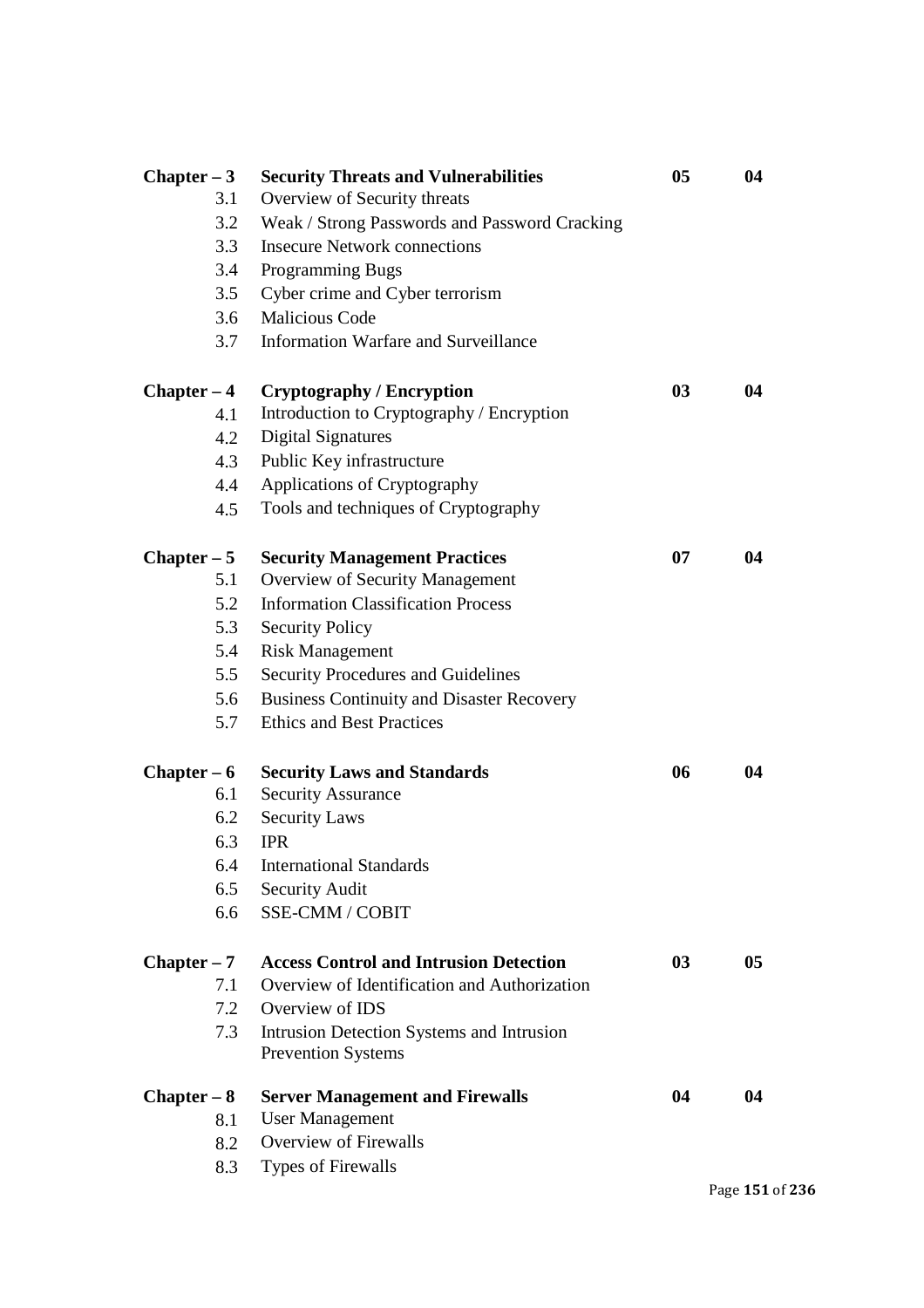| 8.4            | DMZ and firewall features                        |    |    |
|----------------|--------------------------------------------------|----|----|
| $Chapter - 9$  | <b>Security for VPN and Next Generation</b>      | 06 | 04 |
|                | <b>Technologies</b>                              |    |    |
| 9.1            | <b>VPN</b> Security                              |    |    |
| 9.2            | Security in Multimedia Networks                  |    |    |
| 9.3            | Various Computing Platforms: HPC, Cluster and    |    |    |
|                | <b>Computing Grids</b>                           |    |    |
| 9.4            | Virtualization and Cloud Technology and Security |    |    |
| $Chapter - 10$ | <b>Security Architectures and Models</b>         | 05 | 04 |
| 10.1           | Designing Secure Operating Systems               |    |    |
| 10.2           | Controls to enforce security services            |    |    |
| 10.3           | <b>Information Security Models</b>               |    |    |
| $Chapter - 11$ | <b>System Security</b>                           | 05 | 04 |
| 11.1           | <b>Desktop Security</b>                          |    |    |
| 11.2           | Email security: PGP and SMIME                    |    |    |
| 11.3           | Web Security: web authentication, SSL and SET    |    |    |
| 11.4           | Database Security                                |    |    |
| $Chapter - 12$ | <b>OS Security</b>                               | 05 | 04 |
| 12.1           | OS Security Vulnerabilities, updates and patches |    |    |
| 12.2           | OS integrity checks                              |    |    |
| 12.3           | Anti-virus software                              |    |    |
| 12.4           | Configuring the OS for security                  |    |    |
| 12.5           | OS Security Vulnerabilities, updates and patches |    |    |
| $Chapter - 13$ | <b>Wireless Networks and Security</b>            | 05 | 03 |
| 13.1           | Components of wireless networks                  |    |    |
| 13.2           | Security issues in wireless                      |    |    |
|                |                                                  |    |    |
|                | <b>Total</b>                                     | 60 | 50 |

**Assignments:** A minimum of 3 assignments to be submitted by students by the end of the semester from following topics.

- 1. Chart presentation of information security concepts
- 2. PowerPoint presentation of security management practices
- 3. Chart presentation of security laws and standards
- 4. Chart presentation on system and application security
- 5. Chart presentation on firewall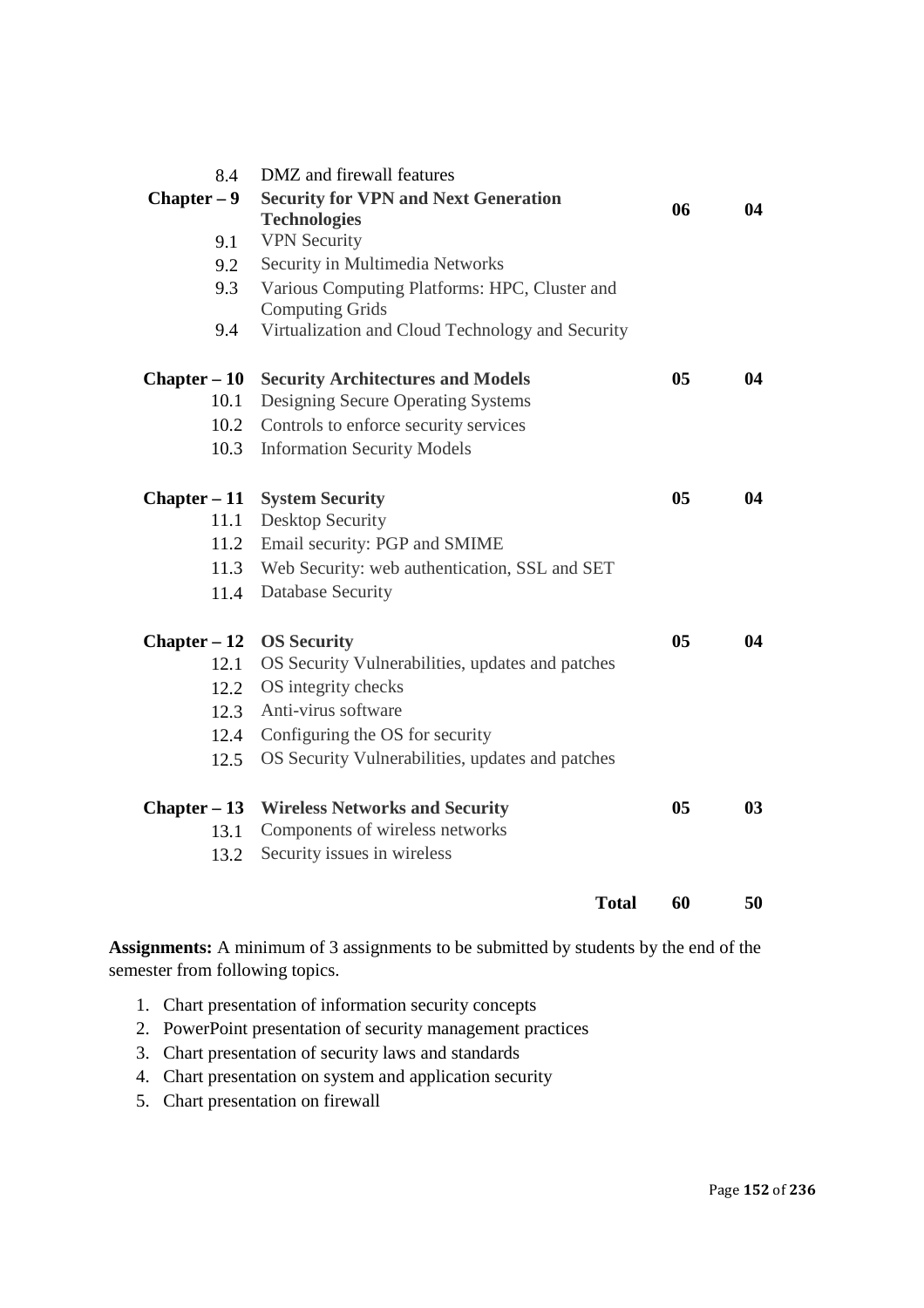# **Reference:**

Savitribai Phule Pune University website: http://unipune.ac.in/snc/CINS/cins\_webfiles/cyber\_Security.htm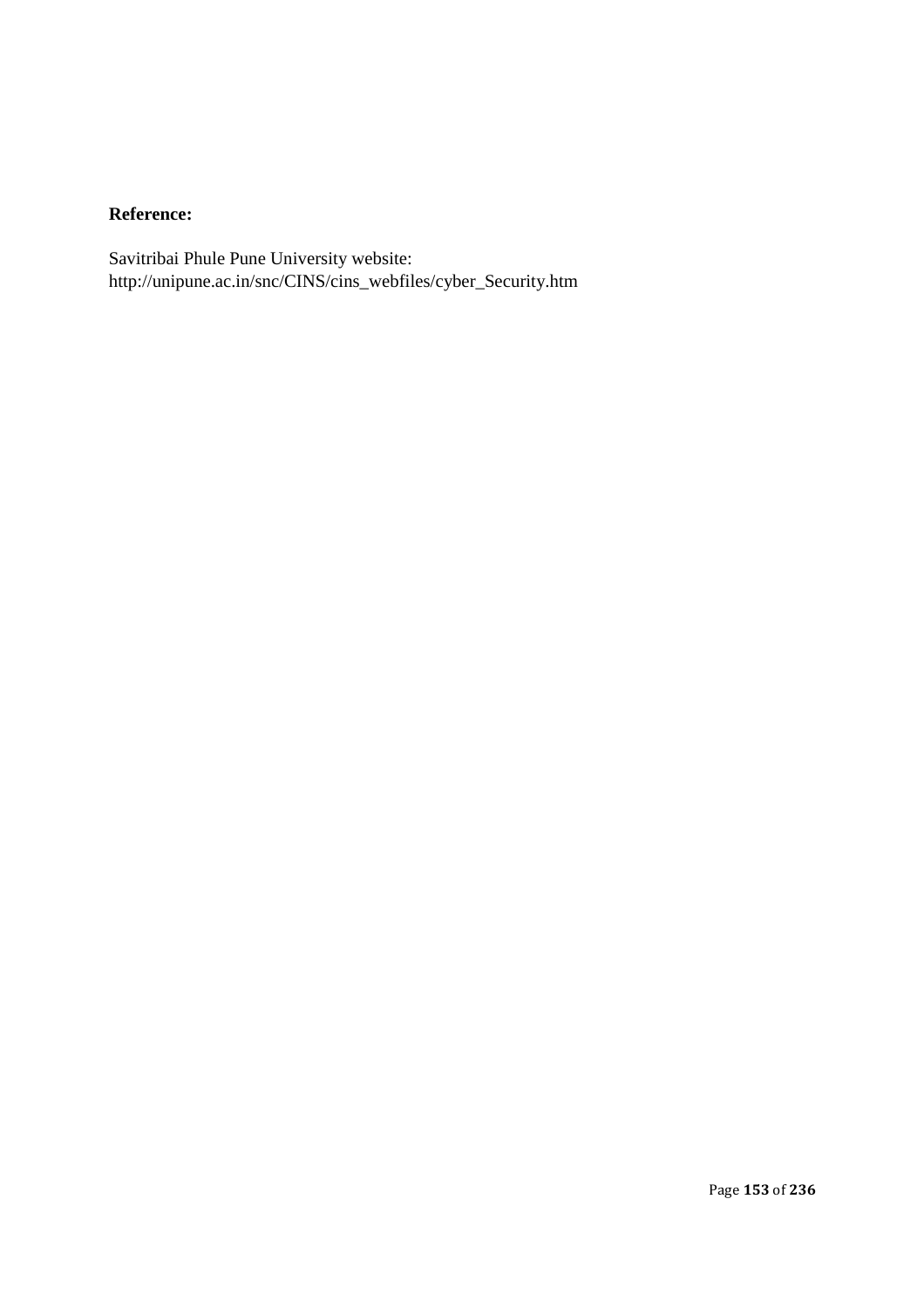| <b>Subject</b>         | : Human Resource Management |
|------------------------|-----------------------------|
| <b>Subject Code</b>    | :AE603                      |
| <b>Subject Credits</b> | $:$ Four                    |
| <b>Semester</b>        | $:$ Sixth                   |

| <b>Teaching Scheme per week</b> |                  |              |
|---------------------------------|------------------|--------------|
| <b>Theory</b>                   | <b>Practical</b> | <b>Total</b> |
| 04 hours                        | ---              | 04 hours     |

| <b>Internal Examination Scheme</b> |                                        | <b>External Examination Scheme</b>    |               |                                       |                    |
|------------------------------------|----------------------------------------|---------------------------------------|---------------|---------------------------------------|--------------------|
| <b>Unit Test</b><br>(Theory)       | <b>Assignment</b><br>(Theory<br>based) | <b>Total Internal</b><br><b>Marks</b> | <b>Theory</b> | <b>Total External</b><br><b>Marks</b> | <b>Total Marks</b> |
| 20                                 | 30                                     | 50                                    | 50            | 50                                    | <b>100</b>         |

 The competitive edge of an organization lies in human factors and needless to say as hospitality is the people business so it becomes all the more important. Irrespective of the level or the specialization, HR skills are required by all managers for successful careers. To sustain growth in the hospitality industry, it is crucial to source talented manpower, retain it and keep it motivated and satisfied. Happy and committed employees create goodwill for companies and create delighted customers. Studying Human Resource Management would help students to understand the HR implications in service industry, challenges faced and various competencies required by today's HR professionals.

|               |                                                                        | <b>Hours</b> | <b>Marks</b> |
|---------------|------------------------------------------------------------------------|--------------|--------------|
|               | $Chapter - 1$ Introduction to HRM                                      | 04           | 04           |
| 1.1           | Introduction to Human Resource Management,<br>definition and evolution |              |              |
| 1.2           | Role, Nature & Characteristics of HR                                   |              |              |
| 1.3           | Need for HRM in the Service Industry                                   |              |              |
|               |                                                                        |              |              |
| $Chapter - 2$ | <b>Human Resource Planning in Hospitality</b>                          | 10           | 08           |
| 2.1           | Manpower Planning- Concepts, techniques<br>and<br>need                 |              |              |
| 2.2           | Job Analysis, Job Description & Job Specification<br>– format,         |              |              |
| 2.3           | Need and importance                                                    |              |              |
| 2.4           | Recruitment – sources and modes                                        |              |              |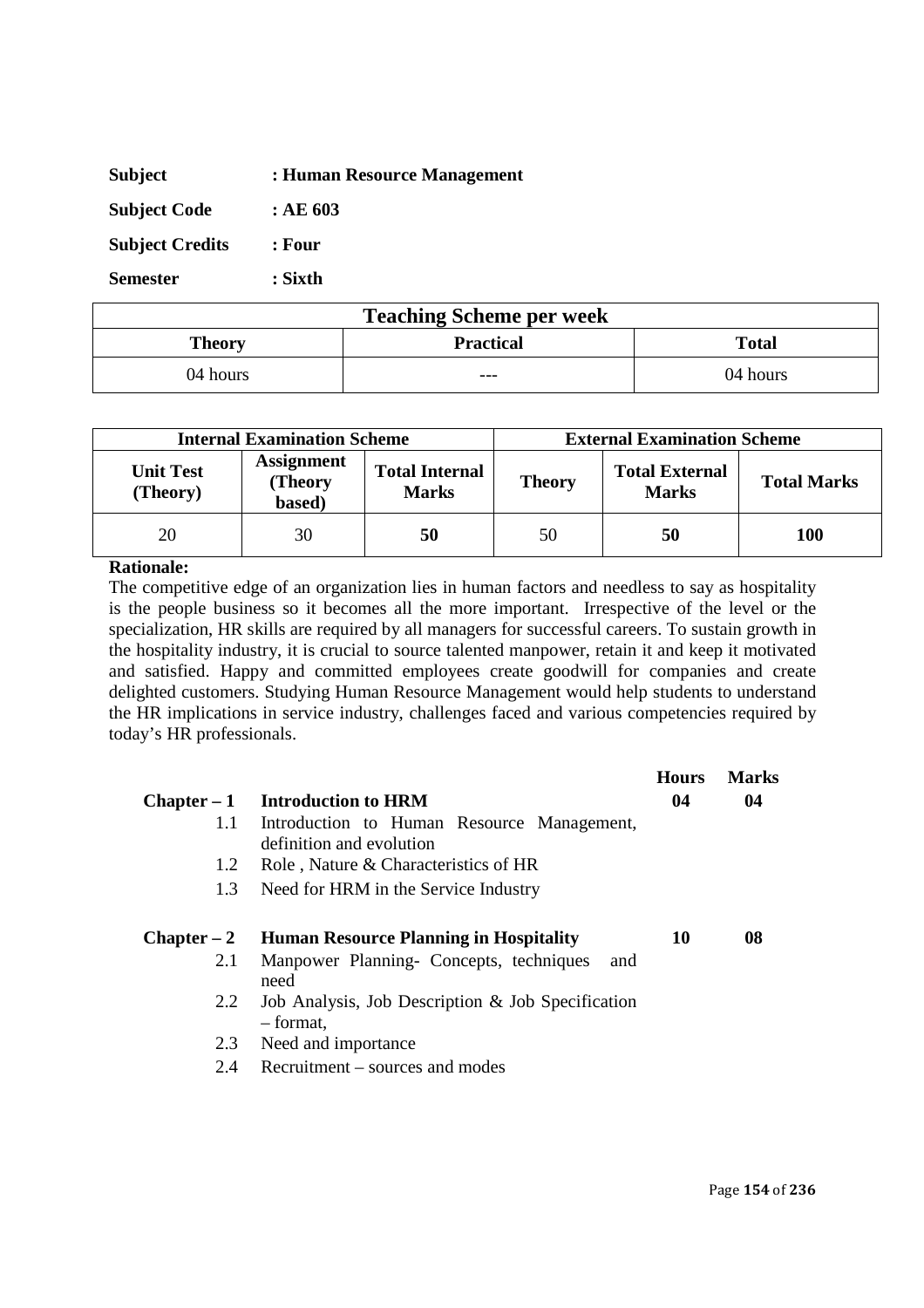| $Chapter - 3$ | <b>Human Resource Development</b>                                                                               | 06 | 06 |
|---------------|-----------------------------------------------------------------------------------------------------------------|----|----|
| 3.1           | Definition and Characteristics                                                                                  |    |    |
| 3.2           | Orientation & Induction                                                                                         |    |    |
| 3.3           | Training – Need & Importance                                                                                    |    |    |
| 3.4           | Training Process, need assessment,<br>training<br>programs                                                      |    |    |
| 3.5           | Methods and types of Training – need based and<br>refresher                                                     |    |    |
| 3.6           | Training evaluation                                                                                             |    |    |
| $Chapter - 4$ | <b>Performance Management and Appraisal</b>                                                                     | 08 | 06 |
| 4.1           | Performance Management - Need and importance                                                                    |    |    |
| 4.2           | Performance Appraisal - Purpose, Methods and<br>errors                                                          |    |    |
| 4.3           | Career management - Promotion & Transfers                                                                       |    |    |
| 4.4           | Counselling                                                                                                     |    |    |
| $Chapter - 5$ | <b>Performance and Job Evaluation</b>                                                                           | 08 | 04 |
| 5.1           | Performance evaluation and its objectives                                                                       |    |    |
| 5.2           | Job Evaluation – concept and objectives, methods<br>and benefits                                                |    |    |
| 5.3           | Limitations of Job Evaluation                                                                                   |    |    |
| 5.4           | Competency matrix-concept, benefits and<br>implementation in Hotels                                             |    |    |
| $Chapter - 6$ | <b>Compensation Administration</b>                                                                              | 10 | 08 |
| 6.1           | Objectives of Compensation Administration                                                                       |    |    |
| 6.2           | Types of compensation – direct and indirect                                                                     |    |    |
| 6.3           | Factors influencing compensation administration –<br>external and internal, concept of Cost to Company<br>(CTC) |    |    |
| 6.4           | Steps in formulation of compensation                                                                            |    |    |
| 6.5           | Current trends in compensation – competency and<br>skill based pay, broad banding                               |    |    |
| $Chapter - 7$ | <b>Incentive and Benefits</b>                                                                                   | 08 | 06 |
| 7.1           | Objectives of wage incentives                                                                                   |    |    |
| 7.2           | Wage incentive planning process                                                                                 |    |    |
| 7.3           | Types of incentive schemes in brief – straight piece<br>rate, differential piece rate, task and time bonus,     |    |    |
| 7.4           | merit rating<br>Organisation wide incentive plans - Profit sharing,<br>employee stock ownership, stock option   |    |    |
| 7.5           | Fringe Benefits-objectives and forms                                                                            |    |    |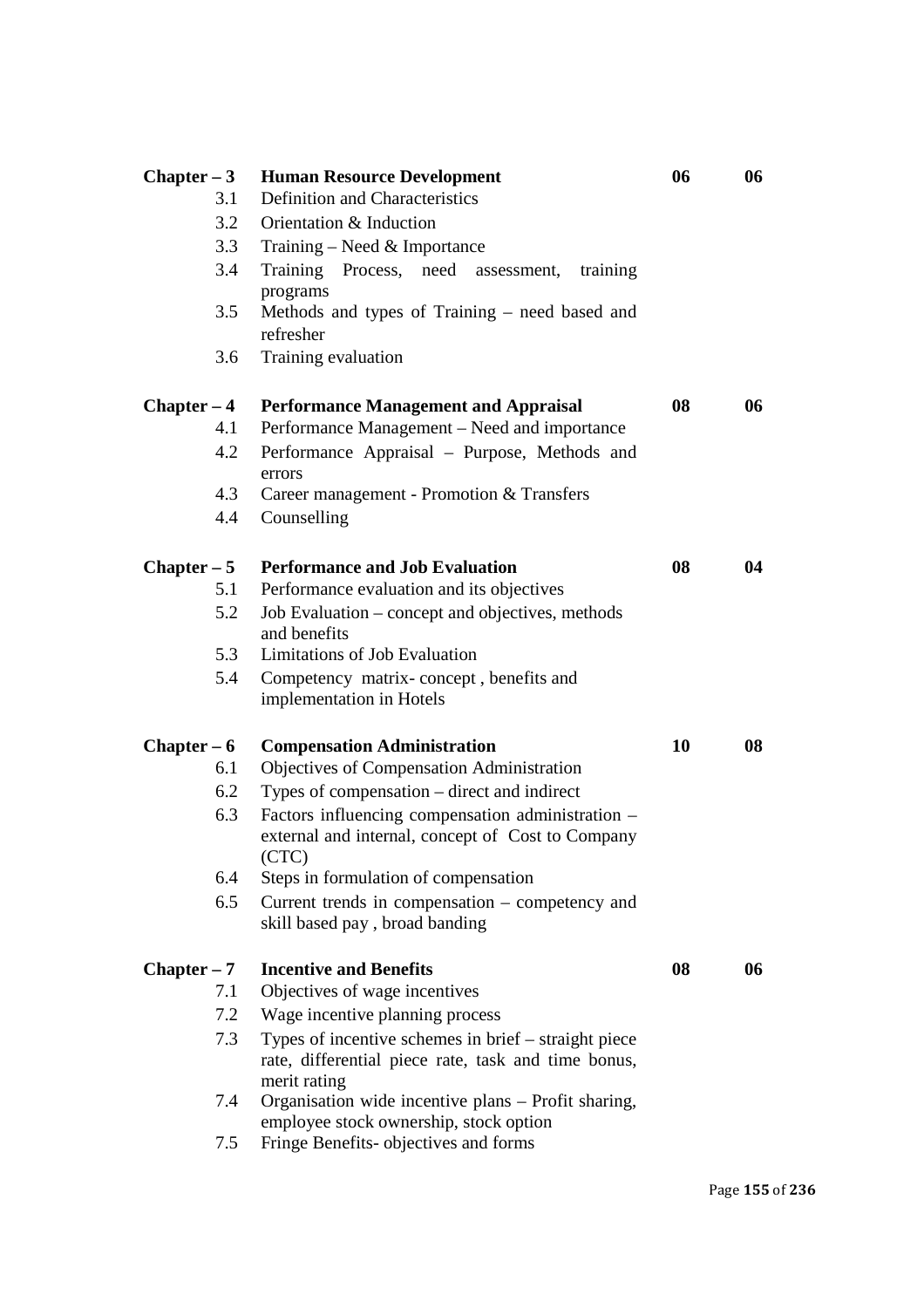| $Chapter - 8$ | <b>Grievances &amp; Discipline</b>                                                                                                                                              | 0 <sub>3</sub> | 04 |
|---------------|---------------------------------------------------------------------------------------------------------------------------------------------------------------------------------|----------------|----|
| 8.1           | Grievance Handling – Identifying Causes                                                                                                                                         |                |    |
| 8.2           | Developing Grievance Handling Systems                                                                                                                                           |                |    |
| 8.3           | Discipline – Concept, Causes of Indiscipline                                                                                                                                    |                |    |
| 8.4           | Women grievance committee-importance, role,<br>functions                                                                                                                        |                |    |
| $Chapter - 9$ | <b>Labour – Management Relations</b>                                                                                                                                            | 0 <sub>3</sub> | 04 |
| 9.1           | Trade Unions – Concept, Objectives & Functions                                                                                                                                  |                |    |
| 9.2           | <b>Collective Bargaining</b>                                                                                                                                                    |                |    |
| 9.3           | Workers Participation in Management in hotels.                                                                                                                                  |                |    |
| 9.4           | Labour Turnover – Causes $\&$ Measures for<br>prevention, retention strategies formulated and<br>successfully implemented by hotels (at least one<br>case study for discussion) |                |    |
|               | <b>Total</b>                                                                                                                                                                    | 60             | 50 |

## **Assignments:**

A minimum of *3 assignments* based on the following topics to be given to individual students and the marks to be considered in internal marks.

- 1. Training needs assessment of any department in a hotel and types of training in the hospitality industry.
- 2. Selection and recruitment process for Management Training Programme of major hotel groups.
- 3. Induction process in hotels.
- 4. Grievance handling procedure in hotels.
- 5. Designing an Appraisal format of a hotel.
- 6. Discussion of case studies on situations in hotels to enable students to increase their understanding of topics.
- 7. Designing Job Description for various levels and positions in Hotels

# **Reference Books**

- 1. Fundamentals of Human Resource Management Content , Competencies and Applications - Gary Dessler and Biju Varkkey , Pearson
- 2. Human Resource Management Pravin Durai- Pearson
- 3. Human Resource Management in Hospitality by Malay Biswas- Oxford
- 4. Human Resource Management A textbook for the Hospitality Industry Sudhir Andrews -Tata McGraw hill
- 5. Human Resource Management in the Hospitality Industry -Frank M /Mary L Monochello
- 7. Human Resource Management & Human Relations V P Michael
- 8. Personnel Management-Arun Monappa & S. Saiyuddain- Tata McGraw Hill.
- 9. Personnel Management- Edwin.B Flippo, McGraw Hill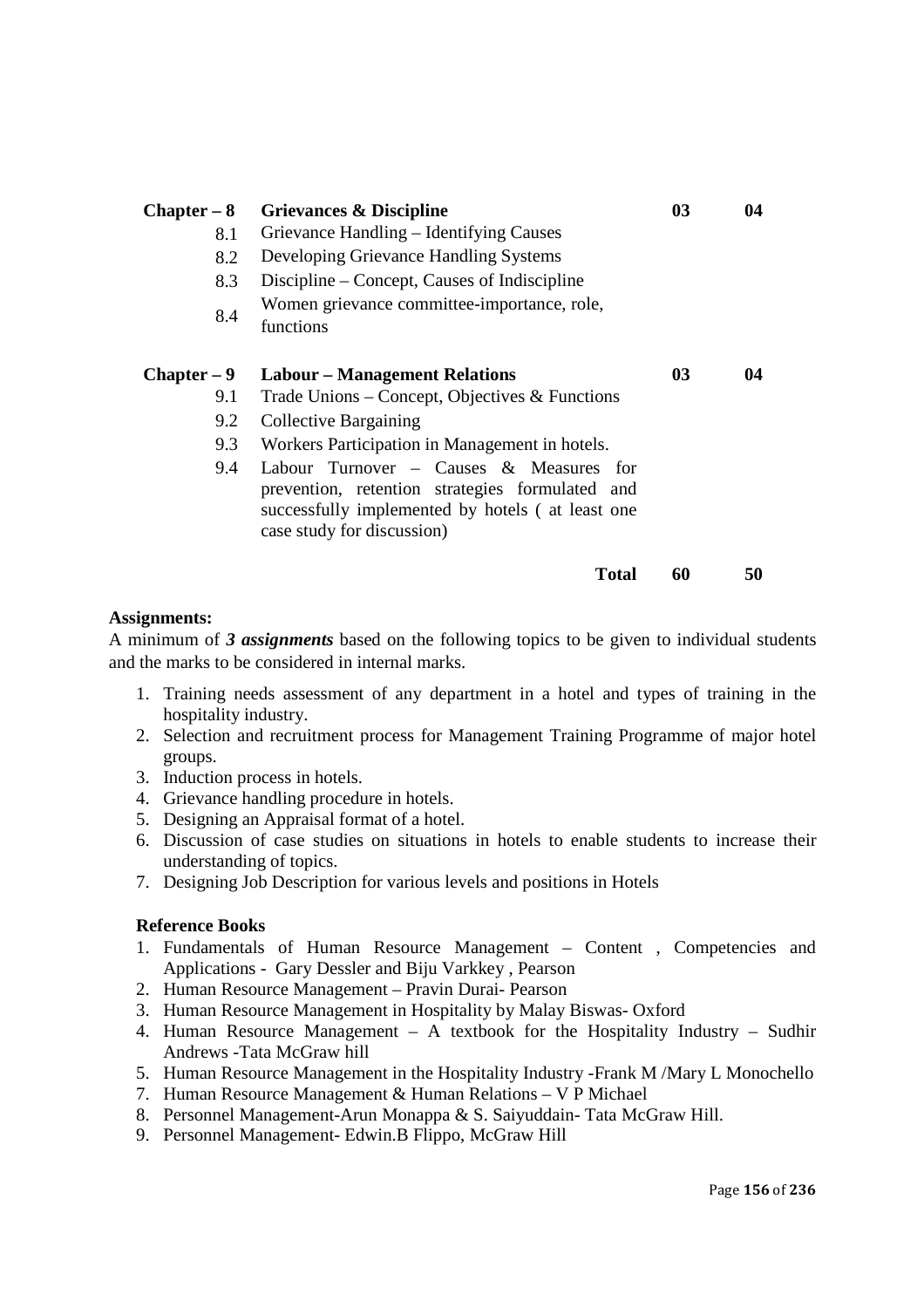| <b>Subject</b>         | : Services Marketing |
|------------------------|----------------------|
| <b>Subject Code</b>    | :AE604               |
| <b>Subject Credits</b> | : Four               |
| <b>Semester</b>        | : Sixth              |

| <b>Teaching Scheme per week</b> |                  |              |
|---------------------------------|------------------|--------------|
| <b>Theory</b>                   | <b>Practical</b> | <b>Total</b> |
| 04 hours                        | -----            | 04 hours     |

| <b>Examination Scheme</b>          |                    |                                       |               |                                       |                              |
|------------------------------------|--------------------|---------------------------------------|---------------|---------------------------------------|------------------------------|
| <b>Internal Examination Scheme</b> |                    | <b>External Examination Scheme</b>    |               |                                       |                              |
| <b>Unit Test</b>                   | <b>Assignments</b> | <b>Total Internal</b><br><b>Marks</b> | <b>Theory</b> | <b>Total External</b><br><b>Marks</b> | <b>Total</b><br><b>Marks</b> |
| 20                                 | 30                 | 50                                    | 50            | 50                                    | 100                          |

The subject aims to enable the students to enhance their ability to understand the concepts of Services Marketing with special focus on hospitality marketing and be able to apply it in service business. This course deals with the intricacies of services mix and the importance of customer satisfaction through service quality.

|               |                                                                 | <b>Hours</b> | <b>Marks</b> |
|---------------|-----------------------------------------------------------------|--------------|--------------|
|               | $Chapter - 1$ Introduction to services                          | 08           | 05           |
| 1.1           | Definition                                                      |              |              |
| 1.2           | Characteristics of services                                     |              |              |
| 1.3           | Management strategies for service business                      |              |              |
| 1.4           | Difference between goods and services                           |              |              |
| 1.5           | Emerging Scenario of Hospitality sector in India                |              |              |
| $Chapter - 2$ | Services Marketing Mix – 7 Ps                                   |              |              |
| 2.1           | <b>Product</b>                                                  | 05           | 04           |
|               | Hospitality products<br>٠                                       |              |              |
|               | Service life cycle<br>٠                                         |              |              |
|               | Development of new service product<br>$\bullet$                 |              |              |
|               | Product differentiation                                         |              |              |
|               | Definition and importance of branding<br>٠                      |              |              |
| 2.2           | <b>Place</b>                                                    | 04           | 04           |
|               | Distribution Channels for services<br>$\bullet$                 |              |              |
|               | Hospitality intermediaries and their role<br>$\bullet$          |              |              |
|               | Functions of intermediaries in distribution<br>٠<br>of services |              |              |
|               |                                                                 |              |              |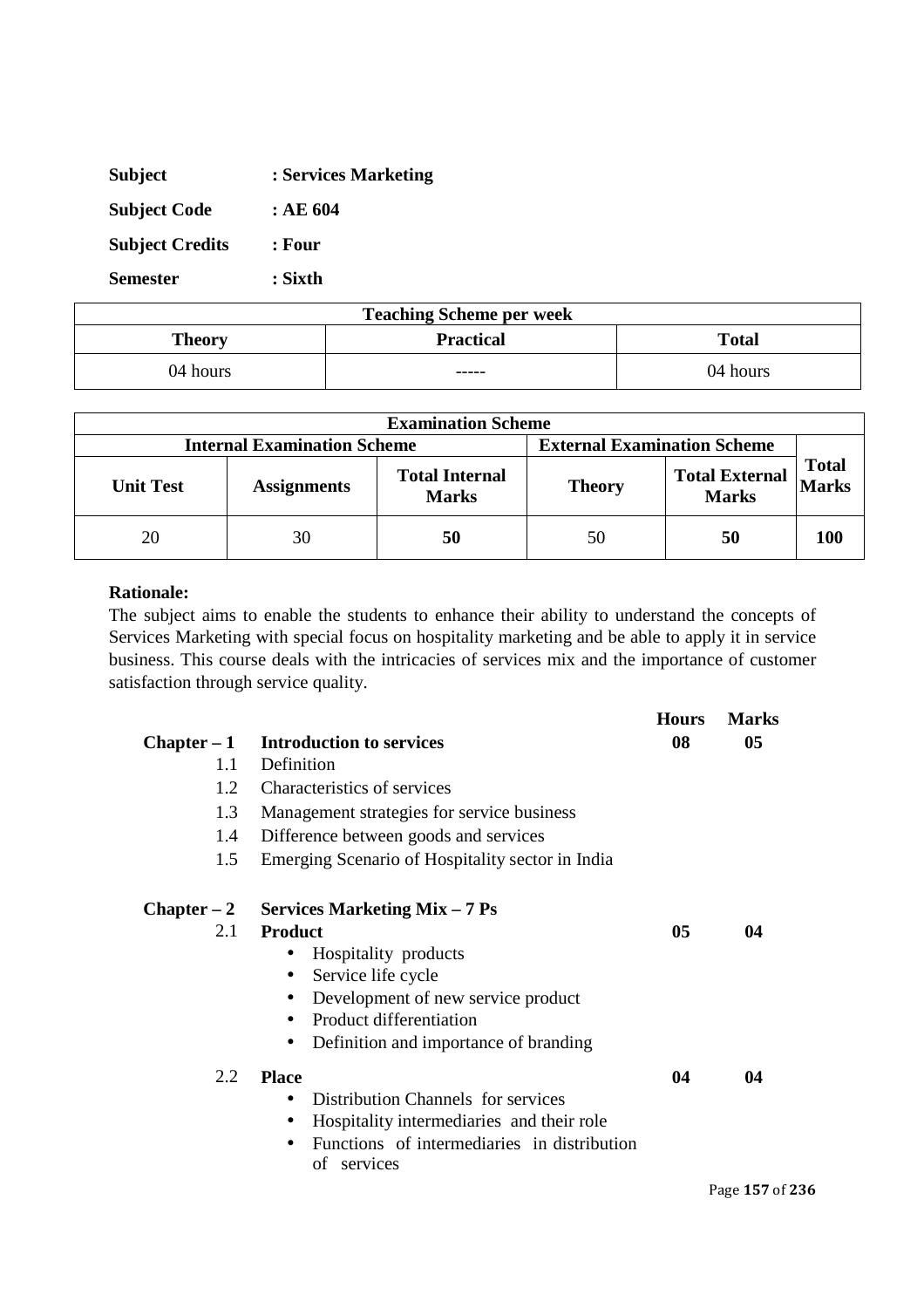| 2.3                                       | <b>Promotion</b><br>Tools of promotion in services marketing :<br>Introduction<br>to<br>Personnel<br>selling,<br>$\bullet$<br>Advertising and sales promotion, PR and<br>Publicity, Direct marketing, Social media<br>network.<br>Concept of e-commerce     | 0 <sub>5</sub> | 04 |
|-------------------------------------------|-------------------------------------------------------------------------------------------------------------------------------------------------------------------------------------------------------------------------------------------------------------|----------------|----|
| 2.4                                       | Pricing<br>involved in pricing a service<br>Factors<br>product<br>Methods of pricing for hospitality products<br>$\bullet$                                                                                                                                  | 04             | 04 |
| 2.5                                       | <b>People</b><br>Key role of service employees in a service<br>$\bullet$<br>business<br>Services Triad, Service profit chain<br>$\bullet$<br>Tools of Motivation and empowerment for<br>employees<br>Importance of internal Marketing                       | 06             | 04 |
| 2.6                                       | <b>Physical Evidence</b><br>Importance of physical evidence in service<br>Elements of physical evidence<br>$\bullet$<br>(Exterior facilities, Interior facilities and<br>other tangibles)                                                                   | 04             | 04 |
| 2.7                                       | <b>Process</b><br>Service Encounter (Moment of Truth)<br>Factors affecting the operations design<br>$\bullet$<br>Service Blue Print and its advantages<br>$\bullet$                                                                                         | 04             | 04 |
| $Chapter - 3$<br>3.1<br>3.2<br>3.3<br>3.4 | <b>Customer satisfaction</b><br>Customer satisfaction and its importance<br>Monitoring and measuring customer satisfaction<br>Service<br>Recovery – Handling<br>complaints<br>effectively<br>Relationship Marketing and stages of relationship<br>marketing | 06             | 06 |
| $Chapter - 4$<br>4.1<br>4.2<br>4.3        | <b>Service Quality</b><br>Define Service quality and its benefits<br>Service quality model- Five Gap Model and<br>strategies to overcome gaps<br>Dimensions of Service quality                                                                              | 08             | 06 |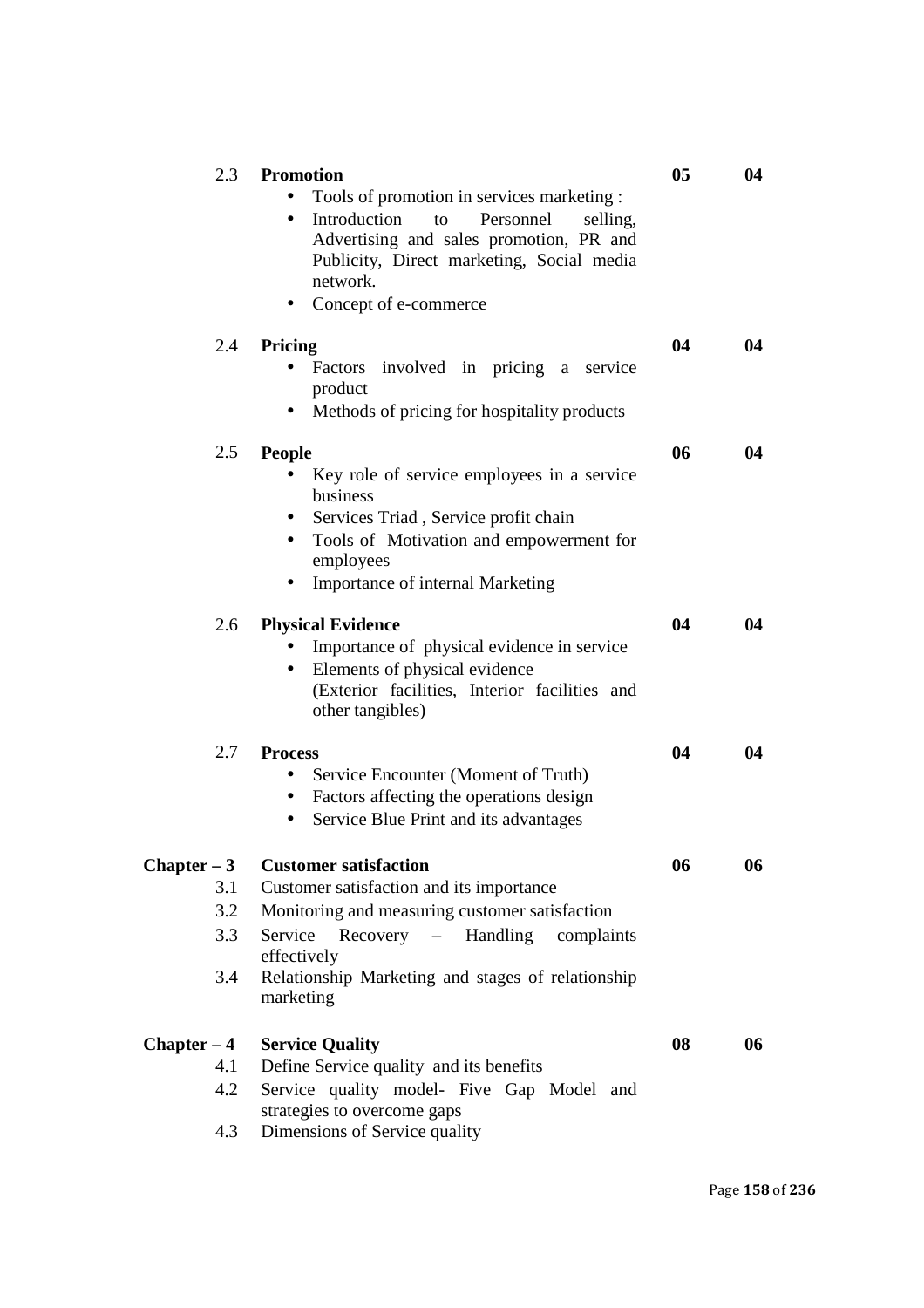# **Chapter – 5 Managing Demand and Capacity 06 05**

- 5.1 Management strategies to manage changing demand
- 5.2 Management strategies to manage supply
- 5.3 Management strategies to manage productivity

**Total 60 50** 

**Assignments:** A minimum of *03 assignments* to be submitted by the students by the end of the semester based on following topics.

- 1. Field survey of any two hotels for understanding hospitality products
- 2. Preparing Blue print of any one service process
- 3. To study the latest trends in hospitality marketing
- 4. One case study on any of the above topics
- 5. Study of various methods used by any 2 hotels for monitoring customer satisfaction
- 6. Preparing a power point presentation on technology used in Services Marketing by hotels/other services

## **Reference books:**

- 1. Services Marketing M.K. Rampal & S.L. Gupta- Galgotia publishing concept, Application & Cases Co. New Delhi
- 2. Marketing for Hospitality & tourism Philip Kotler, Bouren & Makens Prentice Hall Inc.
- 3. Services Marketing Kenneth Clow, David Kurtz, Big tantra New Delhi
- 4. Services Marketing Text and Cases by Steve Baron, Kim Harris, Toni Hilton, Published by Palgrave maclillan
- 5. Services marketing Zeithaml, Bitner, Parashuraman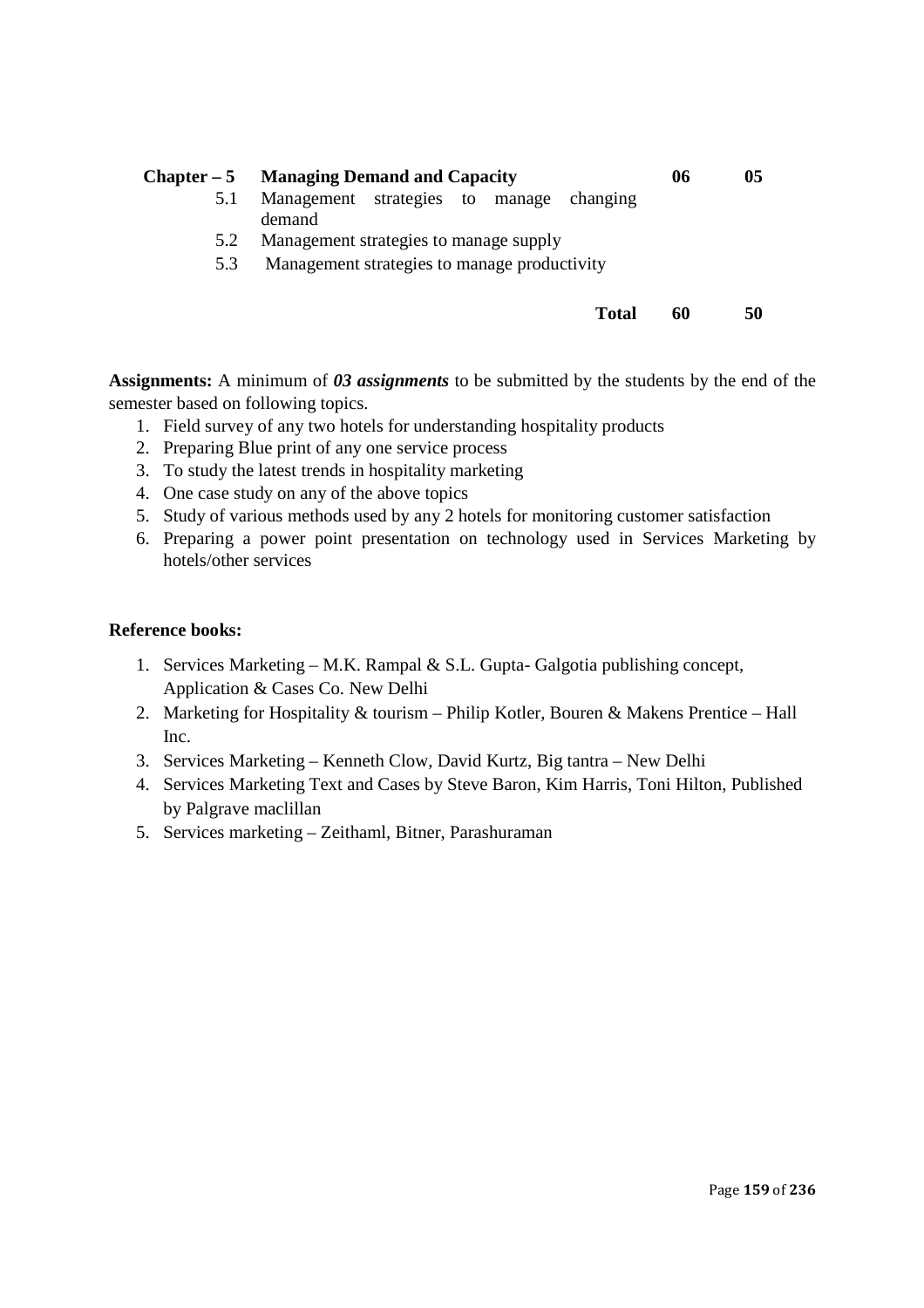| <b>Subject</b>         | : Event Management |
|------------------------|--------------------|
| <b>Subject Code</b>    | $:$ SE 605         |
| <b>Subject Credits</b> | : Four             |
| <b>Semester</b>        | : Sixth            |

| <b>Teaching Scheme per week</b>            |          |          |  |
|--------------------------------------------|----------|----------|--|
| <b>Practical</b><br><b>Total</b><br>Theory |          |          |  |
| 03 hours                                   | 02 hours | 05 hours |  |

| <b>Examination Scheme</b> |                                    |                                     |                                                 |                                                                  |                                    |                    |
|---------------------------|------------------------------------|-------------------------------------|-------------------------------------------------|------------------------------------------------------------------|------------------------------------|--------------------|
|                           | <b>Internal Examination Scheme</b> |                                     |                                                 |                                                                  | <b>External Examination Scheme</b> |                    |
| <b>Unit Test</b>          | <b>Assignments</b>                 | <b>Internal</b><br><b>Practical</b> | <b>Total</b><br><b>Internal</b><br><b>Marks</b> | <b>Total</b><br><b>External</b><br><b>Theory</b><br><b>Marks</b> |                                    | <b>Total Marks</b> |
| 20                        | 10                                 | 20                                  | 50                                              | 50                                                               | 50                                 | <b>100</b>         |

Event management is one of the promising career options for budding hospitality professionals. The syllabus is designed in such a manner that it will enable the students to enhance their theoretical knowledge and practical skills in planning and organizing varied events ranging from small parties to weddings to corporate events.

| $Chapter - 1$ | <b>Introduction to Event management</b>          | 0 <sub>5</sub> | 05 |
|---------------|--------------------------------------------------|----------------|----|
| 1.1           | Types of Events                                  |                |    |
| 1.2           | <b>Characteristics of Events</b>                 |                |    |
| $Chapter - 2$ | <b>Planning an Event</b>                         | 06             | 08 |
| 2.1           | Principles of planning                           |                |    |
| 2.2           | Steps in Planning                                |                |    |
| 2.3           | Consult with the Client                          |                |    |
|               | Set Objectives<br>$\bullet$                      |                |    |
|               | Choose a Date<br>$\bullet$                       |                |    |
|               | Decide Who to Invite<br>$\bullet$                |                |    |
|               | <b>Create Your Theme</b><br>$\bullet$            |                |    |
|               | Set the Event Agenda<br>$\bullet$                |                |    |
| $Chapter - 3$ | <b>Organizing the Event</b>                      | 12             | 10 |
| 3.1           | <b>Pre-event</b>                                 |                |    |
|               | <b>Establish an Event Committee</b><br>$\bullet$ |                |    |
|               | Timeline Schedule<br>$\bullet$                   |                |    |
|               | Budgets (Components of budget)                   |                |    |
|               | $\alpha \cdot \cdot$ in in                       |                |    |

• Crisis and Backup Planning

**Hours Marks**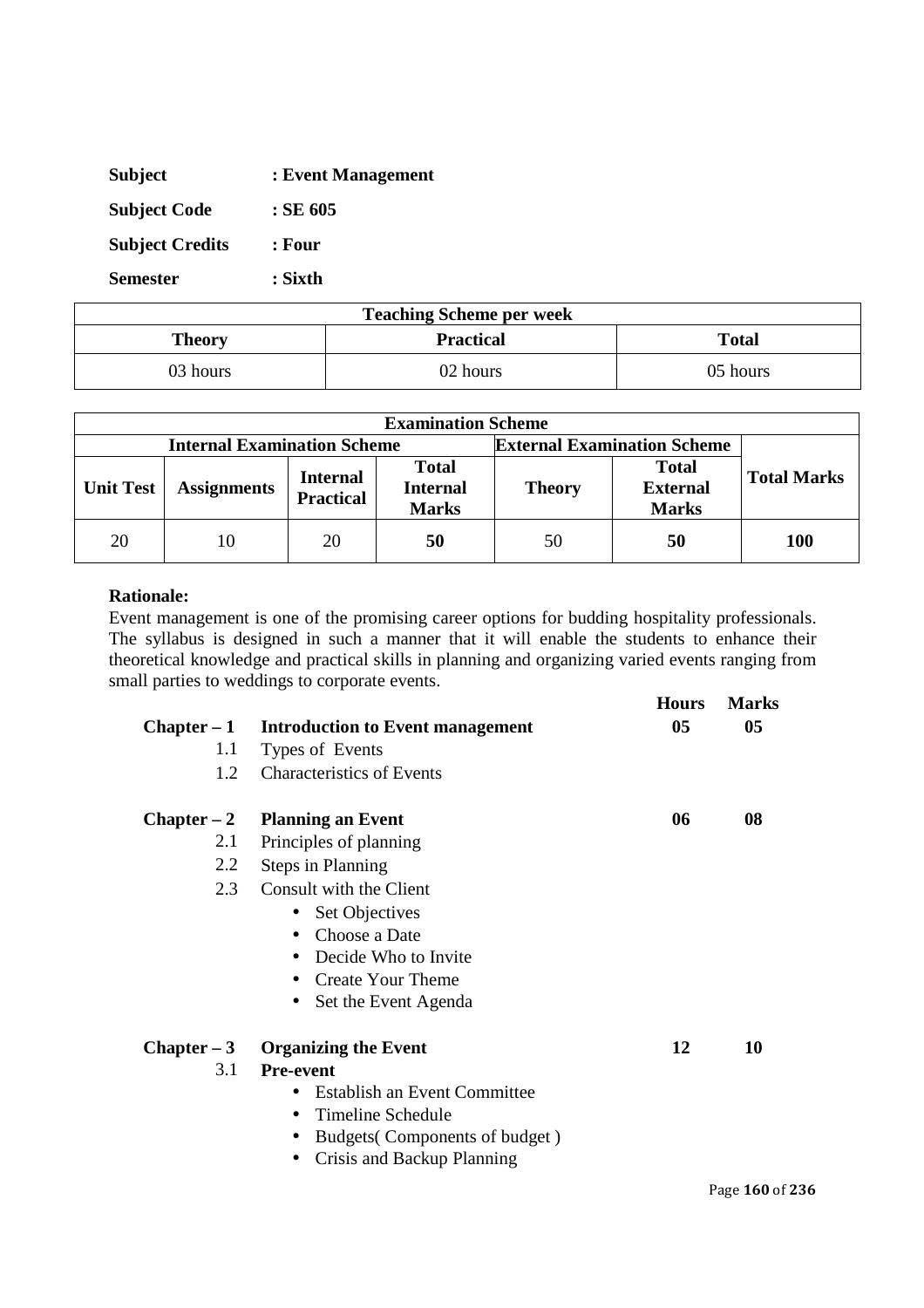# 3.2 **During the event**

- Crowd management
- Managing Media
- Risk Management ( Natural , Financial , Legal)
- 3.3 **Post Event** 
	- Closing of accounts
	- Obtain Customer Feedbacks

| $Chapter - 4$ | <b>Legal Compliance</b>             |              | 06 | 0 <sub>5</sub> |
|---------------|-------------------------------------|--------------|----|----------------|
| 4.1           | <b>Business Registration</b>        |              |    |                |
| 4.2           | <b>Liquor Licensing</b>             |              |    |                |
| 4.3           | Security Legislation                |              |    |                |
| 4.4           | Insurance                           |              |    |                |
| 4.5           | <b>State Laws and regulations</b>   |              |    |                |
| $Chapter - 5$ | <b>Planning Venues</b>              |              | 06 | 10             |
| 5.1           | Finding a Venue                     |              |    |                |
| 5.2           | <b>Space Requirements</b>           |              |    |                |
| 5.3           | Creating Request for Proposal (RFP) |              |    |                |
| 5.4           | Site Inspection                     |              |    |                |
| 5.5           | <b>Site Confirmation</b>            |              |    |                |
| 5.6           | Pre-Event Meeting                   |              |    |                |
| $Chapter - 6$ | <b>Marketing the Event</b>          |              | 05 | 06             |
| 6.1           | Tools used for Marketing            |              |    |                |
|               | Advertising<br>$\bullet$            |              |    |                |
|               | Publicity<br>$\bullet$              |              |    |                |
|               | Sponsorship                         |              |    |                |
|               | Media                               |              |    |                |
| $Chapter - 7$ | <b>Dealing with Vendors</b>         |              | 05 | 06             |
| 7.1           | Types of Vendors                    |              |    |                |
| 7.2           | <b>Choosing Vendors</b>             |              |    |                |
| 7.3           | <b>Vendor Contracts</b>             |              |    |                |
|               |                                     | <b>Total</b> | 45 | 50             |

**Assignments:** Minimum *2 assignments* to be submitted by the student at the end of the semester based on following topics.

- 1. Creating promotional material like brochure, pamphlets, poster of events.
- 2. Preparing Blueprint of any one event process.
- 3. Case study of any one event.
- 4. Presentation on the legal requirements for conducting an event.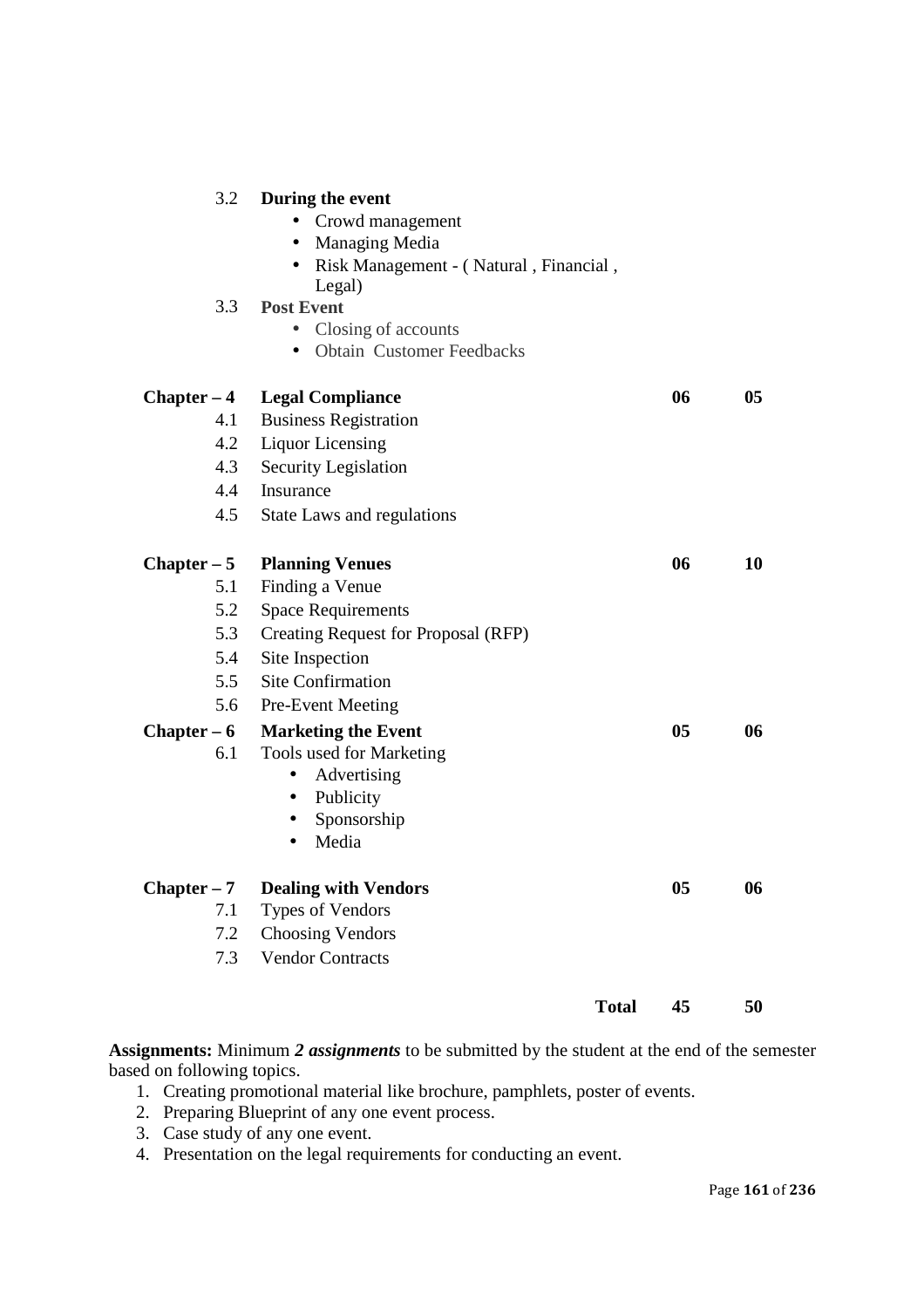# **Practical:**

- 1. Planning An Event :
- Prepare a written master plan for a special event. The plan should be comprehensive and detailed including at a minimum the following information:
	- a) Title of the event
	- b) Purpose and goals of the event
	- c) Description of the target population
	- d) Plans for marketing
	- e) Detailed description of the nature of the event
	- f) Organizational and staffing arrangements
	- g) Financial arrangements (expenses and sources of revenue) and a schedule of major tasks and activities to be followed in planning and conducting the event.
- 2. Planning of a Conference in a hotel
- 3. Designing a Function Prospectus/ Event Order
- 4. Presentation of a theme event (Wedding, Cultural, Birthday/ Anniversary Business)
- 5. Presentation of Case study of any one local event like Kumbh Mela, Savai Gandharva
- 6. Handling emergencies during the event. (Role play and situation handling)

#### **Reference Books:**

- 1. Event Management: For Tourism, Cultural, Business and Sporting Events by Lynn Van der Wagen, Pearson Hospitality Press, 2007
- 2. Event Management by R.K Singh, Aman Publication, New Delhi
- 3. Event Management by Sita Ram Singh, APH Publishing Corporation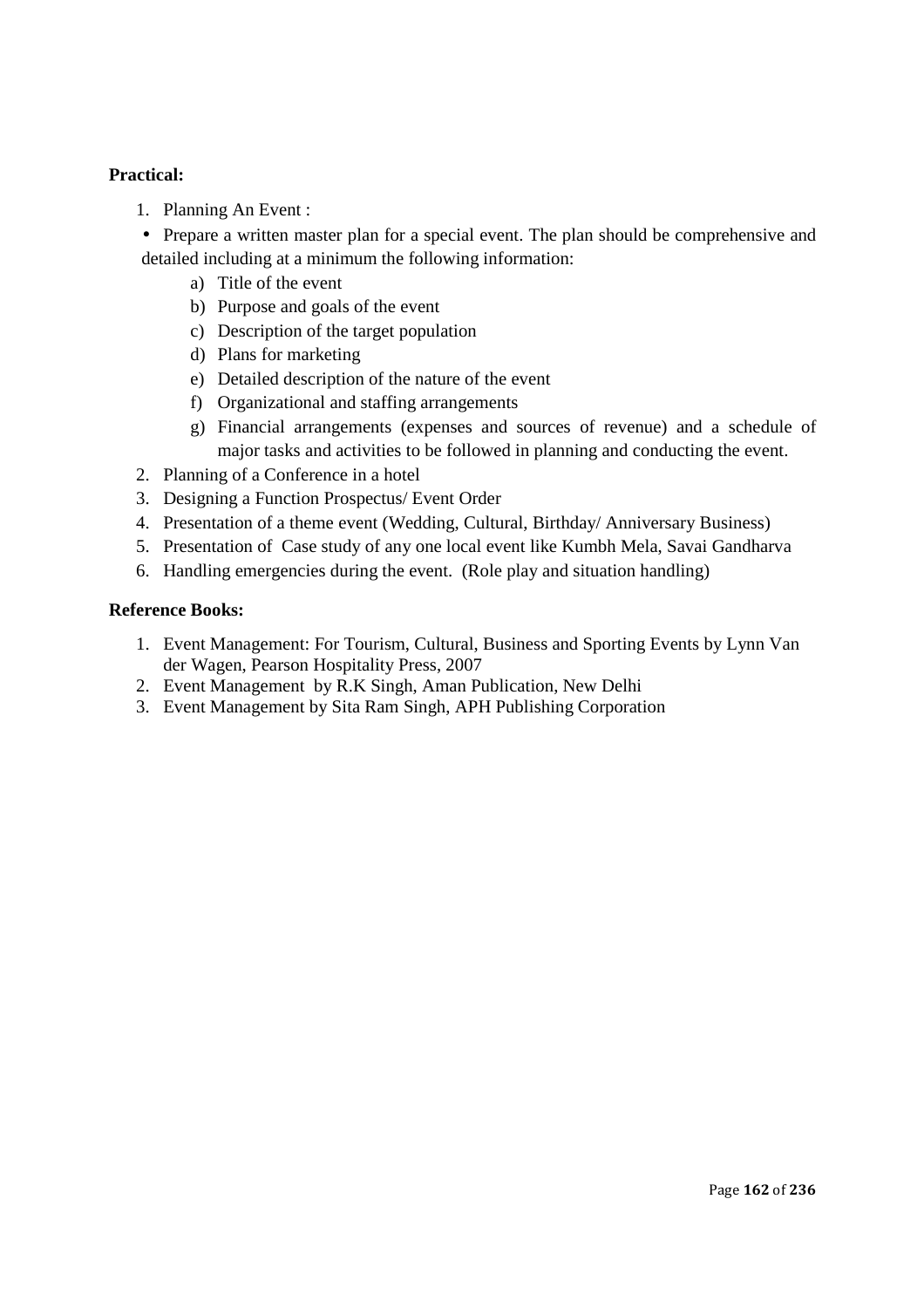| <b>Subject</b>         | : Hotel Information System |
|------------------------|----------------------------|
| <b>Subject Code</b>    | $:$ SE 606                 |
| <b>Subject Credits</b> | : Four                     |
| <b>Semester</b>        | : Sixth                    |

| <b>Teaching Scheme per week</b>            |          |          |  |
|--------------------------------------------|----------|----------|--|
| <b>Practical</b><br><b>Total</b><br>Theory |          |          |  |
| 02 hours                                   | 03 hours | 05 hours |  |

|                                                                          | <b>Examination Scheme</b> |                           |                                                 |               |                                                 |                              |
|--------------------------------------------------------------------------|---------------------------|---------------------------|-------------------------------------------------|---------------|-------------------------------------------------|------------------------------|
| <b>External Examination Scheme</b><br><b>Internal Examination Scheme</b> |                           |                           |                                                 |               |                                                 |                              |
| <b>Unit Test</b>                                                         | <b>Assignments</b>        | <b>Internal Practical</b> | <b>Total</b><br><b>Internal</b><br><b>Marks</b> | <b>Theory</b> | <b>Total</b><br><b>External</b><br><b>Marks</b> | <b>Total</b><br><b>Marks</b> |
| 20                                                                       | 10                        | 20                        | 50                                              | 50            | 50                                              | 100                          |

Today, most of the Hotels provide goods and services using computer system. It helps to perform tasks in an easy way with less time consumed. Some companies have become fully automated while others strive for the similar setting. The advent of new technology has given rise to easy and hassle free interaction between and among humans. Today, many hotels use an automation processes.

|     |                                                  | <b>Hours</b> | <b>Marks</b> |
|-----|--------------------------------------------------|--------------|--------------|
|     | $Chapter - 1$ Introduction to MIS                | 04           | 06           |
| 1.1 | Management Information System (MIS) -            |              |              |
|     | Concepts, MIS Designs and functions, Tactical    |              |              |
|     | and strategic Information Management, Difference |              |              |
|     | Decision Support System(DSS)<br>between          |              |              |
|     | Management Information System (MIS), and         |              |              |
|     | Executive Information System (EIS)               |              |              |
| 1.2 | Managing multiprocessor environments,            |              |              |
| 1.3 | <b>MIS Security issues</b>                       |              |              |

1.4 MIS performance evaluation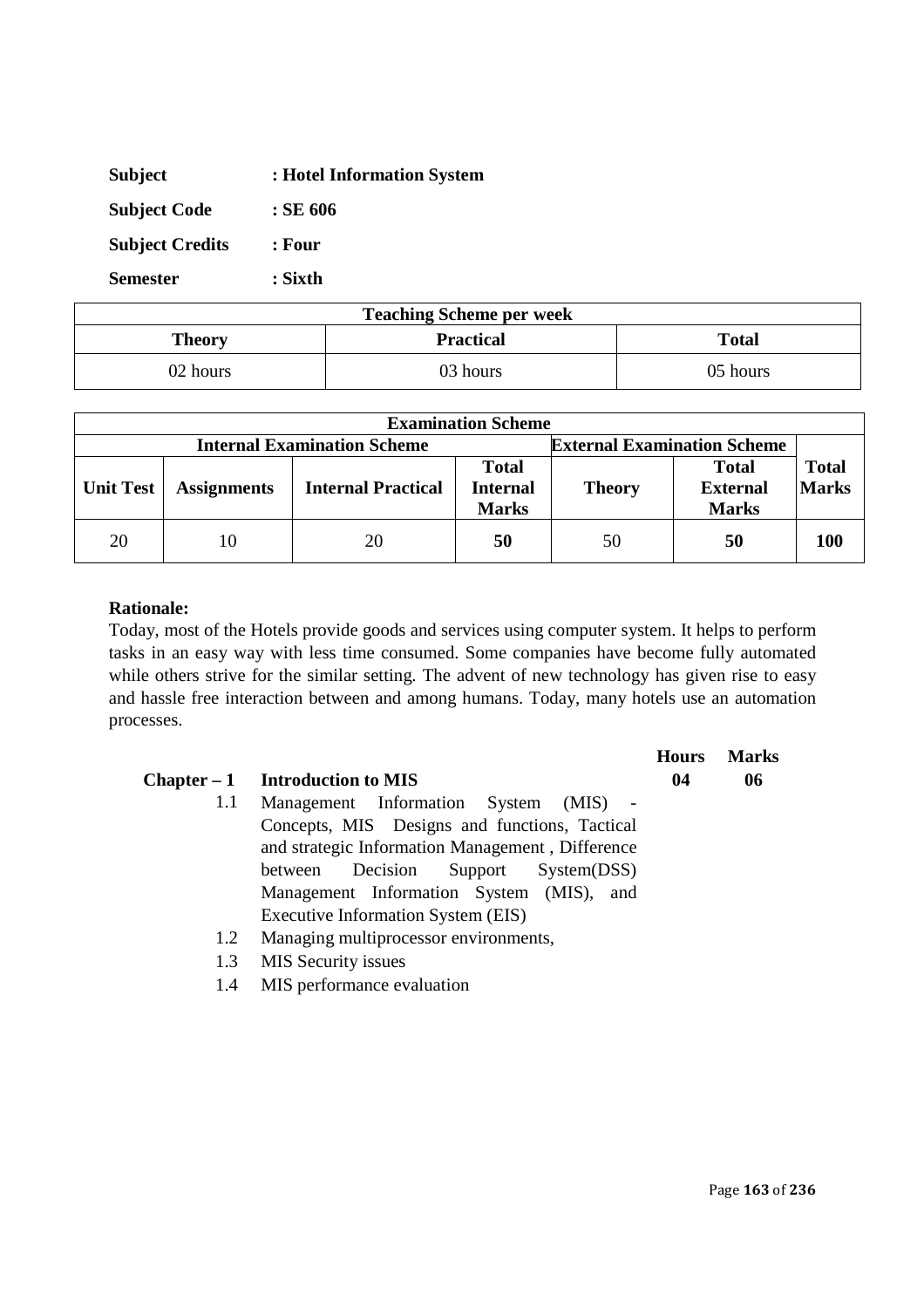| Chapter $-2$  | <b>Hotel Information System</b>                     | 04 | 07 |
|---------------|-----------------------------------------------------|----|----|
| 2.1           | The HIS concept                                     |    |    |
| 2.2           | <b>HIS</b> Terminology                              |    |    |
| 2.3           | $HIS$ In $-$ House,                                 |    |    |
| 2.4           | HIS Hardware and HIS Software requirements          |    |    |
| 2.5           | Modules                                             |    |    |
|               | Reservation<br>$\bullet$                            |    |    |
|               | <b>Guest Accounting</b><br>$\bullet$                |    |    |
|               | <b>Room Management</b><br>$\bullet$                 |    |    |
|               | <b>General Management</b><br>$\bullet$              |    |    |
|               |                                                     |    |    |
| Chapter $-3$  | <b>Computer Based Reservation System</b>            | 04 | 07 |
| 3.1           | Global distribution system, Inter sell agencies,    |    |    |
| 3.2           | Central reservation Systems (CRS)                   |    |    |
| 3.3           | Affiliate and non-affiliate Systems                 |    |    |
| 3.4           | Property Level Reservation Systems -                |    |    |
|               | Reservation inquiry<br>$\bullet$                    |    |    |
|               | Determination of availability<br>$\bullet$          |    |    |
|               | Creation of reservation record<br>$\bullet$         |    |    |
|               | Maintenance of reservation records<br>$\bullet$     |    |    |
|               | Generation of reports.<br>$\bullet$                 |    |    |
| 3.5           | New Developments - Reservation through the          |    |    |
|               | Internet                                            |    |    |
|               |                                                     |    |    |
| $Chapter - 4$ | <b>Rooms Management Applications</b>                | 04 | 06 |
| 4.1           | Rooms Management Module                             |    |    |
|               | Room status.<br>$\bullet$                           |    |    |
|               | Room and Rate Assignment<br>$\bullet$               |    |    |
|               | In House guest Information functions<br>$\bullet$   |    |    |
|               | Housekeeping functions.                             |    |    |
|               | <b>Generation of Reports</b>                        |    |    |
|               |                                                     |    |    |
| Chapter $-5$  | <b>Guest Accounting Module</b>                      | 04 | 06 |
| 5.1           | <b>Types of Accounts</b>                            |    |    |
| 5.2           | Posting entries to Accounts                         |    |    |
| 5.3           | Night audit routine                                 |    |    |
| 5.4           | Account settlement                                  |    |    |
| 5.5           | Generation of reports                               |    |    |
| 5.6           | <b>Accounting Applications - Account Receivable</b> |    |    |
|               | Module, Account payable module, Payroll module,     |    |    |
|               | Inventory module and purchasing module, financial   |    |    |
|               | reporting module                                    |    |    |
|               |                                                     |    |    |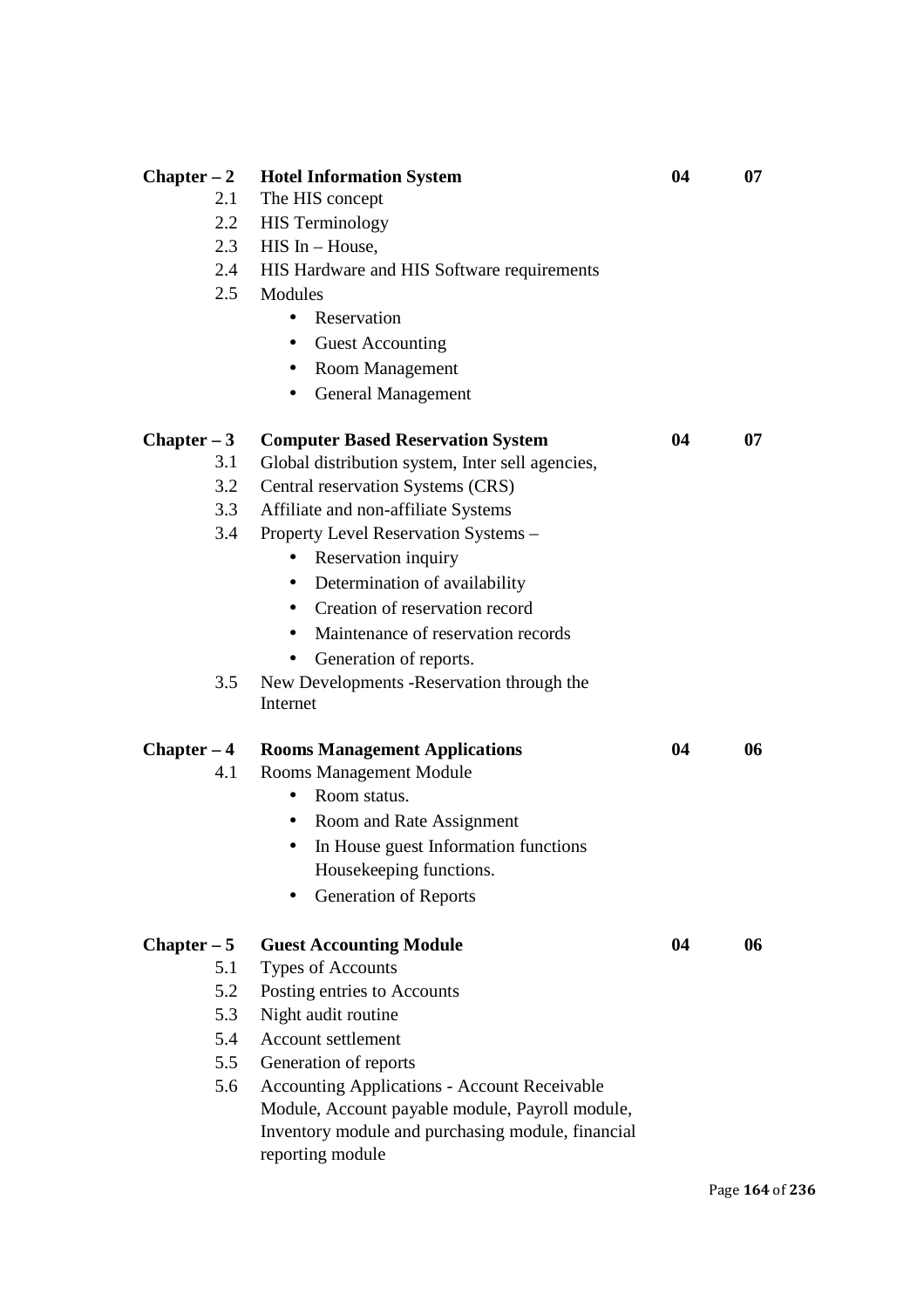| <b>Property Management System Interfaces</b>                                                                                                                                                                                         | 04                                                 | 06 |
|--------------------------------------------------------------------------------------------------------------------------------------------------------------------------------------------------------------------------------------|----------------------------------------------------|----|
| <b>Energy Management Systems</b>                                                                                                                                                                                                     |                                                    |    |
| <b>Auxiliary Guest Services.</b>                                                                                                                                                                                                     |                                                    |    |
| <b>Guest Operated Devices,</b>                                                                                                                                                                                                       |                                                    |    |
| In-room Vending Systems                                                                                                                                                                                                              |                                                    |    |
| <b>Guest Information Systems</b>                                                                                                                                                                                                     |                                                    |    |
| <b>Electronic Locking Systems</b>                                                                                                                                                                                                    |                                                    |    |
| <b>Point of Sale Systems (POS)</b>                                                                                                                                                                                                   | 03                                                 | 06 |
| POS order - Entry units, Key Boards and Monitor,<br>Touch Screen Terminals, Immediate Character<br>Recognition (ICR) Terminal, Wireless Terminals,<br>POSD Printers, Guest check Printers, Receipt<br>Printers, Workstation Printers |                                                    |    |
| POS software - Consolidated reports                                                                                                                                                                                                  |                                                    |    |
| Food & Beverage Management Applications -<br>Recipe Management, Sales<br>Analysis,<br>Menu<br>Management, Integrated food service software,<br>Management reports from automated beverage<br><b>Systems</b>                          |                                                    |    |
|                                                                                                                                                                                                                                      | 03                                                 | 06 |
| Analyzing current information needs                                                                                                                                                                                                  |                                                    |    |
| <b>Collecting Information of Computer Systems</b>                                                                                                                                                                                    |                                                    |    |
| Establishing system requirements                                                                                                                                                                                                     |                                                    |    |
| Proposals from vendors                                                                                                                                                                                                               |                                                    |    |
| Contract negotiations                                                                                                                                                                                                                |                                                    |    |
| Installation                                                                                                                                                                                                                         |                                                    |    |
| <b>Training Needs</b>                                                                                                                                                                                                                |                                                    |    |
| <b>Total</b>                                                                                                                                                                                                                         | 30                                                 | 50 |
|                                                                                                                                                                                                                                      | <b>Selecting and Implementing Computer Systems</b> |    |

**Assignments:** A minimum of *2 assignments* to be submitted by students at the end of the semester.

- 1) Collection details of various Software used in Hotels.
- 2) Creating Flow-charts for various Hotel operations to help to develop software.
- 3) Collection details of various Software used in Restaurants.
- 4) Report on guest lecture or seminar on Importance of Information system in hotels.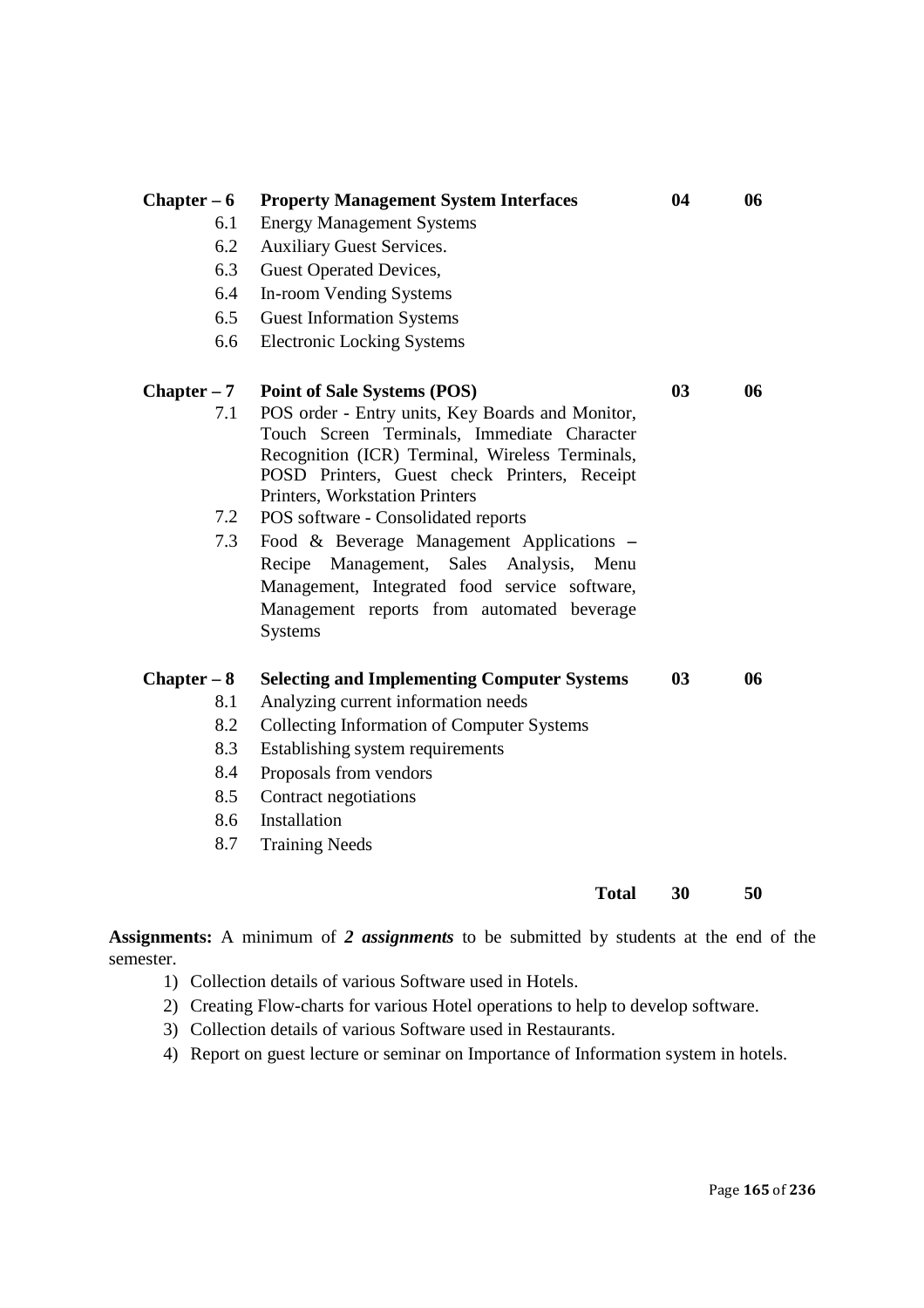**Practical:** Minimum *15 Practical* Of standard PMS training package being used by star hotels in India e.g.: FIDELIO, IDS, HOTELIER, MICROS be accomplished. Students to be assessed for every practical on a continuous basis and the marks to be considered in internal marks. It is recommended that students should go into details of the following menus on the software and be able to use it independently.

# **Practical:**

- Point Of Sale: KOT, Billing, Sales Analysis, Link up of front desk billing with other departments – 02 Practical
- Foods And Beverage costing: Food Costing, Liquor Costing, Costing of soft drinks, Recipe Costing, Inter Kitchen transfers, Sales Analysis, Costs relating to NCKOTS, Link to POS Systems – 02 Practical
- Banquet Management: Reservation, Function prospectus tracking, Generation of Function Prospectus, Reports-Hall Chart Maintenance, Challan -Bill Printing-Venue Position- reservation status-Cover Analysis, F & B Costing – 03 Practical
- Rooms Management Applications: Room availability Status, Direct reservation from price quotation, Flexible rating and automatic calculation of the value of a reservation, Sharing and group member invoicing, Group Master accounts, Special services set-up, VIP types and levels, Allocations depending upon reservation, Special requests incorporated into the reservation from the guest, group, agent or company history control, Creation of guest folio, Concierge and information, Defining packages and plans, Handling of adults, juniors, children and babies for occupancy and pricing, Group reservations with flexible daily number of room types, rooms, guests, plans and status's Creating guest history and mail merge, tape chart, Housekeeping and room maintenance coordination, Night auditing procedures Multi currency payments, charges and invoices. – 05 Practical

## **Reference Books:**

- 1. Computers in Hotels: Concepts and Applications, 1/e Author(s): Partho Pratim Seal
- 2. Hospitality Information Systems and E-Commerce ISBN: 978-0-471-47849-2
- 3. Management Information System James A. O'Brien, George M. Marakas McGraw-Hill/Irwin, and ISBN-13: 978-0-07-337681-3, ISBN-10: 0-07-337681-7
- 4. Information and Communication Technologies in Hospitality and Tourism: Applications and Management Marianna Butterworth-Heinemann Limited
- **5.** Hospitality Information Technology: Learning How to Use It
- 6. Galen R. Collins, Cihan Cobanoglu Kendall/Hunt Publishing Company
- 7. Essentials of Management Information Systems, Kenneth C. Laudon Jane P. Laudon, Pearson Education, ISBN 10: 0-13-266855-6 ISBN 13: 978-0-13-266855-2
- 8. Software Module by the provider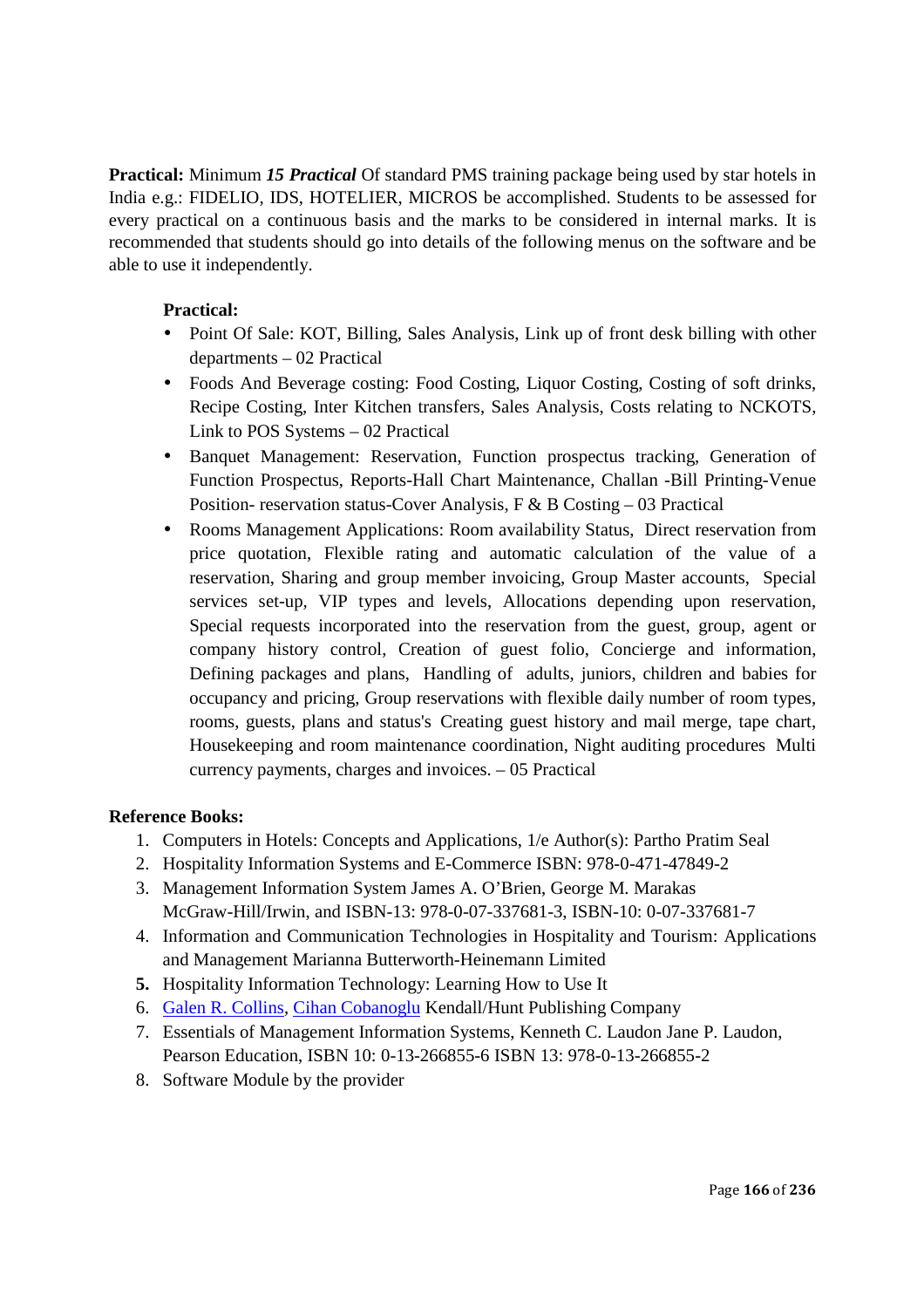| <b>Subject</b>         | : National Service Scheme |
|------------------------|---------------------------|
| <b>Subject Code</b>    | : SE 607                  |
| <b>Subject Credits</b> | : Four                    |
| <b>Semester</b>        | : Sixth                   |

| <b>Teaching Scheme per week</b>            |          |          |  |
|--------------------------------------------|----------|----------|--|
| <b>Practical</b><br><b>Total</b><br>Theory |          |          |  |
| 01 hours                                   | 04 hours | 05 hours |  |

| <b>Examination Scheme</b>                                                |                   |              |                                                   |                             |     |  |
|--------------------------------------------------------------------------|-------------------|--------------|---------------------------------------------------|-----------------------------|-----|--|
| <b>Internal Examination Scheme</b><br><b>External Examination Scheme</b> |                   |              |                                                   |                             |     |  |
| <b>Unit Test</b>                                                         | <b>Activities</b> | <b>Total</b> | <b>Report on activities</b><br>conducted and viva | <b>Total External Marks</b> |     |  |
| 20                                                                       | 30                | 50           | 50                                                | 50                          | 100 |  |

The aim of this subject is to enhance the social skills of the student through NSS activities which will help to build social and leadership qualities and contribute towards the social cause.

|               |                                                                                     | <b>Hours</b> | <b>Marks</b> |
|---------------|-------------------------------------------------------------------------------------|--------------|--------------|
| $Chapter - 1$ | <b>Introduction &amp; Basic Concepts of NSS</b>                                     | 03           | 05           |
| 1.1           | History, philosophy, aims & objectives of NSS                                       |              |              |
| 1.2           | Emblem, flag, motto, song, badge etc.                                               |              |              |
| 1.3           | Organizational structure, role and responsibilities<br>of various NSS functionaries |              |              |
| $Chapter - 2$ | <b>NSS Programmes and Activities</b>                                                | 05           | 06           |
| 2.1           | Concept of regular activities, special camping, Day<br>Camps                        |              |              |
| 2.2           | Basis of adoption of village/slums, Methodology<br>of conducting Survey             |              |              |
| 2.3           | Other youth program/schemes of Government of<br>India                               |              |              |
| 2.4           | Coordination with different agencies                                                |              |              |
| 2.5           | Maintenance of the NSS Diary                                                        |              |              |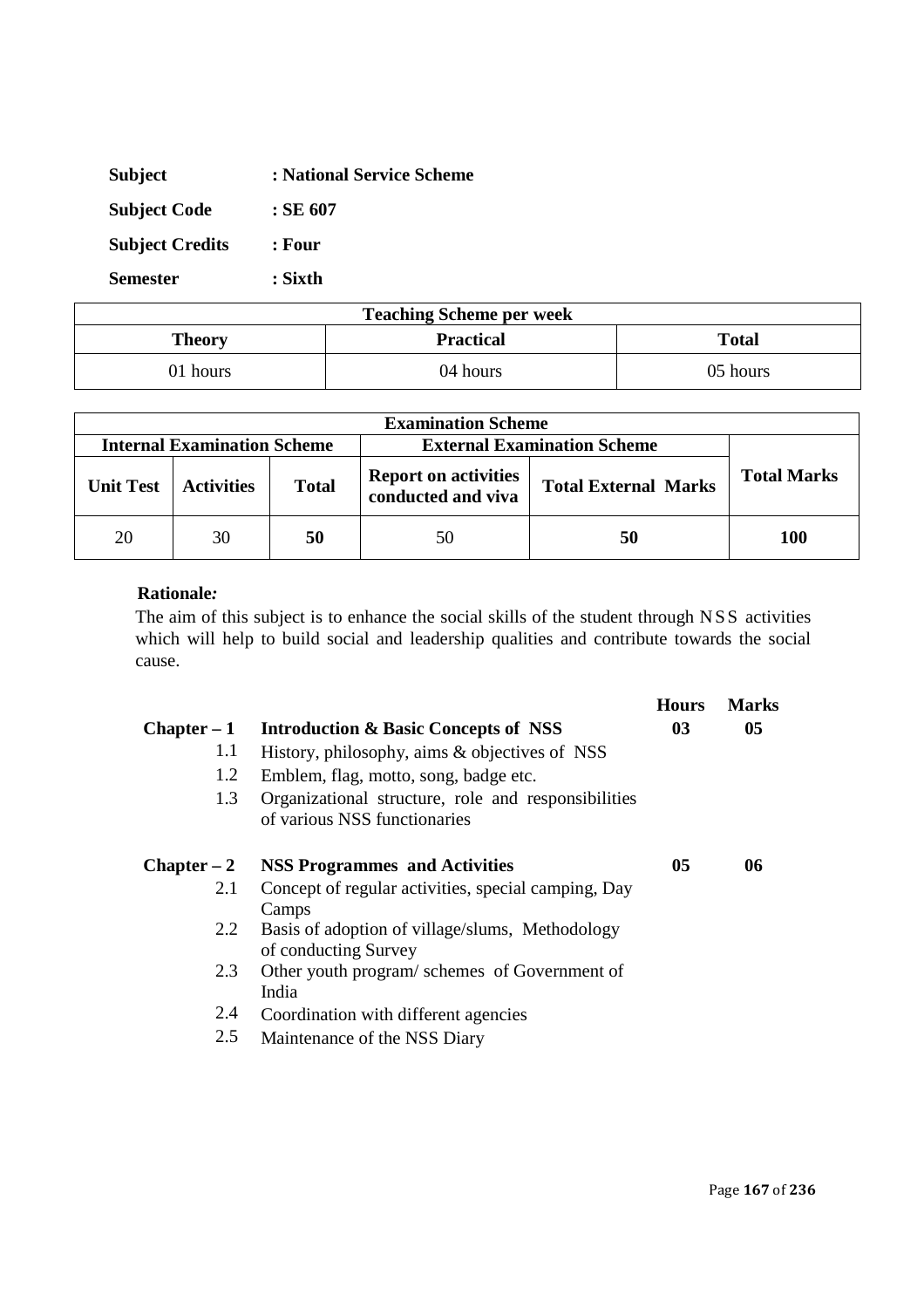| $Chapter - 3$ | <b>Community Mobilization</b>                                                           |       | 04 | 04 |
|---------------|-----------------------------------------------------------------------------------------|-------|----|----|
| 3.1           | Mapping of community stakeholders                                                       |       |    |    |
| 3.2           | Designing the message in the context of the<br>problem and the culture of the community |       |    |    |
| 3.3           | Identifying methods of mobilization                                                     |       |    |    |
| 3.4           | Youth-adult partnership                                                                 |       |    |    |
| $Chapter - 4$ | Volunteerism and Shramdan                                                               |       | 03 | 05 |
| 4.1           | Indian Tradition of volunteerism                                                        |       |    |    |
| 4.2           | Needs & importance of volunteerism                                                      |       |    |    |
| 4.3           | Motivation & Constraints of Volunteerism                                                |       |    |    |
| 4.4           | Shramdan as a part of volunteerism                                                      |       |    |    |
|               |                                                                                         | Total | 15 | 20 |

# **Activities to be conducted:**

| Sr. No. | <b>Particulars</b>                               |
|---------|--------------------------------------------------|
|         | Survey (Need Based)                              |
| 2       | <b>Implementation of Awareness Campaign</b>      |
| 3       | Tree Plantation / Rice Plantation/Cleaning Drive |
| 4       | Residential Special Camp (7 days) compulsory     |
| 5       | Other Activities organised by college, SPPU and  |
|         | <b>NSS</b>                                       |

# **Reference Book:**

- NSS Diary of Savitribai Phule Pune University.
- NSS Hand Book by Savitribai Phule Pune University.
- NSS guidelines by Savitribai Phule Pune University.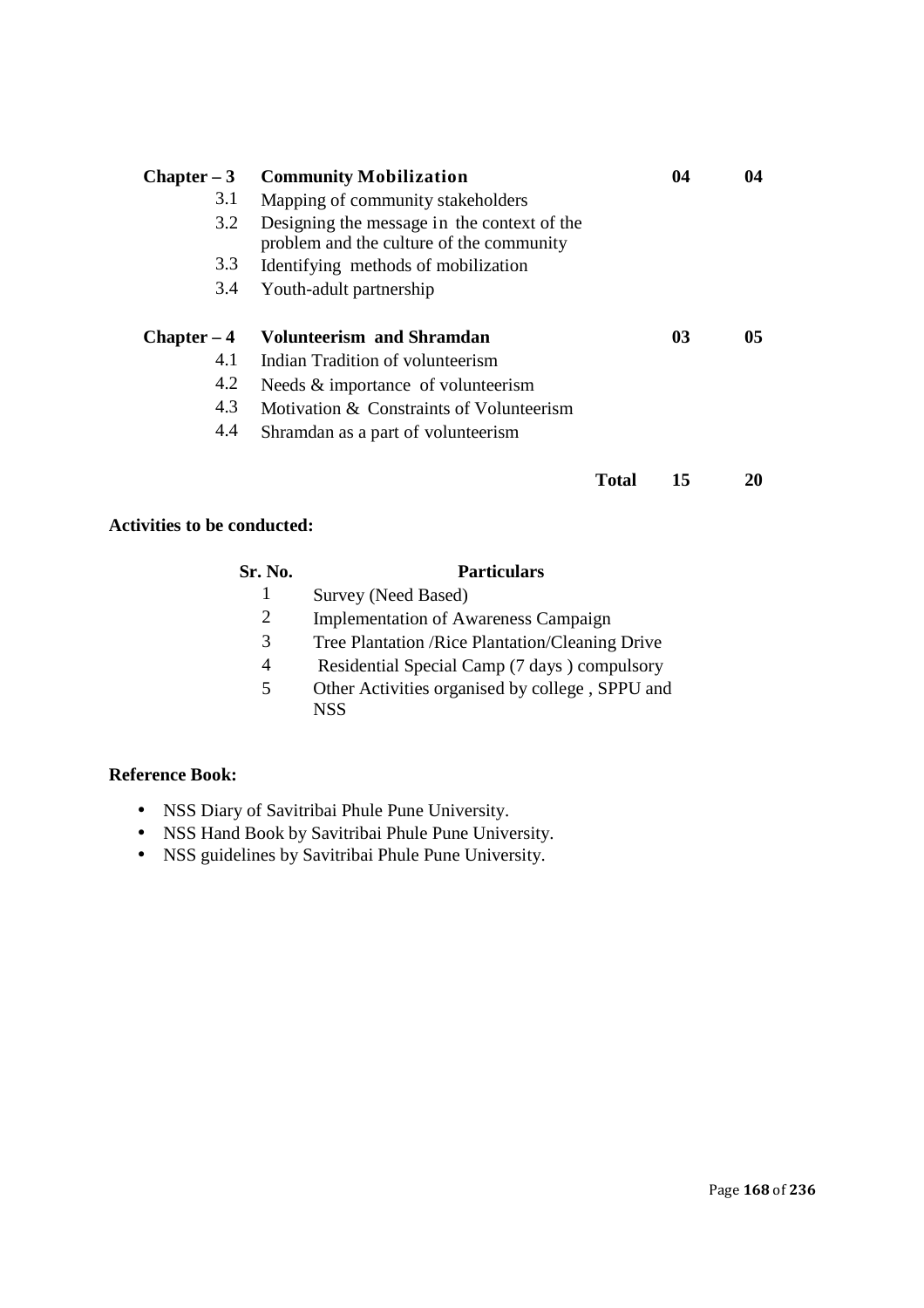| <b>Subject</b>         | : Specialization in Food Production Management – II |
|------------------------|-----------------------------------------------------|
| <b>Subject Code</b>    | : CEA 701                                           |
| <b>Subject Credits</b> | $:$ Eight                                           |
| <b>Semester</b>        | : Seventh                                           |

| <b>Teaching Scheme per week</b>            |          |          |  |  |  |
|--------------------------------------------|----------|----------|--|--|--|
| <b>Practical</b><br><b>Total</b><br>Theory |          |          |  |  |  |
| 04 hours                                   | 08 hours | 12 hours |  |  |  |

| <b>Examination Scheme</b>                                                |                                         |                                                        |                                     |                                                 |                  |               |                                                 |                              |
|--------------------------------------------------------------------------|-----------------------------------------|--------------------------------------------------------|-------------------------------------|-------------------------------------------------|------------------|---------------|-------------------------------------------------|------------------------------|
| <b>Internal Examination Scheme</b><br><b>External Examination Scheme</b> |                                         |                                                        |                                     |                                                 |                  |               |                                                 |                              |
| <b>Unit Test</b><br>(Theory)                                             | <b>Assignments</b><br>(Theory)<br>base) | <b>Continuous</b><br><b>Assessment</b><br>of practical | <b>Internal</b><br><b>Practical</b> | <b>Total</b><br><b>Internal</b><br><b>Marks</b> | <b>Practical</b> | <b>Theory</b> | <b>Total</b><br><b>External</b><br><b>Marks</b> | <b>Total</b><br><b>Marks</b> |
| 20                                                                       | 20                                      | 20                                                     | 40                                  | <b>100</b>                                      | 40               | 60            | <b>100</b>                                      | 200                          |

The course gives an overview of International cuisine and intends to develop specialized culinary skills amongst the students to prepare them for the industry.

|                    |                    |                                                                                                                                                                                                                                                                                                    | <b>Hours</b>    | <b>Marks</b> |
|--------------------|--------------------|----------------------------------------------------------------------------------------------------------------------------------------------------------------------------------------------------------------------------------------------------------------------------------------------------|-----------------|--------------|
| Chapter - 1        |                    | <b>International Cuisine</b>                                                                                                                                                                                                                                                                       | 12              | 10           |
|                    | 1.1                | Revision of European cuisine                                                                                                                                                                                                                                                                       |                 |              |
|                    | 1.2                | Introduction to influences of cultures on regions                                                                                                                                                                                                                                                  |                 |              |
|                    | 1.3                | Special features with respect to equipment, ingredients,<br>popular dishes in the following countries – Oriental and<br>South East Asian Cuisines - (China, Thailand, Japan,<br>Malaysia and Korea), Middle East- (Egypt, Lebanon,<br>Greece, and Morocco), Latin America, Caribbean and<br>Mexico |                 |              |
| <b>Chapter</b> - 2 |                    | <b>Larder / Garde Manger</b>                                                                                                                                                                                                                                                                       | 06              | 06           |
|                    | 2.1                | Functions of larder department                                                                                                                                                                                                                                                                     |                 |              |
|                    | 2.2                | Duties & responsibilities of larder chef                                                                                                                                                                                                                                                           |                 |              |
|                    | 2.3                | Common terms used in larder department                                                                                                                                                                                                                                                             |                 |              |
|                    | 2.4                | Specific essential tools $\&$ equipment in the larder                                                                                                                                                                                                                                              |                 |              |
| Chapter - 3        | <b>Charcutiere</b> |                                                                                                                                                                                                                                                                                                    | 10              | 10           |
|                    | 3.1                | Definition & terms                                                                                                                                                                                                                                                                                 |                 |              |
|                    | 3.2                | Production, classification, processing of Forcemeat and<br>Sausages,                                                                                                                                                                                                                               |                 |              |
|                    |                    |                                                                                                                                                                                                                                                                                                    | Page 169 of 236 |              |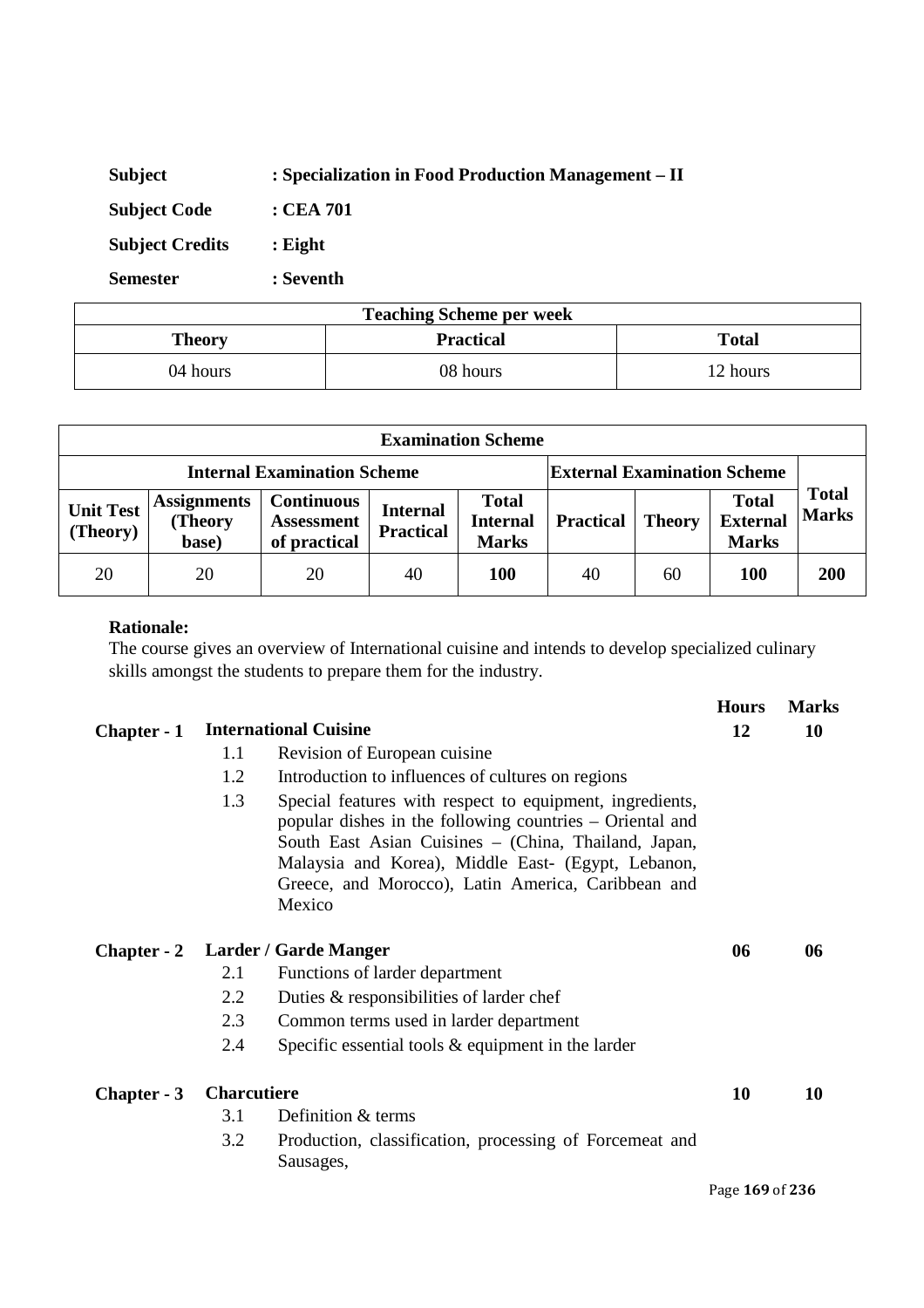|                    | 3.3                   | Types and uses of marinades, cures, brines                                              |    |    |
|--------------------|-----------------------|-----------------------------------------------------------------------------------------|----|----|
|                    | 3.4                   | Ham Bacon & Gammon – Difference, Processing & Uses                                      |    |    |
| <b>Chapter - 4</b> |                       | <b>Cold Preparations</b>                                                                | 10 | 10 |
|                    | 4.1                   | Chaudfroid and Aspic – Preparation $&$ uses                                             |    |    |
|                    | 4.2                   | Types and making of pate & terrines                                                     |    |    |
|                    | 4.3                   | Preparation of savory mousse & mousselline                                              |    |    |
|                    | 4.4                   | Making of galantine & Ballotines                                                        |    |    |
|                    | 4.5                   | Assembly and presentation of cold meats                                                 |    |    |
| Chapter - 5        | <b>Desserts</b>       |                                                                                         | 07 | 08 |
|                    | 5.1                   | Frozen Desserts – Classification with examples, Methods                                 |    |    |
|                    |                       | of preparation                                                                          |    |    |
|                    | 5.2                   | Types of Ice-creams - Regular & Lightened                                               |    |    |
|                    | 5.3                   | Hot Puddings – Types and Methods of preparation                                         |    |    |
|                    | 5.4                   | Making of baked soufflé & cheese cakes                                                  |    |    |
| Chapter - 6        |                       | <b>Chocolate making</b>                                                                 | 07 | 08 |
|                    | 6.1                   | Manufacturing & Tempering of chocolate                                                  |    |    |
|                    | 6.2                   | Types of chocolate                                                                      |    |    |
|                    | 6.3                   | Precautions to be taken while handling chocolate                                        |    |    |
|                    | 6.4                   | Uses - Fillings, toppings, culinary, garnishes, molded,<br>sculptures and centre pieces |    |    |
| <b>Chapter</b> - 7 | <b>Food Additives</b> |                                                                                         | 08 | 08 |
|                    | 7.1                   | Preservatives - Meaning, Class I and Class II<br>Preservatives their names $&$ examples |    |    |
|                    | 7.2                   | Colouring agents – Meaning, natural $\&$ synthetic, their<br>names & common usage       |    |    |
|                    | 7.3                   | Flavoring agents & Essences - Meaning, Natural &<br>synthetic – example and usage       |    |    |
|                    | 7.4                   | Sweetening agents - Meaning, Natural & synthetic -<br>example and usage                 |    |    |
|                    | 7.5                   | Humectant – Meaning, examples, usage                                                    |    |    |
|                    | 7.6                   | Bleaching agents - Meaning, examples, usage                                             |    |    |
|                    | 7.7                   | Thickeners - Meaning, types, example & usage                                            |    |    |
|                    | 7.8                   | Anticaking agents- Meaning, Examples and usage                                          |    |    |
|                    | 7.9                   | Sequestrant-Meaning and usage                                                           |    |    |
|                    | 7.10                  | Nutrient supplements – Meaning, usage and examples.                                     |    |    |
|                    |                       |                                                                                         |    |    |

**Total 60 60**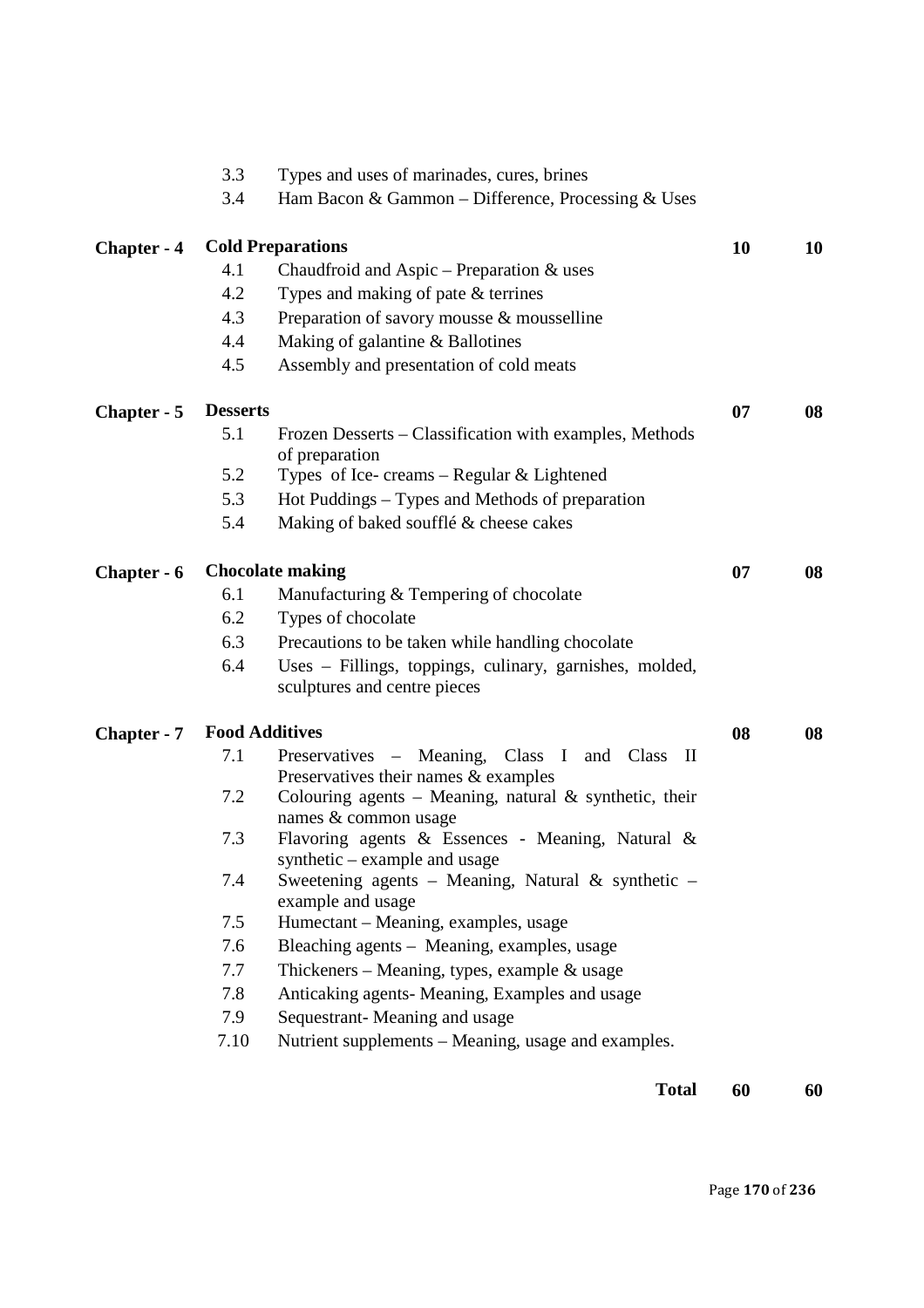**Assignments:** A minimum of 2 assignments based on the following topics to be given to individual student and the marks to be considered in internal marks.

- u. Planning & Implementation of International A la Carte / TDH Menu.
- v. Chart presentation of Chocolate manufacturing.
- w. Chart presentation of various food additives and its uses and prevailing Government regulations.
- x. PPT / Chart presentation of International classical desserts.
- y. PPT/ Chart presentation of layout of Cold Buffet.
- z. Chart presentation of Charcutiere products.

**Glossary:** Students should be familiar with the glossary pertaining to above-mentioned topics

# **Practical:**

- 8. Minimum *24 Individual* Practicals to be conducted during the semester.
- 9. The practicals should comprise of the following:
	- a) Molded Chocolate / Garnishes 1 practical
	- b) Cold meat platter (Pâté & Terrines, Mousse, Galantine & Ballotines etc.) 1 practical
	- c) Frozen Desserts 1 practical
	- d) International Menu (Starter, Soup, Main Course with starch & veg accompaniment, Salad, Bread & Dessert) – 18 practical
	- e) International A la carte / TDH menu 2 practical
	- f) Internal Practical Exams 1 practical
- 10. All students to be assessed for the individual practical on a continuous basis and the marks to be considered in internal marks.

# **Practical Examination: (Internal & External)**

- Exams to be conducted on International Menu comprising of Starter or Salad, Soup, Main Course with starch & veg accompaniment, Bread & Dessert.
- The internal exams to be assessed by the internal examiner and external exams by the external examiner.

## **Reference Books**

- 1. Larder Chef Heinemann
- 2. Larder Chef: Food Preparation and Presentation Leto, M.J. ; Bode, W.K.H.
- 3. Cold Kitchen: A Guide to Garde Manger Sharma, D.D.
- 4. Professional Garde Manger: A Guide to the art of Buffet Larousse, David Paul
- 5. Professional charcuterie John Kinsella and David T, Harvey
- 6. The Art of Garde Manager Frederic H. Sonneschmidt, John F. Nicolas.
- 7. Chocolate Saettre, Sverre
- 8. Industrial Chocolate Manufacture and Use Beckett, S.T.
- 9. Complete Book Of Desserts Aurora Publishing
- 10. Food Additives Mahindru, S.N.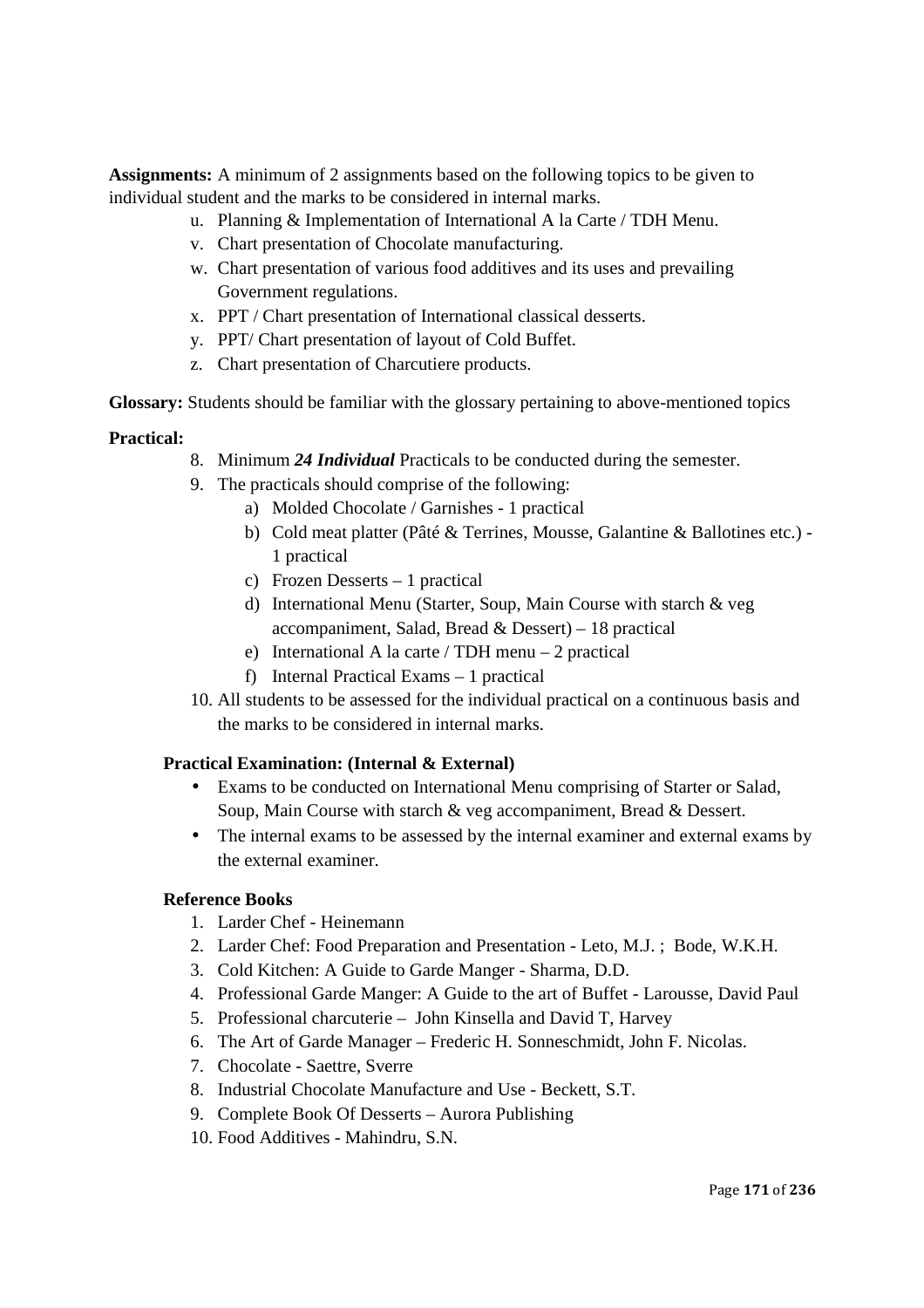- 11. On Cooking: A Textbook of Culinary Fundamentals Sarah R. Labensky , Priscilla A. Martel
- 12. Professional Chef The Culinary Institute of America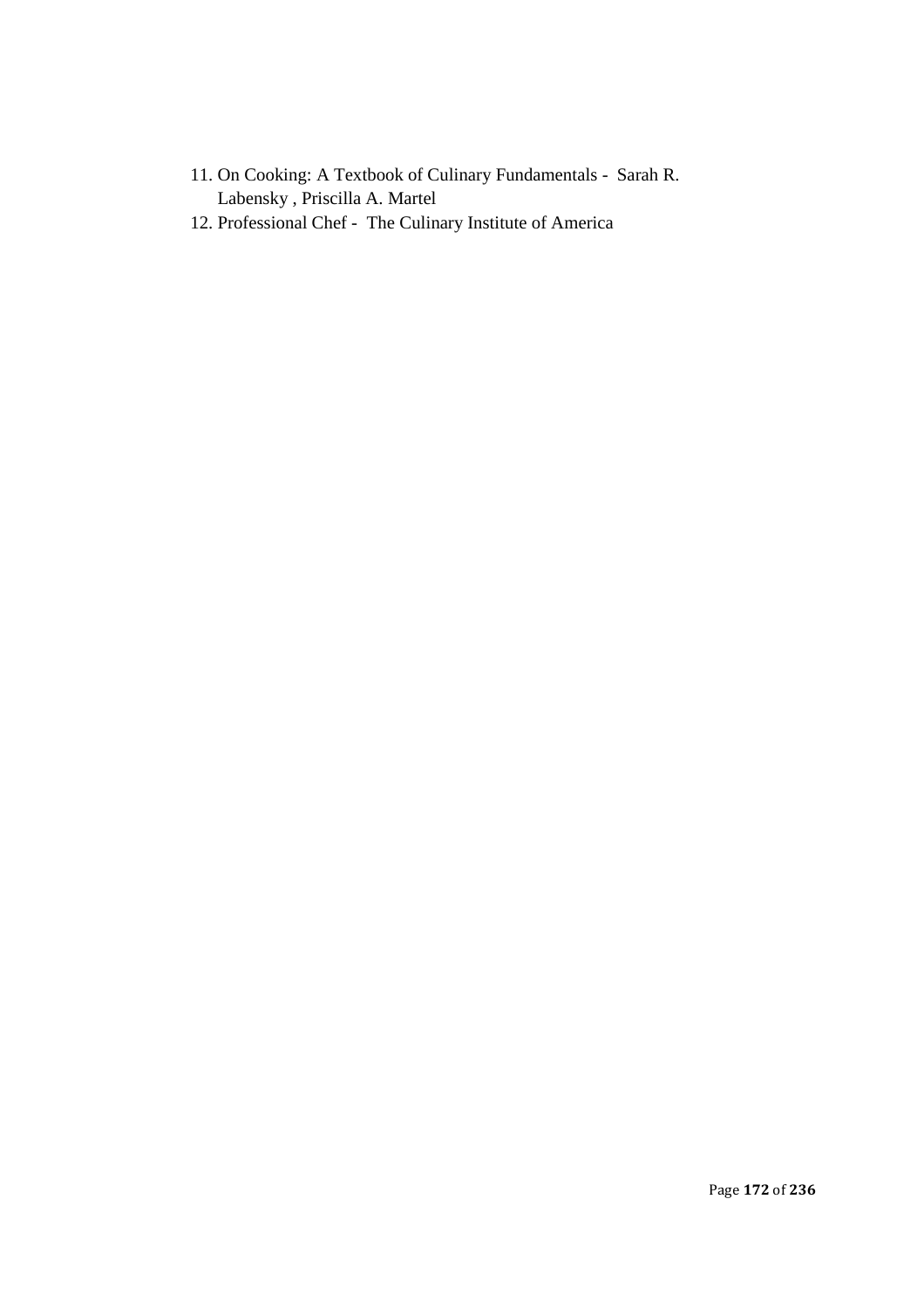| <b>Subject</b>         | : Specialization in Food & Beverage Service Management – II |
|------------------------|-------------------------------------------------------------|
| <b>Subject Code</b>    | : CEB 701                                                   |
| <b>Subject Credits</b> | $:$ Eight                                                   |
| <b>Semester</b>        | : Seventh                                                   |

| <b>Teaching Scheme per week</b>            |          |          |  |  |  |
|--------------------------------------------|----------|----------|--|--|--|
| <b>Practical</b><br><b>Total</b><br>Theory |          |          |  |  |  |
| 04 hours                                   | 08 hours | 12 hours |  |  |  |

| <b>Examination Scheme</b>                                                |                    |                                                        |                                     |                                                 |                  |               |                                                 |                              |
|--------------------------------------------------------------------------|--------------------|--------------------------------------------------------|-------------------------------------|-------------------------------------------------|------------------|---------------|-------------------------------------------------|------------------------------|
| <b>Internal Examination Scheme</b><br><b>External Examination Scheme</b> |                    |                                                        |                                     |                                                 |                  |               |                                                 |                              |
| Unit<br><b>Test</b>                                                      | <b>Assignments</b> | <b>Continuous</b><br><b>Assessment</b><br>of practical | <b>Internal</b><br><b>Practical</b> | <b>Total</b><br><b>Internal</b><br><b>Marks</b> | <b>Practical</b> | <b>Theory</b> | <b>Total</b><br><b>External</b><br><b>Marks</b> | <b>Total</b><br><b>Marks</b> |
| 20                                                                       | 20                 | 20                                                     | 40                                  | <b>100</b>                                      | 40               | 60            | 100                                             | 200                          |

The subject aims to inculcate a widespread understanding of management aspects of food and beverage operations and controlling characteristics of service outlets. It introduces the students with various software and inculcates supervisory skills required in the department.

|               |                                                              | <b>Hours</b> | <b>Marks</b> |
|---------------|--------------------------------------------------------------|--------------|--------------|
| $Chapter - 1$ | <b>Principles of Restaurant Planning with</b>                | 12           | 12           |
|               | <b>Operations</b>                                            |              |              |
| 1.1           | <b>Types of Restaurants</b>                                  |              |              |
| 1.2           | Location or site-feasibility study for F&B Service<br>outlet |              |              |
| $1.3 -$       | Sources of Finance                                           |              |              |
| 1.4           | Design Consideration                                         |              |              |
| 1.5           | Furniture, Fixtures and Counters                             |              |              |
| 1.6           | Lighting and Décor                                           |              |              |
| 1.7           | Heavy and Light Equipment required                           |              |              |
| 1.8           | Formats and Records maintained                               |              |              |
| 1.9           | Approvals and Licenses required                              |              |              |
| $Chapter - 2$ | <b>Principles of Bar Planning with Operations</b>            | 12           | 12           |
| 2.1           | Types of Bar, Parts of Bar                                   |              |              |
| 2.2           | <b>Location with Target Clientele</b>                        |              |              |
| 2.3           | Décor and Ambience                                           |              |              |
| 2.4           | Basic Elements of Layout with<br>Design<br>consideration     |              |              |
| 2.5           | procedure<br>with<br>Records<br>control<br>Beverage          |              |              |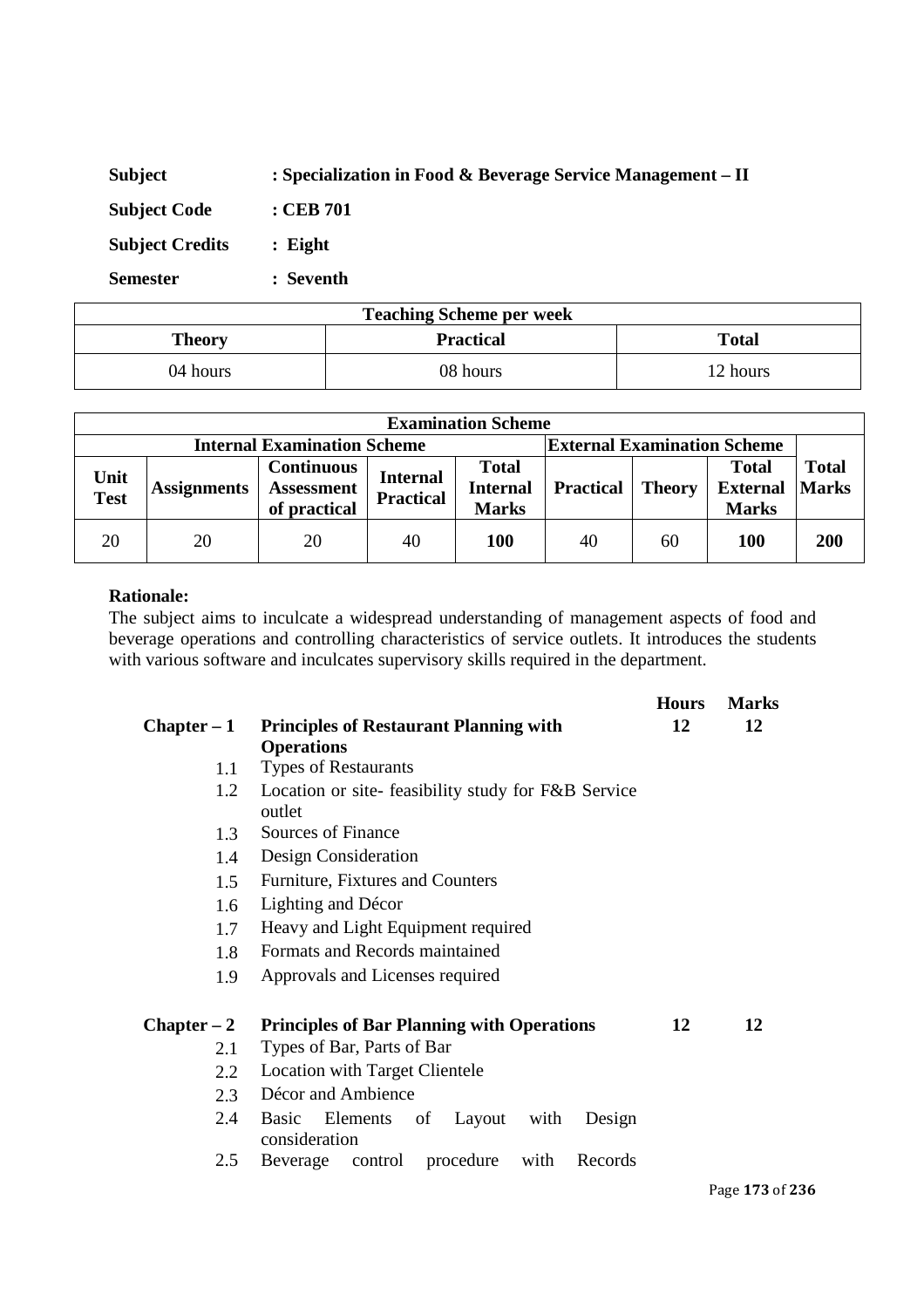maintained

2.6 Approvals and Licenses required

| $Chapter - 3$ | <b>Principles of Menu Merchandising</b>                                      | 06 | 06 |
|---------------|------------------------------------------------------------------------------|----|----|
| 3.1           | Major types of merchandizing e.g. Floor Stands,                              |    |    |
|               | Posters, Wall displays, tent cards etc.<br>Basic menu criteria               |    |    |
| 3.2<br>3.3    | Types of food and beverage menu                                              |    |    |
| 3.4           | Methods of printing menu                                                     |    |    |
| 3.5           | Suggestive selling and up selling                                            |    |    |
|               |                                                                              |    |    |
| $Chapter - 4$ | <b>Principles and Practices of Food Controlling</b>                          | 06 | 08 |
| 4.1           | Introduction.                                                                |    |    |
| 4.2           | The essentials of Control System.                                            |    |    |
| 4.3           | Calculation of Food Cost.                                                    |    |    |
| 4.4           | Methods of Food Control.                                                     |    |    |
| 4.5           | Food Control checklist.                                                      |    |    |
|               |                                                                              |    |    |
| Chapter $-5$  | <b>Principles and Practices of Beverage</b><br><b>Controlling</b>            | 06 | 08 |
| 5.1           | Introduction.                                                                |    |    |
| 5.2           | The reasons of beverages control.                                            |    |    |
| 5.3           | Calculation of beverage cost.                                                |    |    |
| 5.4           | Methods of Beverage Control.                                                 |    |    |
| 5.5           | Beverage Control Checklist.                                                  |    |    |
|               |                                                                              |    |    |
| $Chapter - 6$ | <b>Revenue Control Systems in F&amp;B Service</b>                            | 10 | 06 |
| 6.1           | Introduction.                                                                |    |    |
| 6.2           | Procedures Performed.                                                        |    |    |
| 6.3           | Approaches of recording with controlling F&B<br>Sales - Manual and Automated |    |    |
| 6.4           | Systems – Sales<br>Check<br>Manual<br>and<br><i>its</i><br>disadvantages.    |    |    |
| 6.5           | Automated system – ECR, POS, ESP, Computers.                                 |    |    |
| 6.6           | Well known Software/ POS used in F&B Service                                 |    |    |
|               | (Opera, Fidelio, Micros, IDS) - Important Features                           |    |    |
| 6.7           | Innovations and latest trends (Web based, Cloud,                             |    |    |
|               | Wireless, i Pad, Mobile applications) - Important                            |    |    |
|               | features                                                                     |    |    |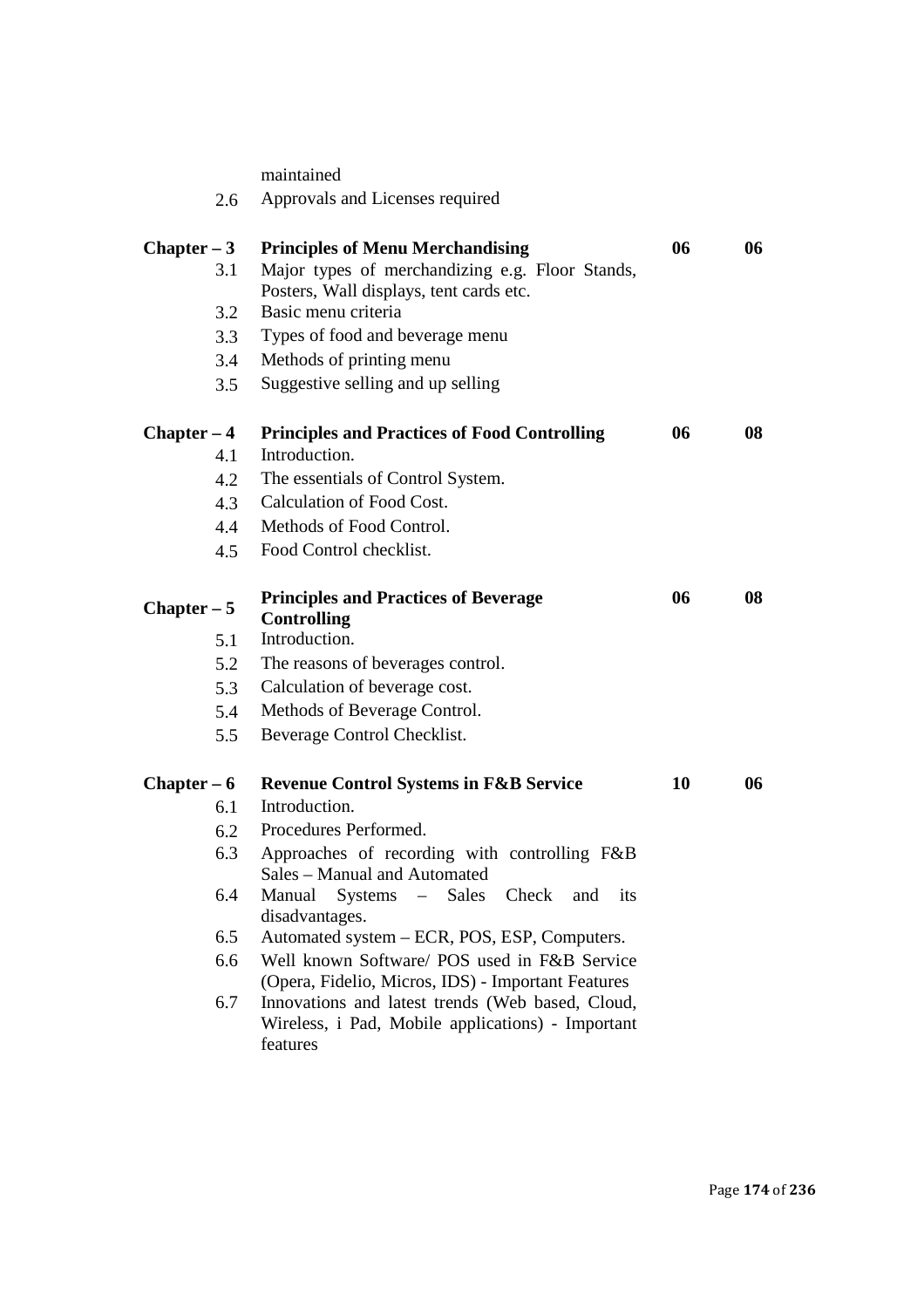#### Chapter – 7 Latest trends in Wine Service 08 08 08

- 7.1 Introduction
- 7.2 Wine regions of France, Italy, Germany, Spain, and
- Portugal Brands/Shippers
- 7.3 Important Brands of New world wines USA, Australia, New Zealand, Chile, South Africa, Russia, and India
- 7.4 Wine service harmony, service temperature, equipment and service procedure
- 7.5 Contemporary pairing of new world wines with food and service procedure
- 7.6 Modern styles of wine service

# **Total 60 60**

#### **Note: Glossary of Terms**

Students should be familiar with the glossary of terms pertaining to above mentioned topics

**Assignments:** A minimum of *04 assignments* based on the following topics to be given to individual student and the marks to be considered in internal marks.

- a. Critical observation of themed restaurant with respect to elements of design.
- b. Prepare database of reputed suppliers of F&B Service Equipment.
- c. Design Menu Merchandizing for an F&B Service outlet.
- d. Prepare SOP for different operations in F&B Service.
- e. Collect the application formats for various approvals and licenses required for operating a bar.
- f. Identify brands and basic characteristics of wines from countries such as Argentina, Australia, Austria, Bulgaria, Canada, Chile, Cyprus, Greece, Hungary, India, New Zealand, Romania, Russia, and South Africa.

**Practical:** Minimum *24 Individual* Practicals to be conducted during the semester.

- 1. Menu planning: International Cuisine service with wines. (02 Practicals)
- 2. Menu planning: Contemporary including Fusion Menu planning. (02 Practicals)
- 3. Menu planning: Indian Cuisine and service procedures.
- 4. Planning a fine dine restaurant with detailing of all elements of design.
- 5. Planning a speciality/ethnic restaurant with detailing of all elements of design.
- 6. Planning a bar with detailing of all elements of design.
- 7. Planning a sport bar/Lounge bar/wine bar with detailing of all elements of design.
- 8. Planning a fast food /coffee shop with detailing of all elements of design.
- 9. Conduct a feasibility study for F&B Service outlet at different locations.
- 10. Formal banquet with seating arrangement and service procedures.
- 11. Formats of records maintained in restaurants and bar.
- 12. Opening with closing procedures, log book entries in F&B Service outlet.
- 13. Hands on practice of manual systems of control.
- 14. Hands on practice of automated systems of control.
- 15. A la carte / TDH menu planning and implementation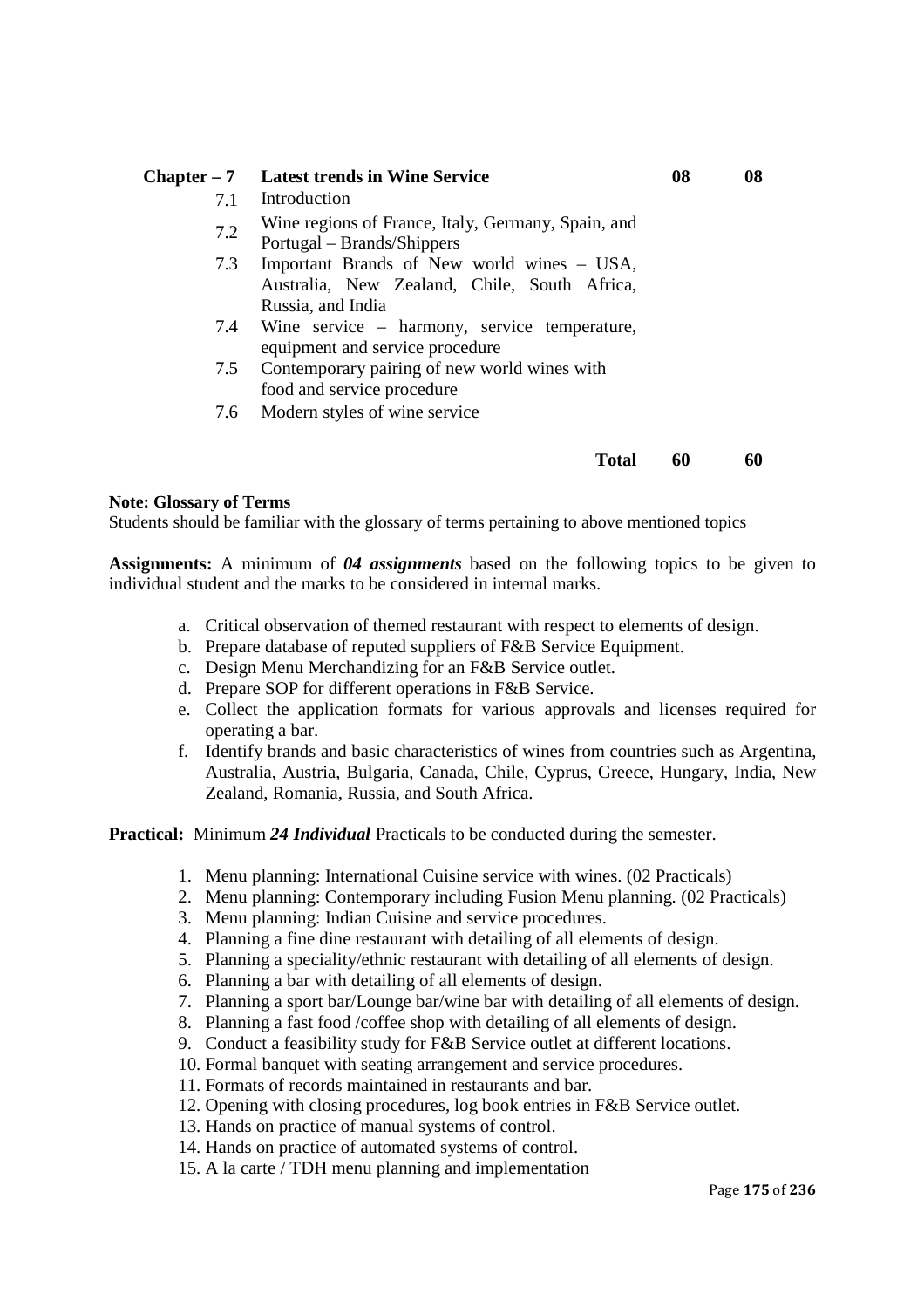- 16. Define "moments of truth", create and practice.
- 17. Practice of responsible service of alcohol.
- 18. Explain the classification and labelling systems for wine in countries such as France, Italy, Germany, Spain, Portugal, and the United States.
- 19. Identify the major wine-producing areas of countries such as France, Italy, Germany, Spain, and Portugal.
- 20. Summarize typical restaurant server, supervisor and manager duties.
- 21. Summarize typical beverage servers and bartenders duties.
- 22. Identify legal restrictions and liability issues affecting the service of alcoholic beverages.

#### **Practical Examination: (Internal and External)**

Practical exam need to be conducted on the above listed practical along with standards of grooming, task, performance and Viva. Internal exam to be assessed by internal examiner and external exam to be assessed by external examiner.

#### **Reference Books:**

- Food and Beverage Service Dennis Lillicrap and John Cousins
- Food and Beverage Management Bernard Davis, Andrew Lockwood and Sally Stone
- Facility Planning and Design Edward Kagarian
- Bar and Beverage Book Costas Katsigris, Mary Proter with Thomas
- Theory of Catering Kinton and Cesarani
- Textbook of Food & Beverage Management- Sudhir Andrews
- The Restaurant (From Concept to Operation) Lipinski
- Practical Computing A guide for Hotel and students Jill Smith (Heinemann Professional Publishing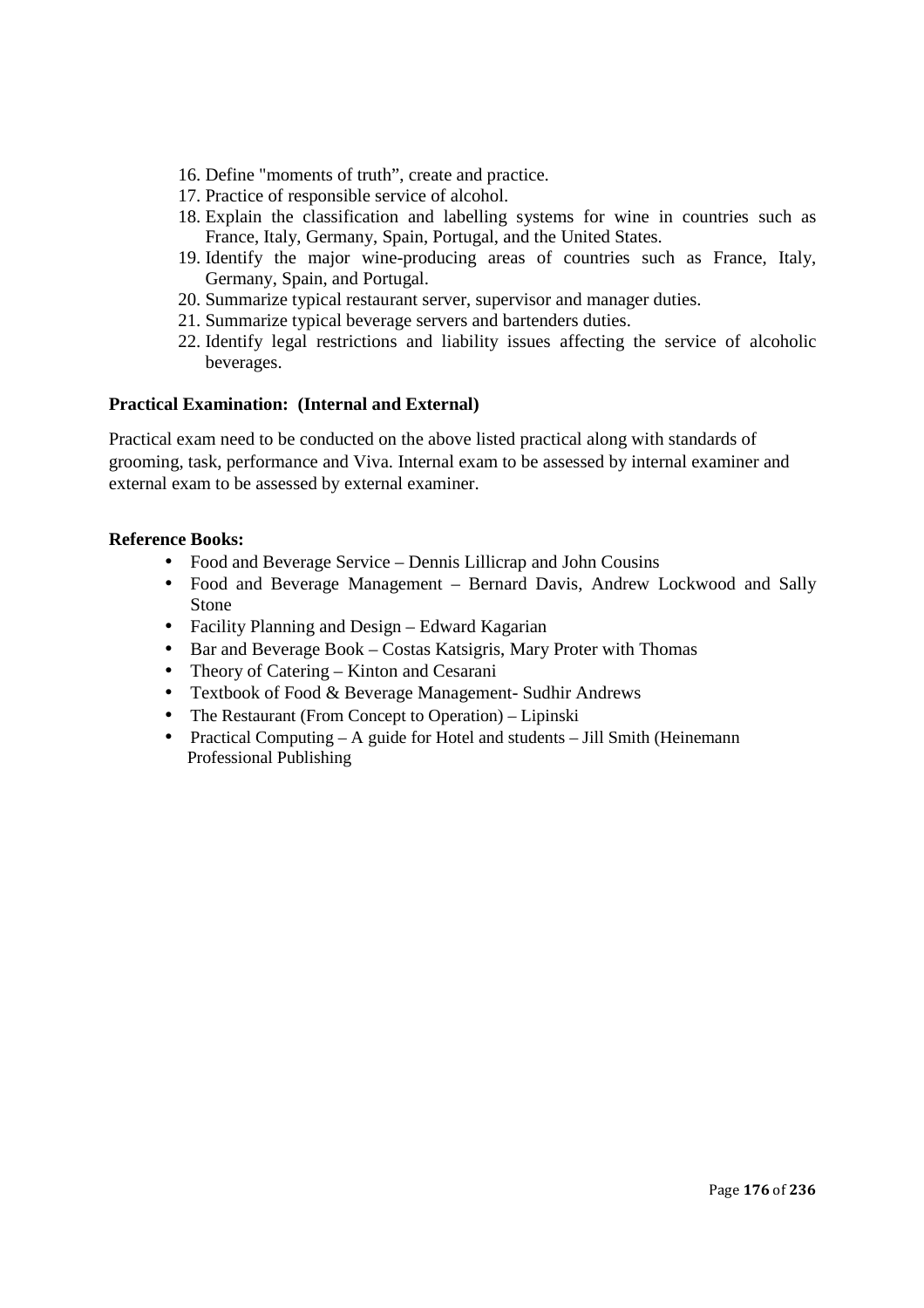| <b>Subject</b>         | : Specialization in Housekeeping Management – II |
|------------------------|--------------------------------------------------|
| <b>Subject Code</b>    | $\cdot$ CEC 701                                  |
| <b>Subject Credits</b> | $:$ Eight                                        |
| <b>Semester</b>        | : Seventh                                        |

| <b>Teaching Scheme per week</b>                   |          |          |  |
|---------------------------------------------------|----------|----------|--|
| <b>Total</b><br><b>Practical</b><br><b>Theory</b> |          |          |  |
| 04 hours                                          | 08 hours | 12 hours |  |

| <b>Examination Scheme</b>          |                    |                                                        |                                     |                                                 |                  |               |                                                 |                              |
|------------------------------------|--------------------|--------------------------------------------------------|-------------------------------------|-------------------------------------------------|------------------|---------------|-------------------------------------------------|------------------------------|
| <b>Internal Examination Scheme</b> |                    |                                                        | <b>External Examination Scheme</b>  |                                                 |                  |               |                                                 |                              |
| Unit<br><b>Test</b>                | <b>Assignments</b> | <b>Continuous</b><br><b>Assessment</b><br>of practical | <b>Internal</b><br><b>Practical</b> | <b>Total</b><br><b>Internal</b><br><b>Marks</b> | <b>Practical</b> | <b>Theory</b> | <b>Total</b><br><b>External</b><br><b>Marks</b> | <b>Total</b><br><b>Marks</b> |
| 20                                 | 20                 | 20                                                     | 40                                  | 100                                             | 40               | 60            | <b>100</b>                                      | <b>200</b>                   |

The study of this subject will enable students to understand the concepts of interior design and decoration, which is an integral part of modern day housekeeping.

|                                   | <b>Hours</b> Marks |
|-----------------------------------|--------------------|
| $Chapter - 1$ Interior Decoration |                    |

- 1.1 Introduction
- 1.2 **Colour**
	- Colour wheel
	- Colour Schemes
	- Planning colour schemes for various areas in the hotel
	- Importance and psychological effect of colour

# 1.3 **Lighting**

- Types Natural, Artificial, Direct , Indirect, Semi indirect, General, Specific
- Methods of lighting, importance
- Lighting plans for various areas like entrance areas , lobbies , restaurants, guest rooms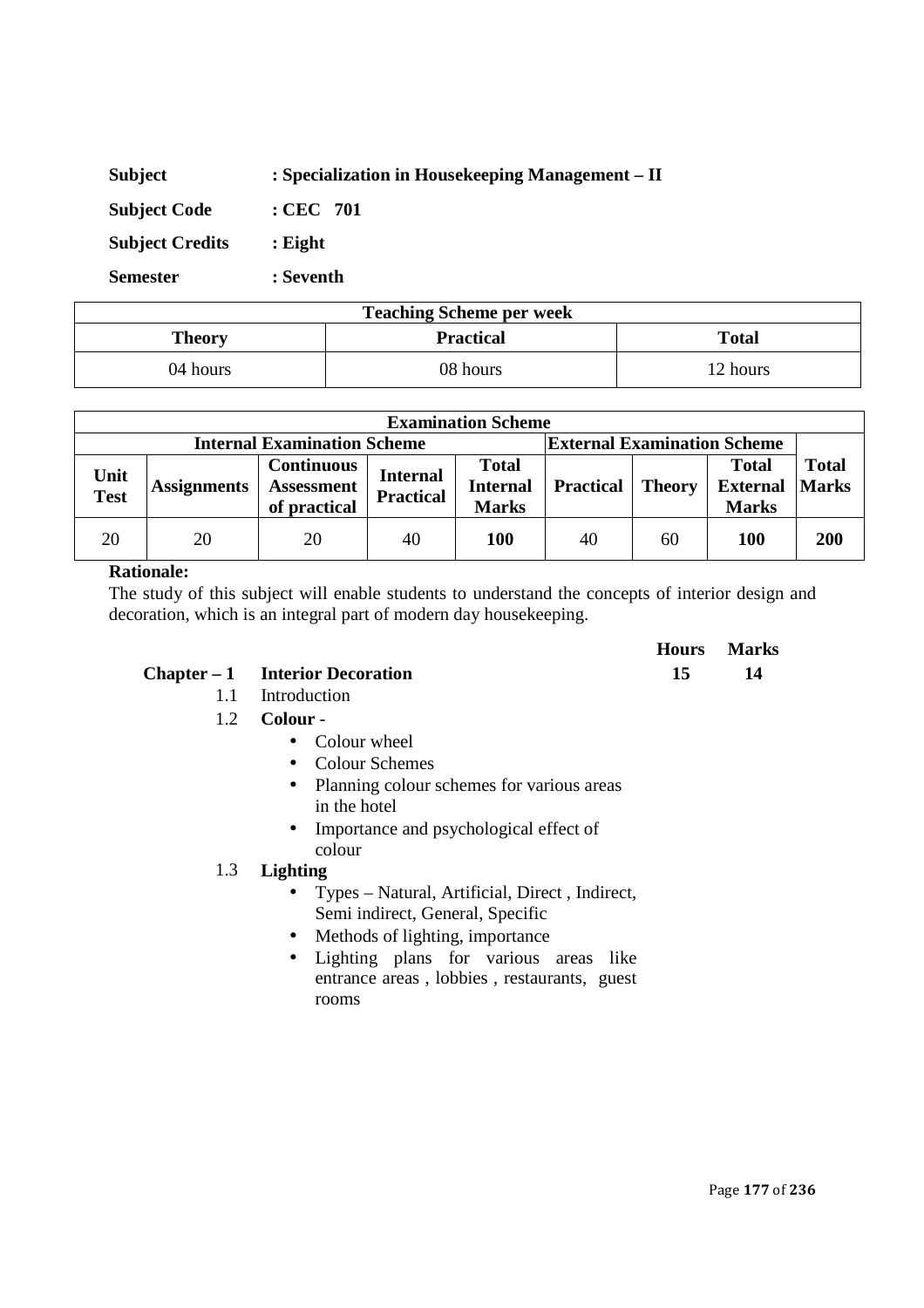| $Chapter - 2$<br>2.1 | <b>Floor Coverings and Finishes</b><br>$Floor -$       | 09 | 09 |
|----------------------|--------------------------------------------------------|----|----|
|                      | Selection:                                             |    |    |
|                      | Types-Hard, Semi hard<br>$\bullet$<br>Characteristics  |    |    |
|                      | $\bullet$<br>Cleaning<br>$\bullet$                     |    |    |
|                      | Soft floor coverings- Carpets - types and<br>$\bullet$ |    |    |
|                      | characteristics, selection<br>$\circ$ of<br>carpets,   |    |    |
|                      | installation, care and maintenance                     |    |    |
| Chapter $-3$         | <b>Window and Window Treatments</b>                    | 07 | 07 |
| 3.1                  | Structure of window                                    |    |    |
| 3.2                  | Types of windows                                       |    |    |
| 3.3                  | Window treatments (stiff, soft)                        |    |    |
| 3.4                  | Specialized Window cleaning procedure                  |    |    |
| $Chapter - 4$        | <b>Soft Furnishings and Accessories</b>                | 08 | 08 |
| 4.1                  | Types of soft furnishing -                             |    |    |
|                      | Cushions and their fillings                            |    |    |
|                      | Curtains<br>$\bullet$                                  |    |    |
| 4.2                  | Upholstery - care and maintenance                      |    |    |
| 4.3                  | Role of accessories in interiors                       |    |    |
| $Chapter - 5$        | <b>Guestroom Furniture</b>                             | 08 | 10 |
| 5.1                  | Type of furniture-Fixed, Movable                       |    |    |
| 5.2                  | Selection and Materials used                           |    |    |
| 5.3                  | Furniture arrangement                                  |    |    |
| 5.4                  | Care and maintenance                                   |    |    |
| Chapter $-6$         | <b>Wall Coverings</b>                                  | 07 | 06 |
| 6.1                  | Types of walls                                         |    |    |
| 6.2                  | Types of wall coverings                                |    |    |
| 6.3                  | Selection of wall covering                             |    |    |
| 6.4                  | Care and maintenance                                   |    |    |
| $Chapter - 7$        | <b>Ergonomics</b>                                      | 06 | 06 |
| 7.1                  | Principles of Ergonomics                               |    |    |
| 7.2                  | Significance $\&$ need of ergonomics in                |    |    |
|                      | housekeeping                                           |    |    |
| 7.3                  | Analysis of risk factors in housekeeping:              |    |    |
|                      | ergonomic perspective                                  |    |    |
|                      | <b>Total</b>                                           | 60 | 60 |

Page **178** of **236**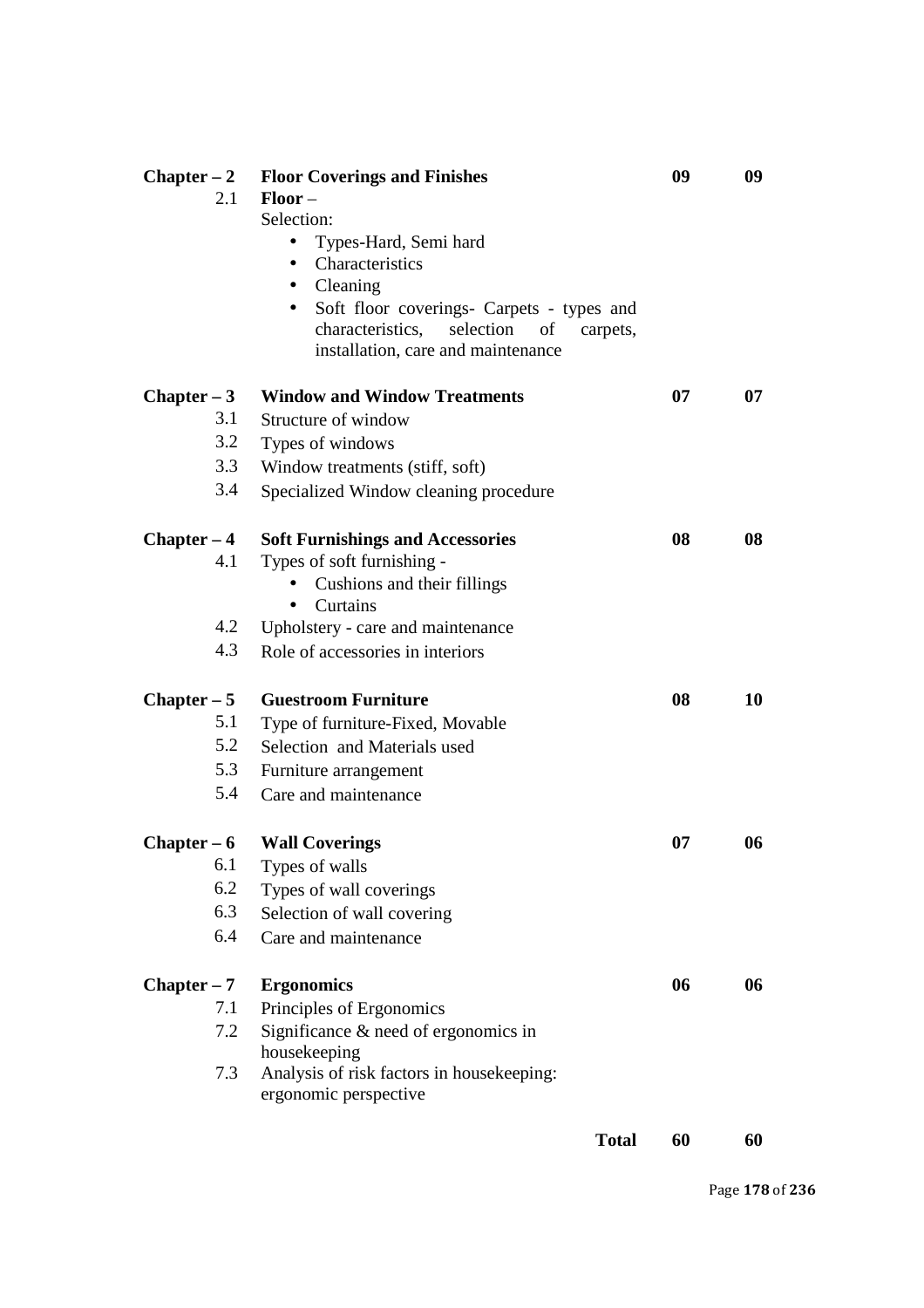All terminology related to the above mentioned topics to be studied.

**Assignments:** A minimum of *4 assignments* based on the following topics to be given to individual student and the marks to be considered in internal marks.

- a. Classify accessories and write a note on their selection and placement in guest rooms.
- b. Visit to a furniture mall to assess the latest trends in furniture.
- c. Guest lecture on interior designing.
- d. Collect samples of wall coverings.
- e. Visit to a boutique hotel.

## **Practical:**

Minimum 24 Practical to be accomplished. All students to be assessed for the individual practical on a continuous basis and the marks to be considered in internal marks.

- 1. Theme decorations for various areas in the hotel with detailed planning, indenting, and costing e. g. Lobby décor during Christmas (3 practical).
- 2. Identification of colour schemes and its application in hotels (2 practical).
- 3. Plan a hotel suite and other areas; chalk out a lighting plan for the same (2 practical).
- 4. Visit to see various types of floors and floor finishes, prepare a report.
- 5. Draw or prepare models for various types of windows and suggest window treatments for the same (3 practical).
- 6. Prepare a PPT on the types of soft furnishings and its impact on interior decoration.
- 7. Depict any 6 modes of hanging window curtains and draperies with either paper or fabric.(2 practical)
- 8. Calculate the amount of material required to stitch a triple pleated / eyelet, floor length curtain for a window.
- 9. Draw a layout of a room with placement of furniture and justify.
- 10. Applying the Ergonomics principles in Housekeeping Operations e.g. bed making, detailed study and using of various machines for cleaning. (2 practical)
- 11. Designing a questionnaire to analyze preferences of guests in the hotel (interior decoration).
- 12. Role plays on handling complaints of guests, guest preferences and requests, as per profiles of guests (3 practical).
- 13. Practicing room set ups for various types of hotels Budget, Resort, Business (2 practical).

## **Practical Examination: (Internal & External)**

Exams to be conducted based on the topics mentioned in the syllabus. The internal exams to be assessed by the internal examiner and external exams by the external examiner.

## **Reference Books**

- 1. Accommodation & Cleaning Services, Vol. I & II, David, Allen, Hutchinson
- 2. Hotel and Catering Studies Ursula Jones
- 3. Hotel Hostel and Hospital Housekeeping Joan C Branson & Margaret Lennox (ELBS)
- 4. Hotel House Keeping Sudhir Andrews, Publisher: Tata Mc Graw Hill.
- 5. House Craft Valerie Paul
- 6. House Keeping Management by Dr. D.K. Agarwal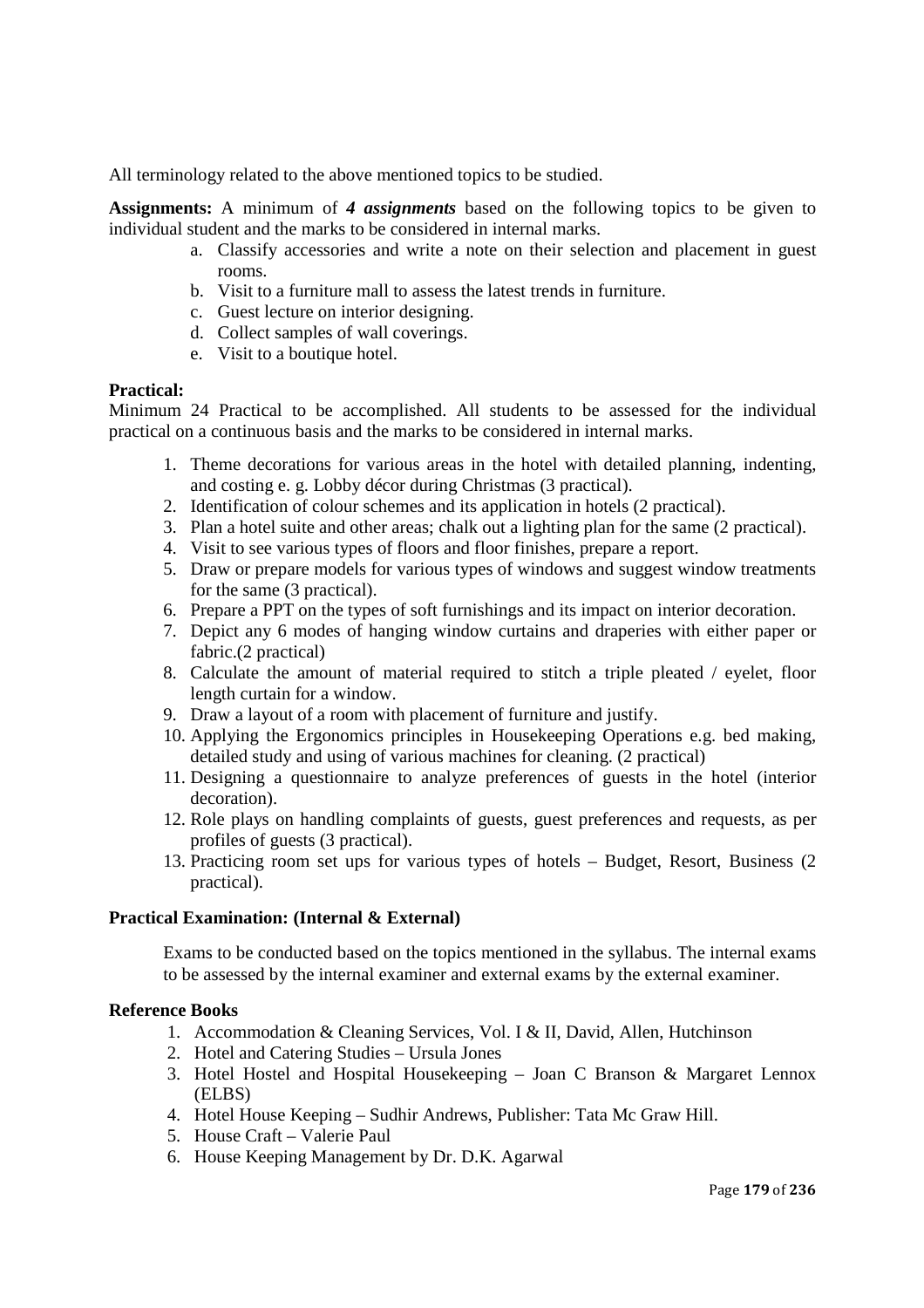- 7. House Keeping Management for Hostels Rosemary Hurst, Heinemann
- 8. Housekeeping and Front Office Jones
- 9. Housekeeping management Margaret M. Leappa & Aleta Netschke
- 10. Hotel Housekeeping Operations & Management G Raghubalan, Oxford University Press, Third edition
- 11. Housekeeping Operations and Management for Hospitality KCK. Rakesh Kadam, UDH publishers and distributers Pvt. Ltd, ISBN 978-93-82122-09-8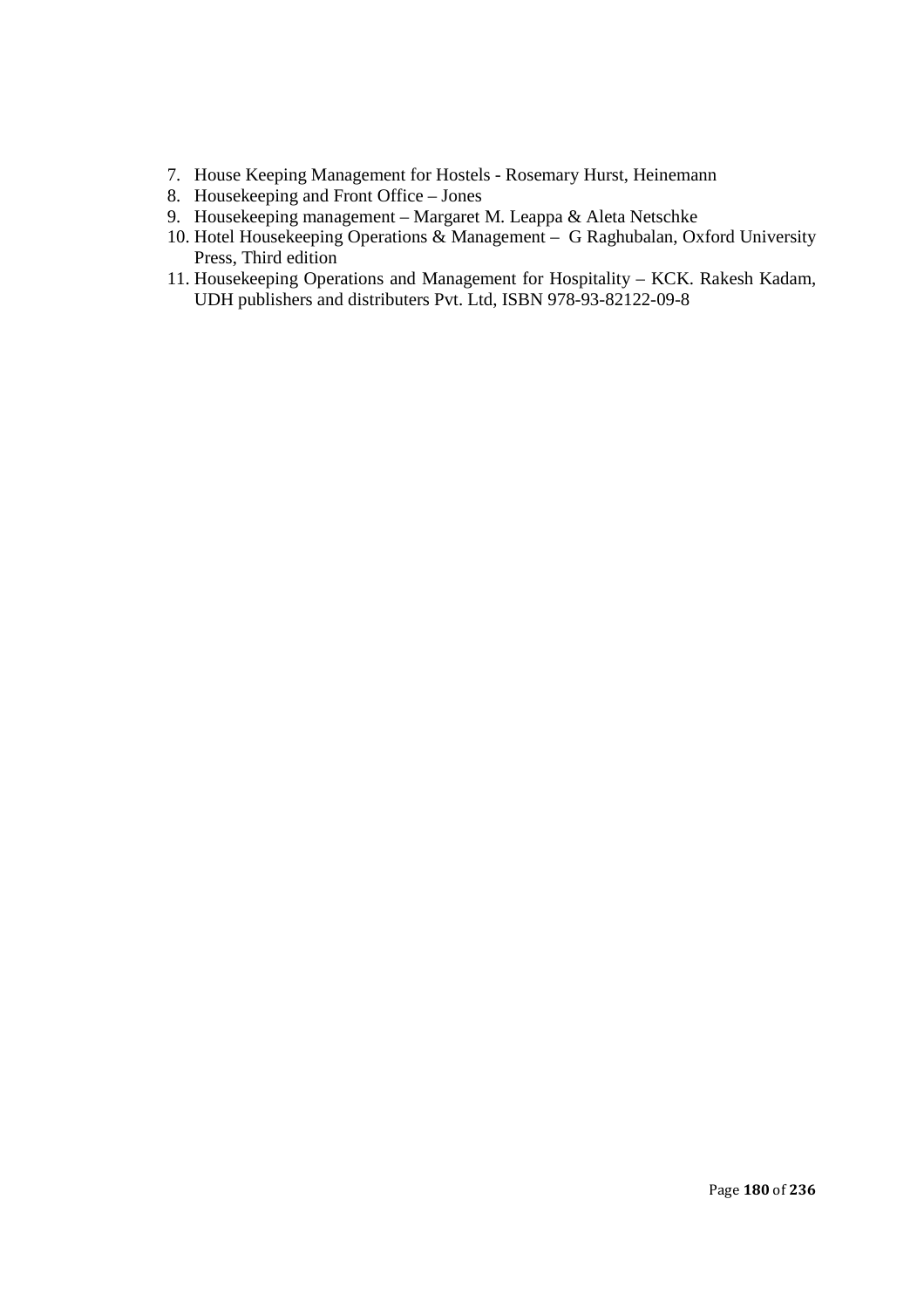| <b>Subject</b>         | : Specialization in Front Office Management – II |
|------------------------|--------------------------------------------------|
| <b>Subject Code</b>    | : CED 701                                        |
| <b>Subject Credits</b> | $:$ Eight                                        |
| <b>Semester</b>        | : Seventh                                        |

| <b>Teaching Scheme per week</b>            |          |          |  |
|--------------------------------------------|----------|----------|--|
| <b>Total</b><br><b>Practical</b><br>Theory |          |          |  |
| 04 hours                                   | 08 hours | 12 hours |  |

| <b>Examination Scheme</b> |                                                                          |                                                        |                                     |                                                 |                  |               |                                                 |                              |
|---------------------------|--------------------------------------------------------------------------|--------------------------------------------------------|-------------------------------------|-------------------------------------------------|------------------|---------------|-------------------------------------------------|------------------------------|
|                           | <b>Internal Examination Scheme</b><br><b>External Examination Scheme</b> |                                                        |                                     |                                                 |                  |               |                                                 |                              |
| Unit<br><b>Test</b>       | <b>Assignments</b>                                                       | <b>Continuous</b><br><b>Assessment</b><br>of practical | <b>Internal</b><br><b>Practical</b> | <b>Total</b><br><b>Internal</b><br><b>Marks</b> | <b>Practical</b> | <b>Theory</b> | <b>Total</b><br><b>External</b><br><b>Marks</b> | <b>Total</b><br><b>Marks</b> |
| 20                        | 20                                                                       | 20                                                     | 40                                  | <b>100</b>                                      | 40               | 60            | 100                                             | 200                          |

Front office is the gateway to hotels hence its operations and management is crucial to the Hospitality Industry. To prepare the students of specialization with in-depth knowledge of the same, it is important to introduce them to more detailed and varied topics.

|               |                                                   | <b>Hours</b> | <b>Marks</b> |
|---------------|---------------------------------------------------|--------------|--------------|
| $Chapter - 1$ | <b>Planning for Front Office Operations</b>       | 08           | 08           |
| $1.1\,$       | <b>Standard Operating Procedures:</b> Importance  |              |              |
|               | Guest registration<br>$\bullet$                   |              |              |
|               | Rooming a guest                                   |              |              |
|               | HWC – Handle with care<br>$\bullet$               |              |              |
|               | Differently abled guest<br>$\bullet$              |              |              |
|               | Guest booking through Travel agent<br>$\bullet$   |              |              |
|               | Crew check-in                                     |              |              |
|               | Single lady traveler                              |              |              |
|               | Luggage handling                                  |              |              |
|               | Check out                                         |              |              |
| 1.2           | Requirement for SOP                               |              |              |
| 1.3           | Benefits of using SOP                             |              |              |
| $Chapter - 2$ | <b>Staffing of the Front Office</b>               | 10           | 10           |
| 2.1           | Calculating Staff Requirement for Front Office    |              |              |
|               | Staff & Uniform Staff.                            |              |              |
| 2.2           | Duty Rotas for Front Office Staff & Uniform Staff |              |              |
| 2.3           | Staffing guidelines for Uniform staff and Front   |              |              |
|               | Desk                                              |              |              |
| 2.4           | Time & Motion Study in Business hotels / Resorts  |              |              |
|               | for Check – In & Check - Out.                     |              |              |
|               |                                                   |              |              |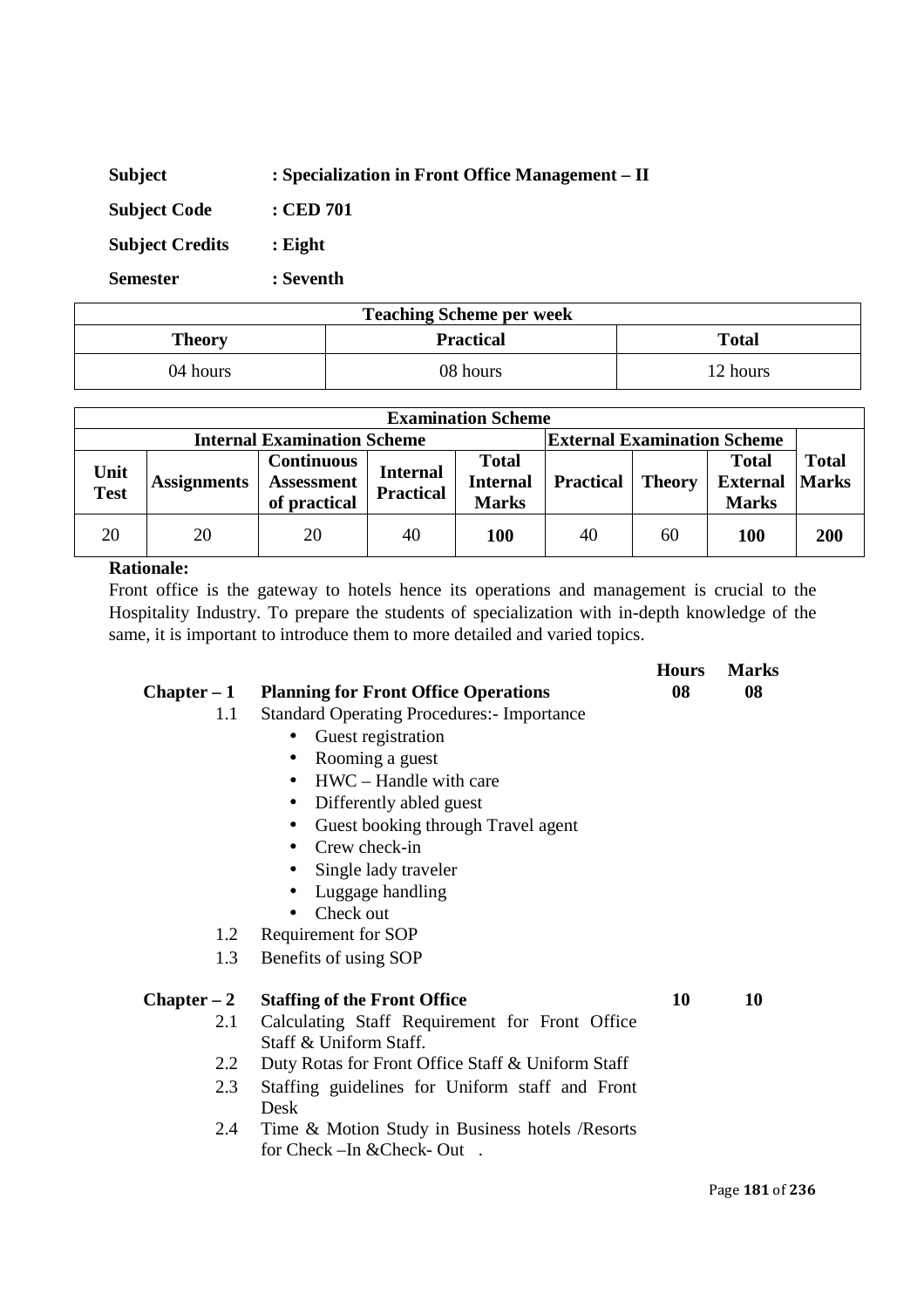| $Chapter - 3$     | <b>Budgeting for Front Office</b>                                                                  | 10 | 08 |
|-------------------|----------------------------------------------------------------------------------------------------|----|----|
| 3.1               | Factors affecting budget Planning                                                                  |    |    |
| 3.2               | Types of Budgets- fixed, flexible, zero base                                                       |    |    |
|                   | Capital Expenditure, Fixed, Operating, Master                                                      |    |    |
|                   | Flexible, Cash, Administrative<br>Budget,<br>&                                                     |    |    |
|                   | <b>Overhead Budget</b>                                                                             |    |    |
| 3.3               | Budgeting Process: - Defining Goals, preparing<br>Plans to analyze difference between planned $\&$ |    |    |
|                   | achieved goals, making necessary modifications                                                     |    |    |
| 3.4               | <b>Budgetary Control:- Objectives</b>                                                              |    |    |
| 3.5               | Advantages and limitations                                                                         |    |    |
| 3.6               | Refining budget plans                                                                              |    |    |
| Chapter –4        | <b>Control System at Front Office</b>                                                              | 08 | 08 |
| 4.1               | <b>Introduction to Controls</b>                                                                    |    |    |
| 4.2               | <b>Importance of Controls</b>                                                                      |    |    |
| 4.3               | Verification                                                                                       |    |    |
| 4.4               | <b>Computerized Control Systems</b>                                                                |    |    |
| 4.5               | Occupancy and revenue reports                                                                      |    |    |
| 4.6               | Other statistics                                                                                   |    |    |
|                   |                                                                                                    |    |    |
|                   |                                                                                                    | 08 | 10 |
|                   |                                                                                                    |    |    |
| Chapter –5<br>5.1 | <b>Revenue Management</b><br>Concept, Definition & importance of Revenue                           |    |    |
|                   | Management                                                                                         |    |    |
| 5.2               | <b>Elements of Revenue Management</b>                                                              |    |    |
|                   | (group room plans, transit room plans, Food<br>and                                                 |    |    |
|                   | beverage activity, special events)                                                                 |    |    |
| 5.3               | <b>Benefits of Revenue Management</b>                                                              |    |    |
| 5.4               | Using Revenue Management (potential high and                                                       |    |    |
|                   | tactics,<br>low,<br>demand<br>implementing<br>revenue<br>strategies, availability strategies)      |    |    |
|                   |                                                                                                    |    |    |
| $Chapter - 6$     | <b>Yield Management</b>                                                                            | 08 | 08 |
| 6.1               | Concept and importance                                                                             |    |    |
| 6.2               | Applicability to Front Office                                                                      |    |    |
|                   | (capacity management,<br>discount<br>allocation,<br>duration control)                              |    |    |
| 6.3               | Measuring Yield (potential average single rate,                                                    |    |    |
|                   | potential average double rate, multiple occupancy                                                  |    |    |
|                   | percentage, rate spread, potential average rate,                                                   |    |    |
|                   | achievement factor, yield statistic,<br>room rate                                                  |    |    |
| 6.4               | RevPAR, identical yields, equivalent occupancy)<br><b>Benefits of Yield Management</b>             |    |    |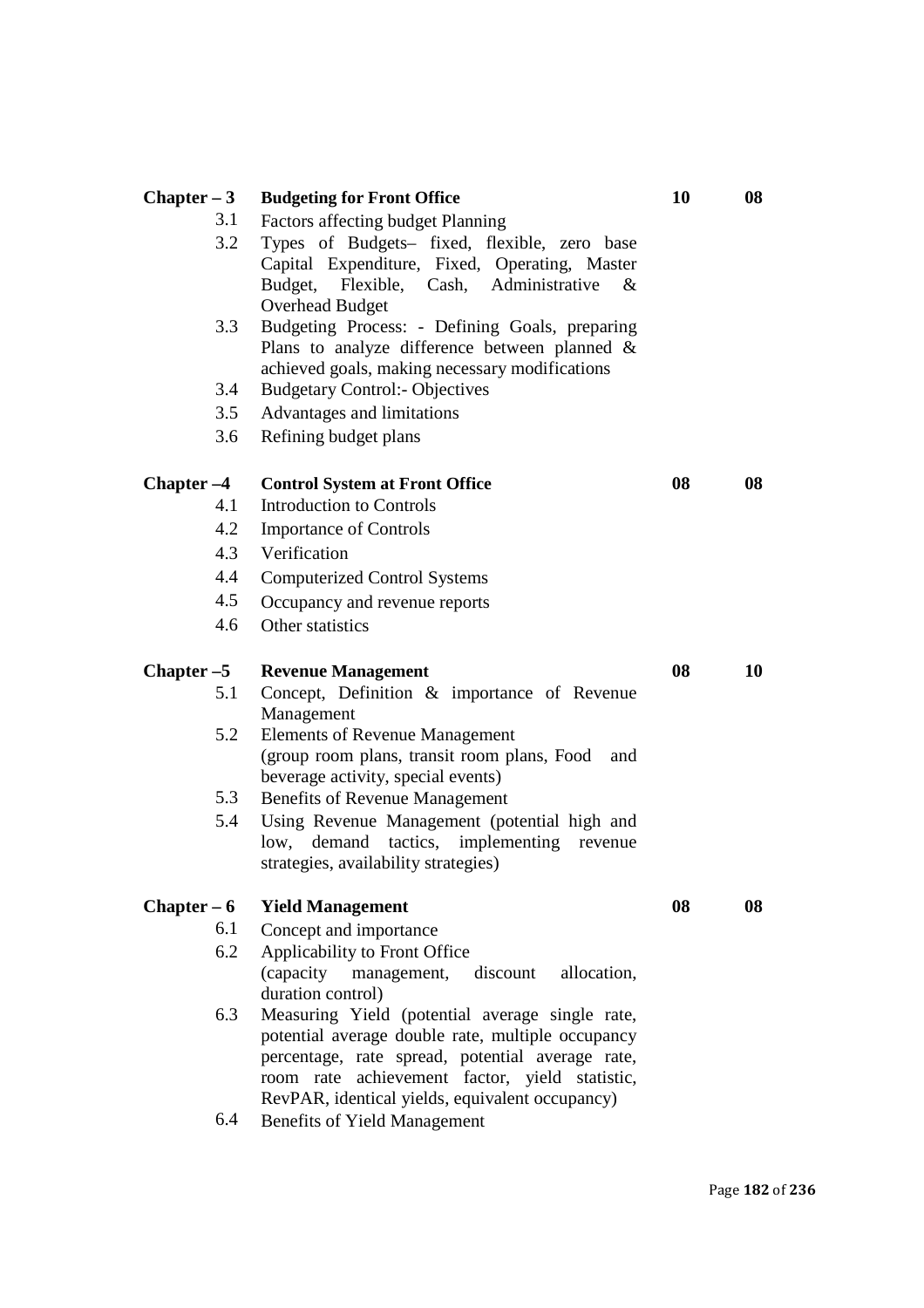| Chapter $-7$ Forecasting |                                                                                                 | 08 | 08 |
|--------------------------|-------------------------------------------------------------------------------------------------|----|----|
| 7.1                      | Concept of Forecasting                                                                          |    |    |
| 7.2                      | Forecasting techniques                                                                          |    |    |
| 7.3                      | Forecasting Room availability and useful data                                                   |    |    |
| 7.4                      | Forecasting sample formats<br>$(15 \text{ days}, 30 \text{ days}, \text{and } 90 \text{ days})$ |    |    |
|                          | <b>Total</b>                                                                                    | 60 | 60 |

# **Note: Glossary**

Students should be familiar with the Glossary pertaining to above-mentioned topics

**Practical:** Minimum *24 Practical* to be accomplished. All students to be assessed for the individual practical on a continuous basis and the marks to be considered in internal marks.

- 1. Write job description and job specification for a Receptionist/ Front Office Associate and Bell Boy.
- 2. Make task lists for various designations of Front Office Personnel (from the SOP point of view).
- 3. Role plays for different types of check ins FIT, Group, FFIT, VIP along with rooming.(2 practical)
- 4. Making SOPs for a) Guest registration b) Rooming a guest c) HWC d) Differently abled guest e) Guest booking through Travel agent f) Crew check-in g) Single lady traveler h) Luggage handling i) Check out (2 practical)
- 5. Role plays for different types of check outs FIT, VIP and Groups, Express check out.
- 6. Calculating staff requirements and making of duty roster for a 100 rooms hotel (Business and Budget).
- 7. Calculating staff requirements and making of duty roster for a 250 rooms hotel (business and resort).
- 8. Designing a process for stock taking of Front Office supplies and steps for control.
- 9. Case Studies on Revenue/ Yield Management in Front Office (2 Practical).
- 10. Time and Motion Study:
	- i. Check in (welcoming, registration and room allotment)
	- ii. Rooming a guest
	- iii. Check out
	- iv. Luggage delivery in room (2 Practical)
- 11. Revision of PMS and its keys. Using of PMS software to: How to print and prepare registration cards for arrivals.
- 12. Using of PMS software to: How to check in a guest; How to put in a locator; How to handle extension of guest stay.
- 13. Using of PMS software to: How to update guest profiles; How to process charges.
- 14. Using of PMS software to: How to post payment; Handling banquet event deposits.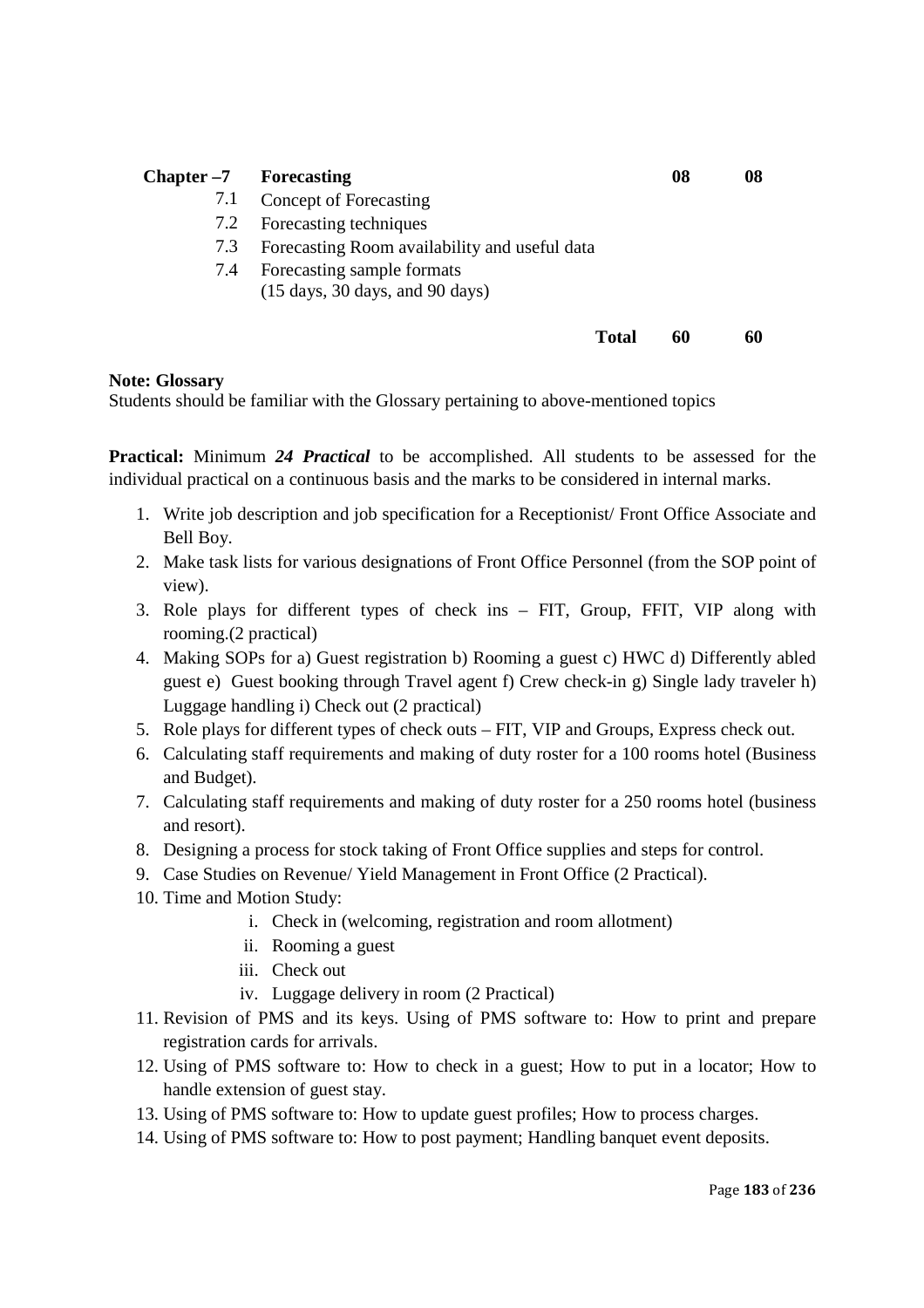- 15. Using of PMS software to: How to tally allowances for the day; How to tally paid outs for the day.
- 16. Using of PMS software to: How to process part settlements; Handling part settlements for long staying guests; How to do a credit check reports.
- 17. Forecasting for Room availability.
- 18. Preparing Operating Budget for Front Office Department.
- 19. Compare any two Hotels from their viewpoint of attitude towards Yield Management.
- 20. Preparing a Front Office Budget for a pre-opening property.

## **Assignments:**

A minimum of *4 assignments* based on the following topics to be given to individual student and the marks to be considered in internal marks.

- aa. Latest equipment used in Front Office with brand names and supplies.
- bb. Prepare a Marketing Plan for a five star hotel.
- cc. Origin of the concept of Yield and Revenue Management.
- dd. Brand standard audits for FO.
- ee. FEMA (Foreign Exchange Management Act)

# **Practical Examination: (Internal & External)**

Exams to be conducted on the above mentioned practical with equal weightage given to regular practical component and usage of PMS.

The internal exams to be assessed by the internal examiner and external exams by the external examiner.

## **Reference Books**

- 13. Front office Management by S.K.Bhatnagar.
- 14. Front Office Management & Operations by Sudhir Andrews
- 15. Effective Front Office Operations by Michael. L. Kasavana
- 16. Hotel Front OfficeA Training Manual by Sudhir Andrews
- 17. Professional front Office Management by Robert. H. Woods, Jack. D. Niemeyer, David. K. Hayes, Michele .A. Austin
- 18. Front Office Operations & Management by Ahmad Ismail
- 19. Hotel Front Office Operations & Management by Jatashankar. R.Tewari
- 20. Hotel Front Office Management by James Bardi.
- 21. Front Office Management & Operations by LinsleyDeveau, Patricia. M. Deveau, Nestor. D.J. Portocarrero, Marcel Escoffier
- 22. Check in Check out by Gary. K.Vallen.
- 23. Managing Hotel Operations Jerome. J. Vallen
- 24. Hotel Front Office Operational Procedures and Revenue Management by UDH publishers and distributers Pvt. Ltd, first edition 2015, ISBN 978-93-82122-30-2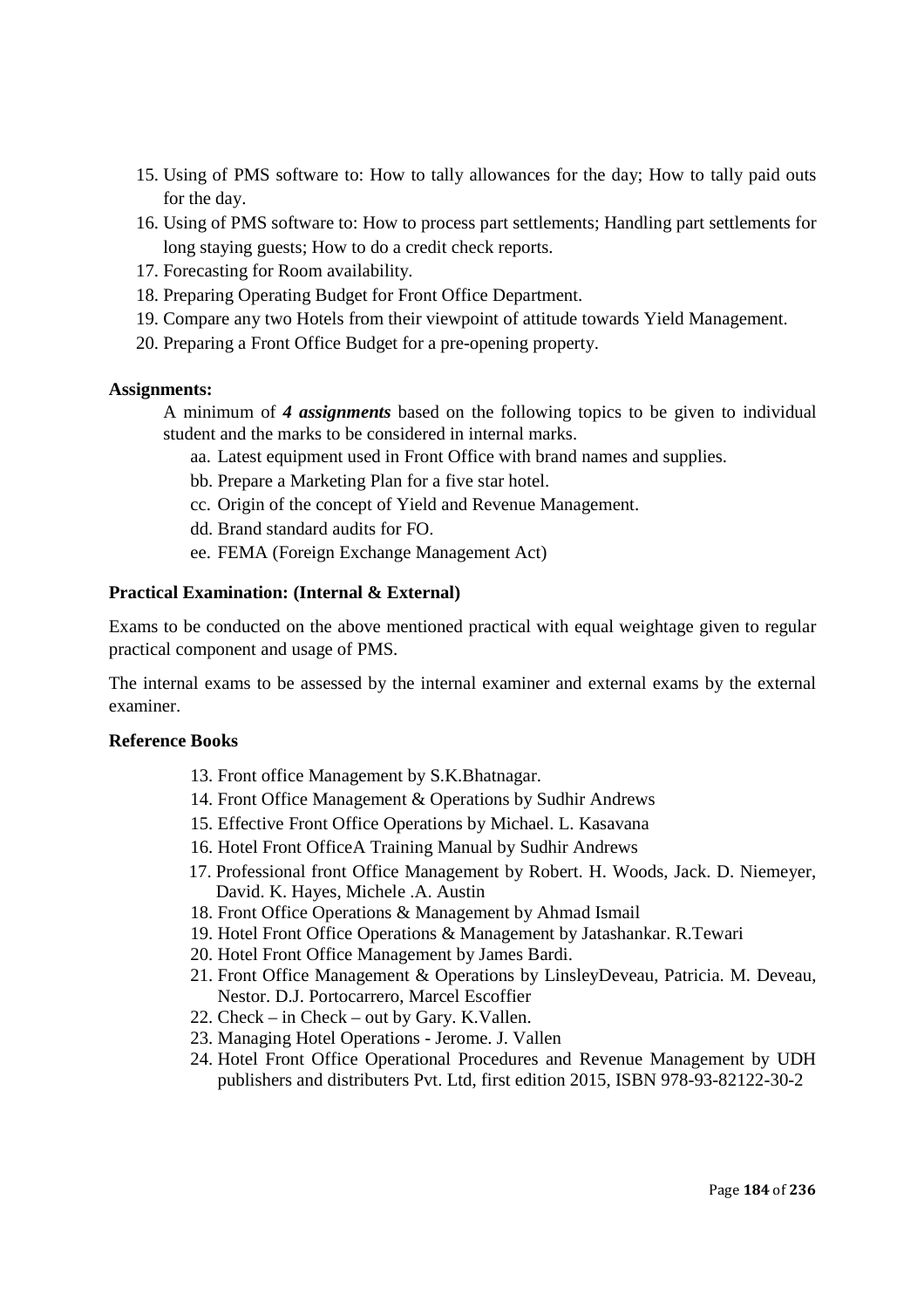| <b>Subject</b>         | : Food Safety Management Systems |
|------------------------|----------------------------------|
| <b>Subject Code</b>    | : AE 702                         |
| <b>Subject Credits</b> | $:$ Four                         |
| <b>Semester</b>        | : Seventh                        |

| <b>Teaching Scheme per week</b> |                  |              |  |
|---------------------------------|------------------|--------------|--|
| Theory                          | <b>Practical</b> | <b>Total</b> |  |
| 04 hours                        | $- - -$          | 04 hours     |  |

| <b>Examination Scheme</b>                                                |                                     |                                       |               |                                                             |     |  |
|--------------------------------------------------------------------------|-------------------------------------|---------------------------------------|---------------|-------------------------------------------------------------|-----|--|
| <b>Internal Examination Scheme</b><br><b>External Examination Scheme</b> |                                     |                                       |               |                                                             |     |  |
| Unit Test<br><b>Theory</b> )                                             | <b>Assignments</b><br>(Theory base) | <b>Total Internal</b><br><b>Marks</b> | <b>Theory</b> | <b>Total External</b><br><b>Total Marks</b><br><b>Marks</b> |     |  |
| 20                                                                       | 30                                  | 50                                    | 50            | 50                                                          | 100 |  |

The ISO 22000 family of standards relates to Food Safety Management Systems and are designed to help organizations of any size and at any stage in the food chain to ensure they meet the needs of customers and other stakeholders. This model will enable students to work towards a systematic approach to developing, planning, validating, establishing, implementing, monitoring, verifying and improving the Food Safety Management System.

|               |                                                                                       | <b>Hours</b> | <b>Marks</b> |
|---------------|---------------------------------------------------------------------------------------|--------------|--------------|
| $Chapter - 1$ | <b>Introduction to International Organization for</b><br><b>Standardization (ISO)</b> | 04           | 03           |
| 1.1           | <b>History of ISO</b>                                                                 |              |              |
| 1.2           | Types of Standards                                                                    |              |              |
| 1.3           | Most commonly used Standards                                                          |              |              |
| 1.4           | Definitions and Terms used in ISO                                                     |              |              |
| $Chapter - 2$ | ISO 22000 – Food Safety Management System<br>(FSMS)                                   | 04           | 04           |
| 2.1           | Overview of ISO 22000 (To include FSSC 22000,<br>PAS 220, BRC and IFS, GFSI)          |              |              |
| 2.2           | Scope                                                                                 |              |              |
| 2.3           | Definitions and terms used in ISO 22000                                               |              |              |
| 2.4           | <b>Normative References</b>                                                           |              |              |
| $Chapter - 3$ | <b>Basic Requirements of ISO 22000</b>                                                | 06           | 05           |
| 3.1           | <b>General Requirement</b>                                                            |              |              |
| 3.2           | <b>Documentation Requirement</b>                                                      |              |              |
| 3.3           | <b>Management Commitment</b>                                                          |              |              |
| 3.4           | Food Safety Policy, System Planning                                                   |              |              |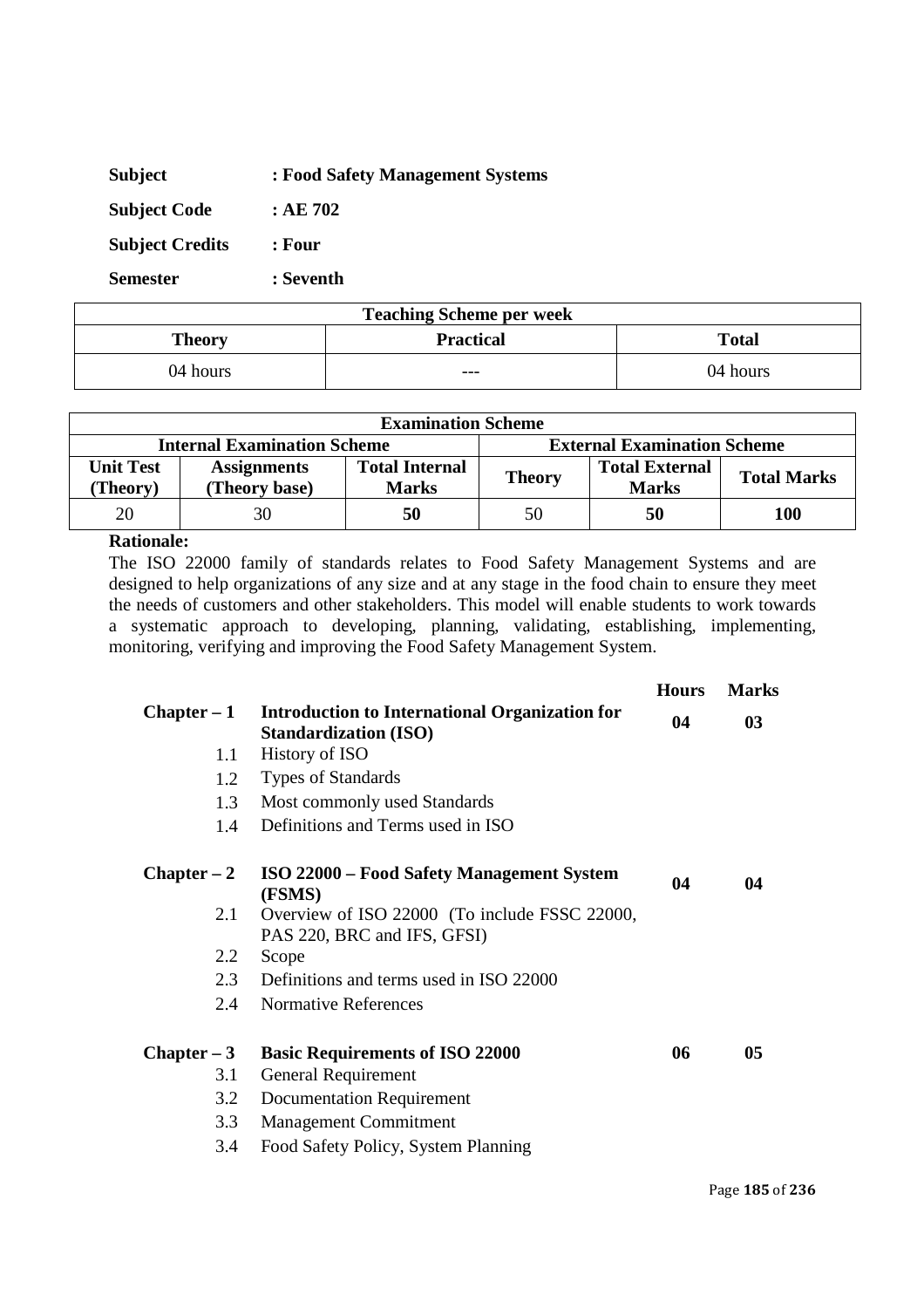| 3.5           | Responsibility, Authority and Food Safety Team<br>Leader                                        |    |    |
|---------------|-------------------------------------------------------------------------------------------------|----|----|
| 3.6           | Communication – Internal and External                                                           |    |    |
| 3.7           | <b>Emergency Preparedness</b>                                                                   |    |    |
| $Chapter - 4$ | <b>Management's Role in Implementation of FSMS</b>                                              | 04 | 04 |
| 4.1           | <b>Provision of Human Resources</b>                                                             |    |    |
| 4.2           | Competence, Awareness and Training                                                              |    |    |
| 4.3           | Provision of Infrastructure, Work Environment                                                   |    |    |
| $Chapter - 5$ | <b>Planning and Developing for Safe Products</b>                                                | 10 | 08 |
| 5.1           | Prerequisite Programmes (PRP's)                                                                 |    |    |
| 5.2           | Primary Steps to Support Hazard Analysis                                                        |    |    |
| 5.3           | Developing a Food Safety Team                                                                   |    |    |
| 5.4           | Product Characteristics - Raw<br>Materials,<br><b>Ingredients and Product-Contact Materials</b> |    |    |
| 5.5           | Characteristics of End Products and Intended Use                                                |    |    |
| 5.6           | Preparation of Flow Chart / Diagrams, Process<br><b>Steps and Control Measures</b>              |    |    |
| 5.7           | Description of Process Steps and Control Measures                                               |    |    |
|               |                                                                                                 | 06 | 05 |
| $Chapter - 6$ | <b>Hazard Analysis</b>                                                                          |    |    |
| 6.1           | Identifying Various Hazards and Determining<br>Level of Acceptance                              |    |    |
| 6.2           | <b>Assessment of Hazard</b>                                                                     |    |    |
| 6.3           | Selection and Assessment Control measure                                                        |    |    |
| 6.4           | <b>Establishing Operational Prerequisite Programmes</b><br>(PRP's)                              |    |    |
| $Chapter - 7$ | <b>Developing the HACCP Plan</b>                                                                | 12 | 10 |
| 7.1           | Documentation of HACCP Plan                                                                     |    |    |
| 7.2           | Identification of Critical Control Points (CCP's)                                               |    |    |
| 7.3           | Determination of Critical Limits for Critical<br><b>Control Points</b>                          |    |    |
| 7.4           | System for the Monitoring of Critical Control<br>Points                                         |    |    |
| 7.5           | Actions to be Taken When Results Exceed Critical<br>Limits                                      |    |    |
| 7.6           | Continual Updating of Information and Documents                                                 |    |    |
| 7.7           | <b>Verification Activities</b>                                                                  |    |    |
| 7.8           | Establishing a traceability System<br>Understanding role of HACCP in FSMS                       |    |    |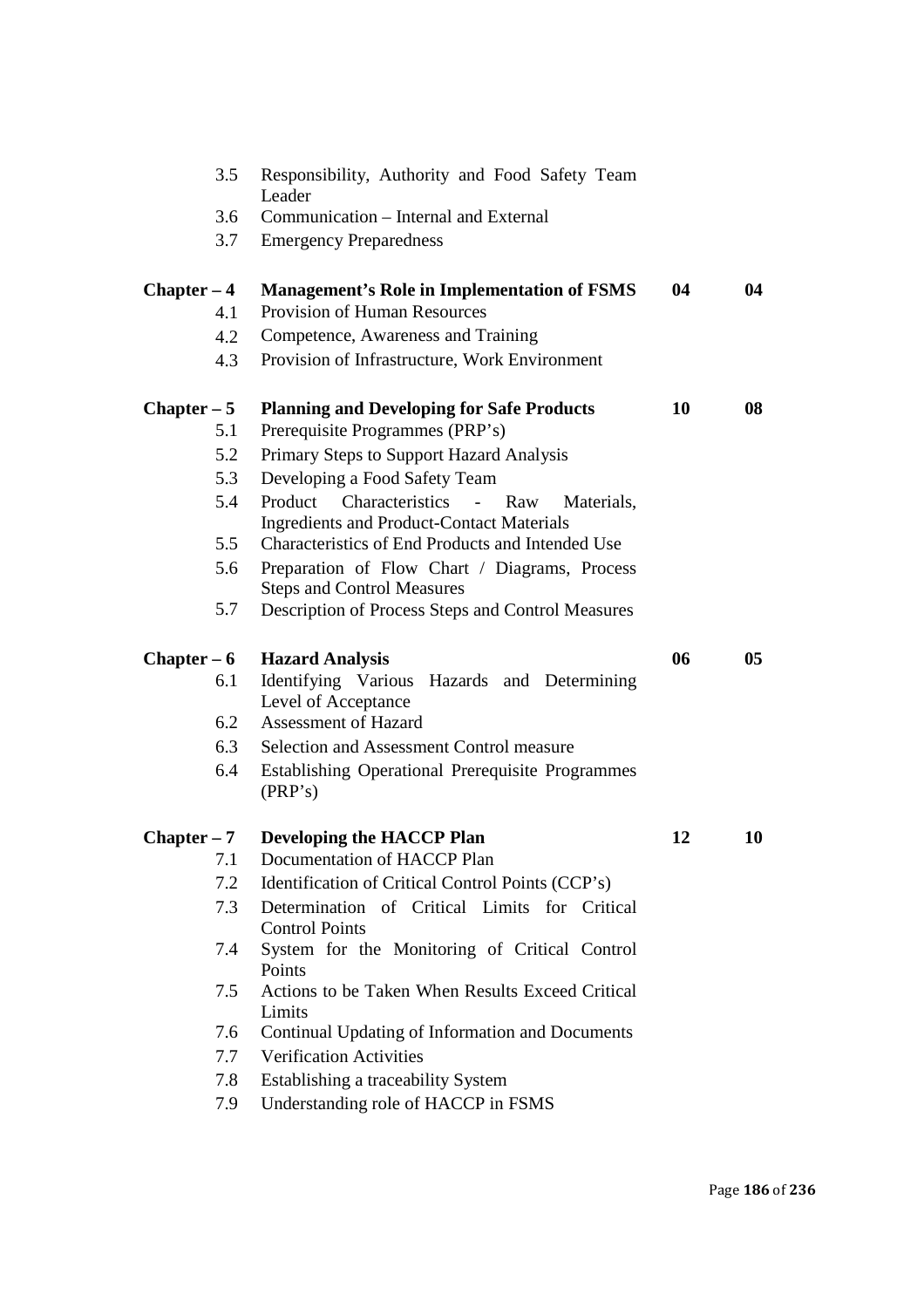| $Chapter - 8$ | <b>Control of Non-Conformity</b>                                                        | 04 | 03 |
|---------------|-----------------------------------------------------------------------------------------|----|----|
| 8.1           | Corrections and Corrective Actions                                                      |    |    |
| 8.2           | Handling of Potentially Unsafe Products                                                 |    |    |
| 8.3           | Withdrawals                                                                             |    |    |
| $Chapter - 9$ | Validation, Verification and Improvement of the<br><b>Food Safety Management System</b> | 10 | 08 |
| 9.1           | Validation of Control Measure Combinations                                              |    |    |
| 9.2           | Control of Monitoring and Measuring                                                     |    |    |
| 9.3           | Internal Audit                                                                          |    |    |
| 9.4           | Evaluation of Individual Verification Results                                           |    |    |
| 9.5           | Analysis of Results of Verification Activities                                          |    |    |
| 9.6           | Continual Improvement                                                                   |    |    |
| 9.7           | Updating the Food Safety Management System                                              |    |    |
| 9.8           | Advantages of FSMS                                                                      |    |    |
|               | <b>Total</b>                                                                            | 60 | 50 |

## **Note: Glossary**

Students should be familiar with the Glossary pertaining to above-mentioned topics

## **Assignments:**

A minimum of 3 assignments based on the following topics to be given to individual student and the marks to be considered in internal marks.

- a. Preparation of a sample FSMS goal and formulation of measurable targets for the same. (Key Process Indicators)
- b. Preparation of various Pre requisite Programs
- c. Preparation of various Operational Pre requisite Programs
- d. Flow Diagrams of Interactive Communication, HACCP Plan, Quality Management System Process
- e. Mock Audit of a Food Operation Section / Department
- f. Preparation of Checklists for Various Procedures
- g. Material Storage and Handling Principles
- h. Preparation of Non Conformances and Reporting / Problem Solving Techniques
- i. Identification of risks associated in a kitchen and possible controls

## **Reference Books**

- 6. Understanding Food Safety Management Systems: A Practical Approach to the Application of ISO-22000:2005 Paperback – August 2, 2013 by Erasmo Salazar (Author)
- 7. ISO 22000 Standard Procedures for Food Safety Management Systems Bizmanual
- 8. Understanding Food Safety Management Systems: A Practical Approach to the Application of ISO-22000:2005 – Erasmo Salazar
- 9. ISO 9001:2008 Explained  $(3<sup>rd</sup> Edition)$  Charles A. Cianfrani, Joseph J. Tsiakals, John E. (Jack) West, ASO Quality Press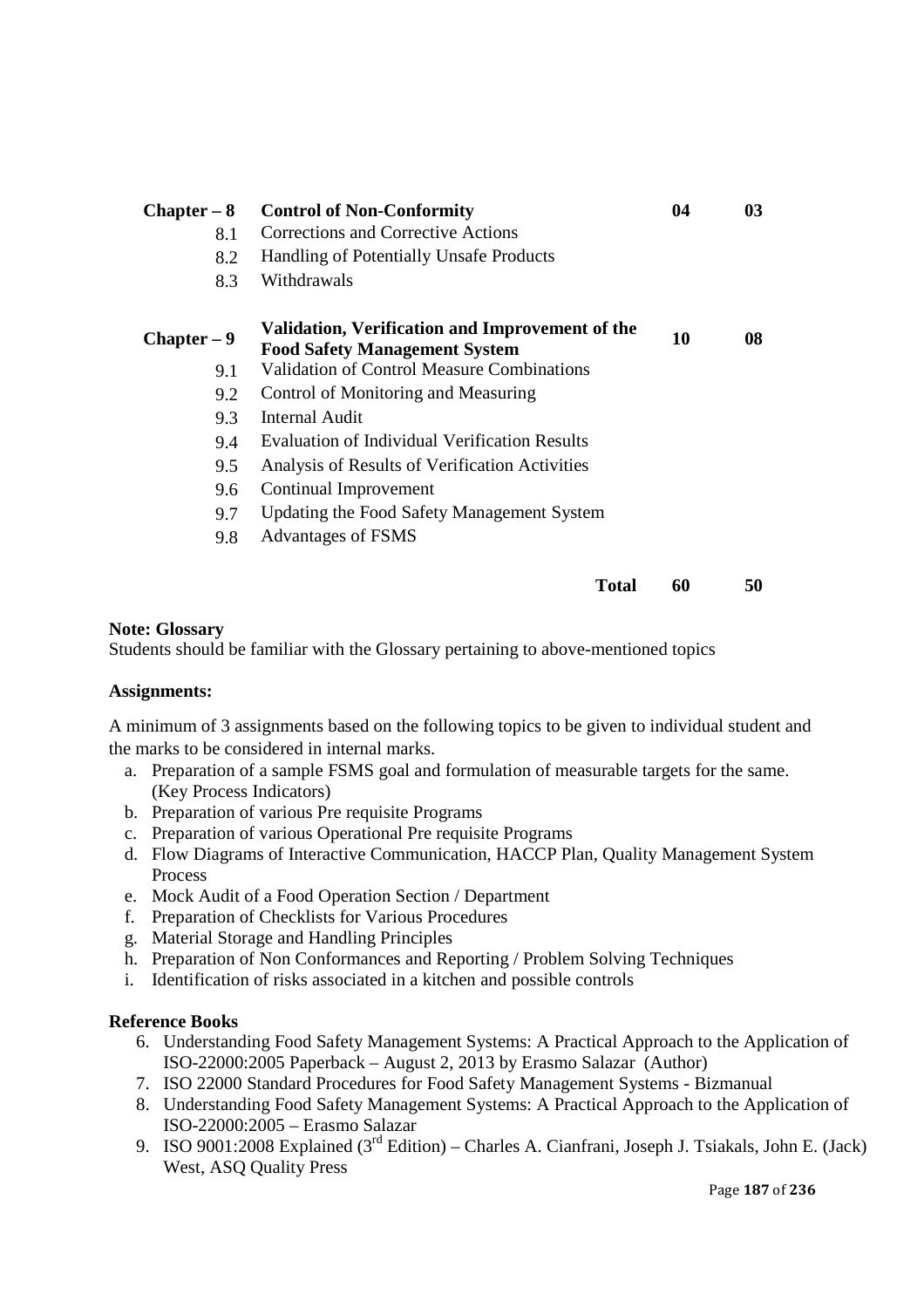- 10. HACCP and ISO 22000: Application to Foods of Animal Origin Ioannis S. Arvanitoyannis, Wiley-Blackwell
- 11. ISO 22000:2005, Food safety management systems Requirements for any organization in the food chain – ISO TC/34
- 12. http://www.iso.org/iso/home.html
- 13. http://www.iso.org/iso/home/about.htm
- 14. https://en.wikipedia.org/wiki/International\_Organization\_for\_Standardization
- 15. http://www.standardsglossary.com/
- 16. http://www.iso.org/iso/home/standards.htm
- 17. https://en.wikipedia.org/wiki/List\_of\_International\_Organization for\_Standardization\_standards
- 18. http://www.praxiom.com/iso-definition.htm
- 19. http://asq.org/glossary/a.html
- 20. http://www.isoqsltd.com/iso-standards-definitions/
- 21. http://www.iso.org/iso/home/store/catalogue\_tc/catalogue\_detail.htm?csnumber=35466
- 22. https://law.resource.org/pub/in/bis/S06/is.iso.22000.2005.pdf
- 23. http://www.praxiom.com/iso-22000-definitions.htm
- 24. http://www.bureauveritas.co.in
- 25. www.22000-tools.com/pas-220.html
- 26. www.fssc22000.com/
- 27. http://www.mygfsi.com/
- 28. https://en.wikipedia.org/wiki/Global\_Food\_Safety\_Initiative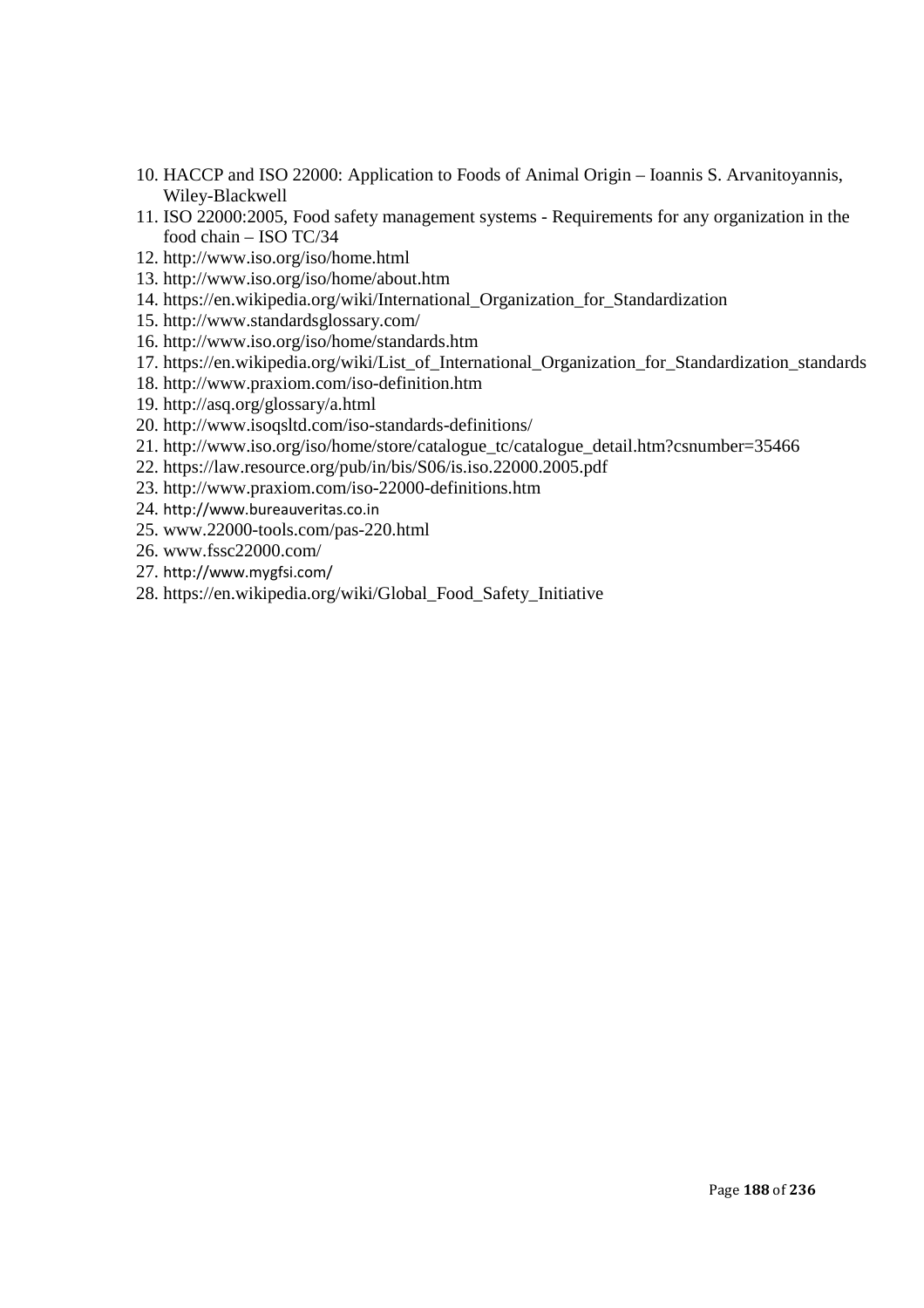| <b>Subject</b>         | : Total Quality Management |
|------------------------|----------------------------|
| <b>Subject Code</b>    | :AE703                     |
| <b>Subject Credits</b> | : Four                     |
| <b>Semester</b>        | : Seventh                  |

| <b>Teaching Scheme per week</b> |                                  |          |  |
|---------------------------------|----------------------------------|----------|--|
| Theory                          | <b>Practical</b><br><b>Total</b> |          |  |
| 04 hours                        |                                  | 04 hours |  |

| <b>Examination Scheme</b>                                                |                                     |                                       |               |                                       |                    |
|--------------------------------------------------------------------------|-------------------------------------|---------------------------------------|---------------|---------------------------------------|--------------------|
| <b>Internal Examination Scheme</b><br><b>External Examination Scheme</b> |                                     |                                       |               |                                       |                    |
| <b>Unit Test</b><br><b>Theory</b> )                                      | <b>Assignments</b><br>(Theory base) | <b>Total Internal</b><br><b>Marks</b> | <b>Theory</b> | <b>Total External</b><br><b>Marks</b> | <b>Total Marks</b> |
| 20                                                                       | 30                                  | 50                                    | 50            | 50                                    | 100                |

This subject will impart to the students the importance of Quality Management in Hotels. It focuses on continuous improvement, Team Building, Methods of solving quality problems, importance of team work. At the end of the semester students will be able to understand importance of customer satisfaction (Internal and External), Thoughts of Quality Gurus on Quality Management and different systems to manage Quality.

|               |                                                                                     | <b>Hours</b> | <b>Marks</b> |
|---------------|-------------------------------------------------------------------------------------|--------------|--------------|
| $Chapter - 1$ | <b>Quality</b>                                                                      | 04           | 04           |
| 1.1           | Definitions                                                                         |              |              |
| 1.2           | <b>Basic Concepts</b>                                                               |              |              |
| 1.3           | <b>Quality Plans</b>                                                                |              |              |
| $Chapter - 2$ | <b>Core Concepts of TQM</b>                                                         | 06           | 06           |
| 2.1           | Internal Customer (Importance to keep the internal<br>customer happy and satisfied) |              |              |
| 2.2           | <b>Right First Time (Zero Defects)</b>                                              |              |              |
| 2.3           | <b>Customer Focus</b>                                                               |              |              |
|               | (Importance of Complaining Customers)                                               |              |              |
| 2.4           | Continuous Improvement (PDCA/PDSA Cycle)                                            |              |              |
| $Chapter - 3$ | <b>Quality Gurus and their Vision</b>                                               | 06           | 05           |
| 3.1           | Joseph M. Juran                                                                     |              |              |
| 3.2           | Philip B. Crosby                                                                    |              |              |
| 3.3           | W. Edwards Deming                                                                   |              |              |
| $Chapter - 4$ | <b>Core values of Japanese Management</b>                                           | 04           | 04           |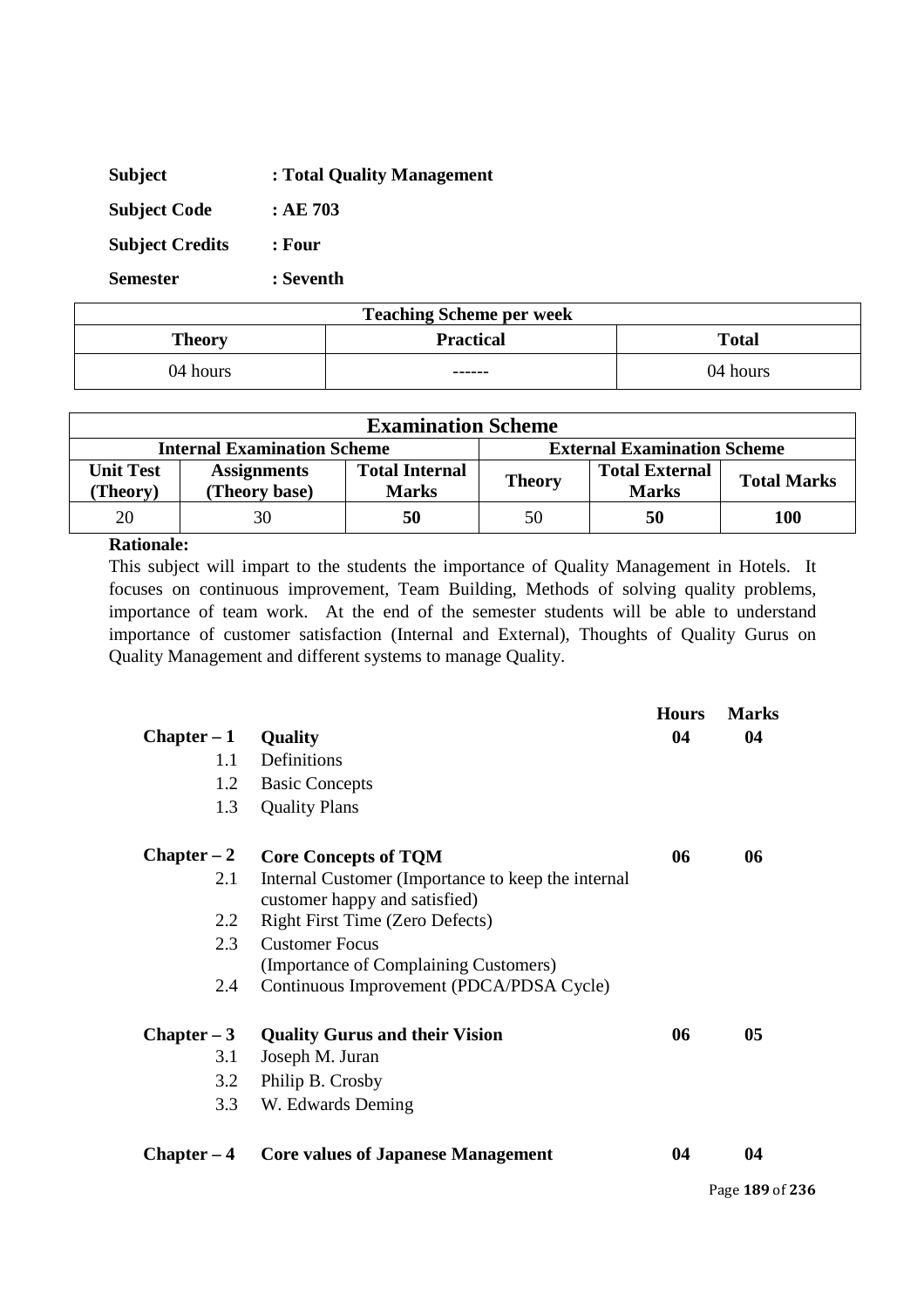| 4.1<br>4.2<br>4.3    | Perfectionism<br>Diligence<br>Agility                                                                      |    |                |
|----------------------|------------------------------------------------------------------------------------------------------------|----|----------------|
| $Chapter - 5$<br>5.1 | <b>Quality Certifications and Audits</b><br><b>International Organisation for Standardisation</b><br>(ISO) | 04 | 0 <sub>5</sub> |
| 5.2                  | Environmental Management System (EMS)                                                                      |    |                |
| 5.3                  | Six Sigma Certification                                                                                    |    |                |
| 5.4                  | <b>Brand Standard Audit</b>                                                                                |    |                |
| $Chapter - 6$        | <b>Employee Satisfaction</b>                                                                               | 05 | 03             |
| 6.1                  | Training: Need and Importance                                                                              |    |                |
| 6.2                  | <b>Employee Opinion Survey: Need and Importance</b>                                                        |    |                |
| 6.3                  | <b>Empowerment: Definition and effects</b>                                                                 |    |                |
| $Chapter - 7$        | <b>Culture at work</b>                                                                                     | 04 | 03             |
| 7.1                  | <b>Vision Statement</b>                                                                                    |    |                |
| 7.2                  | <b>Mission Statement</b>                                                                                   |    |                |
| 7.3                  | Work Culture: Pillars of great working                                                                     |    |                |
|                      | environment - Honesty, Integrity, Team work,<br>Loyalty                                                    |    |                |
| $Chapter - 8$        | <b>Problem Solving Tools</b>                                                                               | 07 | 0 <sub>5</sub> |
| 8.1                  | Brainstorming: Ground Rules, Procedure and<br>advantages                                                   |    |                |
| 8.2                  | Parato Analysis: 80-20 rule with graph                                                                     |    |                |
| 8.3                  | Ishikawa diagram: Importance and execution                                                                 |    |                |
| $Chapter - 9$        | <b>Kaizen</b>                                                                                              | 04 | 03             |
| 9.1                  | Meaning                                                                                                    |    |                |
| 9.2                  | 5 S Philosophy                                                                                             |    |                |
| $Chapter - 10$       | <b>Customer Satisfaction</b>                                                                               | 05 | 03             |
| 10.1                 | <b>Importance of Customer Satisfaction</b>                                                                 |    |                |
| 10.2                 | Methods of measuring Customer Satisfaction                                                                 |    |                |
|                      | <b>Comment Cards</b>                                                                                       |    |                |
|                      | <b>Telephone Calls</b>                                                                                     |    |                |
|                      | Emails                                                                                                     |    |                |
| 10.3                 | Handling guests' complaints                                                                                |    |                |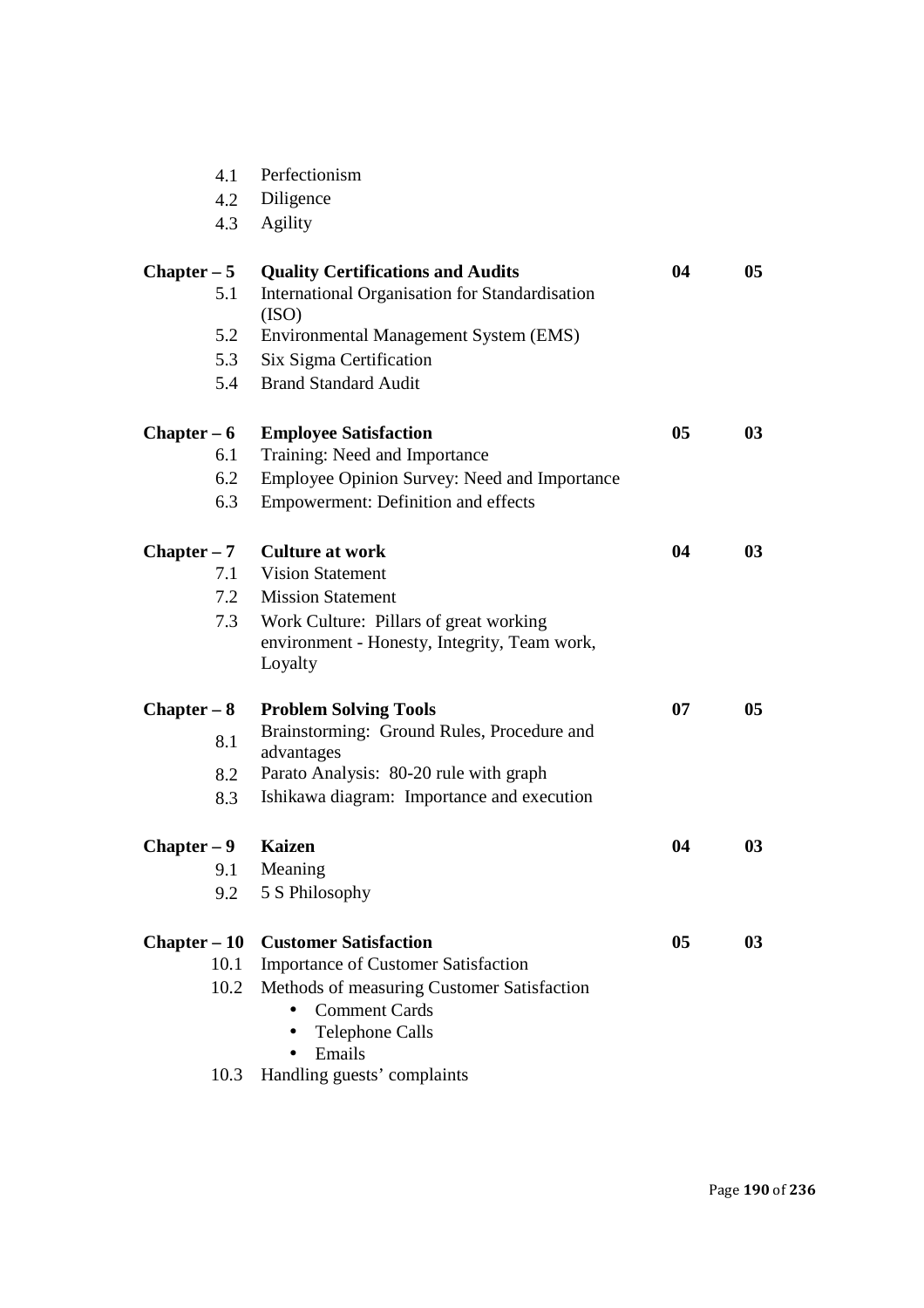|      | $Chapter -11$ Quality Costs                         |       | 06 | 05 |
|------|-----------------------------------------------------|-------|----|----|
|      | 11.1 Preventive Cost: Meaning and Causes            |       |    |    |
| 11.2 | Appraisal Cost: Meaning and Causes                  |       |    |    |
|      | 11.3 Failure Cost: Meaning and Causes               |       |    |    |
|      | Chapter $-12$ Communication & its importance in TQM |       | 05 | 04 |
| 12.1 | Importance of proper communication                  |       |    |    |
| 12.2 | Effective ways of communication                     |       |    |    |
| 12.3 | <b>Communication Barriers</b>                       |       |    |    |
|      |                                                     | Total | 60 | 50 |
|      |                                                     |       |    |    |

**Assignments:** A minimum of *03 assignments* to be submitted by students by the end of the semester on following topics.

- 1. What are Quality Teams? Explain their importance and working
- 2. HACCP and its importance in Quality Management
- 3. Plan a Quality Management Programme for your respective departments
- 4. Prepare a Vision, Mission statement for your company. Justify the same. (Assume Suitable data)
- 5. Explain GAP theory of customer satisfaction in brief

## **References:**

- 1. Managing Quality in Science Sector Mike Asher 1996 Kogan Page Ltd.
- 2. The essence of Total Quality Management John Bank 1996 Practice Hall of India Pvt. Ltd. New Delhi.
- 3. Word of Kaizen A Total Quality Culture of Survival Shyam Talawadekar Published by Quality Management System, Thane
- 4. Quality is Free and Quality is still Free by Philip Crosby
- 5. The Eight Core Values of Japanese Businessmen Yasutaka Sai Jaico Publishing House
- 6. TQM in Action John Pike & Richard Barheo Clrpure & Hall
- 7. Quality foe Service Sector John Mecdarnald Management Books 200 Ltd.
- 8. Quality of Service : by Bo Evandsson, Bertel Thamsson & John Obertveit Mc graw Hill Book Company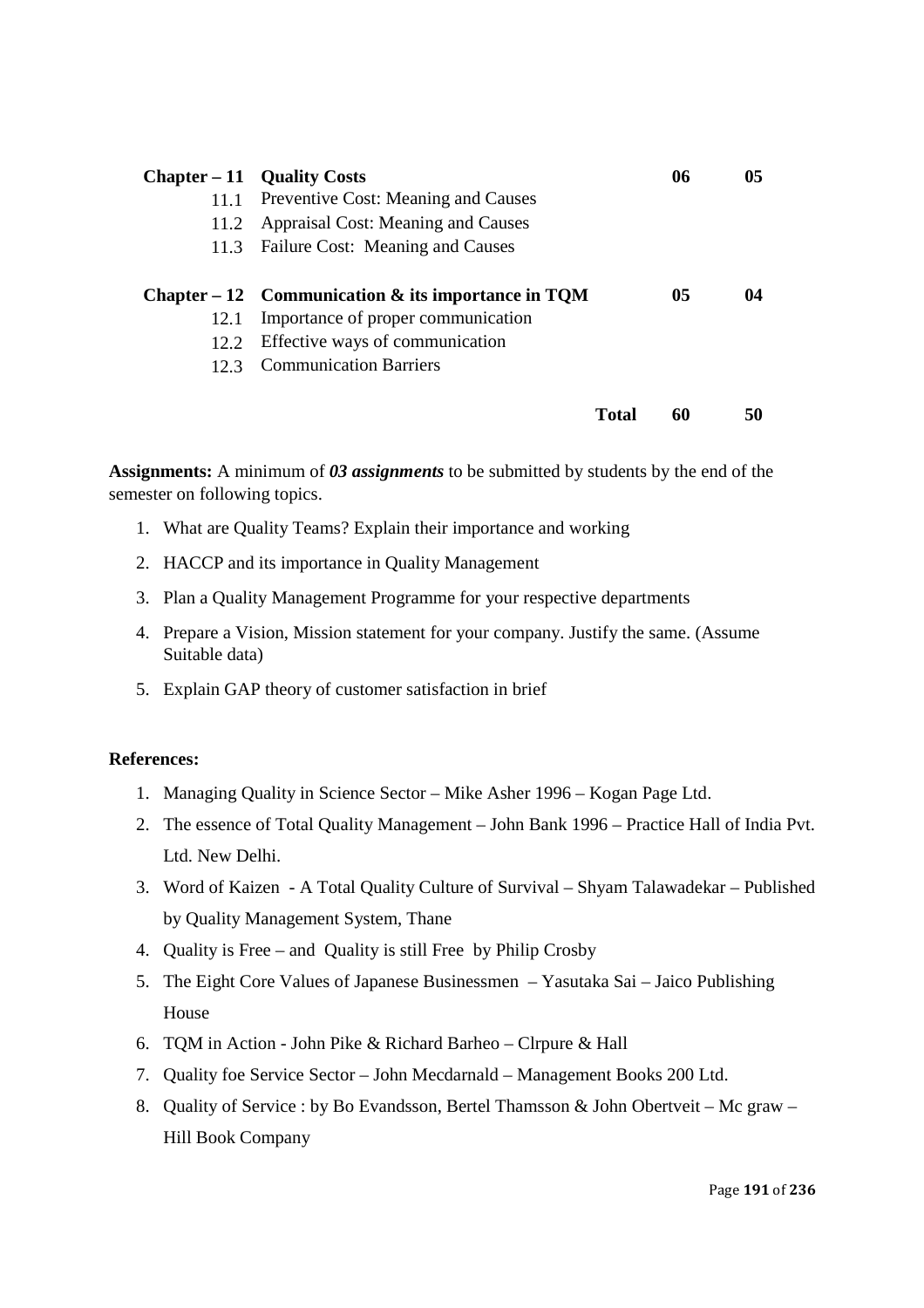| <b>Subject</b>         | : MICE    |
|------------------------|-----------|
| <b>Subject Code</b>    | : SE 704  |
| <b>Subject Credits</b> | : Four    |
| <b>Semester</b>        | : Seventh |

| <b>Teaching Scheme per week</b>            |          |          |  |
|--------------------------------------------|----------|----------|--|
| <b>Practical</b><br><b>Total</b><br>Theory |          |          |  |
| 03 hours                                   | 02 hours | 05 hours |  |

| <b>Examination Scheme</b>          |                    |                                     |                                                 |               |                                                 |                    |
|------------------------------------|--------------------|-------------------------------------|-------------------------------------------------|---------------|-------------------------------------------------|--------------------|
| <b>Internal Examination Scheme</b> |                    |                                     | <b>External Examination Scheme</b>              |               |                                                 |                    |
| <b>Unit Test</b>                   | <b>Assignments</b> | <b>Internal</b><br><b>Practical</b> | <b>Total</b><br><b>Internal</b><br><b>Marks</b> | <b>Theory</b> | <b>Total</b><br><b>External</b><br><b>Marks</b> | <b>Total Marks</b> |
| 20                                 | 10                 | 20                                  | 50                                              | 50            | 50                                              | <b>100</b>         |

MICE is one of the extensively and rapid growing industry today. This industry also offers wide career opportunities. This course gives students an overview of the MICE (Meetings, Incentive, Conventions and Events/Exhibitions) sector of the tourism industry. Students will also enhance their managerial and operational skills for organizing Meetings, Incentive, Conventions and Events / Exhibitions.

|               |                                           | <b>Hours</b> | <b>Marks</b> |
|---------------|-------------------------------------------|--------------|--------------|
| $Chapter - 1$ | <b>MICE</b>                               | 06           | 08           |
| 1.1           | Introduction to MICE Industry             |              |              |
| 1.2           | Basic terms and concepts in MICE          |              |              |
| 1.3           | Definitions of different types of meeting |              |              |
| 1.4           | Product knowledge of MICE                 |              |              |
| $Chapter - 2$ | <b>Infrastructure for MICE</b>            | 06           | 08           |
| 2.1           | Components of MICE                        |              |              |
| 2.2           | <b>Planning for MICE</b>                  |              |              |
|               | Venues                                    |              |              |
|               | <b>Transport</b>                          |              |              |
|               | Accommodation                             |              |              |
|               | Other support services                    |              |              |
|               |                                           |              |              |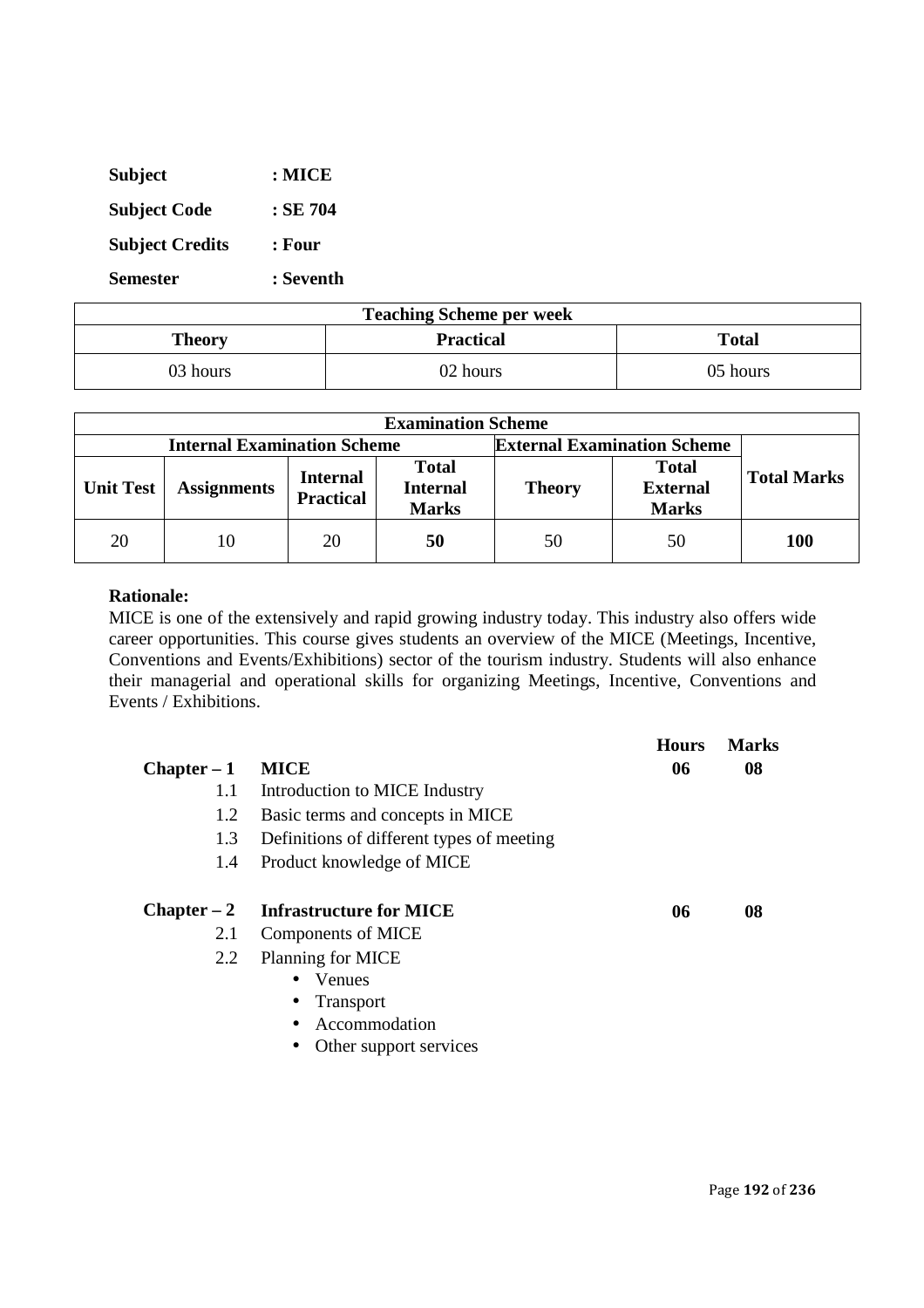| $Chapter - 3$ | <b>Conventions and Conferences</b>                    | 10 | 10 |
|---------------|-------------------------------------------------------|----|----|
| 3.1           | Significance of convention Business                   |    |    |
| 3.2           | Site selection: Selecting the right convention center |    |    |
|               | Factors for the site selection<br>$\bullet$           |    |    |
|               | Site selection process<br>$\bullet$                   |    |    |
|               | Site requirements<br>$\bullet$                        |    |    |
|               | Types of facilities, hosting different events         |    |    |
| 3.3           | Organizing a conference                               |    |    |
|               | Registration, Seating Arrangements,<br>$\bullet$      |    |    |
|               | Documentation, Interpreting press relation,           |    |    |
|               | Computer<br>Graphics,<br>Teleconferencing,            |    |    |
|               | Recording and Publishing Proceedings,                 |    |    |
|               | Interpretation and language.                          |    |    |
| 3.4           | <b>Convention Centre</b>                              |    |    |
|               | <b>Convention Centre Locations</b>                    |    |    |
|               | • Types of Convention Centres                         |    |    |
|               | • Facilities                                          |    |    |
| $Chapter - 4$ | <b>Meeting Planners</b>                               | 08 | 08 |
| 4.1           | <b>Types of Meeting Planners</b>                      |    |    |
|               | Corporate meeting planner<br>$\bullet$                |    |    |
|               | • Independent meeting planner                         |    |    |
|               | Government meeting planner<br>$\bullet$               |    |    |
| 4.2           | Responsibilities of Meeting planners                  |    |    |
|               | Pre-meeting activities                                |    |    |
|               | Onsite activities<br>$\bullet$                        |    |    |
|               | • Post meeting                                        |    |    |
|               | Related activities                                    |    |    |
| 4.3           | Technological requirements for Meetings               |    |    |
|               | Chapter $-5$ Trade Fair & Exhibitions                 | 05 | 06 |
|               | 5.1 Meaning of Trade fairs, Exhibitions & Expositions |    |    |
| 5.2           | Purpose of Trade Shows, Fairs and need for client     |    |    |
|               | identification                                        |    |    |
| $Chapter - 6$ | <b>Incentive Travel</b>                               | 05 | 06 |
| 6.1           | Definition                                            |    |    |
| 6.2           | <b>Reasons for Incentive Travel</b>                   |    |    |
| 6.3           | Client profile                                        |    |    |
| 6.4           | Selling Incentive Travel                              |    |    |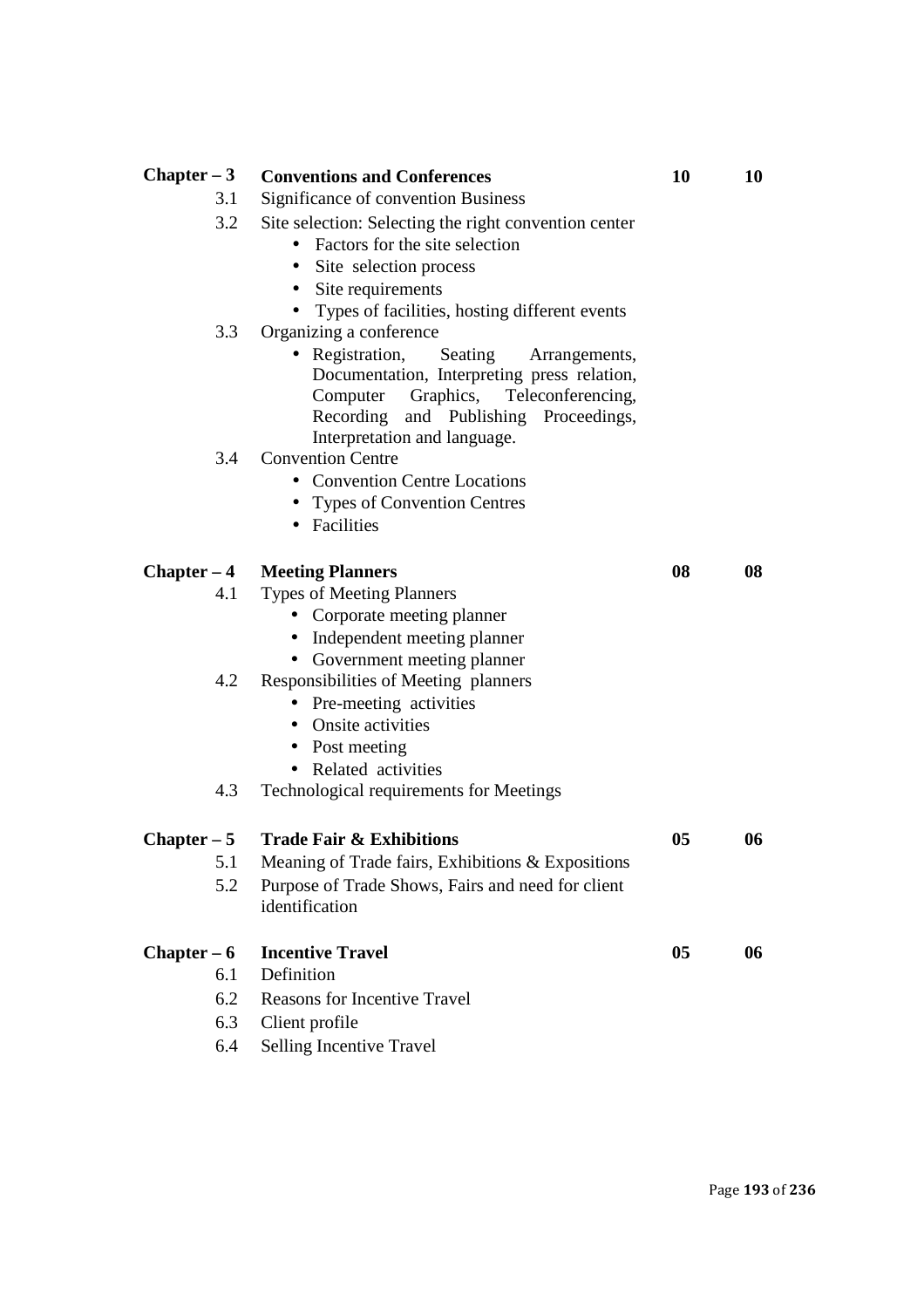|     | $Chapter - 7$ Budgeting of MICE              |       | 05 | 04 |
|-----|----------------------------------------------|-------|----|----|
|     | 7.1 Use of budget preparation                |       |    |    |
| 7.2 | Estimating                                   |       |    |    |
| 7.3 | <b>Example Fixt</b> Fixed and variable costs |       |    |    |
| 7.4 | Cash flow                                    |       |    |    |
| 7.5 | Sponsorship and subsides                     |       |    |    |
|     |                                              | Total | 45 | 50 |
|     |                                              |       |    |    |

**Assignments:** A Minimum of *01 assignment* to be submitted by students by the end of the semester from following topics.

- 1. Identifying the locations of conventions.
- 2. Visit to a convention Centre and report of the visit in appropriate format.
- 3. Visit to an Exhibition / trade fair.
- 4. Identifying the facilities required by a Hotel for MICE.

## **Practical:**

1. Planning An Event :

Prepare a written master plan for the activities. The plan should be comprehensive and detailed comprising of the following information:

- Program development and design
- Negotiating and best deal
- Selection processes; site, venue, accommodation
- Human resource plan and training;
- Event operating committee
- Physical/Technical arrangement
- Food and Beverage Plan
- 2. Learning various Conference Set ups and Facilities. ( Draw the layouts)
- 3. Prepare a written master plan for the activities to be performed during the event :
	- Registration
	- Welcoming guests
	- Transport Facilities
	- Effective site management
	- Safety and Risk Management
- 4. Presentation of a MICE event (Exhibition , Convention, , Business Meet)
- 5. Prepare a written master plan for the activities to be performed post event:
	- Assessing and Measuring event success
	- Customer satisfaction-(designing feedback system)
	- Vendor relations
- 6. Handling emergencies during MICE events. (Role Play and Situation handling)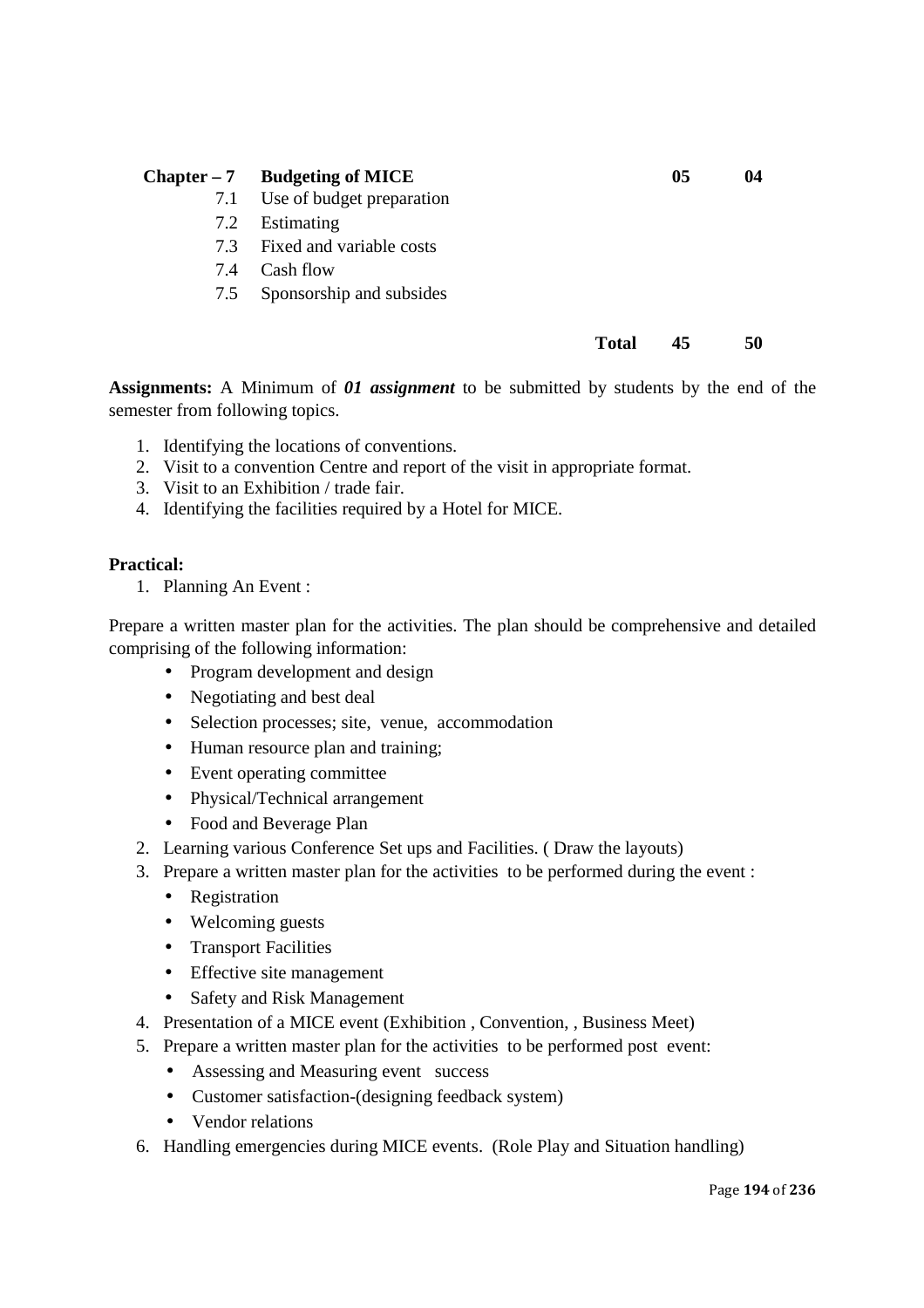## **Reference Books:**

- 1. F Coleman, Lee & Frankle (1991), Powerhouse Conferences. Educational Institute of AH & MA.
- 2. Hoyle, Dorf & Jones (1995), Meaning conventions & Group business. Educational institute of AH & MA
- 3. Sunetra Roday, Archana Biwal Vandana Joshi ,Tourism Operations and Management(2009), Oxford University Press, New Delhi
- 4. George G Fenich, Meetings, Expositions, Events and Conventions- An introduction to the industry.(2008), Pearson Education New Delhi-17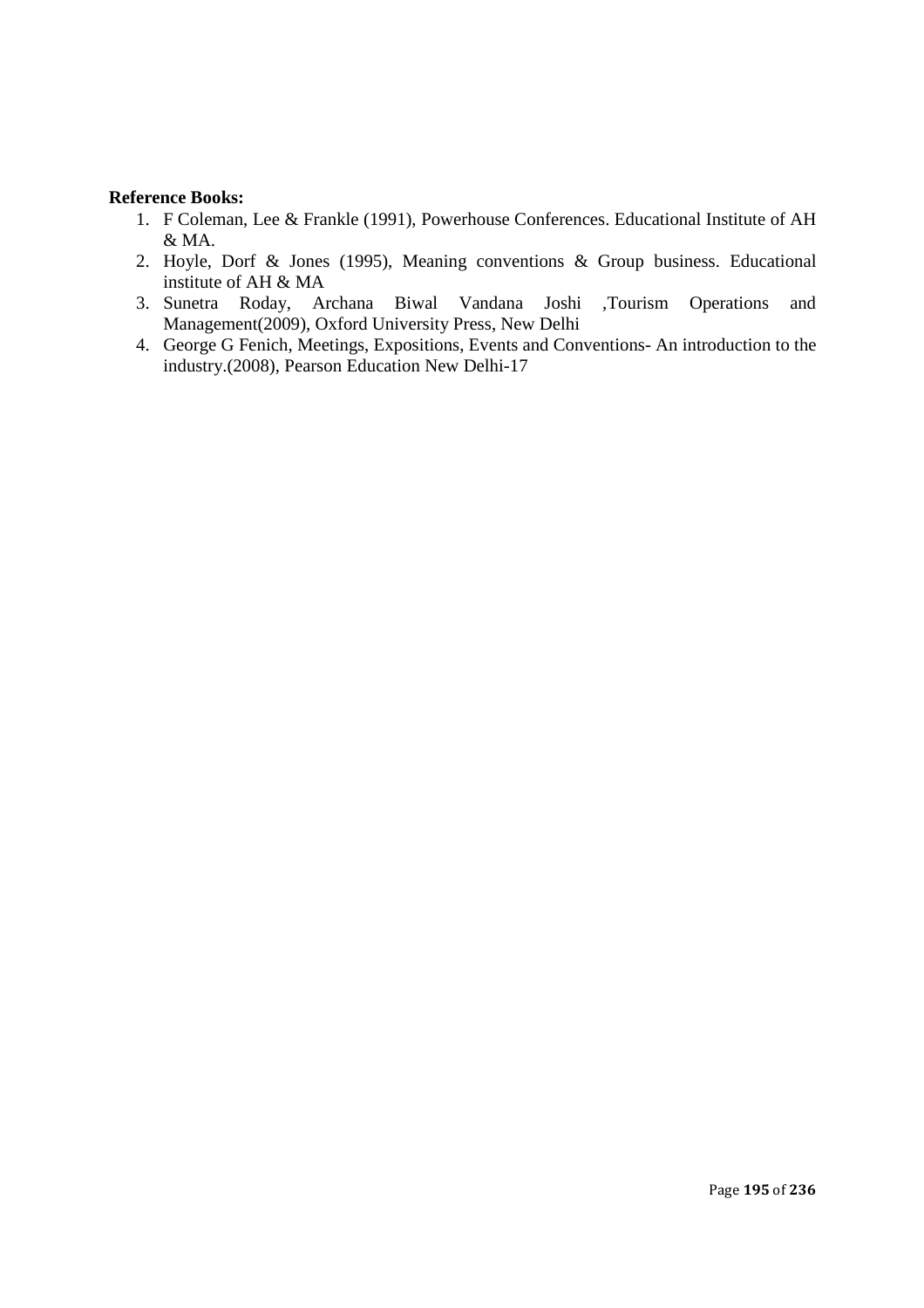| <b>Subject</b>         | : Customer Relationship Management in Hospitality |
|------------------------|---------------------------------------------------|
| <b>Subject Code</b>    | $:$ SE 705                                        |
| <b>Subject Credits</b> | : Four                                            |
| <b>Semester</b>        | : Seventh                                         |

| <b>Teaching Scheme per week</b>            |          |          |  |
|--------------------------------------------|----------|----------|--|
| <b>Practical</b><br><b>Total</b><br>Theory |          |          |  |
| 03 hours                                   | 02 hours | 05 hours |  |

| <b>Examination Scheme</b>                                         |                    |                                     |                                       |               |                                                 |              |
|-------------------------------------------------------------------|--------------------|-------------------------------------|---------------------------------------|---------------|-------------------------------------------------|--------------|
| <b>Internal Examination Scheme</b><br><b>External Examination</b> |                    |                                     |                                       |               |                                                 |              |
|                                                                   |                    |                                     |                                       | <b>Scheme</b> |                                                 | <b>Total</b> |
| <b>Unit Test</b>                                                  | <b>Assignments</b> | <b>Internal</b><br><b>Practical</b> | <b>Total Internal</b><br><b>Marks</b> | <b>Theory</b> | <b>Total</b><br><b>External</b><br><b>Marks</b> | <b>Marks</b> |
| 20                                                                | 10                 | 20                                  | 50                                    | 50            | 50                                              | <b>100</b>   |

CRM ensures proficiency to manage interaction of organization with customers, clients and sales prospects with the aim to understand, anticipate, manage and personalize the needs of the current and potential customers. Needless to say hospitality being the customer centric industry the need of CRM is unquestionable as it is the strongest tool and the most efficient approach in maintaining and creating relationships with customers. The course therefore enables the students to have a customer sense as CRM is the latest buzzword across industries and definite key to drive business to new levels of success.

|     |                                                                                        | <b>Hours</b> | <b>Marks</b> |
|-----|----------------------------------------------------------------------------------------|--------------|--------------|
|     | Chapter $-1$ Introduction to CRM                                                       | 06           | 08           |
| 1.1 | Concept, definition and evolution                                                      |              |              |
| 1.2 | Need, Importance and advantages of CRM                                                 |              |              |
| 1.3 | Elements of CRM                                                                        |              |              |
|     | 1.4 Essential features of CRM                                                          |              |              |
| 1.5 | Benefits of CRM to organization, customers and<br>market                               |              |              |
| 1.6 | Types of CRM                                                                           |              |              |
|     |                                                                                        |              |              |
|     | $Chapter - 2$ Relationship Marketing                                                   | 08           | 08           |
| 2.1 | Understanding customers –                                                              |              |              |
|     | Types, Orientation, Profiling of Customer /                                            |              |              |
|     | Segmentation                                                                           |              |              |
| 2.2 | Customer Relationship – Stages and attributes,<br>satisfaction, delight and Wow effect |              |              |
| 2.3 | Levels of CRM – financial, structural and social                                       |              |              |
| 2.4 | Role of CRM- CRM and HRM, CRM and                                                      |              |              |
|     |                                                                                        |              |              |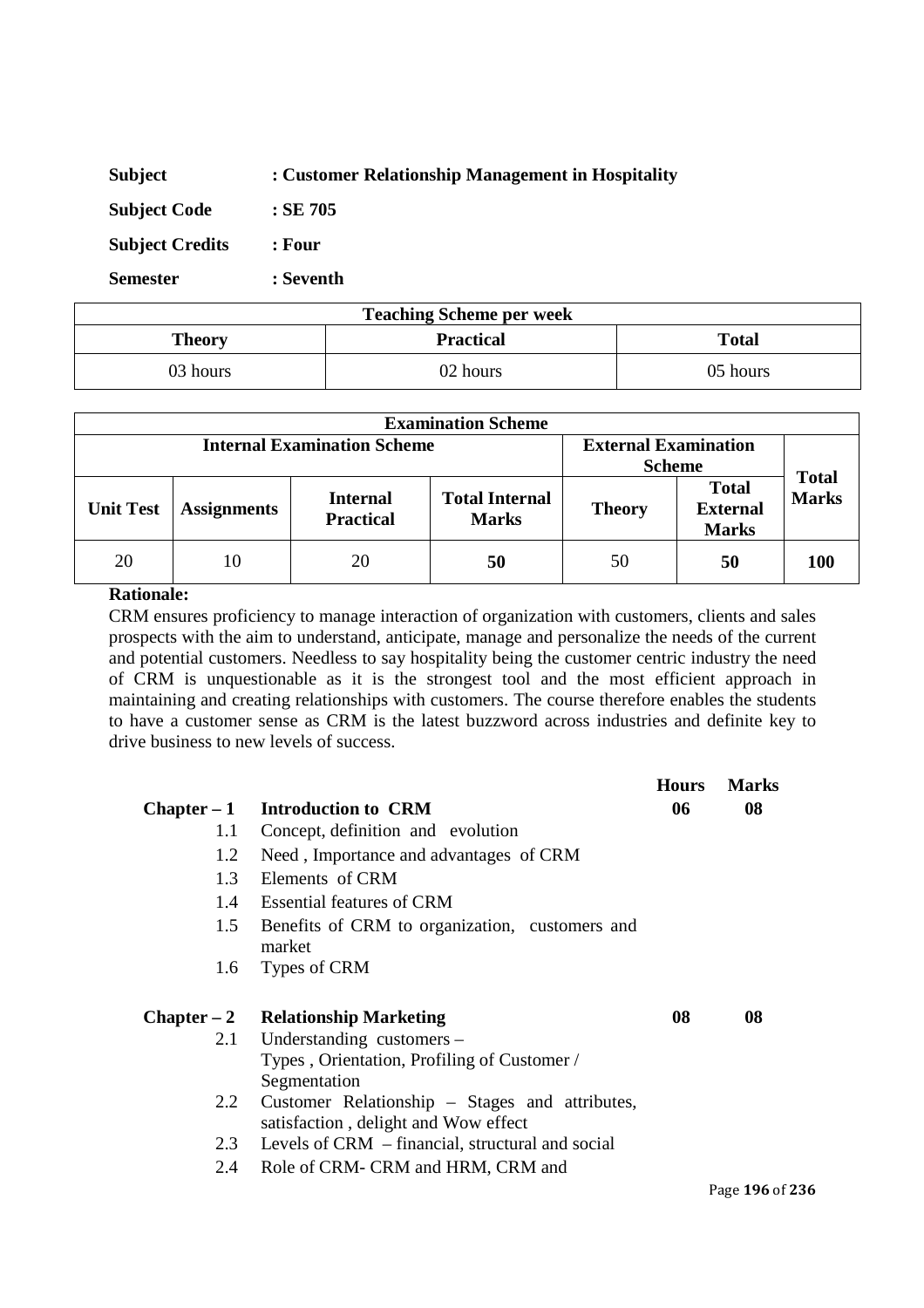|               | Marketing, CRM and communication<br>CRM and sales, CRM and technology                                                  |    |    |
|---------------|------------------------------------------------------------------------------------------------------------------------|----|----|
| $Chapter - 3$ | <b>Service Quality</b>                                                                                                 | 08 | 10 |
| 3.1           | Customer service – Definition, meaning, best<br>practices                                                              |    |    |
| 3.2           | <b>Customer Service Model</b>                                                                                          |    |    |
| 3.3           | <b>Customer Service / Sales Profile</b>                                                                                |    |    |
| 3.4           | Customer expectation - Factors determining<br>expectation                                                              |    |    |
| 3.5           | Measuring Customer Satisfaction in Sales Process                                                                       |    |    |
| $Chapter - 4$ | <b>Customer Loyalty and Satisfaction</b>                                                                               | 08 | 08 |
| 4.1           | Customer Loyalty – factors and drivers                                                                                 |    |    |
| 4.2           | Attitudinal and behavioural components of loyalty                                                                      |    |    |
| 4.3           | <b>Customer</b> Loyalty Ladder                                                                                         |    |    |
| 4.4           | Loyalty programs                                                                                                       |    |    |
| 4.5           | Customer Equity-strategy and Customer Life Time<br>Value (CLV)                                                         |    |    |
| 4.6           | Customer Satisfaction - meaning, importance,<br>influencing factors                                                    |    |    |
| 4.7           | Measuring customer satisfaction- C SAT score                                                                           |    |    |
| $Chapter - 5$ | <b>Customer Retention and Feedback</b>                                                                                 | 08 | 08 |
| 5.1           | Customer QRC Management - query, request and<br>complaint resolution, capturing voice of customer,<br>moments of truth |    |    |
| 5.2           | Customer Retention - meaning, importance,<br>advantages, acquisition cost Win back and<br>acquisition strategy         |    |    |
| 5.3           | Strategy and Methods for customer retention                                                                            |    |    |
| 5.4           | Customer Satisfaction Survey - designing,<br>planning, collection, analysing                                           |    |    |
| 5.5           | Drawing conclusion and report preparation,                                                                             |    |    |
|               | following up and implementation                                                                                        |    |    |
| $Chapter - 6$ | <b>CRM</b> System                                                                                                      | 07 | 08 |
| 6.1           | CRM process / cycle                                                                                                    |    |    |
| 6.2           | Implementing CRM - analysis, strategy selection,<br>construction, communication and training, system                   |    |    |
| 6.3           | test and installation<br>CRM in service and hospitality sector, various soft<br>wares used                             |    |    |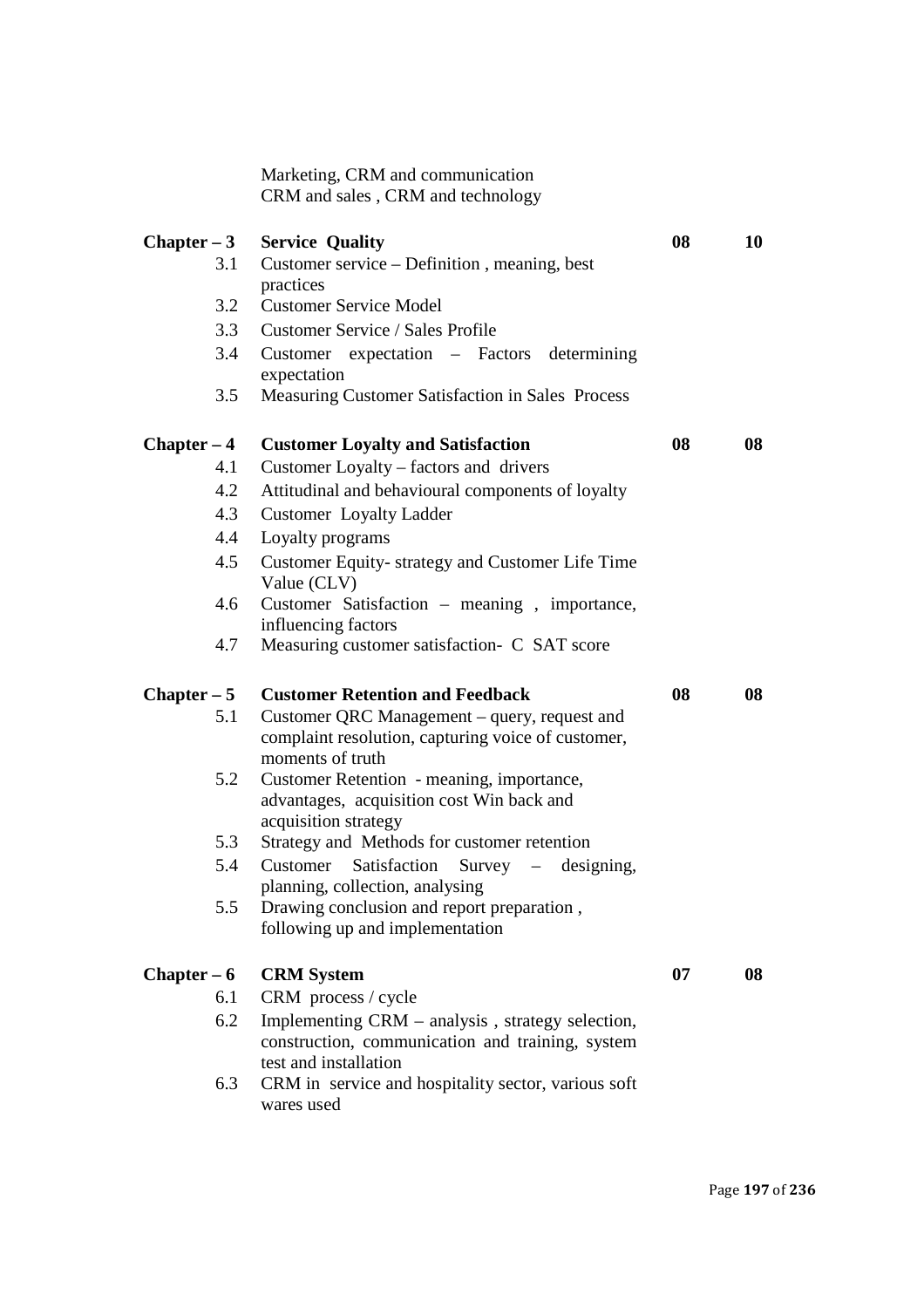6.4 Future of CRM - role of blogs and other social media , next generation CRM – big data

## **Total 45 50**

**Assignments:** A minimum of *02 assignments* to be submitted by students by the end of the semester based on following topics.

- 1. C Sat Survey of Hospitality and allied sector
- 2. Customer survey (Primary data) of a tourist place / eating joint / restaurant
- 3. Making and comparing the customer service profile of hospitality and allied sectors
- 4. Presentation on the loyalty and retention programs adopted by hotels and restaurants

# **Practical / Field Activity:**

## **(Practical File & Continuous evaluation 10 marks and 10 marks for final Viva)**

- 1. Designing a feedback form types and formats. (Learning evaluation parameters)
- 2. Analysis and presentation of the feedback
- 3. Planning a tourist destination itinerary by using social media reviews
- 4. Role play on customer handling
- 5. Comparison of service providers on social media for similar hospitality products
- 6. Two guest lectures on sharing CRM practices in service sector
- 7. Focus Group Discussion (FGD) on reviews of any one hospitality service provider
- 8. Analysis and conclusion of FGD
- 9. Designing Posters on customer sensitivity

## **Reference Books**

- 1. Customer Relationship Management A step By Step Approach H Peeru Mohamed and A Saga Devan / Visas publishing house
- 2. Understanding CRM Seema Girdhar / Excel books
- 3. Customer Relationship Management –William G Zikmund, Raymond McLeod, Faye W. Gilbert / Wiley India Pvt Ltd
- 4. Customer relationship management Shraddha M Bhome, Dr. Amarpreet Singh Ghura / International Book House
- 5. Customer relationship management Kristin Anderson and Carol Kerr / Tata McGraw-Hill
- 6. Customer relationship Management M V Kulkarni / Everest Publishing House
- 7. Customer Relationship Management –Ed Peelen / Pearson
- 8. CRM Customer Relationship Management –Dr. K Govinda Bhatt / Himalay Publishing House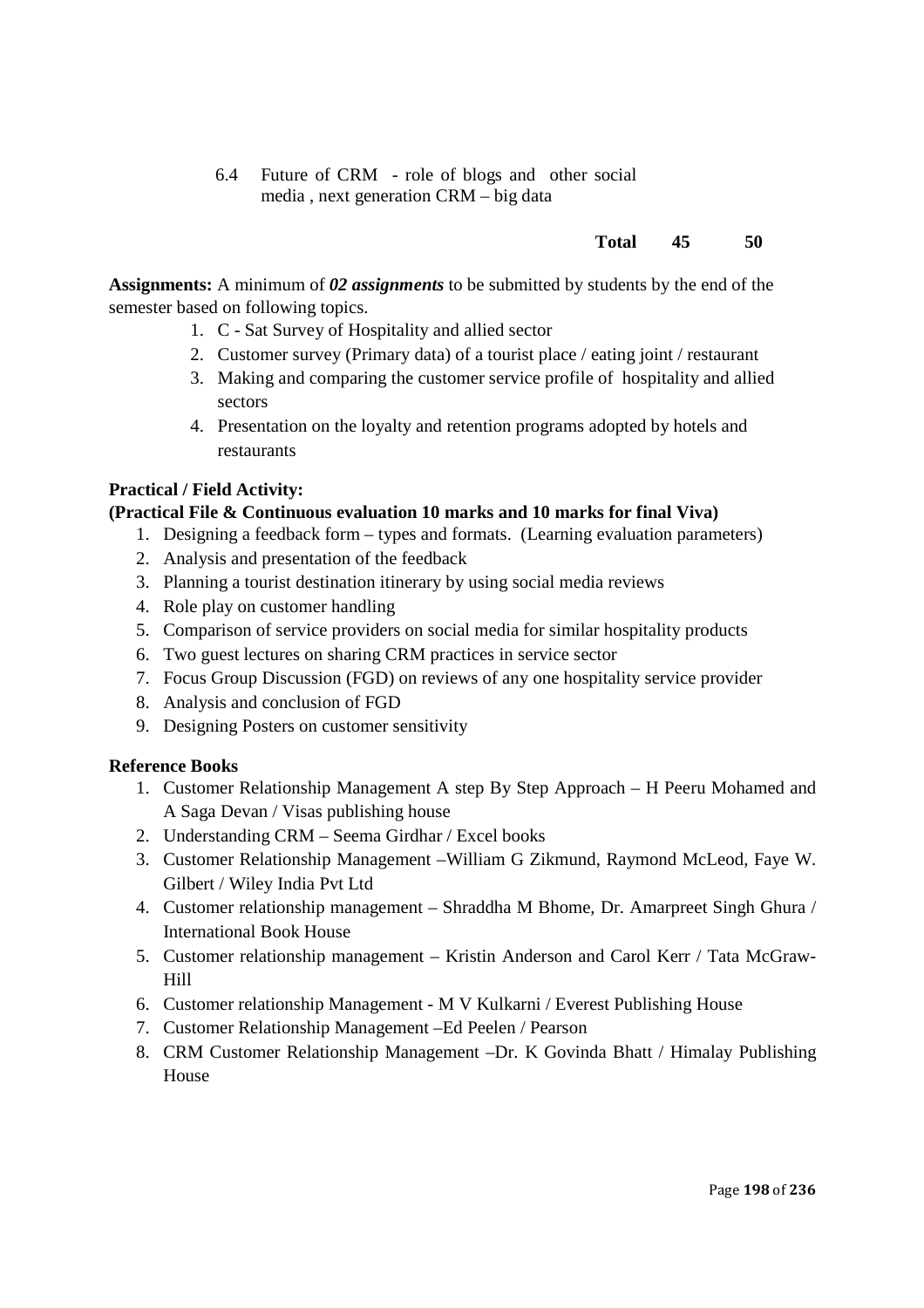| <b>Subject</b>         | : Facility Planning |
|------------------------|---------------------|
| <b>Subject Code</b>    | $:$ SE 706          |
| <b>Subject Credits</b> | : Four              |
| <b>Semester</b>        | : Seventh           |

| <b>Teaching Scheme per week</b>            |          |          |  |
|--------------------------------------------|----------|----------|--|
| <b>Practical</b><br><b>Total</b><br>Theory |          |          |  |
| 03 hours                                   | 02 hours | 05 hours |  |

|                                                                          | <b>Examination Scheme</b> |                                     |                                                 |               |                                                 |                              |
|--------------------------------------------------------------------------|---------------------------|-------------------------------------|-------------------------------------------------|---------------|-------------------------------------------------|------------------------------|
| <b>Internal Examination Scheme</b><br><b>External Examination Scheme</b> |                           |                                     |                                                 |               |                                                 |                              |
| <b>Unit Test</b>                                                         | <b>Assignments</b>        | <b>Internal</b><br><b>Practical</b> | <b>Total</b><br><b>Internal</b><br><b>Marks</b> | <b>Theory</b> | <b>Total</b><br><b>External</b><br><b>Marks</b> | <b>Total</b><br><b>Marks</b> |
| 20                                                                       | 10 <sup>2</sup>           | 20                                  | 50                                              | 50            | 50                                              | <b>100</b>                   |

The subject aims to impart to the student the basic knowledge and practices of Facility Planning.

|               |                                                          | <b>Hours</b> | <b>Marks</b>    |
|---------------|----------------------------------------------------------|--------------|-----------------|
| $Chapter - 1$ | <b>Introduction to Facility Planning</b>                 | 09           | 10              |
| 1.1           | Classification of Hotels under star category             |              |                 |
| 1.2           | Design considerations for a hotel project –              |              |                 |
|               | Location and site<br>$\bullet$                           |              |                 |
|               | Building plans-Modular, slip, arc, cylinder<br>$\bullet$ |              |                 |
|               | Design plans for room layout                             |              |                 |
| 1.3           | Structural regulations laid down by Municipal            |              |                 |
|               | <b>Authorities</b>                                       |              |                 |
| 1.4           | Systematic layout planning – Flow Diagram                |              |                 |
| 1.5           | Thumb rules for allocation of space in operational       |              |                 |
|               | areas - Food Production Department, Food and             |              |                 |
|               | Beverage department, House-keeping and Front             |              |                 |
|               | Office department.;                                      |              |                 |
| 1.6           | Feasibility report                                       |              |                 |
| 1.7           | Blue print- Concept and Purpose                          |              |                 |
| $Chapter - 2$ | <b>Restaurant and Bar Facility Designing</b>             | 08           | 10              |
| 2.1           | Types of restaurants                                     |              |                 |
| 2.2           | Designing and Planning of restaurant                     |              |                 |
|               |                                                          |              |                 |
| 2.3           | Space allowance for seating and space for<br>circulation |              |                 |
| 2.4           | Equipment and space needs                                |              |                 |
| 2.5           | Ambience and décor                                       |              |                 |
|               |                                                          |              | Page 199 of 236 |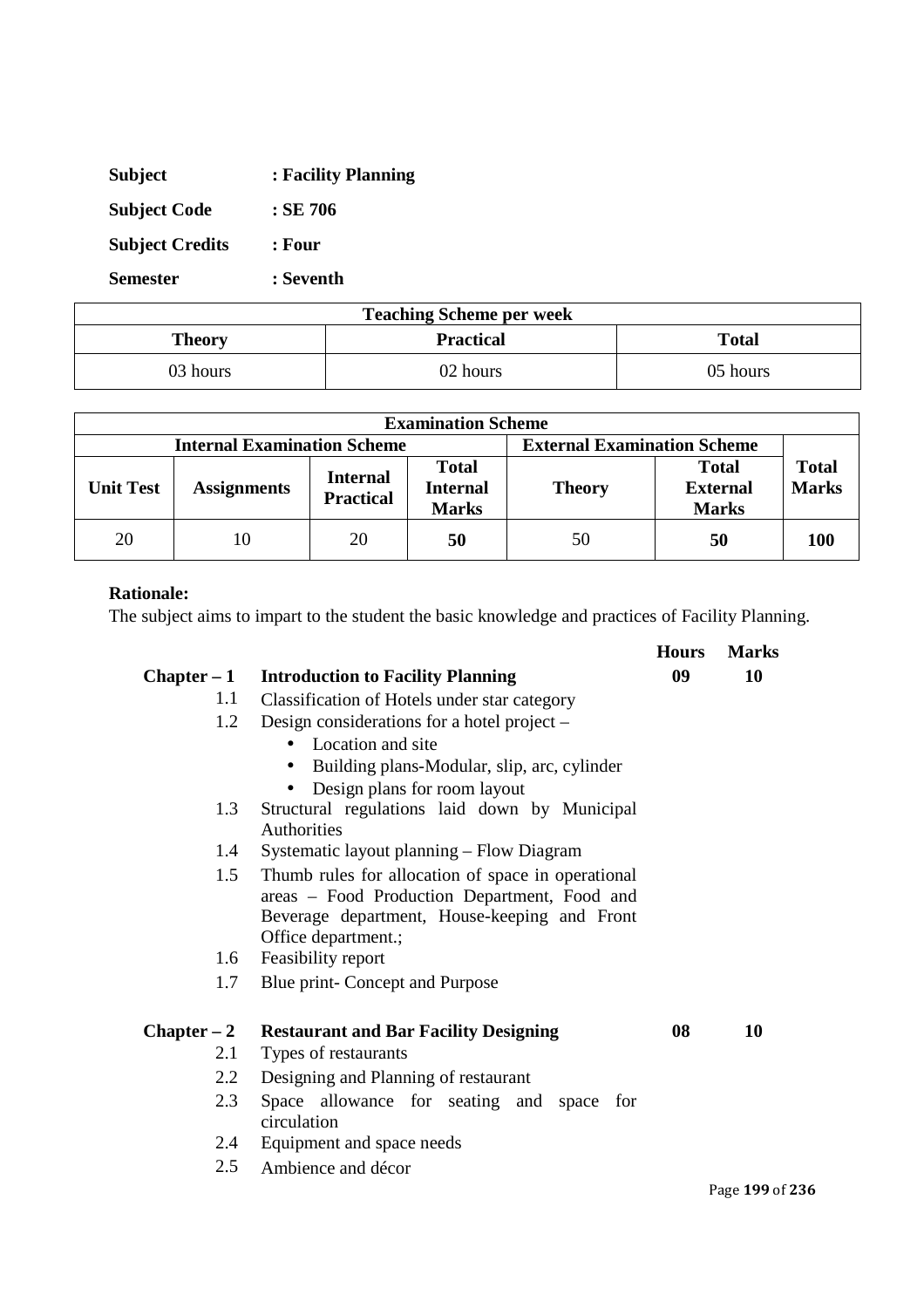| 2.6           | Lighting and colour scheme<br>$\bullet$<br>• Floor finish,<br>Wall covering<br>$\bullet$<br>Checklist for effective design.                                                                                                                                                       |    |    |
|---------------|-----------------------------------------------------------------------------------------------------------------------------------------------------------------------------------------------------------------------------------------------------------------------------------|----|----|
| 2.7           | <b>Bar Designing</b><br>Points to be considered while planning a<br>bar<br>Equipment and space need<br>Furniture items / bar counters<br>$\bullet$<br>Space allowance for various bar styles<br>$\bullet$<br>Special spaces if needed for smoking<br>$\bullet$<br>zones, DJ booth |    |    |
| Chapter – 3   | <b>Kitchen Layout &amp; Design</b>                                                                                                                                                                                                                                                | 08 | 10 |
| 3.1           | Areas of the kitchen with recommended dimension                                                                                                                                                                                                                                   |    |    |
| 3.2           | Factors that affect kitchen design                                                                                                                                                                                                                                                |    |    |
| 3.3           | Placement of equipment                                                                                                                                                                                                                                                            |    |    |
| 3.4           | Flow of work                                                                                                                                                                                                                                                                      |    |    |
| 3.5           | Kitchen layouts – Types (Multi-cuisine, Specialty,<br>Coffee shop, Bakery & Patisserie)                                                                                                                                                                                           |    |    |
| 3.6           | Automation in designing                                                                                                                                                                                                                                                           |    |    |
| $Chapter - 4$ | <b>Designing of Front Office Department</b>                                                                                                                                                                                                                                       | 08 | 08 |
| 4.1           | Various types of lobbies and Front Desk                                                                                                                                                                                                                                           |    |    |
| 4.2           | Recommended dimensions<br>for<br>Front Desk<br>according to the type of the hotel                                                                                                                                                                                                 |    |    |
| 4.3           | Factors that affect Front Office design.                                                                                                                                                                                                                                          |    |    |
| 4.4           | Equipment requirement and its placement                                                                                                                                                                                                                                           |    |    |
| 4.5           | Ambience and décor -<br>Lighting and colour scheme,<br>Floor finish<br>$\bullet$<br>wall covering                                                                                                                                                                                 |    |    |
| Chapter – 5   | <b>Designing of House-keeping Department</b>                                                                                                                                                                                                                                      | 08 | 08 |
| 5.1           | Factors to be considered while designing of House-<br><b>Keeping Department</b>                                                                                                                                                                                                   |    |    |
| 5.2           | Factors to be considered while designing of<br>Laundry Department -<br>Space management in laundry<br>Equipment required<br>Linen Chute, Storage area                                                                                                                             |    |    |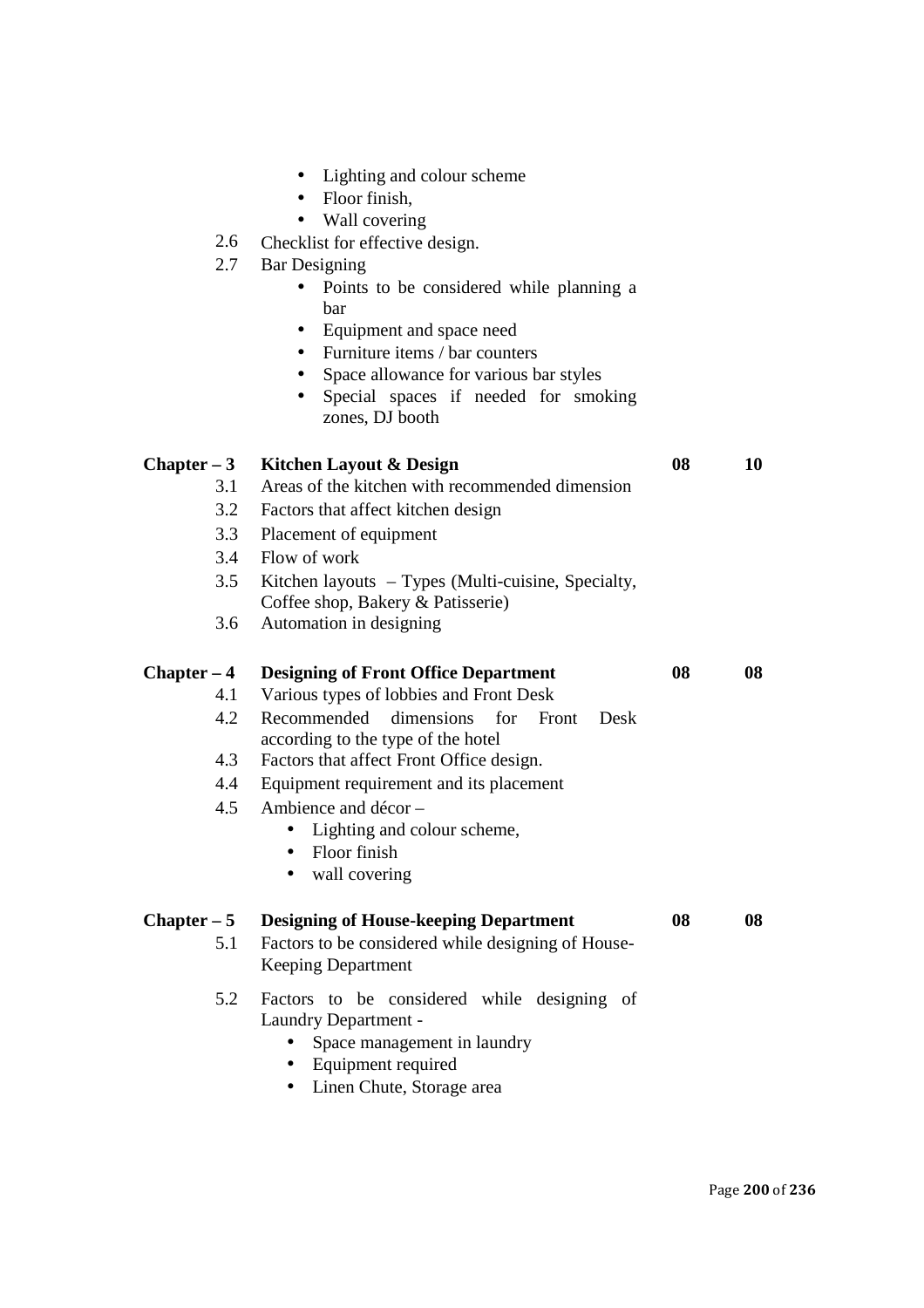- 5.3 Guest Rooms
	- Room types
	- Ambience and décor (Fixtures and fittings, Furniture and furnishings, Lighting and Colour scheme, Floor finishes, Wall covering)

# Chapter – 6 Ancillary Areas 04 04 04

- 6.1 Study of the following ancillary areas and its basic requirements with regards to location, equipment, and functioning -
	- Shopping Arcade
	- Business Centre
	- Gym and Spa
	- Swimming Pool
	- Landscaping

## **Total 45 50**

**Assignment:** A minimum of *02 assignments* based on the following topics to be given to students and the marks to be considered in internal marks.

- ff. Planning & Designing of various commercial kitchens (Multi cuisine, Specialty, Coffee shop, Bakery & Patisserie)
- gg. Model making for various types of Guestrooms/ Kitchen/ Restaurant/ Lobby
- **hh.** Preparation of Feasibility Report for a hotel.

**Practical:** Minimum of *12 Practical* to be conducted based on the following topics: All students to be assessed for practical on a continuous basis and the marks to be considered in internal marks.

## **Planning and Designing Layouts for the following areas-**

- 1. Guestrooms (Double/ Suite/ Physically Challenged room / Guestroom with various themes) (3 practical)
- 2. Lobby and Front desk layouts For Business Hotels and Resorts ( 2 practical)
- 3. Laundry (1 practical)
- 4. Restaurant and Bar Theme/ Coffee shop/ different types of bars (3 practical)
- 5. Kitchen Layout Planning for Theme/ Ethnic/ Specialty (3 practical)

## **Reference Books:-**

- 1. Hotel Facility Planning Tarun Bansal
- 2. The Professional Housekeeper Margaret Schneider and Georgina Tucker
- 3. Catering Management Mohini Sethi
- 4. The Bar and Beverage Book Mary Porter
- 5. Front Office Operations- Jatashankar Tiwari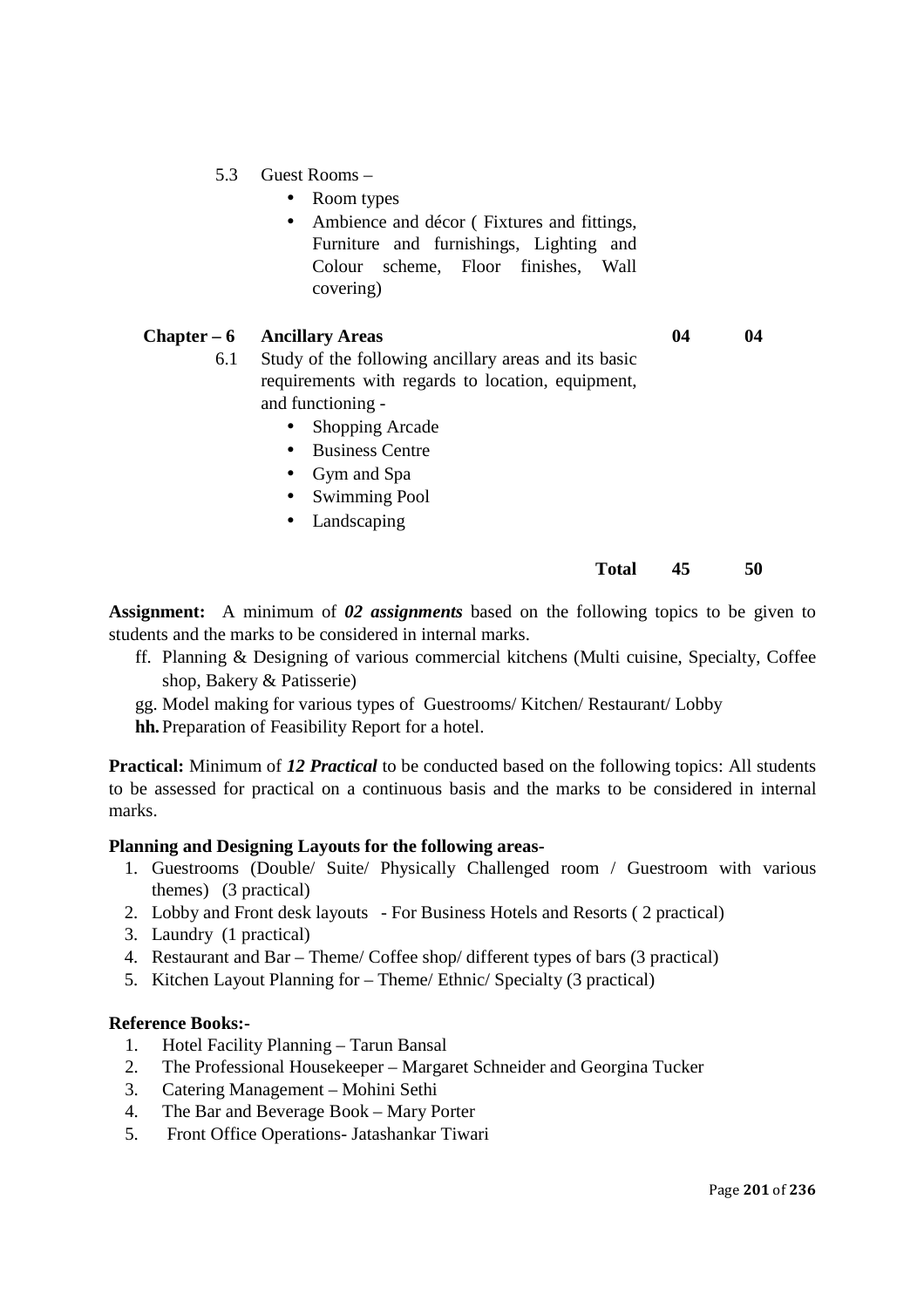6. Hotel Housekeeping Operations and Management- G. Raghubalan, Oxford Publication, third edition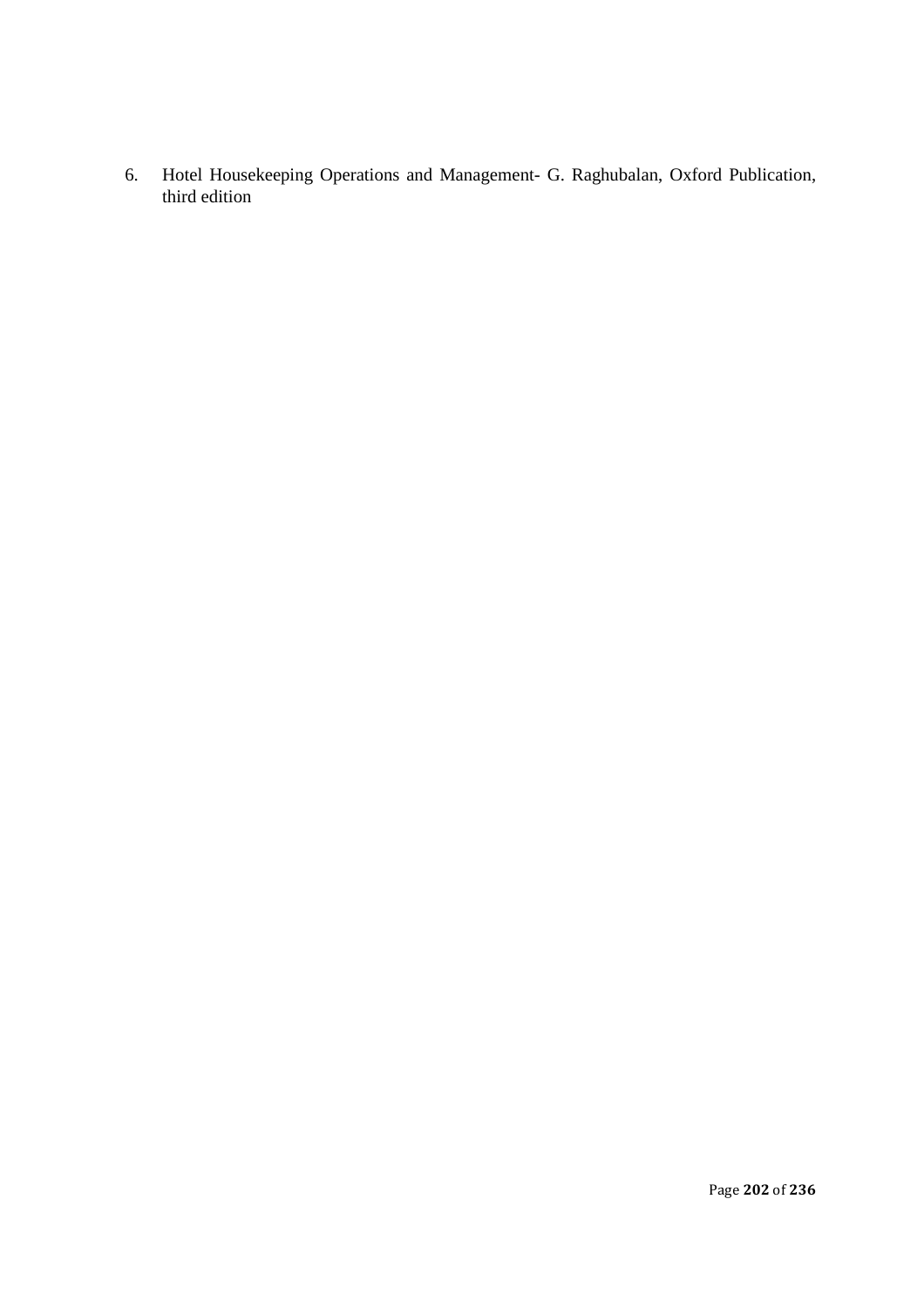| <b>Subject</b>         | : Small Business Management |
|------------------------|-----------------------------|
| <b>Subject Code</b>    | $:$ SE 707                  |
| <b>Subject Credits</b> | $:$ Four                    |
| <b>Semester</b>        | : Seventh                   |

| <b>Teaching Scheme per week</b>                   |       |          |  |
|---------------------------------------------------|-------|----------|--|
| <b>Practical</b><br><b>Total</b><br><b>Theory</b> |       |          |  |
| 04 hours                                          | ----- | 04 hours |  |

7.

| <b>Examination Scheme</b> |                                    |                                       |                                    |                                       |                              |  |
|---------------------------|------------------------------------|---------------------------------------|------------------------------------|---------------------------------------|------------------------------|--|
|                           | <b>Internal Examination Scheme</b> |                                       | <b>External Examination Scheme</b> |                                       |                              |  |
| <b>Unit Test</b>          | <b>Assignments</b>                 | <b>Total Internal</b><br><b>Marks</b> | <b>Theory</b>                      | <b>Total External</b><br><b>Marks</b> | <b>Total</b><br><b>Marks</b> |  |
| 20                        | 30                                 | 50                                    | 50                                 | 50                                    | 100                          |  |

# **Rationale:**

Small business is a major driver and contributor to the economy. This Subject imparts knowledge and necessary skillsets for budding hospitality entrepreneurs. This Subject is a practical action-oriented program for hospitality entrepreneurship. The program develops knowledge, enterprising capabilities, and confidence thus helping the student to identify opportunities and develop their own ventures.

|               |                                                                                                         | 11VUL)        | лени по |
|---------------|---------------------------------------------------------------------------------------------------------|---------------|---------|
| $Chapter - 1$ | <b>Introduction to the concept of Small Business</b><br><b>Management</b>                               | 08            | 06      |
| 1.1           | Introduction to the concept, definition of small                                                        |               |         |
|               | business management                                                                                     |               |         |
| 1.2           | Difference in mid-scale, large - scale and small-                                                       |               |         |
|               | scale business set ups                                                                                  |               |         |
| 1.3           | Essential requirements of small<br>business                                                             |               |         |
|               | managements                                                                                             |               |         |
| 1.4           | Importance of small – scale business in the                                                             |               |         |
|               | economy                                                                                                 |               |         |
| 1.5           | limitations of Small Scale Business                                                                     |               |         |
|               |                                                                                                         |               |         |
| 1.6           | Advantages and benefits of small business                                                               |               |         |
| 1.7           | Identifying the different hospitality sectors under                                                     |               |         |
|               | small business management (Restaurants , Quick                                                          |               |         |
|               | Service Restaurants (QSR), Café, Catering, Food                                                         |               |         |
|               | courts, Lounges, Bars, Travel agencies, Agro                                                            |               |         |
|               |                                                                                                         |               |         |
|               | Tourism, Facilities management,<br>Event                                                                |               |         |
|               | Management)                                                                                             |               |         |
|               |                                                                                                         |               |         |
|               | $\bullet$ $\bullet$ $\bullet$ $\bullet$ $\bullet$ $\bullet$ $\bullet$ $\bullet$<br>$\sim$ $\sim$ $\sim$ | $\sim$ $\sim$ | $\sim$  |

# **Chapter – 2 Evaluating New Business Opportunities 06 06**

**Hours Marks** 

Page **203** of **236**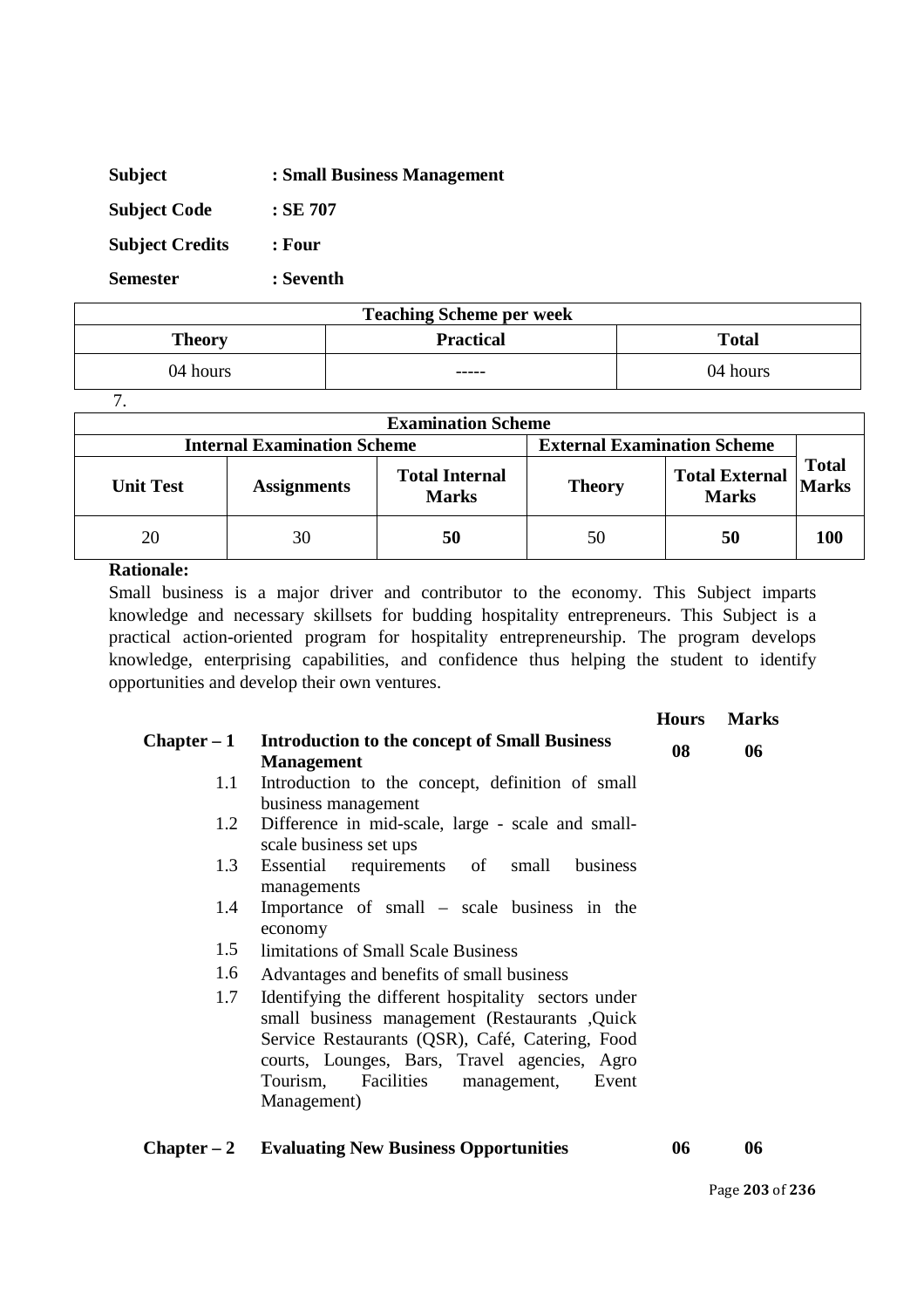- 2.1 Starting Your Own New Business Analyse the risks and rewards with starting a new independent business with an existing product and/or service concept.
- 2.2 Evaluating Trends and Opportunities- Identify the differences between an idea and an opportunity for a new business. Evaluate environmental and local trends affecting business opportunities. Evaluate the risks and rewards associated with entrepreneurial opportunities. Identifying your personal strengths and weaknesses as an entrepreneur, the advantages and disadvantages of home-based and Web-based businesses.
- 2.3 Buying an Existing Non-franchised Business Identify appropriate due diligence issues for purchasing an existing business, evaluate the business model of an existing business, assess the value of training available from the seller. Analyze the advantages and disadvantages of purchasing an existing business. Identify the elements of purchasing an existing business that is negotiable with the seller.
- 2.4 Buying a Franchise Identify issues related to due diligence and Franchise Disclosure Documents (FDDs) when buying a franchise, evaluate the business model of a franchise, analyse the advantages and disadvantages of purchasing a franchise, assess the value of training provided by the franchisor. Assess the follow-up support provided by the franchisor.

## **Chapter – 3 Legal Aspects for small business 08 06**

- 3.1 Laws for small scale industries related to employment, safety and environment
- 3.2 Details of licenses and certificates required and the procedure involved for the same
- 3.3 Government schemes and benefits offered for small scale industries
- 3.4 Loan and subsidiaries offered by government and national banks

#### **Chapter – 4 Manage a small team 06 05**

- 4.1 Plan for the staffing and management of a small team
- 4.2 Selection of staff, induction, training and development
- 4.3 Managing industrial relation issues, and keeping staff records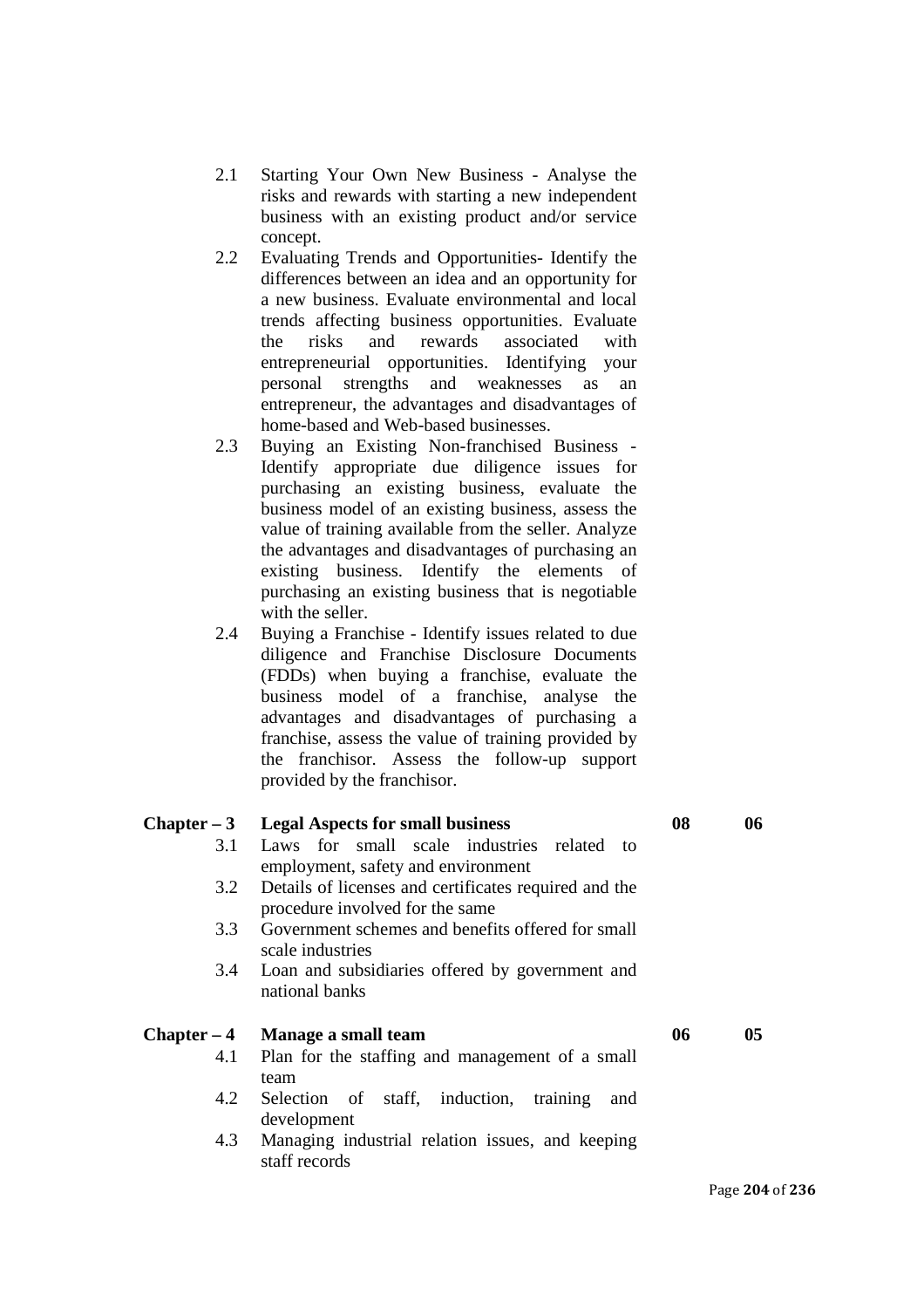#### **Chapter – 5 Market the small business 06 07**

- 5.1 Promotion: Advertising and Its Alternatives Develop a promotion and advertising strategy for a small business opportunity.
- 5.2 Evaluate ethical considerations involved in product and service consumption.
- 5.3 Apply relationship marketing to a small business opportunity.
- 5.4 Evaluate market trends relevant to a small business venture.
- 5.5 Evaluate market conditions for a small business opportunity.
- 5.6 Determine characteristics of potential niches for small business customers.
- 5.7 Product and Branding.
- 5.8 Price, Place, and Technology Select distribution channels appropriate for a small business opportunity.
- 5.9 Create a pricing strategy for a small business opportunity.
- 5.10 Coordinate implementation of customer service strategies - designing of improvement strategies based on feedback.

### **Chapter – 6 Small Business Finances 08 08**

- 6.1 Revenue forecasting and calculating basic operating and non-operating costs
- 6.2 Understanding the concept of capital investment and its calculation in project report
- 6.3 Understanding the concept of working capital and it importance in project report
- 6.4 Financial Planning and Growth Identify short and long term financing tools for an existing business.
- 6.5 Analyse the dynamics of banking relationships that support the short and long term financial goals of an existing business.
- 6.6 Monitoring Financial Performance: Cash Flow Management, analyse cash flow management options for small business.

#### **Chapter – 7 Technology for Small business 04 05**

- 7.1 Website Contents of website, Updating the website, Using the information generated from website
- 7.2 Mobile Base Application and its use for business development
- 7.3 Identifying technological advancements in the field

Page **205** of **236**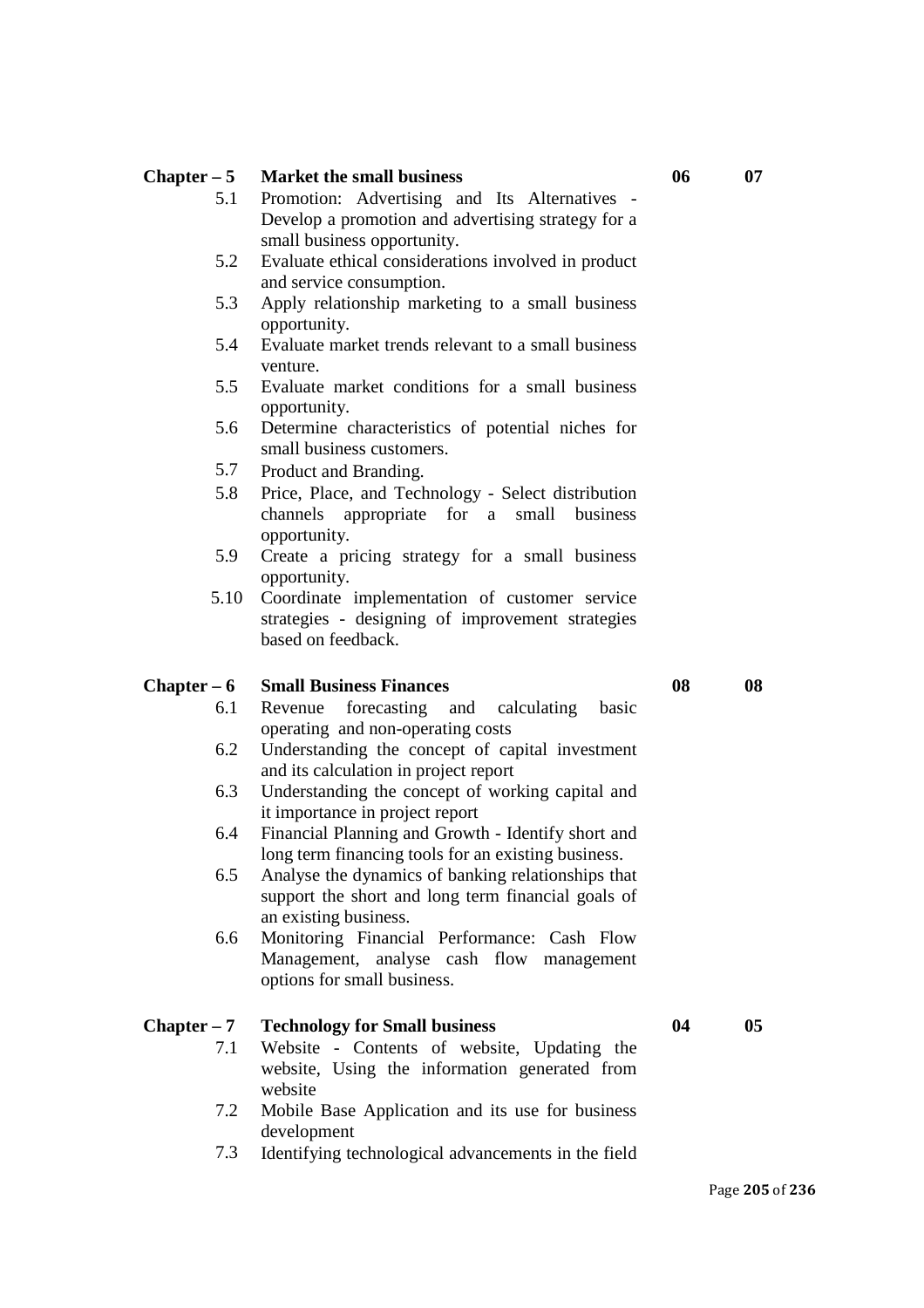of business and implementation.

| $Chapter - 8$ | <b>Sickness in Small Business Enterprise</b>      | 02 | 0 <sub>5</sub>  |
|---------------|---------------------------------------------------|----|-----------------|
| 8.1           | Definition of sickness and status of sickness of  |    |                 |
|               | Small Scale Industries in India                   |    |                 |
| 8.2           | Criteria to identify sickness                     |    |                 |
| 8.3           | <b>Causes of Sickness</b>                         |    |                 |
| 8.4           | <b>Symptoms of Sickness</b>                       |    |                 |
| 8.5           | <b>Cures of SSI Sickness</b>                      |    |                 |
| $Chapter - 9$ | <b>Preparing Business plan</b>                    | 12 | 02 <sub>2</sub> |
| 9.1           | Define business plan                              |    |                 |
| 9.2           | Section of a business plan                        |    |                 |
| 9.3           | "Do's" and "don'ts" of preparing a business plan. |    |                 |
|               | <b>Total</b>                                      | 60 | 50              |

## **Assignments:**

**Compulsory Assignment:** In a semester students should be able to develop a full proof business plan of any innovative concept based on hospitality industry, this plan should include business idea, how to identify location for the same, area required for the same, capital investment and working capital calculations for the same, pricing and costing of the business components, marketing and advertising strategies undertaken.

A minimum of *02 assignments* based on the following topics to be given to individual student and the marks to be considered in internal marks.

- a. Website Designing for a new business
- b. Case Studies
- c. Visit Local District Industries Centre and prepare PPT on role of DIC in Promoting Small Scale Industries in the region
- d. Visit to Small scale Industry, calculate Investment Cost, Operating Cost , Working Capital for a small business

#### **Books**

Effective Small Business Management: An Entrepreneurial Approach Norman Scarborough. Published by Prentice Hall

Small Business Management 17th Edition, Justin G. Longenecker, J. William Petty, Leslie E. Palich, Frank Hoy, ISBN-13: 978-1133947752 , ISBN-10: 1133947751

Entrepreneurship: Starting and Operating A Small Business, 4/E, Mariotti & Glackin Prentice Hall ISBN-10: 0133934454 ISBN-13: 9780133934458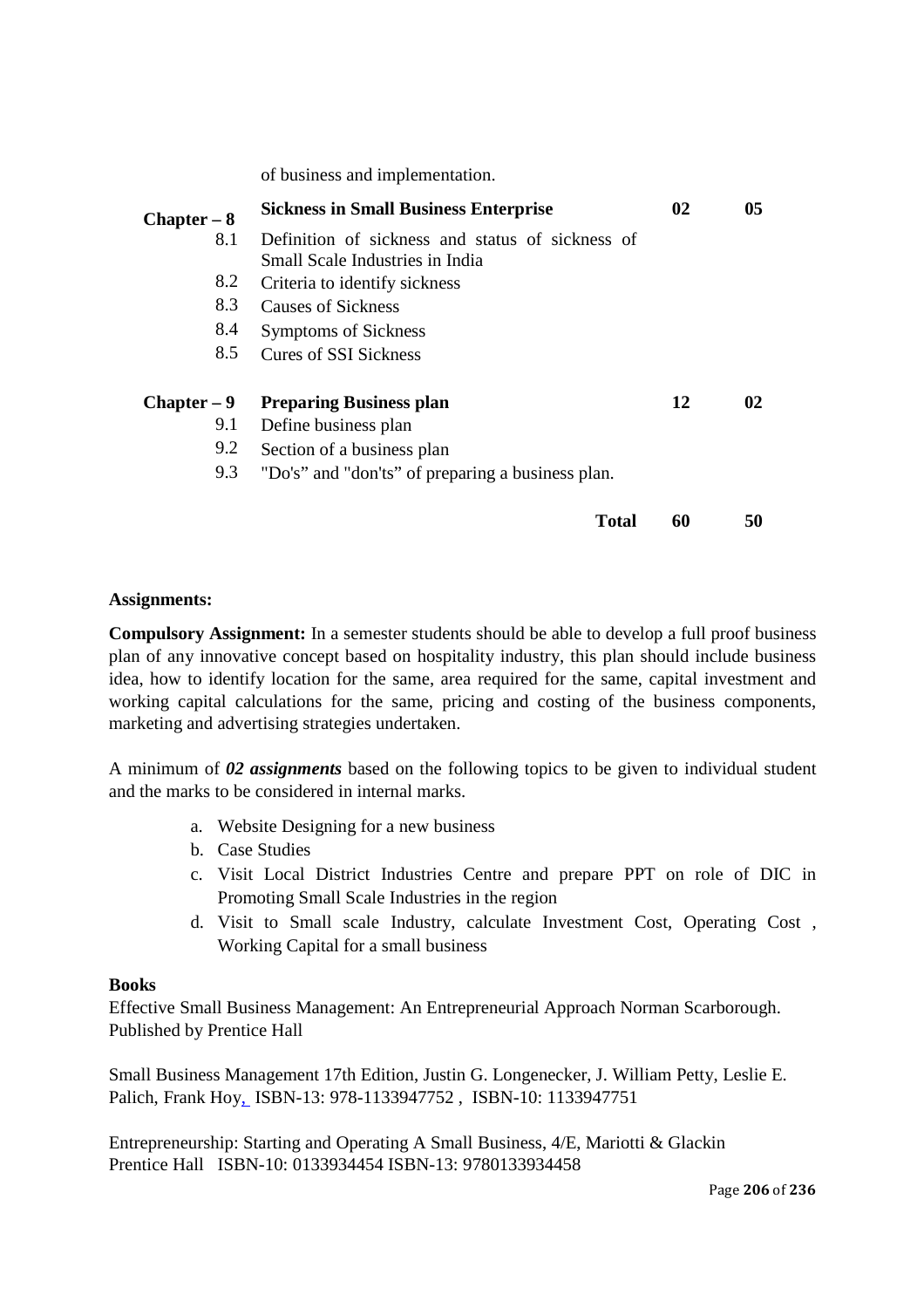Fundamentals for Becoming a Successful Entrepreneur: From Business Idea to Launch and Management, 1/E Brannback & Carsrud, ISBN-10: 013396681X ISBN-13: 9780133966817

Entrepreneurship and Effective Small Business Management, 11/E, Scarborough & Cornwall Prentice Hall, ISBN-10: 0133506320 ISBN-13: 9780133506327

Entrepreneurship and Small Business Management, 2/E, Mariotti & Glackin, Prentice Hall ISBN-10: 0133767183 ISBN-13: 9780133767186

Entrepreneurial Finance: Fundamentals of Financial Planning and Management for Small business, M. J. Alhabeeb, ISBN: 978-1-118-69151-9

Innovation and Entrepreneurship, 3rd Edition John Bessant, Joe Tidd

Entrepreneurship and Small Business, 4th Asia Pacific Edition Michael Schaper, Thierry Volery, Paull Weber, Brian Gibson

Effective Small Business Management, 7th Edition, Richard M. Hodgetts, Donald F. Kuratko Small Business Management, 5th Edition, Hal B. Pickle, Royce L. Abrahamson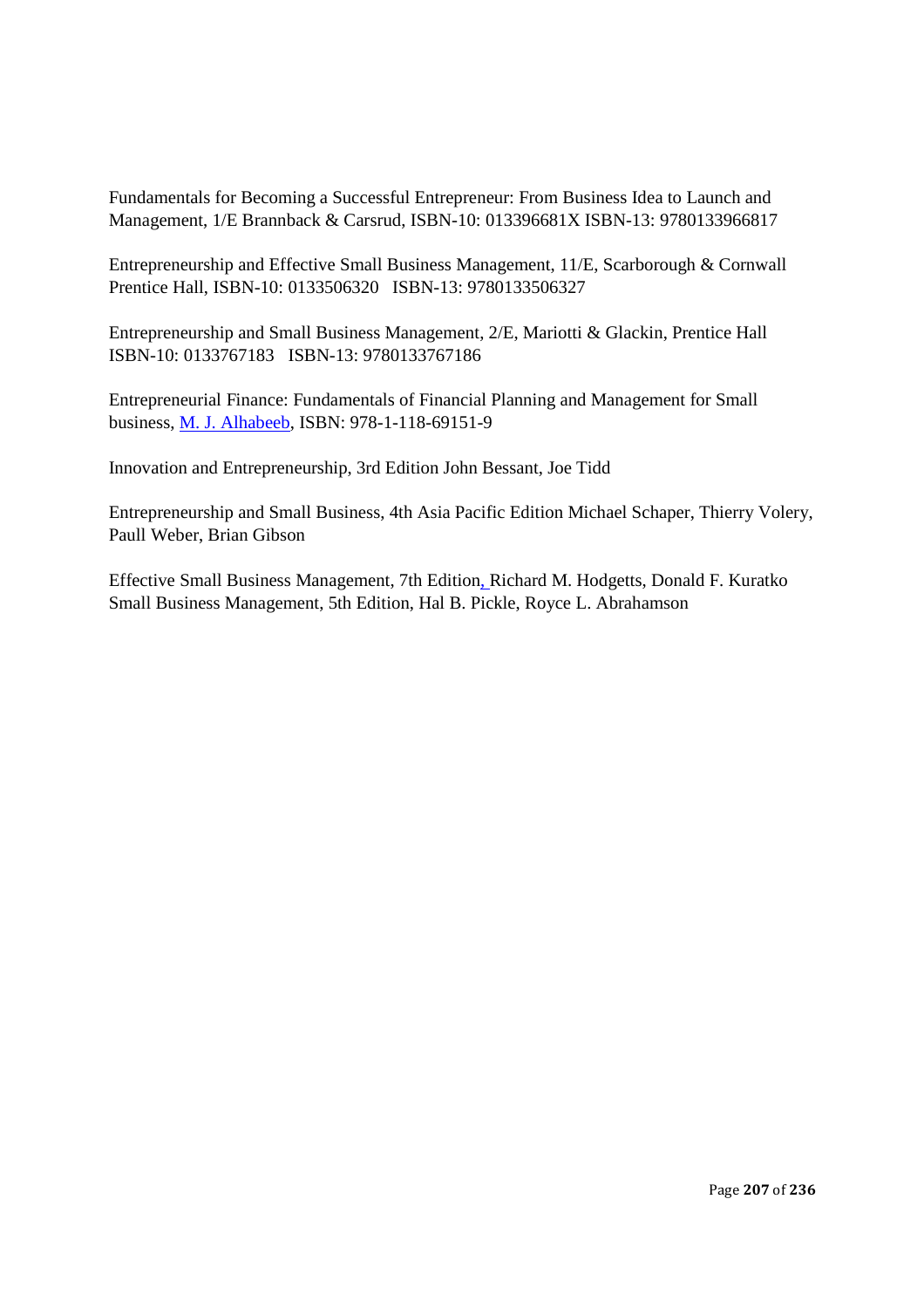| <b>Subject</b>         | : Hotel Maintenance |
|------------------------|---------------------|
| <b>Subject Code</b>    | $:$ SE 708          |
| <b>Subject Credits</b> | : Four              |
| <b>Semester</b>        | : Seventh           |

| <b>Teaching Scheme per week</b> |                  |              |  |  |
|---------------------------------|------------------|--------------|--|--|
| <b>Theory</b>                   | <b>Practical</b> | <b>Total</b> |  |  |
| 04 hours                        | ----             | 04 hours     |  |  |

|                  |                                                                          | <b>Examination Scheme</b>             |               |                                                 |                              |
|------------------|--------------------------------------------------------------------------|---------------------------------------|---------------|-------------------------------------------------|------------------------------|
|                  | <b>Internal Examination Scheme</b><br><b>External Examination Scheme</b> |                                       |               |                                                 |                              |
| <b>Unit Test</b> | <b>Assignments</b>                                                       | <b>Total Internal</b><br><b>Marks</b> | <b>Theory</b> | <b>Total</b><br><b>External</b><br><b>Marks</b> | <b>Total</b><br><b>Marks</b> |
| 20               | 30                                                                       | 50                                    | 50            | 50                                              | 100                          |

The subject will provide information regarding the basic services and different types of engineering and maintenance systems in hotel industry. This subject will help students to understand various aspects and importance of Engineering department in Hotel. At the end of the semester students will be thorough with various maintenance, refrigeration and air conditioning, fuels, electricity, safety and security, water distribution systems and energy conservation in hotel.

|               |                                                           | <b>Hours</b> | <b>Marks</b> |
|---------------|-----------------------------------------------------------|--------------|--------------|
|               | Chapter $-1$ Maintenance & Replacement Policy             | 10           | 08           |
| 1.1           | Maintenance and Calibration of equipment –                |              |              |
|               | Meaning and importance                                    |              |              |
| 1.2           | Importance of Maintenance department in Hotel<br>Industry |              |              |
| 1.3           | Organization chart of Maintenance department in           |              |              |
|               | $3/4/5$ star hotels                                       |              |              |
| 1.4           | Duties & responsibilities of Chief Engineer of a          |              |              |
|               | hotel                                                     |              |              |
| 1.5           | Types of maintenance and their advantages and             |              |              |
|               | disadvantages                                             |              |              |
|               | <b>Breakdown/Corrective Maintenance</b>                   |              |              |
|               | • Preventive Maintenance                                  |              |              |
|               | <b>Predictive Maintenance</b>                             |              |              |
| $1.6^{\circ}$ | <b>Contract Maintenance</b>                               |              |              |
|               | • Need of contract maintenance                            |              |              |
|               | Types: Lump sum, Unit price/ Unit Rate,                   |              |              |
|               | Cost plus upper limit contract                            |              |              |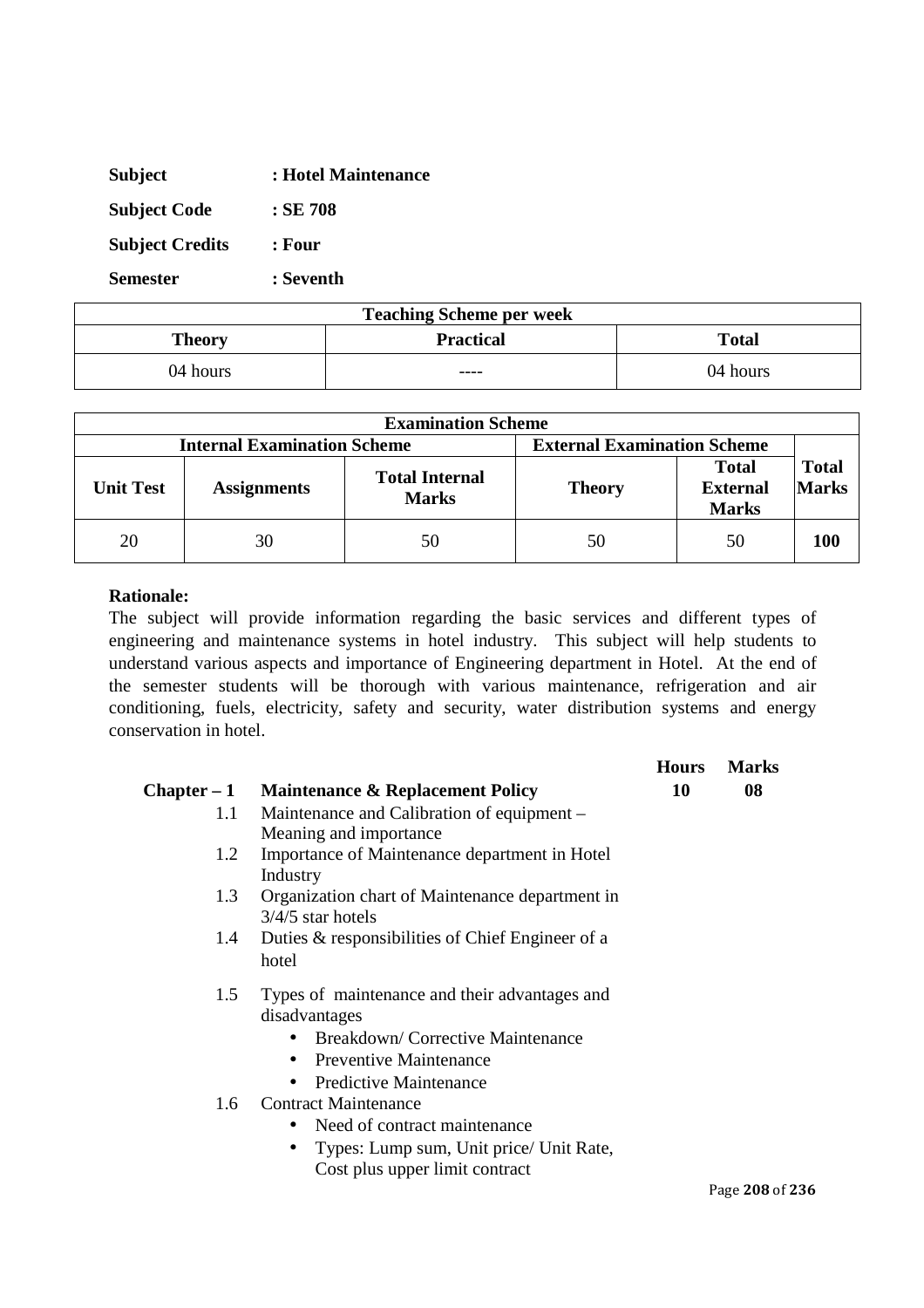- 1.7 Maintenance charts for
	- Swimming Pool: Daily basis and Quarterly basis
	- Kitchen: Daily basis and Quarterly basis
- 1.8 Replacement of Equipments:
	- Reasons for replacement
	- Economic replacement of equipments (Graph)

# Chapter – 2 Refrigeration 08 08

- 2.1 Definitions: Heat, Temperature, Sensible heat, Latent Heat, Relative Humidity, Zero law of Thermodynamics, 2<sup>nd</sup> Law of Thermodynamics,.
- 2.2 Methods of Heat Transfer:
	- Conduction
	- Convection
	- Radiation
- 2.3 Refrigeration:
	- Principle of Refrigeration
	- Unit of Refrigeration
	- Refrigerants: Properties and Types
	- Block diagram and working of Vapour Compression Refrigeration Cycle
	- Block diagram and working of Vapour Absorption Refrigeration Cycle
- 2.4 Domestic Refrigerator
	- Block Diagram and working
	- Maintenance
	- Defrosting: Need, Methods
- 2.5 Walk in Freezer/ Cold Storage
	- Block diagram
	- Working

# Chapter – 3 Air Conditioning 08 06

- 3.1 Types of AC
	- Unitary AC: Window AC and Split AC Block Diagram and Working of both
- 3.2 Factors affecting Load on AC
- 3.3 Factors affecting AC Comfort

# **Chapter – 4 Fuels 04 04 04**

- 4.1 Types of Fuels
- 4.2 Comparison of various Fuels: Solid, Liquid and Gaseous
- 4.3 Fuels used in Hotel Industry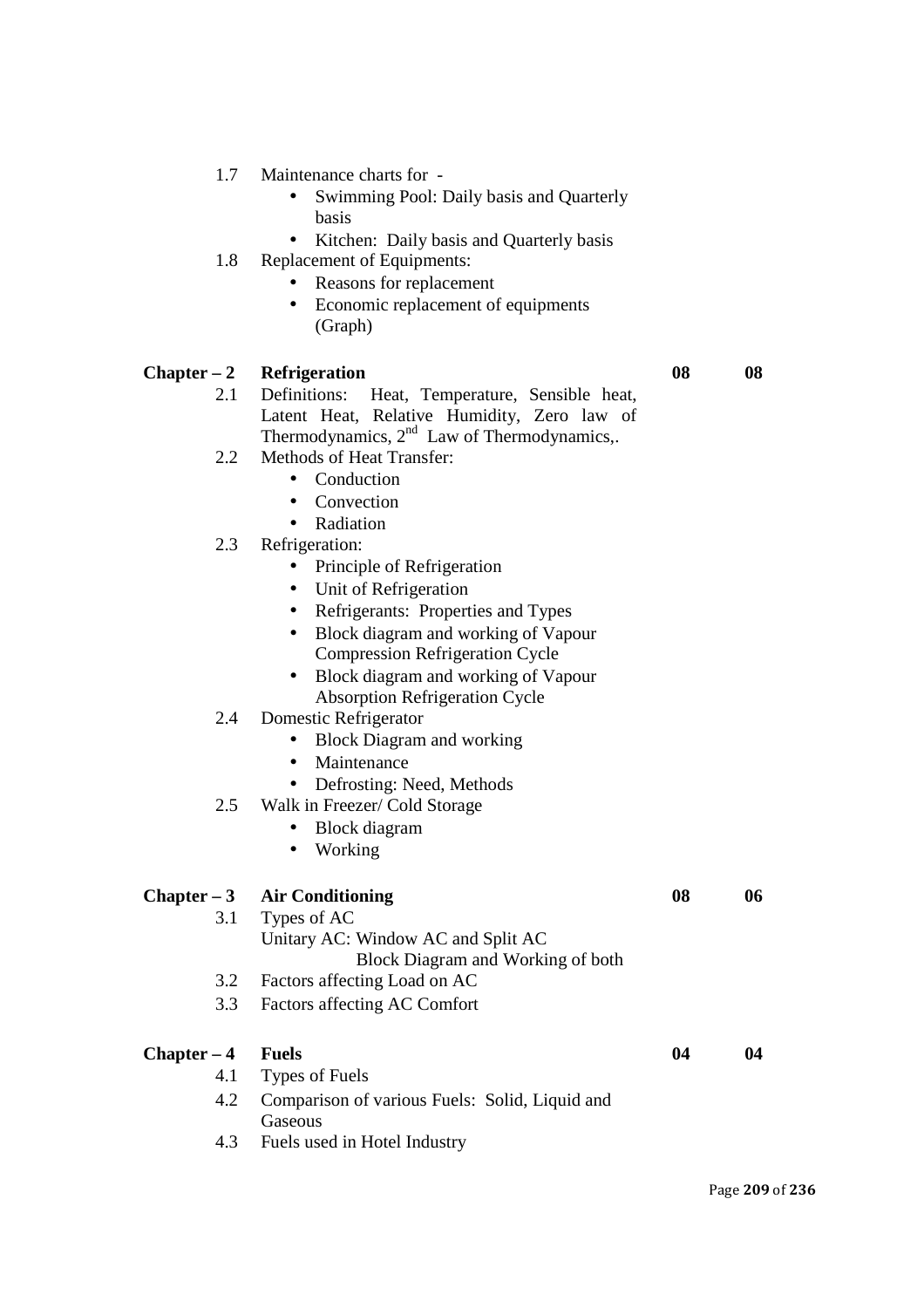| $Chapter - 5$ | <b>Electricity</b>                                | 08 | 08 |
|---------------|---------------------------------------------------|----|----|
| 5.1           | Types of Electricity supply: Single and Three     |    |    |
|               | Phase                                             |    |    |
| 5.2           | Types of Fuse: Re-wireable, Cartridge, Miniature  |    |    |
|               | Circuit Breakers (MCB)                            |    |    |
| 5.3           | Importance and method of Earthing System          |    |    |
| 5.4           | <b>Calculation of Electricity Bill</b>            |    |    |
| $Chapter - 6$ | <b>Water Systems</b>                              | 10 | 08 |
| 6.1           | Sources of water.                                 |    |    |
| 6.2           | Adverse effects of Hard water                     |    |    |
| 6.3           | Methods of purification & water softening: Ion    |    |    |
|               | Exchange, Lime Soda.                              |    |    |
| 6.4           | Water Distribution System: Up Feed and Down       |    |    |
|               | Feed (Hot & Cold)                                 |    |    |
| 6.5           | Traps, Water Closets and Flushing Systems         |    |    |
|               | Types, diagrams, functions.                       |    |    |
| 6.6           | Various Plumbing Fixtures                         |    |    |
| $Chapter - 7$ | <b>Energy &amp; Its Conservation</b>              | 06 | 04 |
| 7.1           | Various energy sources: Conventional & Non-       |    |    |
|               | Conventional: - their examples, advantages and    |    |    |
|               | disadvantages                                     |    |    |
| 7.2           | Need of energy conservation                       |    |    |
| 7.3           | Simple Methods of energy conservation in Kitchen, |    |    |
|               |                                                   |    |    |
|               | Guest rooms.                                      |    |    |
| 7.4           | Use of Solar Energy in Hotel                      |    |    |
| $Chapter - 8$ | <b>Safety and Security in Hotel</b>               | 06 | 04 |
| 8.1           | <b>Causes of Accidents</b>                        |    |    |
| 8.2           | Prevention / Control of Accidents                 |    |    |
|               |                                                   |    |    |
| 8.3           | Safety Issues in Hotel:                           |    |    |
|               | <b>Guest Key Control</b>                          |    |    |
|               | Kitchen Safety<br>Slip & Fall                     |    |    |
|               | <b>Total</b>                                      | 60 | 50 |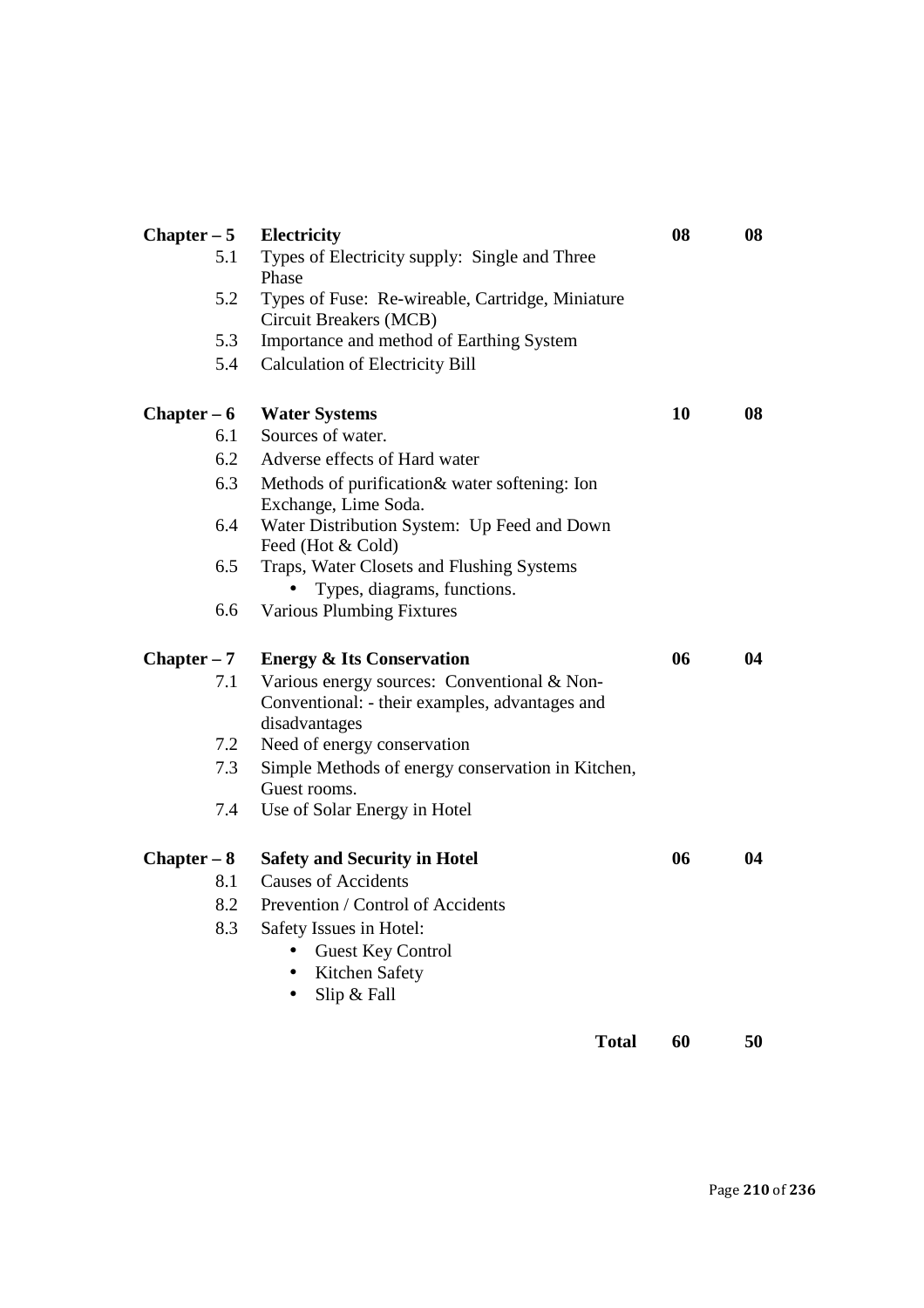## **Note:**

Field Visits – Field visit to be arranged for students to Maintenance department of a five star hotel. Working of AC Plants and other aspects and systems of maintenance department to be shown to students. A report of the same must be submitted by students individually.

## **Assignments: A minimum of three assignments to be submitted by students by the end of the semester based on following topics.**

- 8. Write Short Note on Eco-friendly Refrigerant.
- 9. Explain Centralized Air Conditioning in detail with block diagram
- 10. Explain the working of Air filter, Humidifier and Dehumidifier in AC
- 11. Enlist and Explain various Water Purification Methods
- 12. Explain various Lighting systems used in Hotel
- 13. Write procedure to be followed in case of a Fire Alarm in Hotel
- 14. Make a chart for various fire extinguishers with colour code and the type of fire it is used for..
- 15. Write notes on: Waste Disposal Methods Incineration and Land Fill

#### **Reference Books:**

- 1. Hotel Engineering Sujit Ghosal Oxford University Press
- 2. Hotel Engineering R.K. Chhatwal
- 3. Hotel Maintenance Arora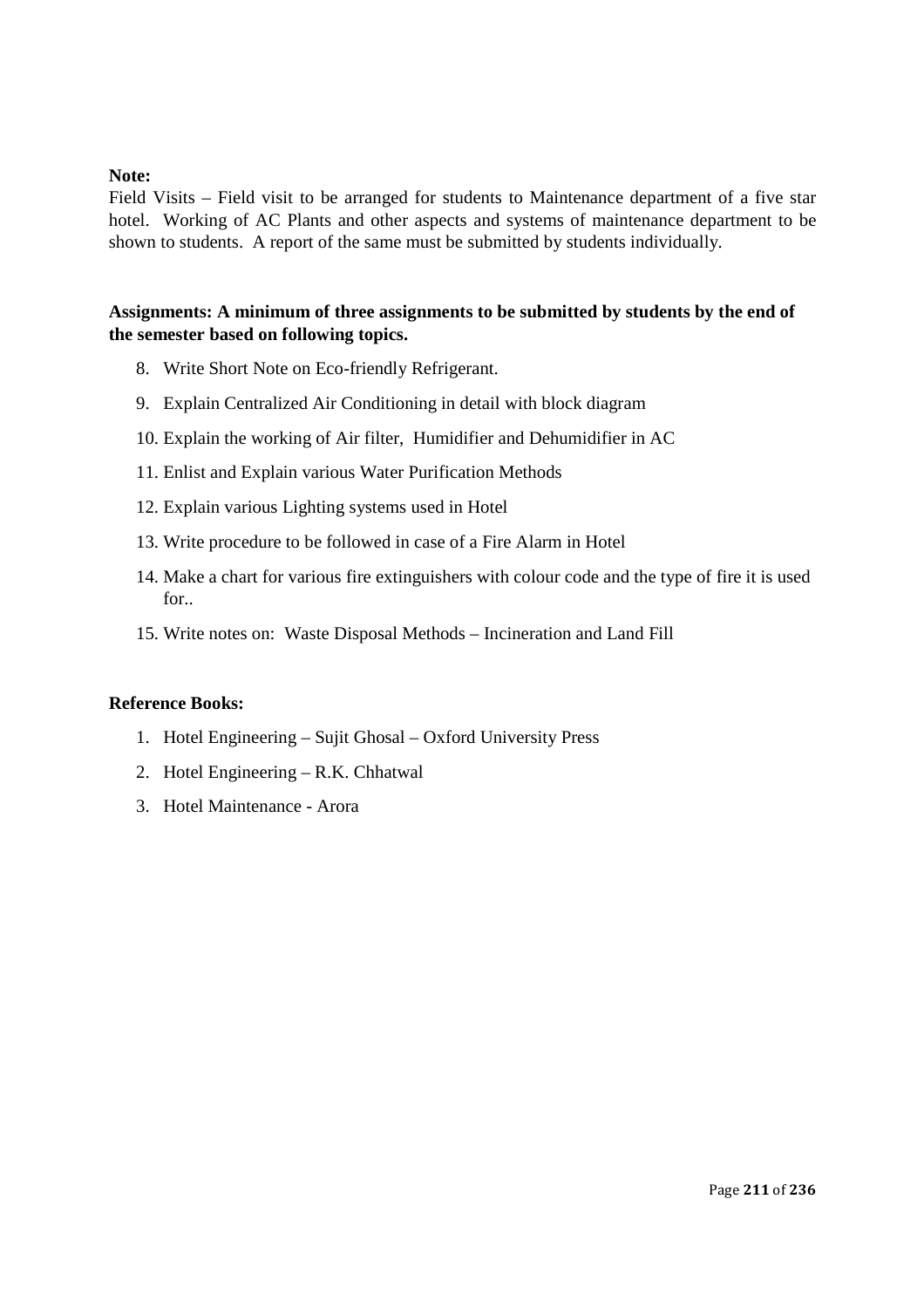| <b>Subject</b>         | : Specialization in Food Production Management – III |
|------------------------|------------------------------------------------------|
| <b>Subject Code</b>    | : CEA 801                                            |
| <b>Subject Credits</b> | $:$ Eight                                            |
| <b>Semester</b>        | $:$ Eighth                                           |

| <b>Teaching Scheme per week</b> |                  |              |  |  |
|---------------------------------|------------------|--------------|--|--|
| Theory                          | <b>Practical</b> | <b>Total</b> |  |  |
| 04 hours                        | 08 hours         | 12 hours     |  |  |

| <b>Examination Scheme</b>    |                                        |                                                                          |                                     |                                                 |                  |               |                                                 |                              |
|------------------------------|----------------------------------------|--------------------------------------------------------------------------|-------------------------------------|-------------------------------------------------|------------------|---------------|-------------------------------------------------|------------------------------|
|                              |                                        | <b>Internal Examination Scheme</b><br><b>External Examination Scheme</b> |                                     |                                                 |                  |               |                                                 |                              |
| <b>Unit Test</b><br>(Theory) | <b>Assignments</b><br>(Theory<br>base) | <b>Continuous</b><br><b>Assessment</b><br>of practical                   | <b>Internal</b><br><b>Practical</b> | <b>Total</b><br><b>Internal</b><br><b>Marks</b> | <b>Practical</b> | <b>Theory</b> | <b>Total</b><br><b>External</b><br><b>Marks</b> | <b>Total</b><br><b>Marks</b> |
| 20                           | 20                                     | 20                                                                       | 40                                  | <b>100</b>                                      | 40               | 60            | <b>100</b>                                      | 200                          |

This being the concluding culinary course for the programme, it is aimed at consolidating the food production skills and knowledge of the students and developing the managerial and conceptual skill sets required in the professional culinary industry.

| <b>Chapter - 1</b> | <b>Revision</b> |                                                                                                                                                                                   | <b>Hours</b><br>10 | <b>Marks</b><br>08 |
|--------------------|-----------------|-----------------------------------------------------------------------------------------------------------------------------------------------------------------------------------|--------------------|--------------------|
|                    | 1.1             | Stocks, Soups, Sauces                                                                                                                                                             |                    |                    |
|                    |                 |                                                                                                                                                                                   |                    |                    |
|                    | 1.2             | Meat and Fish Cookery                                                                                                                                                             |                    |                    |
|                    | 1.3             | Bakery and confectionery                                                                                                                                                          |                    |                    |
|                    | 1.4             | International Cuisine                                                                                                                                                             |                    |                    |
| <b>Chapter</b> - 2 |                 | <b>Personnel Management in the Kitchen</b>                                                                                                                                        | 08                 | 08                 |
|                    | 2.1             | Developing a good food production team-Importance,<br>Training, Enhancing productivity,<br>Motivation,<br>Interpersonal relations, Developing responsibility &<br>accountability. |                    |                    |
|                    | 2.2             | Desirable attributes for staff at entry level (Commis),<br>Middle Management (CDP, and Sous Chef), Top<br>Management (Executive Chef)                                             |                    |                    |
|                    | 2.3             | Task Analysis - Time & motion study, Required skill sets<br>(Conceptual and Technical), Allocation of work,                                                                       |                    |                    |
|                    | 2.4             | Planning and implementation of Duty roster                                                                                                                                        |                    |                    |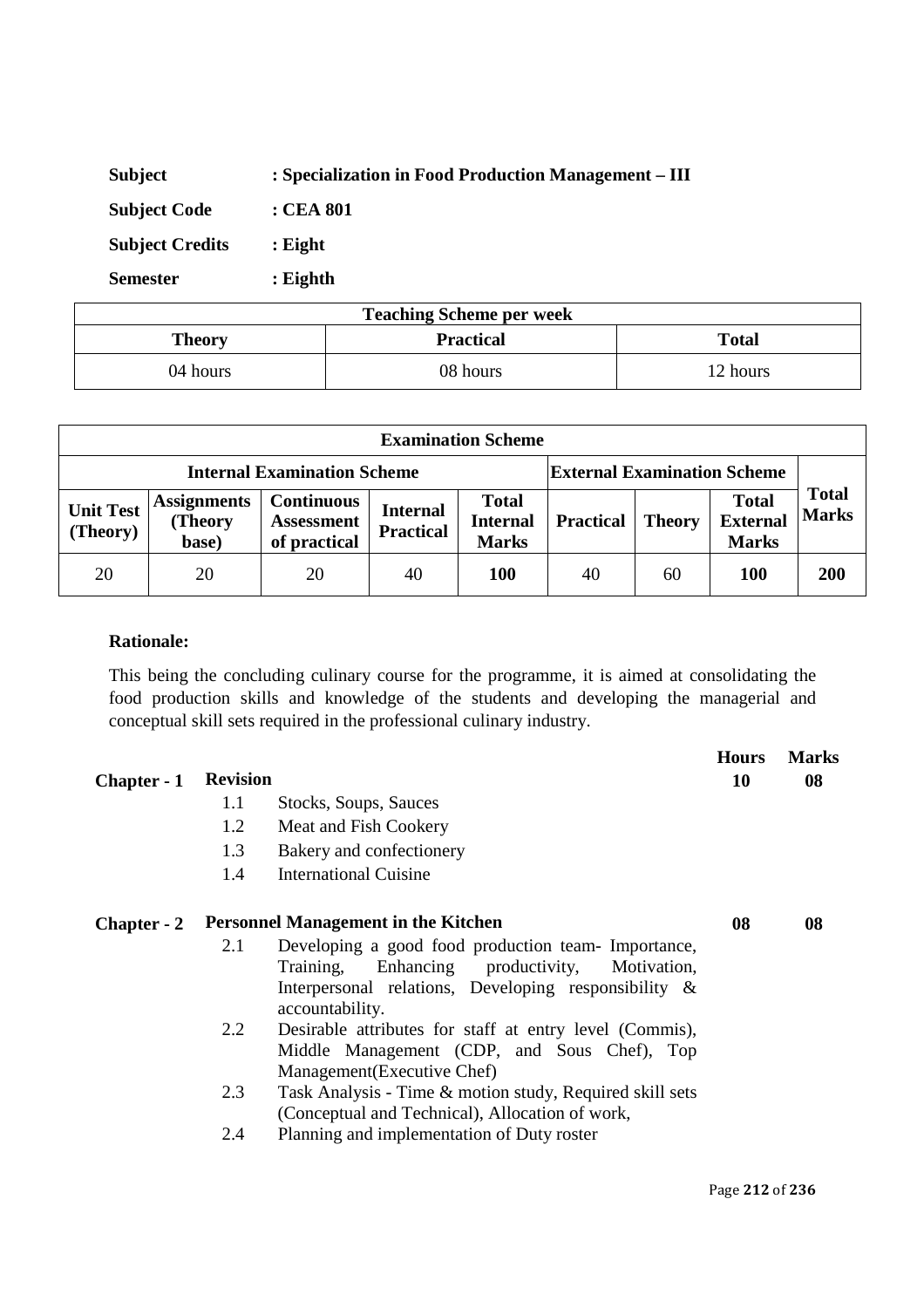| Chapter - 3        |                              | <b>Kitchen Administration</b>                                                                                                                                                                                                                                   | 10 | 08 |
|--------------------|------------------------------|-----------------------------------------------------------------------------------------------------------------------------------------------------------------------------------------------------------------------------------------------------------------|----|----|
|                    | 3.1                          | Aims of Control                                                                                                                                                                                                                                                 |    |    |
|                    | 3.2                          | Maintaining records- SOP's, List of Suppliers and SPS,<br>Indents, Food Cost, Equipment Registers, Break down<br>register, Standard Recipe Manual, Function Prospectus,<br>Log book, Departmental Meeting, Appraisals, Sales Mix,<br>Food Wastage and Spoilage. |    |    |
|                    | 3.3                          | Communication with other departments - Store, Food<br>and Beverage Service, Housekeeping, Front Office,<br>Maintenance, Human Resource,                                                                                                                         |    |    |
|                    | 3.4                          | Importance of interaction with customers / guests                                                                                                                                                                                                               |    |    |
| <b>Chapter - 4</b> | <b>Production Management</b> |                                                                                                                                                                                                                                                                 |    |    |
|                    | 4.1                          | Buying Knowledge- Specification buying, knowledge of<br>market, Vendor development & vendor appraisals                                                                                                                                                          | 08 | 08 |
|                    | 4.2                          | Purchasing – Types and Process                                                                                                                                                                                                                                  |    |    |
|                    | 4.3                          | Production planning $&$ scheduling                                                                                                                                                                                                                              |    |    |
|                    | 4.4                          | Production quality & quantity control                                                                                                                                                                                                                           |    |    |
| Chapter - 5        |                              | <b>Budgetary Control</b>                                                                                                                                                                                                                                        | 08 | 10 |
|                    | 5.1                          | Objectives                                                                                                                                                                                                                                                      |    |    |
|                    | 5.2                          | Types of budgets                                                                                                                                                                                                                                                |    |    |
|                    | 5.3                          | Basic stages in preparation of budgets                                                                                                                                                                                                                          |    |    |
| Chapter - 6        | <b>Menu Engineering</b>      |                                                                                                                                                                                                                                                                 |    | 10 |
|                    | 6.1                          | Definition                                                                                                                                                                                                                                                      |    |    |
|                    | 6.2                          | Menu Merchandising                                                                                                                                                                                                                                              |    |    |
|                    | 6.3                          | Psychology of menu engineering                                                                                                                                                                                                                                  |    |    |
|                    | 6.4                          | Managerial accounting                                                                                                                                                                                                                                           |    |    |
|                    | 6.5                          | Menu Matrix                                                                                                                                                                                                                                                     |    |    |
| Chapter - 7        |                              | <b>Product Research &amp; Development</b>                                                                                                                                                                                                                       | 08 | 08 |
|                    | 7.1                          | Testing of new recipes and equipment                                                                                                                                                                                                                            |    |    |
|                    | 7.2                          | Developing new recipes.                                                                                                                                                                                                                                         |    |    |
|                    | 7.3                          | Food trials                                                                                                                                                                                                                                                     |    |    |
|                    | 7.4                          | Organoleptic and sensory evaluation                                                                                                                                                                                                                             |    |    |
|                    |                              | <b>Total</b>                                                                                                                                                                                                                                                    | 60 | 60 |

**Assignments:** A minimum of *02 assignments* based on the following topics to be given to individual student and the marks to be considered in internal marks.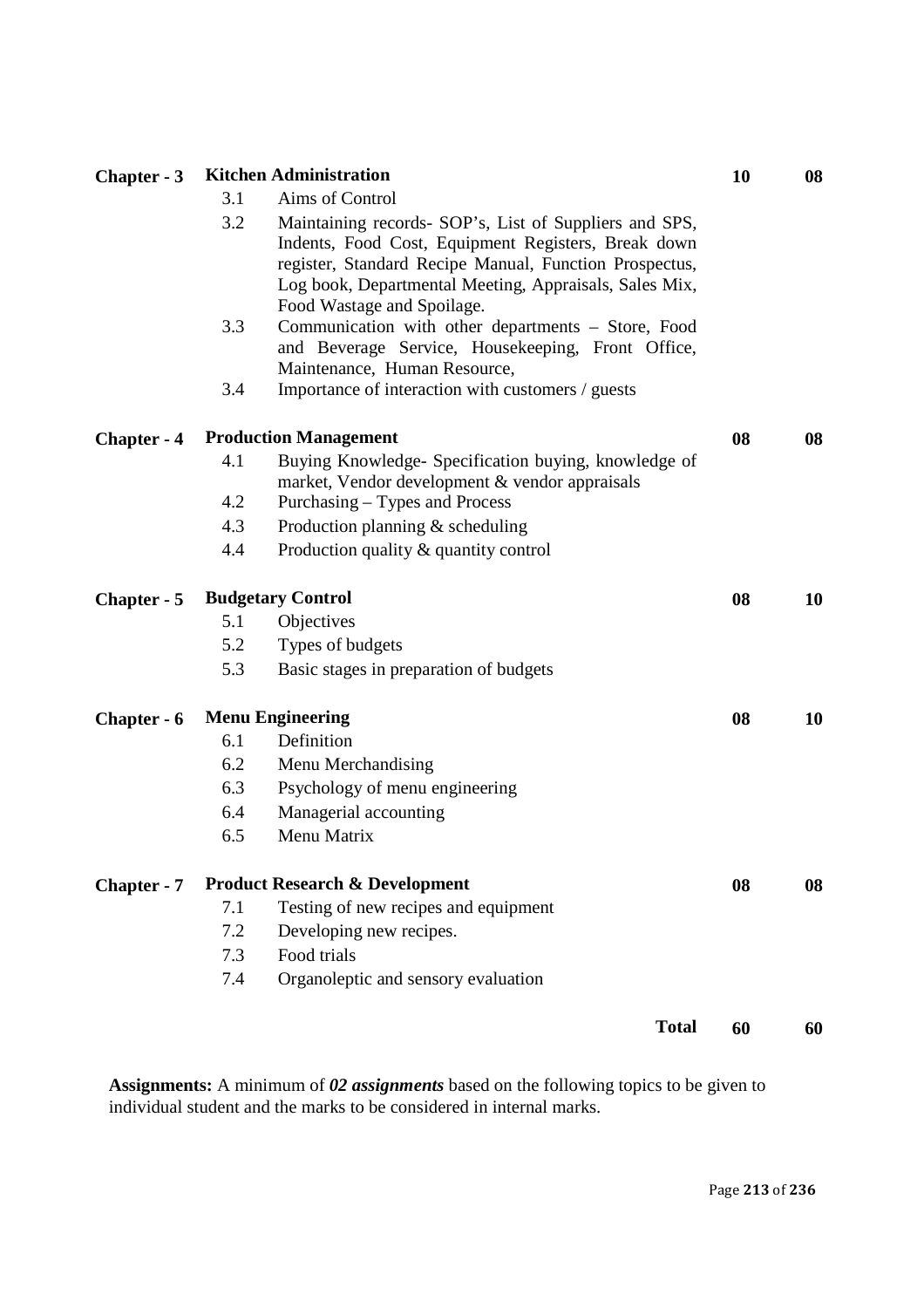- a. Planning & Implementation of Theme lunch / dinner. (Product research, Food trials, Budgeting, Costing, Pricing, Sales & Marketing, Making of Inflow-Outflow statement)
- b. Case study on menu engineering.
- c. Menu Costing & Pricing
- d. Making of Standard Purchase Specification for various food ingredients.
- e. Market survey for price of various ingredients and making a comparative statement.
- f. Conducting Time & Motion study of various processes in the kitchen.

**Glossary:** Students should be familiar with the glossary pertaining to above-mentioned topics

## **Practical:**

- 11. Minimum *24 Individual* Practical to be conducted during the semester.
- 12. The practical should comprise of the following:
	- a) Kitchen Software 1 practical / Hotel Visit
	- b) Menu Costing  $& \text{Pricing} 1 \text{ practical}$
	- c) Non Edible Displays (Veg, Margarine, Chocolate, Ice, Sugar)- 02 practical / Demonstration
	- d) Food Styling & Plate presentation  $-02$  practical
	- e) 4 course menu based on basket 16 practical
	- f) Theme Lunch / Dinner 1 practical
	- g) Internal Practical Exam 1 practical
- 13. All students to be assessed for the individual practical on a continuous basis and the marks to be considered in internal marks.

## **Practical Examination: (Internal & External)**

- Exams to be conducted on 4 course menu based on basket ingredients.
- The internal exams to be assessed by the internal examiner and external exams by the external examiner.

## **Reference Books:**

- 1. The Professional Chef (The Culinary Institute of America) Published by Wiley & Sons Inc.
- 2. Menu Engineering: A Practical Guide to Menu Analysis Michael L. Kasavana, Donald I. Smith
- 3. Kitchen Organization and Administration Charles S. Pitcher
- 4. Sensory Evaluation of Food: Principles and Practices Harry T. Lawless , Hildegarde Heymann
- 5. Sensory Evaluation Techniques Morten C. Meilgaard, B. Thomas Carr, Gail Vance Civille
- 6. Practical Computing a Guide for Hotel and Catering students Jill Smith Publisher – Heinemann Professional Publishing Ltd.
- 7. People and the Hotel and Catering Industry Cassell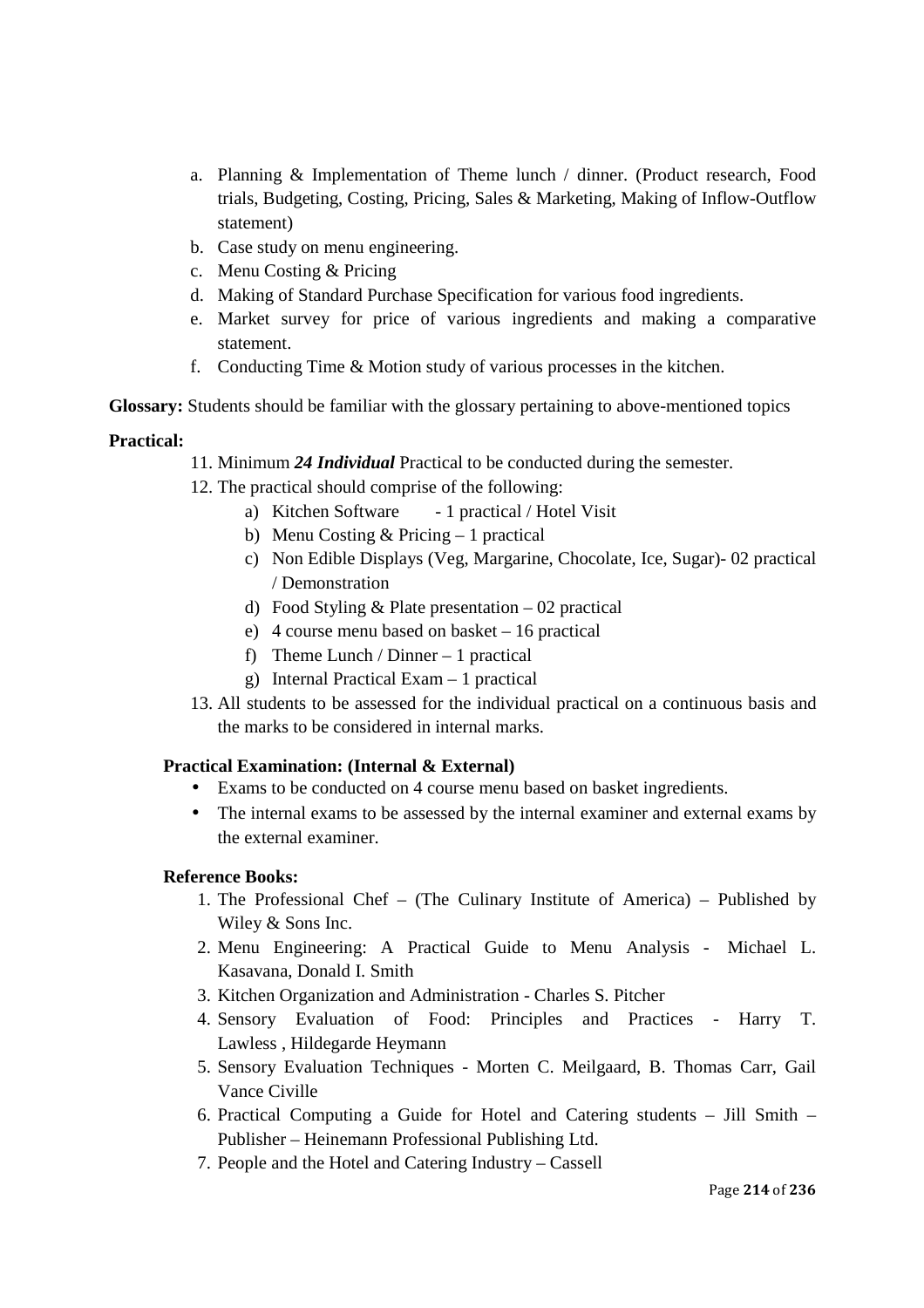- 8. Practical Computing A guide for Hotel and catering Students Jill Smith ( Heinemann Professional Publishing Ltd)
- 9. Food and Beverage Management Bernard Davis, Andrew Lockwood and Sally Stone.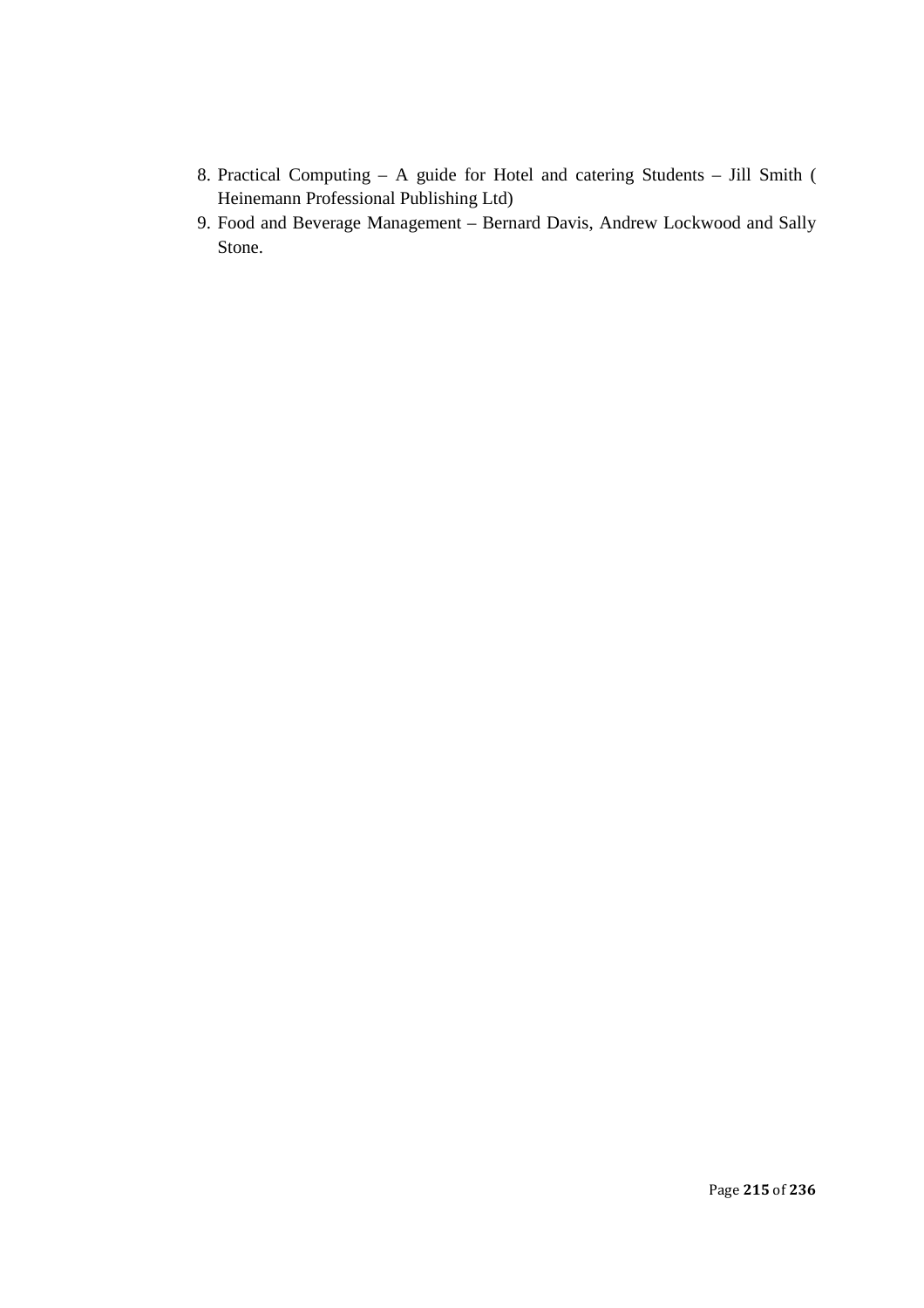| <b>Subject</b>         | : Specialization in Food and Beverage Service & Management - III |  |  |  |  |
|------------------------|------------------------------------------------------------------|--|--|--|--|
| <b>Subject Code</b>    | $:$ CEB 801                                                      |  |  |  |  |
| <b>Subject Credits</b> | $:$ Eight                                                        |  |  |  |  |
| <b>Semester</b>        | $:$ Eighth                                                       |  |  |  |  |

| <b>Teaching Scheme per week</b> |                  |              |  |  |  |
|---------------------------------|------------------|--------------|--|--|--|
| <b>Theory</b>                   | <b>Practical</b> | <b>Total</b> |  |  |  |
| 04 hours                        | 08 hours         | 12 hours     |  |  |  |

| <b>Examination Scheme</b>          |                    |                                                        |                                     |                                                 |                  |               |                                                 |                              |
|------------------------------------|--------------------|--------------------------------------------------------|-------------------------------------|-------------------------------------------------|------------------|---------------|-------------------------------------------------|------------------------------|
| <b>Internal Examination Scheme</b> |                    |                                                        |                                     | <b>External Examination Scheme</b>              |                  |               |                                                 |                              |
| Unit<br><b>Test</b>                | <b>Assignments</b> | <b>Continuous</b><br><b>Assessment</b><br>of practical | <b>Internal</b><br><b>Practical</b> | <b>Total</b><br><b>Internal</b><br><b>Marks</b> | <b>Practical</b> | <b>Theory</b> | <b>Total</b><br><b>External</b><br><b>Marks</b> | <b>Total</b><br><b>Marks</b> |
| 20                                 | 20                 | 20                                                     | 40                                  | <b>100</b>                                      | 40               | 60            | 100                                             | 200                          |

The subject aims to inculcate in students the international standards understanding  $\&$ Management aspects of food and beverage operations and controlling characteristics of service outlets. It also introduces the students with various trends required in the department which is accepted internationally.

|               |                                                                                                                                                                                                                   | <b>Hours</b> | <b>Marks</b> |  |
|---------------|-------------------------------------------------------------------------------------------------------------------------------------------------------------------------------------------------------------------|--------------|--------------|--|
|               | $Chapter -1$ New Concepts                                                                                                                                                                                         | 10           | 10           |  |
|               | 1.1 Trends in eating out                                                                                                                                                                                          |              |              |  |
| 1.2           | Molecular Gastronomy in Food & Beverage -<br>Introduction<br>(The application of scientific principles to the<br>understanding and development of<br>food<br>preparation.)                                        |              |              |  |
| 1.3           | Genetically Modified Foods - Introduction<br>(Genetically modified (GM) foods are<br>foods<br>derived from organisms whose genetic material<br>(DNA) has been modified in a way that does not<br>occur naturally) |              |              |  |
| 1.4           | Organic Foods & wines - Introduction<br>(Organic food is food that is produced using<br>environmentally and animal friendly farming<br>methods on organic farms)                                                  |              |              |  |
| 1.5           | Vegan cuisine - Introduction                                                                                                                                                                                      |              |              |  |
| $Chapter - 2$ | Hotels & Restaurant Classification & ratings<br><b>Audits</b>                                                                                                                                                     | 06           | 06           |  |
| $\sim$ 1      | $\mathbf{r}$                                                                                                                                                                                                      |              |              |  |

2.1 Types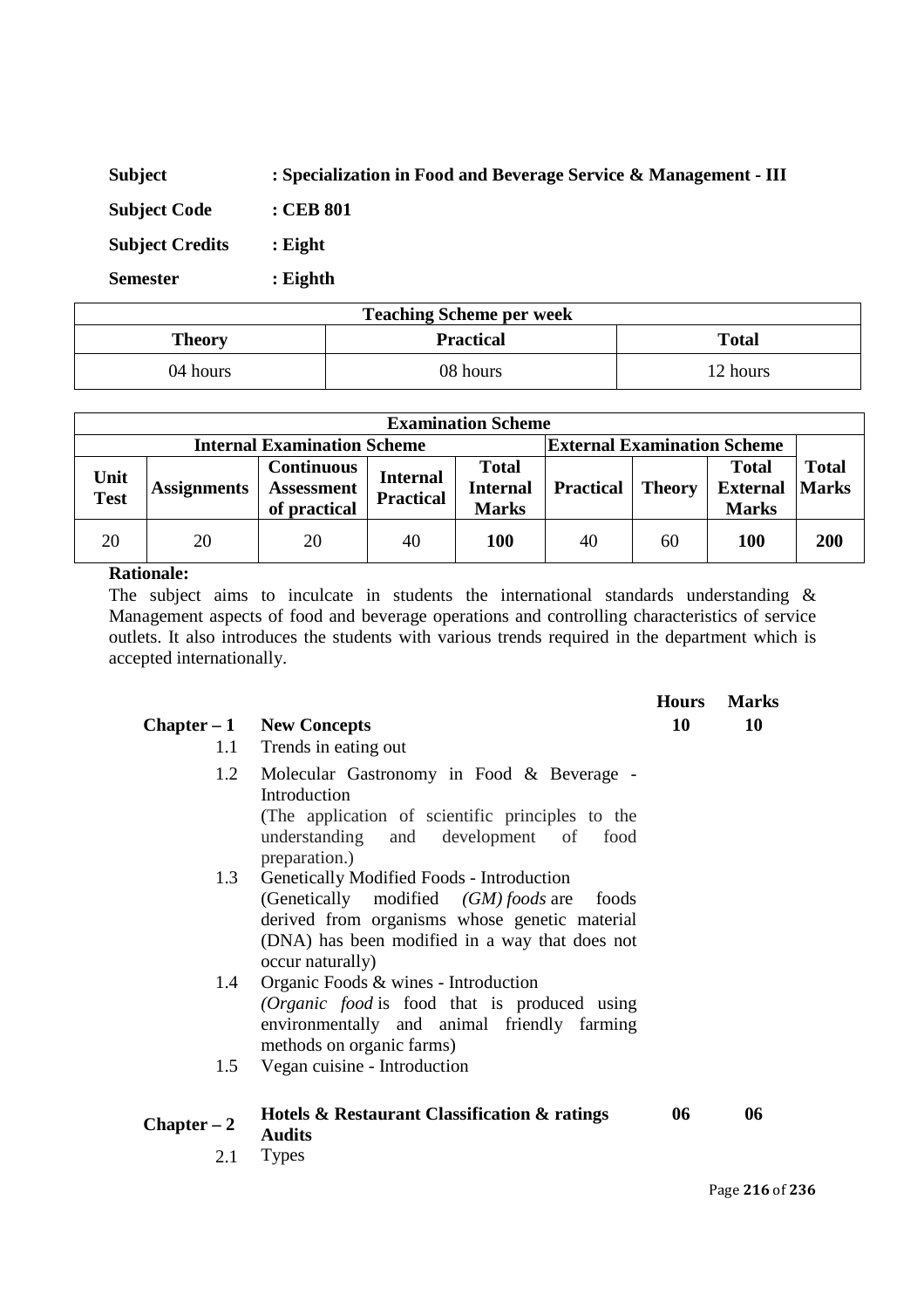- 2.2 Architect Requirements
- 2.3 Guidelines for approval of standalone Restaurants & bars. (HRACC Guideline)
- 2.4 Guidelines for approval of star hotels F&B outlets.
- 2.5 Michelin star Restaurants standards, Process for ratings.
- 2.6 Hotel Brand standards & Audits, Rating via website.

| $Chapter - 3$ | <b>Food Laws &amp; Regulations</b>                                     | 10             | 10 |
|---------------|------------------------------------------------------------------------|----------------|----|
| 3.1           | PFA.                                                                   |                |    |
|               | (Prevention of food adulteration Act)                                  |                |    |
| 3.2           | <b>FPO</b>                                                             |                |    |
|               | (The FPO mark is a certification mark mandatory                        |                |    |
|               | on all processed fruit products sold Food Safety<br>and Standards)     |                |    |
| 3.3           | <b>AGMARK</b>                                                          |                |    |
|               | (A certification mark on a commercial product)                         |                |    |
|               | often indicates the existence of an accepted                           |                |    |
|               | product standard)                                                      |                |    |
| 3.4           | <b>ISI</b>                                                             |                |    |
| 3.5           | ISO (9000, 14000, 22000)                                               |                |    |
| 3.6           | HACCP Consumer Protection Act, 1986 (HACCP                             |                |    |
|               | Principles)                                                            |                |    |
|               | (Hazard Analysis Critical Control Point is<br><sub>a</sub>             |                |    |
|               | management system in which food safety)                                |                |    |
|               | FSSAI, Act, 2006                                                       |                |    |
|               | (The Food Safety and Standards Authority)                              |                |    |
| 3.7           | Food Allergens                                                         |                |    |
|               |                                                                        |                |    |
| $Chapter - 4$ | Planning & Operating Food & Beverage Outlets                           | 0 <sub>5</sub> | 06 |
| 4.1           | Developing Hypothetical Business Model of Food                         |                |    |
|               | & Beverage Outlets                                                     |                |    |
| 4.2           | Case study of Food & Beverage outlets - Hotels &<br><b>Restaurants</b> |                |    |
|               |                                                                        |                |    |
| $Chapter - 5$ | <b>Kitchen Stewarding</b>                                              | 05             | 06 |
| 5.1           | Kitchen Stewarding Layout and Design                                   |                |    |
| 5.2           | Importance of kitchen stewarding                                       |                |    |
| 5.3           | Using & operating Machines                                             |                |    |
| 5.4           | Exercise – physical inventory                                          |                |    |
|               |                                                                        |                |    |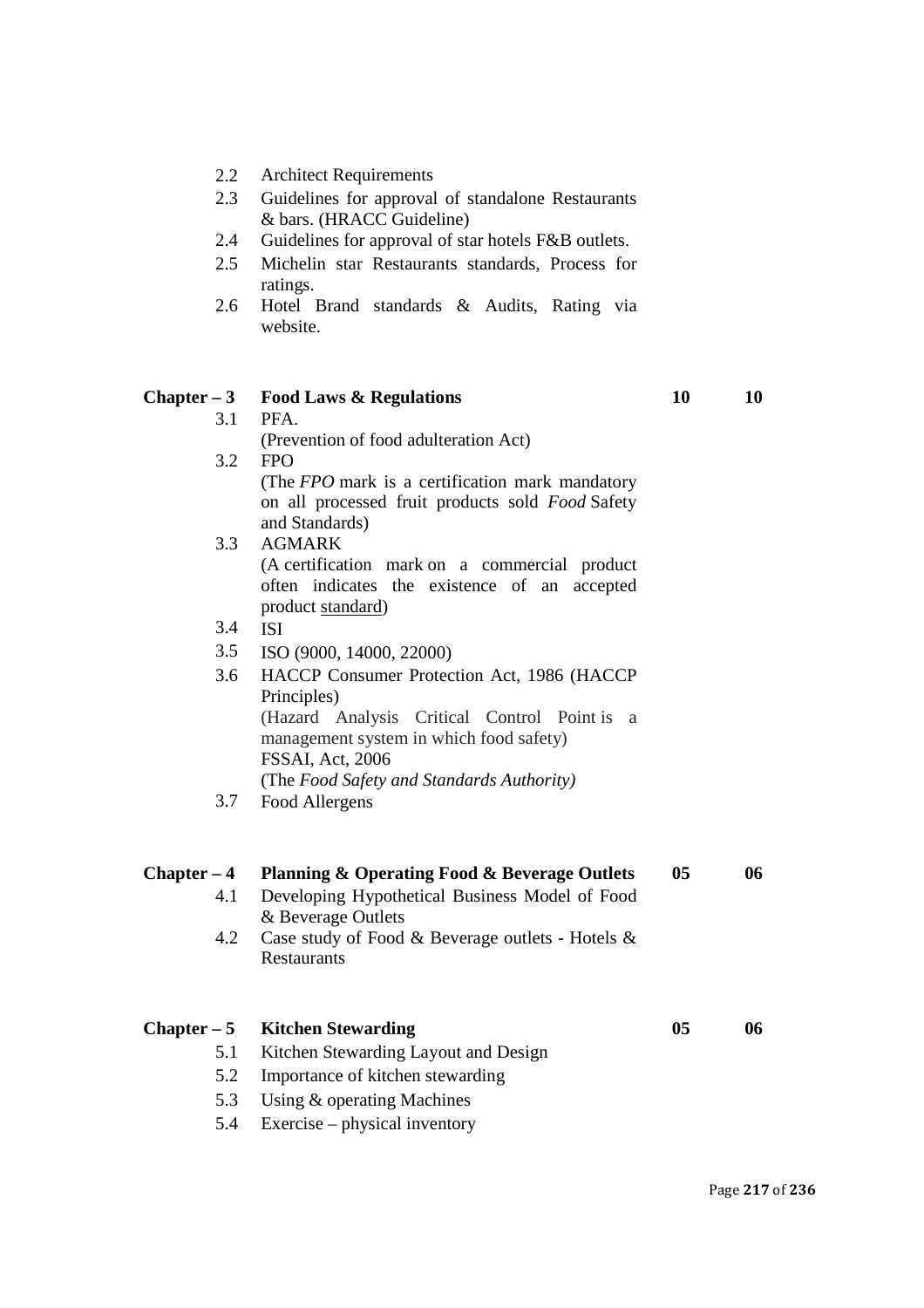| Chapter $-6$  | <b>F&amp;B Management in Fast Food, Hotels,</b>                   |              | 08 | 06 |
|---------------|-------------------------------------------------------------------|--------------|----|----|
| 6.1           | <b>Restaurants, Industrial Catering.</b><br>Introduction          |              |    |    |
| 6.2           |                                                                   |              |    |    |
|               | Planning - Catering policy, Financial Policy,<br>Marketing policy |              |    |    |
| 6.3           | Organization, Staff scheduling                                    |              |    |    |
| $Chapter - 7$ | <b>MIS for F&amp;B</b>                                            |              | 06 | 06 |
| 7.1           | <b>Importance of MIS Reports</b>                                  |              |    |    |
| 7.2           | <b>Calculation of Actual Cost</b>                                 |              |    |    |
| 7.3           | Daily Food beverage Cost                                          |              |    |    |
| 7.4           | Monthly Food beverage Cost                                        |              |    |    |
| 7.5           | <b>Statistical Revenue Reports</b>                                |              |    |    |
| 7.6           | Cumulative and Non-Cumulative                                     |              |    |    |
| $Chapter - 8$ | <b>Strategies Menu Merchandising</b>                              |              | 10 | 10 |
| 8.1           | Menu Layout                                                       |              |    |    |
| 8.2           | Menu Structure Planning                                           |              |    |    |
| 8.3           | Pricing of Menus                                                  |              |    |    |
| 8.4           | Types of Menus                                                    |              |    |    |
| 8.5           | Menu as Marketing Tool                                            |              |    |    |
| 8.6           | <b>Constraints of Menu Planning</b>                               |              |    |    |
| 8.7           | Menu Engineering, Menu engineering matrix                         |              |    |    |
| 8.8           | Menu Engineering advantages                                       |              |    |    |
| 8.9           | Menu Terminology                                                  |              |    |    |
|               |                                                                   | <b>Total</b> | 60 | 60 |

#### **Note: Glossary**

Students should be familiar with the glossary pertaining to above mentioned topics

#### **Assignments:**

A minimum of *4 assignments* based on the following topics to be given to individual student and the marks to be considered in internal marks.

- a. Case study of F&B outlets.
- b. Visit to new concept restaurant & make a report
- c. Design Food and Beverage Menu Cards.
- d. Collect the application formats for various approvals for restaurant classification.
- e. Visit to food companies to assess the food standard safety certification systems.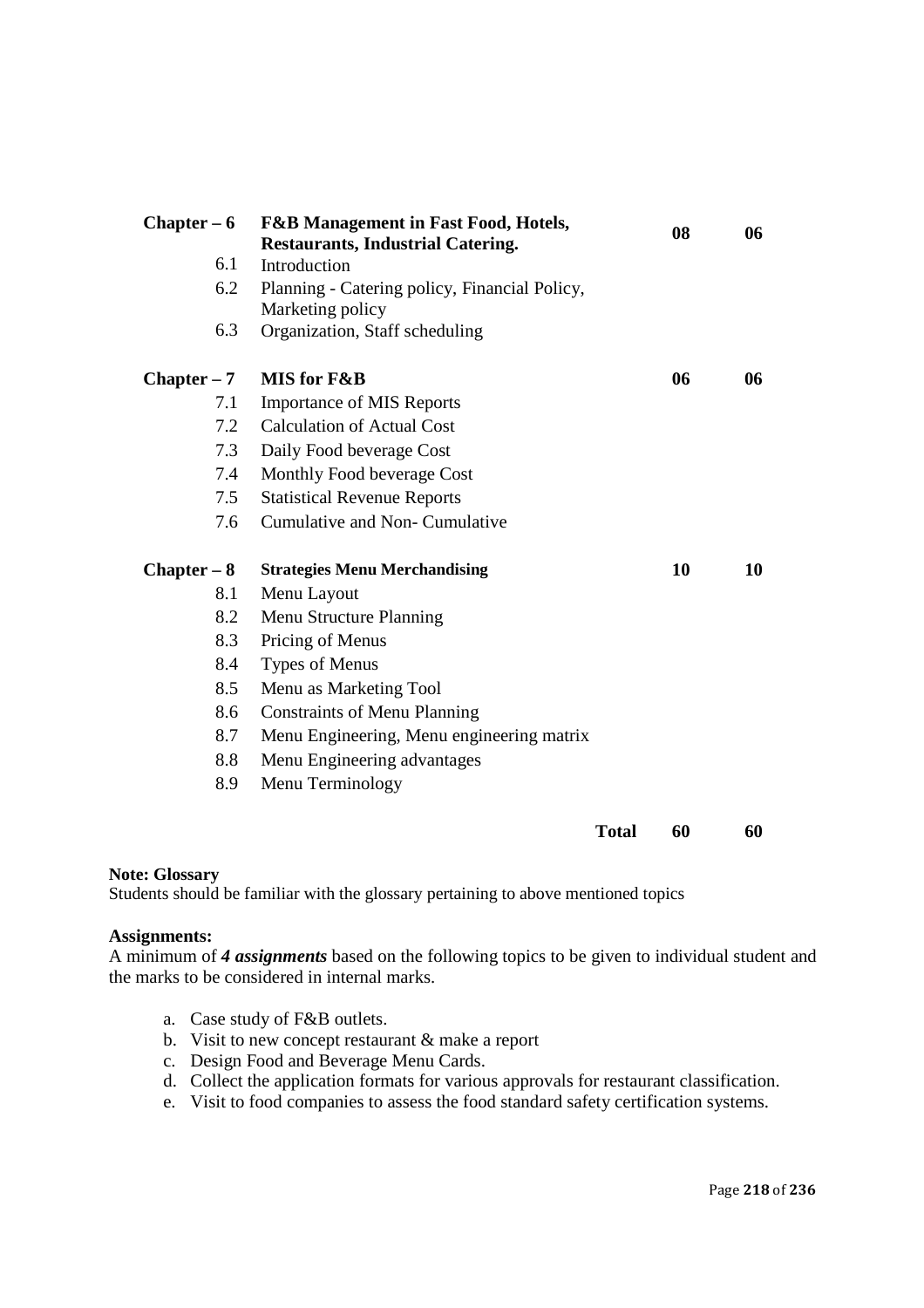**Practical:** Minimum *24 Individual* Practicals to be conducted during the semester.

## **1. Software used in F & B** –

- PAD KOT System, Opera, Fidelio, Micros, Apps used for Restaurant business.
- Visit to restaurants to see software

#### **2. International Cuisine –** Learn Table Setups & Service with Local Beverages

- North American,
- South American
- Spain,
- Chinese
- Japanese
- Korean
- Indonesian
- Italian
- French
- Mexican
- Greek
- Mediterranean
- Australian
- Lebanese
- Theme on International Cuisines.

#### **3. Molecular gastronomy related beverage practical.**

- Cocktails
- Mocktails

#### **Practical Examination: (Internal and External)**

Practical exam need to be conducted on the above listed practical along with standards of grooming, task, performance and Viva. Internal exam to be assessed by internal examiner and external exam to be assessed by external examiner.

#### **Reference Books:**

- Food and Beverage Service Dennis Lillicrap and John Cousins
- Food and Beverage Management Bernard Davis, Andrew Lockwood and Sally Stone
- Facility Planning and Design Edward Kagarian
- Bar and Beverage Book Costas Katsigris, Mary Proter with Thomas
- Theory of Catering Kinton and Cesarani
- Textbook of Food & Beverage Management- Sudhir Andrews
- The Restaurant (From Concept to Operation) Lipinski
- Practical Computing A guide for Hotel and students Jill Smith (Heinemann
- Professional Publishing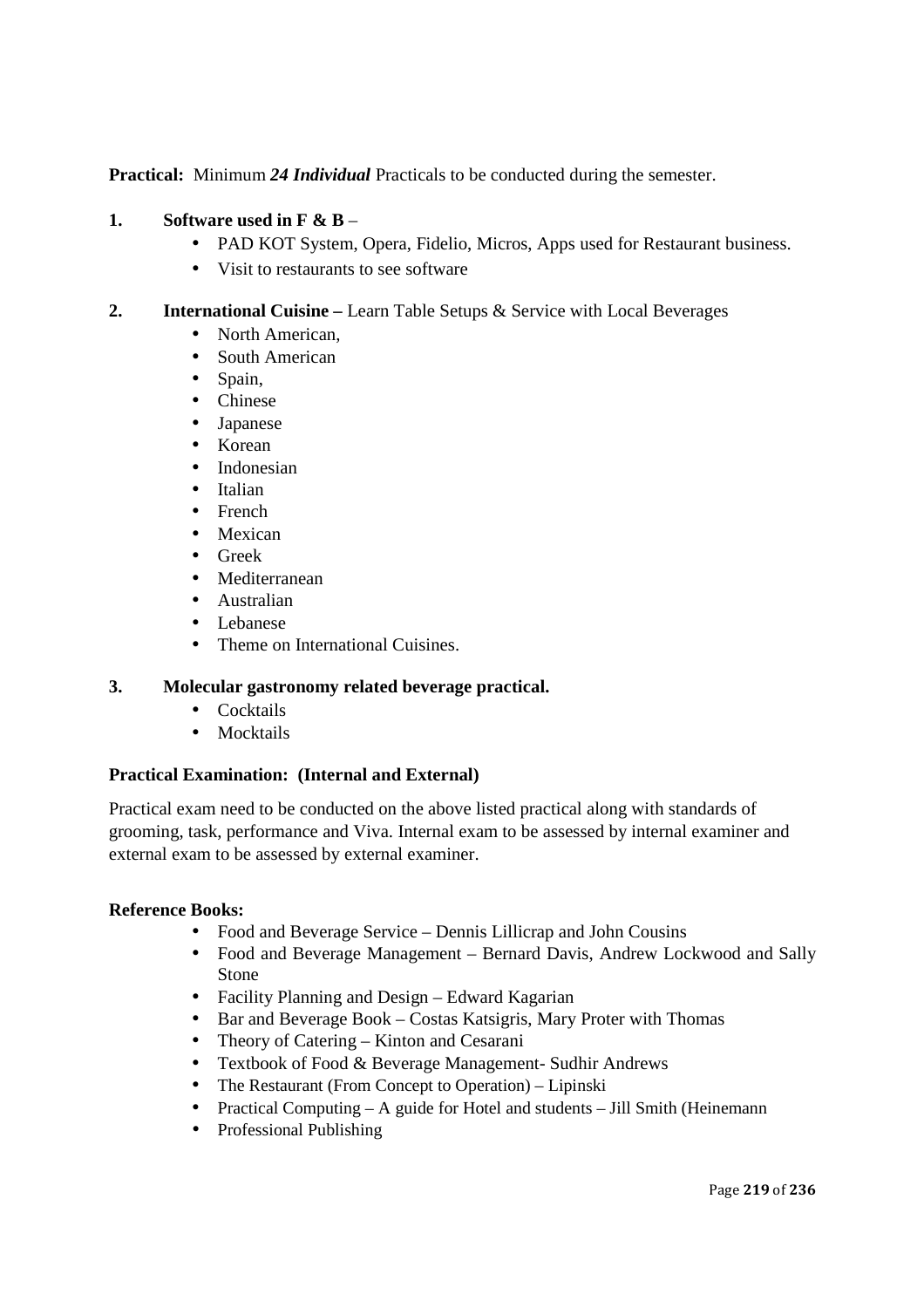| <b>Subject</b>         | : Specialization in Housekeeping Management – III |
|------------------------|---------------------------------------------------|
| <b>Subject Code</b>    | $\cdot$ CEC 801                                   |
| <b>Subject Credits</b> | $:$ Eight                                         |
| <b>Semester</b>        | $:$ Eighth                                        |

| <b>Teaching Scheme per week</b> |                  |              |  |
|---------------------------------|------------------|--------------|--|
| <b>Theory</b>                   | <b>Practical</b> | <b>Total</b> |  |
| 04 hours                        | 08 hours         | 12 hours     |  |

| <b>Examination Scheme</b>                                                |                                        |                                                        |                                     |                                                 |           |               |                                                 |                              |
|--------------------------------------------------------------------------|----------------------------------------|--------------------------------------------------------|-------------------------------------|-------------------------------------------------|-----------|---------------|-------------------------------------------------|------------------------------|
| <b>Internal Examination Scheme</b><br><b>External Examination Scheme</b> |                                        |                                                        |                                     |                                                 |           |               |                                                 |                              |
| <b>Unit Test</b><br>(Theory)                                             | <b>Assignments</b><br>(Theory<br>base) | <b>Continuous</b><br><b>Assessment</b><br>of practical | <b>Internal</b><br><b>Practical</b> | <b>Total</b><br><b>Internal</b><br><b>Marks</b> | Practical | <b>Theory</b> | <b>Total</b><br><b>External</b><br><b>Marks</b> | <b>Total</b><br><b>Marks</b> |
| 20                                                                       | 20                                     | 20                                                     | 40                                  | <b>100</b>                                      | 40        | 60            | 100                                             | 200                          |

**Rationale:** The subject aims to establish the importance of Accommodation Management within the Hospitality Industry. It equips the student to acquire knowledge and skills with respect to the Planning and Designing of hotel.

|               |                                                                                                         | <b>Hours</b> | <b>Marks</b> |
|---------------|---------------------------------------------------------------------------------------------------------|--------------|--------------|
|               | Chapter $-1$ Facilities Planning                                                                        | 15           | 15           |
| 1.1           | Important factors to be considered in Planning and                                                      |              |              |
|               | Designing of various areas                                                                              |              |              |
| 1.2           | Stages in developing hospitality property                                                               |              |              |
| 1.3           | Planning of Guest rooms (Double, Suite, Various<br>themes)                                              |              |              |
| 1.5           | Designing for the Physically Challenged room                                                            |              |              |
| 1.6           | Planning of Bathrooms - Size, layout, fixtures,<br>faucets, amenities                                   |              |              |
| 1.7           | Planning of other facilities (Conference room-30-50)<br>people, Convention Centre-100-300, SPA, Lounge) |              |              |
| 1.8           | Floor pantry / Maid's Service room                                                                      |              |              |
| $Chapter - 2$ | <b>Managing Housekeeping Personnel</b>                                                                  | 16           | 16           |
| 2.1           | Induction process for Housekeeping                                                                      |              |              |
| 2.2           | Various training methods used in Housekeeping                                                           |              |              |
| 2.3           | Personnel Planning- Job Analyses, Job List, Job                                                         |              |              |
|               | Description, Job<br>Specification,<br>Job                                                               |              |              |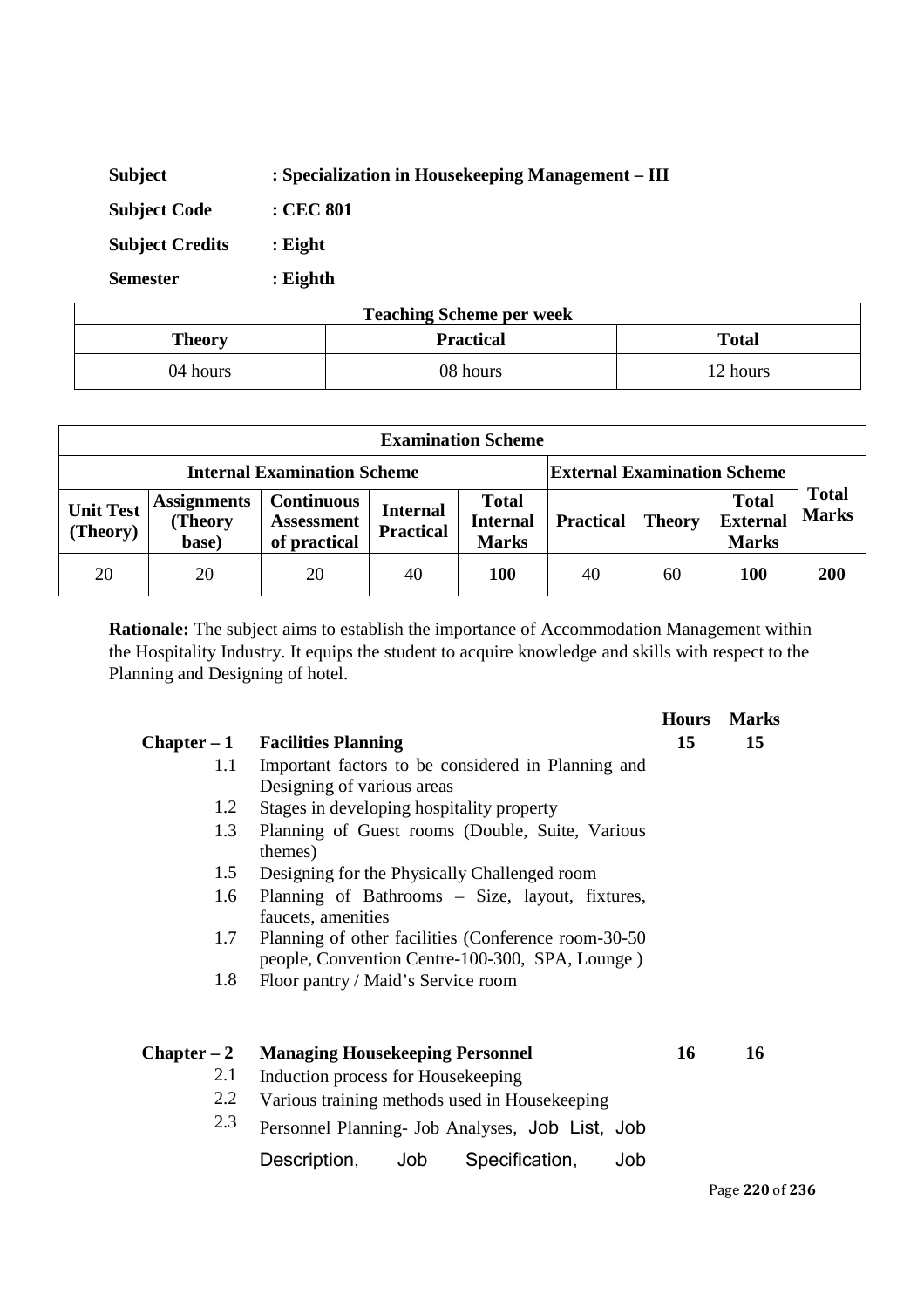|               | assignment,                              | Job | breakdown,                                        | Job |    |                 |
|---------------|------------------------------------------|-----|---------------------------------------------------|-----|----|-----------------|
|               | procedures                               |     |                                                   |     |    |                 |
| 2.4           | Determining Staff Strength               |     |                                                   |     |    |                 |
| 2.5           | <b>Staff Schedules</b>                   |     |                                                   |     |    |                 |
| 2.6           | Time and Motion Study                    |     |                                                   |     |    |                 |
| 2.7           | <b>Planning Duty Rosters</b>             |     |                                                   |     |    |                 |
| 2.8           | <b>Standard Operating Procedures</b>     |     |                                                   |     |    |                 |
| $Chapter - 3$ | <b>New Property Operations</b>           |     |                                                   |     | 04 | 04              |
| 3.1           | Housekeeper in a New Property            |     |                                                   |     |    |                 |
| 3.2           | Countdown for the opening                |     |                                                   |     |    |                 |
| $Chapter - 4$ | <b>Changing Trends in Housekeeping</b>   |     |                                                   |     | 10 | 08              |
| 4.1           | Single window service                    |     |                                                   |     |    |                 |
| 4.2           | Women's only floor                       |     |                                                   |     |    |                 |
| 4.3           | Changing trends in amenities             |     |                                                   |     |    |                 |
| 4.4           | Design trends                            |     |                                                   |     |    |                 |
| 4.5           | Housekeeping practices                   |     |                                                   |     |    |                 |
| 4.6           | Outsourcing                              |     |                                                   |     |    |                 |
| 4.7           | Training and motivation techniques       |     |                                                   |     |    |                 |
| $Chapter - 5$ |                                          |     | Housekeeping in Organisations other than Hotels   |     | 04 | 05 <sub>1</sub> |
| 5.1           | Hospitals                                |     |                                                   |     |    |                 |
| 5.2           | Malls and other Commercial Areas         |     |                                                   |     |    |                 |
| 5.3           | Offices                                  |     |                                                   |     |    |                 |
| $Chapter - 6$ |                                          |     | <b>Use of Computer Technology in Housekeeping</b> |     | 05 | 05              |
| 6.1           | Application and importance of PMS        |     |                                                   |     |    |                 |
| 6.2           | Creating various reports                 |     |                                                   |     |    |                 |
| 6.3           | Application of Information Technology in |     |                                                   |     |    |                 |
|               | Housekeeping                             |     |                                                   |     |    |                 |
| $Chapter - 7$ | <b>Audits in Housekeeping Department</b> |     |                                                   |     | 04 | 04              |
| 7.1           |                                          |     | Applicability of Hazard Analysis and Critical     |     |    |                 |
|               | Control Point (HACCP) in Housekeeping    |     |                                                   |     |    |                 |
| 7.2           | Scope of Audit                           |     |                                                   |     |    |                 |
| 7.3           | Advantages of Brand Standard Audit       |     |                                                   |     |    |                 |
| 7.4           |                                          |     | Establishing standards, monitoring performance,   |     |    |                 |
|               |                                          |     | corrective action in housekeeping department      |     |    |                 |
| 7.5           |                                          |     | Continuous improvement in housekeeping practices  |     |    |                 |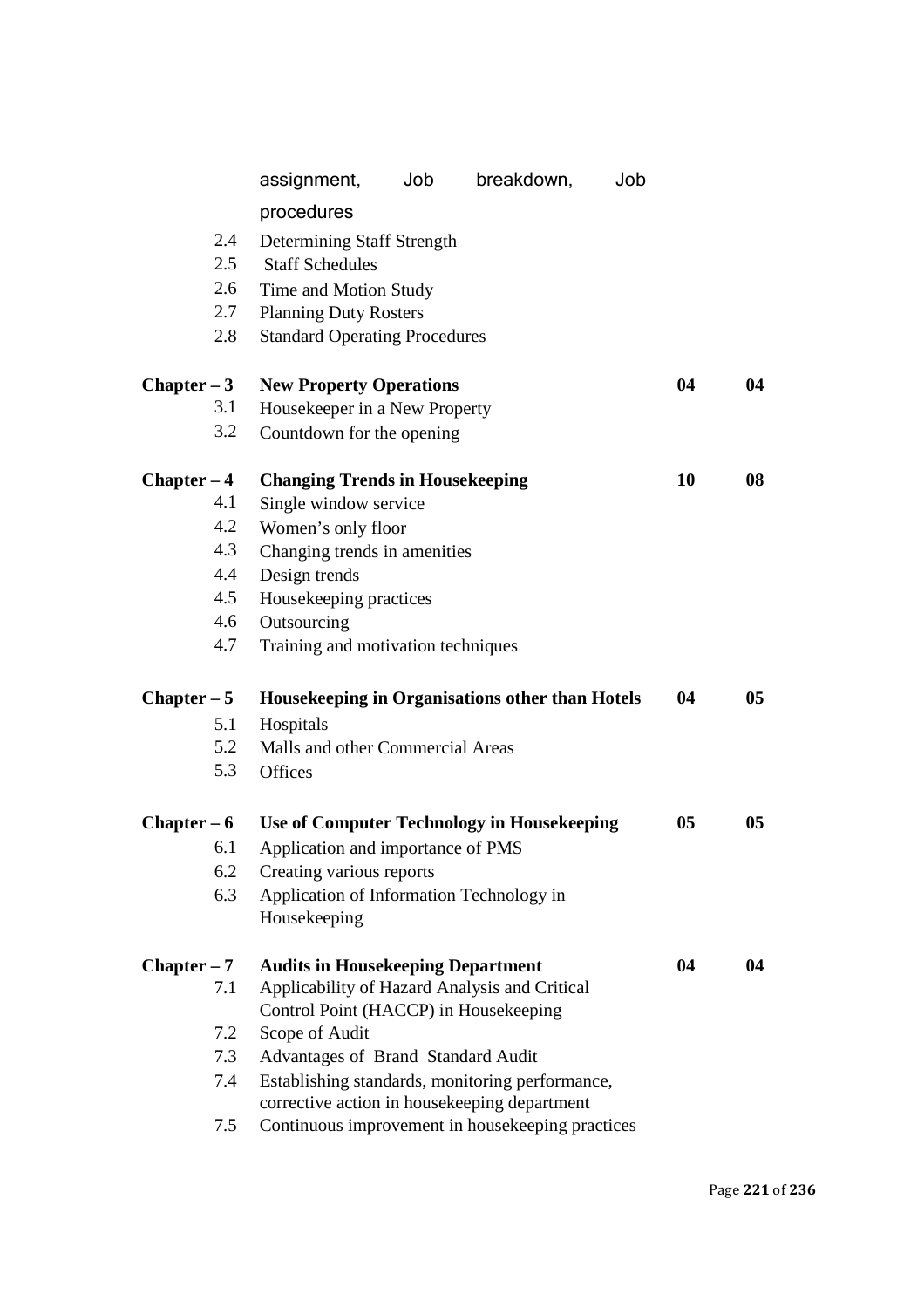#### **Chapter – 8 Internal Environment 02 03**

- 8.1 Noise
- 8.2 Air Conditioning

#### **Total 60 60**

#### **Terminology related to the above mentioned chapters to be studied.**

**Assignments:** A minimum of 4 assignments based on the following topics to be given to students and the marks to be considered in internal marks.

- 1 New property operations- Housekeeping aspect- case study
- 2 Visit to a Spa
- 3 Study of new trends in Housekeeping
- 4 Power point presentation on use of information technology in Housekeeping
- 5 Study of Housekeeping practices in commercial areas like Malls, Offices.

**Practical:** Minimum of 24 Practical to be conducted based on the following topics. All students to be assessed for the practical on a continuous basis and the marks to be considered in internal marks.

- 1 Method of Work and Time calculation. (Time and Motion Study eg. Steps in bed making, Servicing of guest rooms) (3 practical).
- 2 Designing Housekeeping Training Module for various levels and time periods Eg. Refresher's training (5days), Induction training for newly joined employees (2 days) - (2 practical).
- 3 Planning and Designing with detailing towards all the aspects of Interior decoration Guestrooms (Double, Suite, Various themes) (2 practical)

Lobby Layout (1 practical)

Floor pantry/ Maid's service room (1 practical)

Guest room for Physically Challenged (1 practical)

- Other facilities (Conference room, Convention Centre, SPA, Lounge) (2 practical).
- 4 Model making for various types of guestrooms and other areas. (5 practical).
- 5 Preparing Standard Operating Procedures. Eg. Dealing with a specially abled guest, handling complaints, converting a smoking room into a non- smoking room, etc. (Minimum 10 SOPs) (3 practical)
- 6 Preparing Duty Rota for HK staff for guest rooms and public areas. (1 practical)
- 7 Team cleaning by application of Management Functions of Planning, Organizing, Executing and Evaluating
	- a) Inspection and standard of work expected (checklists for rooms and public areas).
	- b) Methods of work with specifications (task breakdown)
	- c) Work schedule and allocation of duty (job cards) (3 practical)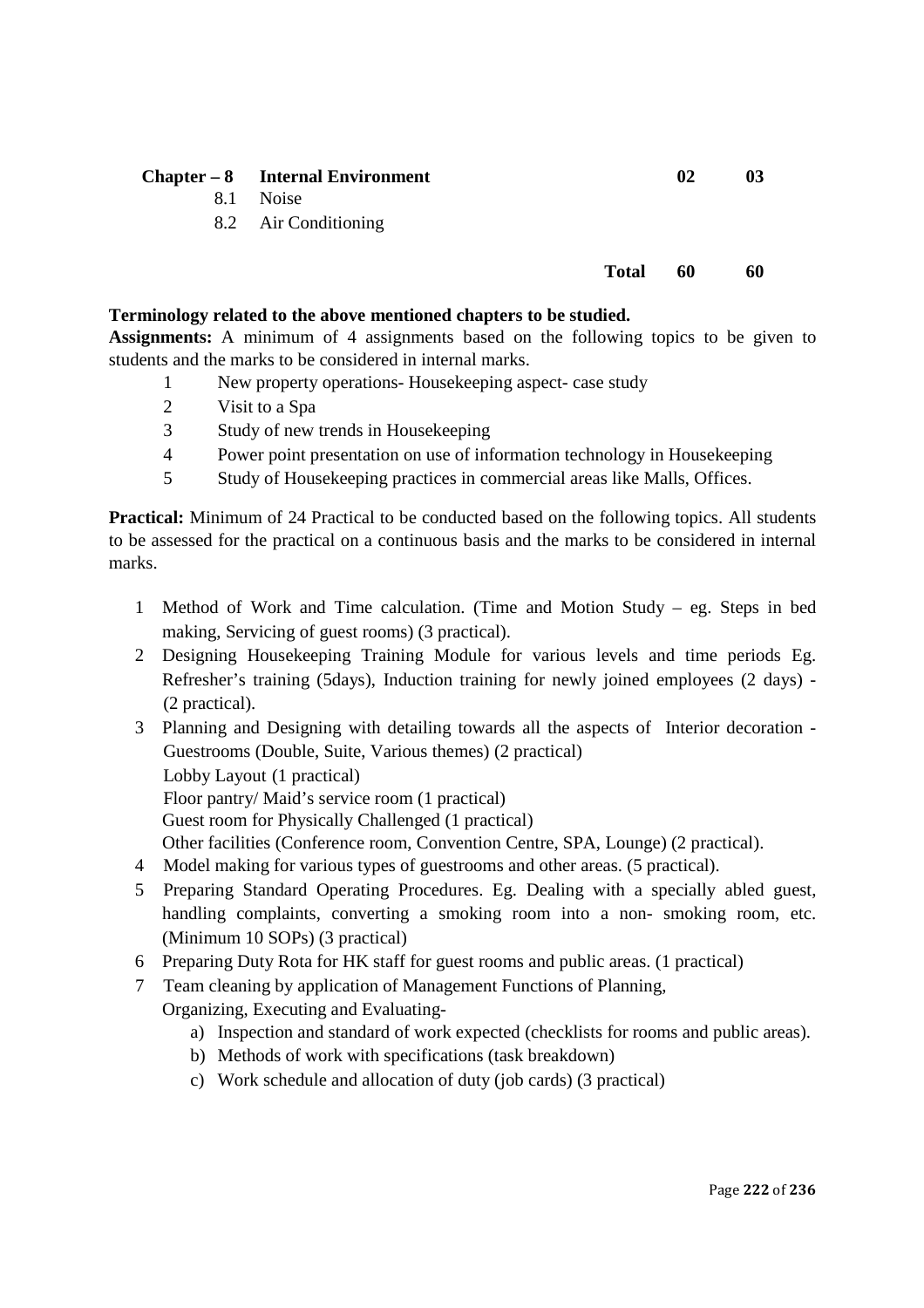#### **Practical Examination: (Internal & External)**

Exams to be conducted based on the topics mentioned in the syllabus. The internal exams to be assessed by the internal examiner and external exams by the external examiner.

#### **Reference Books -**

- Accommodation & Cleaning Services, Vol. I & II, David, Allen, Hutchinson
- Hotel and Catering Studies Ursula Jones
- Hotel Hostel and Hospital Housekeeping Joan C Branson & Margaret Lennox (ELBS)
- Hotel House Keeping Sudhir Andrews Publisher: Tata Mc Graw Hill.
- House Craft Valerie Paul
- House Keeping Management by Dr. D.K. Agarwal
- House Keeping Management for Hostels, Rosemary Hurst, Heinemann
- Housekeeping and Front Office Jones
- Housekeeping management Margaret M. Leappa & Aleta Netschke
- Hotel Housekeeping Operations & Management G Raghubalan, Oxford University Press ,third edition
- In House Management by A.K Bhatiya
- Key of House Keeping by Dr. lal
- Commercial Housekeeping & Maintenance Stanley Thornes
- Housekeeping Operations and Management for Hospitality KCK. Rakesh Kadam, UDH publishers and distributers Pvt. Ltd, ISBN 978-93-82122-09-8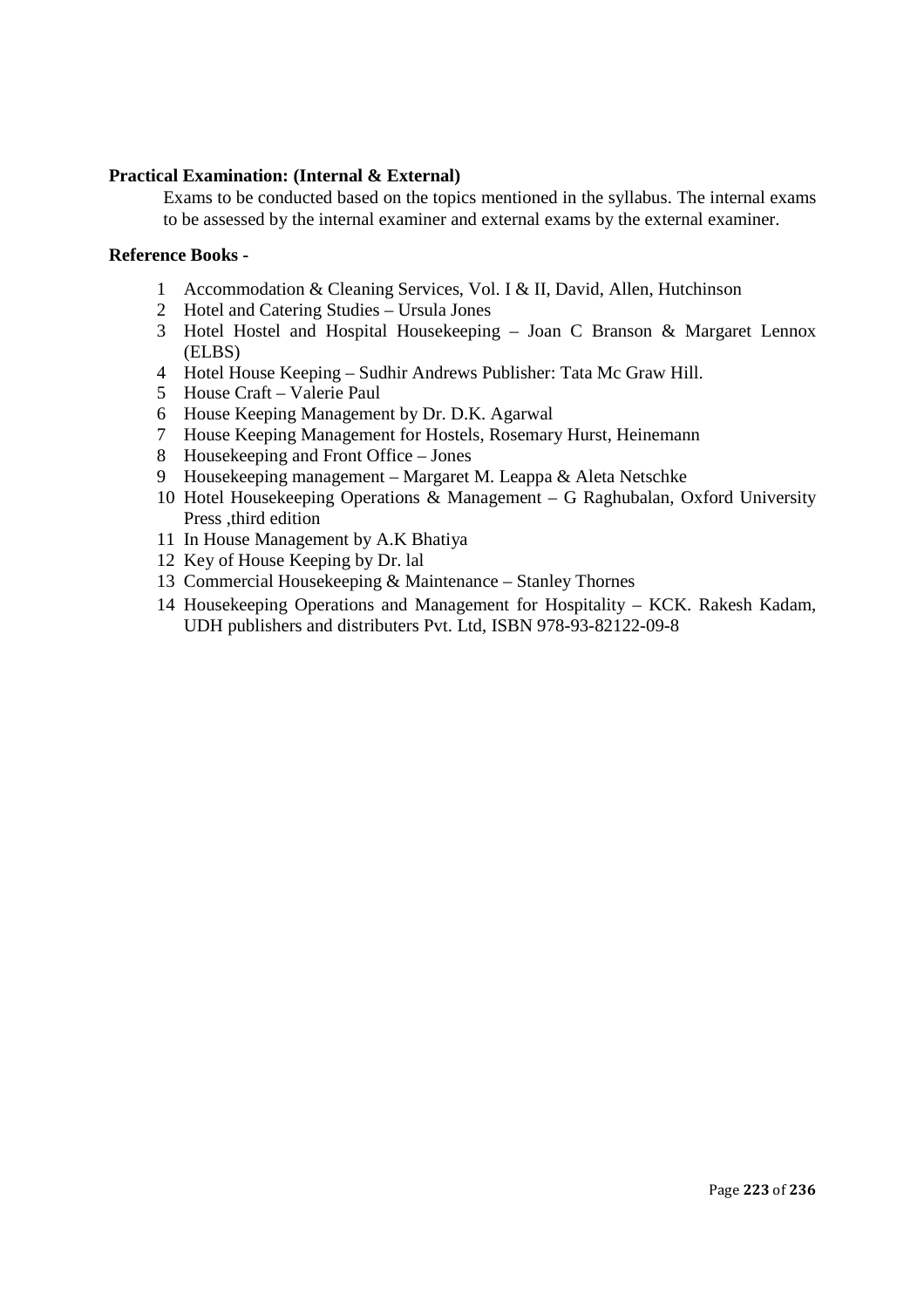| <b>Subject</b>         | : Specialization in Front Office Management – III |
|------------------------|---------------------------------------------------|
| <b>Subject Code</b>    | $:$ CED 801                                       |
| <b>Subject Credits</b> | $:$ Eight                                         |
| <b>Semester</b>        | $:$ Eighth                                        |

| <b>Teaching Scheme per week</b>            |          |          |  |  |
|--------------------------------------------|----------|----------|--|--|
| <b>Total</b><br><b>Practical</b><br>Theory |          |          |  |  |
| 04 hours                                   | 08 hours | 12 hours |  |  |

| <b>Examination Scheme</b> |                    |                                                        |                                     |                                                 |                                    |               |                                                 |                              |
|---------------------------|--------------------|--------------------------------------------------------|-------------------------------------|-------------------------------------------------|------------------------------------|---------------|-------------------------------------------------|------------------------------|
|                           |                    | <b>Internal Examination Scheme</b>                     |                                     |                                                 | <b>External Examination Scheme</b> |               |                                                 |                              |
| Unit<br><b>Test</b>       | <b>Assignments</b> | <b>Continuous</b><br><b>Assessment</b><br>of practical | <b>Internal</b><br><b>Practical</b> | <b>Total</b><br><b>Internal</b><br><b>Marks</b> | <b>Practical</b>                   | <b>Theory</b> | <b>Total</b><br><b>External</b><br><b>Marks</b> | <b>Total</b><br><b>Marks</b> |
| 20                        | 20                 | 20                                                     | 40                                  | <b>100</b>                                      | 40                                 | 60            | 100                                             | 200                          |

The subject aims to acquire and enhance managerial practices and various trends of front office operations. It acquaints the students with application, principles and policies towards guest satisfaction.

| $Chapter - 1$<br>1.1<br>1.2 | <b>Hotel Image Building through Franchising</b><br>Concept of Franchise<br>Franchise Agreement, Franchise Services | <b>Hours</b><br>08 | <b>Marks</b><br>08 |
|-----------------------------|--------------------------------------------------------------------------------------------------------------------|--------------------|--------------------|
|                             | (methods and systems, technical assistance,<br>marketing methods)                                                  |                    |                    |
| 1.3                         | Methods of computing (cost and fee, common<br>requirements)                                                        |                    |                    |
| 1.4                         | <b>Benefits of Franchise</b>                                                                                       |                    |                    |
|                             | Chapter $-2$ New concept in Hotels                                                                                 | 10                 | 10                 |
| 2.1                         | <b>SPA</b>                                                                                                         |                    |                    |
|                             | Origin & Concept of SPA<br>$\bullet$                                                                               |                    |                    |
|                             | Types of SPA                                                                                                       |                    |                    |
|                             | Benefits of SPA<br>$\bullet$                                                                                       |                    |                    |
|                             | Comparative study of Standalone SPA &                                                                              |                    |                    |
|                             | Hotel SPA                                                                                                          |                    |                    |
| 2.2                         | <b>MICE</b><br>Concept of MICE                                                                                     |                    |                    |
|                             |                                                                                                                    |                    |                    |
|                             | Special requirements of MICE during guest<br>cycle                                                                 |                    |                    |
|                             |                                                                                                                    |                    |                    |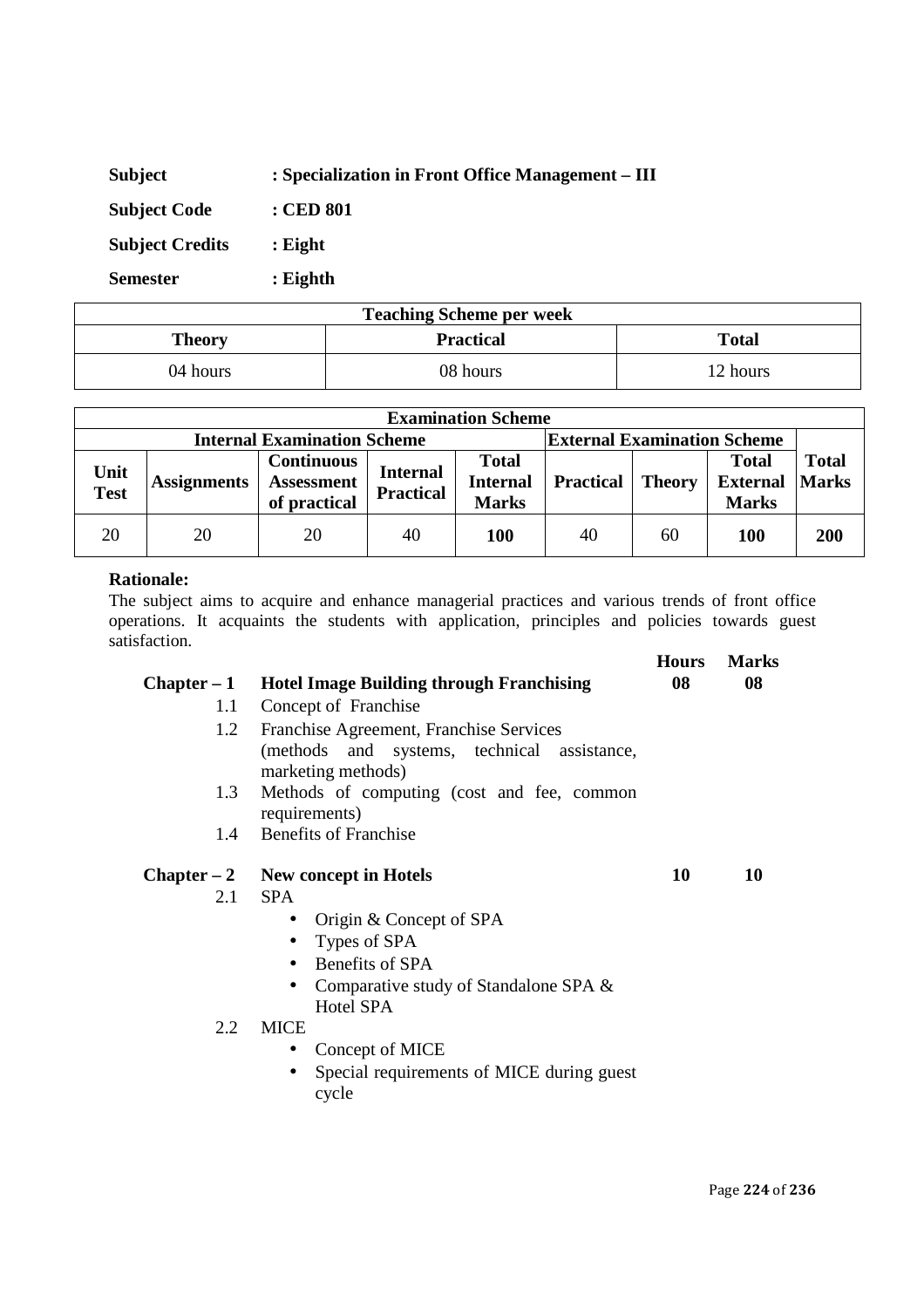| 2.3           | SERVICE APARTMENT HOTELS                                                                    |    |    |
|---------------|---------------------------------------------------------------------------------------------|----|----|
|               | Origin and Concept                                                                          |    |    |
|               | Comparison of processes between business<br>$\bullet$                                       |    |    |
|               | hotels and service apartment hotels                                                         |    |    |
|               | <b>Benefits of Apartment hotels</b>                                                         |    |    |
| $Chapter - 3$ | <b>Loyalty Program</b>                                                                      | 08 | 08 |
| 3.1           | Definition of loyalty program                                                               |    |    |
| 3.2           | Importance of loyalty program                                                               |    |    |
| 3.3           | Benefits of loyalty program                                                                 |    |    |
| 3.4           | Types/Levels of loyalty programs.                                                           |    |    |
| $Chapter -4$  | <b>Front Desk as The Hub Of The Hotel</b>                                                   | 08 | 08 |
| 4.1           | Day to Day operations at the Front Desk                                                     |    |    |
| 4.2           | Financial Concerns of the Front Office Department                                           |    |    |
| 4.3           | Service Recommendations by the department                                                   |    |    |
| 4.4           | Challenges faced by the Front Office Manager                                                |    |    |
| $Chapter -5$  | <b>Security &amp; Safety Systems</b>                                                        | 08 | 08 |
| 5.1           | Importance of security and safety                                                           |    |    |
| 5.2           | Guest notification & Emergency procedure                                                    |    |    |
|               | (Bomb threat, Fire, Terror attack, natural calamity)                                        |    |    |
| 5.3           | Enhanced Security measures at various locations                                             |    |    |
|               | (Main Gate, Entrance, Foyer, Front Desk, Guest                                              |    |    |
| 5.4           | Corridors, Entry and Exit points of the hotel)<br>In-house Security V/S Contracted Security |    |    |
|               |                                                                                             |    |    |
| $Chapter - 6$ | <b>Guest Management</b>                                                                     | 10 | 10 |
| 6.1           | Importance of guest satisfaction; Guest Perception                                          |    |    |
|               | of satisfaction                                                                             |    |    |
| 6.2           | <b>Guest Feedback Mechanisms</b>                                                            |    |    |
| 6.3           | Assessing and analyzing guest satisfaction                                                  |    |    |
| 6.4           | Enhancing guest satisfaction                                                                |    |    |
|               | - Guest engagement<br>- Never say 'no'                                                      |    |    |
|               | - Customer centric processes                                                                |    |    |
|               |                                                                                             |    |    |
| Chapter-7     | <b>Latest Trends At Front Desk Department</b>                                               | 08 | 08 |
| 7.1           | Role of Social Media in preference of Hotels                                                |    |    |
| 7.2           | Use of technology as luxury                                                                 |    |    |
| 7.3           | Best practices at Front Desk                                                                |    |    |
|               | <b>Total</b>                                                                                | 60 | 60 |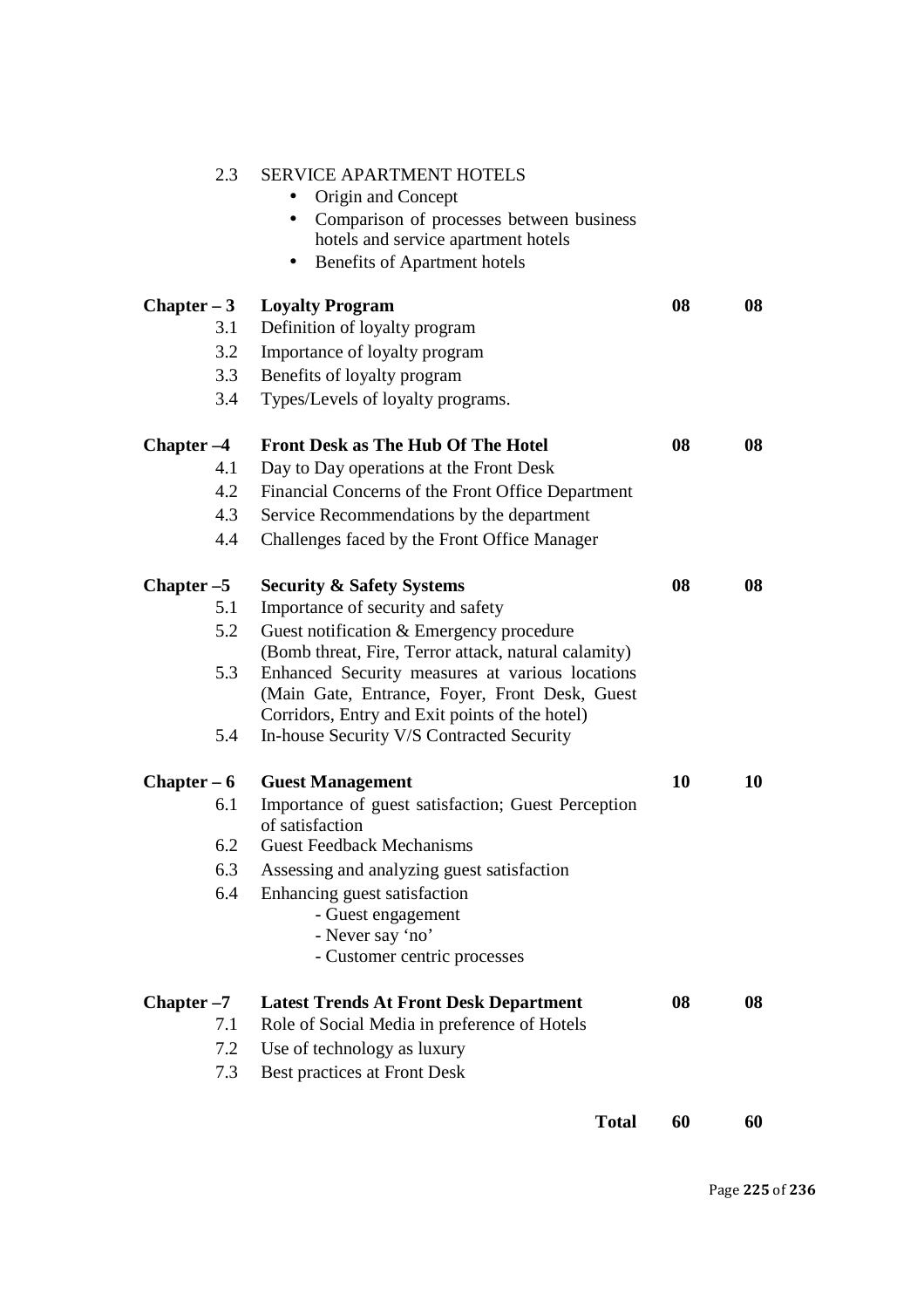**Note: Glossary:** Students should be familiar with the Glossary pertaining to above-mentioned topics

**Assignments:** A minimum of *04 assignments* based on the following topics to be given to student and the marks to be considered in internal marks.

- a) Comparative study of Loyalty Programmes of Hotels.
- b) List of equipment used for Security Systems in Hotels.
- c) Spa Destinations in India.
- d) Best Practices applied in Hotels.
- e) List of 10 Best MICE properties & Service Apartments in India.

**Practical:** Minimum *24 Practical* to be accomplished. All students to be assessed for the individual practical on a continuous basis and the marks to be considered in internal marks.

- 1. To learn to develop USP of Hotel.
- 2. Mock Drill for fire in hotel.
- 3. Mock Drill for terrorist attack on hotel.
- 4. Handling a bomb threat call.
- 5. Crime prevention & Dealing with emergency situations.
- 6. Case study on terrorism (e.g.:- 26/11Taj Hotel & Palace Mumbai)
- 7. Use of PMS software: How to process guest check out; how to check out a folio.
- 8. Use of PMS software: How to check out using foreign currency
- 9. How to post late charges on third party.
- 10. How to check out during system shutdown.
- 11. How to handle settlement of city ledger payments.
- 12. Mock GDs & Mock Interviews for technical round & current affairs. (2 practical)
- 13. Preparation of Guest cycle for MICE.
- 14. Design a Loyalty programme for a business hotel
- 15. Role plays for SPATT Guest.
- 16. Role plays for Membership Lady Guest.
- 17. Role plays for Membership Businessman guest.
- 18. Role plays on: how not to say "no" to guest.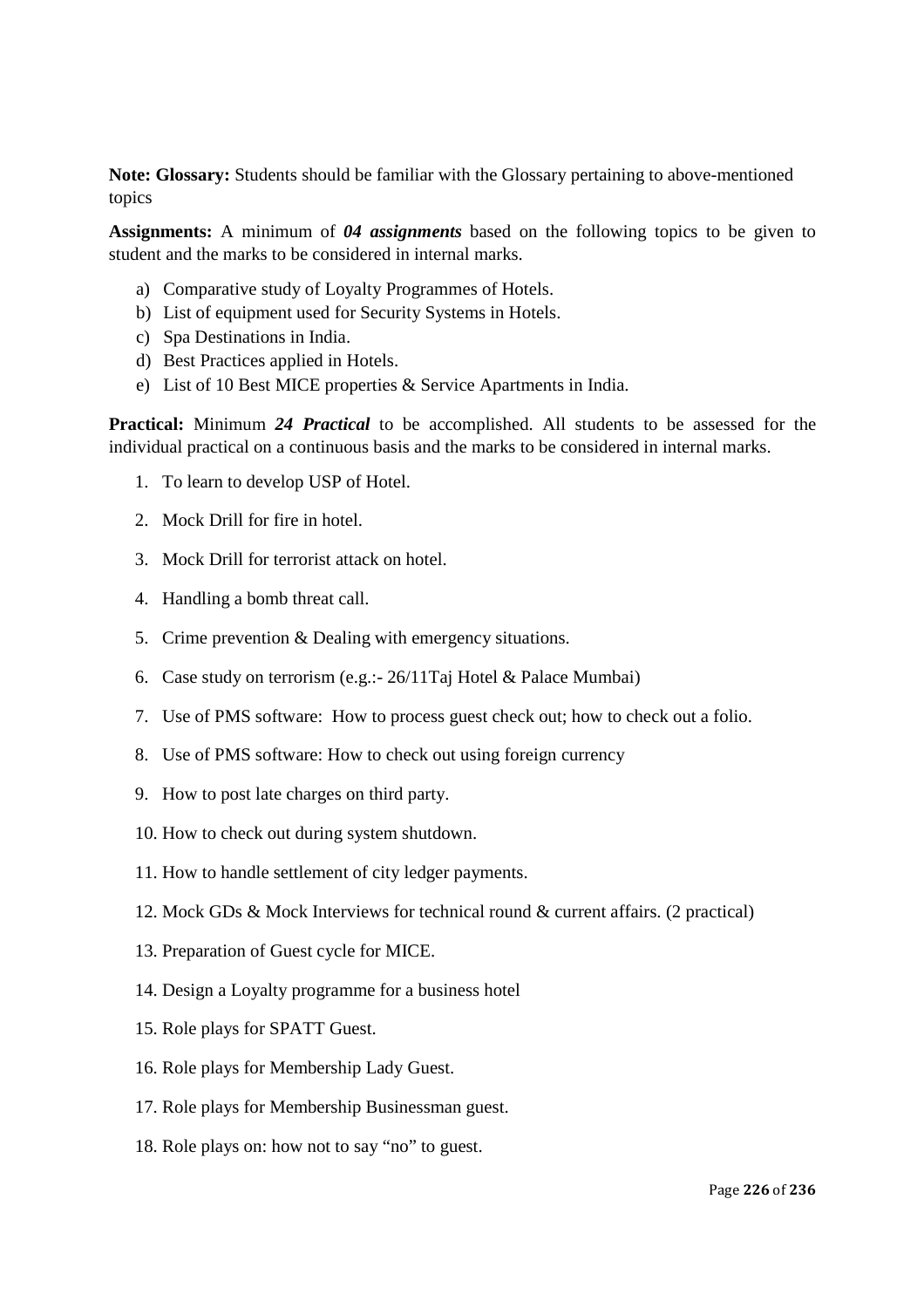- 19. Designing of Guest Feedback forms.
- 20. Format of Flash / Summary report.
- 21. Case study Related to Revenue management.
- 22. Case Study Related to check in process.
- 23. Various techniques of creating WOW factor.

#### **Practical Examination: (Internal & External)**

Exams to be conducted on the above mentioned topics. The internal exams to be assessed by the internal examiner and external exams by the external examiner.

#### **Reference Books**

- 1. Front office Management by S.K. Bhatnagar.
- 2. Front Office Management & Operations by Sudhir Andrews
- 3. Effective Front Office Operations by Michael. L. Kasavana
- 4. Hotel Front Office A Training Manual by Sudhir Andrews
- 5. Professional front Office Management by Robert. H. Woods, Jack. D. Niemeyer, David. K. Hayes, Michele .A. Austin
- 6. Front Office Operations & Management by Ahmad Ismail
- 7. Hotel Front Office Operations & Management by Jatashankar. R.Tewari
- 8. Hotel Front Office Management by James Bardi.
- 9. Front Office Management & Operations by Linsley Deveau, Patricia. M. Deveau, Nestor. D.J. Portocarrero, Marcel Escoffier
- 10. Check in Check out by Gary. K.Vallen.
- 11. Managing Hotel Operations byJerome. J. Vallen
- 12. Hotel Front Office Operational Procedures and Revenue Management by UDH publishers and distributers Pvt. Ltd, first edition 2015, ISBN 978-93-82122-30-2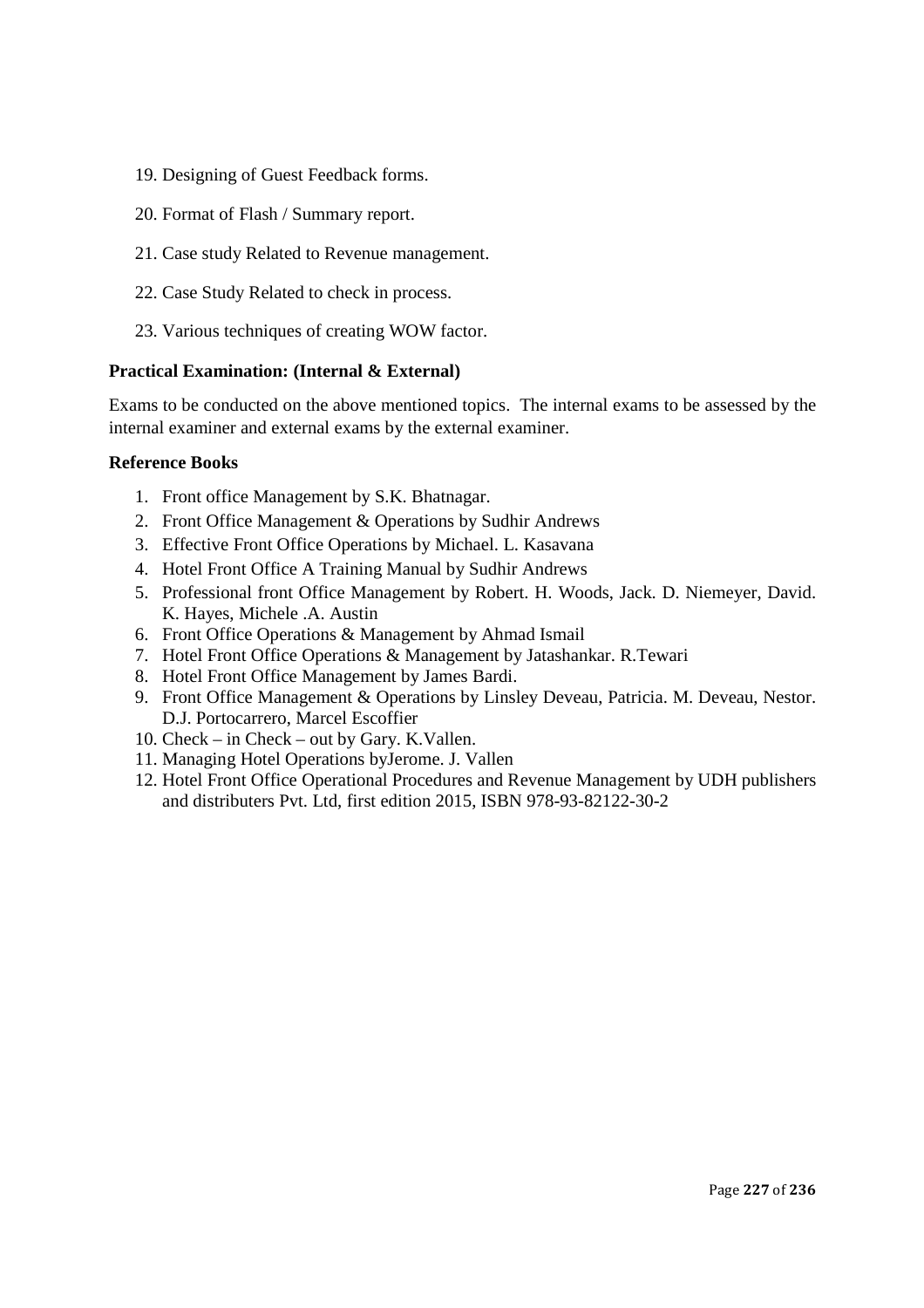| <b>Subject</b>         | : Project Report    |
|------------------------|---------------------|
| <b>Subject Code</b>    | $\therefore$ CP 802 |
| <b>Subject Credits</b> | : Nine              |
| <b>Semester</b>        | : Eighth            |

| <b>Teaching Scheme per week</b>             |          |          |  |
|---------------------------------------------|----------|----------|--|
| <b>Field Work</b><br><b>Total</b><br>Theory |          |          |  |
| 02 hours                                    | 10 hours | 12 hours |  |

|                       | <b>Examination Scheme</b>                                                                                                     |    |    |                                                 |                                                 |                              |
|-----------------------|-------------------------------------------------------------------------------------------------------------------------------|----|----|-------------------------------------------------|-------------------------------------------------|------------------------------|
|                       | <b>External Examination Scheme</b><br><b>Internal Examination Scheme</b>                                                      |    |    |                                                 |                                                 |                              |
| <b>Course</b><br>Work | <b>Total</b><br><b>Internal Viva</b><br><b>Progress</b><br><b>Internal</b><br><b>Reports</b><br>Voce & Report<br><b>Marks</b> |    |    | <b>External</b><br><b>Viva Voce</b><br>& Report | <b>Total</b><br><b>External</b><br><b>Marks</b> | <b>Total</b><br><b>Marks</b> |
| 25                    | 20                                                                                                                            | 30 | 75 | 75                                              | 75                                              | 150                          |

Research has become an inevitable part of today's academic and professional world. Hospitality industry is no exception to this. This course aims at horning the research skills of the students by exposing them to the research environment and guiding them in the research process.

# **I COURSE WORK:**

|                    |     |                                                                            | <b>Hours</b> | <b>Marks</b> |
|--------------------|-----|----------------------------------------------------------------------------|--------------|--------------|
| <b>Chapter</b> - 1 |     | <b>Fundamentals of Research</b>                                            | 02           | 02           |
|                    | 1.1 | Meaning and definition of Research                                         |              |              |
|                    | 1.2 | Purpose of Research                                                        |              |              |
|                    | 1.3 | Significance of Research                                                   |              |              |
| <b>Chapter</b> - 2 |     | Research problem and Designing the Title of research                       | 02           | 04           |
|                    | 2.1 | Problem identification and defining problem                                |              |              |
|                    | 2.2 | Points to be considered while selecting the topic and<br>framing the title |              |              |
|                    | 2.3 | Framing the research questions                                             |              |              |
|                    | 2.4 | Formulation of objectives                                                  |              |              |
|                    | 2.5 | Hypothesis- definition, meaning, and framing                               |              |              |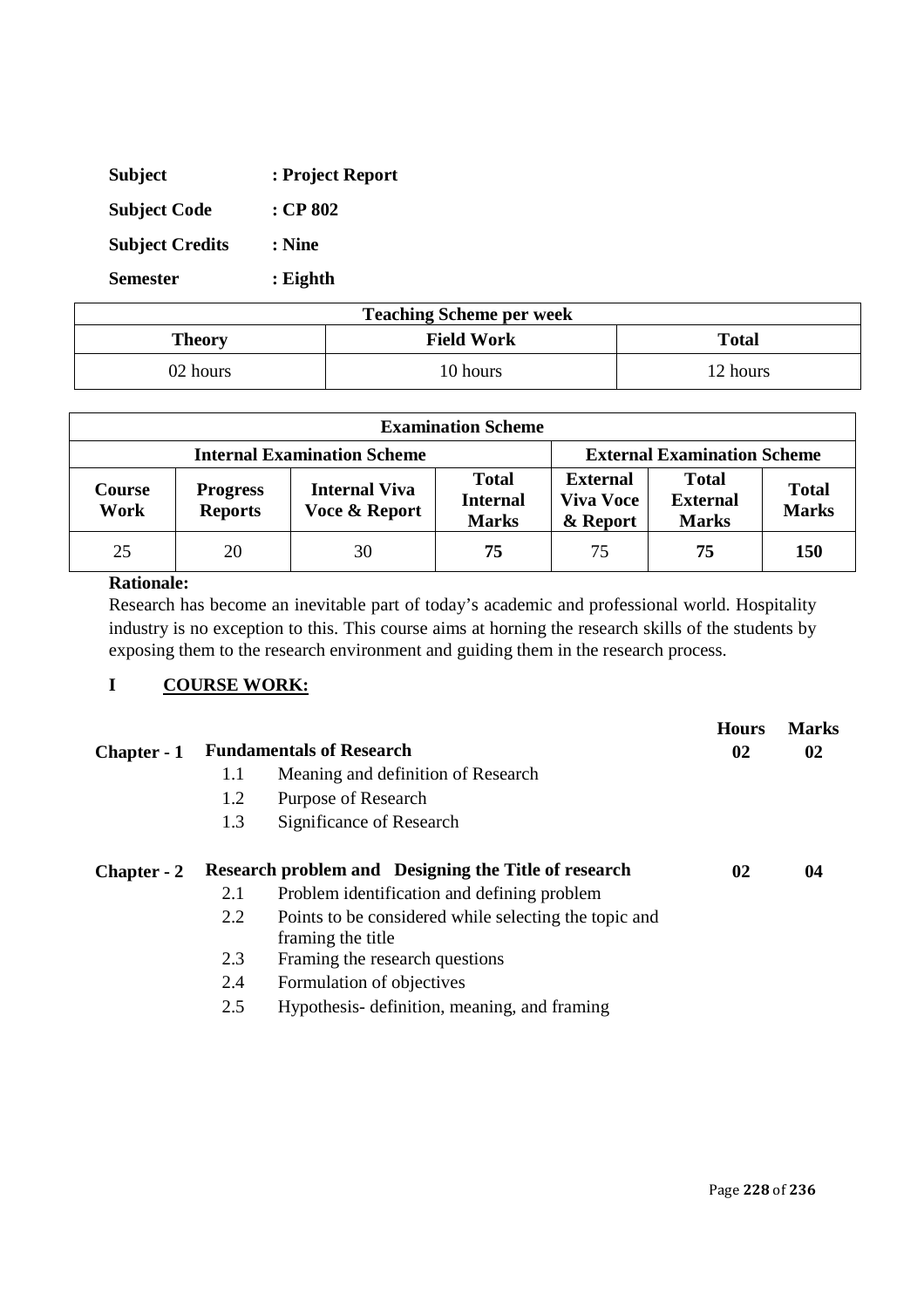| Chapter - 3        |      | <b>Research Design</b>                                      | 02              | 02 |
|--------------------|------|-------------------------------------------------------------|-----------------|----|
|                    | 3.1  | Meaning and definition of research design                   |                 |    |
|                    | 3.2  | Approach in research (Qualitative and Quantitative)         |                 |    |
|                    | 3.3  | Research Process - Defining the research problem -          |                 |    |
|                    |      | Selection of data collection method - Identifying           |                 |    |
|                    |      | population - Selection of sample - Selection of method of   |                 |    |
|                    |      | analysis - Estimate the required resources - Data           |                 |    |
|                    |      | collection - Data Analysis - Report Drafting                |                 |    |
| <b>Chapter</b> - 4 | Data |                                                             | 04              | 03 |
|                    | 4.1  | Types of Data -                                             |                 |    |
|                    |      | Primary Data-                                               |                 |    |
|                    |      | a. Definition and significance                              |                 |    |
|                    |      | Sources<br>$\mathbf{b}$ .                                   |                 |    |
|                    |      | Method / tools of collecting primary data<br>$\mathbf{c}$ . |                 |    |
|                    |      | Types of questions<br>d.                                    |                 |    |
|                    |      | Essentials of a good questionnaire designing<br>e.          |                 |    |
|                    |      | <b>Secondary Data-</b>                                      |                 |    |
|                    |      | Definition and importance of sources<br>a.                  |                 |    |
|                    |      | b. Citation (bibliography in APA and MLA style for          |                 |    |
|                    |      | journal, books, newspapers, magazine)                       |                 |    |
|                    |      | c. Writing literature review.                               |                 |    |
|                    |      | Using e- resources.<br>d.                                   |                 |    |
|                    | 4.2  | Data collection methods- Observation, Experimental,         |                 |    |
|                    |      | Focus group, Case study & Survey                            |                 |    |
|                    | 4.3  | Advantages & Limitations of various data collection         |                 |    |
|                    |      | methods                                                     |                 |    |
| Chapter - 5        |      | <b>Research Instrument</b>                                  | 02              | 03 |
|                    | 5.1  | Questionnaire – Advantages $\&$ Limitations                 |                 |    |
|                    | 5.2  | Schedule - Advantages & Limitations                         |                 |    |
| Chapter - 6        |      | <b>Sampling Techniques</b>                                  | 03              | 04 |
|                    | 6.1  | Concept of sampling - Advantages & Limitations              |                 |    |
|                    | 6.2  | Definitions - Universe, Population, Sample, Sampling        |                 |    |
|                    |      | unit, Sampling Frame                                        |                 |    |
|                    | 6.3  | Sampling Methods - Probability (Simple random,              |                 |    |
|                    |      | Systematic, Cluster.)                                       |                 |    |
|                    | 6.4  | Characteristics of a good sample                            |                 |    |
| <b>Chapter</b> - 7 |      | Processing and analyzing data                               | 02              | 04 |
|                    | 7.1  | Data processing (editing, classification, tabulation)       |                 |    |
|                    | 7.2  | Data analysis (qualitative and quantitative-manual and      |                 |    |
|                    |      |                                                             | Page 229 of 236 |    |
|                    |      |                                                             |                 |    |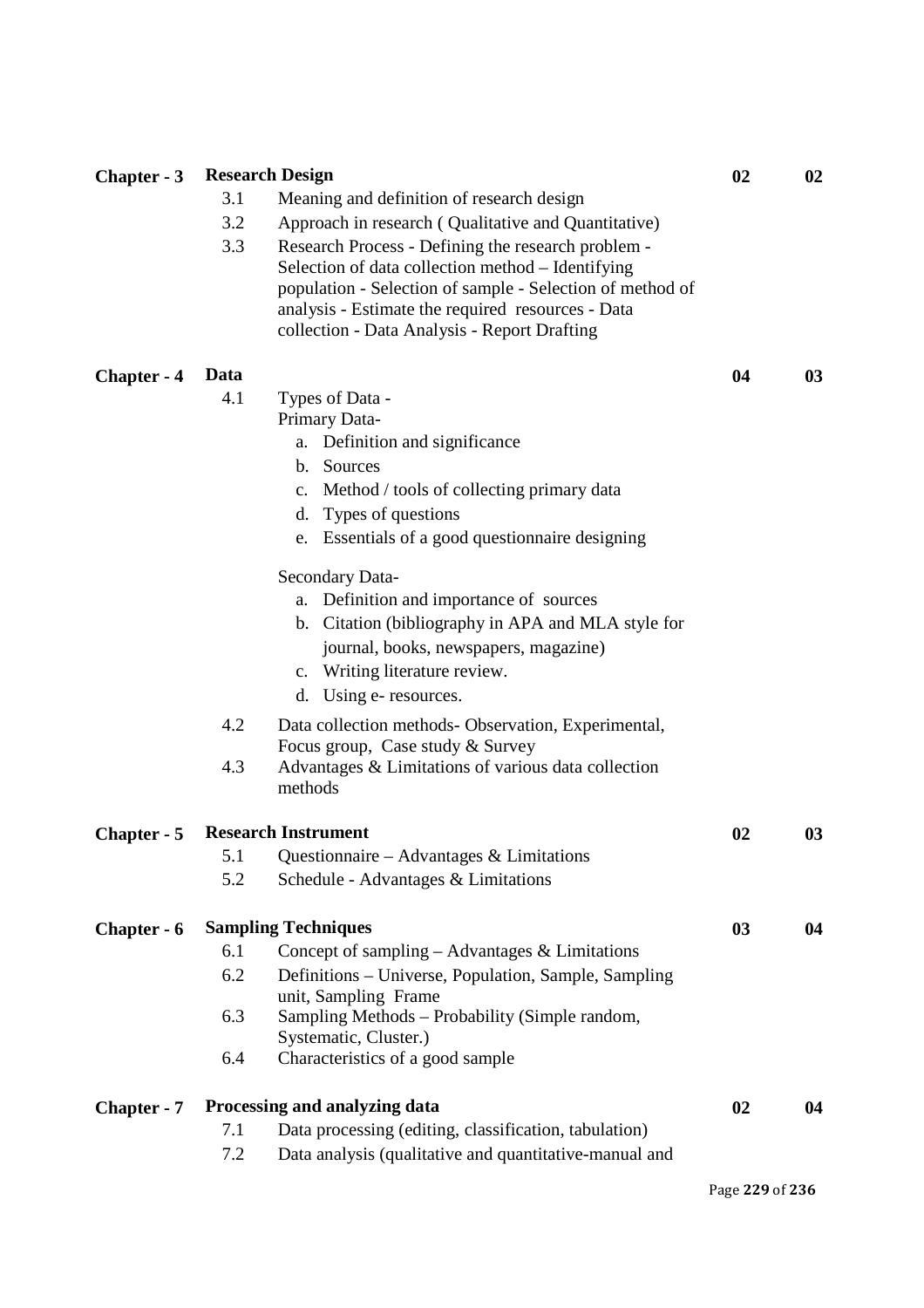using a computer)

# **Chapter - 8 Report Writing 03 03** 03

- 8.1 Principles of report writing
- 8.2 Stages and steps in report writing
- 8.3 Layout of a Report
- 8.4 Designing the presentation (PowerPoint)
- 8.5 Structure of Report Introduction, Literature Review, **Objectives**
- 8.6 Study, Theoretical framework of the topic, Research Methodology, Scope

## **Total 20 25**

**Note:** The marking for the course work (maximum 25 marks) should be on the basis of an examination conducted on the above mentioned topics.

## **II PROGRESS REPORT:**

Students have to submit progress reports at the end of every month to update the progress of the project to be eligible to appear for the examinations. Students to submit a total of 4 such progress report in the semester and would score 05 marks for each progress report.

#### **III PROJECT REPORT: (Internal & External)**

Students have to submit a project reports at the end of the semester to record the process of the project and the findings thereon. The report should be in spiral bound format for the internal examination and hard bound with golden embossing for external examination.

The format of the project report is as detailed below:

- Cover Page
- Title Page
- Certificate
- Acknowledgements
- Index
- Introduction
- Aims & Objectives
- Theoretical framework of the topic (Background of the topic, History, Contents from secondary Data, Explanation of Terms)
- Research Methodology (Data collection method, Sampling method)
- Data Analysis & Data Interpretation (Graphical presentation of collected data)
- Suggestions / Recommendations
- Conclusions & Limitations
- Bibliography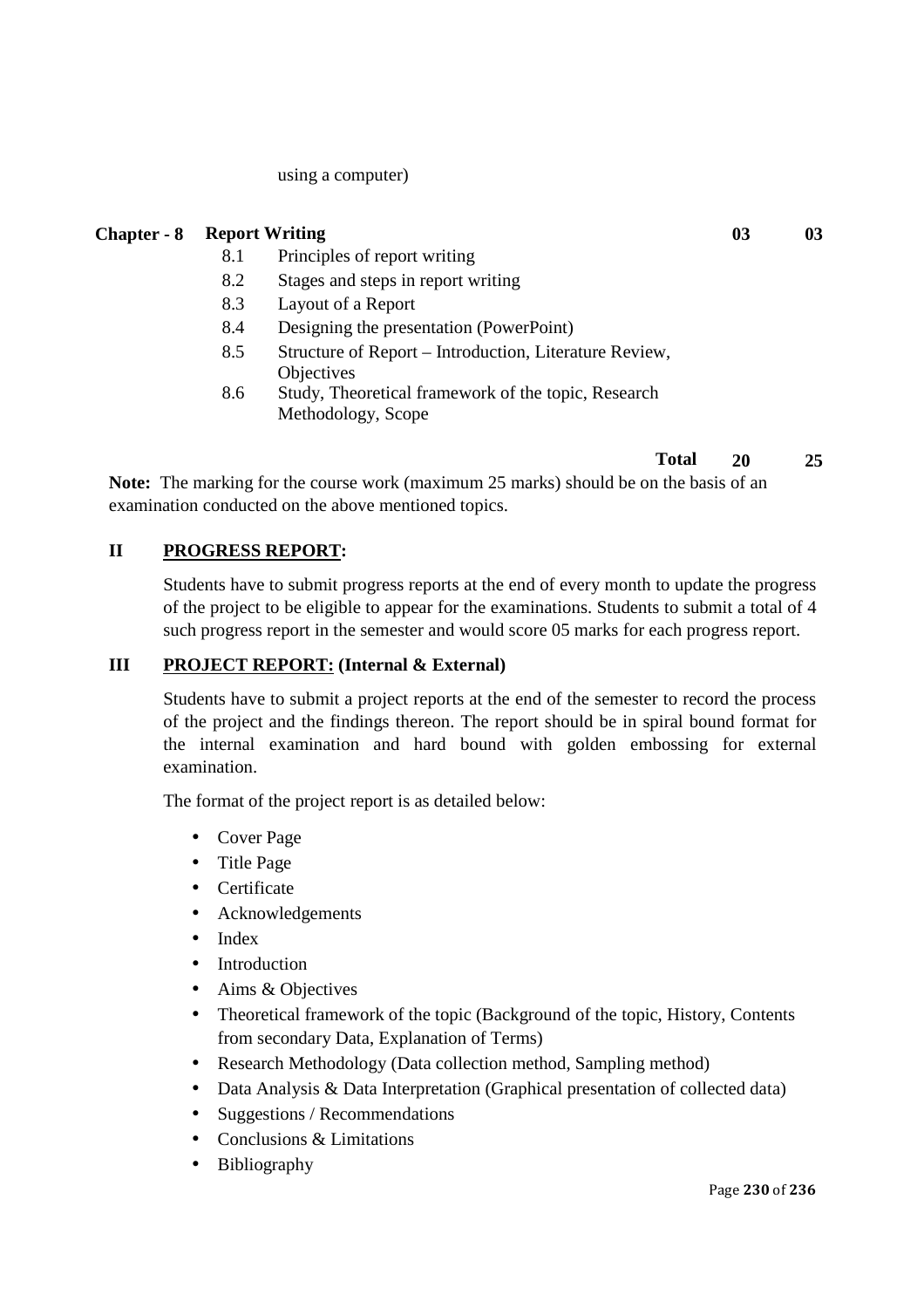• Appendix (Any relevant material to support the project)

# **IV VIVA VOCE: (Internal & External)**

Students have to present the process and findings of the project report to the examiners with the help of a PowerPoint presentation not exceeding 15 minutes. The examiners would evaluate the project based on the parameters of quality of the study, Project Report, presentation by the student & viva.

#### **Note:**

- 1. The theory hours should be utilized for course work and as contact hours with the Guide.
- 2. The Project Report should be market research and field work oriented and related to the Elective Course (Food Productions / Food & Beverage Service / Housekeeping / Front Office).
- 3. A Senior Lecturer / Asst Prof./ HOD/ of the concerned Course will be the Guide for the Project Report The Synopsis and the title should be approved by the Project Guide prior to the commencement of the project.
- 4. A maximum of 10 students to be allotted to any faculty guide for the project.
- 5. The report should consist of a minimum of 50 pages of the Project Content.
- 6. The font should be Arial, font size should be 16 for Chapters, 14 for Headings and 12 for the content with 1.5 line spacing.
- 7. The documentation and presentation should be conducted before an external examiner.
- 8. Marks would be awarded for Project Report, Presentation & Viva voce.

#### **Reference Books:**

- 1. Research methodology- G.C. Ramamurthy
- 2. Research design and Methods- Kenneth s. Bordens and Bruce B. Abbott
- 3. Research Methodology- R. Panneerselvam
- 4. Project report writing- M.K Rampal and S.L Gupta
- 5. Business research methodology Alan Bryman and emma Bell. Oxford publishing house
- 6. research methodology in management Dr. V. P. Michaeel, Himalaya Publishing house
- 7. Business research methodology- J K Sachddeva , Himalaya Publishing house
- 8. Research Methodology , methods and technology– C R Kothari and Gaurav Garg, new age international publication
- 9. Business Research Methodology- T N Srivastava and ShailajaRego, Mc. Graw Hill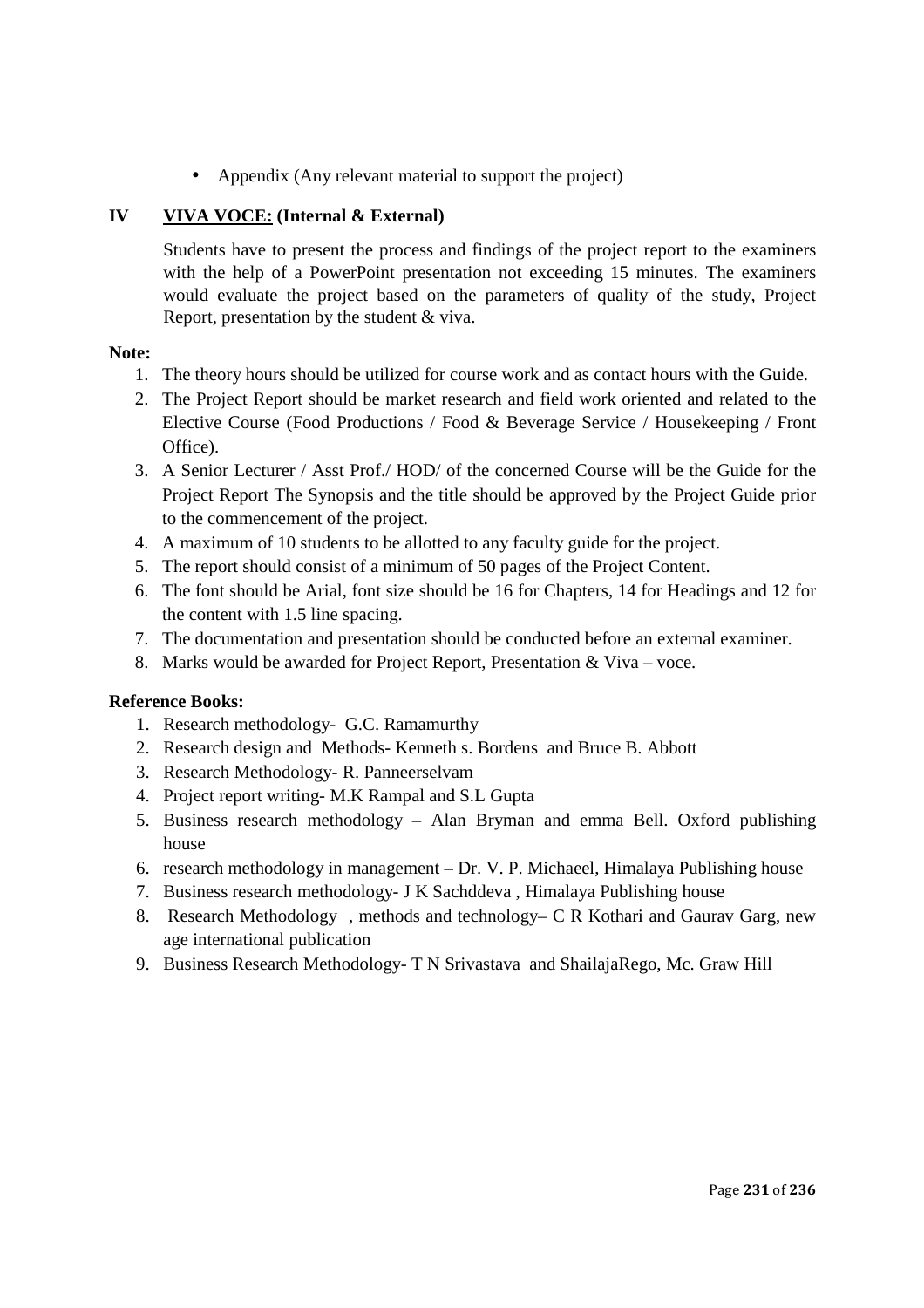| <b>Subject</b>         | : Organization Behaviour |
|------------------------|--------------------------|
| <b>Subject Code</b>    | : AE 803                 |
| <b>Subject Credits</b> | : Four                   |
| <b>Semester</b>        | $:$ Eight                |

| <b>Teaching Scheme per week</b>            |       |          |  |
|--------------------------------------------|-------|----------|--|
| <b>Practical</b><br><b>Total</b><br>Theory |       |          |  |
| 04 hours                                   | $- -$ | 04 hours |  |

|                  | <b>Examination Scheme</b>                                                |                                       |               |                                       |                              |
|------------------|--------------------------------------------------------------------------|---------------------------------------|---------------|---------------------------------------|------------------------------|
|                  | <b>Internal Examination Scheme</b><br><b>External Examination Scheme</b> |                                       |               |                                       |                              |
| <b>Unit Test</b> | <b>Assignments</b><br>(Theory based)                                     | <b>Total Internal</b><br><b>Marks</b> | <b>Theory</b> | <b>Total External</b><br><b>Marks</b> | <b>Total</b><br><b>Marks</b> |
| 20               | 30                                                                       | 50                                    | 50            | 50                                    | 100                          |

To understand the concept of organizational behaviour and its application in managing individual and group within the organization and to enhance human relation within organization

|               |                                                                                                                                                                                         | <b>Hours</b> | <b>Marks</b> |
|---------------|-----------------------------------------------------------------------------------------------------------------------------------------------------------------------------------------|--------------|--------------|
|               | Chapter $-1$ Introduction to organizational behaviour                                                                                                                                   | 02           | 02           |
| $1.1\,$       | Definition of organization                                                                                                                                                              |              |              |
| 1.2           | Definition of behaviour                                                                                                                                                                 |              |              |
| 1.3           | Definition of organizational behaviour                                                                                                                                                  |              |              |
| $Chapter - 2$ | Perception, personality, and learning                                                                                                                                                   | 12           | 10           |
| 2.1           | Perception definition                                                                                                                                                                   |              |              |
|               | 2.2 Factors influencing perception                                                                                                                                                      |              |              |
| 2.3           | Attribution theory rules for determining attribution<br>- selective perception, halo effect, contrast effects,<br>projection, stereotyping, prejudice, and self-<br>fulfilling prophecy |              |              |
| 2.4           | Personality definition                                                                                                                                                                  |              |              |
| 2.5           | Personality determinants                                                                                                                                                                |              |              |
| 2.6           | Personality traits - "the big five model,"                                                                                                                                              |              |              |
| 2.7           | Type A and type B personalities,                                                                                                                                                        |              |              |
| 2.8           | Personality with reference to national culture                                                                                                                                          |              |              |
| 2.9           | Definition of Learning                                                                                                                                                                  |              |              |
| 2.10          | Steps of Learning                                                                                                                                                                       |              |              |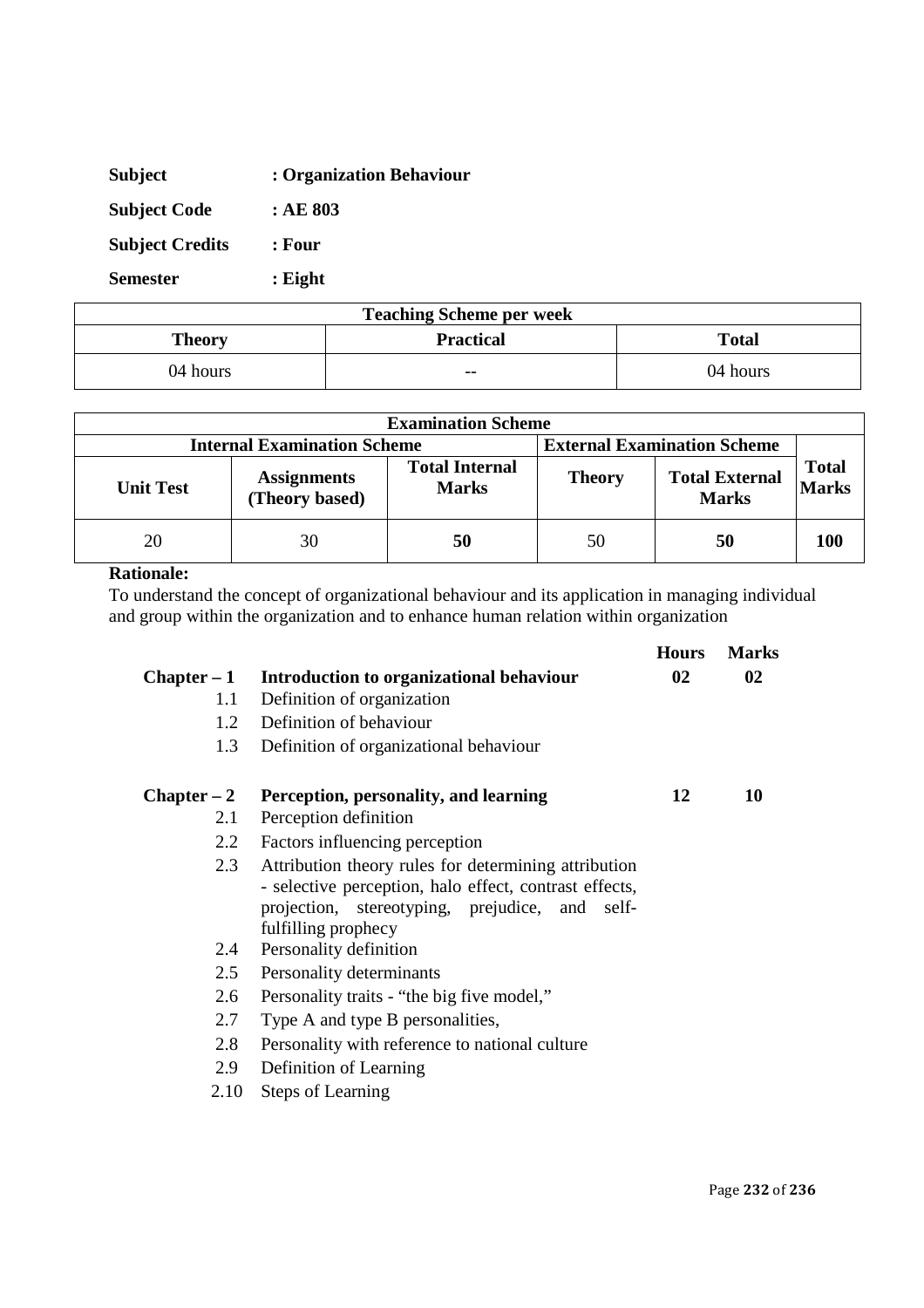| $Chapter - 3$        | <b>Values Attitude and Emotions</b>                                              | 10 | 08 |
|----------------------|----------------------------------------------------------------------------------|----|----|
| 3.1                  | Values definition, -Ethical values, -Cultural values,                            |    |    |
| 3.2                  | Values in the work place, cultural differences,<br>generational differences      |    |    |
| 3.3                  | Attitude definition                                                              |    |    |
| 3.4                  | Satisfaction and Dis-Satisfaction and its effect on                              |    |    |
|                      | efficiency                                                                       |    |    |
| 3.5                  | Emotions, Emotional quotient                                                     |    |    |
| $Chapter - 4$        | Group dynamics and team building                                                 | 09 | 10 |
| 4.1                  | Definition of group, Stages of group and its                                     |    |    |
|                      | development, group dynamics, group cohesiveness                                  |    |    |
| 4.2                  | Definition team, different types of teams, team                                  |    |    |
|                      | empowerment, virtual teams                                                       |    |    |
| $Chapter - 5$        | <b>Stress and conflict management</b>                                            | 12 | 08 |
| 5.1                  | Cross-cultural communication and its effect on<br>conflict                       |    |    |
| 5.2                  | Definition of Communication and Conflict,                                        |    |    |
| 5.3                  | Functional vs. Dysfunctional conflict,                                           |    |    |
| 5.4                  | Conflict resolution,                                                             |    |    |
| 5.5                  | Conflict management strategies,                                                  |    |    |
| 5.6                  | Resolving personality conflicts                                                  |    |    |
| 5.7                  | Negotiation – definition, How to negotiate                                       |    |    |
| 5.8                  | Causes of stress and ways to cope up with stress                                 |    |    |
| $Chapter - 6$        | <b>Power and Politics</b>                                                        | 09 | 06 |
| 6.1                  | Definition of power                                                              |    |    |
| 6.2                  | Empowerment-definition, empowerment in the                                       |    |    |
|                      | workplace, effects of empowerment                                                |    |    |
| 6.3                  | Abuse of power: harassment, workplace bullying,<br>sexual harassment             |    |    |
| 6.4                  | Politics-Definition, political behaviour, and reality                            |    |    |
|                      | of politics, types of political activity, making office                          |    |    |
|                      | politics work                                                                    |    |    |
|                      |                                                                                  | 06 | 06 |
| $Chapter - 7$<br>7.1 | <b>Organizational culture</b><br>Definition of organizational culture, Levels of |    |    |
|                      | culture                                                                          |    |    |
| 7.2                  | Characteristics of culture, Culture's functions                                  |    |    |
| 7.3                  | Dominant culture, subcultures, core values                                       |    |    |
| 7.4                  | Creating and sustaining an organization's culture                                |    |    |
|                      |                                                                                  |    |    |
|                      | <b>Total</b>                                                                     | 60 | 50 |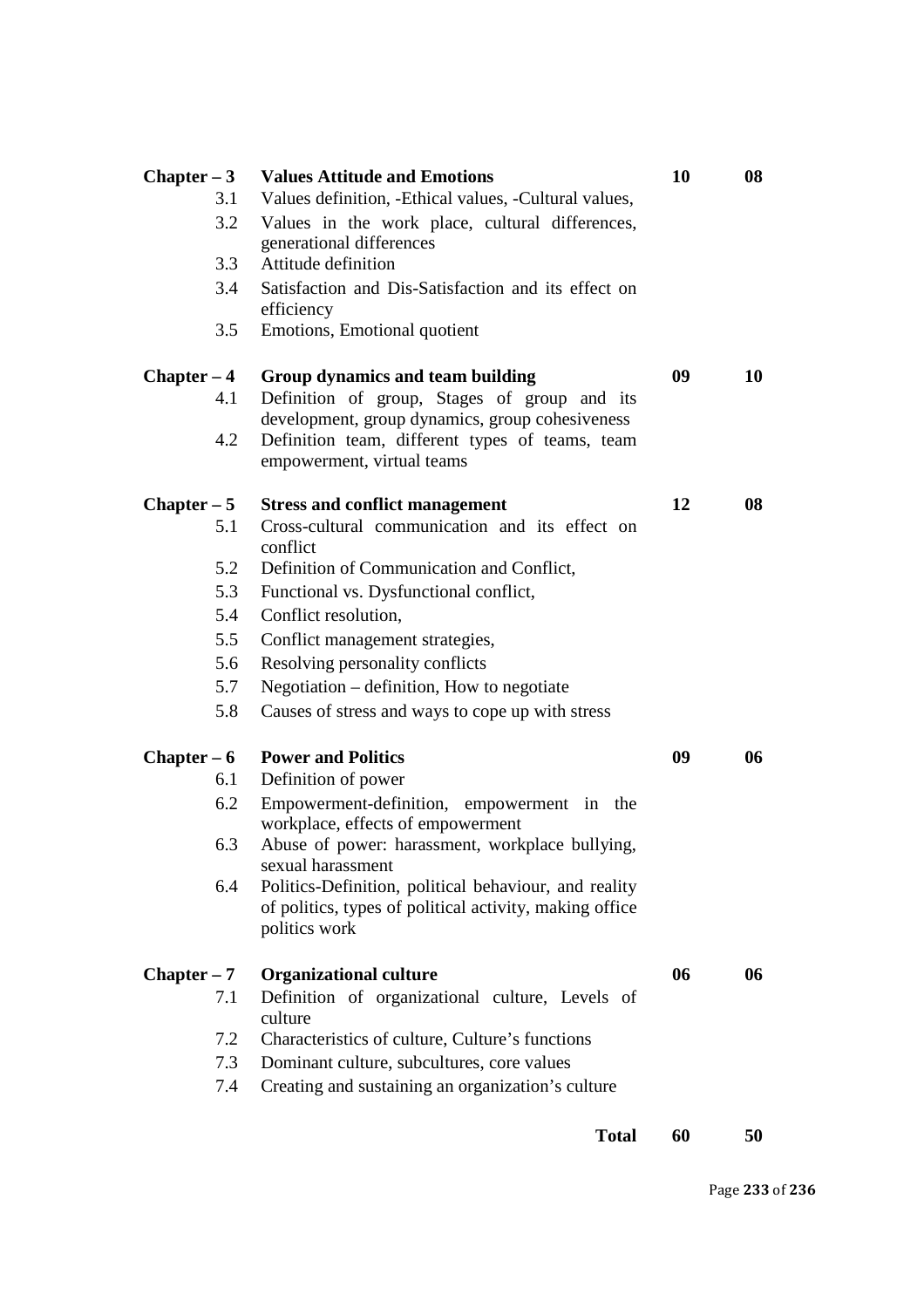#### **Assignments:**

Case Studies and assignments (For Assignments Students are expected to collect information visiting hotels, Institution and do a PPT Presentation on the activity carried out)

- 1. **Activity I.** Presentation based on Industrial Training to be covered Organization structure (hierarchy)/ Organization culture/Roles and Responsibility.
- 2. **Activity II** Group Activity Students have to do mock activity (ANY ONE) such as Theme Lunch, Food festival, Cultural activity Students should be evaluated on group decision making for related activity and a detail report on the activity to be prepared.
- 3. **Activity III** Case Study based on following to be conducted values and attitude/Leadership/Motivation/Morale
- 4. **Activity IV** Communication Skills Extempore speech/Role Plays/Skit/ Debate
- 5. **Activity V** Students have to choose any one activity from the followings Corporate Social Responsibility Students are expected to organize social activities such as Blood Donation camp/Clean India Mission/ Tree Plantation/NGO activity/National Integration
- **6. Activity VI** Creativity Creativity to be used in events and functions/programmes Organized by the students

#### **Reference Books:**

- 1) Organizational Behaviour By: Andrzej A. Huczynski, David A. Buchanan
- 2) Organizational Behaviour By Stephen P. Robbins, Timothy A. Judge
- 3) Fundamentals of Organizational Behaviour: An Applied Perspective By Andrew J. DuBrin
- 4) Fundamentals of Organizational Behaviour By Nancy Langton, Stephen P. Robbins, Tim Judg
- 5) ORGANIZATIONAL BEHAVIOUR: Text and Case By A.K. Chitale, R.P. Mohanty, N.R. Dubey
- 6) Organizational Behaviour: Text and Case By Kavita Singh
- 7) Organizational Behaviour: Fred Luthans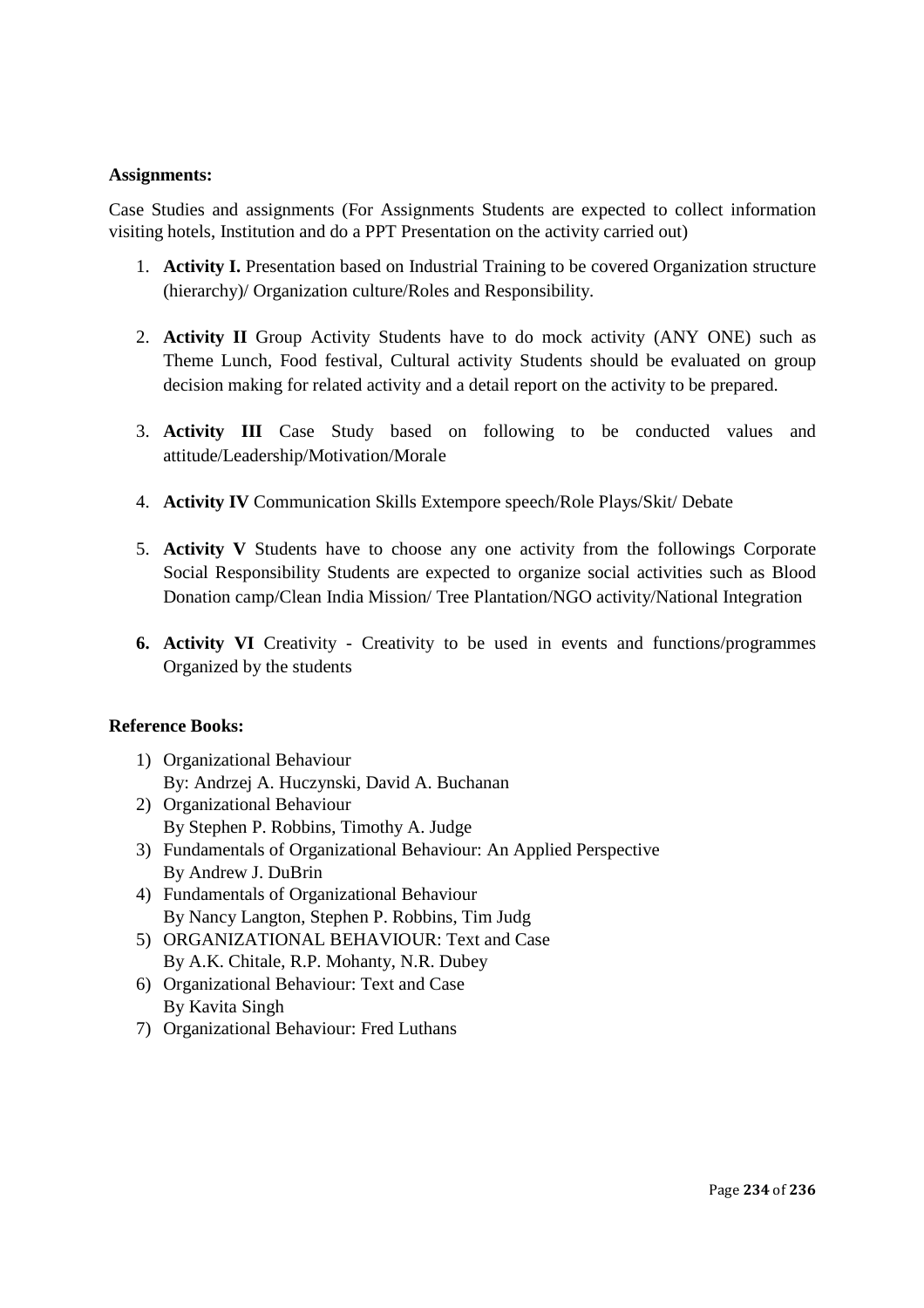| <b>Subject</b>         | : Managerial Economics |
|------------------------|------------------------|
| <b>Subject Code</b>    | :AE804                 |
| <b>Subject Credits</b> | : Four                 |
| <b>Semester</b>        | $:$ Eighth             |

| <b>Teaching Scheme per week</b>                   |     |          |  |
|---------------------------------------------------|-----|----------|--|
| <b>Total</b><br><b>Practical</b><br><b>Theory</b> |     |          |  |
| 04 hours                                          | --- | 04 hours |  |

| <b>Examination Scheme</b>          |                                      |                                       |                                    |                                       |                              |  |  |  |
|------------------------------------|--------------------------------------|---------------------------------------|------------------------------------|---------------------------------------|------------------------------|--|--|--|
| <b>Internal Examination Scheme</b> |                                      |                                       | <b>External Examination Scheme</b> |                                       |                              |  |  |  |
| <b>Unit Test</b>                   | <b>Assignments</b><br>(Theory based) | <b>Total Internal</b><br><b>Marks</b> | <b>Theory</b>                      | <b>Total External</b><br><b>Marks</b> | <b>Total</b><br><b>Marks</b> |  |  |  |
| 20                                 | 30                                   | 50                                    | 50                                 | 50                                    | 100                          |  |  |  |

To explain the students the basic principles of Managerial Economics and its application to Hotel Industry both at micro and macro levels.

|               |                                                  | <b>Hours</b> | <b>Marks</b>     |
|---------------|--------------------------------------------------|--------------|------------------|
| $Chapter - 1$ | <b>Introduction to Managerial Economics</b>      | 08           | 06               |
| 1.1           | Definition of Economics : Lionel Robbins         |              |                  |
|               | Definition of Economics, Features of definition  |              |                  |
| 1.2           | Basic Terms used in Economics: Micro & Macro     |              |                  |
|               | Economics, Economic Tasks - Production $\&$      |              |                  |
|               | Distribution, Economic Entities - Household &    |              |                  |
|               | Firm and Concept of Plant, Firm & Industry       |              |                  |
| 1.3           | Meaning, Features & Scope of Managerial          |              |                  |
|               | Economics<br>and Functions of<br>Managerial      |              |                  |
|               | Economist                                        |              |                  |
|               |                                                  |              |                  |
|               | $Chapter - 2$ Demand Analysis                    | 16           | 16               |
| 2.1           | Concept of Demand, Types of Demand including     |              |                  |
|               | Individual and Market Economics, Determinants of |              |                  |
|               | Demand and Demand Function; Increase &           |              |                  |
|               | Decrease and Expansion and Contraction of        |              |                  |
|               | Demand                                           |              |                  |
| 2.2           | Law of Demand                                    |              |                  |
| 2.3           | Consumer Demand: Meaning and Types of Utility,   |              |                  |
|               | Law of Diminishing Marginal Utility.             |              |                  |
| 2.4           | Elasticity of Demand: Kinds (Price, Income and   |              |                  |
|               | Cross), Types of Price Elasticity, Methods of    |              |                  |
|               | measuring Elasticity                             |              |                  |
|               |                                                  |              |                  |
|               |                                                  |              | $D_{200}$ 225 of |